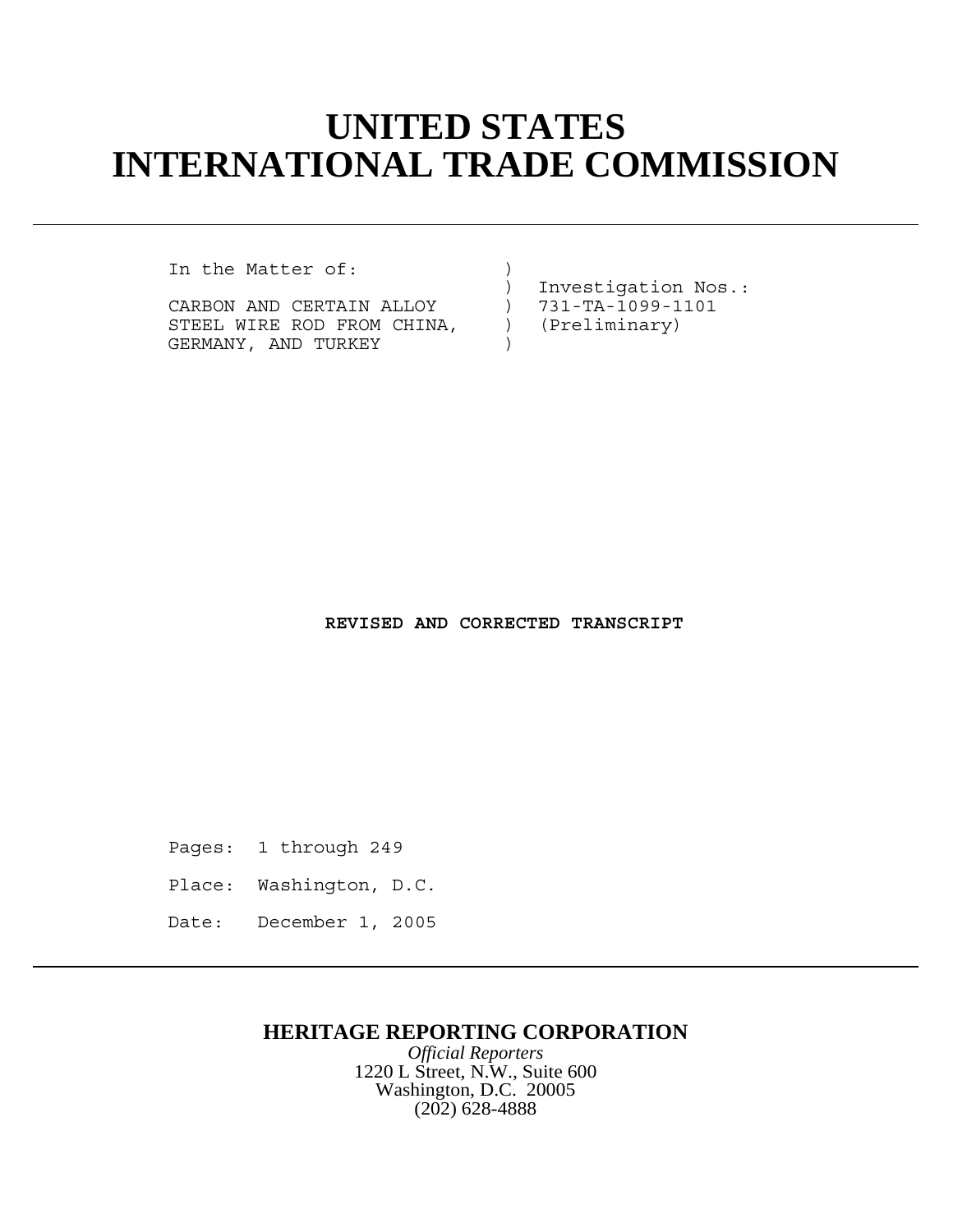## THE UNITED STATES INTERNATIONAL TRADE COMMISSION

| In the Matter of:          |                     |
|----------------------------|---------------------|
|                            | Investigation Nos.: |
| CARBON AND CERTAIN ALLOY   | 731-TA-1099-1101    |
| STEEL WIRE ROD FROM CHINA, | (Preliminary)       |
| GERMANY, AND TURKEY        |                     |

Thursday, December 1, 2005

Courtroom B U.S. International Trade Commission 500 E Street, S.W. Washington, D.C.

The conference commenced, pursuant to notice, at 9:15 a.m., at the United States International Trade Commission, ROBERT CARPENTER, Director of Investigations, presiding.

APPEARANCES:

On behalf of the International Trade Commission:

Staff:

ROBERT CARPENTER, DIRECTOR OF INVESTIGATIONS DOUGLAS CORKRAN, SUPERVISORY INVESTIGATOR MICHAEL SZUSTAKOWSKI, INVESTIGATOR JUNE BROWN, ATTORNEY/ADVISOR AMELIA PREECE, ECONOMIST DAVID BOYLAND, AUDITOR HENRY LENCHITZ, INDUSTRY ANALYST

Office of the General Counsel:

JONATHAN ENGLER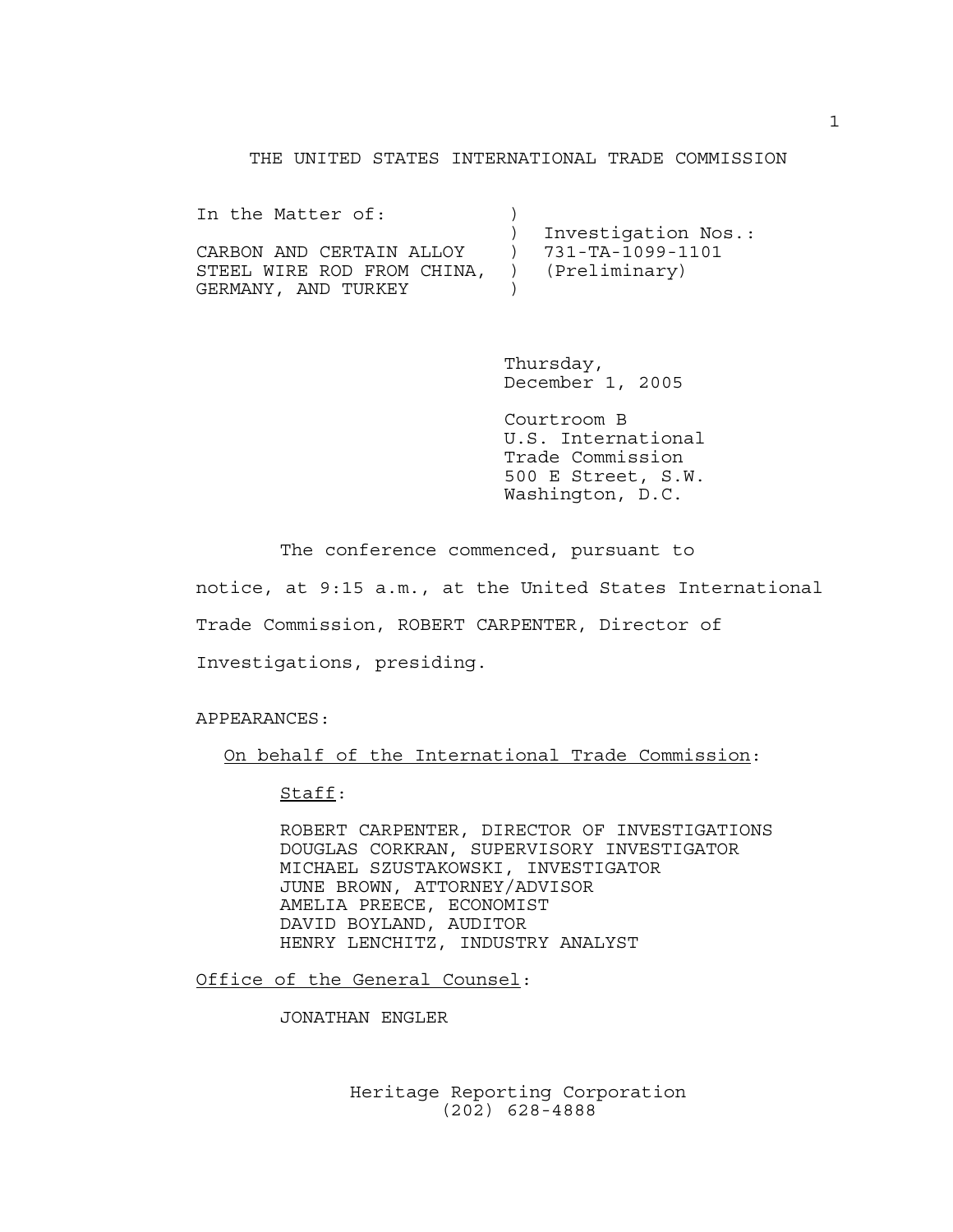In Support of the Imposition of Antidumping Duty Orders:

On behalf of Connecticut Steel Corp.; Gerdau Ameristeel U.S., Inc.; Keystone Consolidated Industries, Inc.; Mittal Steel U.S.A. Georgetown; and Rocky Mountain Steel Mills :

DAVID CHEEK, President, Keystone Consolidated Industries, Inc.

ROBERT SIMON, Vice President and General Manager, Rocky Mountain Steel Mills

BILL GROOM, Director of Rod and Bar Sales, Rocky Mountain Steel Mills

KEITH MARTIN, Rod Sales Manager, Gerdau Ameristeel U.S., Inc.

GUS PORTER, President, Connecticut Steel Corporation

BRIAN KURTZ, Vice President and General Manager, ISG Georgetown (Mittal Steel U.S.A. Georgetown) PATRICK MAGRATH, Georgetown Economic Services GINA BECK, Georgetown Economic Services

PAUL ROSENTHAL, Esquire ALAN LUBERDA, Esquire KATHLEEN CANNON, Esquire Collier Shannon Scott PLLC Washington, D.C.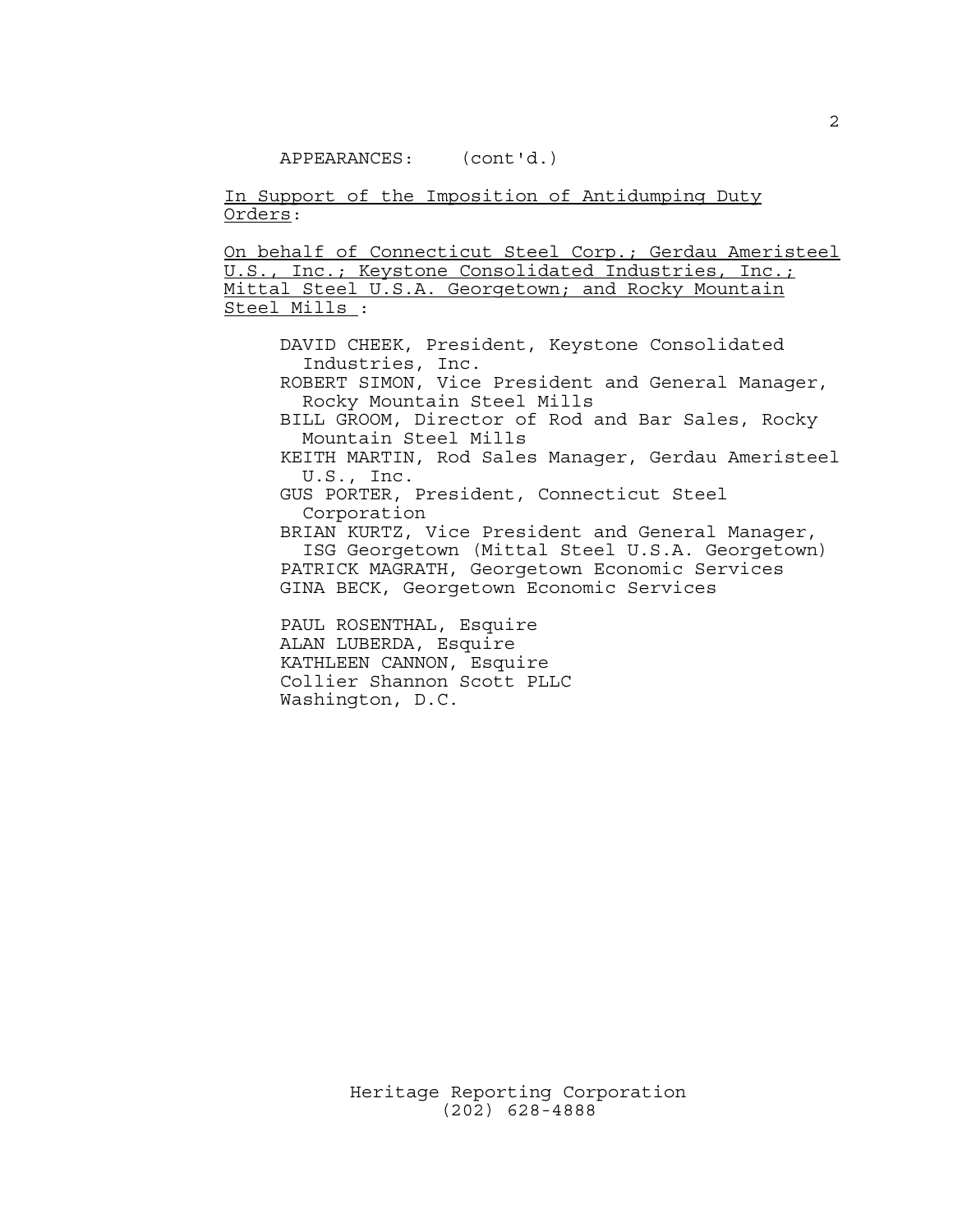In Opposition to the Imposition of Antidumping Duty Orders:

On behalf of Group/Shoudu Iron & Steel Company; Anshan Iron & Steel (Group) Corp.; Jiangsu Shagang Group Co. Ltd.; Xiangtan Iron & Steel (Group) Co. Ltd. (subsidiary of Hunan Valin Iron & Steel Group); Tangshan Iron & Steel Group, Inc.; Hangzhou Iron & Steel Group Co., Ltd; Henan Jiyuan Steel & Iron Group, Ltd.; Maanshan Iron & Steel Co., Ltd.; Nanjing Iron & Steel United Co., Ltd.; Pingxiang Iron & Steel Co., Ltd.; Qingdao Iron & Steel Group Co.; Shanghai Baosteel Group Corp.; and Tianjin Tiangang Steel Group Co., Ltd.:

WILLIAM H. BARRINGER, Esquire DANIEL L. PORTER, Esquire MATTHEW P. MCCULLOUGH, Esquire Willkie Farr & Gallagher Washington, D.C.

On behalf of The American Wire Producers Association (AWPA):

KIMBERLY A. KORBEL, Executive Director, AWPA ROBERT MOFFITT, Vice President Purchasing, Davis Wire Corporation, and President, AWPA JOSEPH DOWNES, President, Industrial Materials Segment, Leggett & Platt Wire Group JOHN T. JOHNSON, JR., President, Mid South Wire Company

FREDERICK P. WAITE, Esquire KIMBERLY R. YOUNG, Esquire Vorys, Sater, Seymour & Peas, LLP Washington, D.C.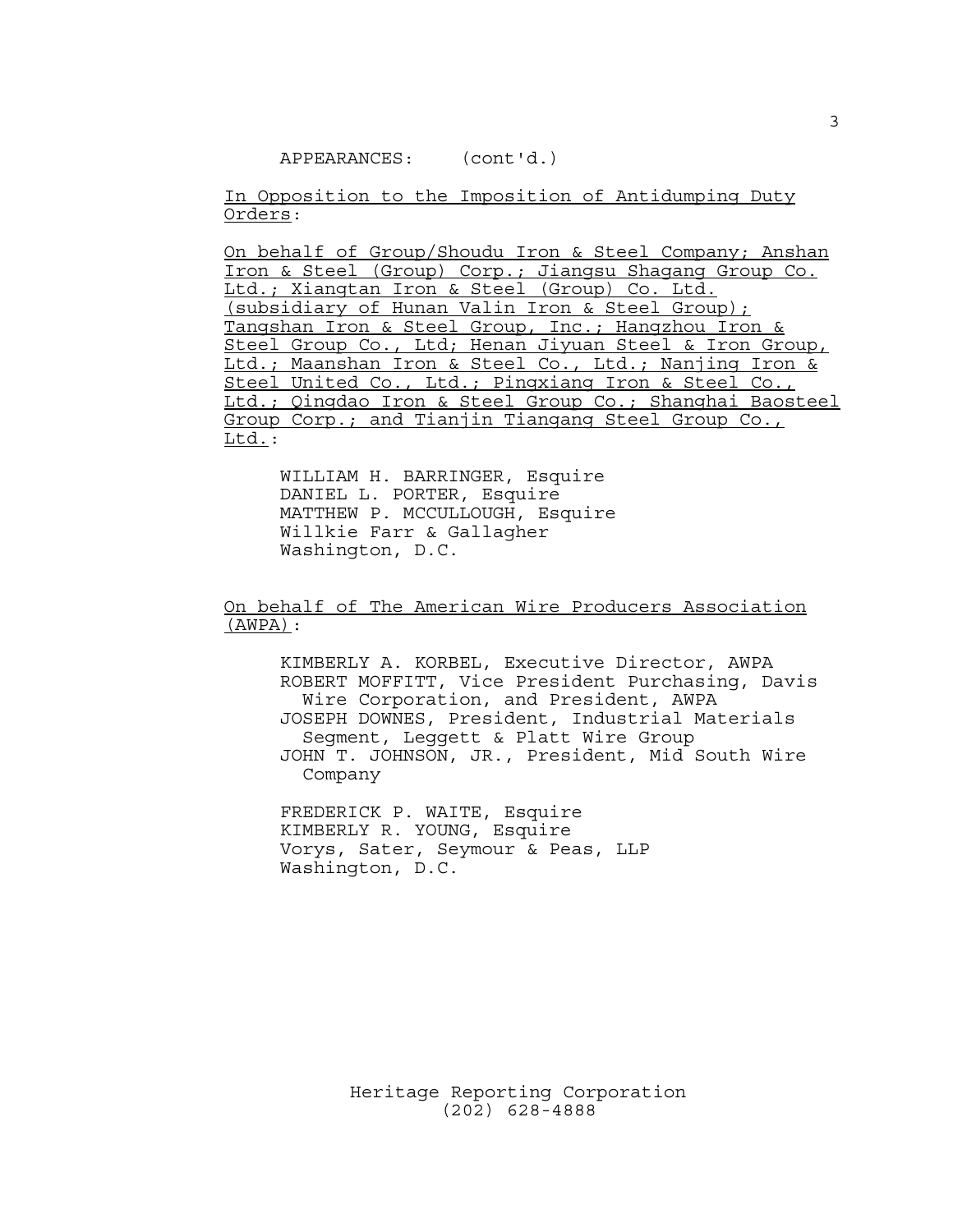In Opposition to the Imposition of Antidumping Duty Orders:

On behalf of ICDAS Celik Enerji Tersame ve Ulasim Sanayi A.S.; Colakoglu Metalurji A.S.; Ege Celik Endustrisi Sanayi ve Ticaret A.S.; and Habas Sinai ve Tibbi Gazlar Istihsal Endustrisi A.S.:

JAMES DOUGAN, Senior Economist, Economic Consulting Services

MICHAEL SHOR, Esquire Arnold & Porter Washington, D.C.

On behalf of Mittal Steel Hamburg and Mittal Steel Hochfeld:

MATTHEW T. MCGRATH, Esquire Barnes Richardson & Colburn Washington, D.C.

On behalf of Saarstahl AG and Saarsteel, Inc.:

MERRITT R. BLAKESLEE, Esquire DeKieffer & Horgan Washington, D.C.

On behalf of Michelin North America and Rubber Manufacturers Association:

> CHRISTIAN L. GULLOT, Director, Government Affairs, Rubber Manufacturers Association JIM HOEFERLIN, Reinforcements Purchasing Manager, Michelin North America, Inc.

LEWIS E. LEIBOWITZ, Esquire HELAINE R. PERLMAN, Esquire Hogan & Hartson Washington, D.C.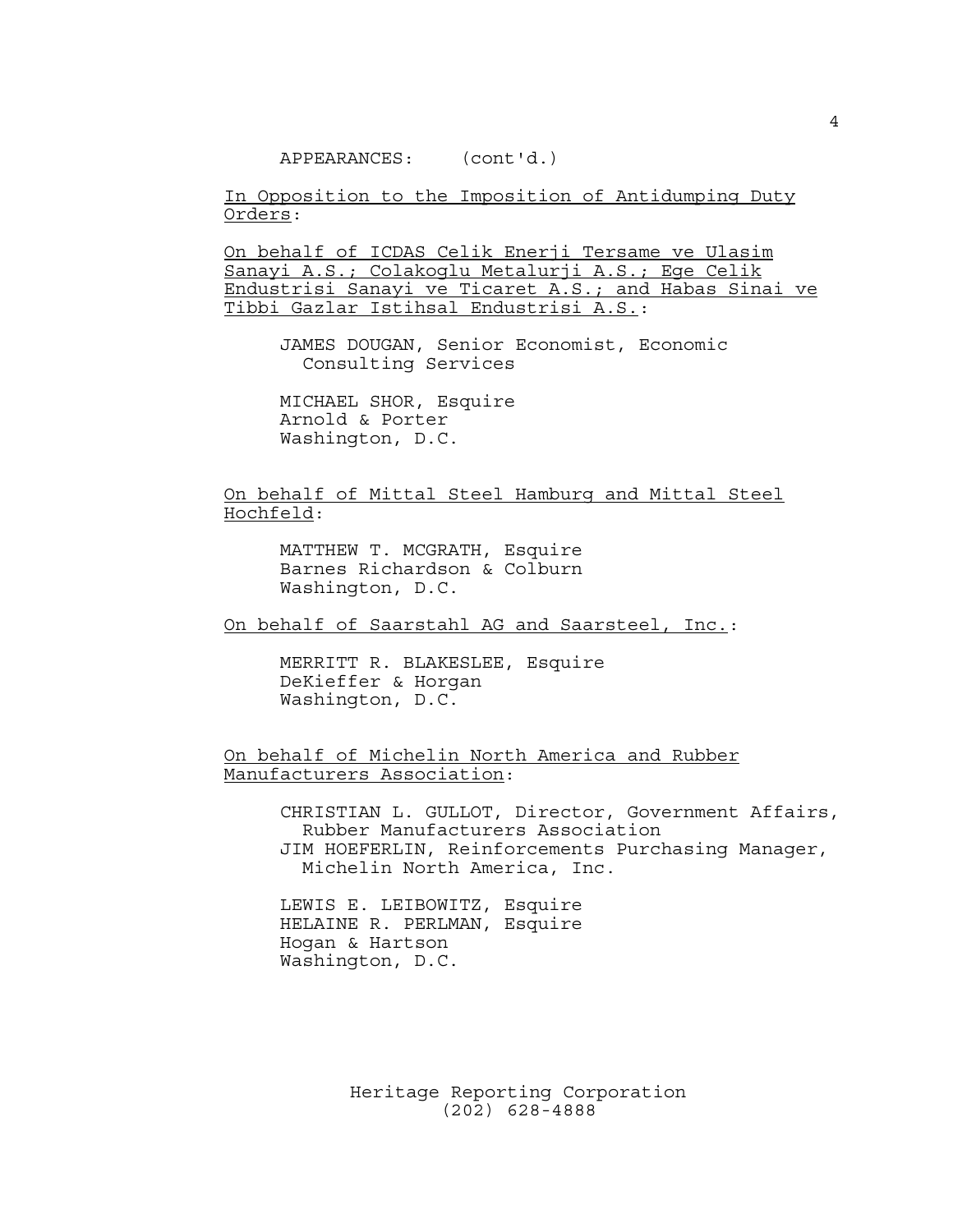In Opposition to the Imposition of Antidumping Duty Orders:

On behalf of The Lincoln Electric Company:

P. MICHAEL DESHANE, Sourcing Manager, Steel and Chemicals, The Lincoln Electric Company

DAVID R. GRACE, Esquire Covington & Burling

On behalf of Illinois Tool Works, Inc.:

DAVID LEVINE, Esquire McDermott Will & Emery Washington, D.C.

### On behalf of Bridgestone Firestone North American Tire, LLC and Rubber Manufacturers Association:

VALERIE A. SLATER, Esquire Akin Gump Strauss Hauer & Feld, LLP Washington, D.C.

On behalf of The Goodyear Tire and Rubber Company and Rubber Manufacturers Association:

HARVEY APPLEBAUM, Esquire Covington & Burling Washington, D.C.

5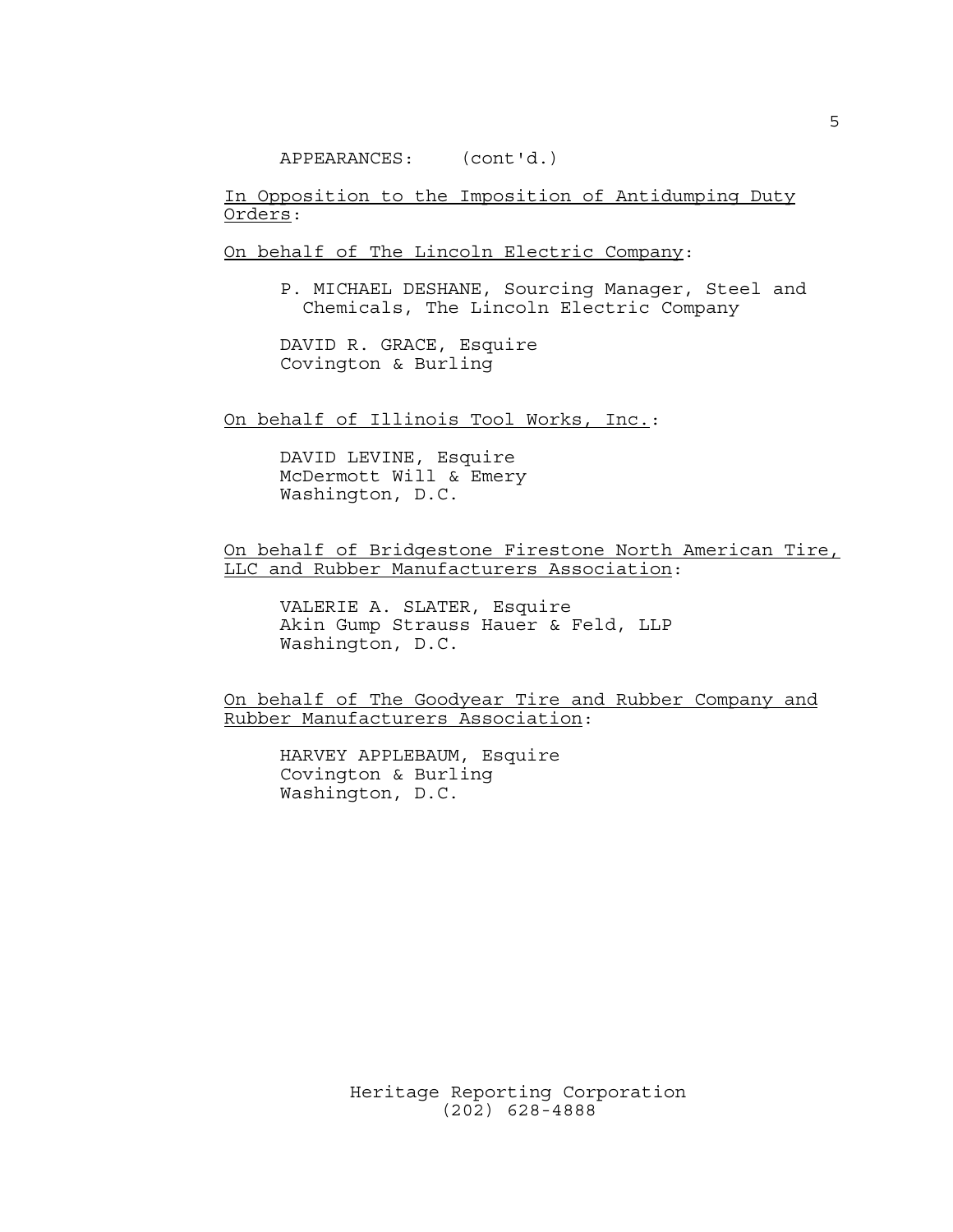# $\underline{\texttt{I}} \ \underline{\texttt{N}} \ \underline{\texttt{D}} \ \underline{\texttt{E}} \ \underline{\texttt{X}}$

6

| OPENING STATEMENT OF PAUL ROSENTHAL, ESQUIRE,<br>COLLIER SHANNON SCOTT PLLC                                         | 10 |
|---------------------------------------------------------------------------------------------------------------------|----|
| OPENING STATEMENT OF WILLIAM BARRINGER, ESQUIRE,<br>WILLKIE FARR & GALLAGHER                                        | 13 |
| STATEMENT OF PAUL ROSENTHAL, ESQUIRE,<br>COLLIER SHANNON SCOTT PLLC                                                 | 17 |
| STATEMENT OF DAVID CHEEK, PRESIDENT, KEYSTONE<br>CONSOLIDATED INDUSTRIES, INC.                                      | 17 |
| STATEMENT OF BRIAN KURTZ, VICE PRESIDENT AND<br>GENERAL MANAGER, ISG GEORGETOWN (MITTAL STEEL<br>U.S.A. GEORGETOWN) | 22 |
| STATEMENT OF KEITH MARTIN, ROD SALES MANAGER,<br>GERDAU AMERISTEEL U.S., INC.                                       | 28 |
| STATEMENT OF ROBERT SIMON, VICE PRESIDENT AND<br>GENERAL MANAGER, ROCKY MOUNTAIN STEEL MILLS                        | 34 |
| STATEMENT OF GUS PORTER, PRESIDENT, CONNECTICUT<br>STEEL CORPORATION                                                | 37 |
| STATEMENT OF PATRICK MAGRATH, GEORGETOWN<br>ECONOMIC SERVICES                                                       | 42 |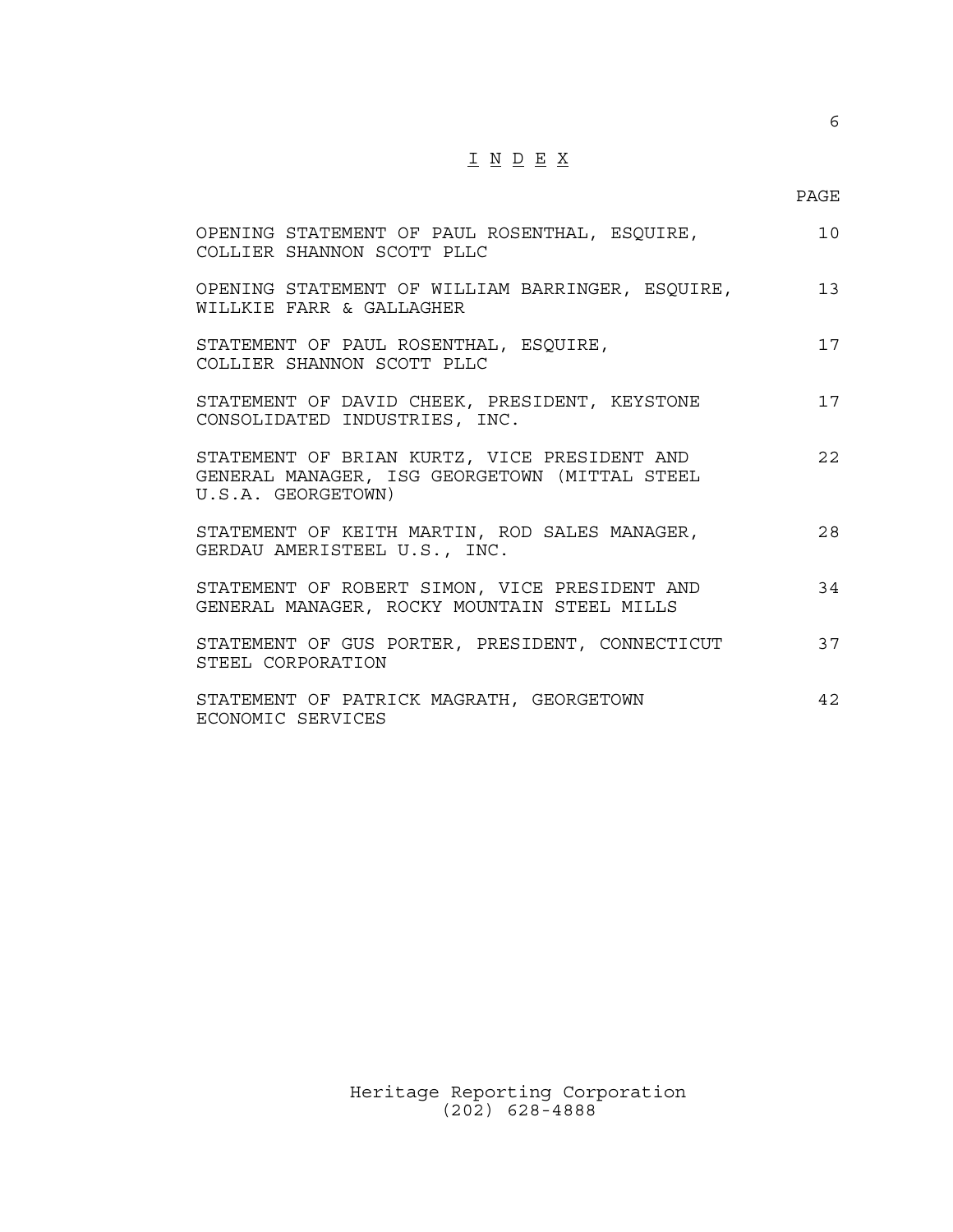## I N D E X

7

| STATEMENT OF KIMBERLY A. KORBEL, EXECUTIVE DIRECTOR, 123<br>AWPA                                          |      |
|-----------------------------------------------------------------------------------------------------------|------|
| STATEMENT OF ROBERT MOFFITT, VICE PRESIDENT<br>PURCHASING, DAVIS WIRE CORPORATION, AND PRESIDENT,<br>AWPA | 12.4 |
| STATEMENT OF JOHN T. JOHNSON, JR., PRESIDENT,<br>MID SOUTH WIRE COMPANY                                   | 128  |
| STATEMENT OF JOSEPH DOWNES, PRESIDENT, INDUSTRIAL<br>MATERIALS SEGMENT, LEGGETT & PLATT WIRE GROUP        | 133  |
| STATEMENT OF P. MICHAEL DESHANE, SOURCING MANAGER,<br>STEEL AND CHEMICALS, THE LINCOLN ELECTRIC COMPANY   | 141  |
| STATEMENT OF JIM HOEFERLIN, REINFORCEMENTS<br>PURCHASING MANAGER, MICHELIN NORTH AMERICA, INC.            | 146  |
| STATEMENT OF MICHAEL SHOR, ESQUIRE,<br>ARNOLD & PORTER                                                    | 151  |
| STATEMENT OF DANIEL L. PORTER, ESQUIRE,<br>WILLKIE FARR & GALLAGHER                                       | 158  |
| STATEMENT OF MERRITT R. BLAKESLEE, ESQUIRE,<br>DEKIFFFER & HORGAN                                         | 164  |
| STATEMENT OF MATTHEW T. MCGRATH, ESQUIRE,<br>BARNES RICHARDSON & COLBURN                                  | 165  |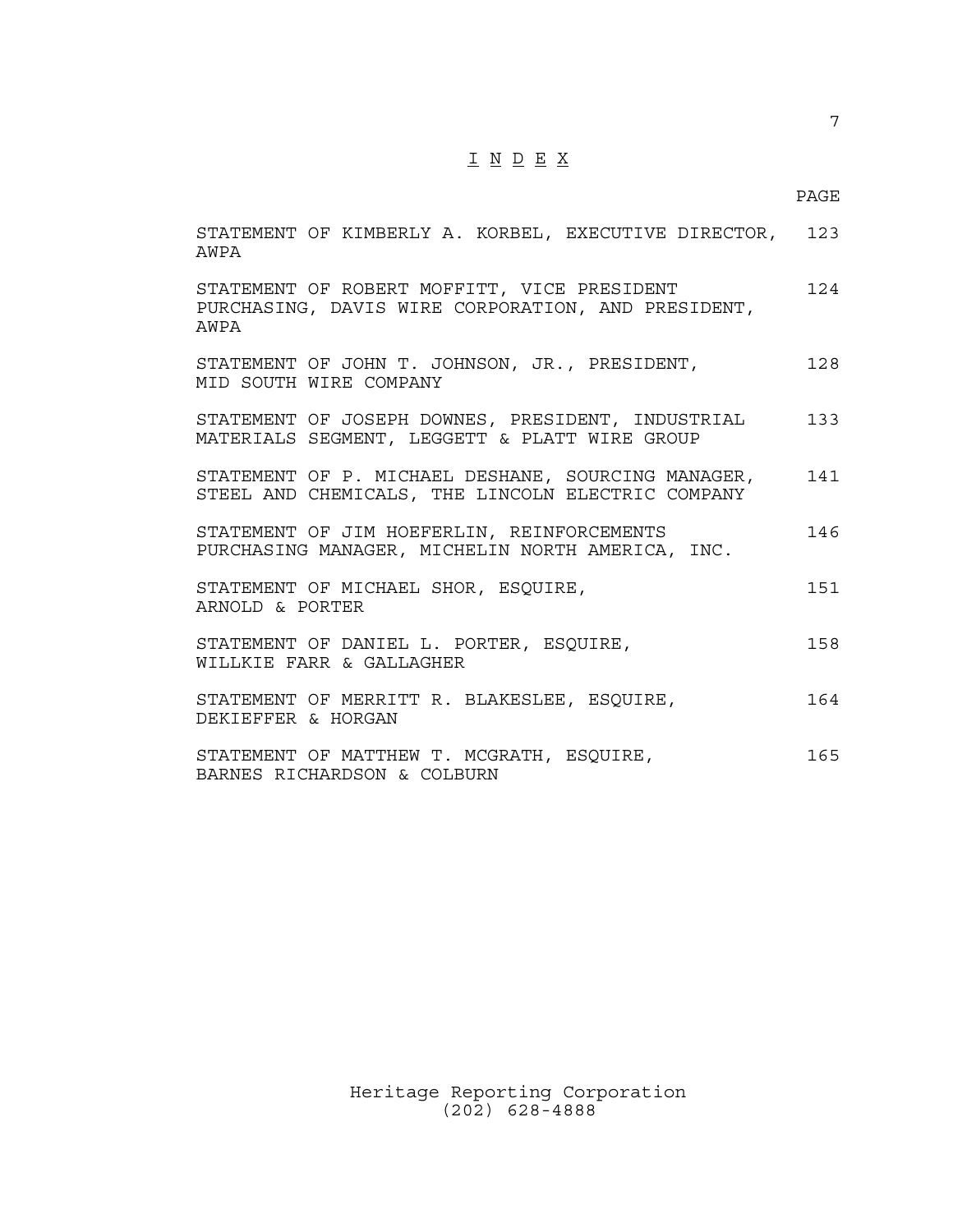# $\underline{\texttt{I}} \ \underline{\texttt{N}} \ \underline{\texttt{D}} \ \underline{\texttt{E}} \ \underline{\texttt{X}}$

PAGE

| STATEMENT OF LEWIS E. LEIBOWITZ, ESQUIRE,<br>HOGAN & HARTSON   | 180 |
|----------------------------------------------------------------|-----|
| STATEMENT OF DAVID R. GRACE, ESQUIRE,<br>COVINGTON & BURLING   | 182 |
| STATEMENT OF HARVEY APPLEBAUM, ESOUIRE,<br>COVINGTON & BURLING | 217 |

Heritage Reporting Corporation (202) 628-4888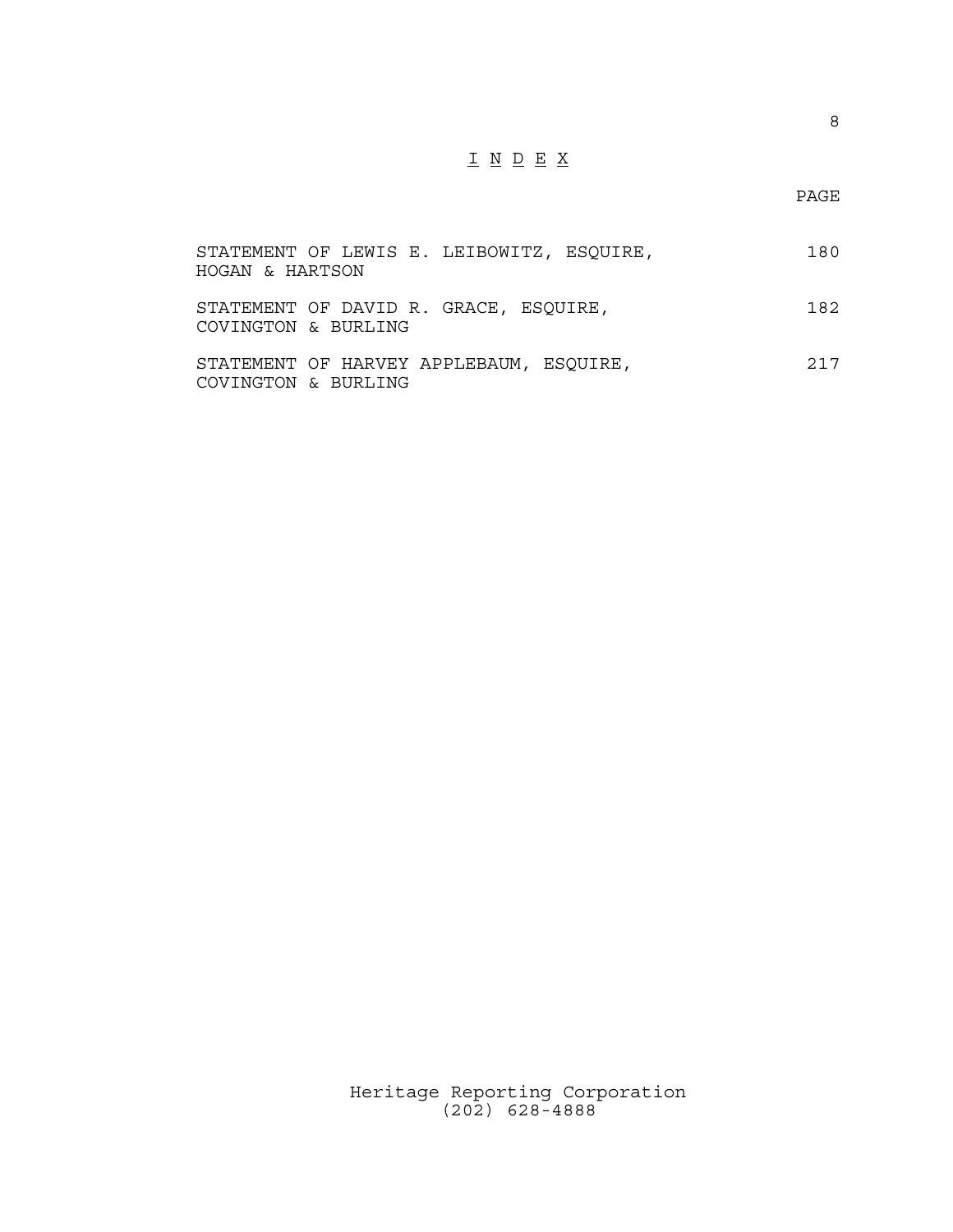P R O C E E D I N G S (9:15 a.m.) MR. CARPENTER: Good morning and welcome to the United States International Trade Commission's conference in connection with the preliminary phase of antidumping investigation Nos. 731-TA-1099-1101 concerning imports of Carbon and Certain Alloy Steel Wire Rod From China, Germany and Turkey. My name is Robert Carpenter. I'm the Commission's Director of Investigations, and I will preside at this conference. Among those present from the Commission staff are, from my far right, Douglas Corkran, the supervisory investigator; Michael Szustakowski, the investigator; on my left, June Brown, the attorney/advisor; Amelia Preece, economist; David Boyland, the accountant; and Harry Lenchitz, the industry analyst. I understand the parties are aware of the time allocations. I would remind speakers not to refer in your remarks to business proprietary information and to speak directly into the microphones. We also ask that you state your name and affiliation for the record before beginning your presentation. Are there any questions?

> Heritage Reporting Corporation (202) 628-4888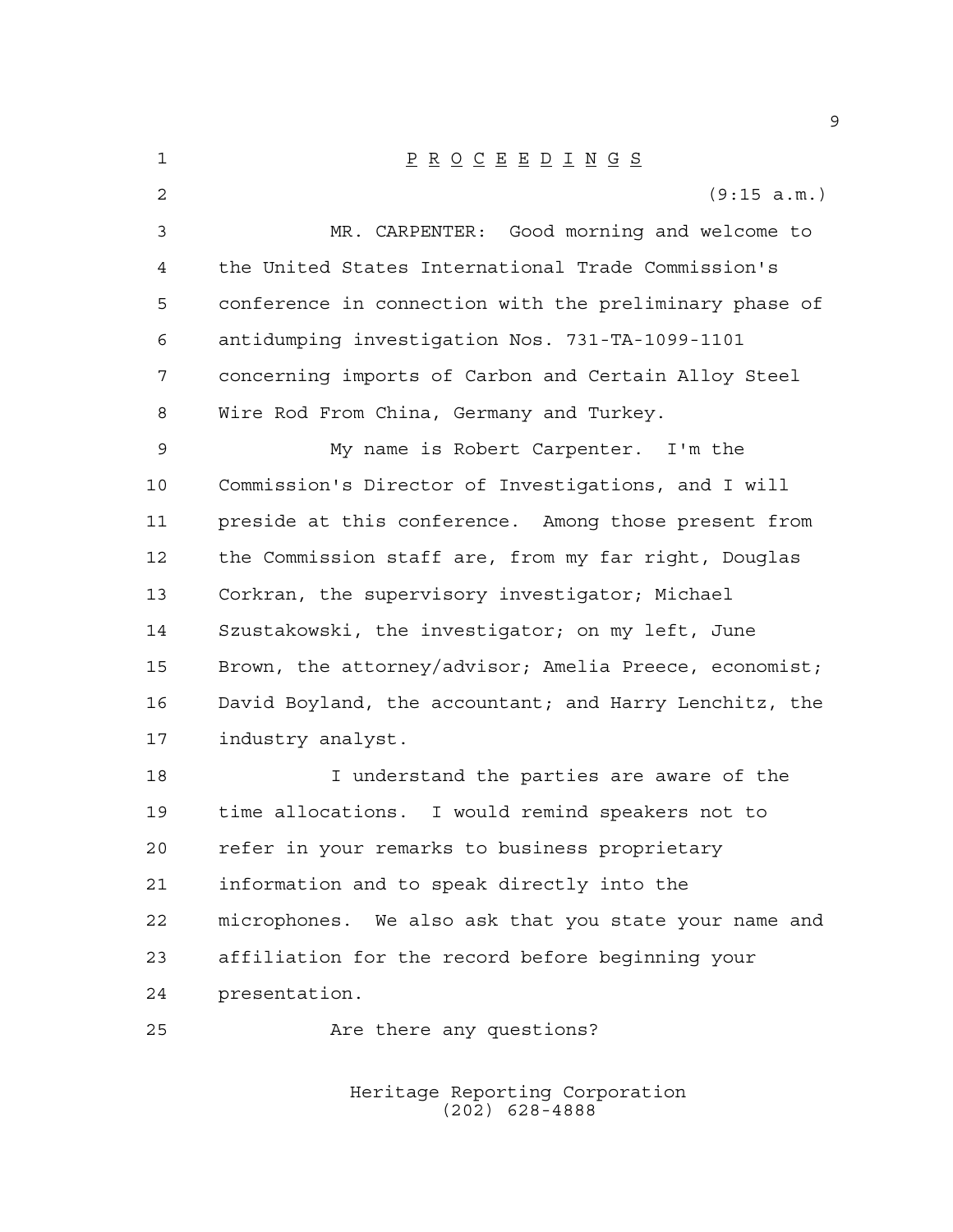(No response.)

 MR. CARPENTER: If not, welcome, Mr. Rosenthal. Please proceed with your opening statement.

 MR. ROSENTHAL: Thank you. Good morning, Mr. Carpenter and members of the Commission staff. I'm Paul Rosenthal of Collier Shannon Scott representing the Petitioners, the domestic producers of wire rod. I'm accompanied this morning by my colleagues, Kathy Cannon and Alan Luberda.

 Unfortunately, it was not all that long ago that I appeared before you in an attempt to obtain relief for this industry from other unfairly traded imports. On the heels of that successful case, however, it was only a matter of time before dumped imports from China, Turkey and Germany rushed in to cause further injury to the U.S. wire rod industry.

 Our tale is all too familiar: Increasing market share of subject imports at the expense of U.S. producers, underselling by subject imports leading to suppression of U.S. prices at a time of rising costs and a consequent decline in both trade and financial variables for the industry as Dr. Magrath and our industry witnesses will tell you about this morning. The earlier cases did however provide the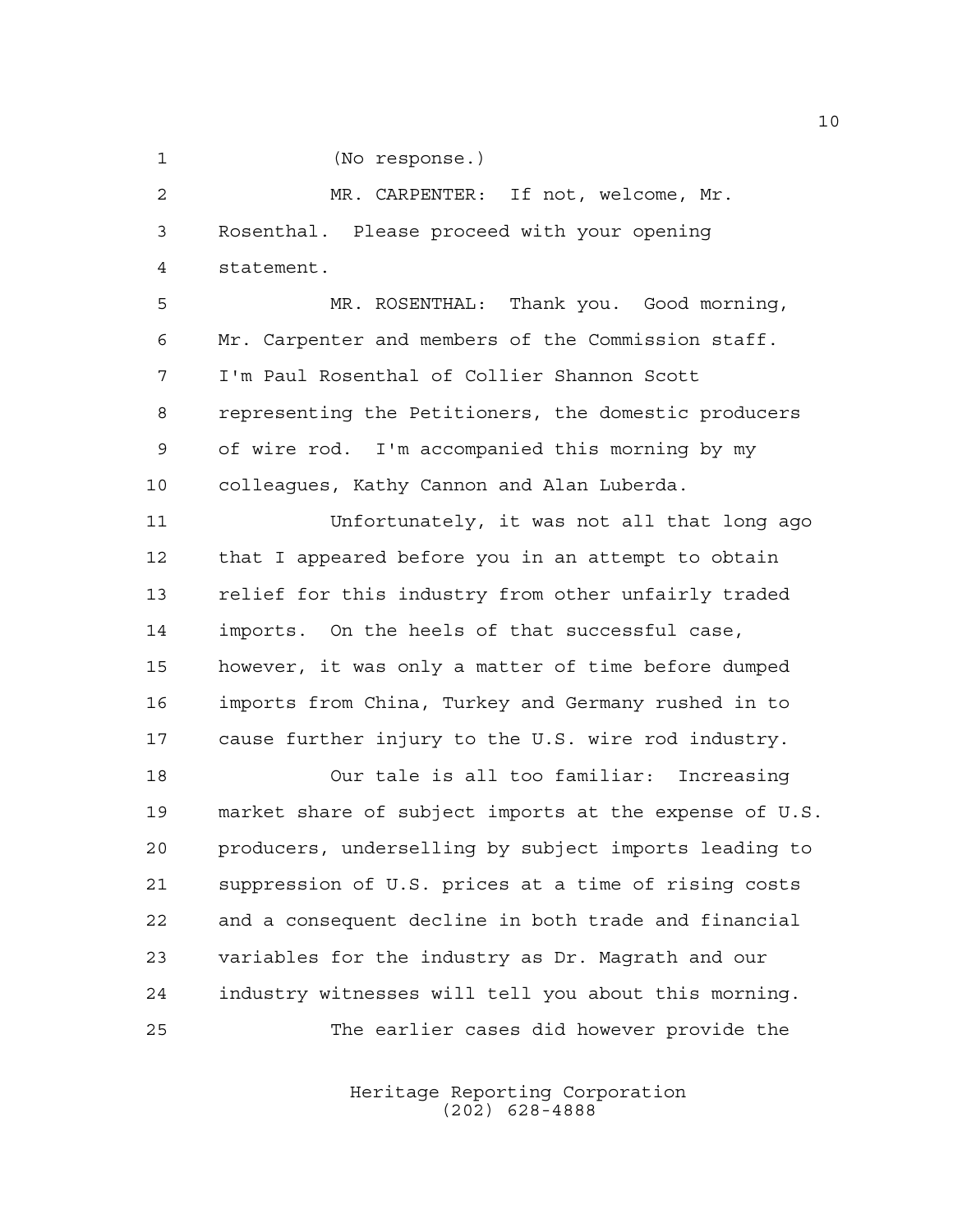Commission the opportunity to examine a number of issues that should expedite the Commission's analysis here. On the like product issue, for example, the Commission found that wire rod is a continuum product and that all types of wire rod, including tire cord and tire bead, welding rod and cold heading quality rod, are part of a single like product. Nothing has changed that would lead to a different result in this case.

 I should also add that the U.S. industry produces each of these types of rod and is being injured due to imports of each of these more specialized types of rod, as well as imports of the basic commodity grades of wire rod.

 Similarly, the Commission had the opportunity to examine factors relevant to the cumulation of imports in the earlier case. The ITC determined that the factors of fungibility, channels of distribution, geographic overlap and contemporaneous sales supported cumulating the subject imports. Again, those same findings remain true of the imports in this case.

 In fact, the Commission specifically examined imports from Germany and Turkey at the preliminary stage of that earlier case and found that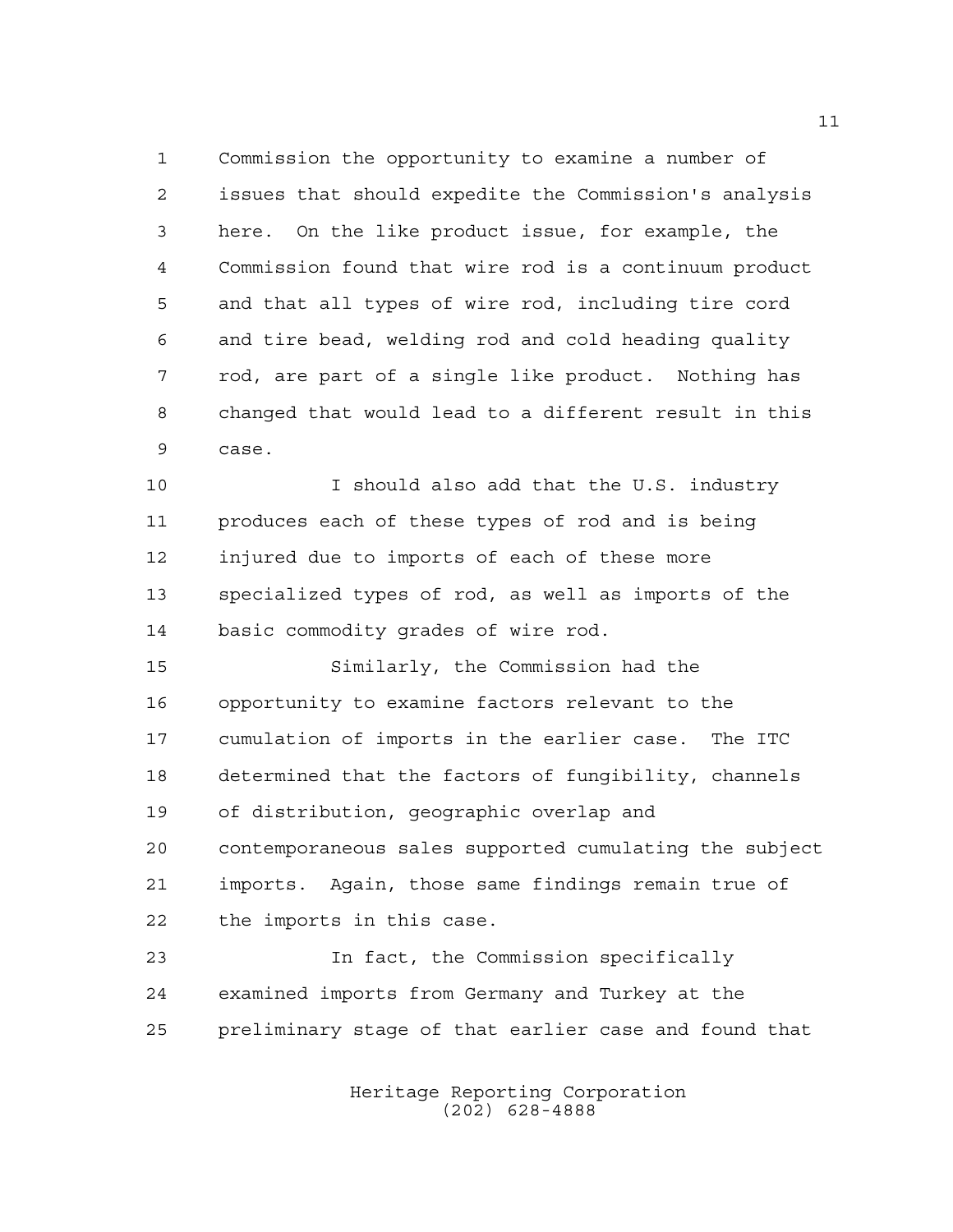cumulation was appropriate based on competition among such imports and the U.S. product. Imports from China similarly are fungible with and compete against other subject imports and the U.S. product, justifying cumulation here.

 Various conditions of competition the Commission identified in the earlier case also continue today, including the interchangeability of the product regardless of source and the resultant price-based nature of competition. That price-based nature of competition for rod sales has enabled imports from China, Turkey and Germany to take sales away from U.S. producers by undercutting U.S. prices.

 The story of the past few years is fairly straightforward. The domestic industry tried to earn the much needed profits when they could when demand for rod increased last year in particular, but did so at the expense of lower production, declining sales and reduced market share due to surging volumes of subject imports.

 This year, in an effort to prevent further declines in sales, the industry has tried to compete with the low-priced imports in a way that does not permit recovery of increased costs, leading once again to price suppression and substantial deterioration in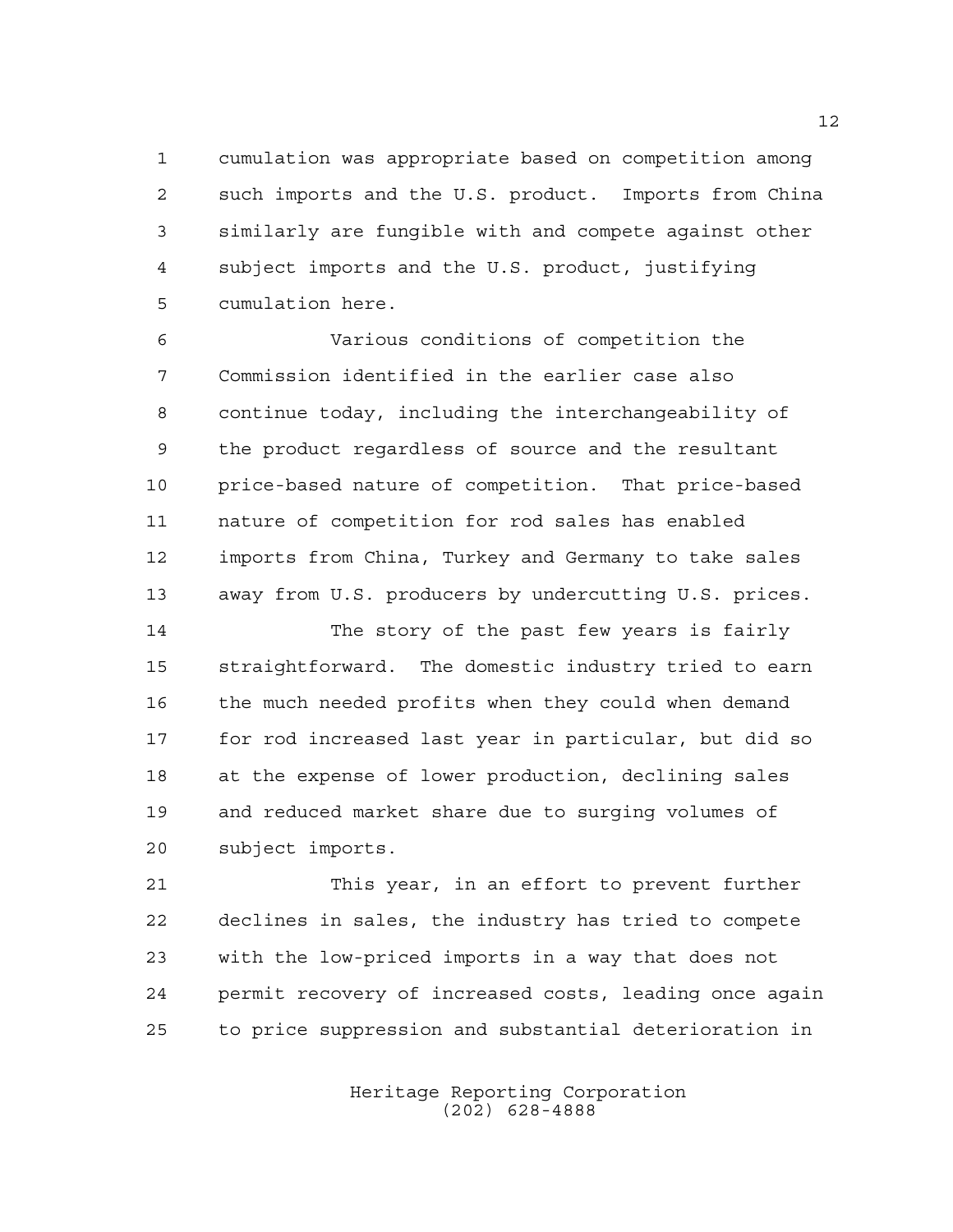industry profits for the first three quarters of 2005. As if the large financial decline for the industry this year is not bad enough, the massive capacity looming on the horizon from each of the subject countries with strong incentive to ship to the U.S. market given the world conditions threatens to bear down on the industry with even larger volumes of dumped imports. Relief for this beleaguered industry is needed now. That concludes my opening statement. I understand Mr. Barringer will be speaking next. I'm going to relinquish my chair to him. MR. CARPENTER: Yes. Thank you, Mr. Rosenthal. Mr. Barringer? MR. BARRINGER: It is a rare opportunity for me to sit among the Petitioners. I'll relish it for a few seconds. I'm Bill Barringer. I'm from Willkie Farr & Gallagher. We're representing the Chinese Respondents. My remarks today are on behalf of all of the Respondent countries. I'd like at the outset to point out that this investigation is somewhat unique in that subject imports are declining both absolutely and relative to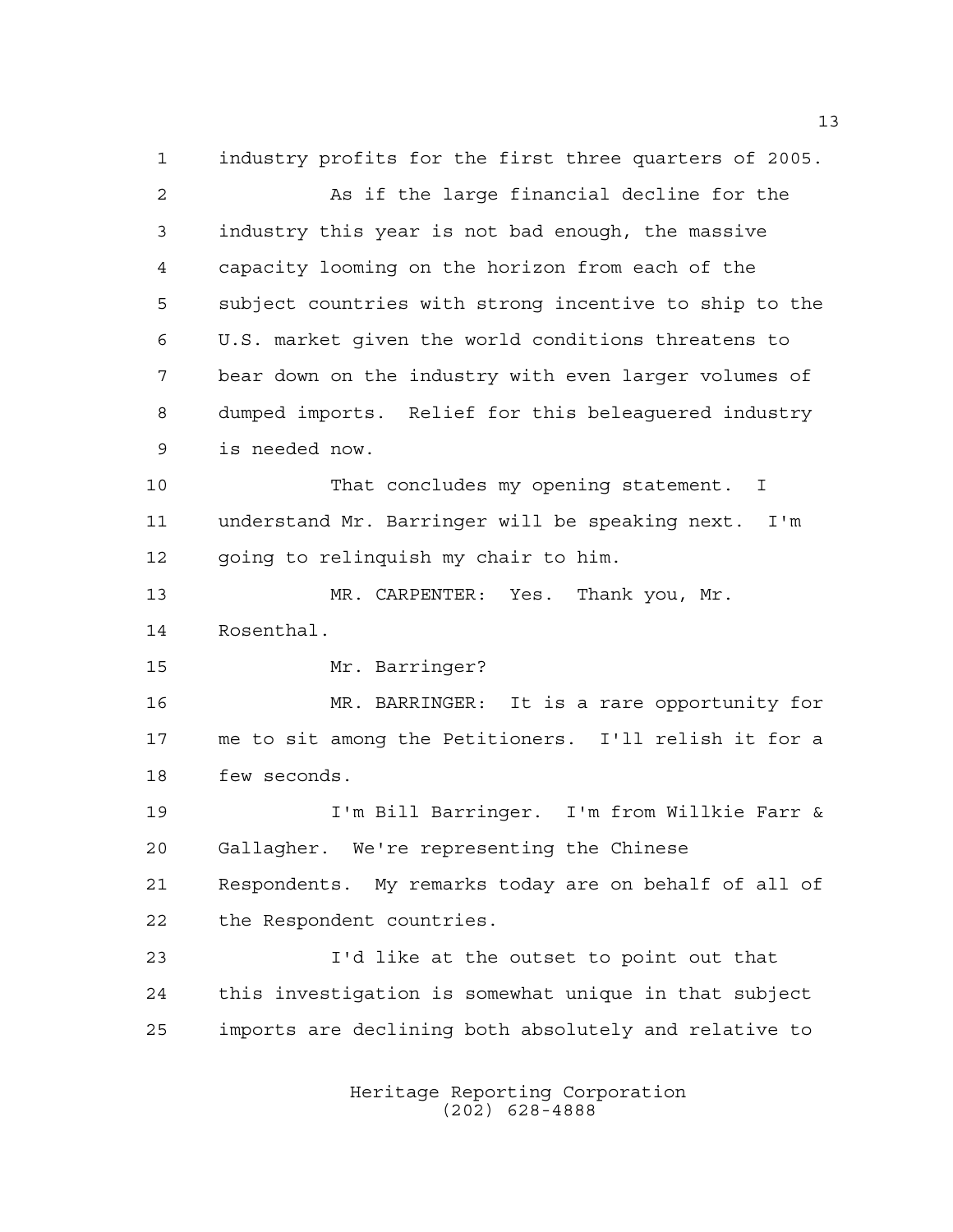domestic shipments. While this decline is ignored in the petition because it covers only the first half of 2005, the fact is that Petitioners are claiming injury or threat of injury from declining imports.

 Interim 2005 domestic shipments were down 17.9 percent from interim 2004. In contrast, subject imports were down 21.5 percent during this same period, but subject imports are declining absolutely and relative to domestic shipments in interim 2005.

 I would note that this decline of subject imports has occurred despite the fact that because of labor problems substantial quantities of domestic supply have been removed from the market because of the shutdown by Gerdau of its Beaumont facility due to labor problems.

 The question then becomes why did subject imports increase significantly during the earlier period of investigation and specifically 2004? As our witnesses will testify, the reason was quite simple. Lack of availability of domestically produced product.

 One of the largest producers of wire rod, Georgetown Steel, was either not producing at all or producing in limited quantities from late 2003 until the third quarter of 2004. This resulted in several hundred thousand tons of supply being removed from the

> Heritage Reporting Corporation (202) 628-4888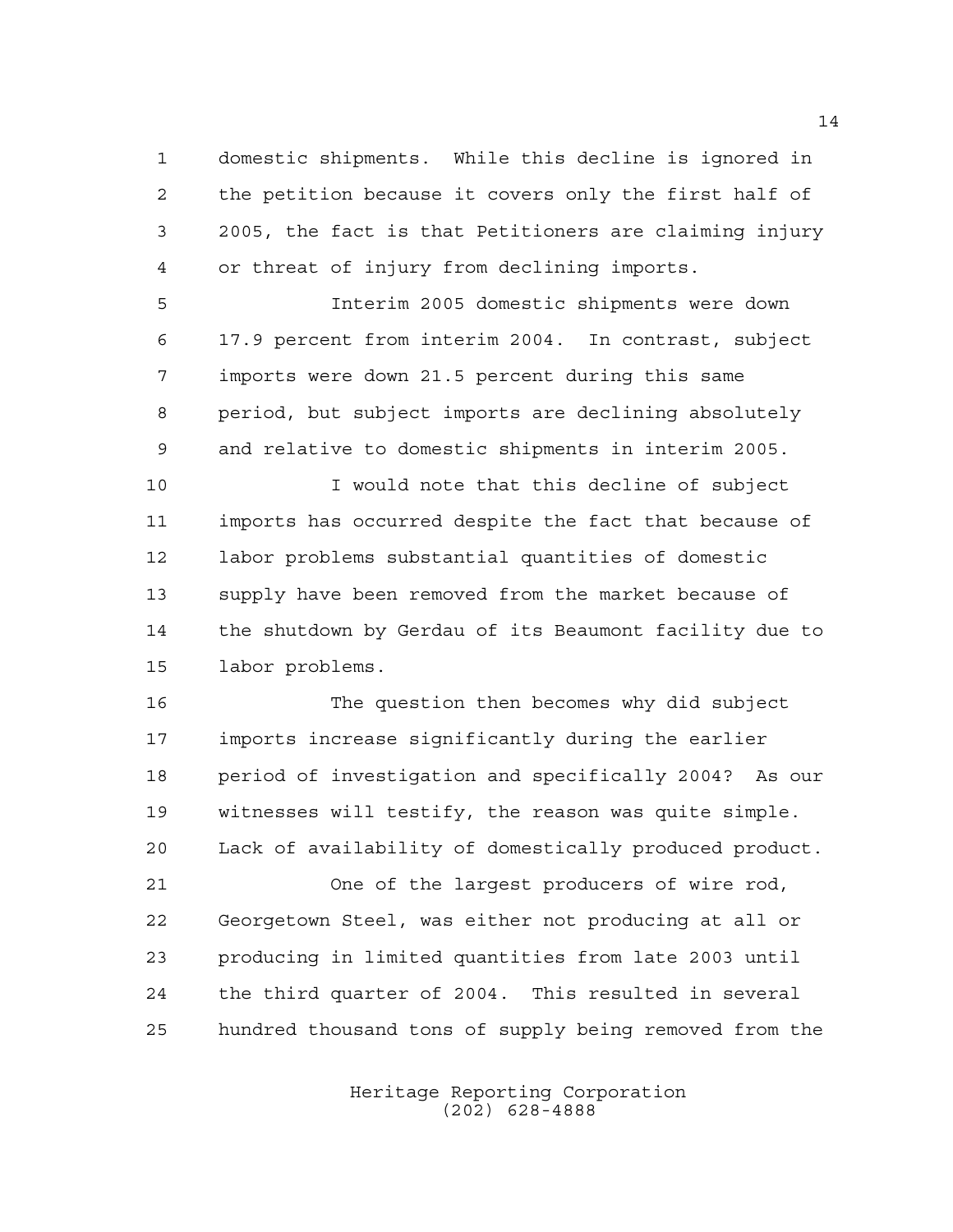market.

| $\overline{2}$ | As all of our industry witnesses will                  |
|----------------|--------------------------------------------------------|
| 3              | testify, they had to resort to imports in 2004 because |
| 4              | of the lack of supply from domestic producers.         |
| 5              | Indeed, at least one company was told by its supplier, |
| 6              | a Petitioner, to seek import sources because it could  |
| 7              | not meet its demand for wire rod.                      |
| 8              | In 2004, the domestic industry was able to             |
| 9              | sell every ton of wire rod it could produce. There     |
| $10$           | was a scramble among wire producers to find wire rod   |
| 11             | from whatever source they could find. This in turn     |
| 12             | led to the increase in imports, including subject      |
| 13             | imports. Price was not an issue. Availability was      |
| 14             | the only issue.                                        |
| 15             | Indeed, there is no correlation at all                 |
| 16             | between increased imports and domestic prices since    |
| 17             | domestic prices increased dramatically at the same     |
| 18             | time that subject imports were increasing. With        |
| 19             | prices at historically high levels and supply          |
| 20             | unreliable, both wire producers and their customers    |
| 21             | sought to build up inventory to be able to supply      |
| 22             | their customers.                                       |
| 23             | When supply caught up with demand in late              |
| 24             | 2004 and early 2005, the entire supply chain -- wire   |
| 25             | rod producers, wire producers and wire users -- had    |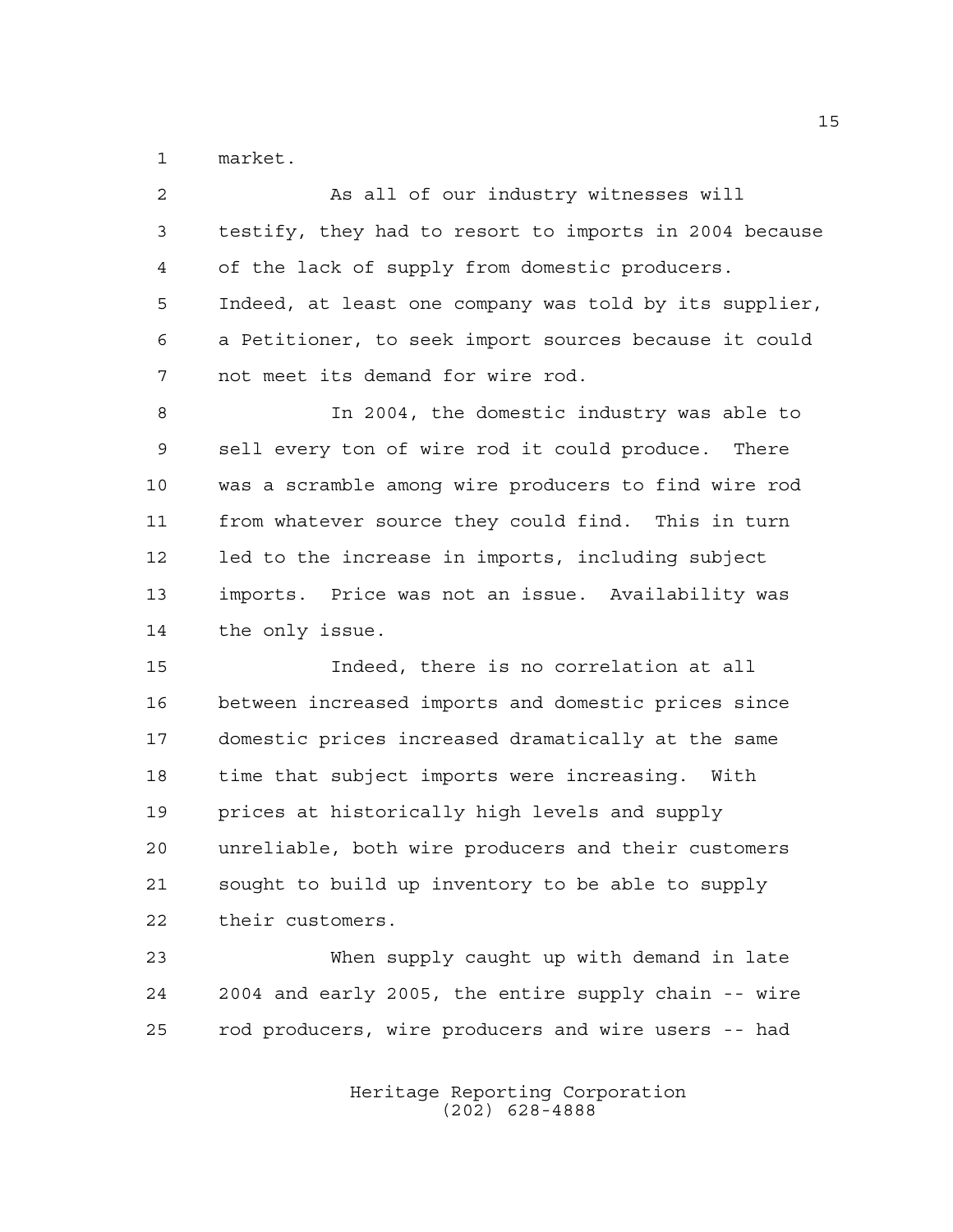too much inventory. The inventory had to be worked off, which in turn affected demand. Demand, and with it prices, softened affecting both profits and production.

 The combination of the destocking throughout the supply chain and the slight weakening of prices led to a decline in operating profits, production and shipments of the domestic industry in the first three quarters of 2005. This had nothing to do with the subject imports.

 The combination of reduced demand because of destocking and reduced profits because of higher costs attributable primarily to higher energy costs led to reduced profits during the first three quarters of 2005. However, as we enter the fourth quarter the domestic producers are again demonstrating their ability to increase prices to recover increased costs, and availability of wire rod is again becoming an issue for the wire drawers.

 With Georgetown back in full operation and Gerdau having announced that it will recommence production at its Beaumont facility in December, domestic shipments will increase. With announced price increases and the industry track record in 2004 of being able to pass cost increases along to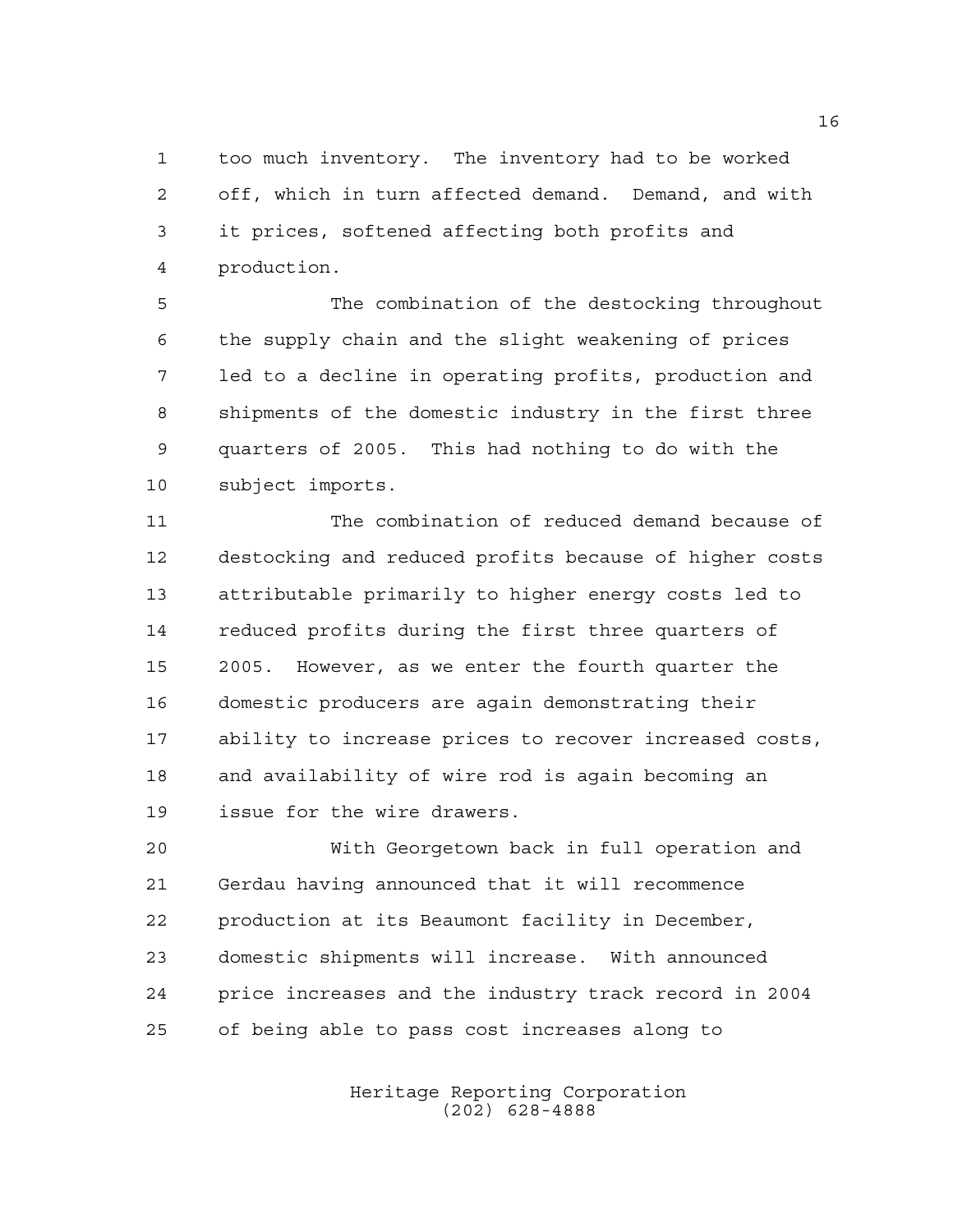customers in the form of price increases, profits should recover imminently.

 With subject imports declining faster than domestic production, the domestic industry should recover any market share it lost in 2004 in 2005, providing that it has the product available for the marketplace.

 In short, 2004 was a remarkable year in every way for the domestic industry. Moving into 2005, it caused some problems for the domestic producers because of high inventory levels throughout the supply chain.

 Neither the remarkable 2004 nor the 2005 downturn were related to subject imports. The prospects for the balance of 2005 and for 2006 should approach the record performance of 2004.

Thank you.

 MR. CARPENTER: Thank you, Mr. Barringer. Welcome back, Mr. Rosenthal. Please proceed whenever you're ready.

 MR. ROSENTHAL: Thank you. Our first witness this morning will be David Cheek, who's the president of Keystone Consolidated Industries. MR. CHEEK: Good morning. My name is David Cheek, and I'm president of Keystone Consolidated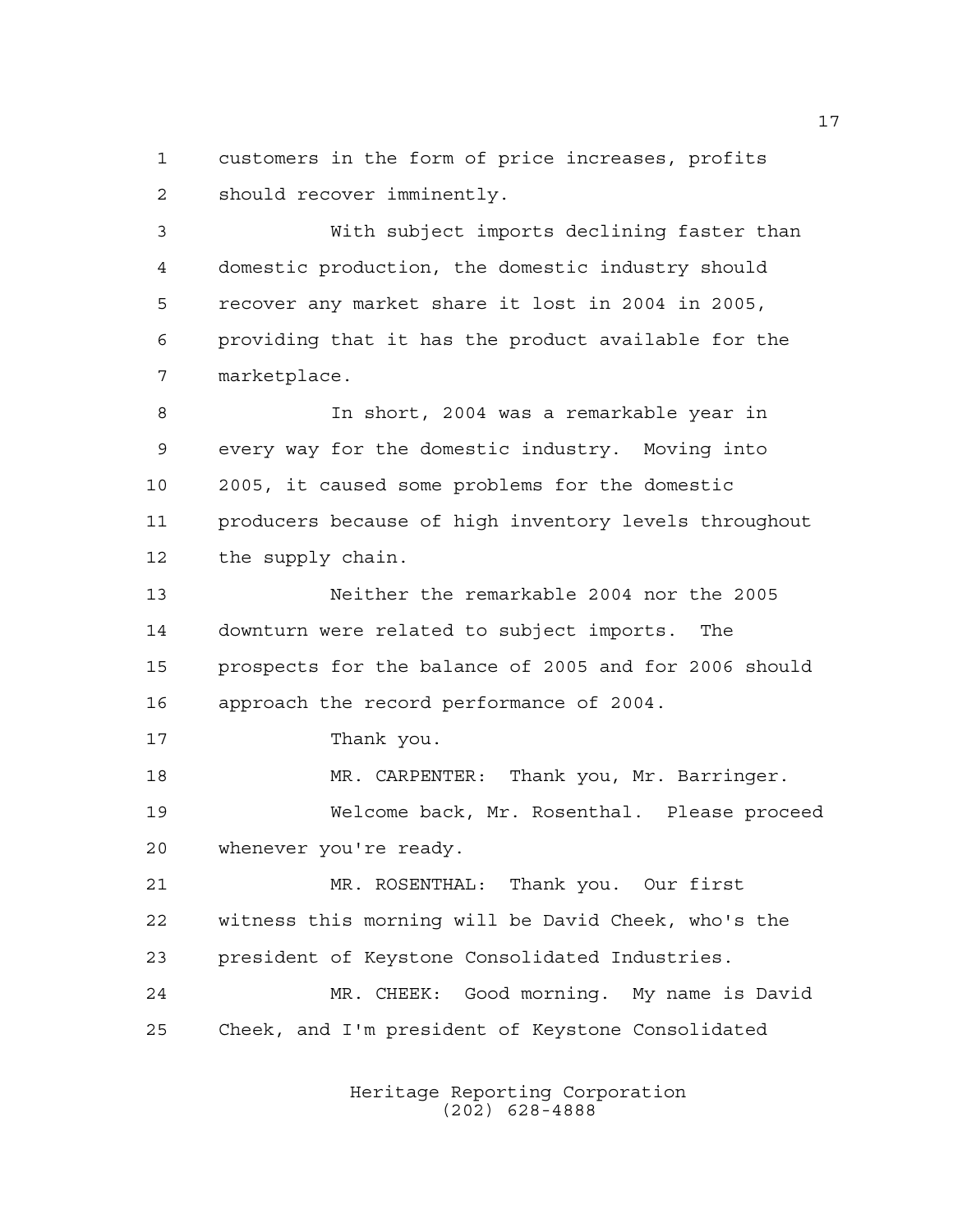Industries, Inc. I've been with Keystone for six years, and I've served as president for the last two years.

 My company was one of the Petitioners in the unfair trade investigation filed in 2001 against imports of wire rod from a number of countries. Information we presented to the Commission in those cases indicated that the subject countries were using unfair trade practices to increase their share of the U.S. market at the expense of the U.S. industry. We also demonstrated that the unfair trade practices permitted the subject imports to undercut our prices at a time when our costs were steadily increasing.

 The Commission found that the imports had created a cost/price squeeze for our industry, suppressing our prices and leading to significant declines in our industry's financial performance and issued an affirmative injury finding. Orders were imposed against imports from seven countries in the fourth quarter of 2002 to offset these unfair trading practices.

 As a result of the imposition of orders, the volume of imports from the seven countries declined significantly. Unfortunately, these beneficial effects were short-lived as other imports rushed in to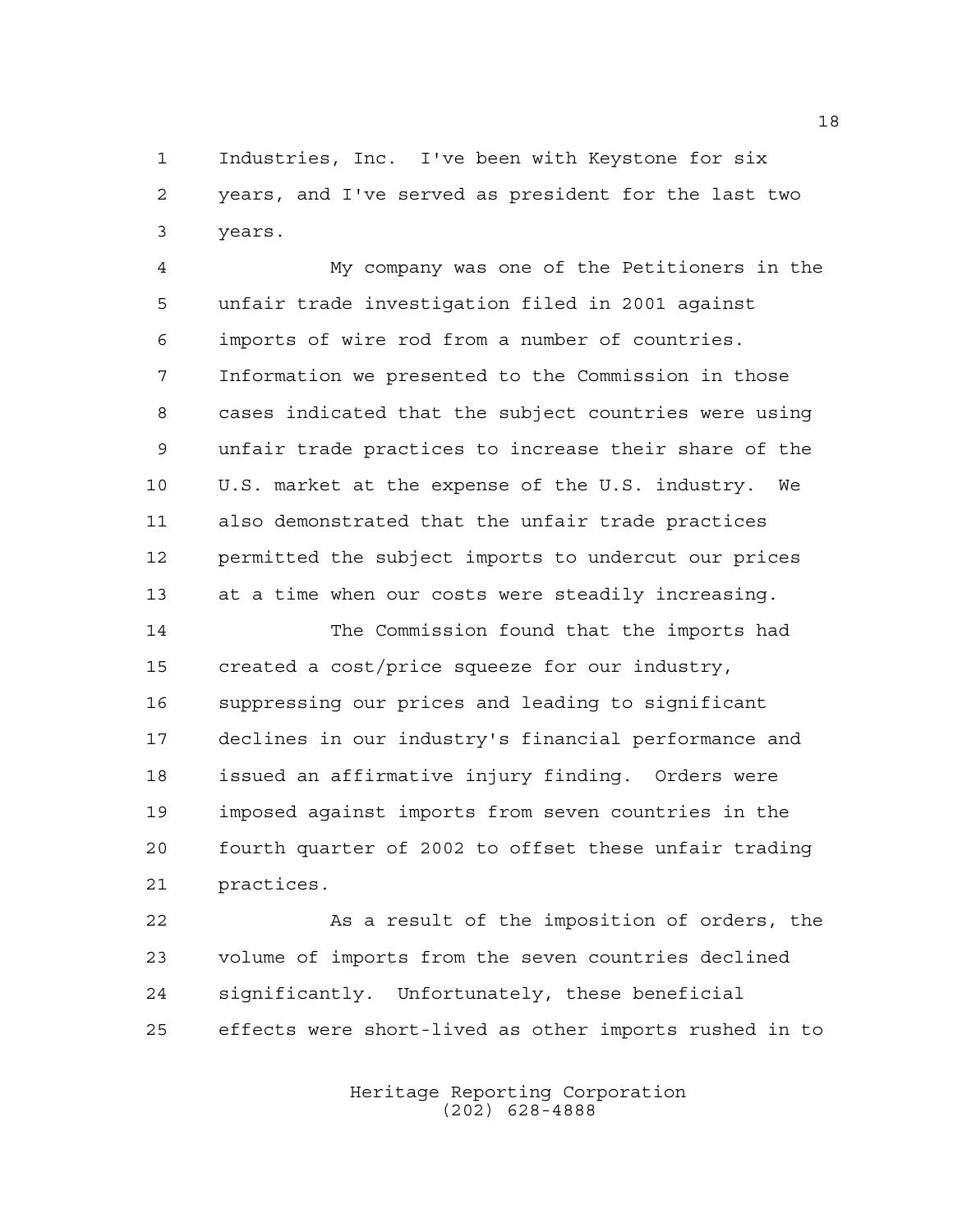fill the void, bringing a renewed injury to our industry.

 Notably, our 2001 petition targeted imports from Germany and Turkey, two of the three countries subject to this case. Orders were not imposed against those two countries, however, because German imports were found to be negligible, and imports from Turkey were found not to be subsidized.

 Publicly available information shows that imports from Turkey and Germany surged before that petition was filed and then fell off significantly in reaction to the cases. Once a negative subsidy finding was issued for Turkey and a negligibility finding for Germany, however, imports from those two countries again increased to account for a sizeable share of the U.S. market.

17 The third country targeted in this case, China, was not subject to the original investigation. Frankly, imports from China were very low in volume in 2001. That has changed radically in the past few years. China has surged to become the largest supplier to our market in 2005 with sales of extremely low-priced wire rod.

 We have evidence that we will supply in our post-conference brief showing that there was a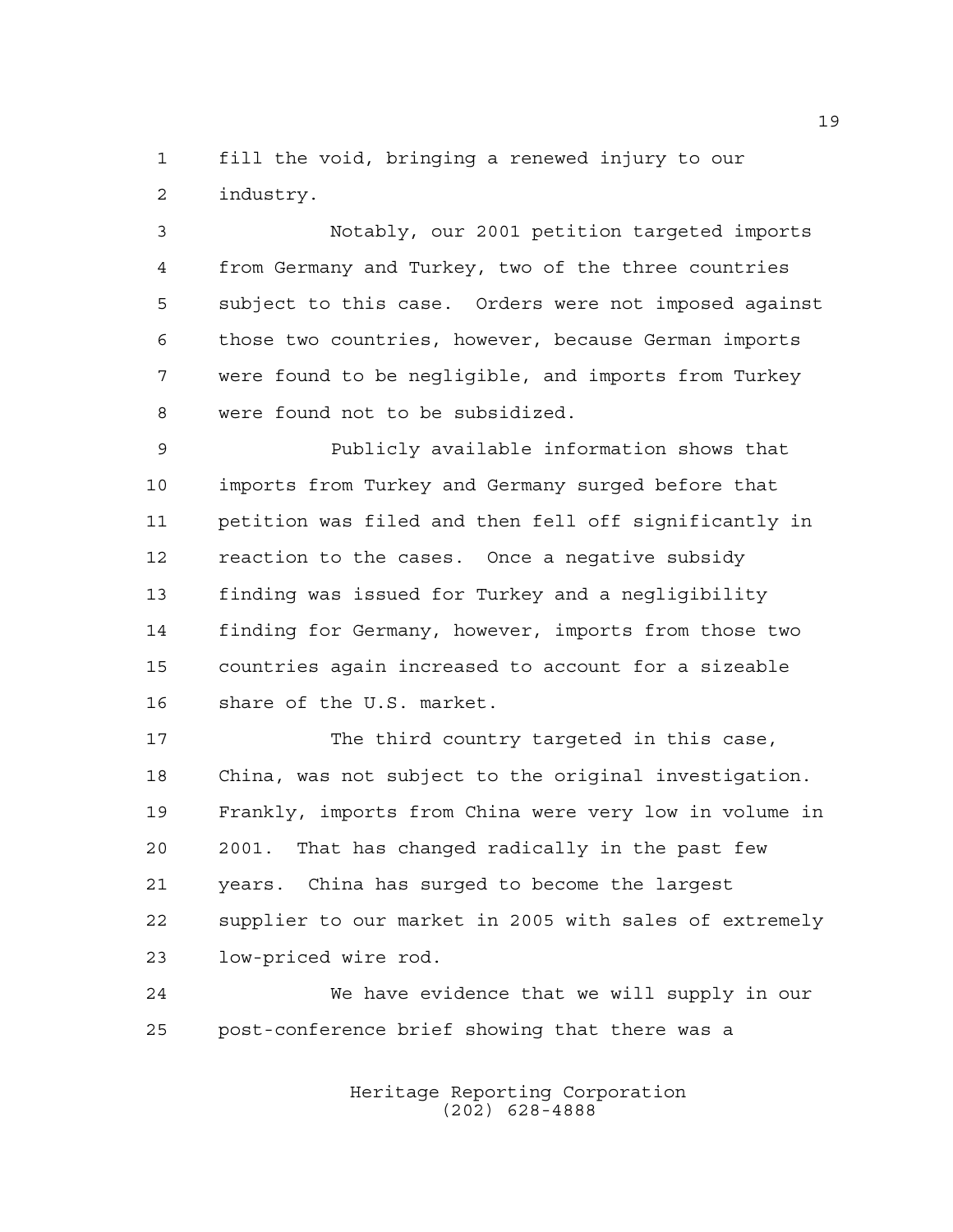significant inventory overhang of Chinese material from 2004 being offered for sale this year. Further, given the massive additional capacity being added in

 China, this surge in imports apparently is just the tip of the iceberg.

 So here at the end of 2005, despite successfully battling unfairly traded imports from a number of countries in 2002, we find ourselves once again needing to pursue trade cases to address the injury caused by imports from China, Turkey and Germany.

 Although the timing is different, many things remain the same. Imports from these countries are increasing their share of the U.S. market at our expense. Subject imports are also undercutting our prices at a time of rising industry cost, placing us in a cost/price squeeze and suppressing our prices. In fact, the cost increases we are experiencing now are even greater than were the cost increases in the earlier cases.

 Other facts that the Commission found to be true in the earlier cases also remain the same. Wire rod is still a commodity product sold in the U.S. market largely on the basis of price. At Keystone, we sell commodity grades of wire rod, focusing on low to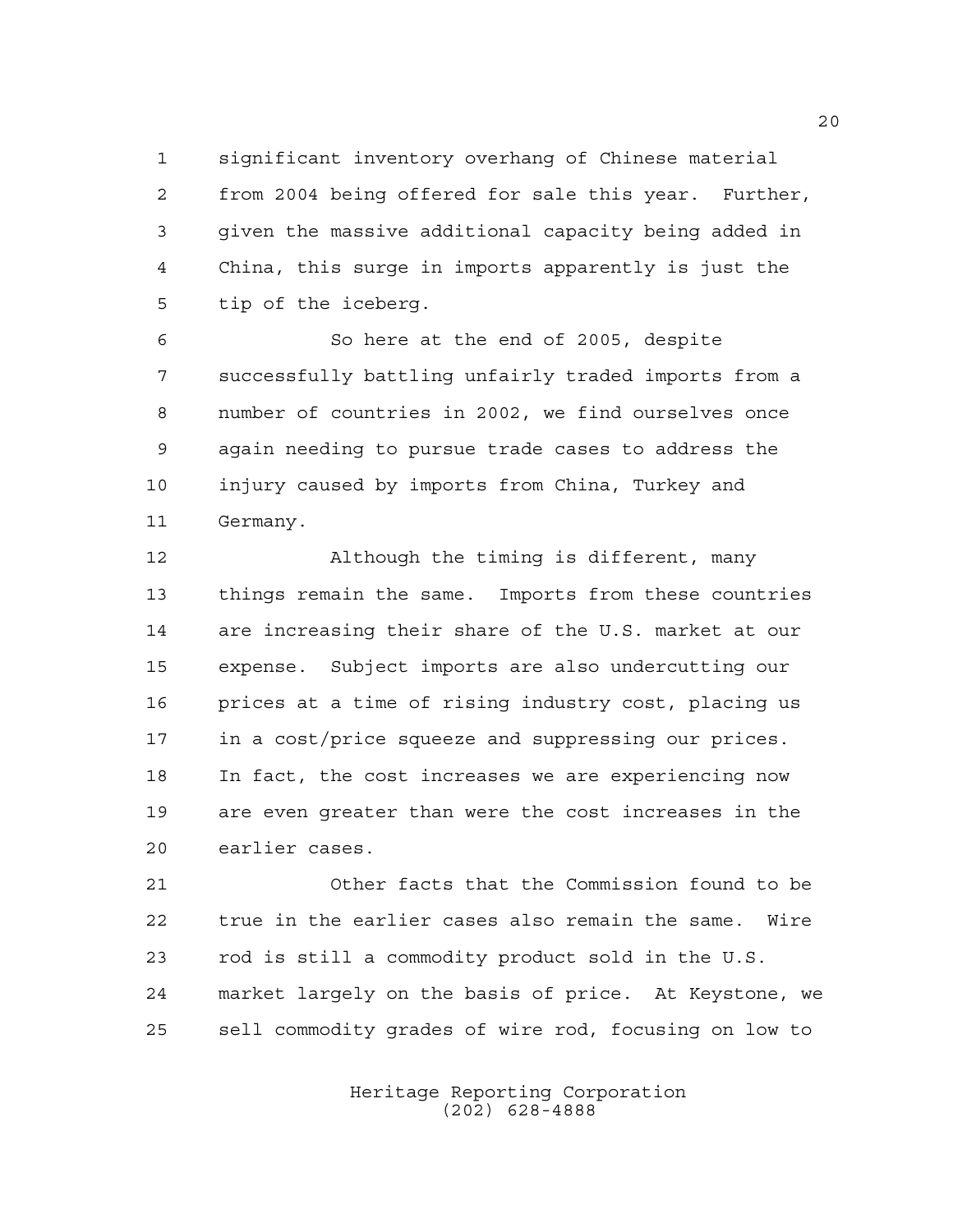medium-low carbon industrial and standard quality rod, but also selling an increasing amount of high level grade. We compete directly against imports from China, Turkey and Germany in sales of these products.

 In the original investigation, the Commission examined whether imports from the subject countries, including Turkey and Germany, were interchangeable with U.S. produced rod, as well as with rod from other subject countries. The Commission found that imports from all sources, including Germany and Turkey, were interchangeable because of an overlap in product mix.

 That remains true today for Turkey and Germany, as well as for China. All three countries sell the basic commodity grades we sell and compete directly against us for business. In the petition we submitted a number of examples of instances in which we lost sales or were forced to reduce prices in competition with these imports.

 As a result of these continuing problems of unfairly priced imports, Keystone has suffered significant injury. We experienced a number of shutdowns during 2003 and 2004 and reduced schedules again in 2005 due to unfair import competition. Keystone was in bankruptcy from February 26,

> Heritage Reporting Corporation (202) 628-4888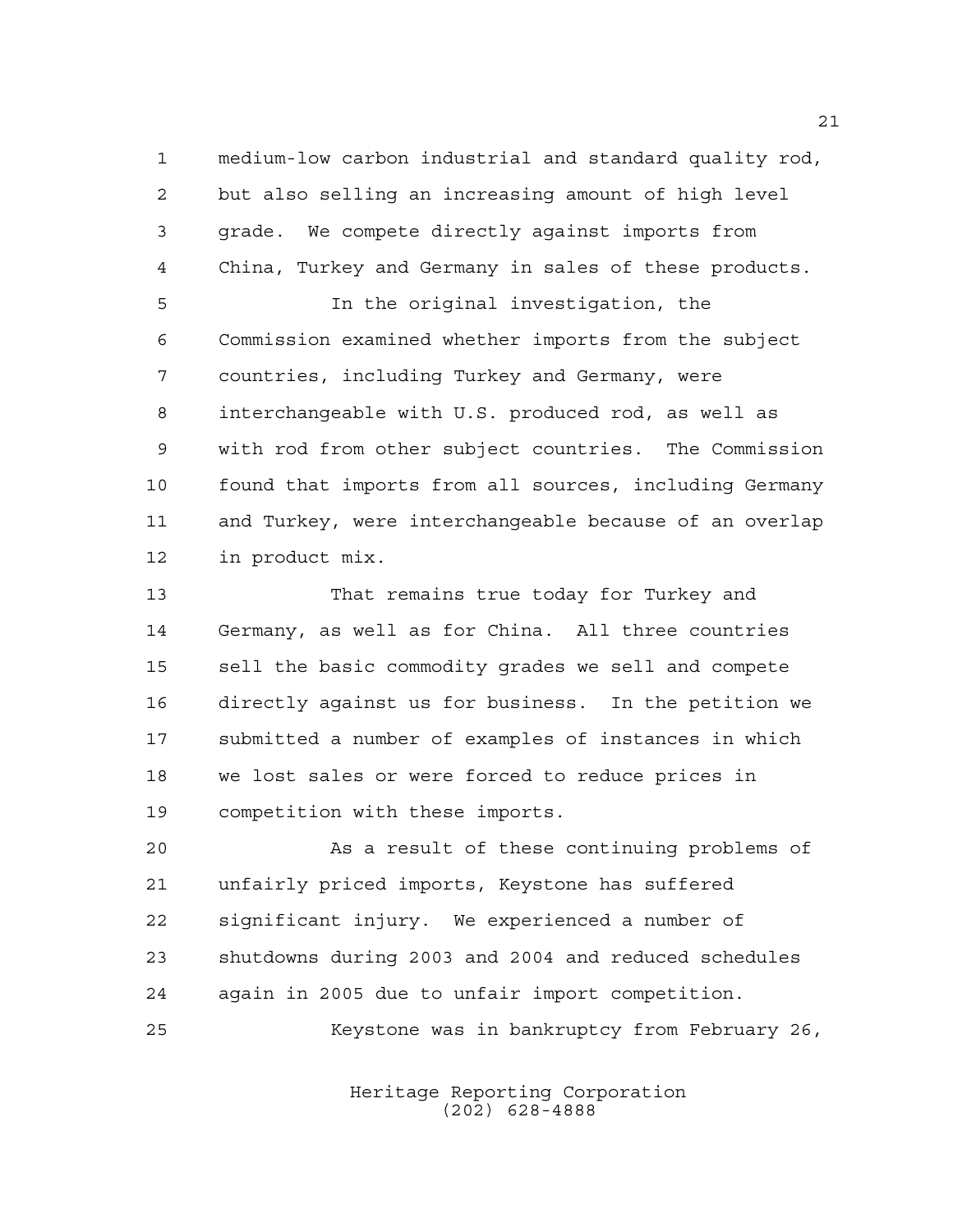2004, until August 31, 2005. As we emerged from bankruptcy in the second half of 2005, however, we're struggling to maintain profitability in the wake of ever lower priced imports. If action is not taken to address these unfair trading practices, our selling price of wire rod will continue to drop, leading to financial losses for my company and our industry.

 On the heels of what have been too many past years of financial problems for Keystone individually and for the industry as a whole, it is critical that the injury from these new and renewed sources of import competition be addressed.

Thank you.

 MR. ROSENTHAL: Our next witness will be Brian Kurtz, who is the vice president and general manager for ISG Georgetown.

 MR. KURTZ: Good morning, members of the Commission staff. My name is Brian Kurtz, and I'm general manager of ISG Georgetown, Inc., which is a part of Mittal Steel U.S.A. I have been in the steel industry for over 10 years, starting with Nucor in 1995. I joined ISG in 2002 and moved to run ISG Georgetown in 2004.

 Our mill has always been one of the leading mills for quality in the United States. We not only

> Heritage Reporting Corporation (202) 628-4888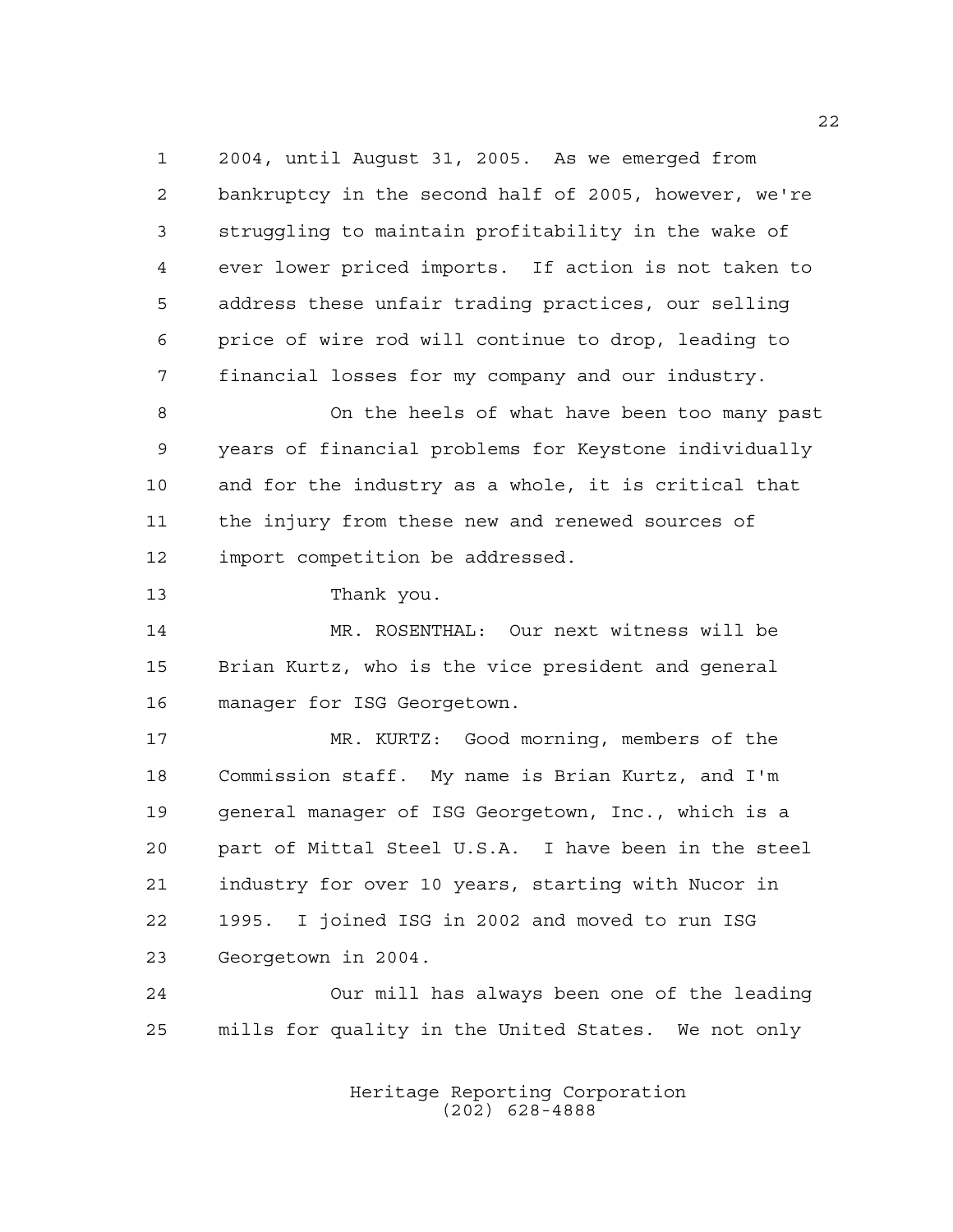make the industry grades of wire rod; we also are making welding rod grades, including S-6.

 Georgetown has always been the leading U.S. producer of tire cord and tire bead product. We currently produce both products, including 1080 high tensile tire bead. These tire cord and bead products are very important to our product mix.

 Import competition cuts across all of our product areas, and without question the biggest problem we face at Georgetown today is dumped imports of wire rod from China, Turkey and Germany.

 Georgetown, under various ownership, has been battling unfairly traded imports both in the marketplace and in trade cases since well before my tenure. When the last set of trade cases was filed in 2001, the mill was known as GS Industries and was in bankruptcy due in large part to imports, including at that time imports from Germany and Turkey.

 By the time those cases finished in 2002, the mill had emerged from bankruptcy under new ownership to become Georgetown Steel Company. Those cases were very helpful to the industry and generally, but Georgetown never really got a chance to catch its breath.

As Georgetown emerged from bankruptcy in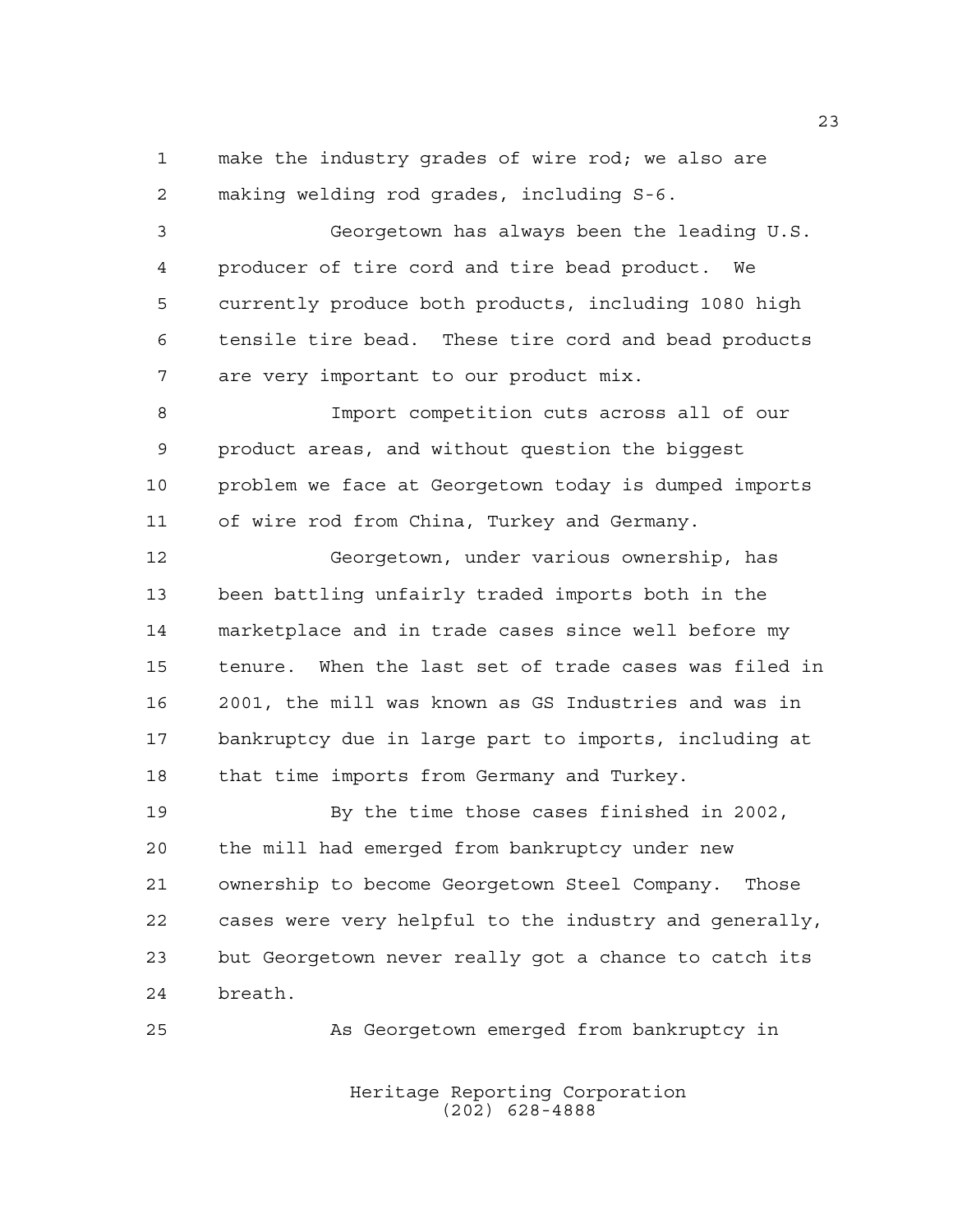2002, the bottom fell out of the market in 2003. By late 2003, low prices in part fueled by nearly 800,000 tons of low-priced imports from China, Turkey and Germany, made it impossible for the Georgetown mill to make enough money to pay raw material suppliers.

 Again the mill went into bankruptcy and ceased production in late 2003, just as the market was poised to improve again. Despite the improving market in early 2004, it took nearly eight months for Georgetown to find a buyer and consummate a sale that would bring it out of bankruptcy as ISG Georgetown in 2004.

 ISG worked hard to bring the mill back in line, and we were producing steel by July 31, 2004, only about six weeks after the purchase, and shipping rod by August. Georgetown is rightfully proud of that achievement.

 Because of the period that Georgetown was closed, the domestic industry would have been down about 500,000 tons of wire rod supply for 2004. That is about the amount the non-subject imports increased from 2003 to 2004. At the same time, however, imports from China, Turkey and Germany increased by over 1,000,000 tons between 2003 and 2004.

That is really a staggering amount,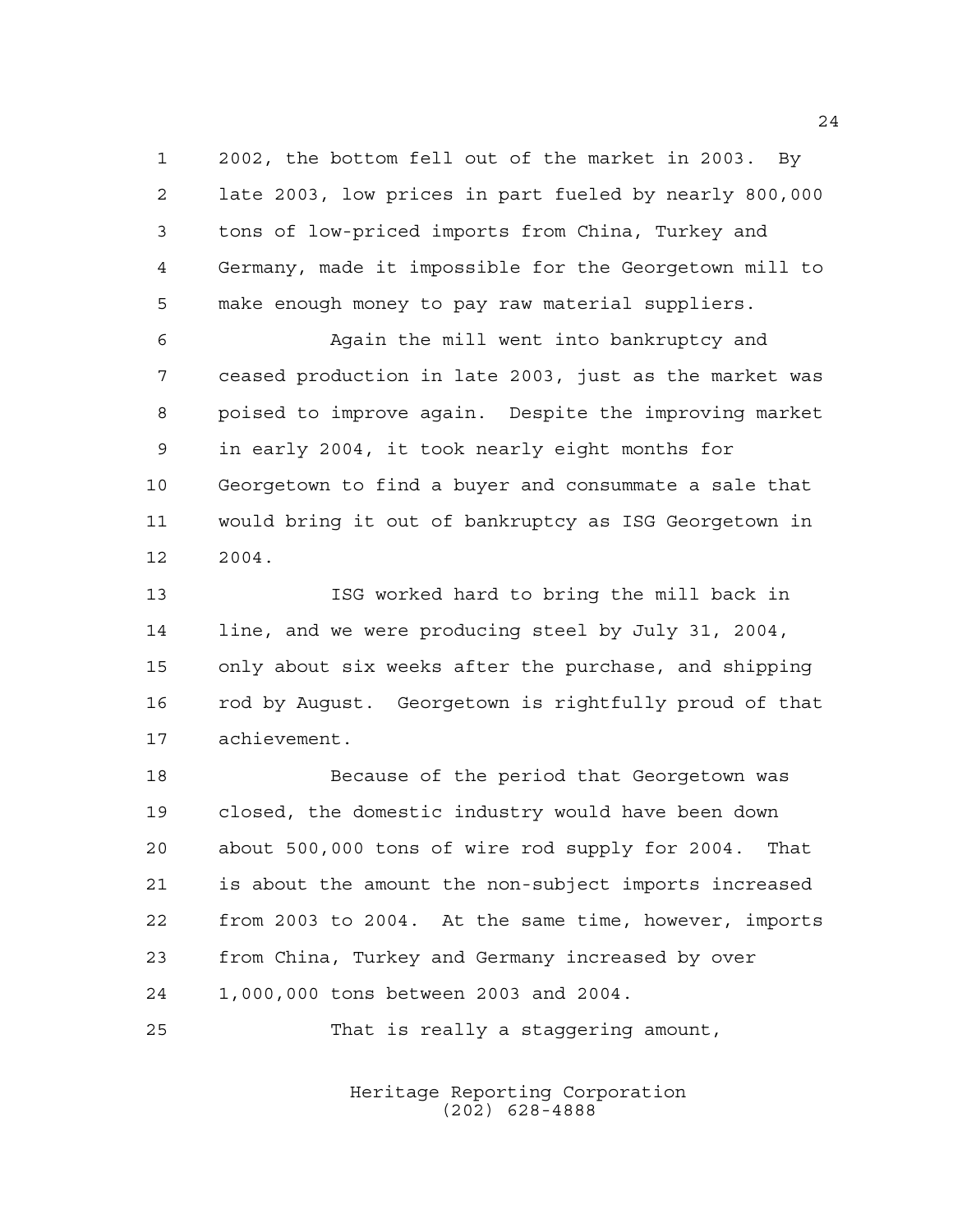particularly when you consider that these imports from China and Turkey and from the Brandenberg mill in Germany in particular were lowest priced or among the lowest priced rod in the market.

 With wire product demand relatively strong, raw material prices rising and an abundant supply of low-priced rod imports surging into the market, the entire supply chain of our customers and their customers built significant inventories in 2004.

 The increase in the low-priced imports during this period really had both an immediate and lingering effect on Georgetown. It eroded the price increases of the first half of 2004 that the industry needed to cover the rising cost of energy and raw materials.

 In other words, the industry could have done far better in 2004 had it not been for the huge volume of low-priced imports from China, Turkey and Germany. Thus, the immediate effect came in the form of deteriorating prices in the fourth quarter of 2004 and into 2005.

 The industry's 2004 profit scheme may seem good in a vacuum, but in the context of what was going on in all steel markets in the United States and the market we did not fare as well as the rest of the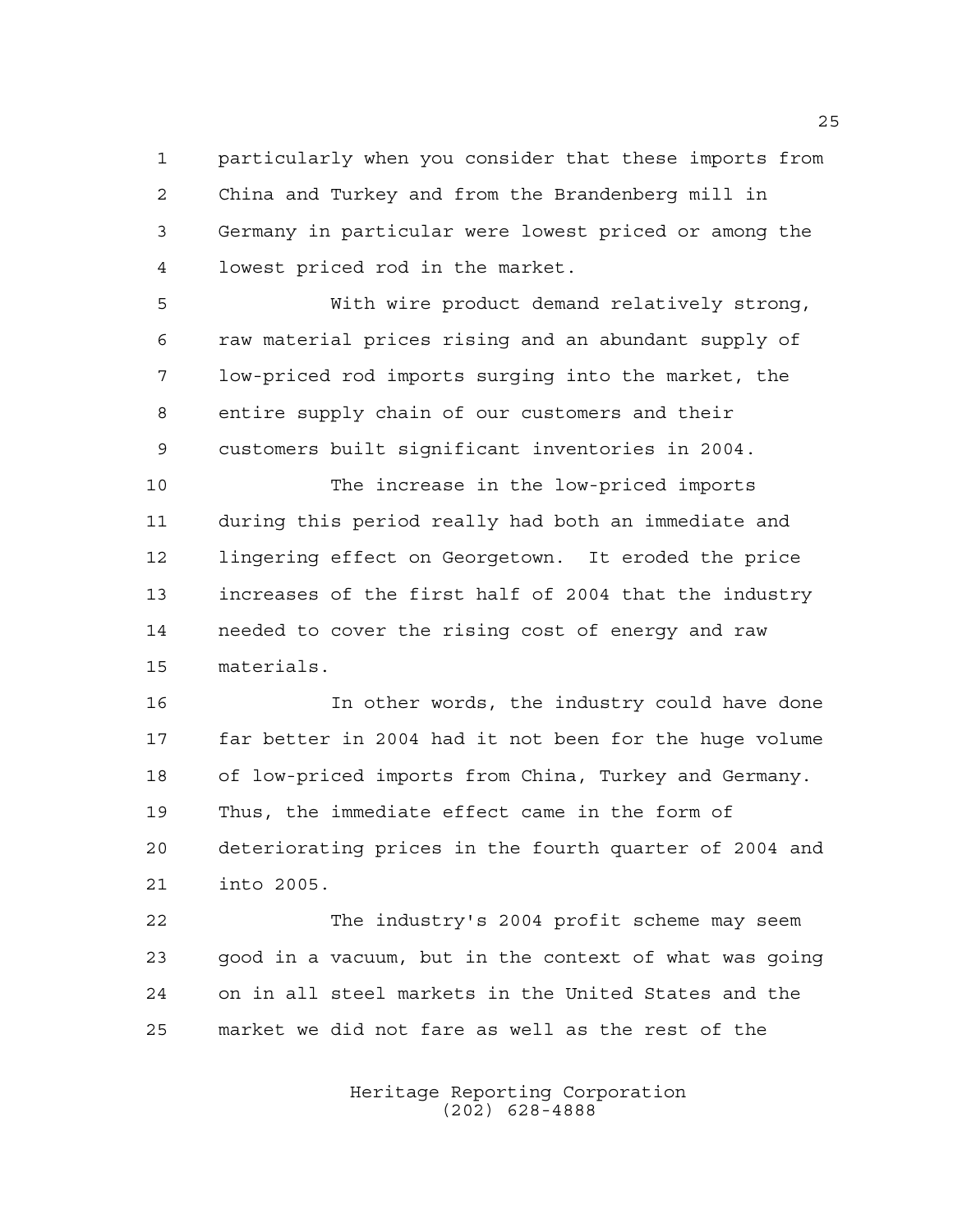steel industry.

| 2           | For example, Mittal Steel is the largest               |
|-------------|--------------------------------------------------------|
| 3           | producer of carbon plate in the United States. The     |
| 4           | carbon plate industry was making 22 percent operating  |
| 5           | profits in 2004. Georgetown certainly did not do that  |
| 6           | well after it reopened, nor did the wire rod industry  |
| 7           | generally come anywhere close to that profitability    |
| 8           | last year or this year. This is in large part because  |
| $\mathsf 9$ | of the surge in low-priced imports from China, Turkey  |
| 10          | and Germany in 2004 and 2005.                          |
| 11          | The second continuing effect came when the             |
| 12          | customer chain began working down its inventories in   |
| 13          | 2005. Thus, imports from 2004 were being consumed in   |
| 14          | 2005 from the consumer level on up the chain. While    |
| 15          | demand for finished products remained reasonable in    |
| 16          | 2005, wire rod apparent consumption fell as customers  |
| 17          | worked down rod inventory.                             |
| 18          | Imports of rod from China, Turkey and                  |
| 19          | Germany unfortunately remained high and continued to   |
| 20          | undersell U.S. prices. As a result, our prices         |
| 21          | declined significantly during 2005, and profitability  |
| 22          | this year will be much lower for the wire rod industry |
| 23          | than it was last year. Profitability will also be      |
| 24          | much lower in comparison to other parts of the carbon  |
| 25          | steel industry in 2005.                                |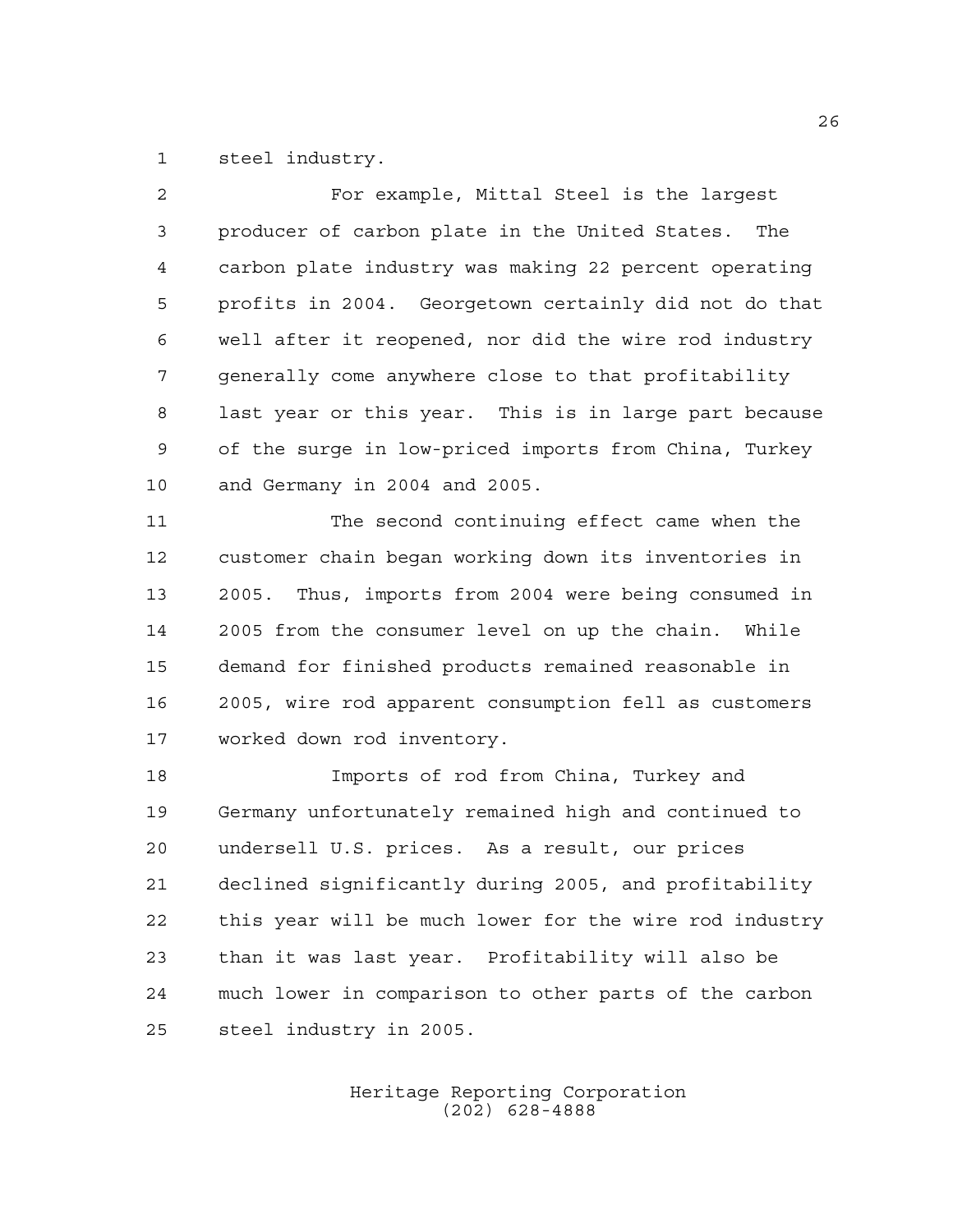Georgetown is now part of the largest steel producer in the world, Mittal Steel. We have a great mill that can virtually make any product that the market demands. We have overhauled our labor contracts, cutting labor costs and increasing flexibility.

 Despite the Gerdau Beaumont mill and a major Canadian supplier being down for part of 2005, we were still unable to fill our mill through most of 2005. At the same time, imports of dumped wire rod from China, Turkey and Germany continued to undersell our prices, take additional market share and cut into our sales and profitability.

 As the Commission is aware, Mittal Steel owns wire rod producers in other countries. It also has facilities in the United States producing other basic products. We at Georgetown are continually 18 judged by Mittal based on how we are performing compared to our other North American units and against our other foreign wire rod units.

 To justify investments in this mill, I have to compete against other Mittal units in the U.S. that do not face the same level of import competition and can therefore outperform us. For example, we still have a relatively new Stelmor cooling deck taken from

> Heritage Reporting Corporation (202) 628-4888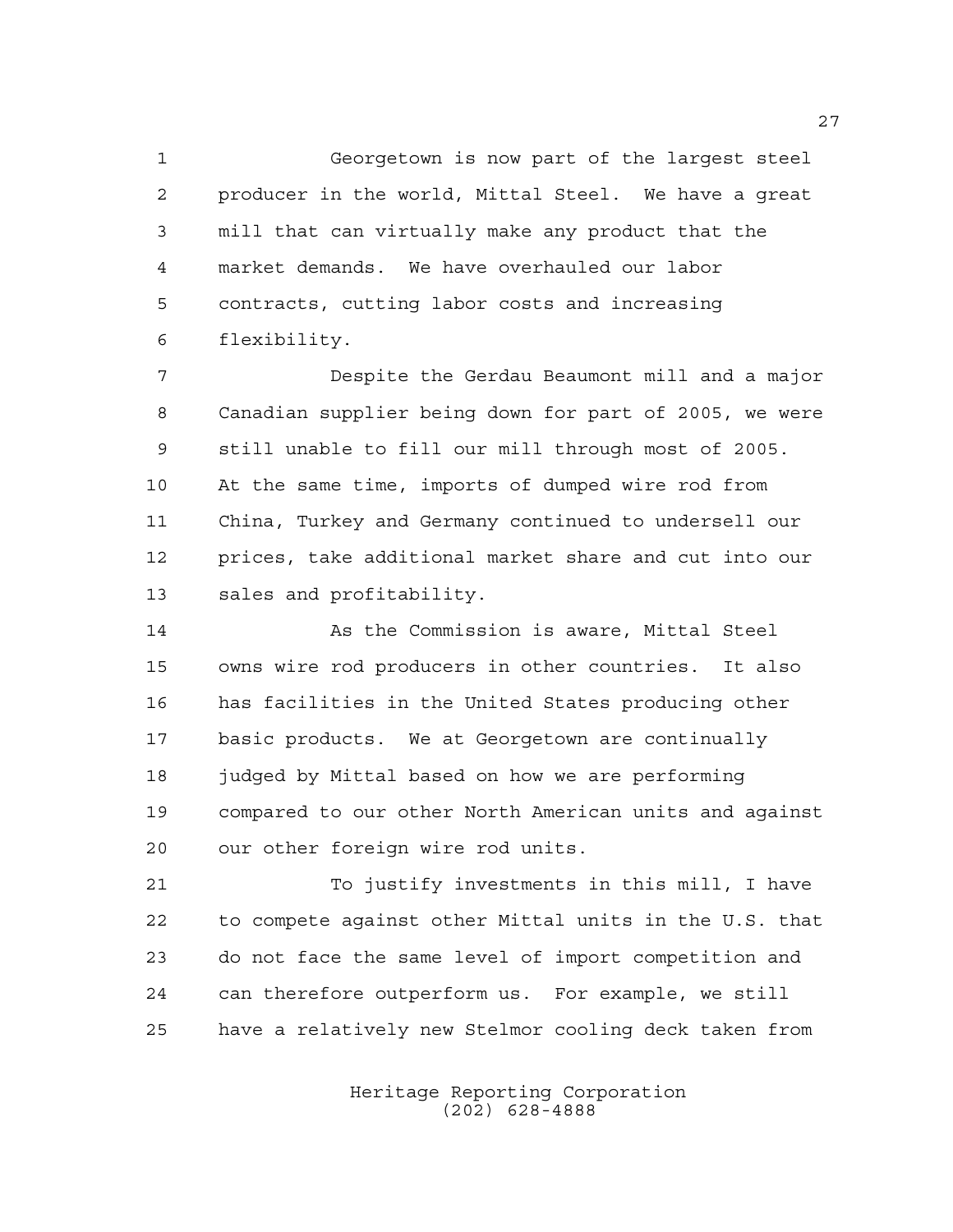Georgetown's now-closed Kansas City mill that we have not been able to justify installing in South Carolina absent an indication that the mill can have a sustained period of reasonable profitability.

 We've done everything possible to improve our performance, but the dumped imports from China, Turkey and Germany continue to harm us and threaten to do even more harm. There is a tremendous amount of capacity that can be turned towards the United States from these countries, and any cooling decline in prices on demand in the world markets for these countries will lead directly to an even higher level of dumped imports at lower prices.

 Wire rod imports from China, Turkey and Germany are not required to be traded fairly, thus enabling us to improve and maintain prices and profitability. Mittal will not be able to justify continued investment in and operation of the Georgetown mill.

Thank you very much.

 MR. ROSENTHAL: Our next witness will be Keith Martin from Gerdau Ameristeel.

 MR. MARTIN: Good morning, members of the Commission staff. My name is Keith Martin. I am the manager of wire rod sales for Gerdau Ameristeel.

> Heritage Reporting Corporation (202) 628-4888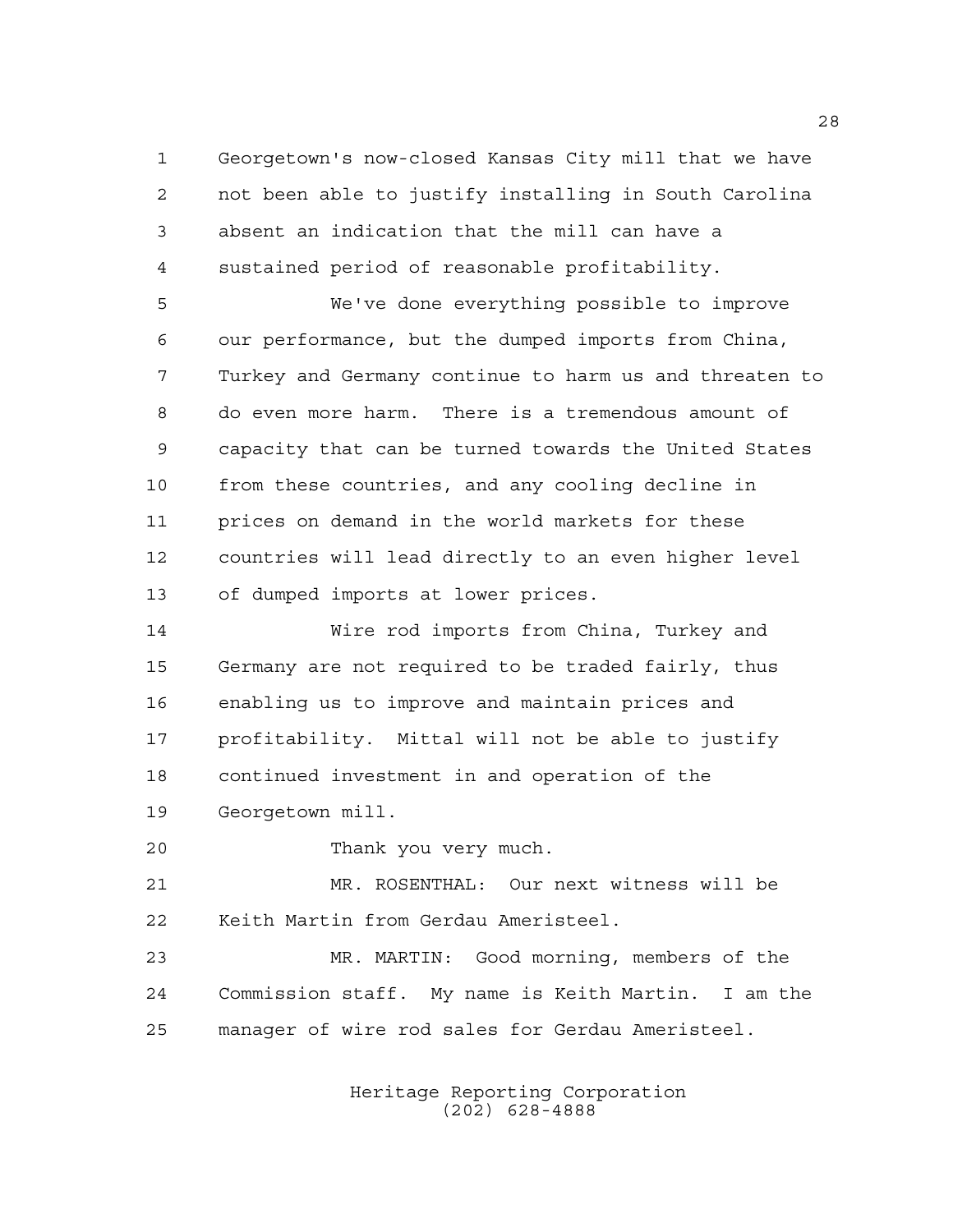We're the largest producer of domestic wire rod.

 I've been in the business for over 20 years. I've been selling wire rod since the early 1990s. I was with Georgetown Steel during the 1990s and then worked for Evaco Steel of Canada from 2001 to 2003 and joined Gerdau in 2003.

 Gerdau Ameristeel has two primary production facilities, one in Perth Amboy, New Jersey, and Beaumont, Texas. We also produce a small amount of wire rod at a rebar facility in Jacksonville, Florida. Gerdau Ameristeel today combines the former facilities of Co-Steel Raritan, Ameristeel and North Star Steel, all of which were bought by Gerdau since the last set of cases were filed in 2001.

 At our three locations, we have the ability to make a wide range of wire rod products, including low, medium and high carbon industrial quality wire rods. We can and do make coal heading quality and welding rods, as well as a variety of other types of rods. The domestic industry overall makes all of the categories of wire rod.

 I came to the Gerdau organization in 2003 after its purchase of Co-Steel in 2002. At that time, Germany and Turkey had already shown themselves to be a problem in the market, and China became a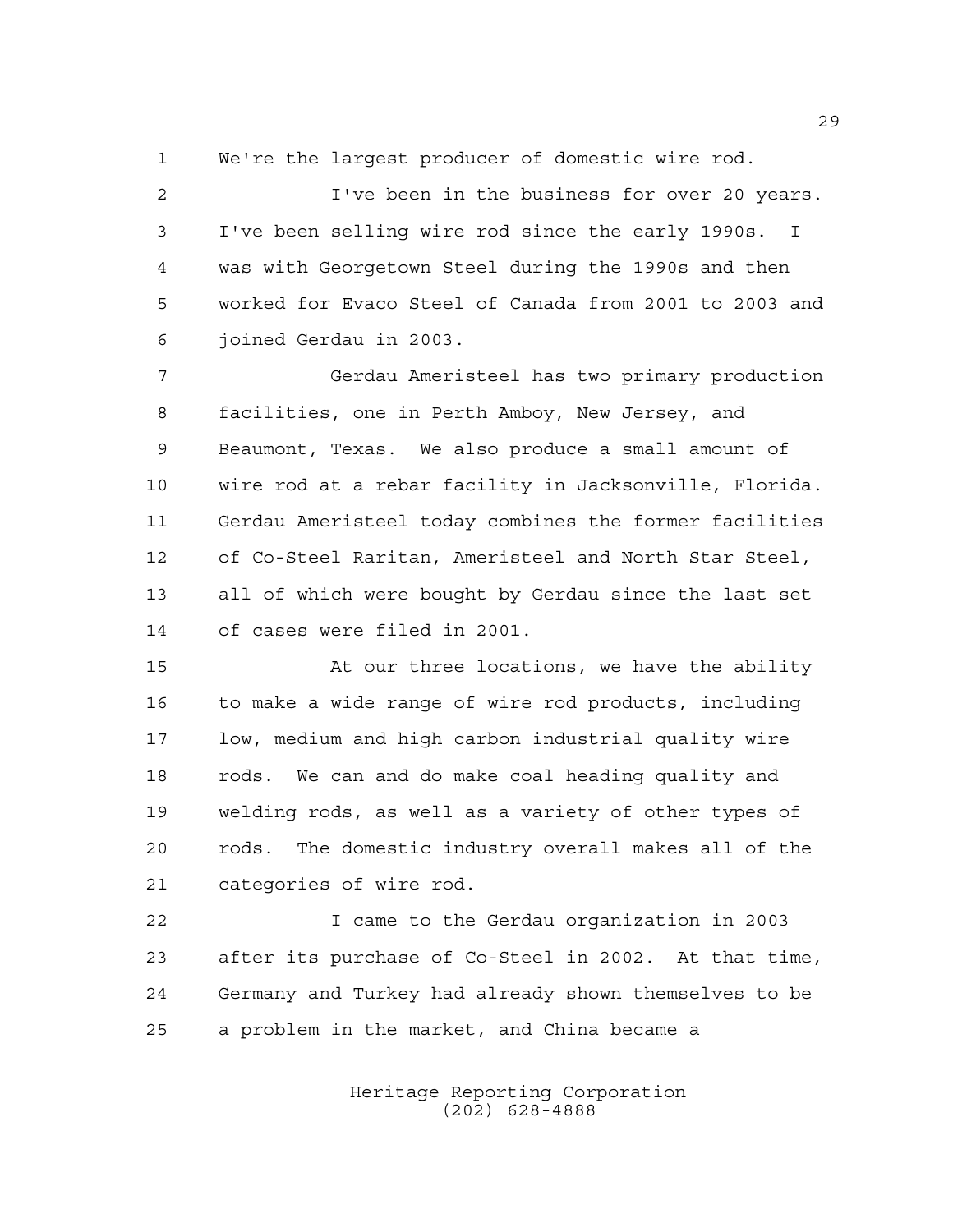significant player for the first time in 2002.

| $\overline{a}$ | Since they entered this market, China and             |
|----------------|-------------------------------------------------------|
| 3              | Turkey have consistently had the lowest or among the  |
| 4              | lowest prices in the market. When the market slowed   |
| 5              | in 2003 the volume of all imports dropped, but        |
| 6              | cumulated imports from China, Turkey and Germany      |
| 7              | dropped by less than the other imports, and they took |
| 8              | an increased share of the market at prices that were  |
| 9              | lower than other suppliers. In a down market, this    |
| 10             | contributed to a very difficult year in 2003.         |
| 11             | 2004 really saw a fundamental shift in the            |
| 12             | market. First, as everyone knows, costs skyrocketed,  |
| 13             | particularly energy, raw material and transportation  |
| 14             | costs. This meant the prices had to increase for our  |
| 15             | industries to survive.                                |
| 16             | Second, demand increased, which also                  |
| 17             | permitted us to recoup prices and profits. At the     |
| 18             | same time, there was an explosion of imports from     |
| 19             | China, Turkey and Germany. They went from about 25    |
| 20             | percent of all imports to about 45 percent of all     |
| 21             | imports and increased the presence in the market by   |
| 22             | over 1,000,000 tons.                                  |
| 23             | Even with demand at such high levels in               |
| 24             | 2004, this was a challenge for us because these       |
| 25             | countries represented nearly half of all the imports  |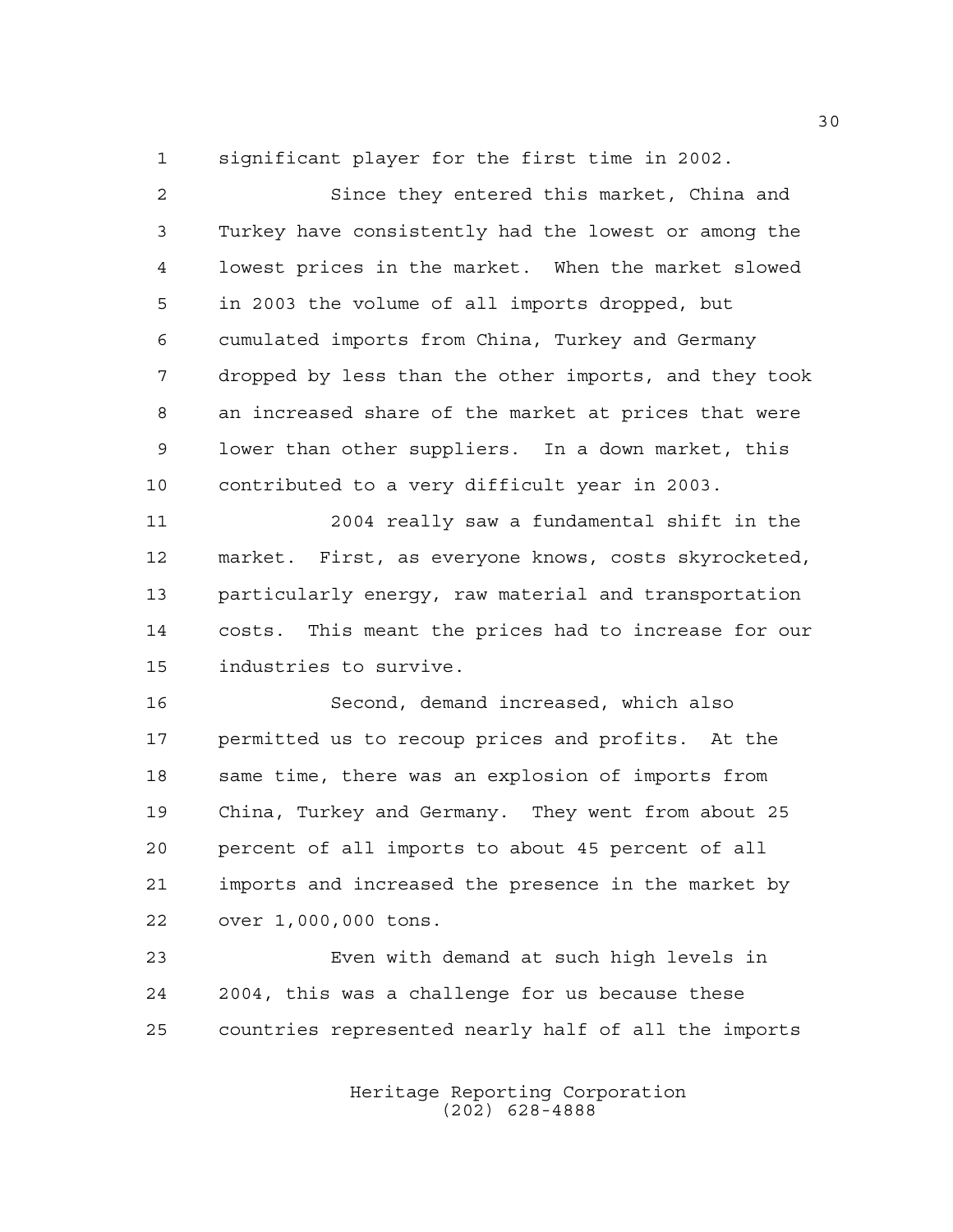and had the lowest prices in the market. If we had not had some major North American producers out of the market and a deliberate effort by our customers to build inventory, this kind of input surge in 2004 could have been disastrous.

 As it was, coming on the heels of so many poor years in the industry, we needed and hoped to have a much better year in 2004 than we actually had. This is the sort of industry that you need to have some very good years to cover the inevitable down year.

 The low-priced imports acted to hold down price increases. That had an effect of putting a ceiling on profits last year and made the downward turn in the market come much faster this year. Even during the brief period in 2004 when demand was strongest, we were limited on prices we could offer our customers because of the huge presence of Chinese, Turkish and German rod in the marketplace.

 Remember, the increased demand was in part caused when our customers built inventory. Part of the incentive to build inventory came in the form of the availability of large volumes of dumped imports. Because they were buying for inventory rather than current consumption, the customers could simply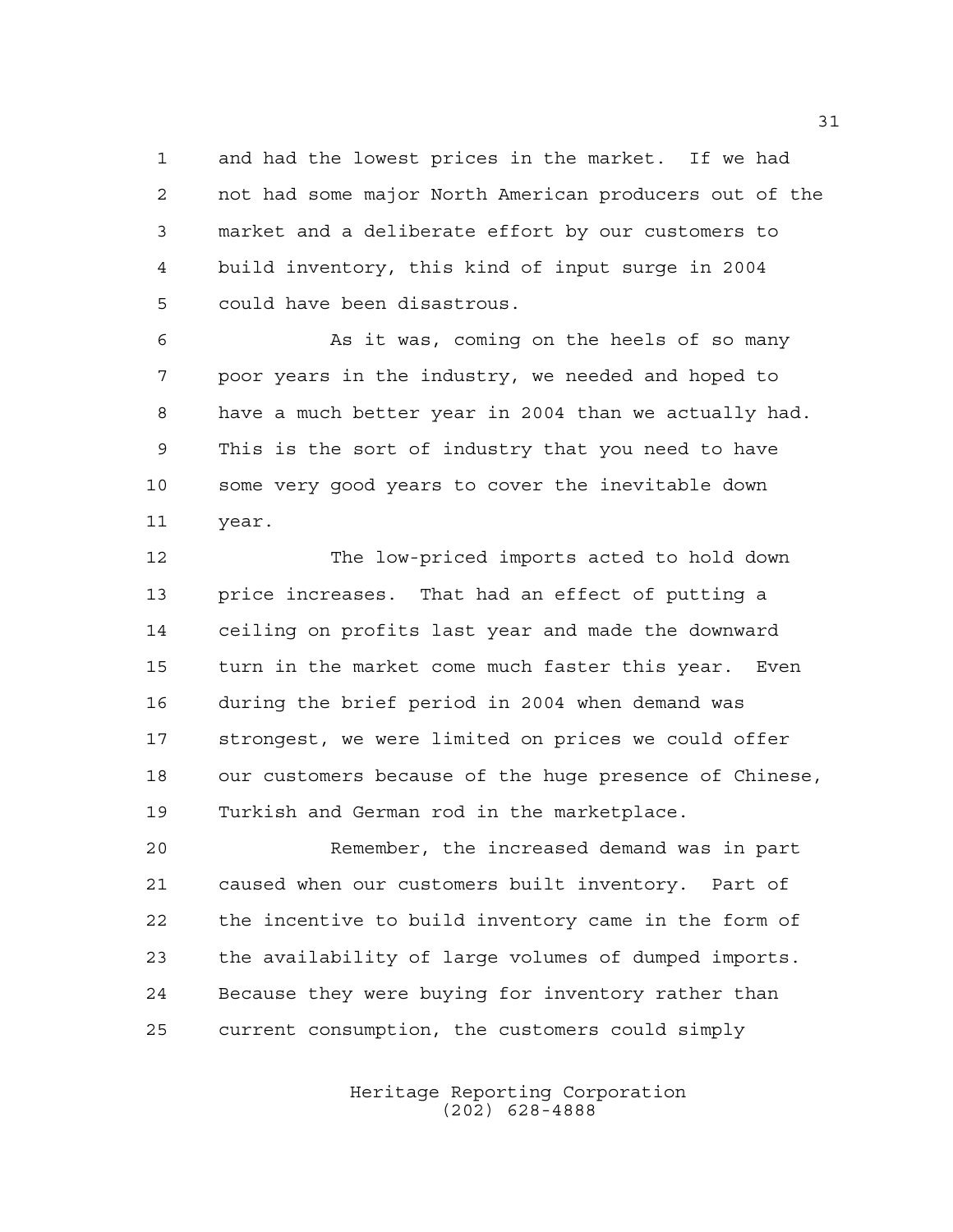decline to purchase from us or purchase imports if we tried to offer higher prices.

 If Georgetown had not been out of the market for most of 2004 it's likely that we would have done much worse. As it was, prices started to erode in late 2004 and in early 2005, and they continued to fall during the first three quarters of this year. At the same time, imports of wire rod from China, Turkey and Germany have remained high and have significantly undersold the market. The result has been a significant hit to our profits.

 Unfortunately, the standard practice of importers is to offer guaranteed pricing out for long periods of time. For example, I understand that the importers have guaranteed pricing through at least the first quarter of next year, so we are going to continue to struggle to maintain pricing.

 I'm sure that the closure of our Beaumont mill since May 26, 2005, has helped some of my domestic competitors, just as we benefitted from Georgetown's closure last year. It shouldn't take the closing of domestic mills to keep the rest of the industry from going into the red.

 When all North American mills are again fully operational the market is going to be very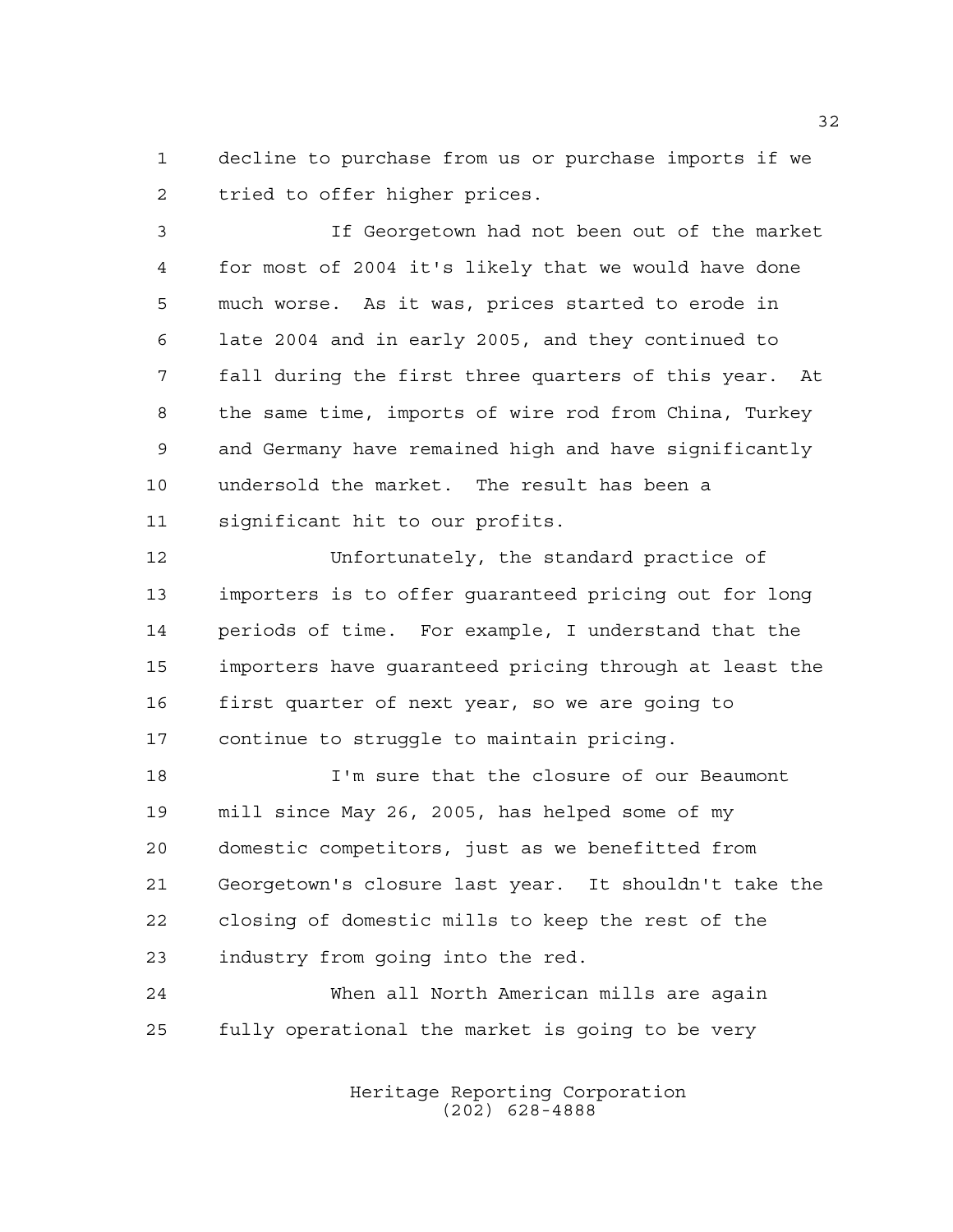crowded. We are already operating Beaumont on a partial production schedule and have announced our intent to resume operations fully shortly.

 My customers will not pay Gerdau what it takes to cover our costs and make a reasonable profit if they can buy the same rod from China, Turkey or Germany for as much as \$100 a ton less. The Chinese, Turkish and German producers have shown that they intend to stay in this market at large and injurious volumes and at prices that consistently undercut us. They produce directly competitive products, and our customers know these things as well.

 As the market stands today, prices are lower and profits are significantly down. We are already unable to fill our mill at Perth Amboy. Once we fully reopen our Beaumont facility, we are going to be forced to either forego sales or give up price to an even greater degree

 The Chinese, Turkish and German mills cannot be permitted to continue to dump wire rod in this market if we are to return to healthy pricing and profitability in this market.

 Thank you very much for your attention to this critical issue for Gerdau Ameristeel. MR. ROSENTHAL: Our next witness is Robert

> Heritage Reporting Corporation (202) 628-4888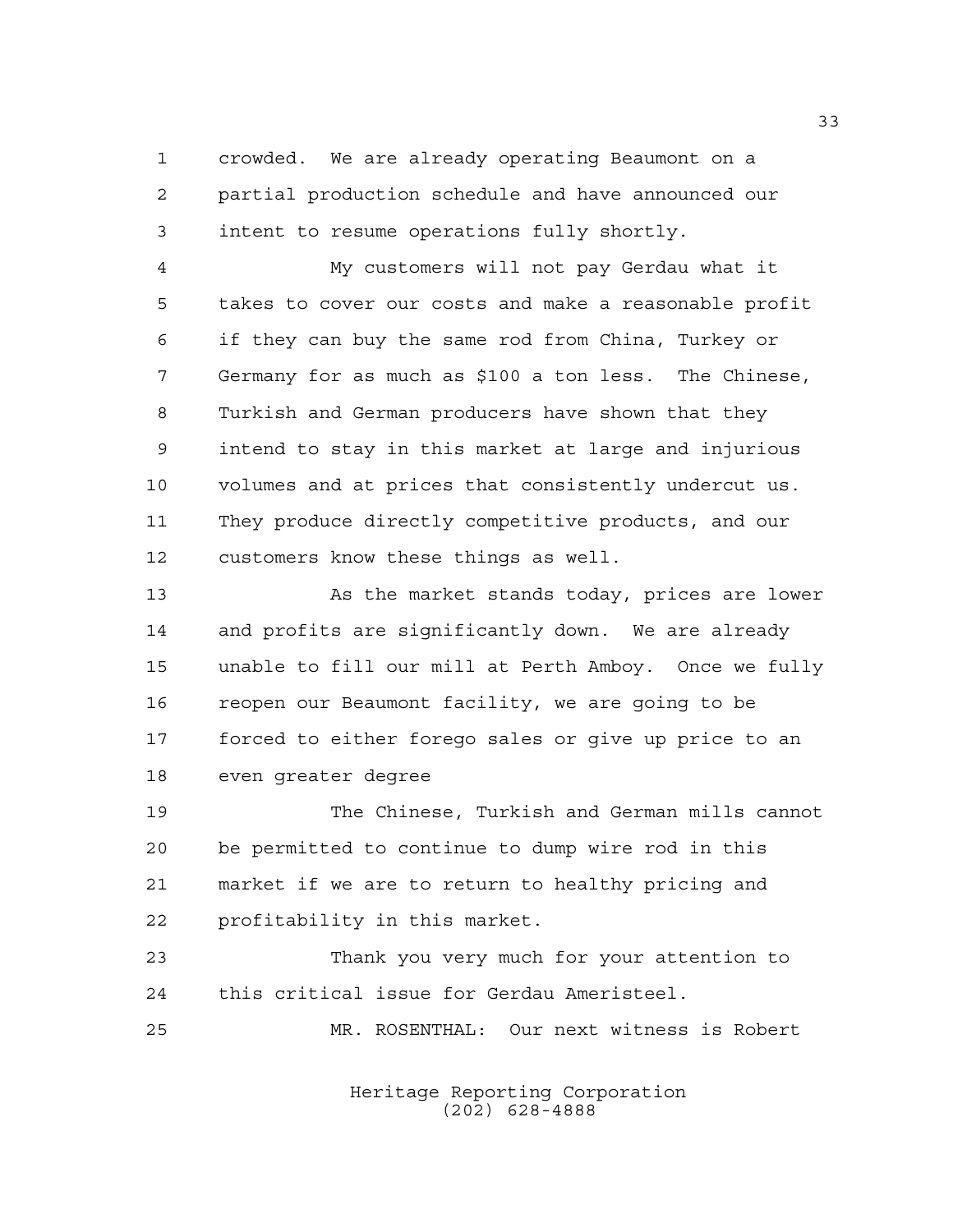Simon from Rocky Mountain Steel Mills.

 MR. SIMON: Good morning, Mr. Carpenter and Commission staff. My name is Rob Simon, and I'm the vice president and general manager for Rocky Mountain Steel Mill.

 Prior to this position I was operations manager, which included overseeing manufacturing, costing, industrial engineering and environmental issues. I've been with Rocky Mountain Steel for over 12 years and was part of the Oregon Steel Mill's acquisition team that acquired Rocky Mountain in 1993.

 Rocky Mountain Steel is located in Pueblo, Colorado. It has been in the business of making carbon wire rod products since the 1960s. We're a highly competitive wire rod producer and produce all types of carbon wire rod products, including rod for welding wire, music wire, pipe wrap, specialty rope 18 grades and tire bead, and we have made substantial capital investments for future production of tire cord.

 Although Rocky Mountain Steel is an efficient, low-cost producer, we find ourselves unable to compete with the flood of low-priced imports from China, Turkey and Germany. Rocky Mountain Steel is aware that foreign producers of wire rod have had a

> Heritage Reporting Corporation (202) 628-4888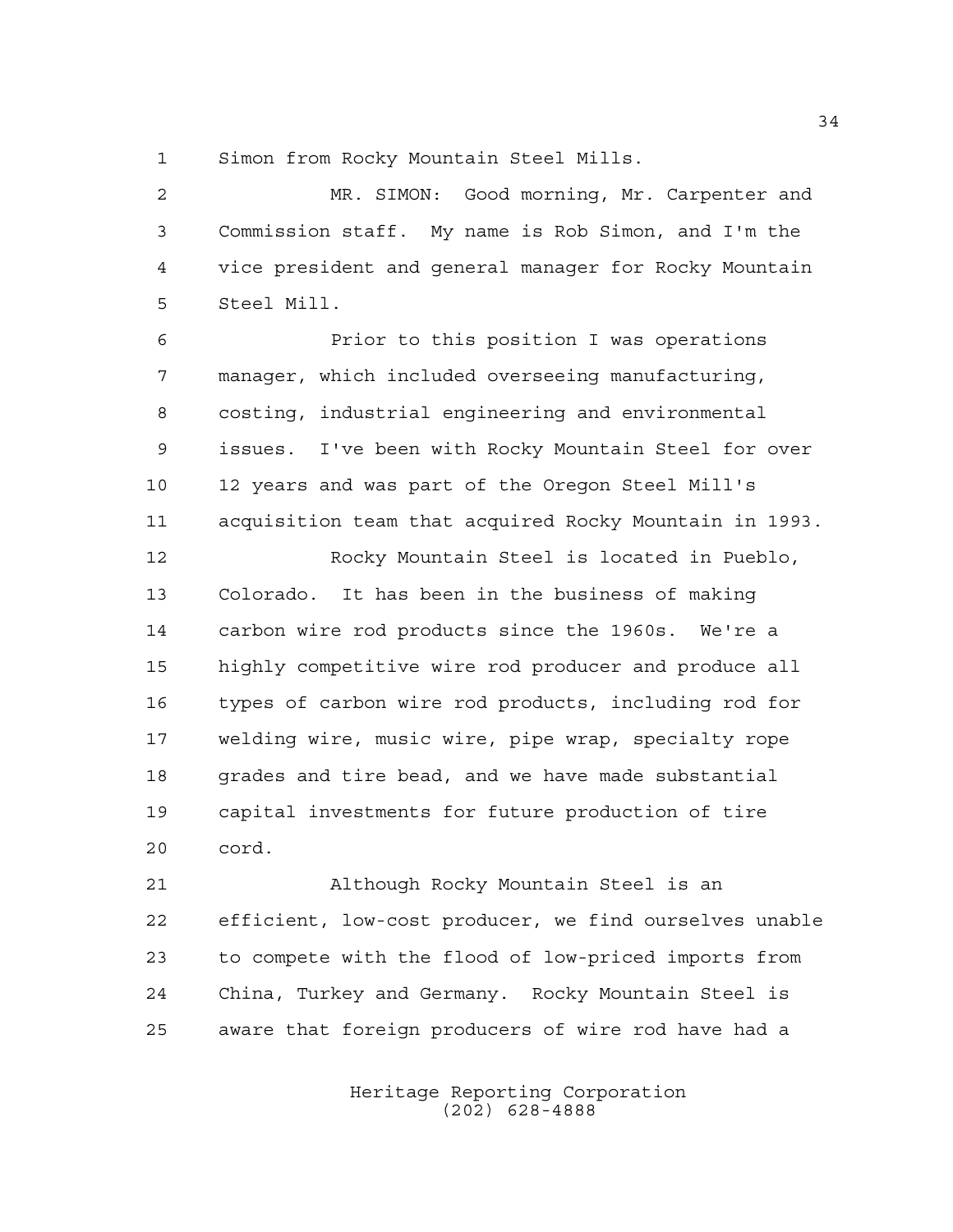consistent practice of dumping carbon wire rod in the U.S. market. I have been in this business a long time, but I have never had to face competition like we're facing today from these countries.

 Over the years, we heard that the Chinese, German and Turkish producers were building substantial capacity to produce wire rod, but we really felt that we would be able to compete with them until their large volumes of low-priced imports began penetrating our market.

 China, Turkey and Germany's high production capacity and exports are particularly noticeable in the U.S. marketplace during the past several years. Imports from these countries have become the dominant price force in the market, keeping us from sufficiently raising prices to cover increased cost.

 China, Turkey and Germany's internal markets cannot handle the excess production, so their product is being increasingly exported to offshore markets like the United States. Although China's internal supply needs have increased since 2002, the Chinese producers have severely overbuilt capacity and must export this excess capacity of wire rod. Turkey and Germany's limited home market demands also force the majority of their rod production to be exported,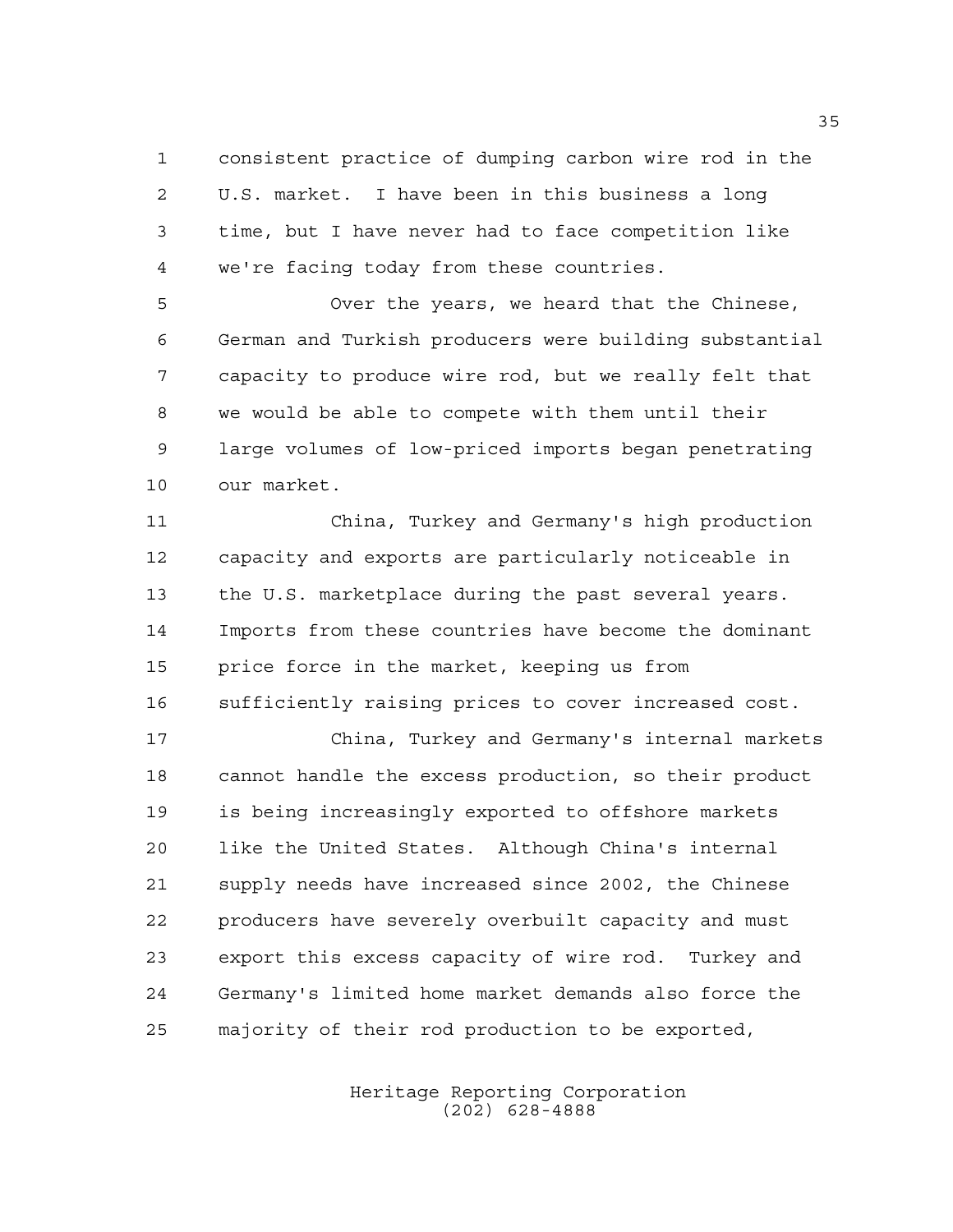especially to the United States.

| $\overline{2}$ | As the numbers reflect, our business has               |
|----------------|--------------------------------------------------------|
| 3              | experienced decreasing sales and profitability in the  |
| $\overline{4}$ | recent past despite cost cutting measures.<br>This     |
| 5              | decline in our operating margins has set a negative    |
| 6              | impact on our return on investments. Our workers have  |
| 7              | also been directly affected since we've been forced to |
| 8              | implement cutbacks so our number of employees has      |
| $\mathsf 9$    | declined, as well as their hours and their wages.      |
| 10             | Rocky Mountain Steel is competing head-to-             |
| 11             | head with imports for virtually every sale of wire     |
| 12             | rod, and we are struggling to maintain our sales. We   |
| 13             | reported numerous loss in sales in the petition, and   |
| 14             | these losses have hurt our bottom line. The sales      |
| 15             | that we have been able to preserve, however, have      |
| 16             | resulted in lower prices and consequently lost         |
| 17             | revenue.                                               |
| 18             | Our customers tell us that if we want to               |
| 19             | keep doing business with them we have to come close to |
| 20             | import prices. From what we hear, foreign producers    |
|                |                                                        |

 have been willing to guarantee low prices for an extended period of time without regard to volume or market changes.

 Rocky Mountain Steel has had ample excess capacity to produce wire rod over the period of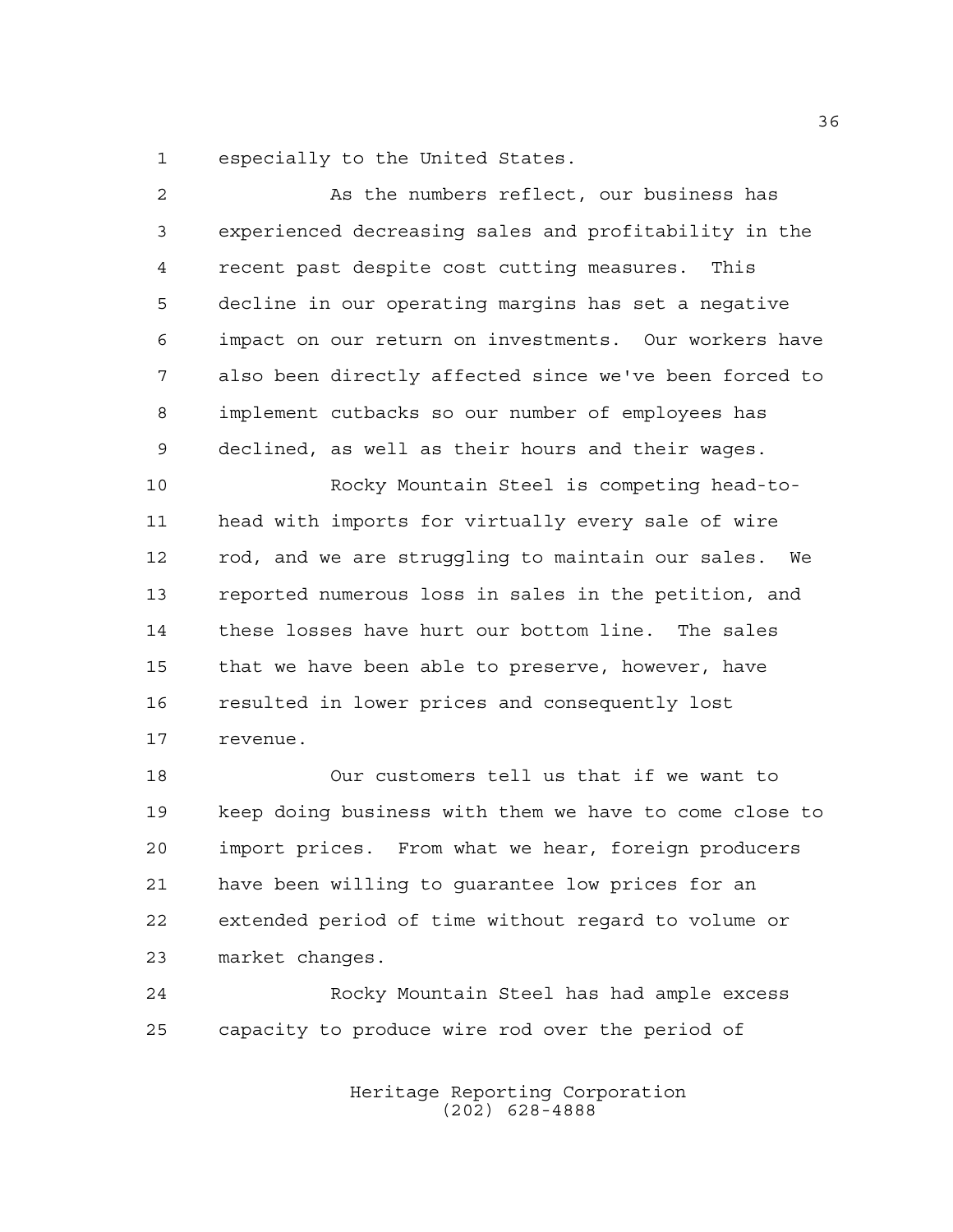investigation, and we could easily increase our production and sales if it were not for unfair imports' growing market share.

 Unless fair trade is restored to our market, we will continue to see lost sales and declining financial performance as our market share erodes further and further. If China, Turkey and Germany are allowed to dump large quantities of wire rod into this market, the injury experienced by the U.S. industry will become even more severe.

 Thank you for your attention this morning. MR. ROSENTHAL: Our next witness is Gus Porter from Connecticut Steel Corporation.

 MR. G. PORTER: Good morning, Mr. Carpenter and members of staff. My name is Faragus Porter. I'm president and an owner of Connecticut Steel located in Wallingford, Connecticut. I have over 40 years' experience in the steel and steel-related industries and have been in my current position at Connecticut Steel since 1991.

 Connecticut Steel sells a wide range of wire rod products, including rod for welded wire reinforcement and for production of wire rope, furniture and bedding springs, staples and fasteners, chain link fence and, since we are in New England,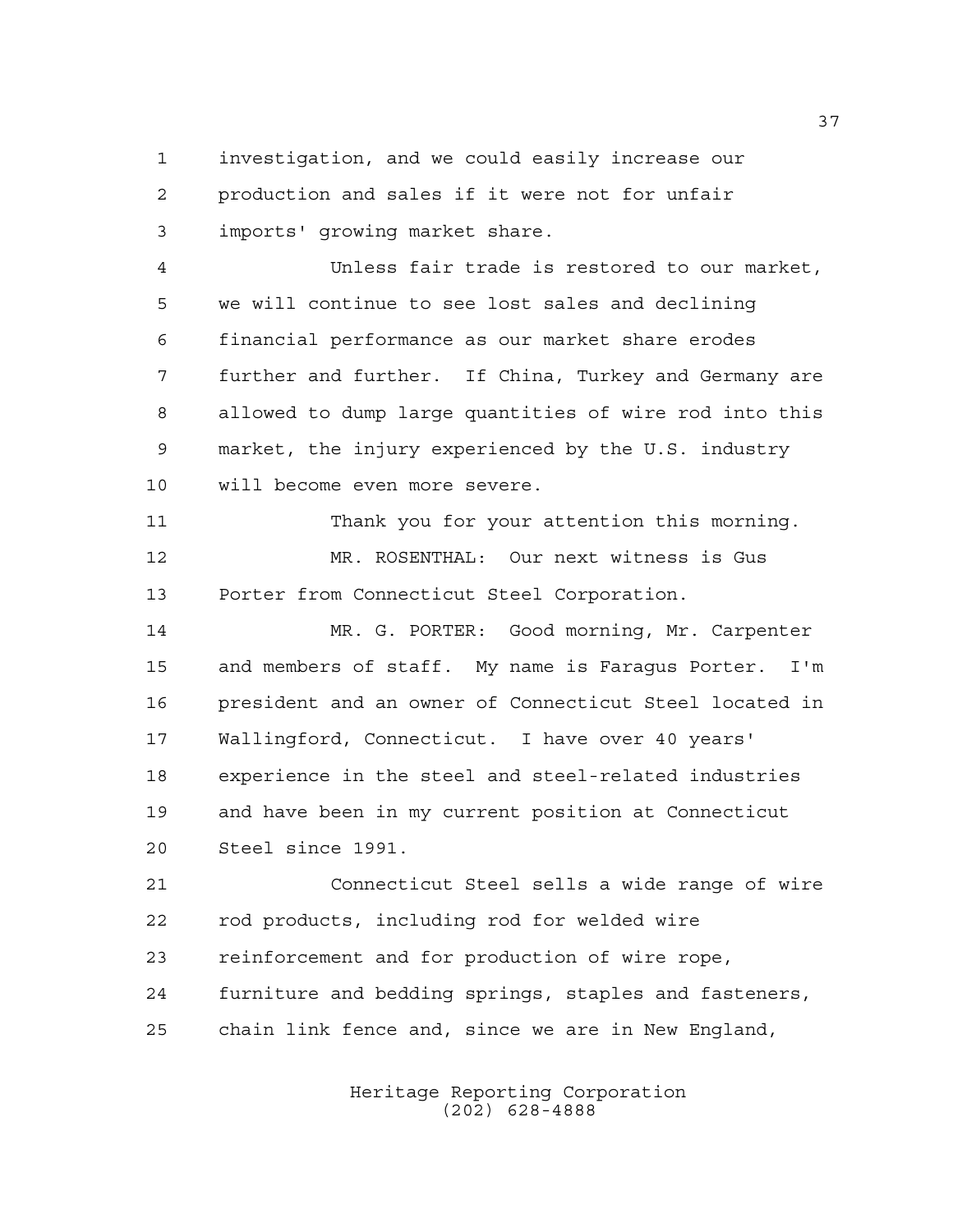lobster and crab traps.

| 2  | We've seen significant inroads by Chinese,             |
|----|--------------------------------------------------------|
| 3  | Turkish and German wire rod into all of our market     |
| 4  | areas. We have joined with the other domestic rod      |
| 5  | mills in bringing this case because we recognize that  |
| 6  | if we do not do so we will face a continuing erosion   |
| 7  | in pricing and profits beyond these we have            |
| 8  | experienced this year.                                 |
| 9  | In the 1990s, Connecticut Steel participated           |
| 10 | in the unsuccessful trade cases that culminated in the |
| 11 | Section 201 investigation of 1998. That investigation  |
| 12 | produced the remedy from the President which           |
| 13 | essentially locked in the injurious levels of imported |
| 14 | rod and left the domestic industry worse off than      |
| 15 | before that case had been filed.                       |
| 16 | After that experience we were, quite                   |
| 17 | frankly, disillusioned at the lack of effectiveness of |
| 18 | the trade laws. As a result, Connecticut Steel opted   |
| 19 | not to be a Petitioner in the 2001 trade cases, even   |
| 20 | though we did support them.                            |
| 21 | We were pleased when these cases succeeded,            |
| 22 | and we assumed that it would set the stage for a       |
| 23 | return to consistent, long-term profitability for the  |
| 24 | industry. Modest profits in 2002 gave way to a much    |
| 25 | more difficult financial picture in 2003, however, as  |
|    |                                                        |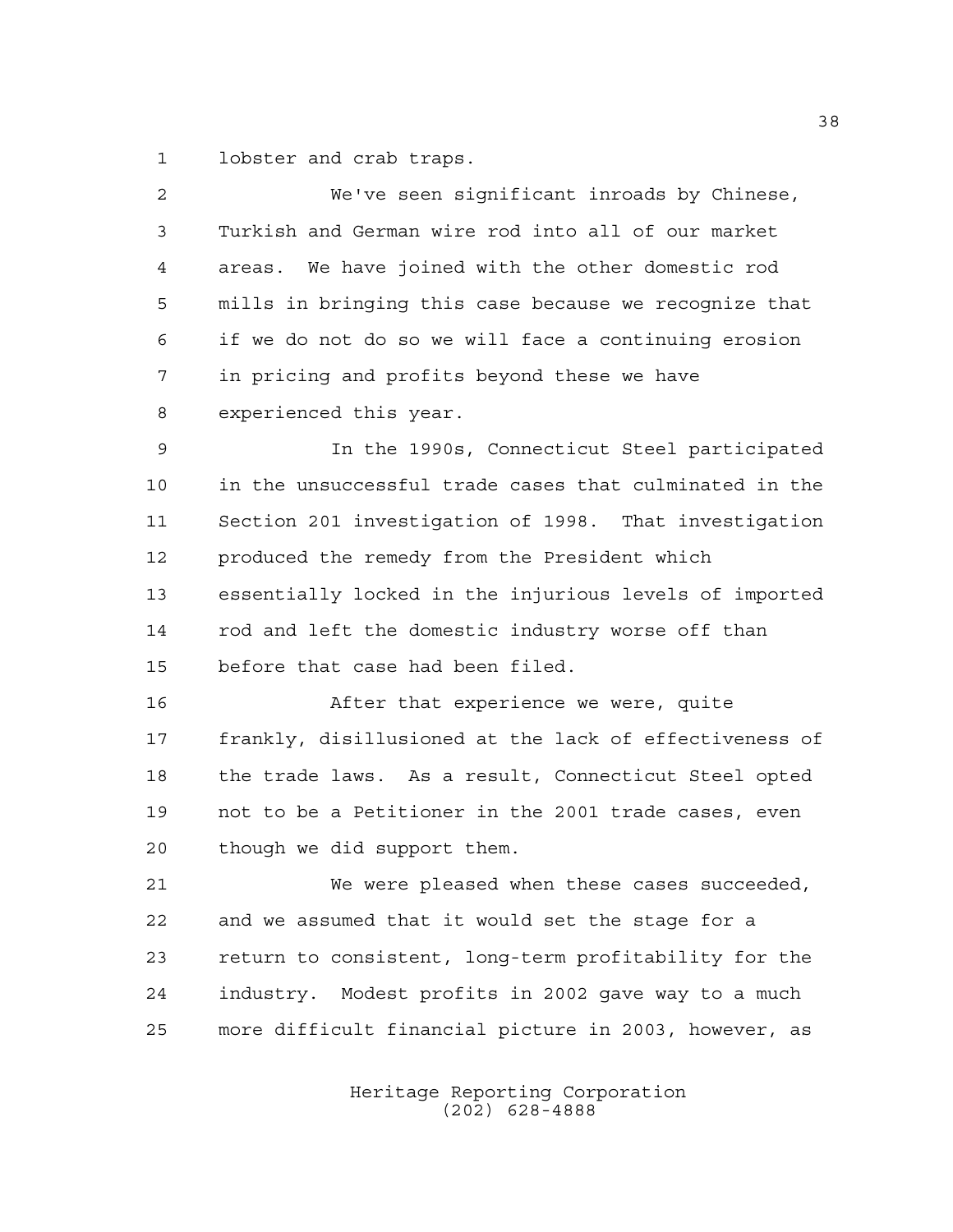demand dropped and the imports of wire rod from China, Turkey and Germany became significant.

 The large and sudden rise of imports from those three countries would have been crippling to the domestic industry had it not been for a significant increase in demand and the closure of two large North American mills for part of 2004.

 You will no doubt hear that during 2004 supplies of wire rod were tight, but I believe that period of tightness lasted for less than six months. At Connecticut Steel, we worked to ensure that we could meet our rod customers' actual needs during this period. We even bought a modest amount of rod for our own wire mesh production facility so that we could dedicate more of our production to our own customers.

 As far as I can determine, we were generally able to meet our rod customers' normal needs during 2004. During 2005, we have consistently had excess rod production capacity because while demand has fallen from 2004 levels, imports of wire rod from China, Turkey and Germany have increased their share of the market.

 Not being able to consistently sell our rod at a reasonable selling price in what should be a good market is very concerning to me. If Beaumont had not

> Heritage Reporting Corporation (202) 628-4888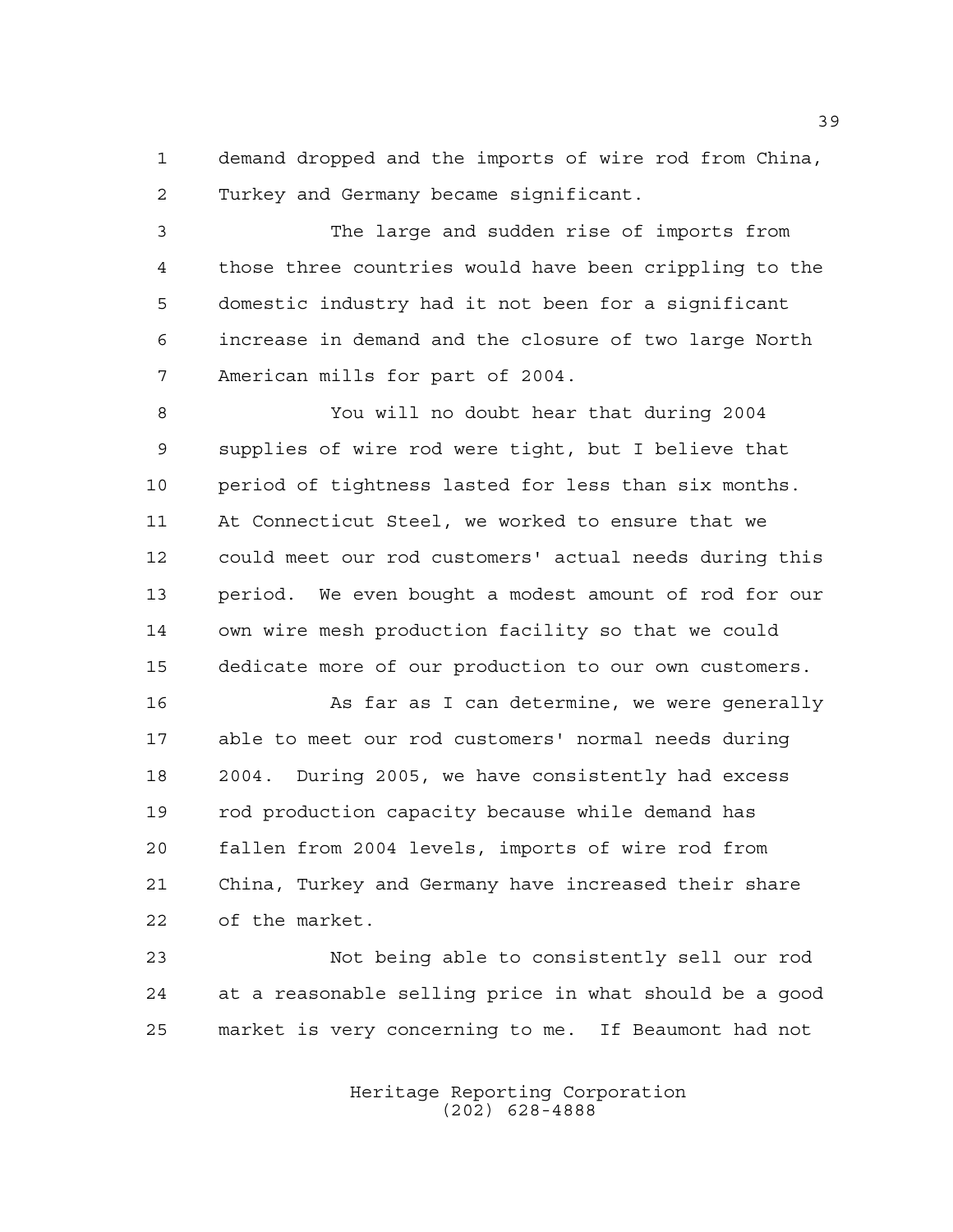been down for periods of 2005 and all the other domestic mills had not restricted production, the effect of the Chinese, Turkish and German imports on the U.S. market would have been even more severe, and the modest profit that Connecticut Steel will have made during 2005 could have turned to losses. Once Beaumont is back in operation, as we've just heard and they have announced they will be, we will face that prospect again.

 The other thing that you will no doubt note about the wire rod market is the prices in 2005 are considerably higher than in 2002 or 2003. The industry has undergone fundamental shifts in its cost structure, however.

 One cannot simply compare the higher selling prices of 2005 to those in 2003 and assume that the industry must be doing better. We obviously have to sell our product at higher prices to cover increase in the cost of raw materials, energy and transportation. Our profit levels, however, demonstrate the industry has not been able to maintain prices at a level which fully covers rising costs and provides a reasonable return.

 It would appear that raw material, energy and transportation costs are unlikely to return to

> Heritage Reporting Corporation (202) 628-4888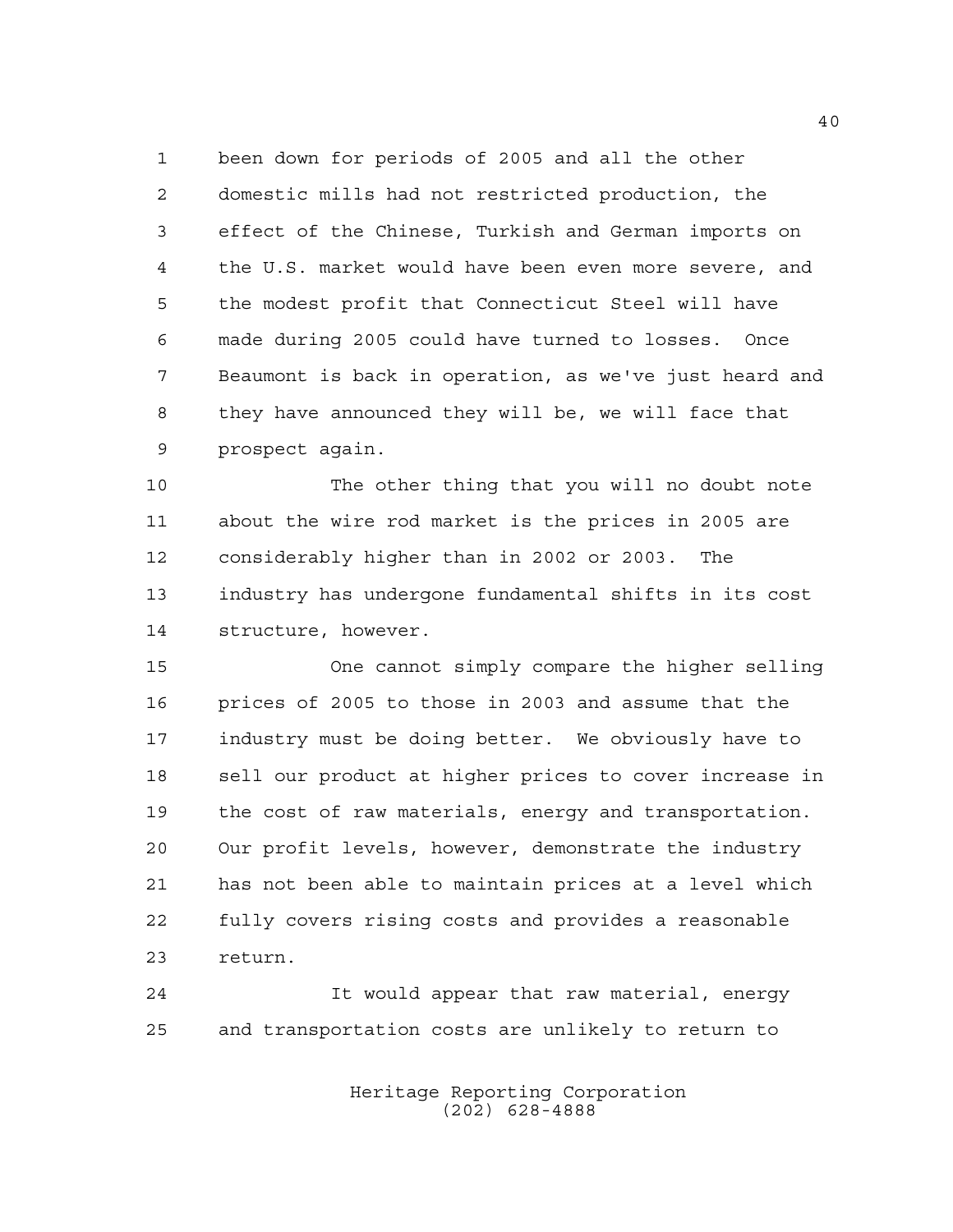2003 levels any time soon. However, while our costs are high and likely to remain high for the foreseeable future, we have seen considerable price erosion this year due primarily to import competition. We have also seen consequent erosion in profitability.

 With the whole cost structure having shifted upwards for what appears to be the long term, underselling of the dumped subject imports seems to have a greater impact on our business. Even though our costs are at historic highs, it is much harder to maintain selling prices or to get further incremental price increases when our customers are also trying to protect their own profit margins in the face of import competition.

 Finally, a way that our customers try to protect themselves is by attempting to get us to lower our selling prices to them. As long as imports from China, Turkey and Germany continue to significantly undersell the market, customers will have significant leverage against our prices. That is a recipe for disaster for the domestic wire rod industry in a market with continuing high input costs.

 If antidumping duty orders are not placed on imports of wire rod from China, Turkey and Germany, their past behavior shows they will continue to grow

> Heritage Reporting Corporation (202) 628-4888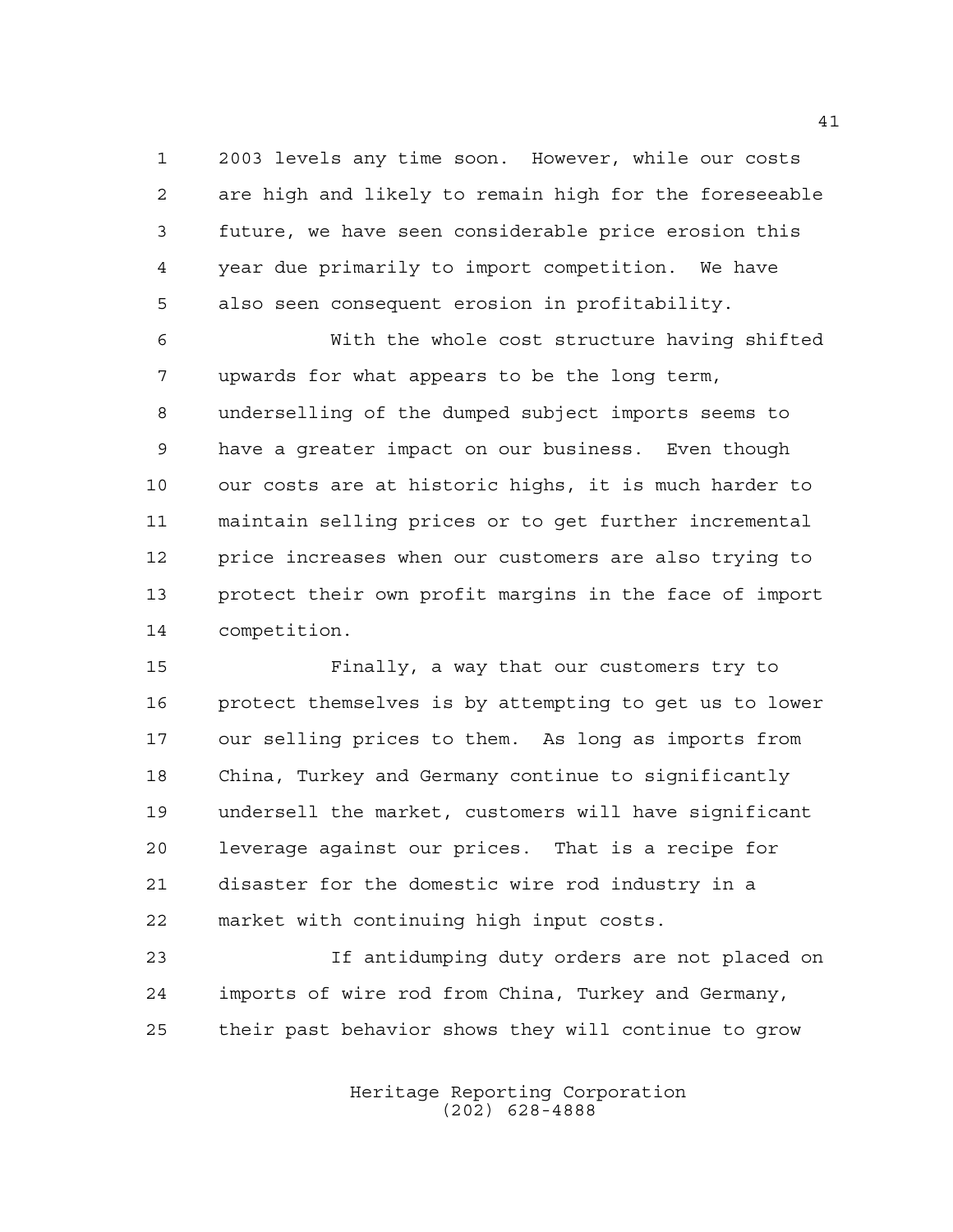in volume and market share. Their past behavior also shows that they will continue to undersell the domestic industry.

 Holding down or pushing down selling prices in a period of high production costs will return the industry to the losses that it suffered in the late 1990s and the early part of this decade. Connecticut Steel's drop in shipments, underutilized capacity, declining prices and profitability this year show that the industry has already started down that road. The application of antidumping duty orders against China, Turkey and Germany is absolutely necessary to permit my company and this industry to

return to a healthy condition.

15 Thank you for your time.

 MR. ROSENTHAL: Our last witness this morning will be Dr. Patrick Magrath of Georgetown Economic Services.

MALE VOICE: Thirty-two minutes.

 MR. ROSENTHAL: Thirty-two minutes. Please don't let him use that time.

 MR. MAGRATH: I'll try to restrain myself. Good morning, members of the Commission staff, ladies and gentlemen. My name is Patrick Magrath of Georgetown Economic Services. Accompanying me is Ms.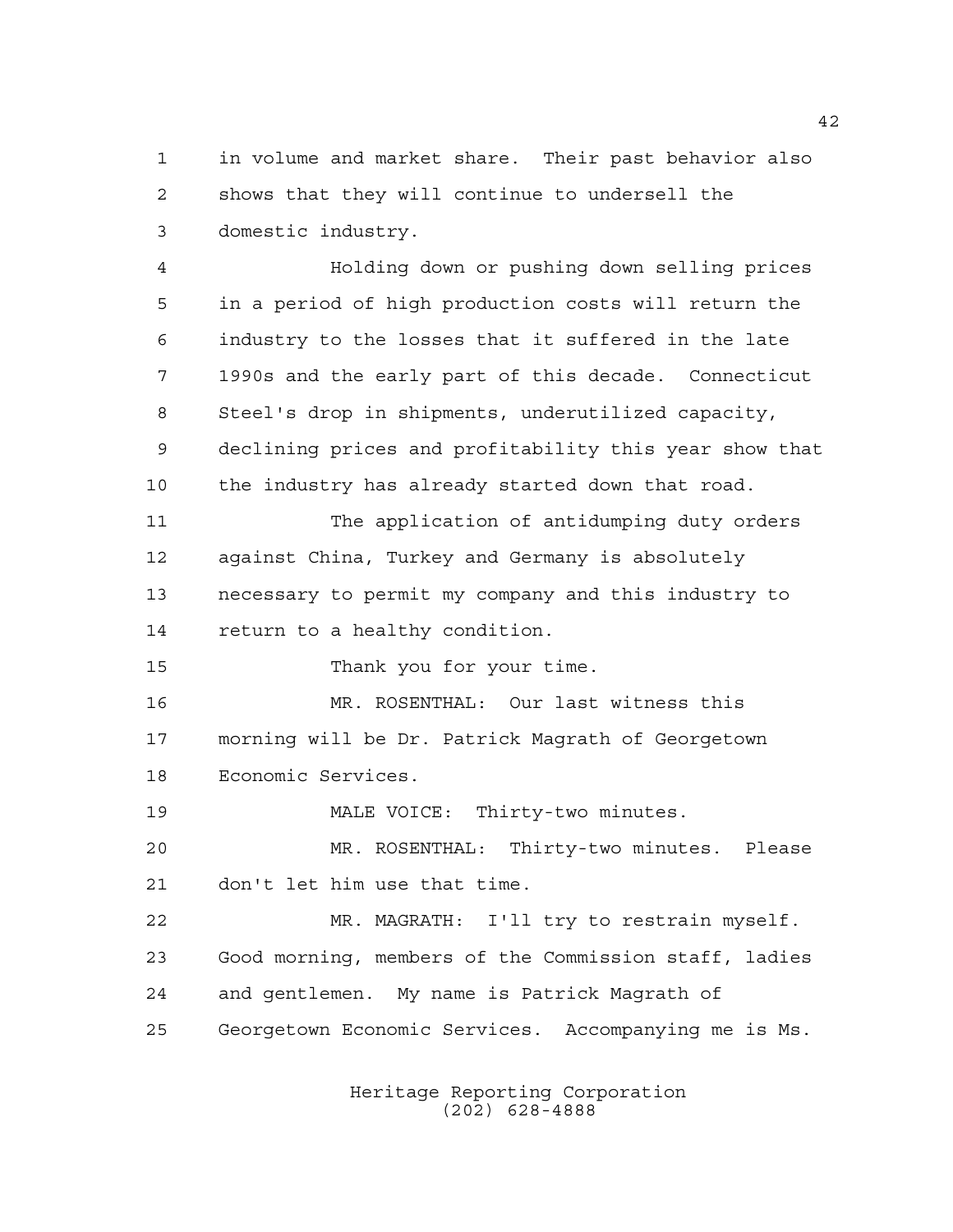Gina Beck and Dave Rosner, who is on the PowerPoint today.

 I will discuss the data on record concerning conditions of competition and the volume, price and injurious impact of the unfair imports from China, Germany and Turkey on the domestic wire rod industry. My presentation will conclude with a discussion of the ongoing threat of unfair imports from these same sources.

 As has been mentioned, this product and industry are not new to the Commission. In fact, it has only been three years since the Commission last collected comprehensive data and analyzed the chronic problem of unfair imports of wire rod in the U.S. market within the context of dumping and subsidy cases against various foreign suppliers, including Germany and Turkey, current Respondents in this case.

 The recent dates of these determinations and inclusion of two of the three subject countries make 2002 cases particularly relevant to this investigation. In those cases, the Commission identified a number of conditions of competition pertinent to its analysis. These conditions have not changed since the ITC made and published its affirmative determination just three short years ago.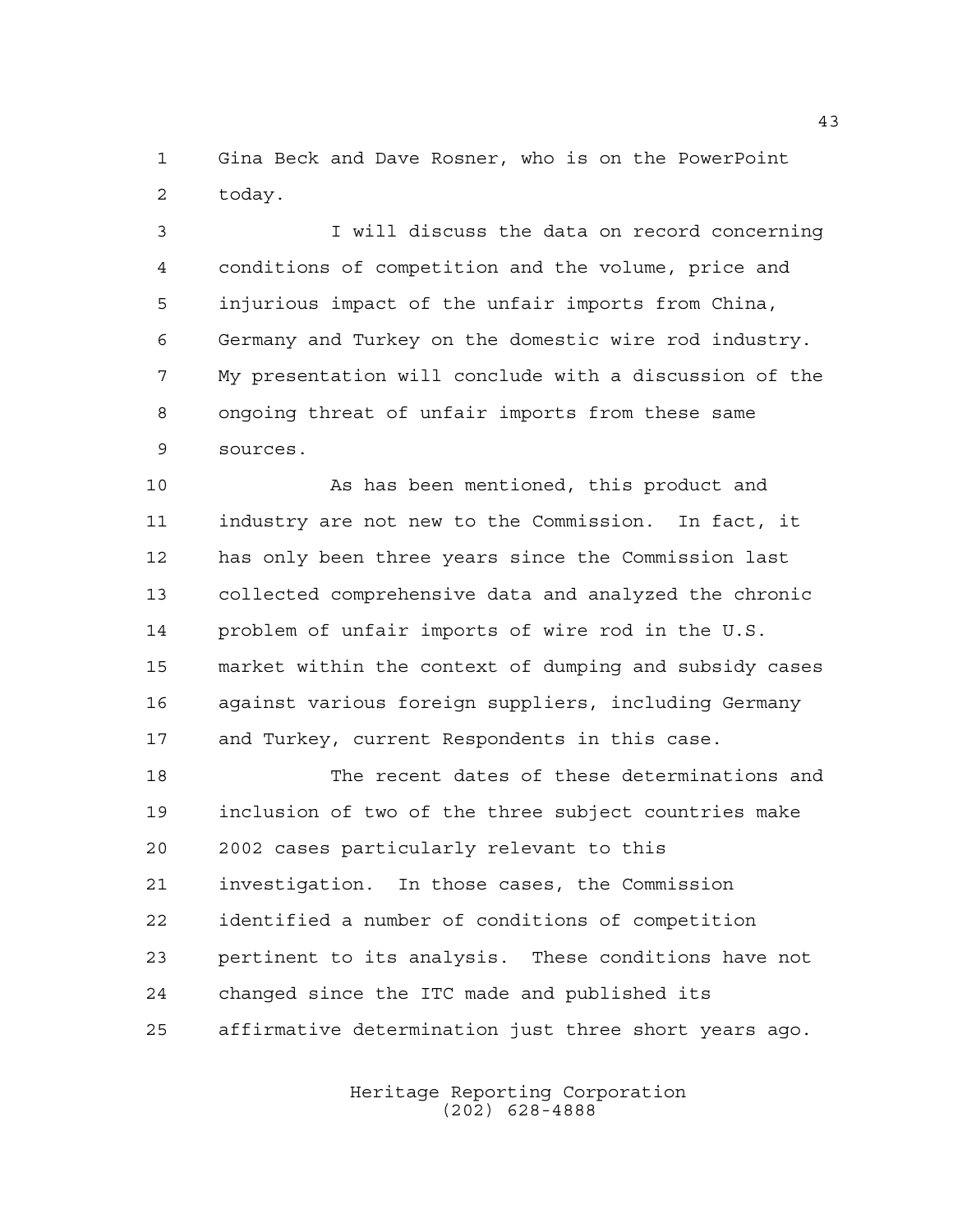Then the Commission described a product as an "intermediate product used to make a variety of products, a continuum of wire rod products corresponding to various levels of quality and end uses." That's from the 2002 determination.

 The ITC also found that imported wire rod and domestically produced wire rod were used in the same applications and that "foreign produced subject wire rod generally is interchangeable with U.S. produced rod." Finally, the price was an important variable in purchasing decisions.

 The Commission found that the U.S. industry both as a whole and individually, which is a significant phrase, produced a broad range of wire products and "appears to have the capacity to switch relatively easily from production of one type of wire rod to the other."

 As in 2002, the supply conditions in this market are characterized by the fact that U.S. producers had underutilized capacity throughout the period of investigation as shown in our first chart. In fact, even if we subtract out the capacities associated with plant closures and bankruptcies during the period, the United States industry still had substantial unused capacity as shown in Chart 2.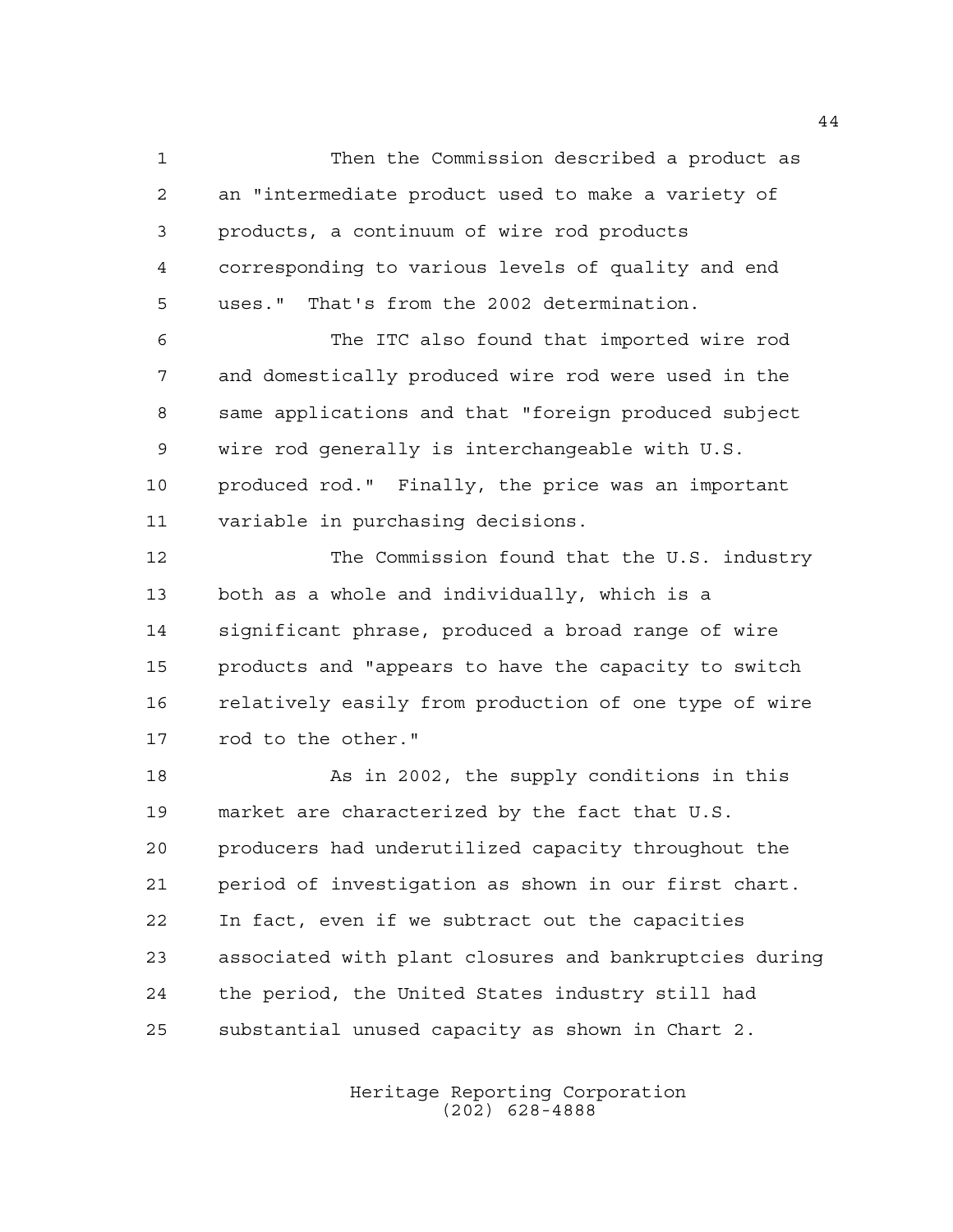Where is the issue of availability here? Even with the interruptions of Gerdau's Beaumont, Texas, plant, Gerdau's New Jersey facility and other U.S. producers have run at less than full capacity utilization throughout this period.

 One final fact on the significance of unused capacity. The ITC noted in its 2002 case the ease with which U.S. producers could shift production between the numerous chemistries and qualities that comprised the wire rod production continuum. Those are the ITC's words.

 Unused capacity in this industry is therefore just that; capacity that could be used right now to make and sell U.S. products, to cover the waterfront if you will, but that instead of being displaced by foreign sources, specifically imports from these three Respondent countries. In contrast to declining domestic industry supply and unused capacity throughout the period, we have the success story of the subject imports.

 Now, on the demand side of the market, according to questionnaire responses, consumption of wire rod fell from 2002 to 2003 before rising again in 2004, but to a point well short of 2002, the start of the period of investigation. In 2005, we estimate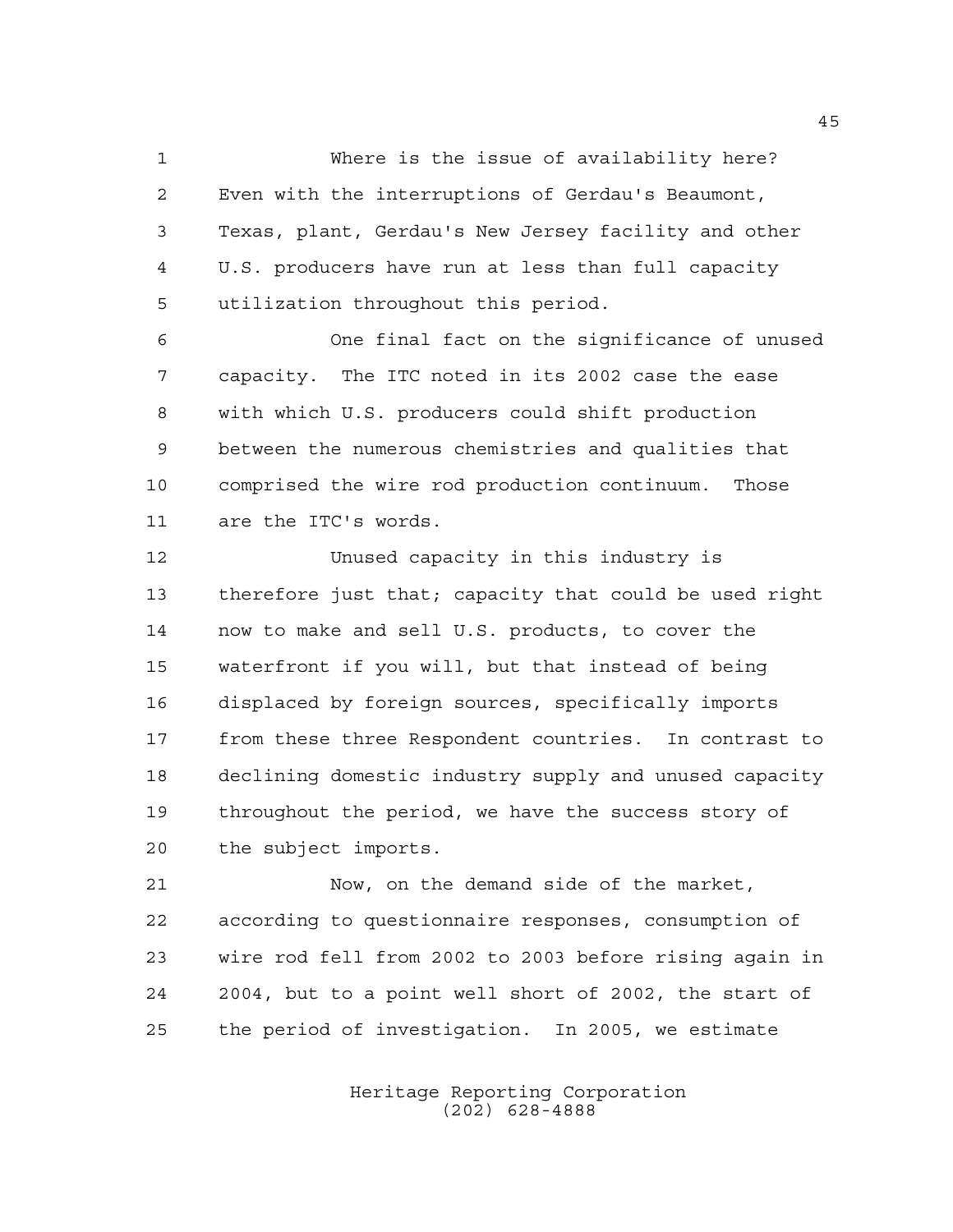consumption has turned down again, but that unfair imports have maintained their huge market share gain that they registered in 2004.

 The volume effect of imports. The increase in subject imports has been spectacular over the period of investigation, rising from nearly 90 percent from 2002 to 2004 in absolute volume. Subject imports continued at high levels, even as the overall market went into a significant downturn in 2005.

 In the most recent period, January-September 2005, imports from the three countries maintained the collective significant and increased market share that they had achieved in 2004 even as the overall market declined once again as shown on these charts.

 The rapid and sustained increase in unfair imports and unfair import market share to almost 25 percent of the total market in the most recent period is significant, both in absolute volumes and relative U.S. production and consumption.

 Turning now to the issue of the price effect of imports, the Commission has long recognized that in a commodity such as wire rod the only way for import sources to get into this market and to increase market share so rapidly as has occurred here is by aggressive and low pricing.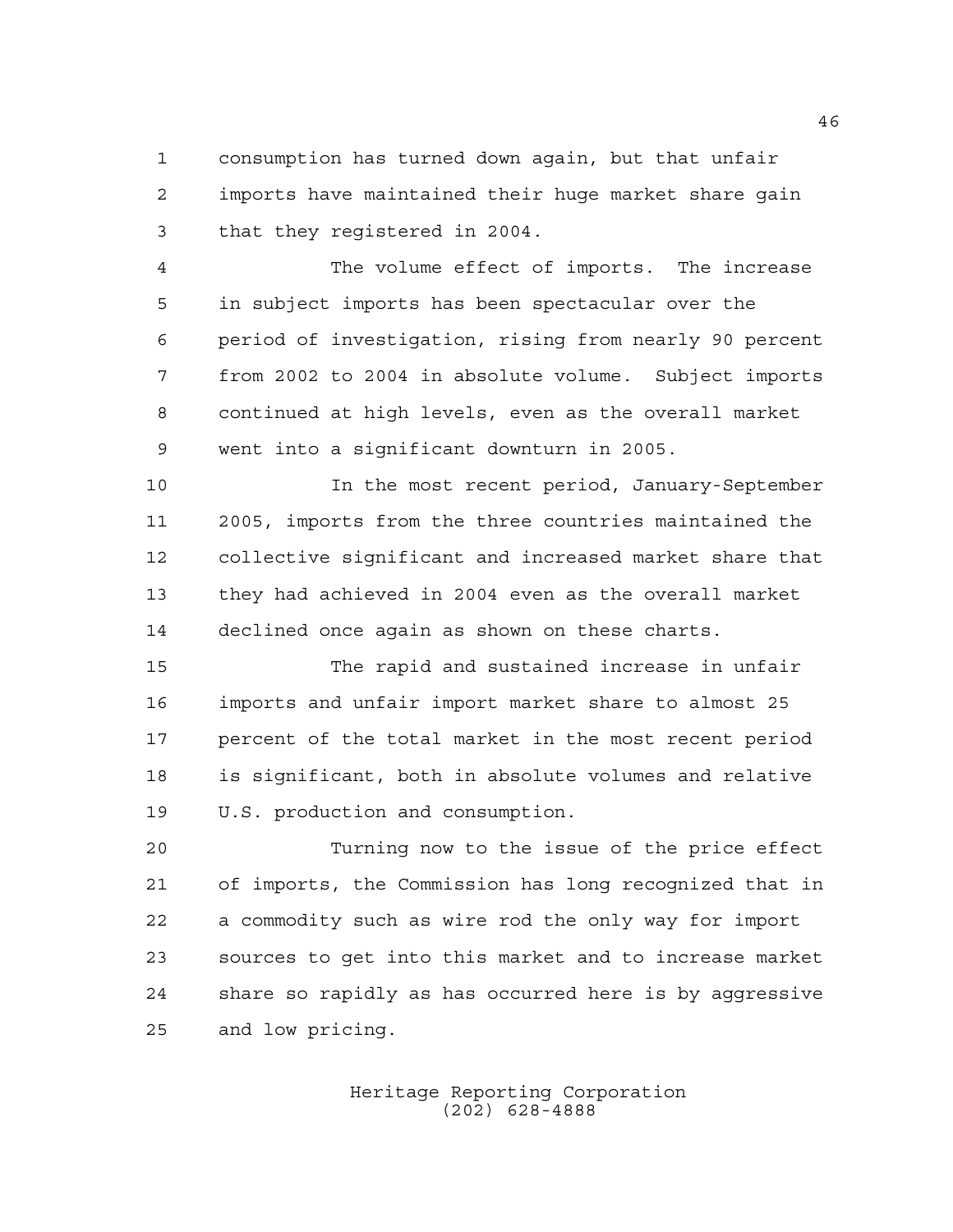In the determination of October 2002, the Commission reaffirmed the importance of price as a variable in determining who gets the sale of wire rod. The full degree to which unfair imports from the subject countries have undersold comparable U.S. product and depressed or suppressed U.S. prices awaits the development of the record through the submission of questionnaires in this case.

 However, there are already facts on the record that indicate such underselling is likely to be widespread and deep. For example, comparing average unit values of U.S. import statistics with those of U.S. producers shows average unit values or AUVs as we say of these unfair traders as consistently lower than those of U.S. producers during each year of the investigative period.

 Similarly, AUVs of the subject imports were also lower than the AUVs of all other import sources for each year of the period of investigation. Also, Petitioners have provided 64 examples of sales lost to imports from the subject countries.

 A comparison of the quoted U.S. price and the import price from these lost sales examples reveals margins of underselling -- 33 percent for China, 23 percent for Germany and 20 percent for

> Heritage Reporting Corporation (202) 628-4888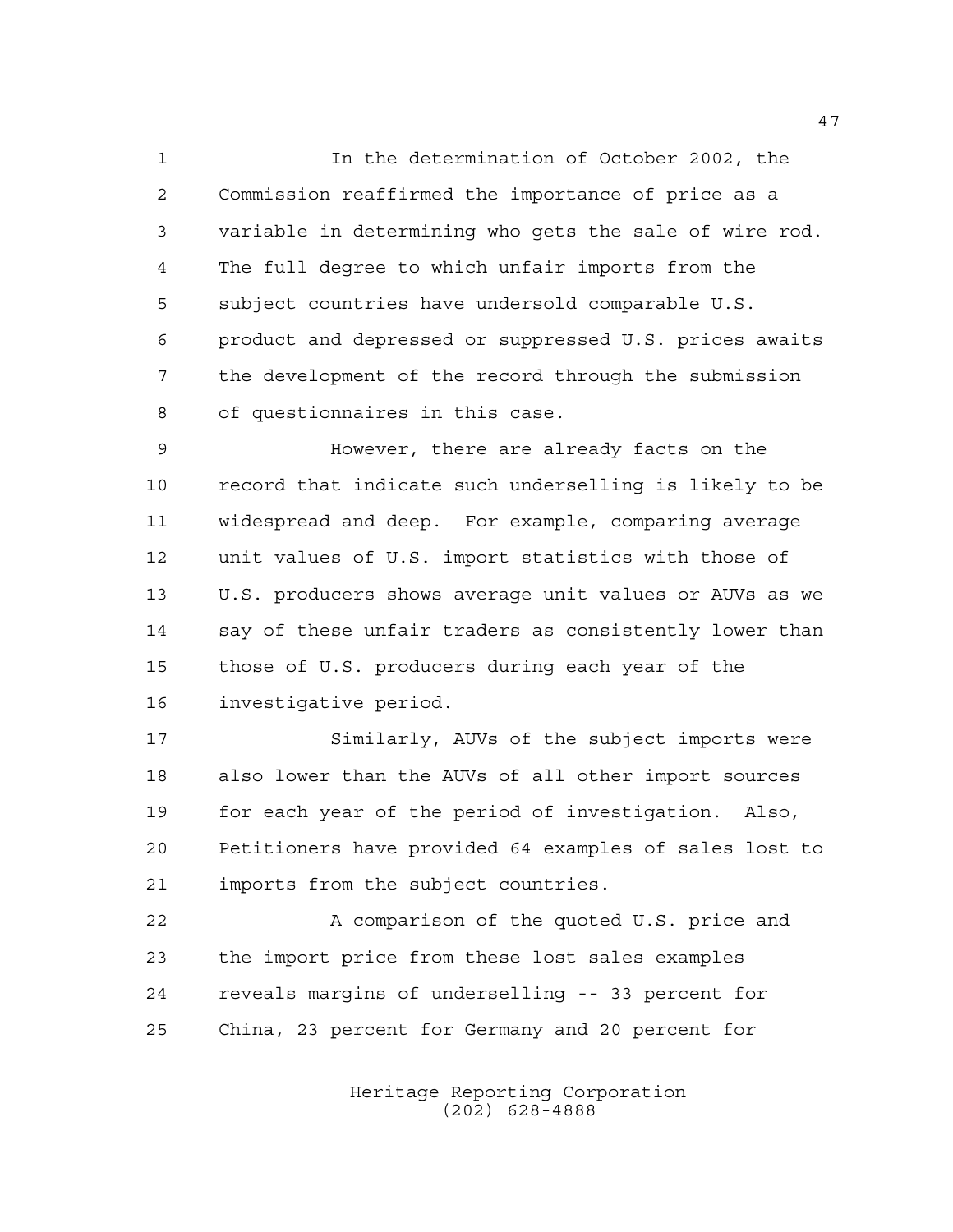Turkey -- beneath U.S. price offers. See Exhibit 10 of the petition.

 Most of the examples cited are the high volume basic products on which the Commission has requested price data, such as Grades 1008 and 1006. Unfair imports from the subject countries are coming after the heart of the U.S. market.

 Negative volume and price effects of these unfair imports have resulted in a significant and negative impact on the U.S. industry's operation. The wire rod industry was injured by these imports throughout and in each year of the investigation, we point out, based on the statutory requirement that the Commission examine such effects "within the context of the business cycle and the conditions of competition that are distinctive in the affected industry."

 The adverse volume and price effects we have discussed have had an increasingly negative impact on this particular industry, an industry that has been the victim of almost constant such impacts from a serial tag team of import sources over many years.

 Compiled producers' questionnaire responses in this case show the following trend back here in red for declines and in black for favorable trends to the U.S. industry. This is U.S. industry producers'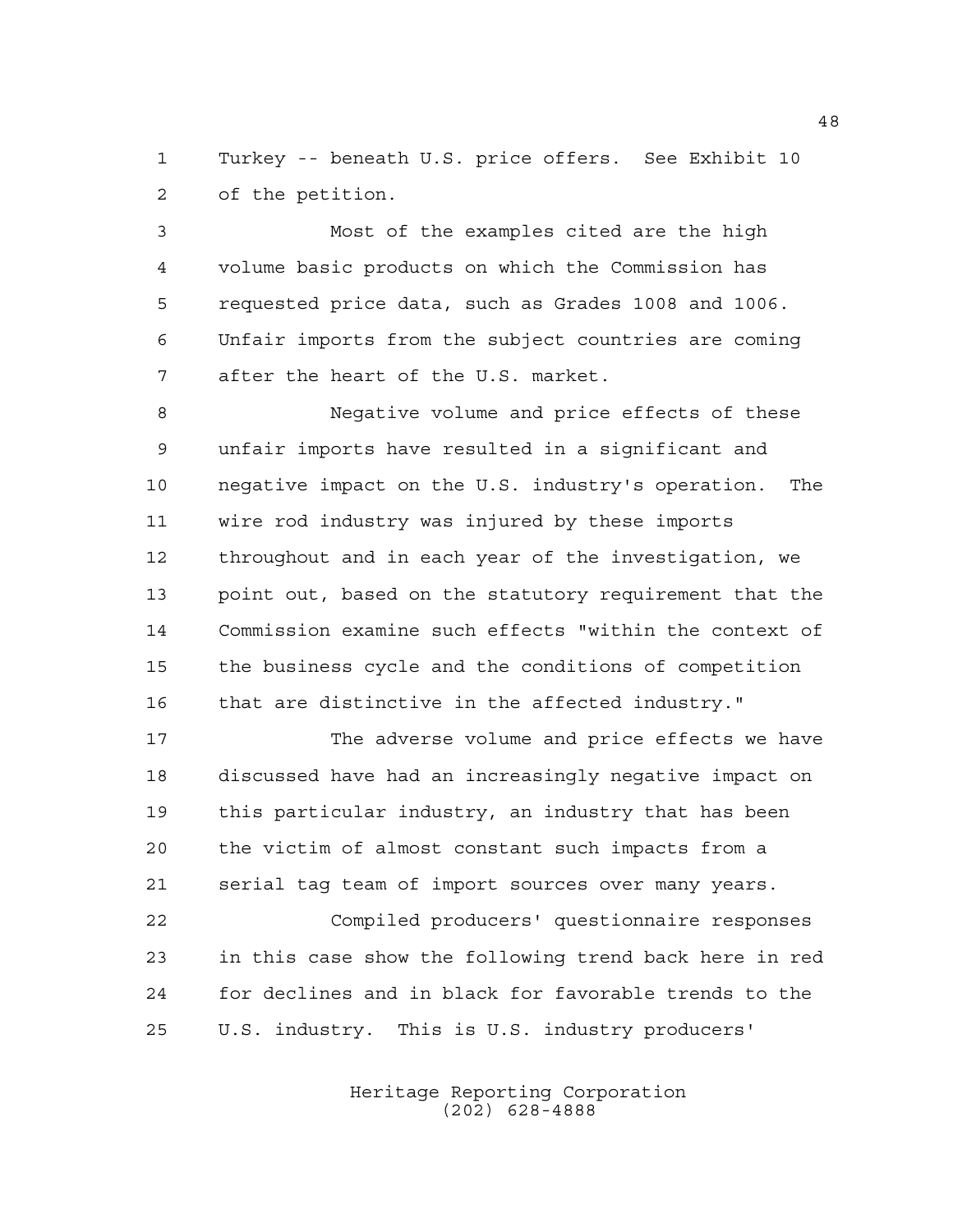questionnaire data.

| $\overline{2}$ | All the factors listed on this chart the               |
|----------------|--------------------------------------------------------|
| 3              | staff will recognize readily as statutory factors or   |
| $\overline{4}$ | ratios the staff itself calculates and the Commission  |
| 5              | often cites in its determinations. Note how many of    |
| 6              | these are in the red for the 2002 to 2004 period, the  |
| 7              | comparison between 2002 and 2004, as the rapidly       |
| 8              | increasing low-priced subject imports began to bite    |
| 9              | into U.S. producer operations.                         |
| 10             | The industry was profitable in 2004, but               |
| 11             | almost every other injury indicator examined by the    |
| 12             | ITC indicates deterioration, indicates injury. Now     |
| 13             | look at how many more of these indicators inevitably   |
| 14             | rolled over into the red in the 2005 period. In fact,  |
| 15             | every single one of them.                              |
| 16             | When one examines the whole condition of the           |
| 17             | U.S. industry by 2004, the evidence of material injury |
| $18\,$         | is present. By 2005, it is overwhelming as every       |
| 19             | statutory factor, including notably operating          |
| 20             | profitability, is in decline, but instead of all this  |
| 21             | red, all these declining factors you see in back of    |
| 22             | me, later on this morning we are just going to hear    |
| 23             | about one thing, 2004 operating profits, as if all     |
| 24             | those other factors are not in the statute and should  |
| 25             | not be considered.                                     |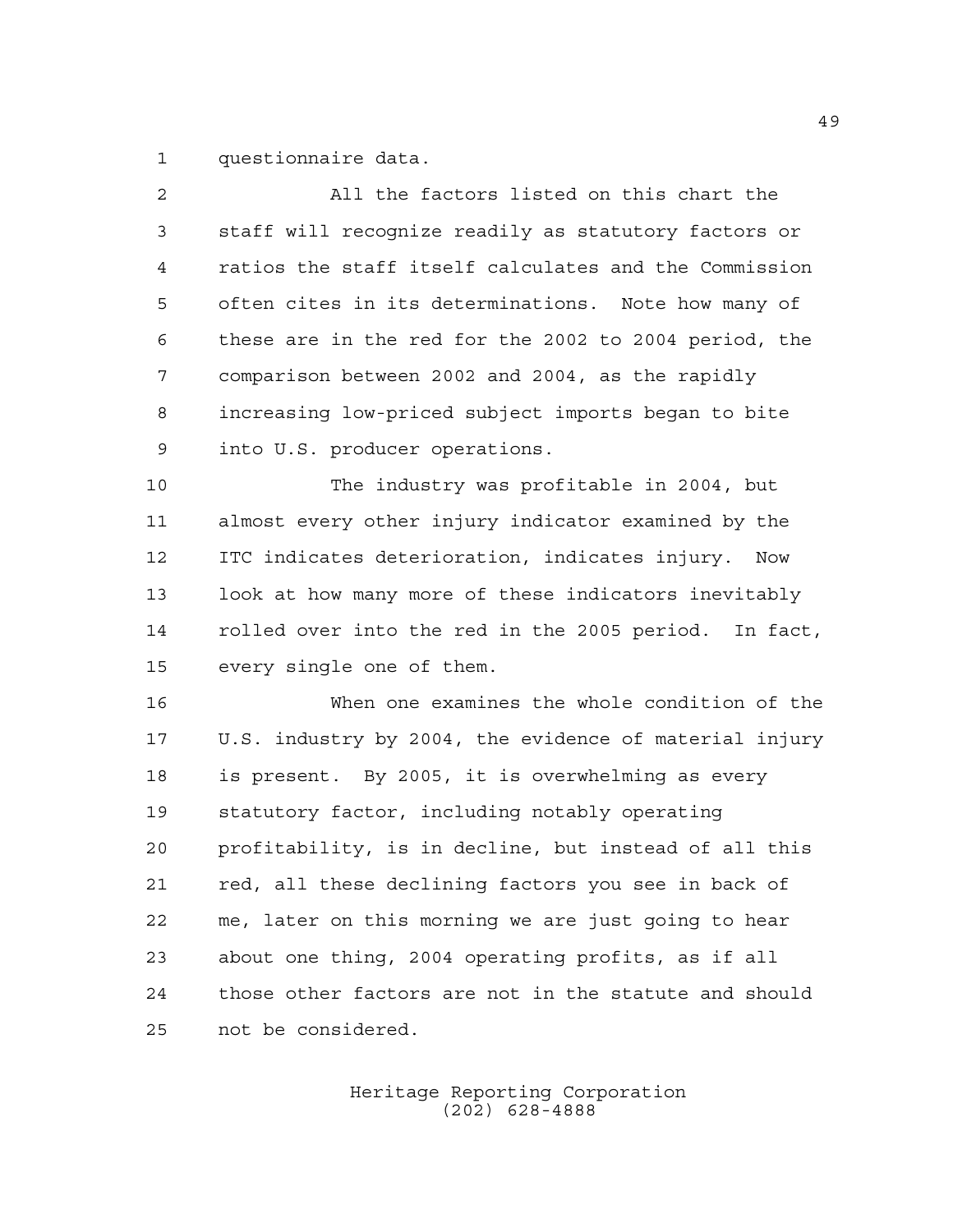Well, even 2004 profitability proved ephemeral. Questionnaire responses show operating profitability plunging to near break-even levels in the period January-September 2005, as several of our witnesses have emphasized.

 In sum, despite a recovery from operating losses, deep operating losses in fact in 2003, the U.S. industry continued its contraction in 2004 as production, capacity, capacity utilization, quantity of shipments, productivity and the various employment variables all continued to decline from the previous year 2003 as well as from the base year 2002. The declines in these enumerated factors continued and broadened out in 2005 as industry profits inevitably followed the other indicators down, dropping sharply from 2004 levels.

 Now one final point about 2004. Even a casual review of the trade press in the period would demonstrate that 2004 was the market of the decade for carbon steel products, the high point of the business cycle. We're happy to see Mr. Barringer of the Respondents agreeing with that.

 The operating profit of U.S. wire rod producers in that year, which we estimate to be less than 10 percent of sales when all the data are in and

> Heritage Reporting Corporation (202) 628-4888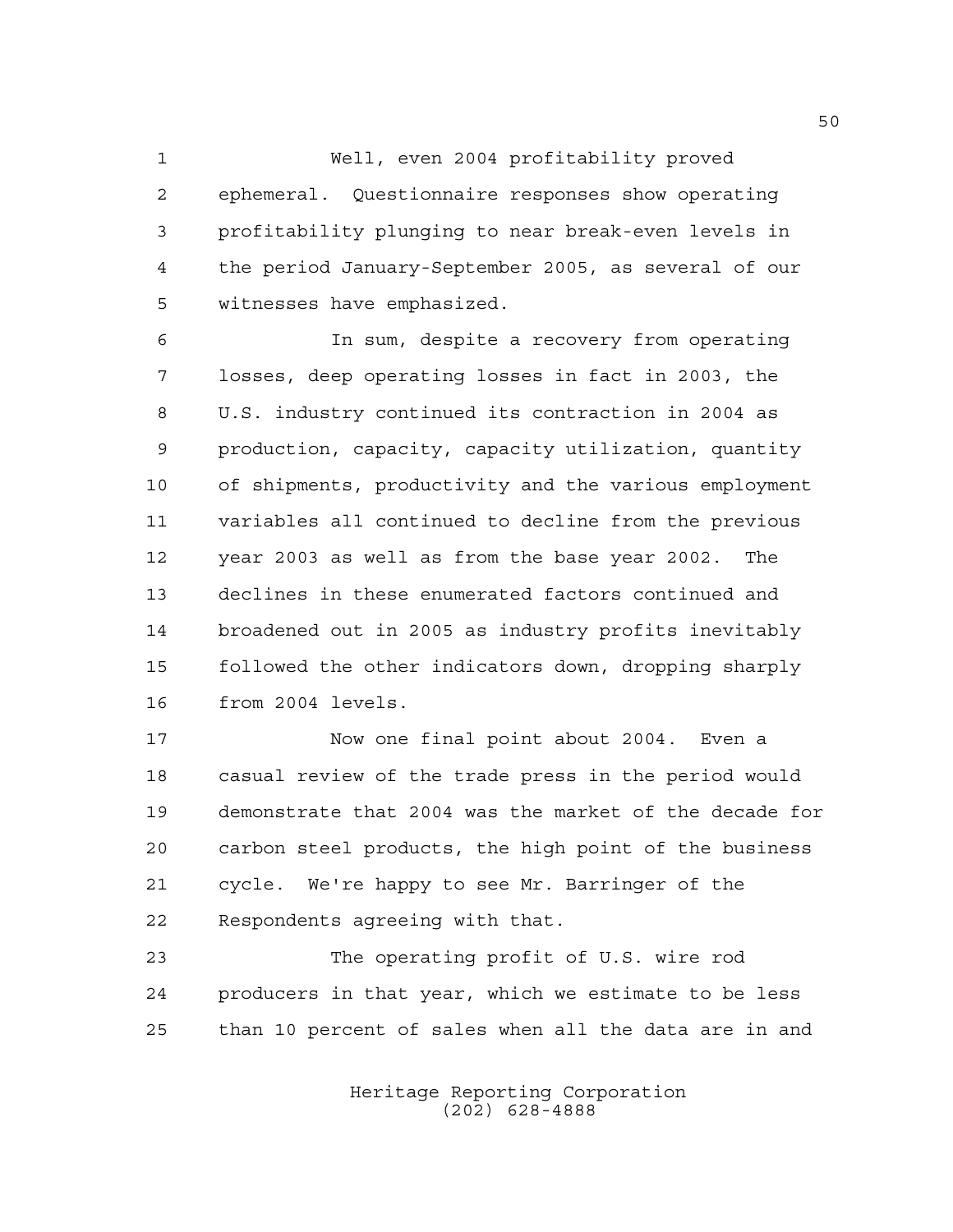when the staff goes through and makes everybody fill in all the blanks, this kind of operating profit, this level of operating profit, is really unremarkable.

 In fact, it lags considerably operating profits registered by producers of other carbon steel products, for example, as well as operating profits reported by other carbon steel long product firms on their total operations for the year 2004.

 The Commission will consider the wire rod industry's profitability in 2004 within the context of the business cycle, this business cycle, as instructed by the statute. When it does, the wire rod industry will be shown to be significantly lagging its peers, some of whom are up here, due to the greatly increased level of the subject imports in the market at low dumped prices.

 The injury caused by these imports, which was already evident in most statutory indicators in 2004, manifested itself in a huge drop in profits in 2005 and, as we've said, with every indicator rolling to the red.

 Now, the evidence provided in the petition on threat demonstrates that the threat of additional material injury to the domestic industry is real and imminent. For each of the subject countries there are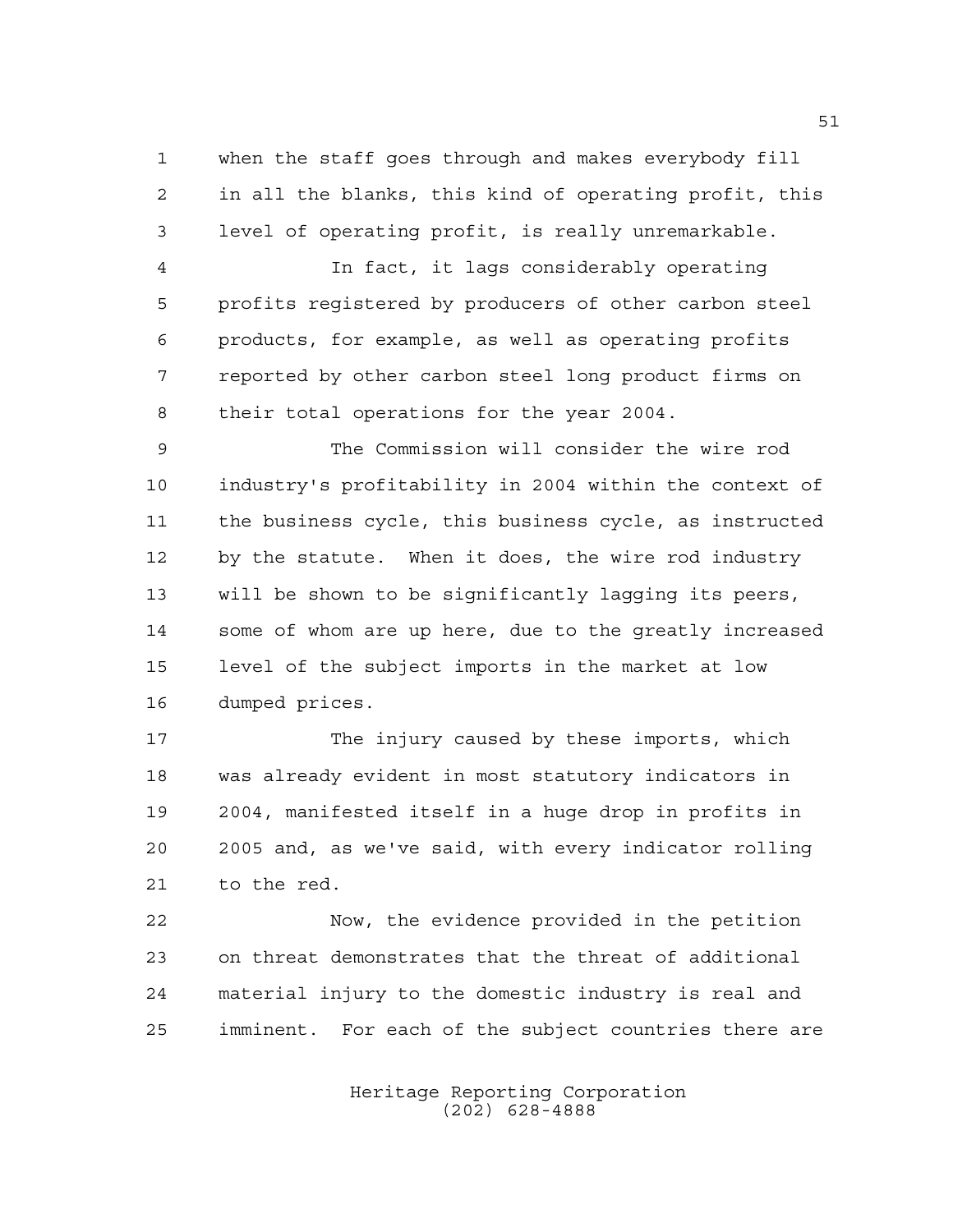capacity additions. There is significant unused capacity. There is bountiful evidence of the ability to rapidly increase import volumes and market share by the Respondent countries. The import statistics and market share statistics will show you that.

 And there is the potential for continued depression and suppression of U.S. prices. Subject imports jumped by 1,000,000 tons last year, and absent this case there is nothing to prevent them from achieving a similar increase in 2006.

 The producers in these countries share similarities that make them a significant and persistent threat to the health of the U.S. industry. They all have significant wire rod production capacity. Excess capacity can be targeted to the United States. They are all export oriented, and they have demonstrated that the United States is an important market for them by the increases in their volumes.

 All three of these Respondent country producers face falling prices and diminished markets at home that makes the United States, which is still the world's growth engine, an attractive market. All of the importers and users who are lining up here today want access to those tons.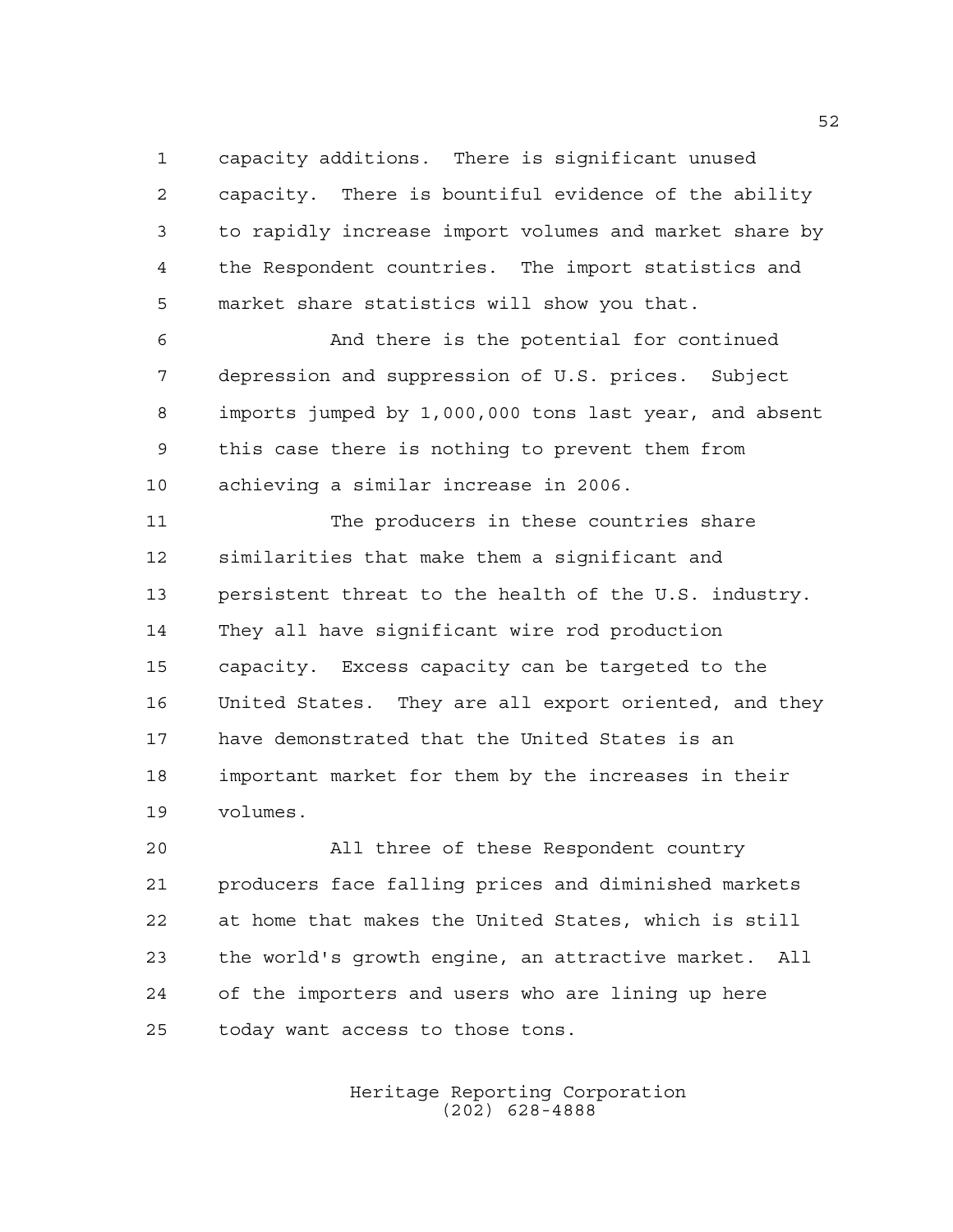The Commission can expect a push from the subject producers due to their weakened economic condition, as well as a continued pull from the importers and users in this country that will continue to increase unfairly traded subject imports into the United States unless this case succeeds.

 First we have China. As you can see from our petition, there is no doubt that the Chinese wire rod industry has massive -- don't use that term lightly; massive productive capacity and has been adding to that capacity.

 The results of our internet search of well recognized trade publications identified 40 producers of carbon wire and alloy rod in China with a breathtaking capacity to produce wire rod somewhere north of 33,000,000 metric tons, over four times the entire U.S. market consumption in 2004.

 This figure is only for the capacity of the producers that we could identify from public sources. Actually, thanks to the service list which we got a couple days ago we can add Tangshan Iron & Steel Group, which we missed in assembling our gang of 40. These 40 plus wire rod producers are in the main equipped with modern facilities and equipment, as you can see from the exhibits in our petition, as many

> Heritage Reporting Corporation (202) 628-4888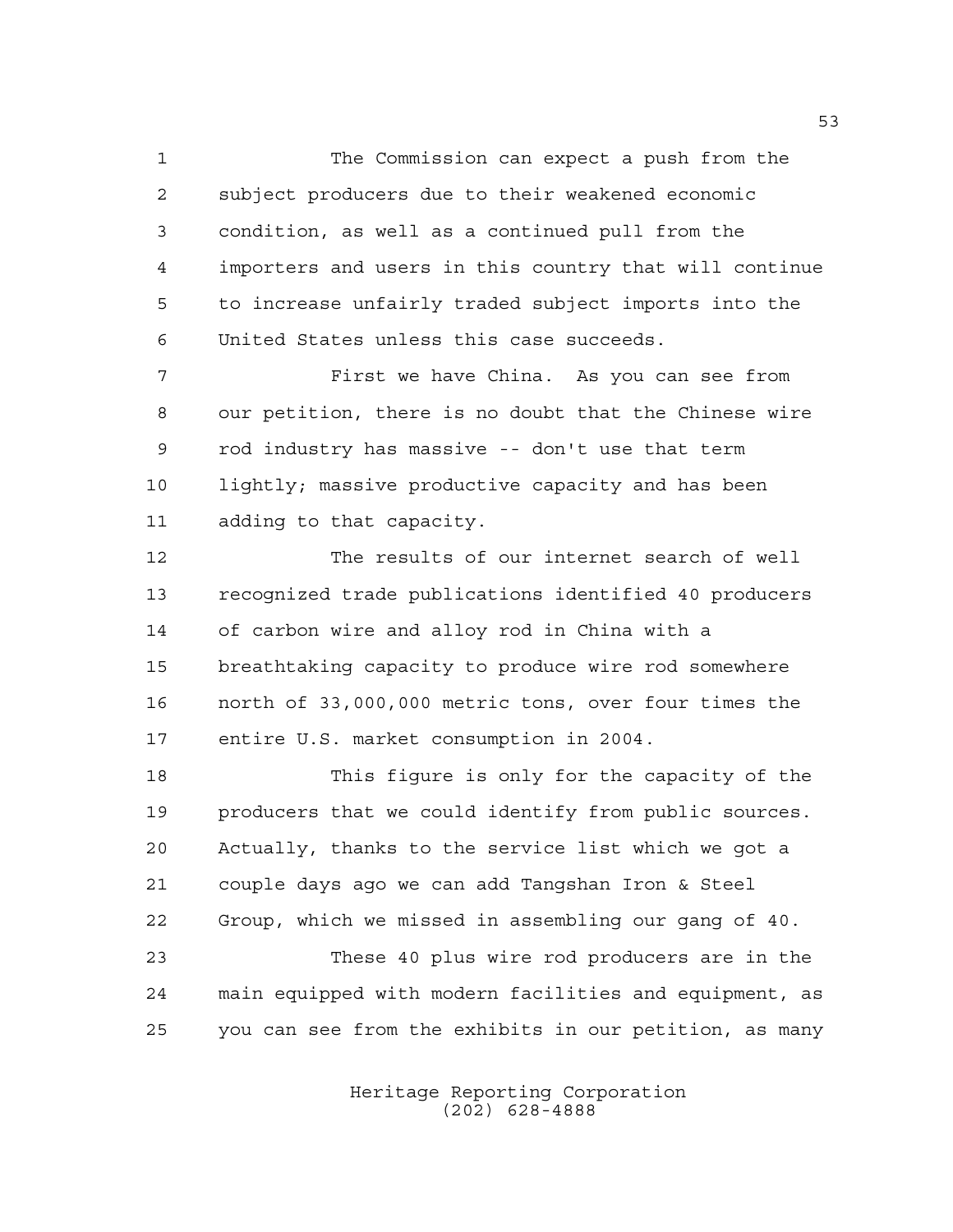of the sources we got of information that were used in our petition to compile capacity expansions and modernizations in China are from websites of equipment suppliers and announcements of sales and construction of wire rod facilities in China.

 China's rapid development of a wire rod industry producing quality products is in evidence from Exhibit 12 in our petition and also from the U.S. import statistics in Exhibit 9. Imports from China have simply skyrocketed in this period, increasing 88 percent from 2002 to 2004 and an additional 156 percent in interim 2005, all against the backdrop of a declining market.

14 A new supplier cannot achieve such acceptance, indeed cannot achieve such an embrace, by users here without offering quality as well as dramatically lower price.

 China's volume and market share have been increasing continually throughout the period, and like its counterparts in Turkey and Germany it was aggressively pricing its products and underselling U.S. prices to increase volume and market share. The average unit values of rod imports from China has been the lowest, along with Turkey's in fact, of any major import supplying country.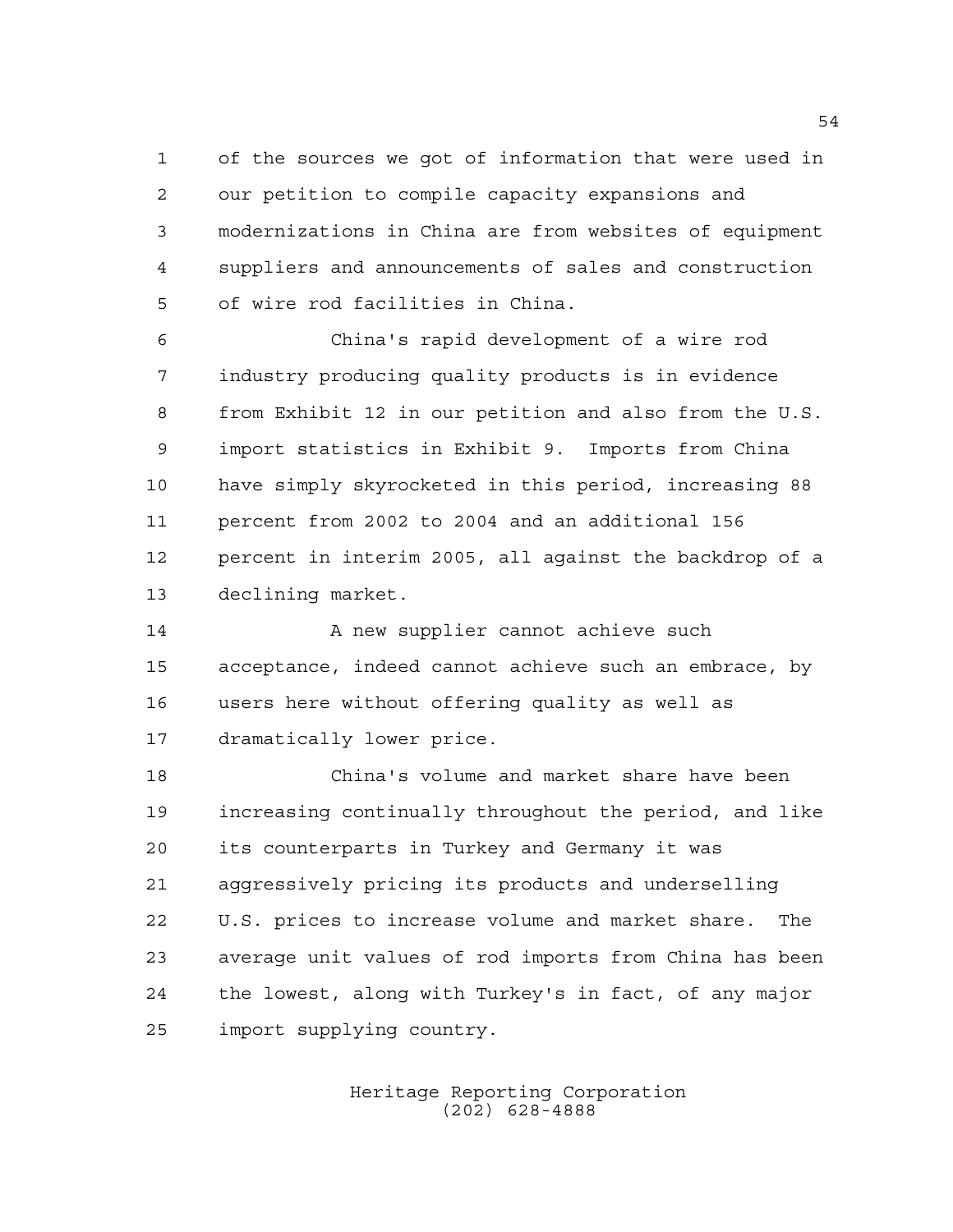Finally, prices for rod are falling in China and Asia as we speak, indicating a slump in demand. Thus, Chinese producers of wire rod will continue to be export oriented and will continue to increase export and market share in the United States.

 Germany, like China, has an export oriented wire rod industry with a strong interest in the U.S. market. Our petition at Exhibit 14 lists nine producers of carbon and alloy wire rod from Germany with a combined capacity of 8.4 million metric tons, a capacity exceeding U.S. consumption in each year of the present investigation.

 Germany's capacity to produce rod, like that of Turkey and China, has also increased over the period. With a downturn in world prices and softening demand, increased competition within and from outside of Europe, Germany will increase its exports to the United States.

 Finally, Turkey has a large and expanding capacity for wire rod already estimated by Petitioners to be at least 4.6 million metric tons. That capacity is expanding, and Turkey, again like its other two brethren, China and Germany, is export-oriented and uses the United States as the market for any unused capacity.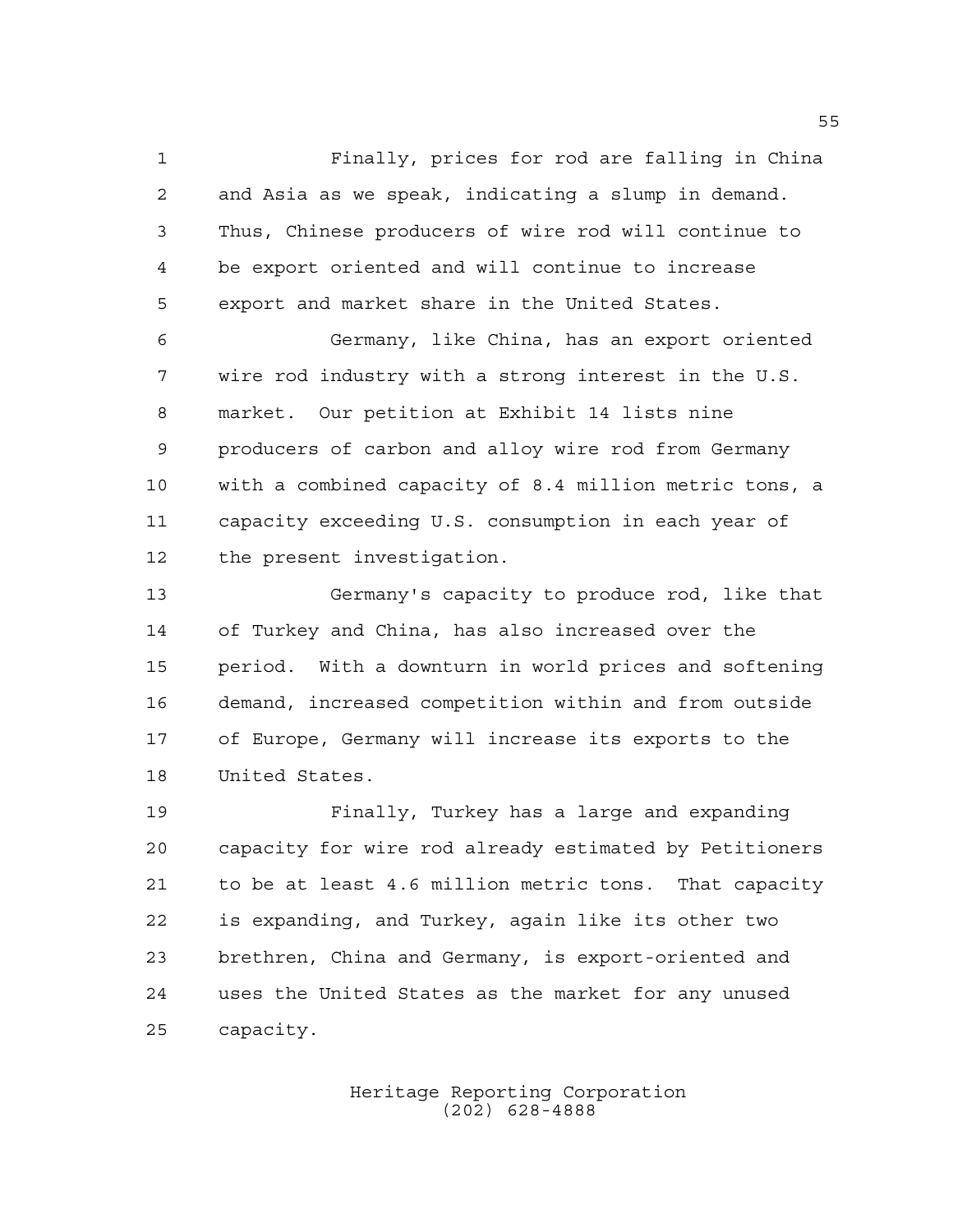This excess capacity in the industry, the export orientation and the demonstrated ability to shift rapidly between export markets, the aggressive low price of Turkish producers make them a threat to the United States industry.

 In terms of the ability to depress or suppress U.S. prices, import statistics show AUVs from Turkey lower than even the Chinese for certain periods and consistently among the lowest of import sources throughout the period of investigation. Underselling margins and a lost sales allegation in our petition indicate imported product from Turkey underselling U.S. offers by up to 20 percent.

 This concludes my presentation. Thank you for your attention.

 MR. ROSENTHAL: That concludes our direct presentation. We'd be happy to answer questions at this time.

 MR. CARPENTER: Okay. Thank you very much, all of you, for your testimony. Dr. Magrath, we will incorporate your exhibits as an attachment to the transcript.

 We will begin the questions with David Boyland, who has to leave for a vote at 11:00. MR. BOYLAND: Thank you for your testimony.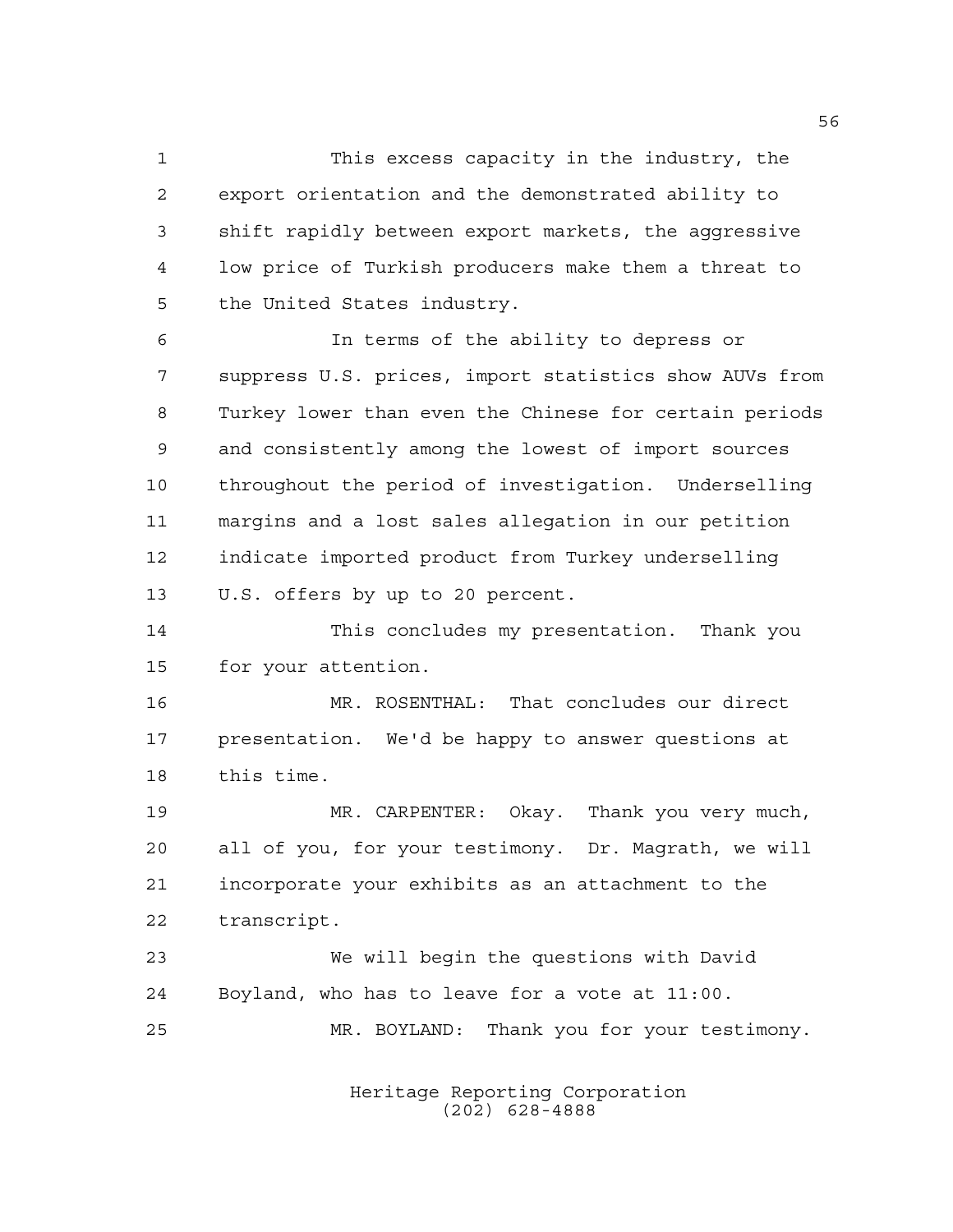I have just a couple of general questions.

 During the period was there a change in the product mix that was being sold? A change within the product mix in the sense that from period to period you're selling X product mix. Did that change substantially in the following period? MR. CHEEK: No, not that we know of. We didn't see any. MR. BOYLAND: Okay. MR. G. PORTER: It was business as usual. 11 It was just there was more demand. MR. MARTIN: We increased some of the production capacity in New Jersey and as a result added some products that had not been previously run in 2003 simply because business was down. MR. KURTZ: At Georgetown, during 2005 we did see a strong shift to mostly high carbon compared 18 to the historical numbers that they had been producing. MR. BOYLAND: Okay. MR. SIMON: You will see the same thing at Rocky Mountain. We saw some shift towards the high carbons. I wouldn't call it anything overly significant, but there was some shift. MR. BOYLAND: Would you say as a percentage

> Heritage Reporting Corporation (202) 628-4888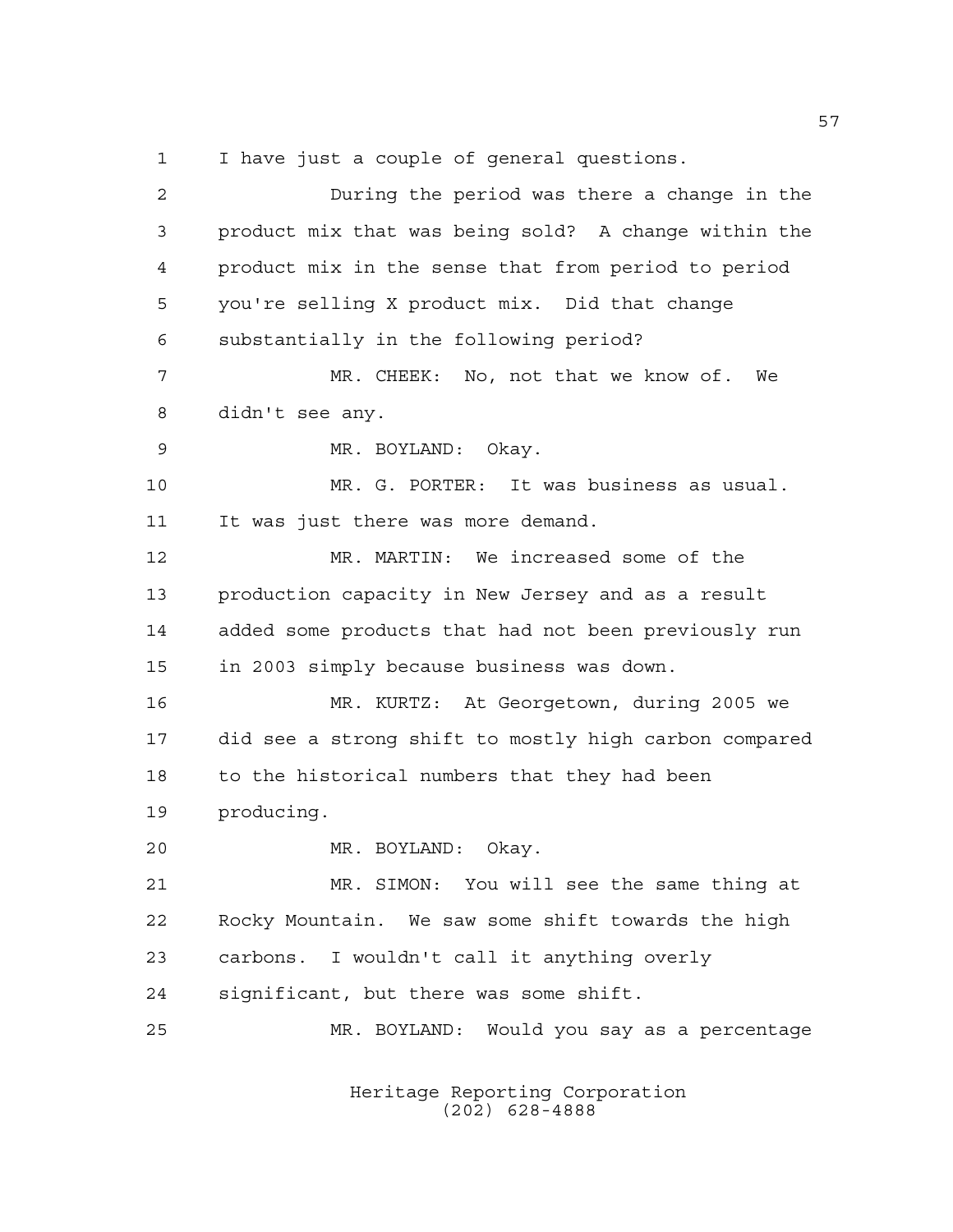of volume 10 percent?

 MR. SIMON: As a percentage of rod volume, I would say maybe 10 to 15 percent. MR. KURTZ: Ours is similar. About 15 percent. MR. BOYLAND: Okay. With respect to energy, is there a common input for the producers, or is it different? MR. CHEEK: Those of the producers like Keystone who make our own steel use electrical energy and electric arc furnaces. We also have a large input of natural gas because of reheat furnaces where the steel is reheated before rolling. MR. BOYLAND: So your primary energy input would be natural gas? MR. CHEEK: It would be electrical energy followed by natural gas. MR. BOYLAND: Followed by the natural gas. Okay. MR. SIMON: It would be the same for us. We're the single largest user of electricity in the State of Colorado, so it's major. MR. BOYLAND: And natural gas? MR. SIMON: Natural gas also for reheat furnaces. Correct.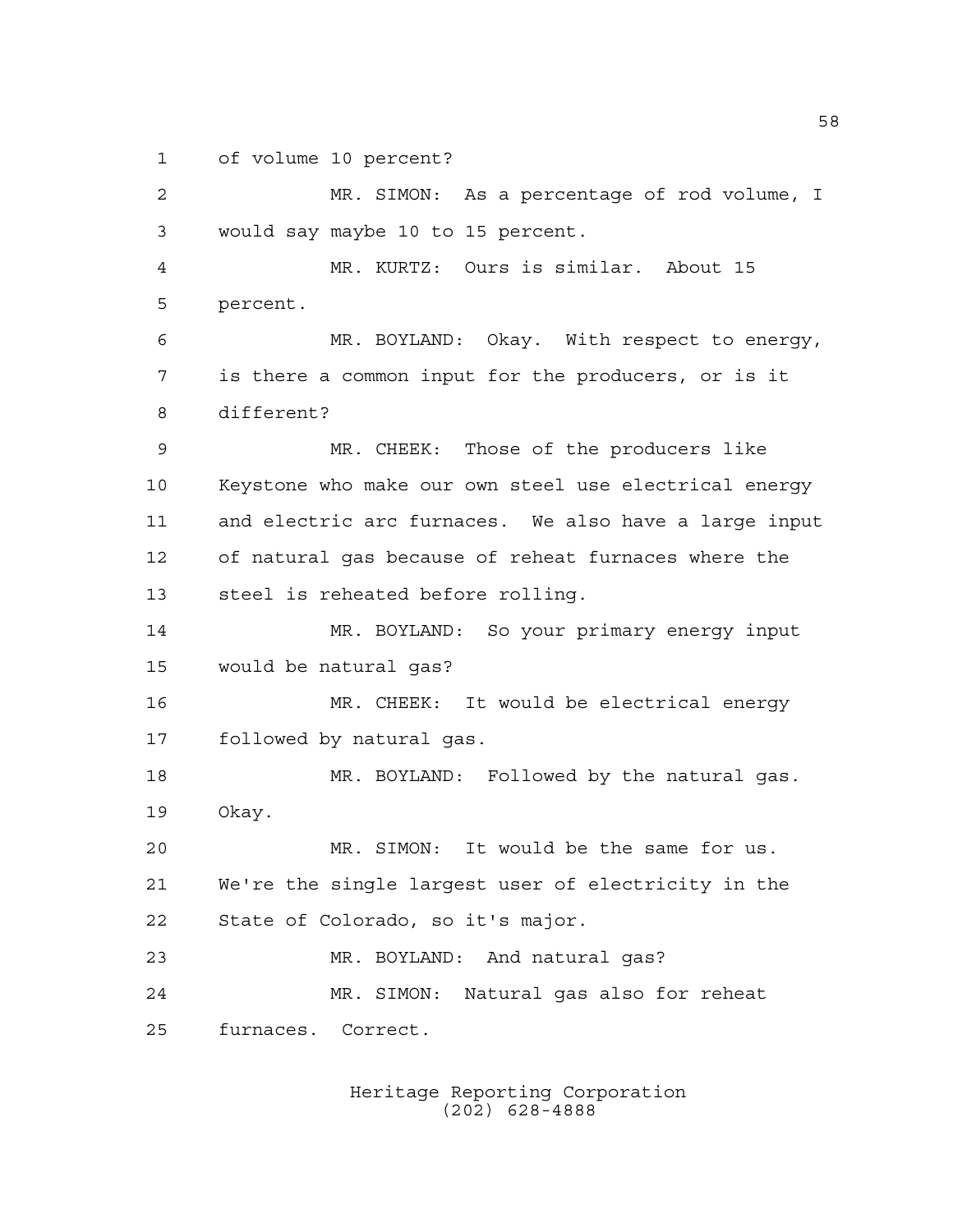MR. BOYLAND: Okay.

 MR. KURTZ: For Georgetown, we also have the ability to use No. 6 fuel oil on our reheat furnace as an alternative to the natural gas. MR. BOYLAND: And electricity being the primary? 7 MR. KURTZ: Electricity is the primary one, but I think it's important to note on electricity our electricity contract takes into account the fact that if natural gas does increase for the supplier of electricity our bill increases also. MR. SIMON: Yes. We would echo that. We have seen almost triple in our electricity bill in the last three years, even though we have a contract. MR. BOYLAND: Okay. MR. G. PORTER: Yes. We are in a slightly different situation because thankfully we don't have our own melt shop any more. We used to have, but we closed that back in 1994. Our increases have been very similar to Mr. Simon's for the electricity and natural gas. They're up about two and a half times. MR. BOYLAND: Now, you don't melt or produce the billets themselves? MR. G. PORTER: Correct. Correct.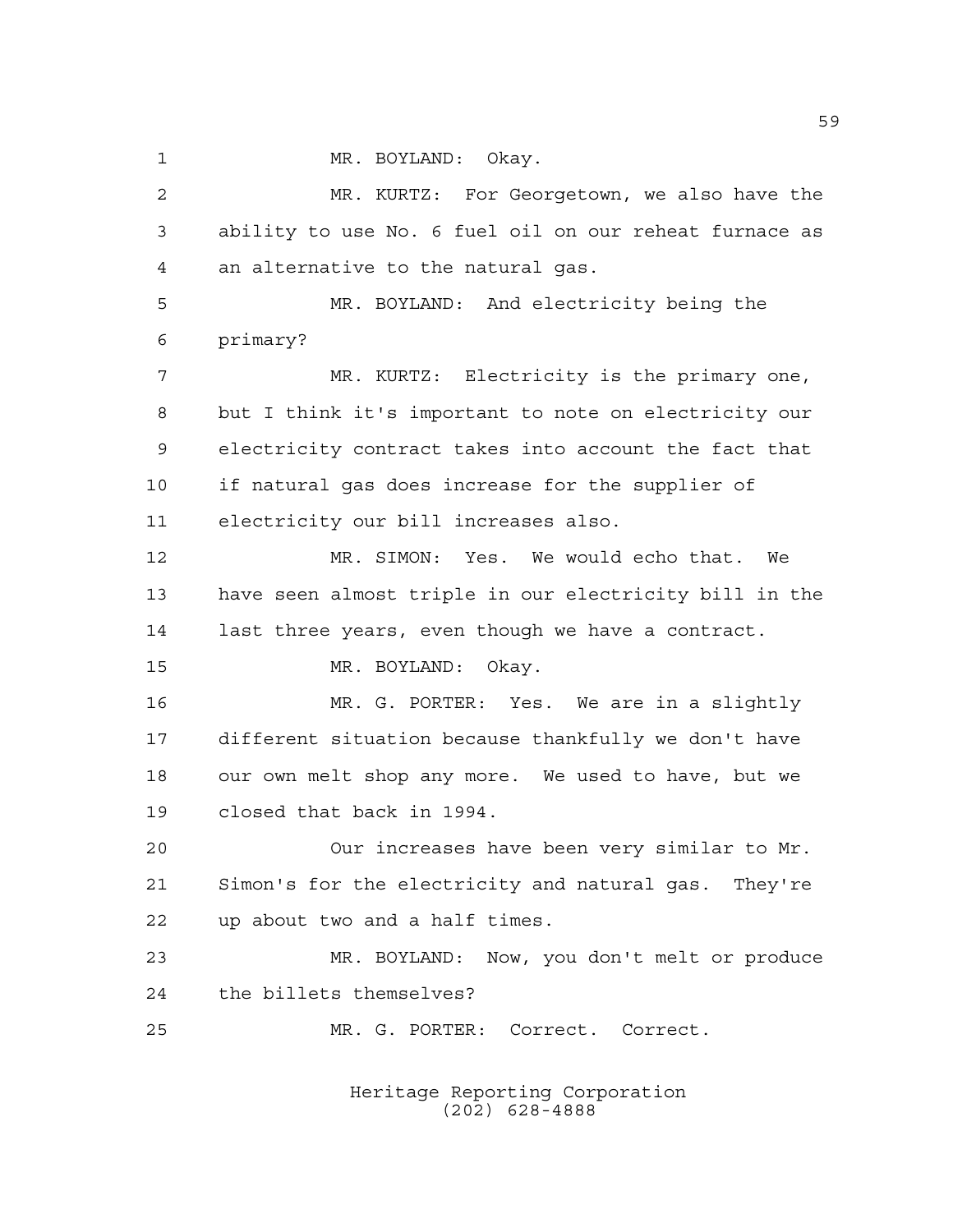MR. BOYLAND: You purchase billets? MR. G. PORTER: Yes. MR. BOYLAND: Okay. MR. MARTIN: Much the same. Our electric furnace is predicated on electricity to melt the steel and natural gas to reheat the billets, to roll the billets. MR. BOYLAND: I guess as just a general question, Mr. Magrath, regarding the exhibit Operating Profit to Sales Ratios, U.S. Wire Rod Operations, clearly as is presented here 10 percent is lower than 12 the other segments that you're presenting. Historically should I expect that number to be higher? I mean, obviously the other segments are different themselves. Should I expect that wire rod operations should be closer to the other producers? Historically have they been? MR. MAGRATH: No. (Microphone off.) MR. BOYLAND: As a general question, with respect to the products being sold and the markets being served by the producers are they different, or is there a large overlap between the markets being served, or are there differences among the producers that we should be aware of? MR. CHEEK: From our perspective we compete

> Heritage Reporting Corporation (202) 628-4888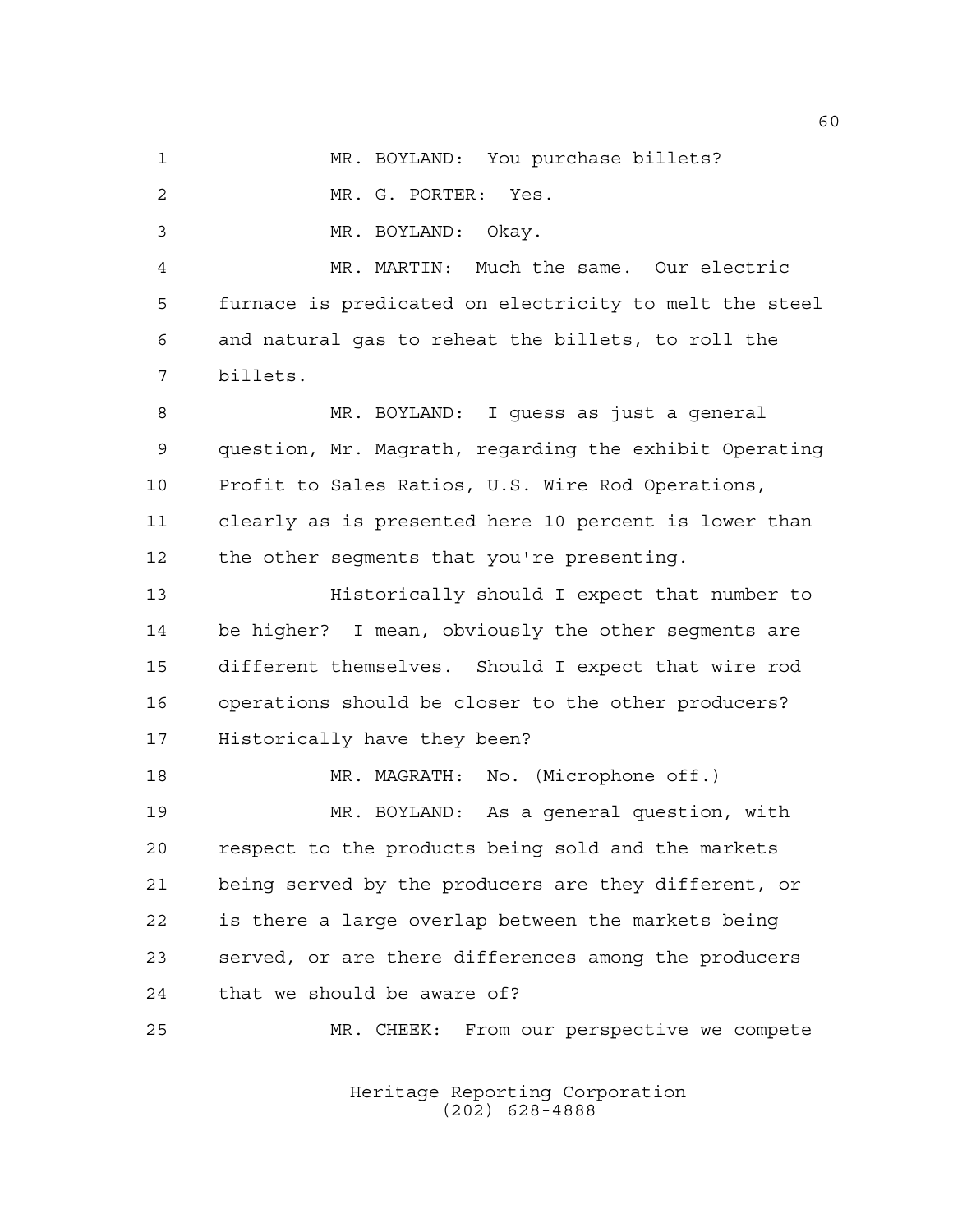directly in the same markets with the subject imports.

 MR. BOYLAND: And with respect to the U.S. producers, the other U.S. producers?

 MR. CHEEK: Well, as I said in my statement, we at Keystone tend to be a little more toward the low to medium-low carbon grades. We do make a little bit of high carbon. We do not make the very high carbon grades at this time.

 We have invested a lot of money in our steel making capacity and capabilities in recent years and would like to continue to move on up the continuum. Unfortunately, the situation we find ourselves in makes those capital expenditures a little bit difficult to justify.

 MR. SIMON: I think you find that there's different focuses by the different producers on product type, but I can also very comfortably tell you that there's nobody here that I don't compete with directly.

 MR. G. PORTER: We are somewhat in the same situation as Keystone. The grades that Dr. Magrath mentioned, the 1006 and 1008, is a big part of our business, and we come up the quality chain as far as the grade of 1078.

There may be references made to tire cord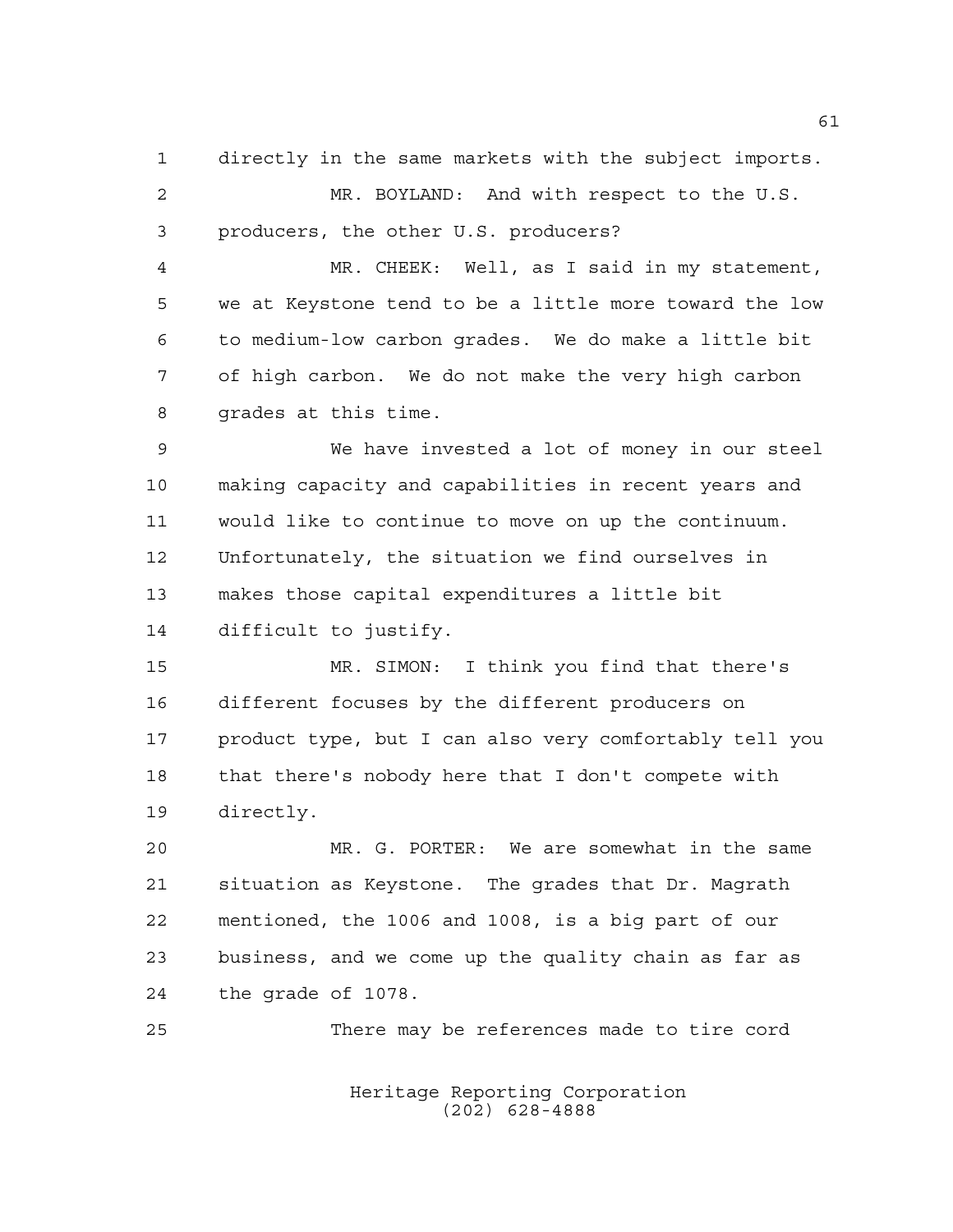and tire bead and cold-heading quality. We are not in a position to compete with that.

 MR. MARTIN: Certain mills have strengths and weaknesses, and others have a better situation to produce products based on either Georgetown, who previously used to run direct reduced iron, or another plant that has the ability to introduce an alternative other than scrap to the mix to produce product.

 All the rod mills can in one way, shape or form produce a great many of the grades and types of wire rod. We in fact purchase billets to try to compete in other segments of the market where we don't melt our own.

 We're subject to the same situations that our melt is subjected to in terms of unfairly traded imports in cold heading and welding as well, so that also determines whether or not we can be competitive on a long-term basis with a purchased billet just as difficult as it is with our own melt.

 MR. MAGRATH: A significant finding was that all U.S. producers were found together and individually to produce a broad range of products and that shifting within quality, shifting within grades, is relatively easy for them.

MR. KURTZ: Mr. Boyland, Georgetown has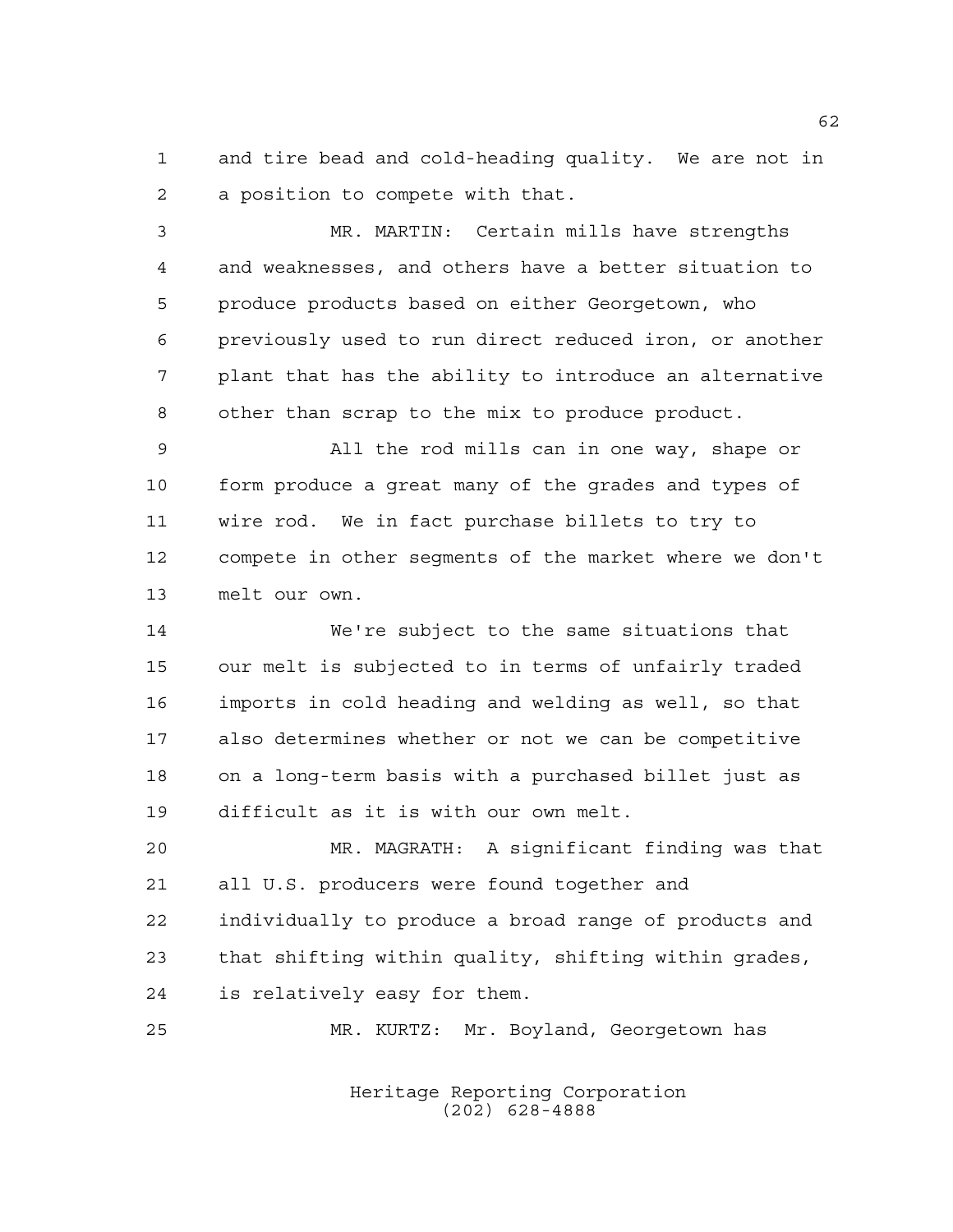probably the widest range of product offerings within the group similar to Rocky Mountain's product group.

 MR. BOYLAND: Actually, Mr. Martin, you mentioned something that I was going to ask. The purchasing of billets by an integrated producer. That basically broadened your product line beyond if you were limited to just what you're producing. Is that correct?

 MR. MARTIN: Yes. From the melt perspective there's two phases, two important phases of producing wire rod. Obviously you start with a semi-finish. You melt and produce a billet, but then the rolling and the cooling of the product also gives the product a fitness for the end use of the customers.

 MR. BOYLAND: I have reviewed the questionnaires, and the rest of the questions would be business proprietary so I'll follow up with your company contacts shortly. Thank you very much.

 MR. CARPENTER: We'll go next to Mr. Szustakowski.

 MR. SZUSTAKOWSKI: If you can expand a bit more about the wire rod business cycle? What is actually driving demand? Are there just as many end users, or are there more of these downstream products coming into the U.S., sort of domestic production, the

> Heritage Reporting Corporation (202) 628-4888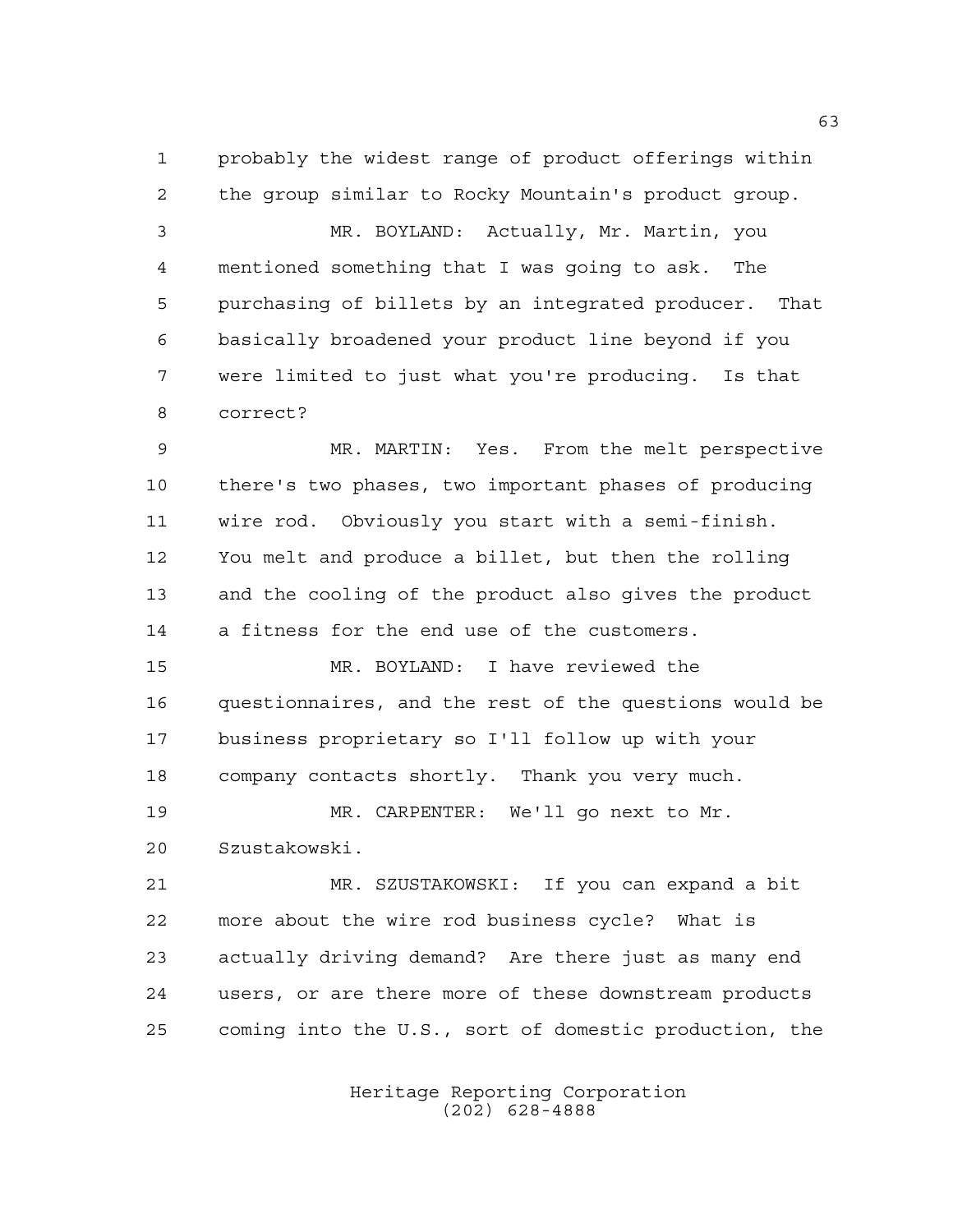consumers of wire rod?

 MR. ROSENTHAL: Would you repeat that, please? MR. SZUSTAKOWSKI: Well, I'm just wondering about the business cycle in general. Is there just as many end users of wire rod, downstream consumers of it in the U.S., as there were four years ago? Is the U.S. now importing the goods that consume wire rod? MR. ROSENTHAL: Thank you. I actually hear two different questions. I want to make sure everyone is answering the right one. One is what is going on about the business cycle, and I see a cycle different as what's driving demand or are there fewer customers because of other factors perhaps different than a business cycle that has to do with the economy. MR. SZUSTAKOWSKI: Okay. Fair enough. MR. ROSENTHAL: If I can clarify that for the witnesses to go ahead and answer? MR. G. PORTER: For Connecticut, one of the cycles which drives our business is construction. About 25 to 30 percent of the wire rod that we produce we process ourselves into a wide range of products for the reinforcement of concrete. For instance, the passage of the recent federal highway bill looks like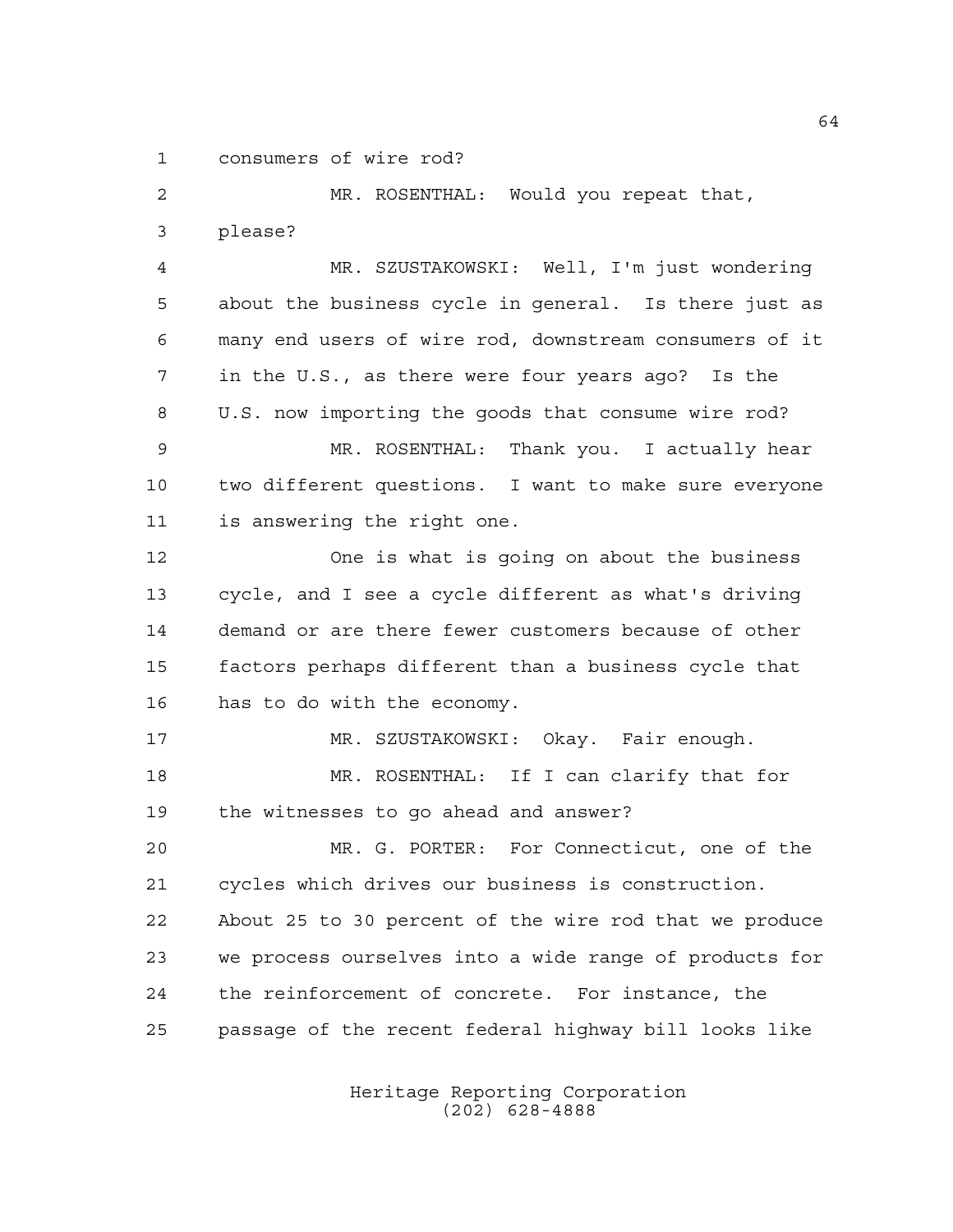it will give us some opportunity going forward.

 The products we make are somewhat typical -- would be somewhat typical -- to import into the U.S. because there's a great deal of air in the shipment so when you get a truckload, for instance, it's up 10 feet high, and if you would bring this in in the hold of a ship you wouldn't get a great deal of weight, so we've been somewhat protected.

 Other than that, the rest of the material that we sell out the door is largely driven just by the general economic cycle. Much of it ends up in consumer products and so if the mattress industry is doing well the demand for wire rod to make mattress springs is strong. If let's say mortgage rates cool off and people are spending fewer honeymoons then maybe the mattress industry isn't quite as strong.

**I** mentioned lobster and crab traps. Regionally that's quite a big consumer for us because in the last 15 or 20 years there's been a couple of very ingenious people who have really changed that whole industry from the wooden slat and mesh, string mesh, cord mesh trap, to a plastic coated steel trap. MR. CHEEK: There are many sources of data on apparent domestic consumption, and we personally believe that that has peaked in 1998 or 1999 and has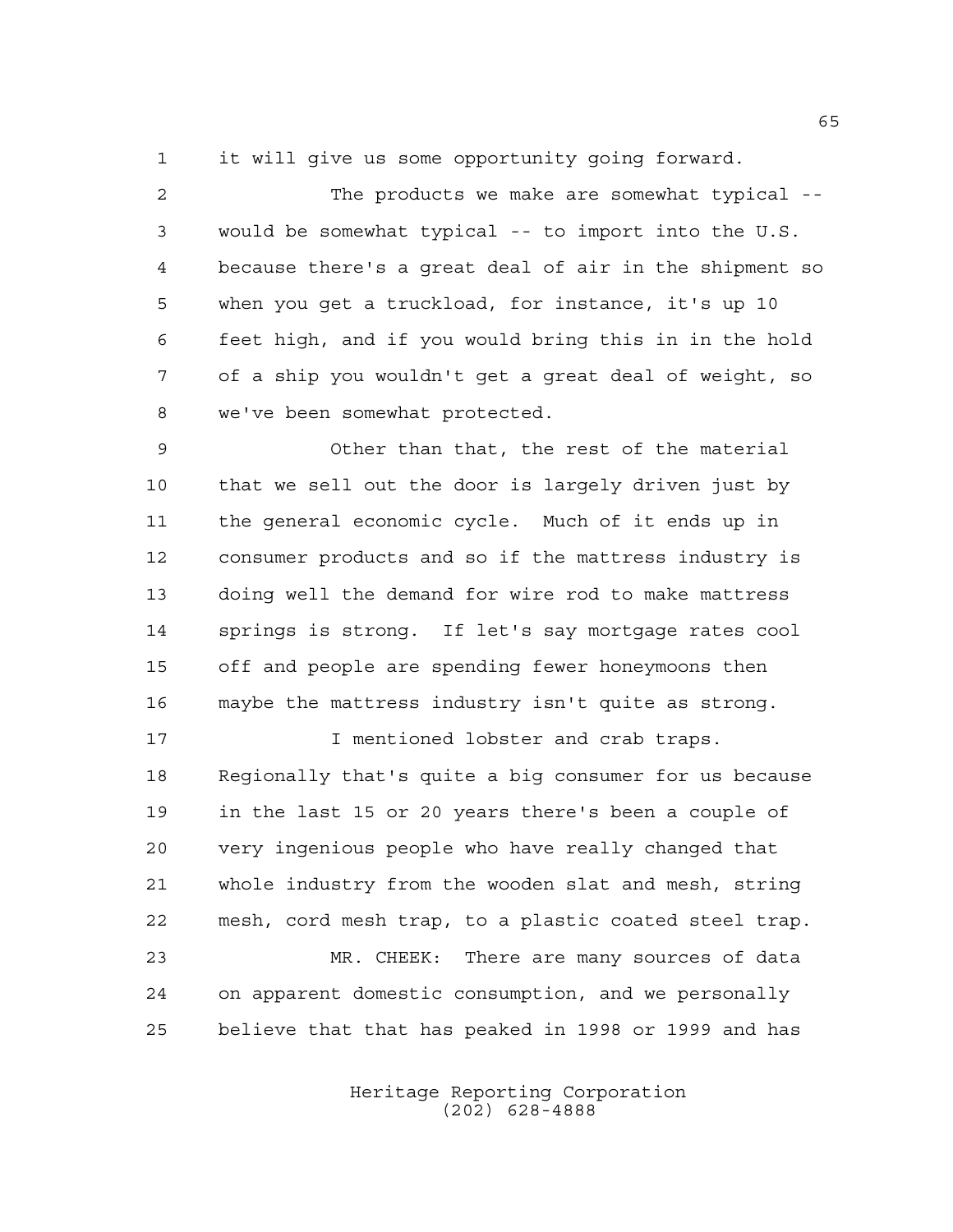gone down a little bit each year, domestic apparent consumption of wire rods.

 We don't think the market has gotten significantly larger. In fact, we think it may have contracted somewhat. However, when we look at 2004 in retrospect we also see a large amount of wire rod transactions, and we attribute a lot of this, as we demonstrated, to a significant inventory build which occurred later in the year 2004.

 MR. MARTIN: I'd like to comment just briefly on the same thing David mentioned that certainly there's been some changes in the industry relative to consumption of wire rod in certain market segments as a result of downstreamed finished goods, but at the same time there has been an increase in other areas where people are adding capacity and displacing other companies.

18 A great deal of 2004, when you compare -- I mean, the important thing to say about 2004 is it's an aberration. It's a unique year that we've not seen for many, many years and probably won't see for a long time.

 It was driven by a panic in the industry, a panic, a flurry of buying of all products relative to wire rod and wire and then the end use of those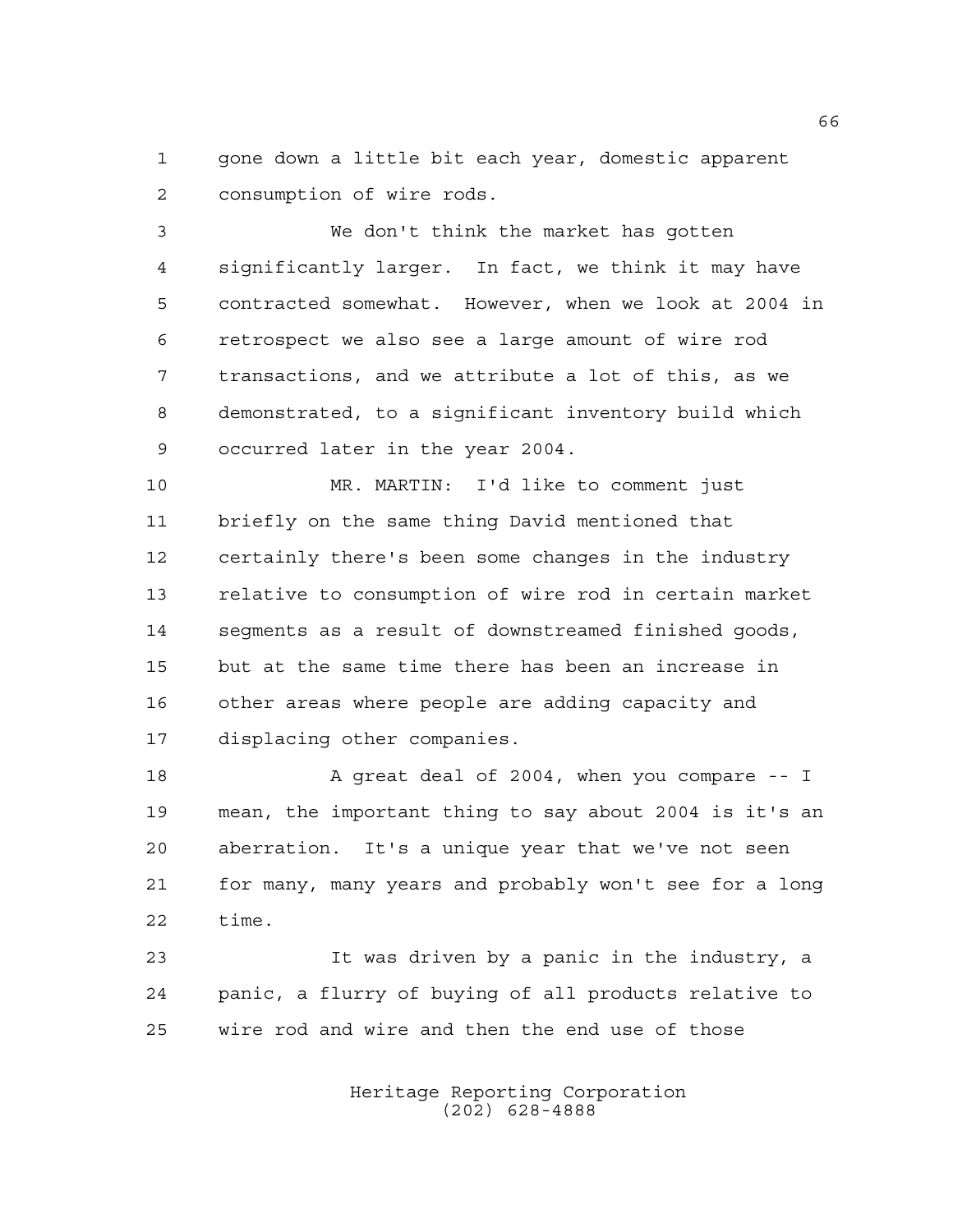products, and it drove inventories up to a level that were unrealistic and primarily because of the unfairly traded imports. It created just a huge mountain of inventory, so to compare year to year and throw 2004 in there kind of really throws a little monkey wrench into things.

7 MR. MAGRATH: This last remark by Mr. Martin, the Commission staff has seen this phenomenon in other steel products. The last time we were here representing stainless steel sheet and strip this same kind of issue came up in the same time period.

 MR. SZUSTAKOWSKI: Okay. My next question is the AUVs of domestic shipments appear to be increasing along with those of imports. Is this strictly due to raw material prices? Is it only the scrap prices? How does that affect the pricing?

 MR. G. PORTER: Really it's the items that we've all been mentioning. Raw materials, energy and transportation have all skyrocketed.

 When I first got involved in the wire rod business back in 1991 the rule of thumb was scrap was \$100 a ton, billets were \$200 a ton, wire rod was \$300 a ton. Scrap is way past the \$100 a ton mark.

 As I said, our utility costs are up about two and a half times in the last 12 to 18 months. I

> Heritage Reporting Corporation (202) 628-4888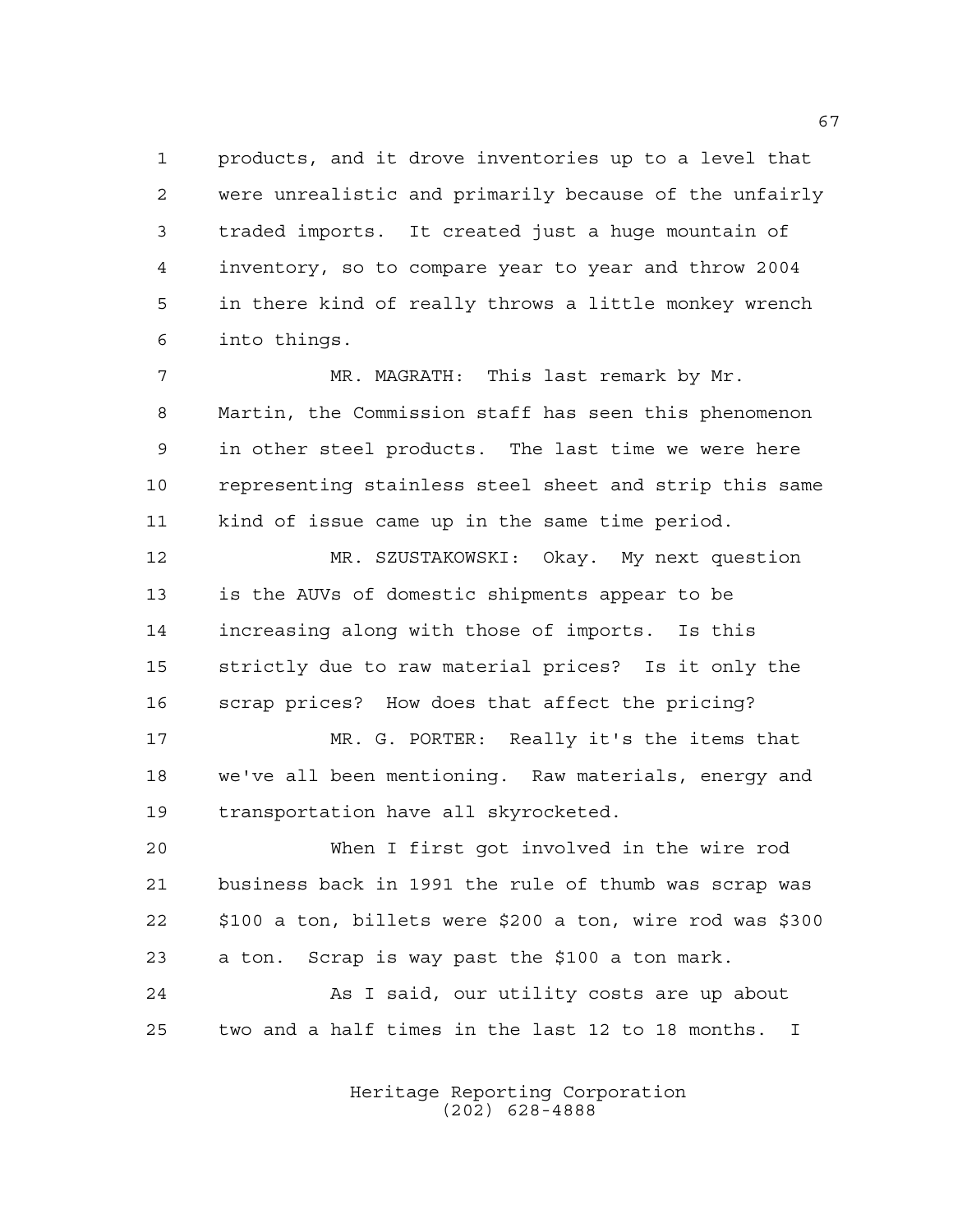used to be looking at \$6 to \$7 a ton for natural gas and for electricity. These numbers are now in the mid teens.

 Transportation. I think everybody knows the effect of fuel costs at the pump.

 MR. KURTZ: From Georgetown's perspective, when we entered back into the market last year in October we saw historically high scrap prices when we entered back into it.

 In fact, during the fourth quarter scrap prices peaked out over \$400 a ton, a metric ton. We saw extremely high scrap prices going into the fourth quarter of 2004.

 In addition to that, energy costs recently with natural gas skyrocketing, we're seeing our electric bill increase by over \$10 a ton over all of our tons, so very, very significant increases in our input cost.

 MR. SIMON: Do you know what? I would echo what these folks have said. I will also add that the main issue for us as you look at our AUVs, that increase for our product is not what others have seen in the steel industry, and we believe that's why we're here.

That's because the imports are driving our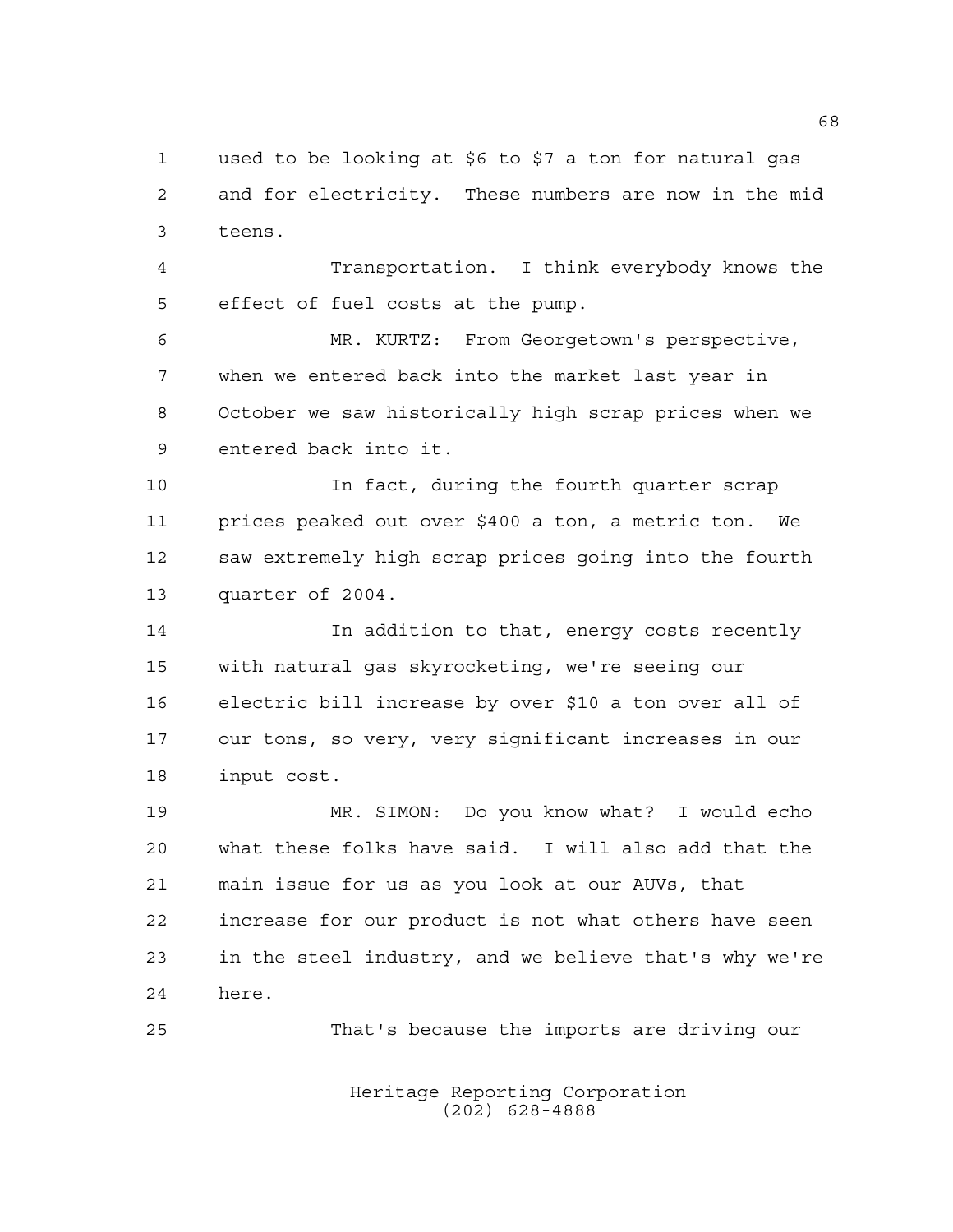prices to come down, and we're not able to get the price to cover these increases in cost that we've experienced over the last couple years.

 MR. SZUSTAKOWSKI: Now, as far as the purchasers maintaining these inventories is this something they can just stock real easily, keep in a warehouse? What are the inventory considerations that they might have? Is this something they can just pile up outside basically?

 MR. G. PORTER: To some extent it would depend on the grade of the wire rod. Low carbon grades, maybe up to about a 1035 or 1040, the end product made from that rod can still be made satisfactorily even if the rod has been stored outside.

 Higher carbons 1055 and up, we know our customers don't want any rust on it when it leaves our place. In the wintertime trucks are tarped, and that would have to be stored inside so there could be a restriction. Warehouse space is relatively cheap if you think you can protect some product.

 MR. MARTIN: That's a good question. Certainly it's not a normal practice to buy 90 days or 120 days or six months worth of inventory. However, that was the case coming out of the fourth quarter of

> Heritage Reporting Corporation (202) 628-4888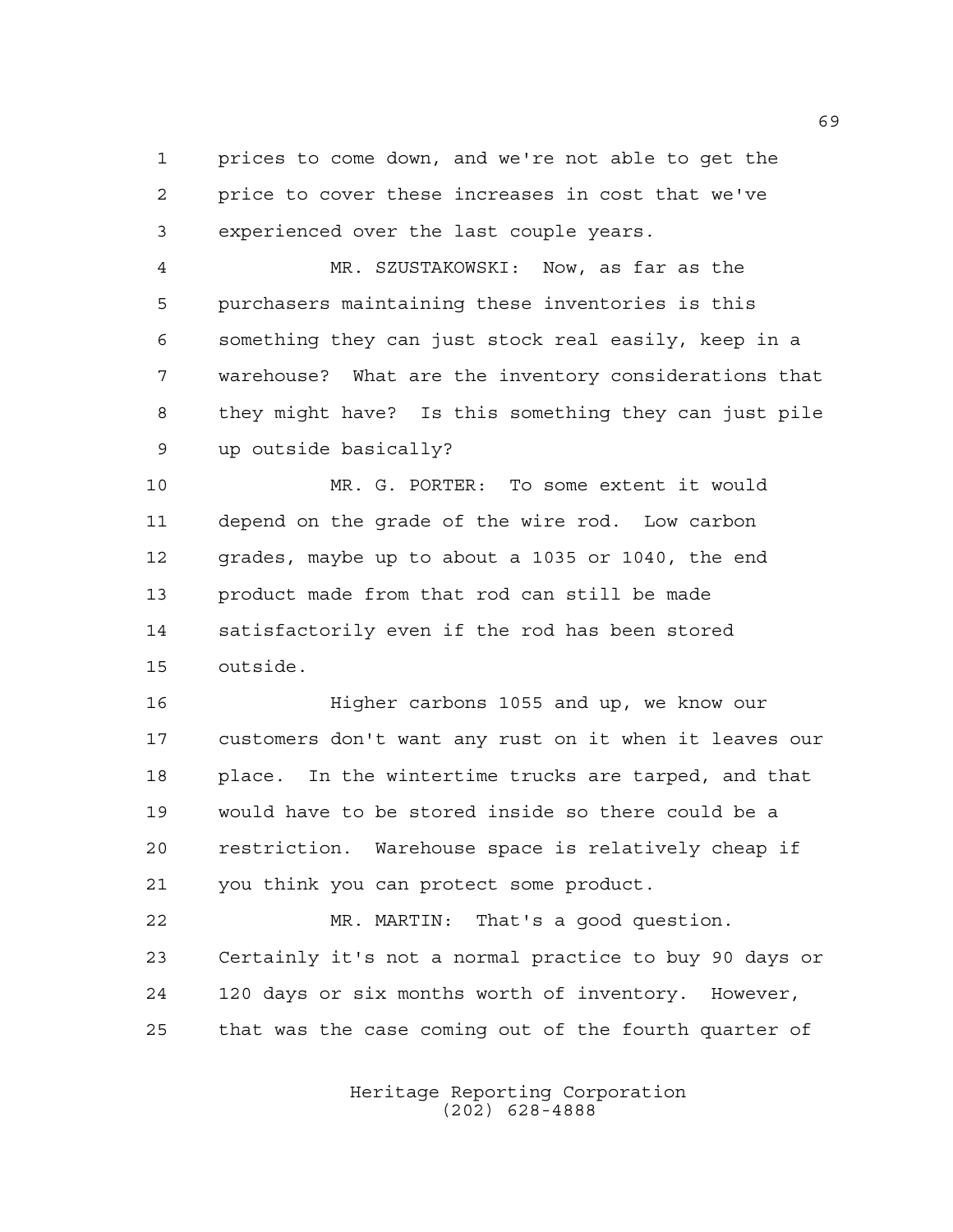2004, and many customers reported having to go out and lease warehouse space to store rod because they had no space in their rod yard outside their plant.

 It wasn't steel that we produced. I can promise you that. It was steel that had come in at very low imported prices.

 MR. SIMON: Yes. I would echo that. It differs depending on the product mix what's easy to inventory and what's not easy to inventory, but what we were seeing increasing examples of very large amounts of imported inventories and many cases where the imports were confining that inventory for the end users so the end users didn't have to pay for it until they actually used it, which made the competition with us that much more difficult.

 MR. SZUSTAKOWSKI: In the petition you described basically a massive amount of capacity overseas, and you go on to describe in Exhibits 13 through 15 that additional capacity is going to come on line relatively soon.

21 15 If there's this supply glut or capacity glut, why are they adding more and more capacity for wire rod?

 MR. ROSENTHAL: If I could answer that I wouldn't be here. I don't think it makes a lot of

> Heritage Reporting Corporation (202) 628-4888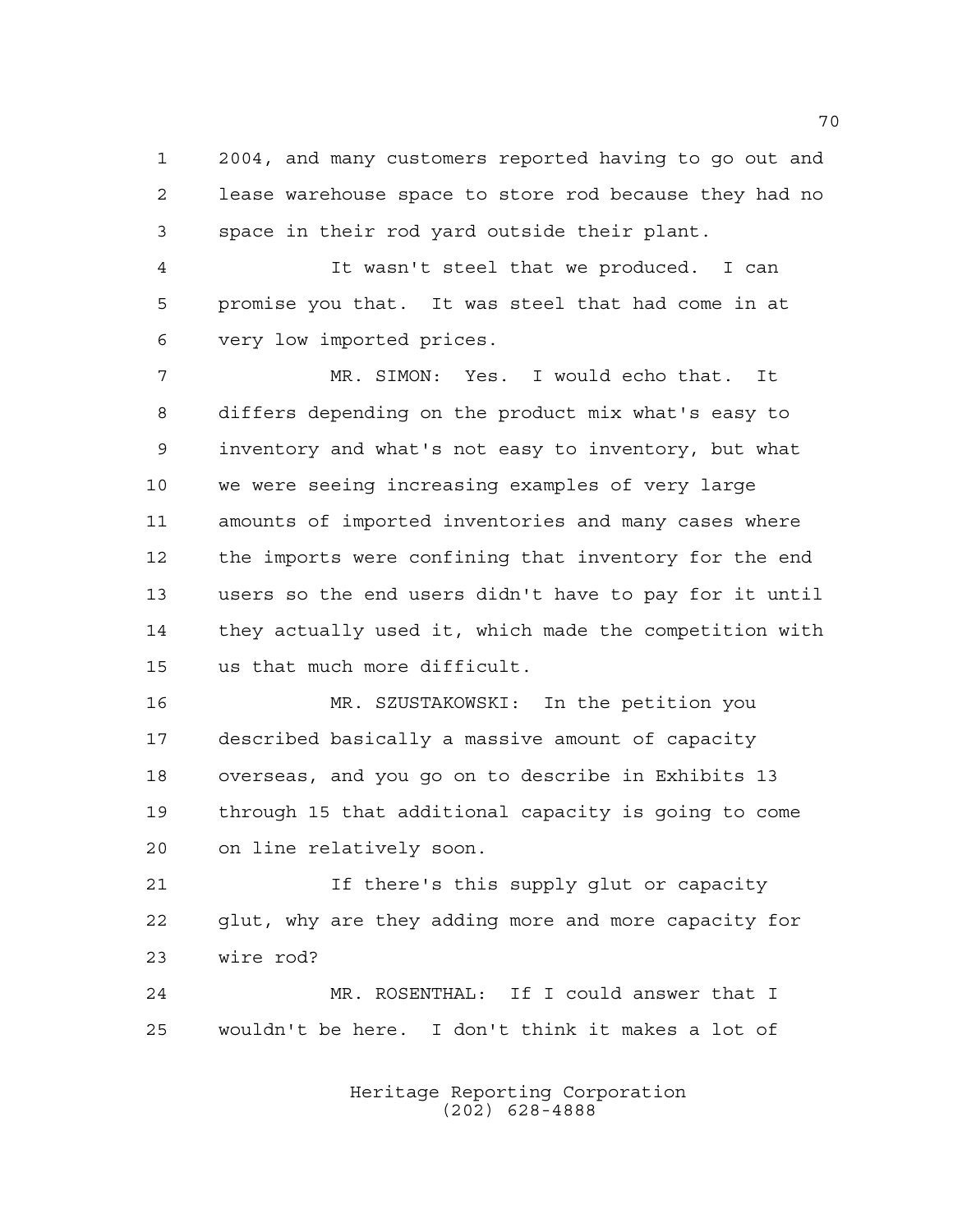economic sense in many instances to do that.

 Obviously there are in some instances national employment concerns; in other instances just a bad sense of the economics of the industry. There is and has been widespread overcapacity in this industry for a long time.

 I don't understand why some of this new capacity is coming on stream because there doesn't appear to be the growth in demand to be able to support that. That's what is concerning us, and that's why in part we're here today because in many instances the most desirable export market, the most open export market traditionally, has been the United States.

 MR. MAGRATH: One reason why is this product is sort of one of the mothers of all steel products. As we said, it's an intermediate product that has many and various uses. Those uses -- wire, netting, fencing -- are the basis of any economy, certainly any developing economy, and there's good replacement markets in developed economies.

 Any country worth its salt will want a wire rod mill and will want wire rod capacity, but you build it, and they don't necessarily come. You have demand slumps. You have other disruptions in those

> Heritage Reporting Corporation (202) 628-4888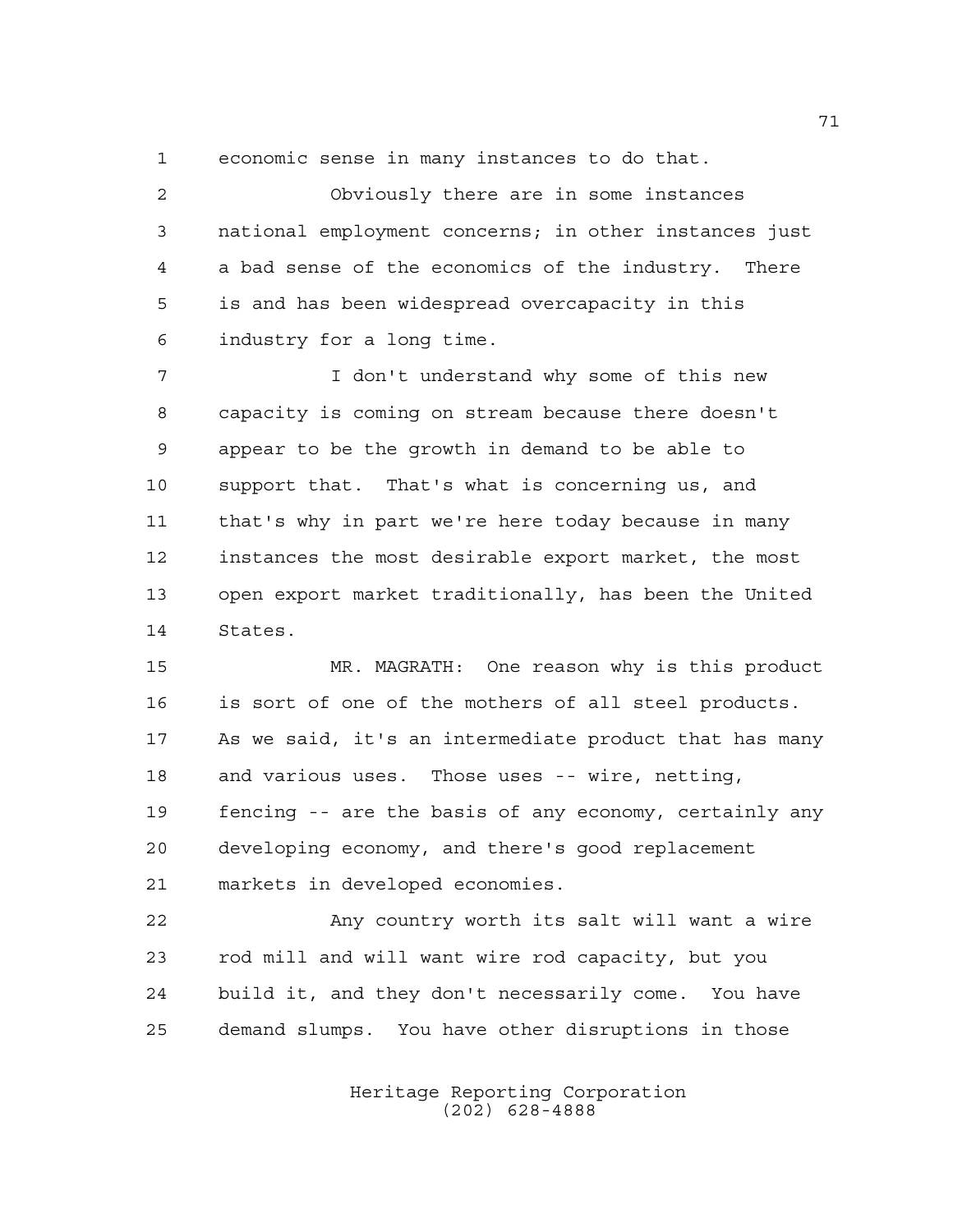countries and so there the wire rod mill sets waiting for the development of domestic capacity.

 When that doesn't happen, throw into the mix that the higher the capacity utilization the more efficient the mill is, and you produce things that you can't necessarily ship. That is why I feel that we've had these chronic import problems and this tag team kind of scenario with these various unfair importers for the last several years.

 MR. SZUSTAKOWSKI: You don't really paint a pretty picture for 2006, and yet the Georgetown facility, the Gerdau facility, are ramping up production. Am I correct? What are they responding to? We have Georgetown coming back on line along with the Gerdau facility.

 MR. MARTIN: On our plant in Beaumont, I mean, we've been in business for a great number of years. It used to be North Star Steel. There was a labor dispute in May, so we've got a large contingency of workers that want to get back to work, and we've got customers we'd like to supply steel to.

 Certainly I'd like to continue to draw a paycheck and have some rod to sell, so I look with anticipation for that plant to get back up and running. Challenges that we confront are everything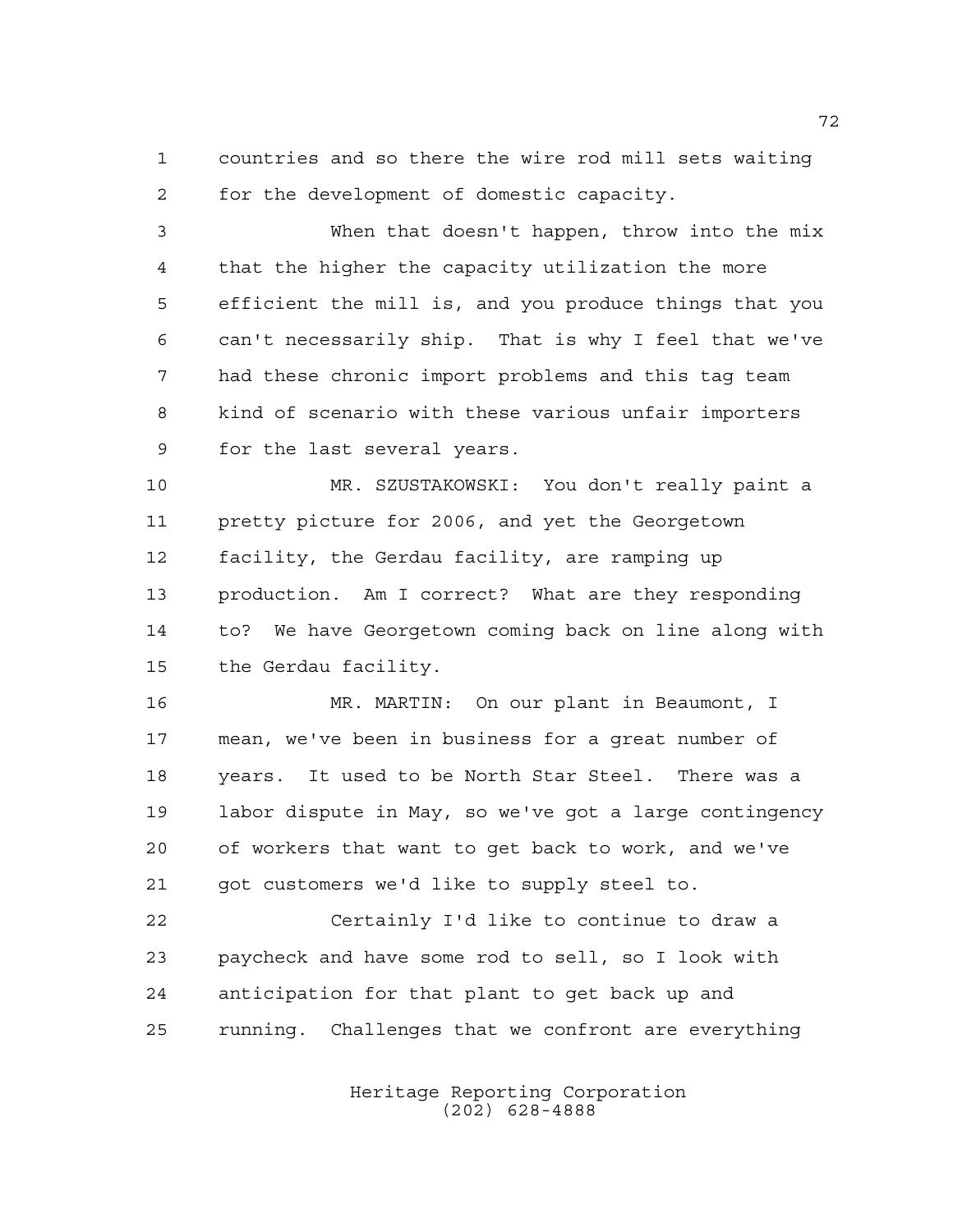that we've talked about today.

| 2  | The same thing is going to happen again is              |
|----|---------------------------------------------------------|
| 3  | we're going to have to meet a competitive import price  |
| 4  | that's going to hurt us and inhibit our ability to be   |
| 5  | profitable, but we've going to go back after the        |
| 6  | marketplace like we belong in the marketplace.          |
| 7  | MR. SZUSTAKOWSKI: What about Mittal's                   |
| 8  | decision to purchase a facility in late 2004? Can you   |
| 9  | describe now or later if it's BPI information what led  |
| 10 | to their decision to acquire at that time?              |
| 11 | MR. KURTZ: I don't know exactly his                     |
| 12 | incentive to buying all of ISG, but he did buy all of   |
| 13 | the facilities. He bought the flat-rolled, as well as   |
| 14 | the plate, along with the wire rod facility. His        |
| 15 | position, as far as I was aware of, was to keep all     |
| 16 | those facilities running and to ramp up the production  |
| 17 | and profitability of all those facilities.              |
| 18 | Getting back to your first question,                    |
| 19 | however, we had a ramp up mode last year in 2004, but   |
| 20 | it was a very short ramp up period from Auqust through  |
| 21 | Then our orders dropped off dramatically in<br>October. |
| 22 | November and December, and throughout 2005, although    |
| 23 | we've got the capacity, we have only been running       |
| 24 | somewhere in the neighborhood of 67 to 70 percent of    |
| 25 | our capacity.                                           |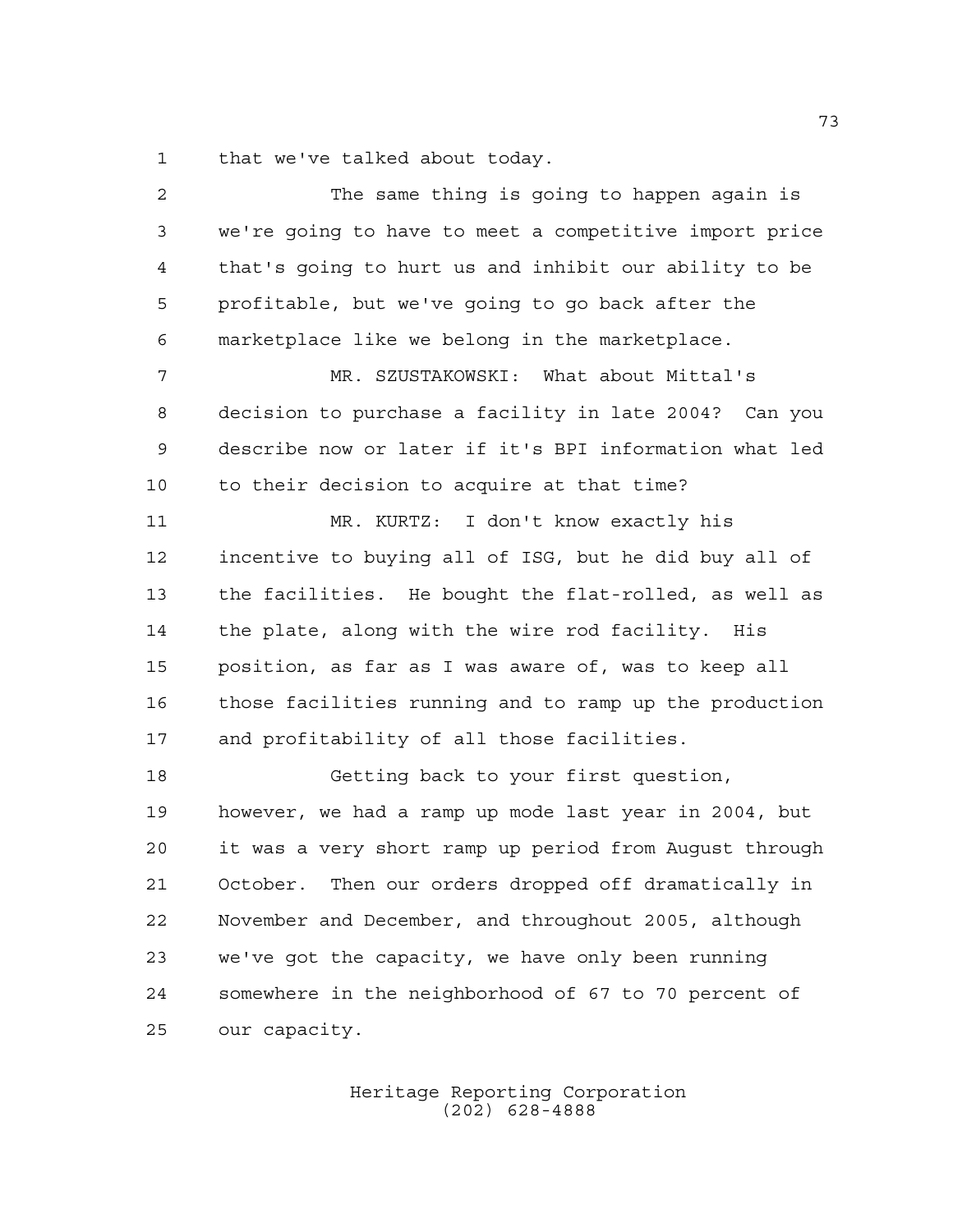We have the ability to add more capacity or more tonnage to our order book, but with the flood of imports coming in we were unable to compete with the imports coming from China, Turkey and Germany as far as prices is concerned, so we were not able to secure those orders.

 MR. ROSENTHAL: Mr. Szustakowski, let me also answer this. It's part economics and part perhaps philosophy.

 These mills have been in the United States to supply the U.S. market for a number of years. There's been a lot of contraction over the years, but these mills are still operational. One, the Beaumont plant, has been down because of a labor dispute, but others, including Georgetown, has been shuttered in bankruptcy, and there's been other mills that have cut back on capacity.

 The philosophical question is why should not the domestic mills be able to open up and operate and try to supply their own markets? Why should they in essence seed this market to unfairly traded imports? That's the philosophical question.

 Why is it that there's an expectation that capacity should be closed in the United States and not closed in the foreign countries where there's excess

> Heritage Reporting Corporation (202) 628-4888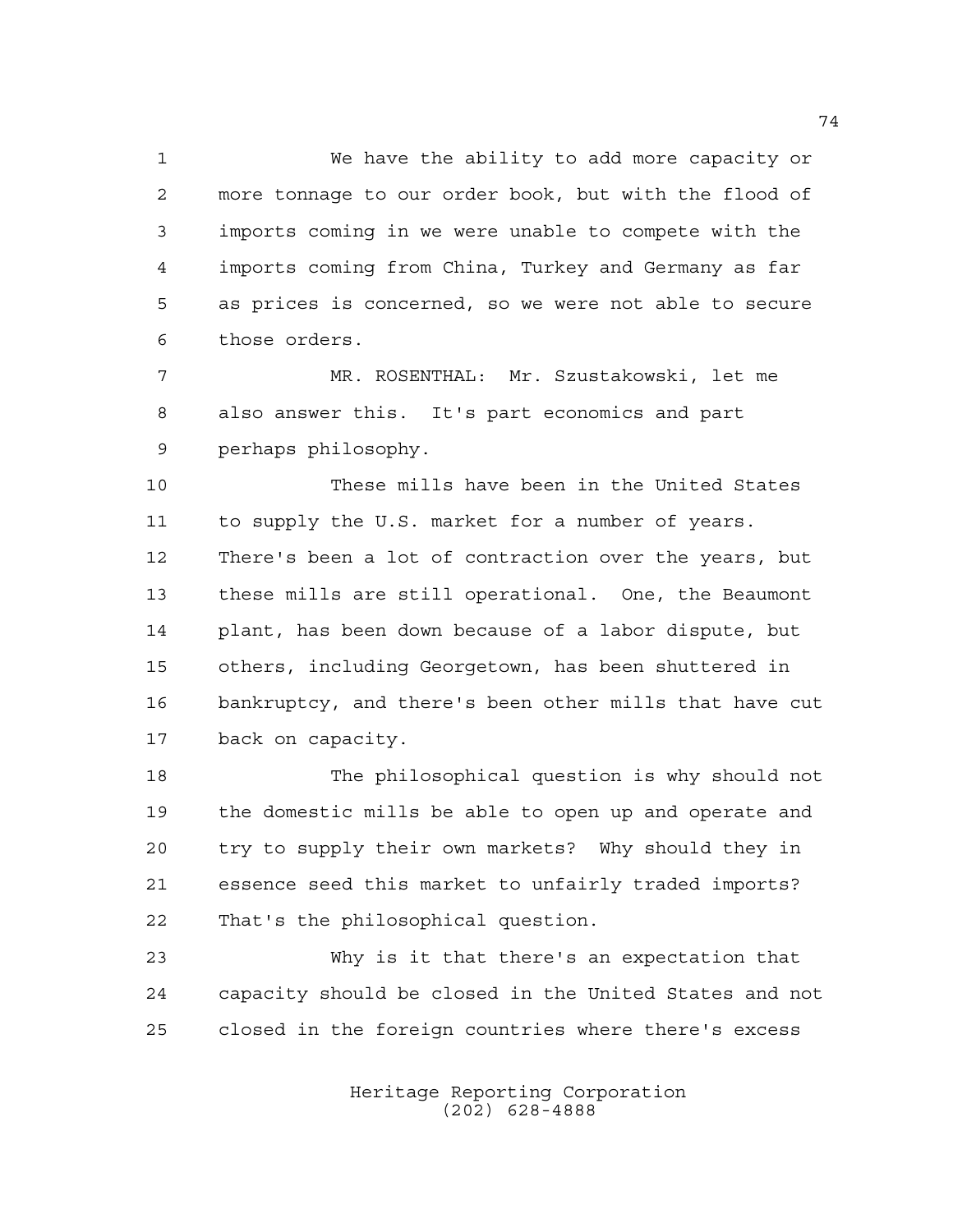capacity? Why should they be able to have that capacity dumped on this U.S. market?

 The reason why we're here is we don't believe that is the proper course to take. We believe that the workers in the U.S., at Beaumont and at the Georgetown mill, ought to be able to have jobs and sell their products here absent unfairly traded prices and imports.

 The economic question also is in many instances the foreign steel that's coming in here is no more efficiently produced than that in the United States. In many instances the capacity installed abroad has been put in place, going back to your earlier question, without respect to the economic consequence of that excess capacity.

 Now that they've got it they've got to ship it here whether they make money on it or not. Again, their operations are no more efficient or economical than those in the U.S. We've seen for many years in trade cases before the Commission more efficient U.S. producers being driven out of the business by less efficient foreign producers because they've had no place else to go with the foreign producers' capacity but into the U.S. market.

A long way of answering the question. I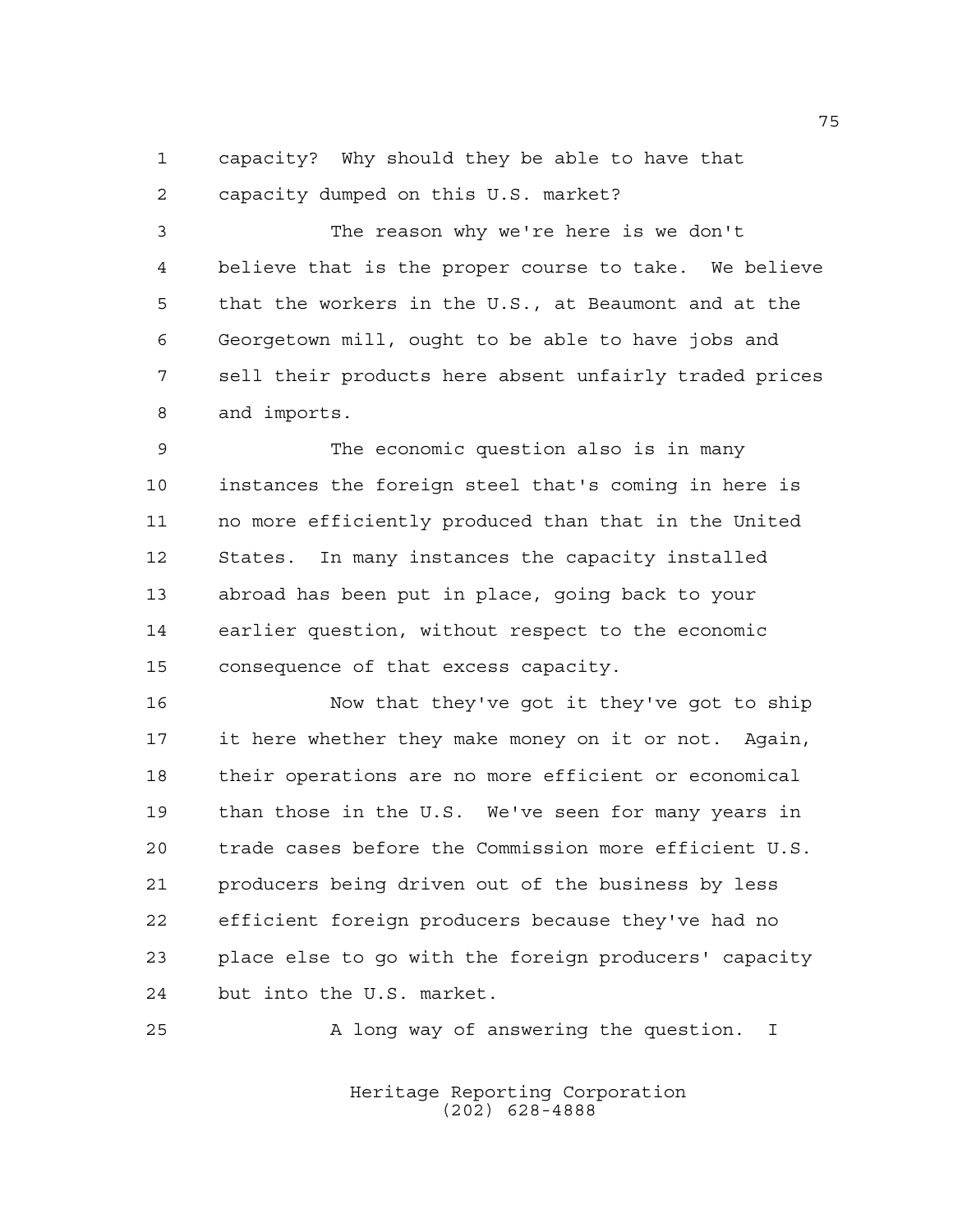hope I have in fact answered it. I want to add one more thing at the risk of prolonging the answer. You're going to get some folks here later today arguing that the reason why we buy imports is because we can't get a supplier from the U.S. They'll say the U.S. suppliers can't supply all of the U.S. markets.

 Two points that you need to be aware of or be reminded of. I'm sure you're aware of it. One is that certainly the requirement under the statute is that the domestic industry be able to supply the entire market in order to get import relief so that shouldn't be a particularly troublesome issue for you, but the second part about that argument which we hear and you hear pretty frequently is akin to the old argument about or the story about the boy who kills his parents and then throws himself on the mercy of the Court because he's an orphan.

 In many instances the importers have bought, dumped low price imports. We understand why. They want to have low input prices for themselves. Those purchases have in effect hurt the domestic producers of wire rod making it impossible for them to keep their plants open.

 Then when their plants close they say we don't have a source of supply in the U.S. so we must

> Heritage Reporting Corporation (202) 628-4888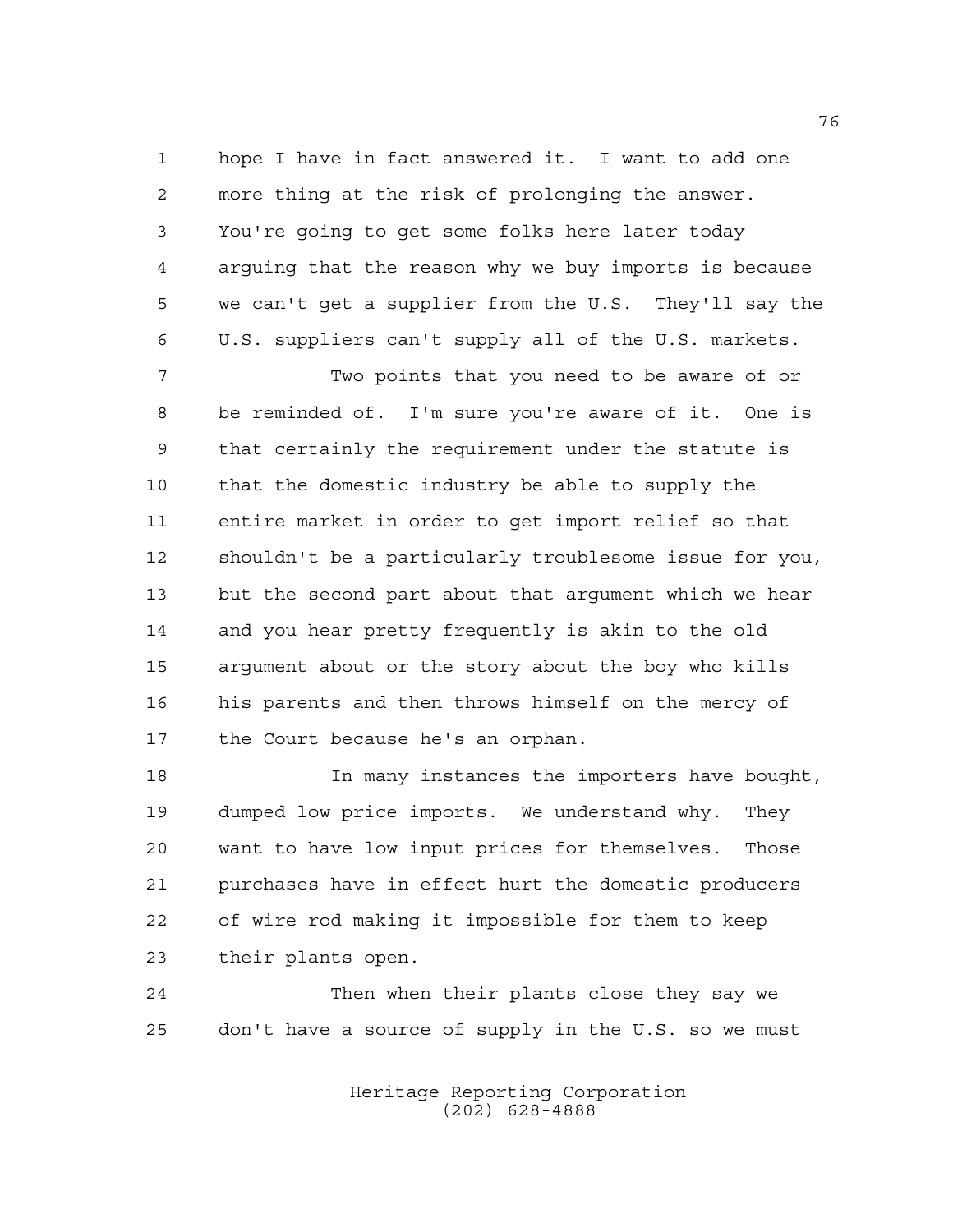import. That kind of vicious cycle and story is one that really ought to stop here today with this case and say you know what, there's more than enough capacity in the U.S. to supply all the needs of the domestic users here and when you combine that with fairly traded imports everyone ought to be happy.

 MR. SZUSTAKOWSKI: You're saying that the domestic producers are just as efficient as the foreign producers. Foreign producers are opening up new mills and purchasing new equipment.

11 11 Is that the case that the production process whether it's brand new equipment used to produce it versus U.S. producers they're both just as efficient, it's the same equipment, there's no new practices that these new facilities offer?

 MR. ROSENTHAL: It would be required to really be a fair and comprehensive answer a company- by-company analysis there. There are certainly very, very efficient, very productive foreign mills. It doesn't mean they're selling the product here at their fully loaded cost however even though they may be efficient.

 So I'll try to answer that more in our postconference brief. The essential answer is that not all the foreign mills even the newer ones are more

> Heritage Reporting Corporation (202) 628-4888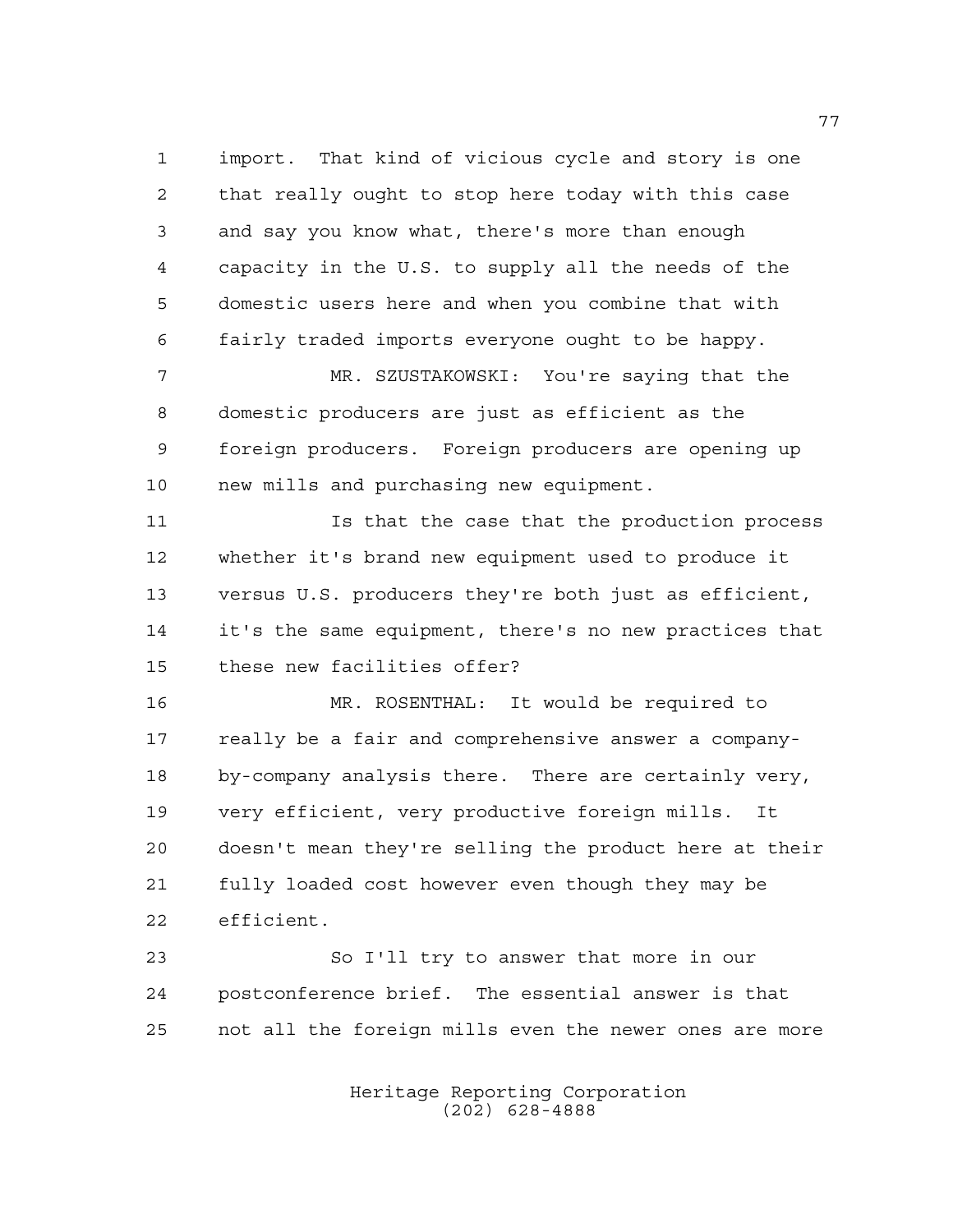efficient than U.S. mills because there are very, very efficient U.S. mills as well and there are some very inefficient foreign mills, so it's not like there is a monolithic foreign industry and a monolithic domestic industry.

MR. CARPENTER: June Brown?

 MS. BROWN: Thank you. Do any of the U.S. producers import or purchase subject product or are any of them related to subject country producers, and if so could you address that under the related parties' provisions?

 MR. ROSENTHAL: The answer is yes. I think you will see the detail on that in the questionnaire responses and we were certainly going to address that related party issue in our postconference brief.

 MS. BROWN: Okay. Thank you. I think I had a question for Mr. Magrath, but maybe someone else could answer it. I think he described the product as a commodity product. Is it correct to say that this is a commodity product or are there different types of product that are more commodity-like and other types that are more specialty-like?

 MR. ROSENTHAL: I'll continue to answer for Dr. Magrath. I've been doing this for 20 years. I think that when he meant commodity product it's a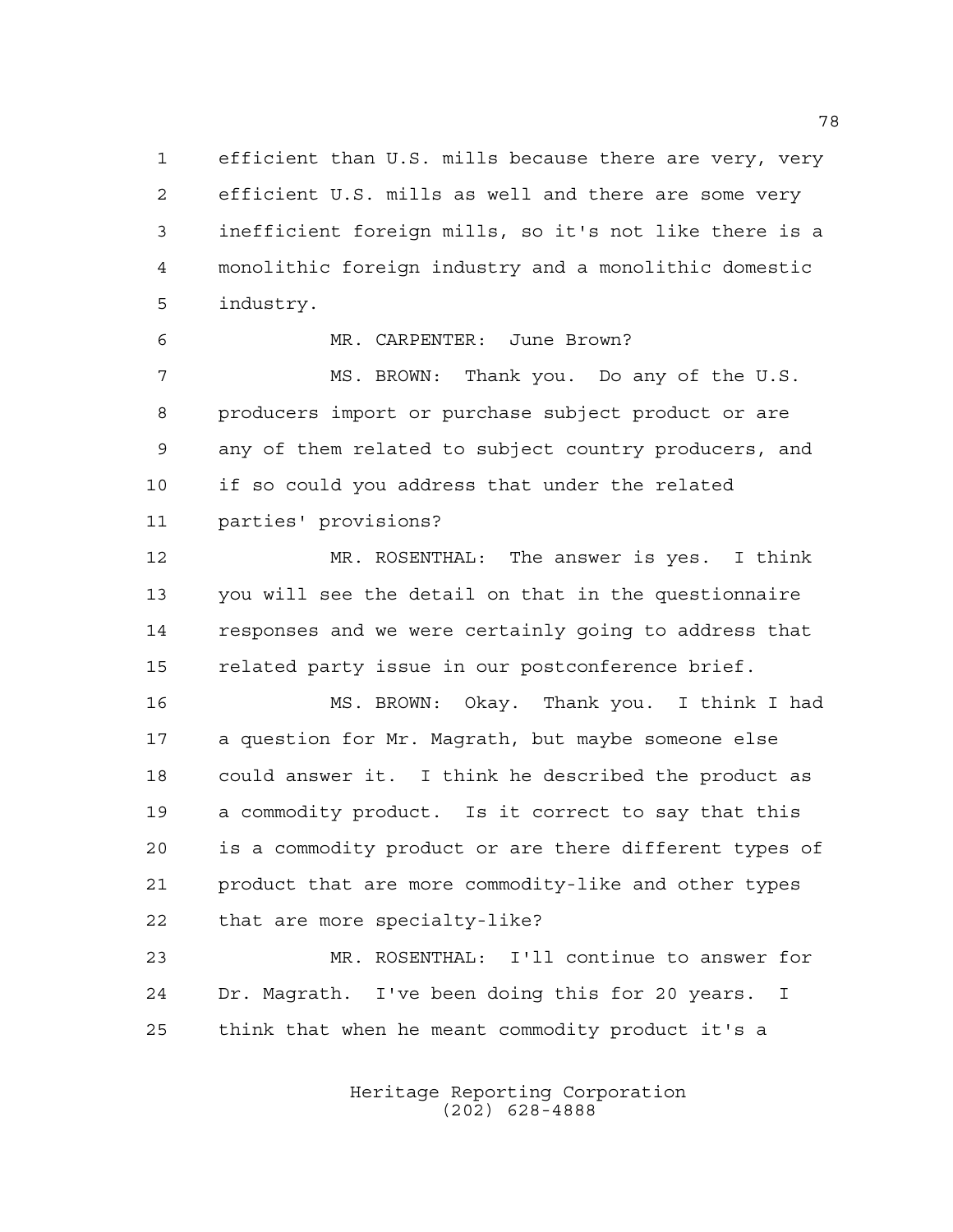basic steel product and the vast majority of the products made by this industry are -- well, everything is really made to certain standard specifications and if you meet those standard specifications then the only difference is price.

 There are some particular products that are more difficult to make, have more peculiar chemistries, they're a little bit more specialized. Those represent a very, very tiny portion of the overall universe of our products here.

 I'm glad you asked this because I don't know how much time has been allocated to each of the witnesses that you will be hearing from a little bit later, but looking at the witness list my suspicion is that a fairly high proportion of the time that will be spent in the testimony later is going to be devoted to product that accounts for a small portion of the entire industry, so it will be a disproportionate discussion from everyone's point of view.

 MS. BROWN: Thank you. My last question is when you look at the data that we have there is improvement in a number of the industry's indicators over the period and some of our data doesn't quite square with what Dr. Magrath showed us, but we can work on that. Also, even in the interim period it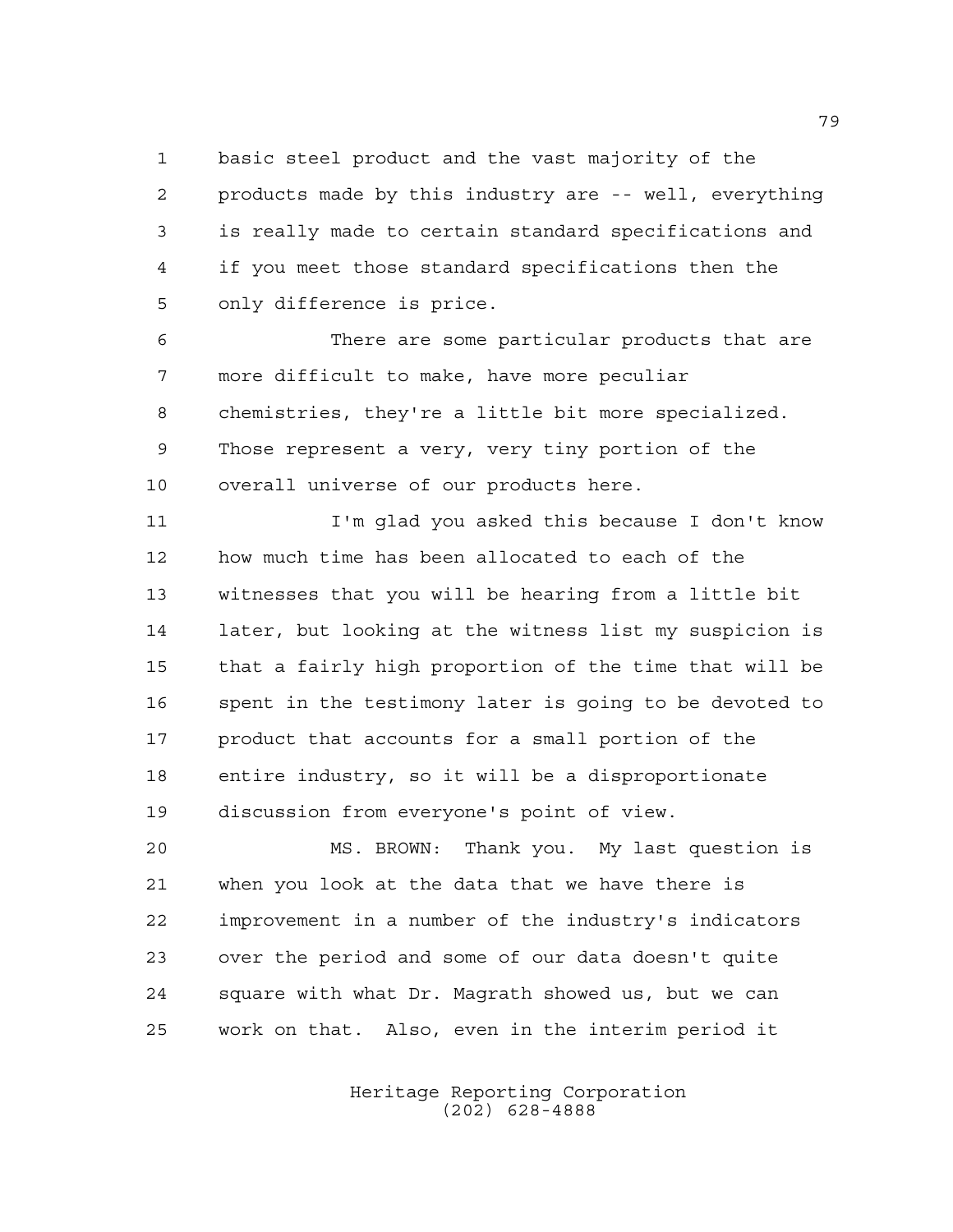looks like the quantity of imports was going down.

 So I guess my question is are you saying that the industry is not healthy now? Are you saying it's healthy, but declining?

 MR. ROSENTHAL: Well, it is not healthy now. It's injured now and it has been in an injured condition for several years. I would include 2004 in that if you want to characterize it that way. I'd also say the following. Yes, imports have been going down, but the last time I checked the statute it didn't require an increase in imports in order to have an affirmative finding of material injury here.

 This is not as you know a 421 case where you have to show increased imports. You can have declining absolute imports. As long as the imports are significant, and that is the statutory term, then that is enough for a finding of injury and that's my essential point.

 The second one is that even though you have declining absolute imports what you saw from Dr. Magrath's chart is a doubling of import penetration and a maintenance of that doubled import penetration up to close to 25 percent even in this declining market. So the importers have come in here, doubled their market shares and have maintained that market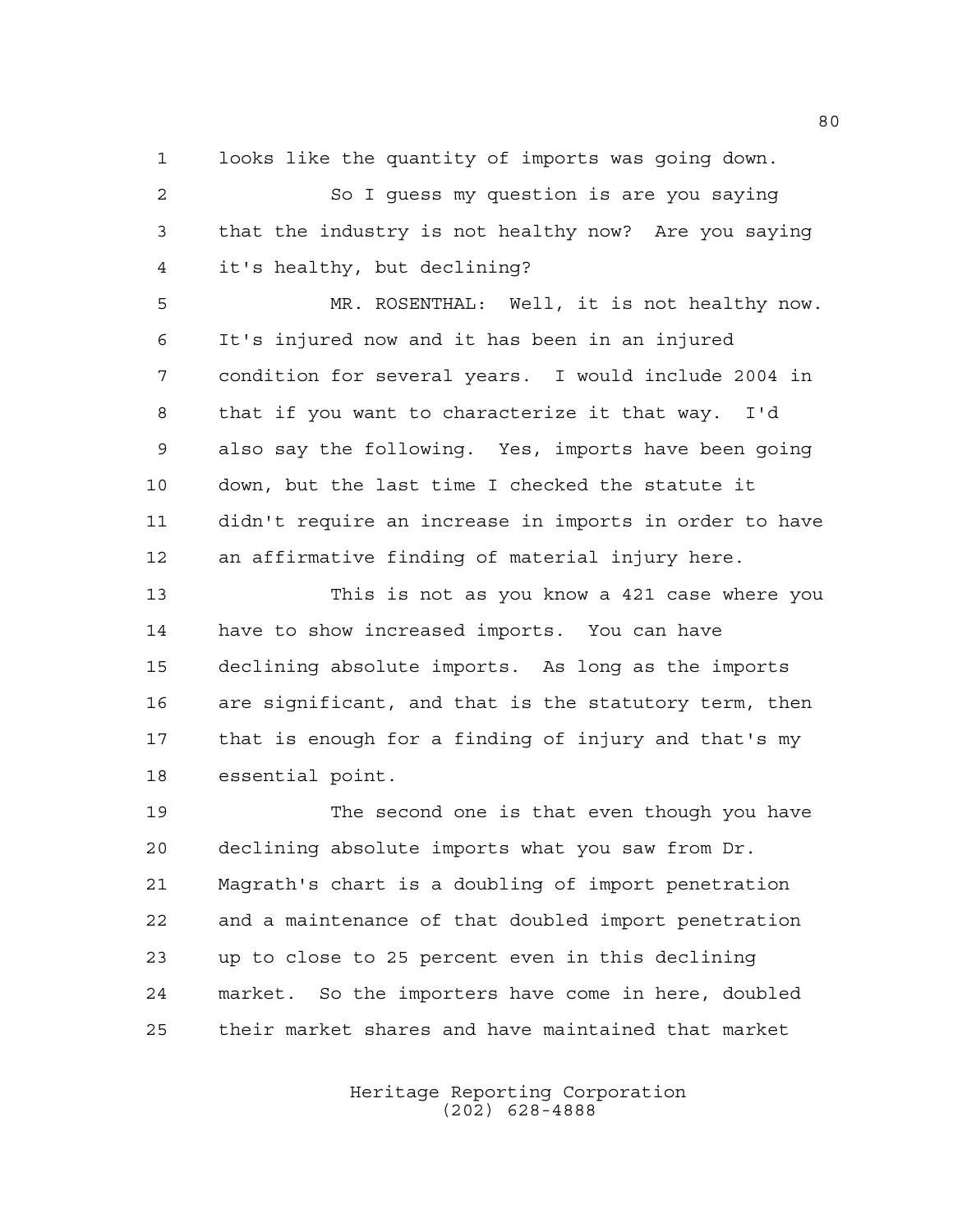share as the market has gone down.

2 MS. BROWN: Thank you. MR. CARPENTER: Amelia Preece. MS. PREECE: A few questions. Typically is the product sold FOB or delivered? MR. MARTIN: Our prices are all, well, the majority of them are delivered. We just build the freight into the invoice. MR. KURTZ: At Georgetown we first started up back in 2004. We were all FOB mill. We are now still primarily an FOB mill, but we do have some delivered pricing. MR. SIMON: In our case we're primarily FOB delivered. MS. PREECE: I'm sorry. FOB or delivery? MR. SIMON: Delivered. MS. PREECE: Delivered. Okay. Thank you. MR. G. PORTER: Yeah. We're virtually all delivered, though we do have some material that the customer will send in his own truck. MR. CHEEK: Same. We have some material that customers do actually pick up themselves. MS. PREECE: But the rest of it is delivered? MR. CHEEK: We quote an FOB mill price and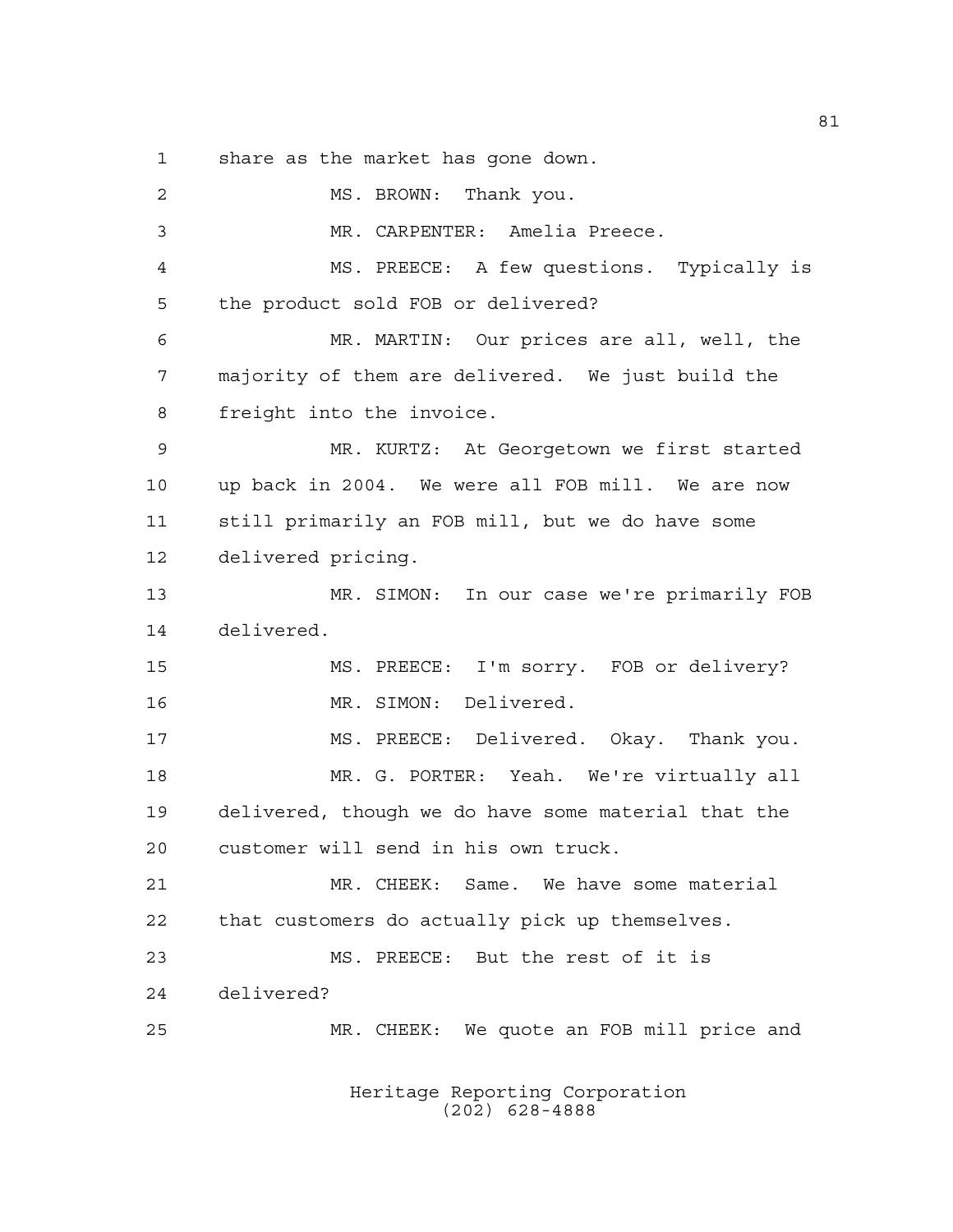then add freight.

2 MS. PREECE: Okay. MR. CHEEK: So it's a delivered. MS. PREECE: Typically it's sold delivered then? MR. CHEEK: Uh-huh. MS. PREECE: Okay. Thanks. That's nice and quick. Do you use a surcharge for scrap or energy in your pricing? MR. SIMON: We do not. MR. KURTZ: We recently instituted a surcharge for energy. MR. G. PORTER: We do not. MR. CHEEK: No. We do not. MS. PREECE: The price of scrap has been fluctuating wildly recently. How does that go into the price then? MR. G. PORTER: Well, as a guy that doesn't buy scraps, but we do buy billets and the -- MS. PREECE: It will affect you. MR. G. PORTER: The billet purchasing function is first of all critical for us and I get involved to some extent, but we have a very effective buyer I would say. An advantage part of course is that not have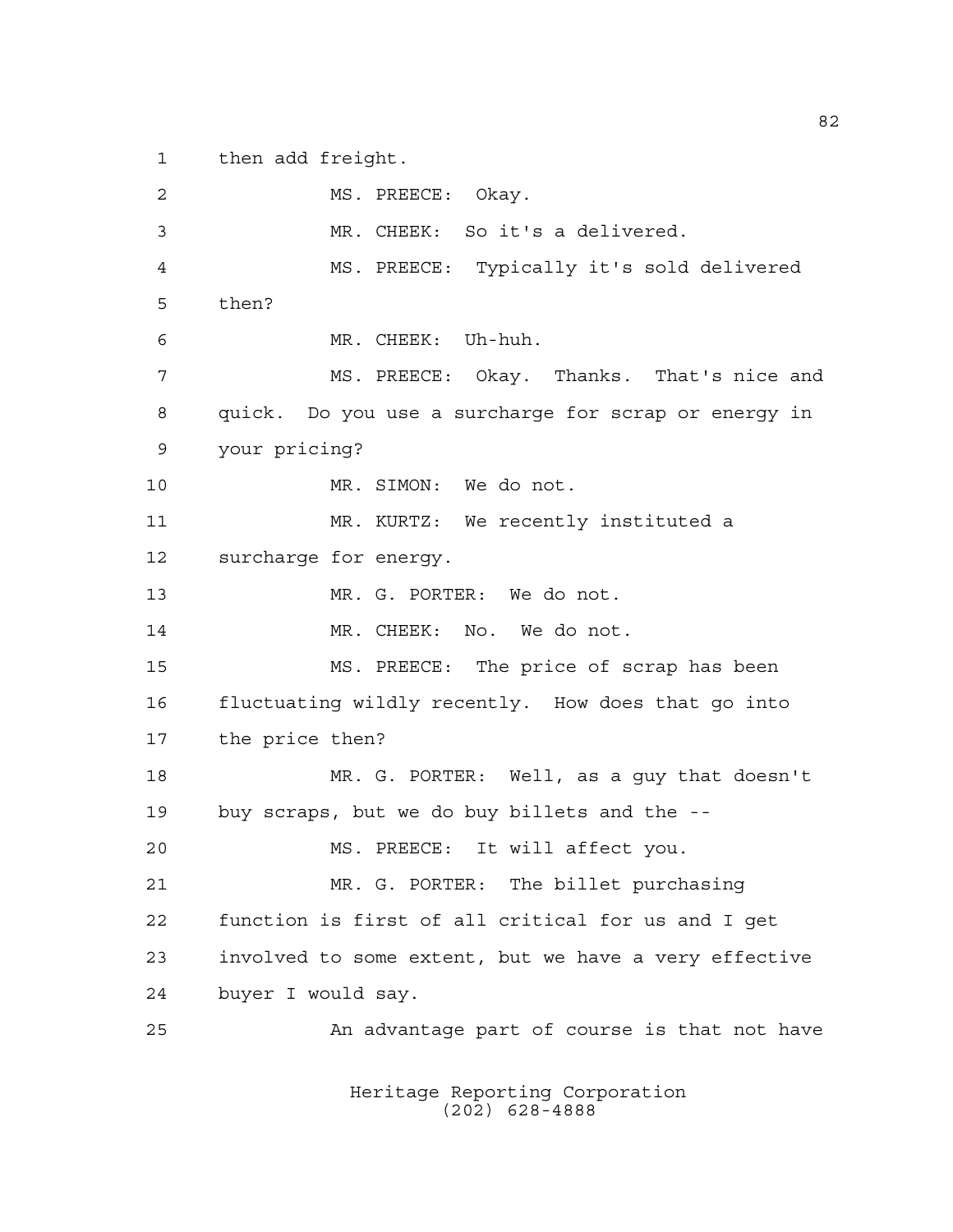our melt shop the cost of scrap can vary from location to location and so we can on occasion buy a certain grade from a mill which is competent to supply because he's in a more favorable scrap situation and then we can switch to somebody else.

 MR. SIMON: Again, I think that's one of the reasons we're here. Our prices are driven by the market in this case being pressured down by imports while scrap is going -- we can show you transfer pricing that's going this way and scrap is going that way.

 MS. PREECE: I can see the scrap prices. It's obvious that's a big problem.

14 MR. SIMON: Absolutely.

 MS. PREECE: I just wanted to see what's 16 going on because the scrap prices are just crazy, so I wanted to see how you put those in. Which of your firms have put purchases on allocation, controlled order entry or other sort of things particularly in 2004. It seemed to be a thing somebody's been talking about.

 Have your firms been putting purchases on these kinds of controls?

 MR. MARTIN: We've managed our order books with a controlled order entry pattern from early 2004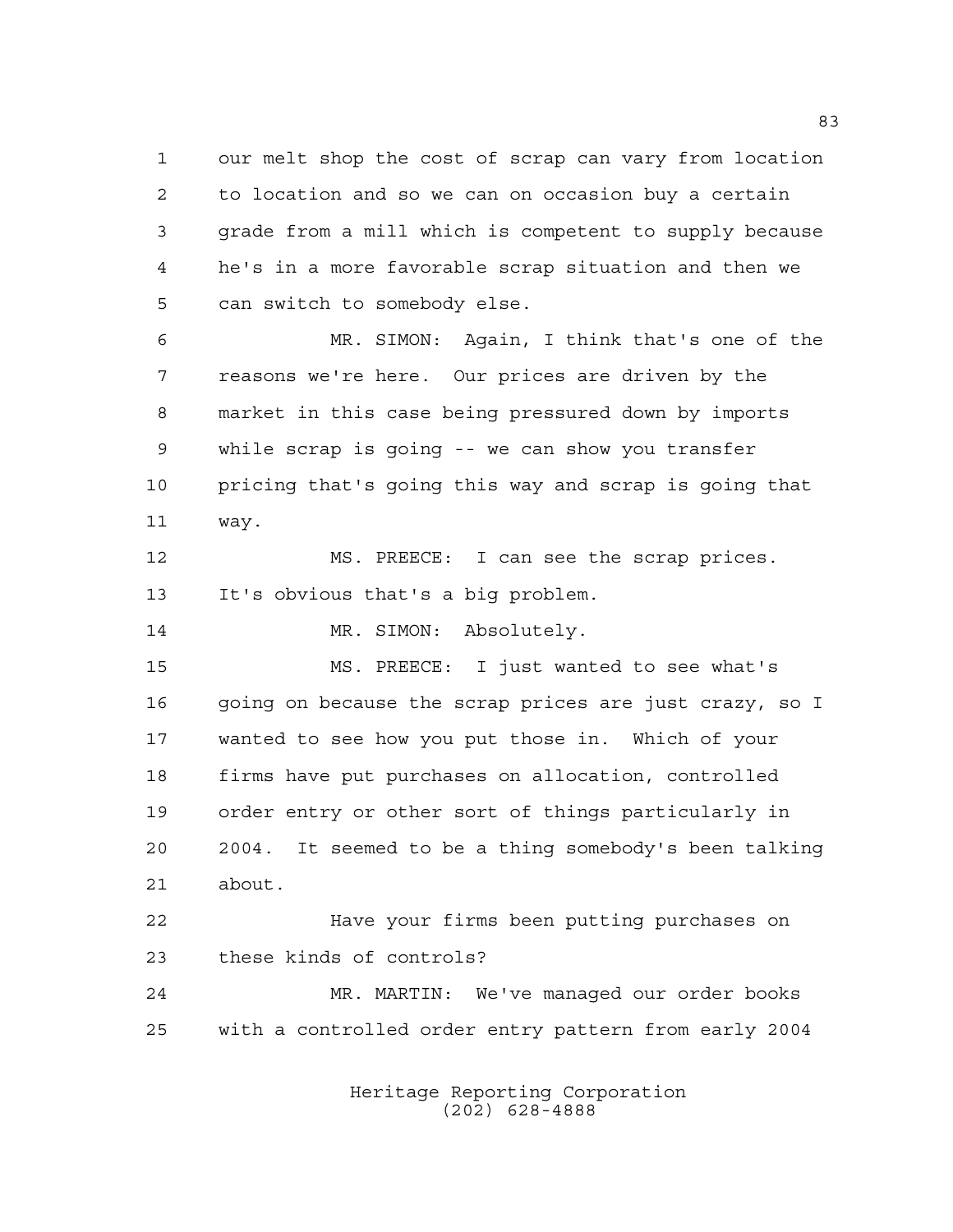through probably August.

| $\overline{2}$ | MS. PREECE: Okay. Anybody else?                        |
|----------------|--------------------------------------------------------|
| $\mathfrak{Z}$ | MR. G. PORTER: In 2004 we tried as best we             |
| 4              | could to at least be able to supply normal levels. If  |
| 5              | we were selling somebody 2,500 tons a month most times |
| 6              | he got his 2,500, but if he came to us and said he'd   |
| 7              | like 5,000 or 6,000 we weren't in a position to        |
| 8              | satisfy that. We did buy some rod extensions so we     |
| 9              | could free up some of our own rolling time to produce  |
| 10             | rod product to sell into the market.                   |
| 11             | MS. PREECE: Obviously that doesn't increase            |
| 12             | the amount of rod out there total since you're         |
| 13             | consuming part of it. You design one kind of rod and   |
| 14             | produce a different kind of rod.                       |
| 15             | MR. G. PORTER: Yes. We bought some low-                |
| 16             | grade commodity rod which was not manufactured in the  |
| 17             | U.S. because that's the kind of grade that you acquire |
| 18             | for this particular product, but then we were able to  |
| 19             | source higher-quality billets and make higher-quality  |
| 20             | rod for sale into the U.S. market.                     |
| 21             | MS. PREECE: Great. Great.                              |
| 22             | MR. SIMON: we had a similar situation in               |
| 23             | 2004. What I think is important to note is that we     |
| 24             | were supplying and able to supply normal levels of     |
| 25             | buy. What we saw happen in the middle of 2004 and      |
|                |                                                        |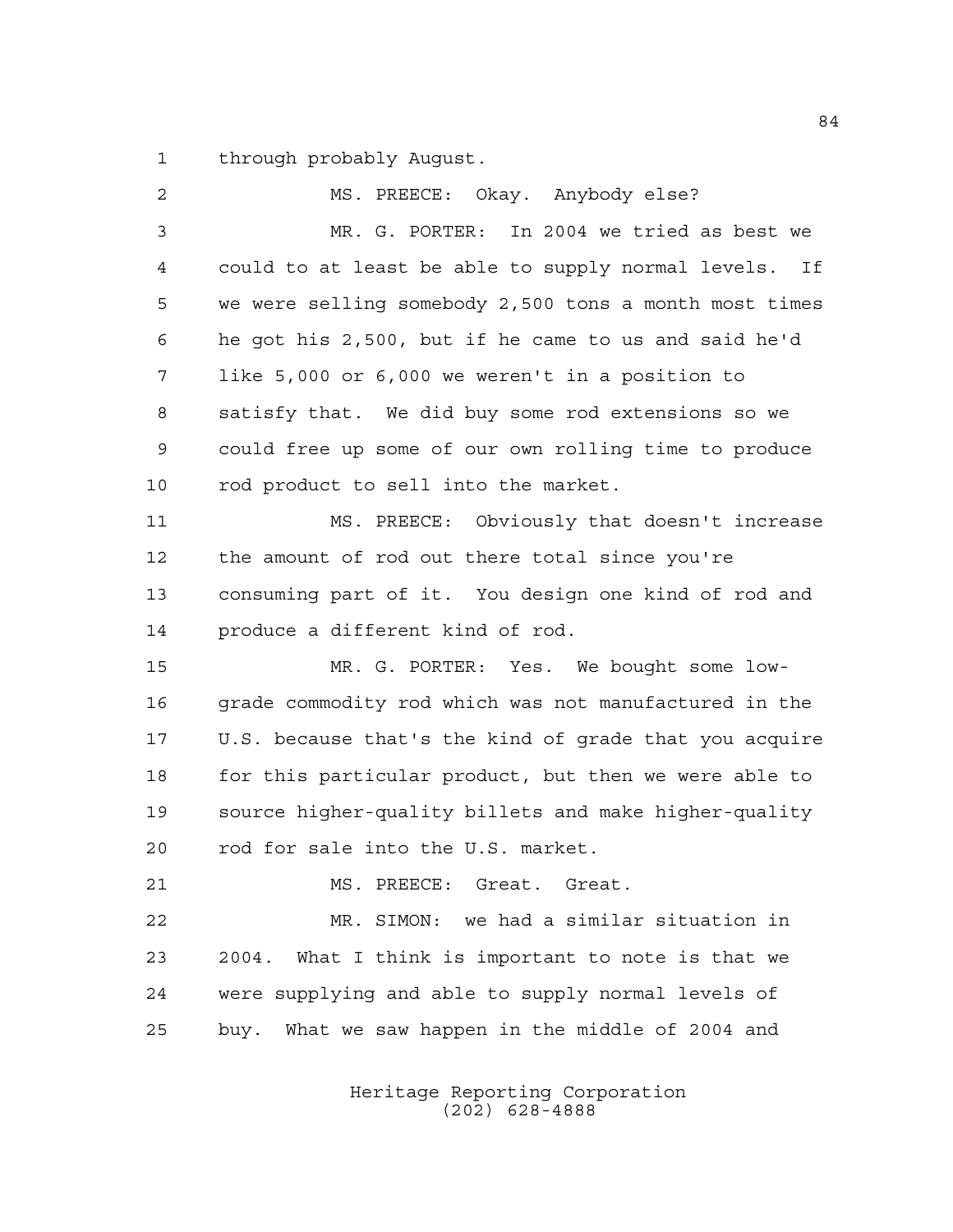somebody referred to it earlier was a panic buy where all of a sudden our customers were buying very large amounts of rod to put in inventory.

 It was at that time then we had difficulty meeting some of those orders and that was actually for a pretty short period of time in 2004.

 MS. PREECE: How long would that period have been?

 MR. SIMON: I would say probably three months that we were actually not able to meet some of those requirements, but if you look at what we did supply it was very consistent to what our normal buy would have been for those customers.

14 MS. PREECE: Thank you.

 MR. KURTZ: From our perspective when we came back in 2004 we have not put any customers on allocation or a controlled order entry. If you don't mind I would like to go back to your surcharge question just for a moment.

 It's interesting to note that within the entire U.S. steel industry the vast majority of the tons are being sold in one form or another with a surcharge on it whether it be an energy surcharge, scrap surcharge, so on and so forth.

Our industry is an exception to that in that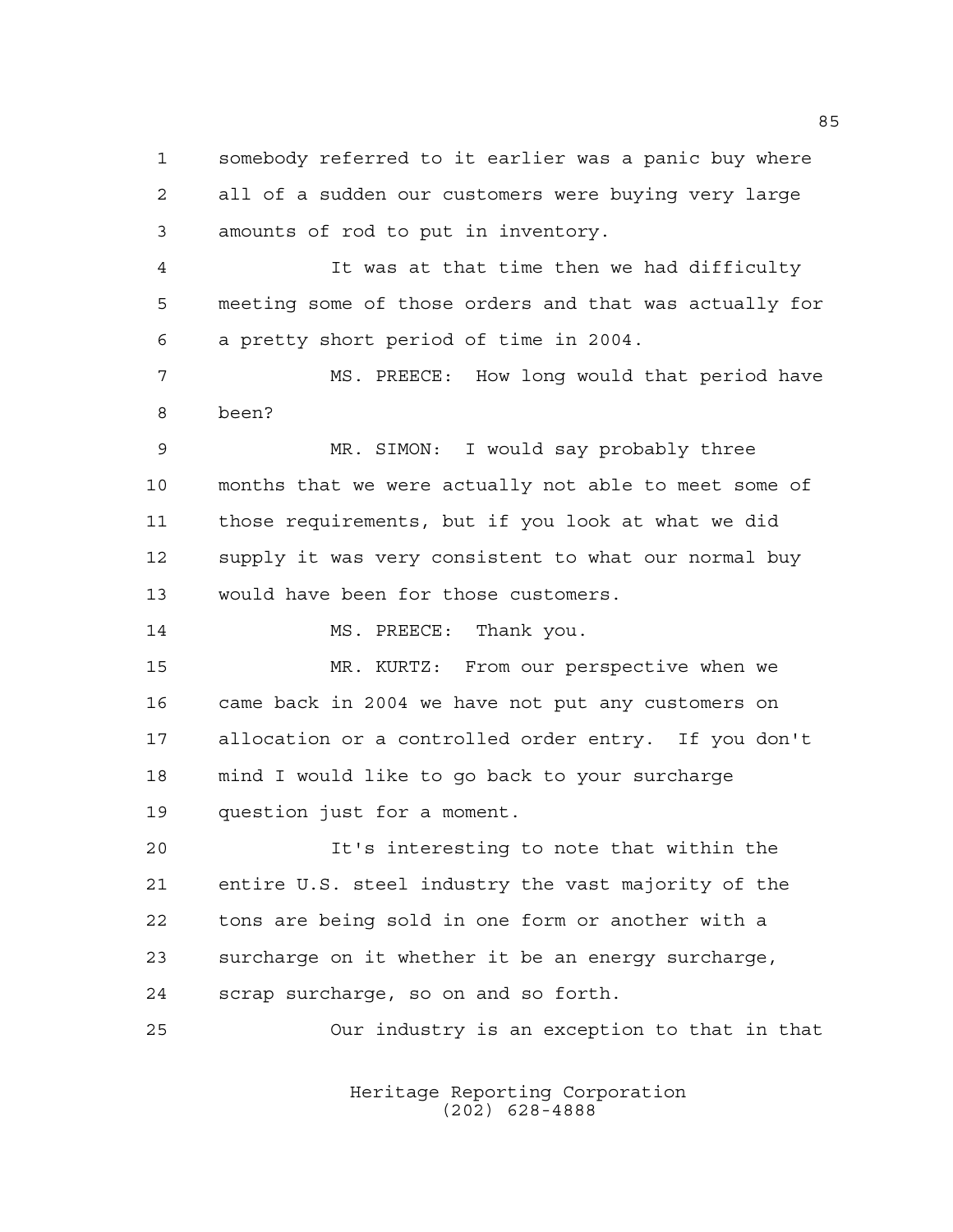the affected imports are such that we are not allowed to pass on the surcharge because the imports become something that our customers will hold over our heads if they can go to the imports if they need *B* versus us passing on a surcharge.

 MS. PREECE: Yes. I did notice that I have seen other industries where they were using surcharges. Thank you. Now, what was happening in 2004 as far as strikes, the lock-outs, the bankruptcies, the plant closures that were affecting supply? It seemed like those were sort of somewhere back in the -- can I have a timeline of that?

 MR. ROSENTHAL: We'll get you something for the postconference brief. Just to be clear the labor dispute that Gerdau has referenced was in 2005, not 2004, and the only closure that I'm aware of was the Georgetown plant closure that was referenced earlier. If I'm wrong about that I'm sure the other folks around the table will correct me.

 MR. KURTZ: That Georgetown, it was closed from January through July. For that period of time. MS. PREECE: Of 2004? MR. KURTZ: 2004. That's correct. It

 actually was closed in October 2003, but as far as 2004 is concerned we were not producing from January

> Heritage Reporting Corporation (202) 628-4888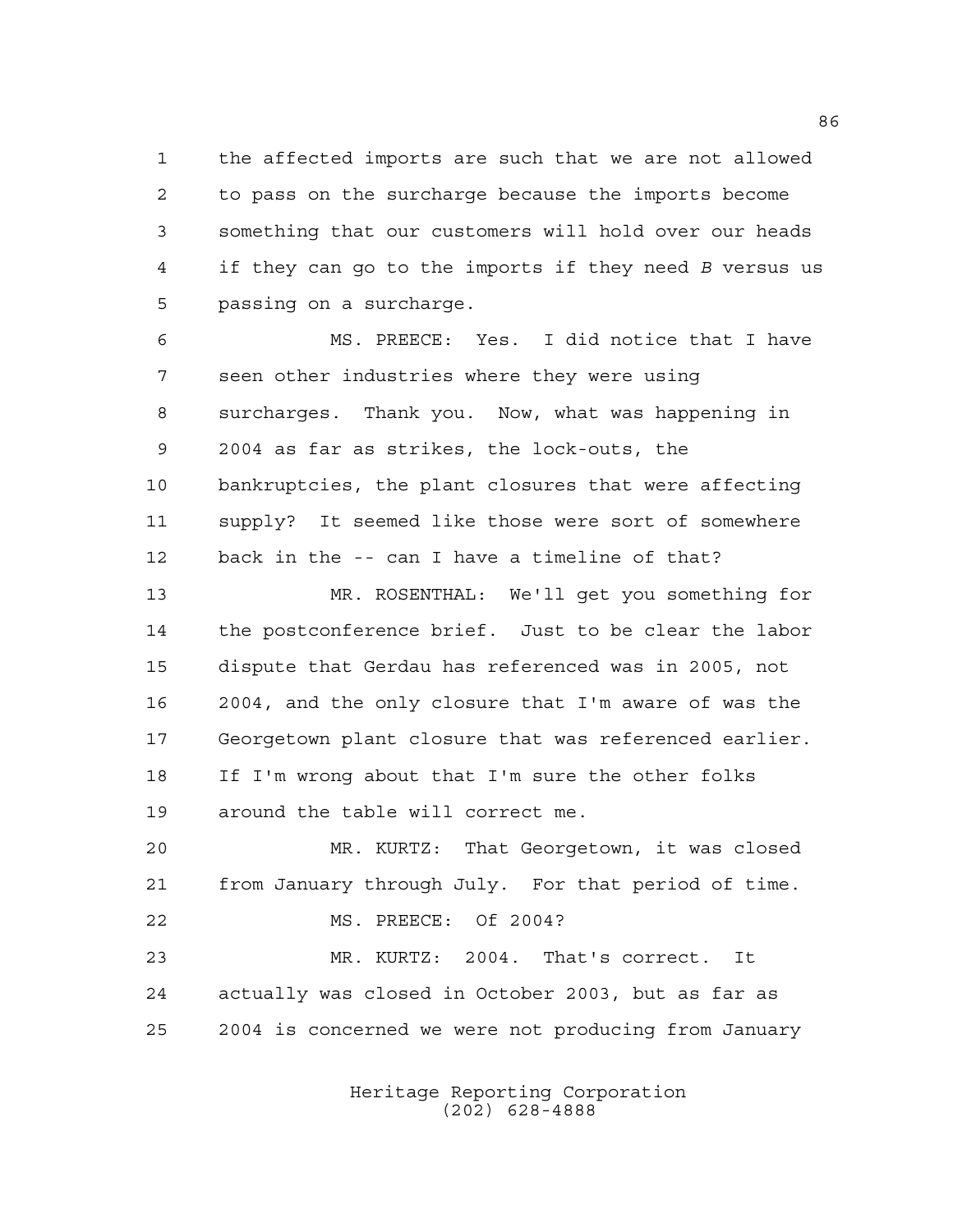through July.

 MS. PREECE: Okay. So October 2005 through July 2000 -- MR. ROSENTHAL: No. October 2003. MS. PREECE: 2003 to 2004. MR. KURTZ: 2004. MS. PREECE: Sorry. Am I coherent or not? Is there a regional market for steel wire rod? How regional is the market? Are you, Rocky Mountain, competing with Connecticut on this thing? MR. G. PORTER: That's the extreme case if you like. Well, geographically since the producer pays the freight we find we can compete out about 600 miles in and out, so we get out into Ohio, and occasionally Indiana and then down into the Carolinas. MR. SIMON: I would say that it varies on the product. For the lower grade, the more commodity product it's more regional. For the higher grades we are going as far as Georgia and other parts of the east coast with our product. MR. CHEEK: At Keystone we ship all over the country. MR. MARTIN: We do much the same. I mean, relative to transportation, availability of rail or barge, we supply rod to just about everybody.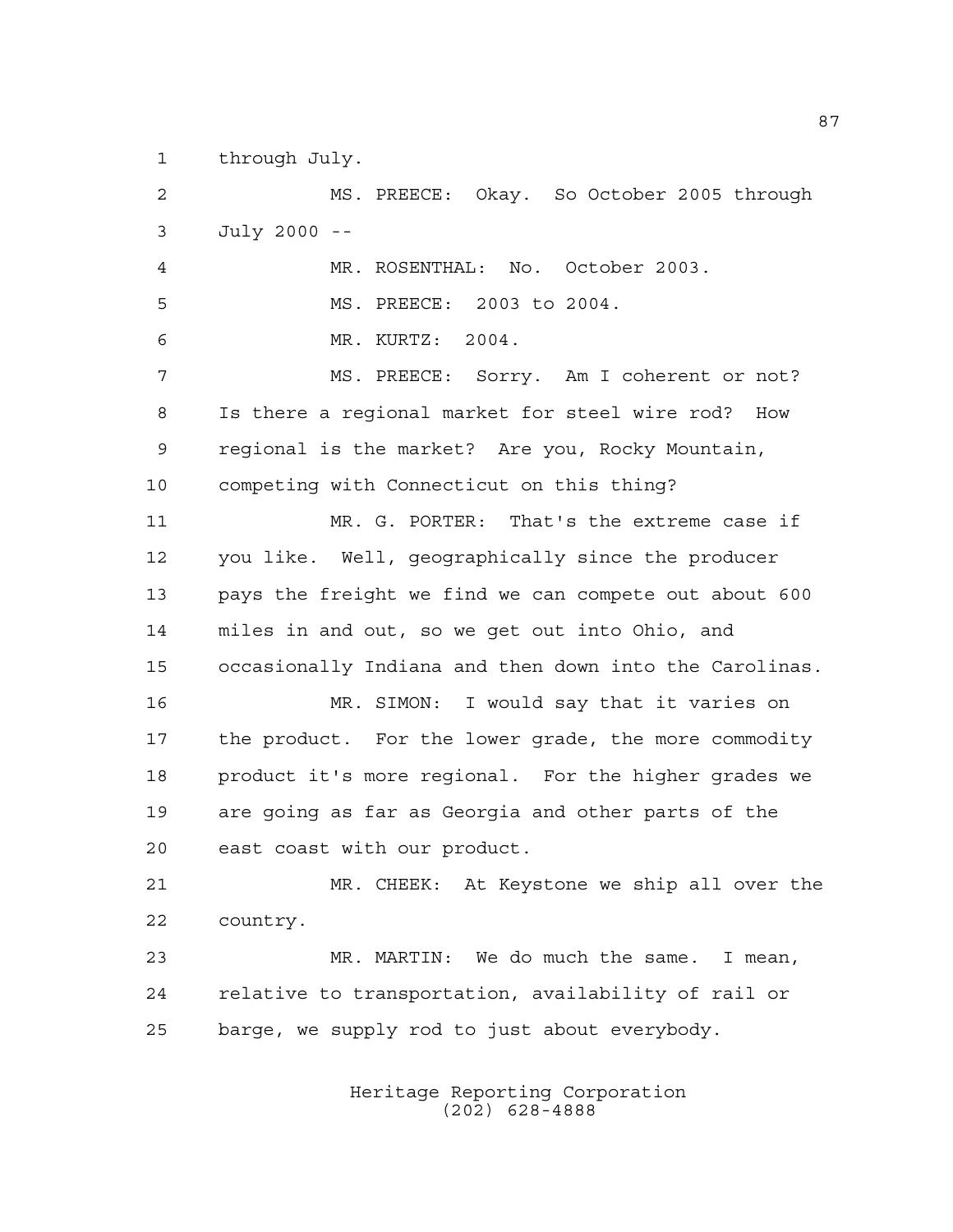MS. PREECE: Does it vary by quality perhaps? MR. MARTIN: Depends on where the customers are located and what they use. That determines what kind of qualities that we ship or they buy. MS. PREECE: Okay. How important are buy American programs? Are they of any importance whatsoever? MR. G. PORTER: When we're supplying steel into construction projects where that's required we ensure that the steel we've rolled has been rolled from billets which have been melted in America. It's a factor and we always have been -- MS. PREECE: What percent would you say that would be of you -- MR. G. PORTER: For us, I don't know how it is everybody else, 10 percent maybe. MS. PREECE: Okay. Ten percent? MR. KURTZ: Similar for Georgetown also. About 10 percent. MR. MARTIN: Yeah. At the very most. MS. PREECE: Maximum 10 percent. MR. MARTIN: At the very most. Yes. MR. CHEEK: At Mittal Impact one of our companies makes wire mesh and we supply wire rod for

> Heritage Reporting Corporation (202) 628-4888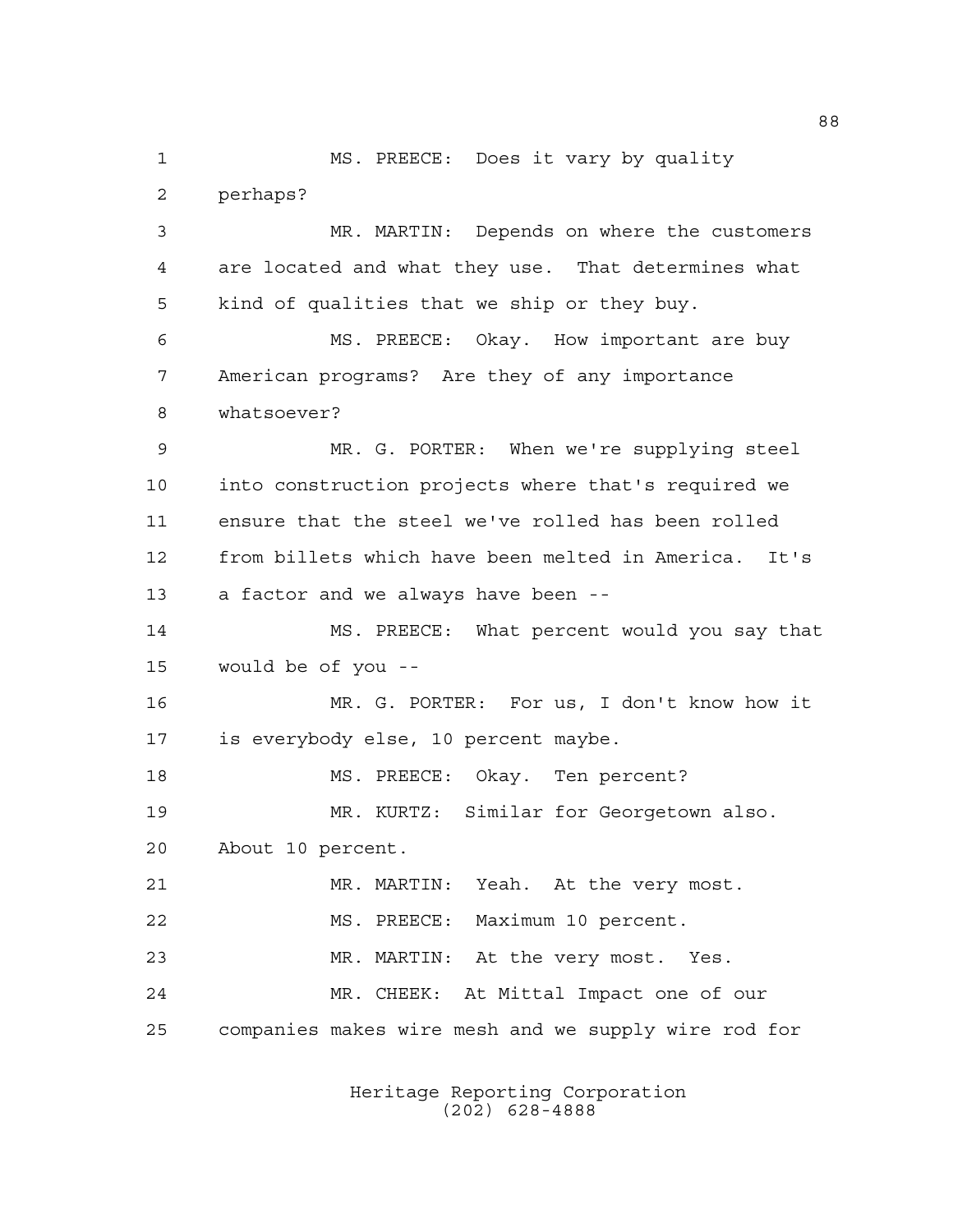that and it's all domestic wire rod, but I don't know of in many applications of any specific buy American requirement. MS. PREECE: So it wouldn't be 10 percent, it would probably be less than 10 percent for you? MR. CHEEK: I would think so. MS. PREECE: Okay. Well, that's very helpful. Thank you. I have no more questions. MR. CARPENTER: Harry Lenchitz. MR. LENCHITZ: I'd like to follow-up on a topic that Mr. Boyland raised about your energy costs. How significant are regional differences in electrical prices for the producers that are here? MR. CHEEK: I don't know what the other guys costs are so I really can't answer that. I only know what our costs are in Illinois. MR. MARTIN: I can comment that we in our for example New Jersey facility we have significantly higher electricity costs versus the Beaumont, Texas, plant. MR. G. PORTER: In the northeast. MR. KURTZ: We've had significant energy increases in both electricity and natural gas. In fact it got to a point where we have had to switch over from natural gas on our reheat furnace over to

> Heritage Reporting Corporation (202) 628-4888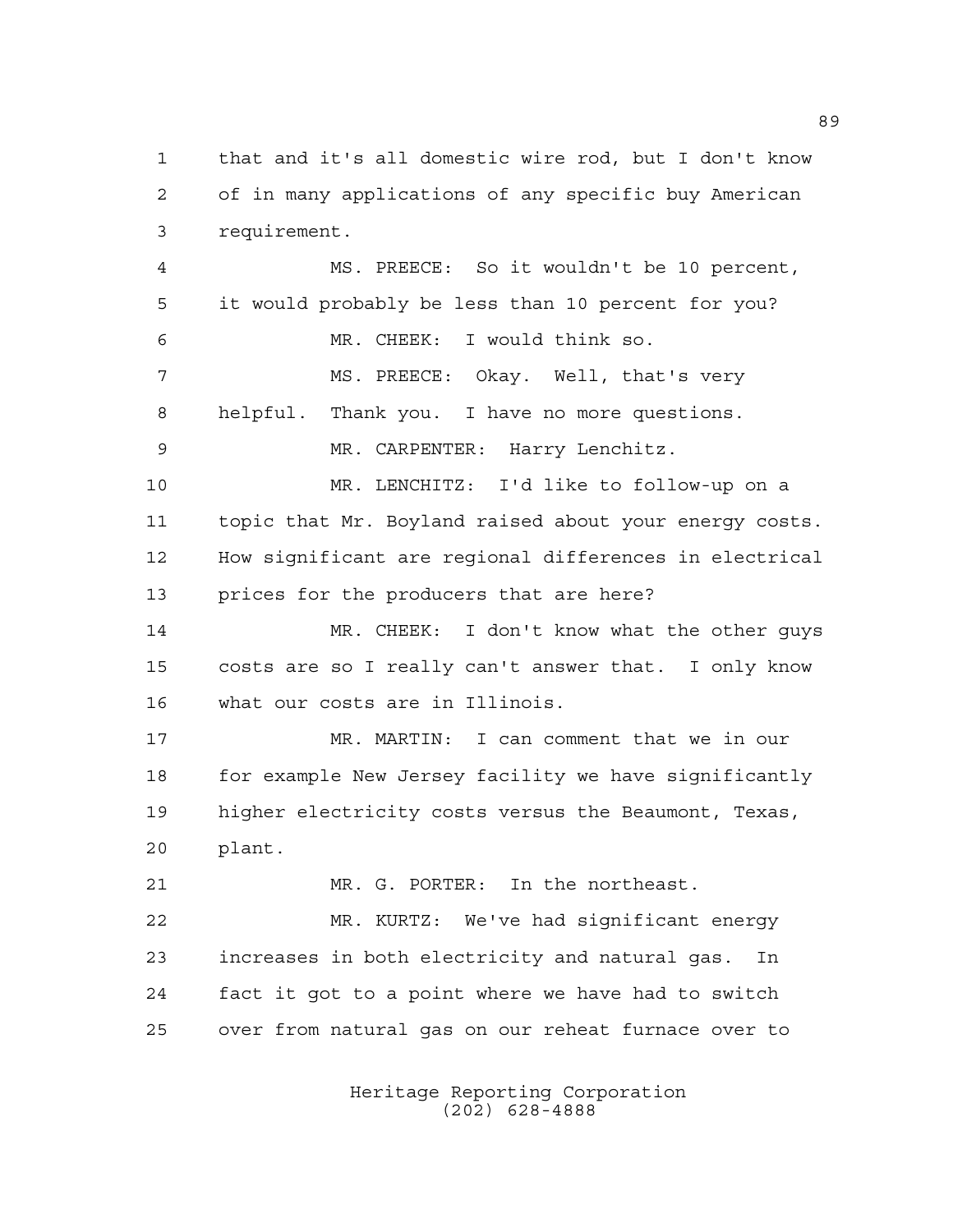No. 6 fuel oil to save on our costs.

 MR. SIMON: There was a time when we had a very competitive electrical rate and that's just not the case anymore. The increases we've seen over the last three years have taken that advantage away. MR. LENCHITZ: Thank you. That's real helpful, and I have just one more question on material. There's been no mention so far today of any substitutes for scrap and I know there is some trend in certain applications. How does this affect any of your facilities? MR. KURTZ: We're probably one of the larger users of substitutes for scrap. We bring in both the hot rekitted iron, HBI, as well as pig iron into our facility. As far as the commodities or the grades that we produce those substitutes are primarily used for the higher-end products that we produce. When we come to the tire cord, Tire B material that we produce those are very significant to making the quality that's required from the customers. MR. SIMON: We have the same issue. We don't purchase large amounts. We do use HBI and pig iron. What I'll tell you as far as pricing of those items they do tend to trend with scrap. There's usually a lag, but they do trend fairly similar.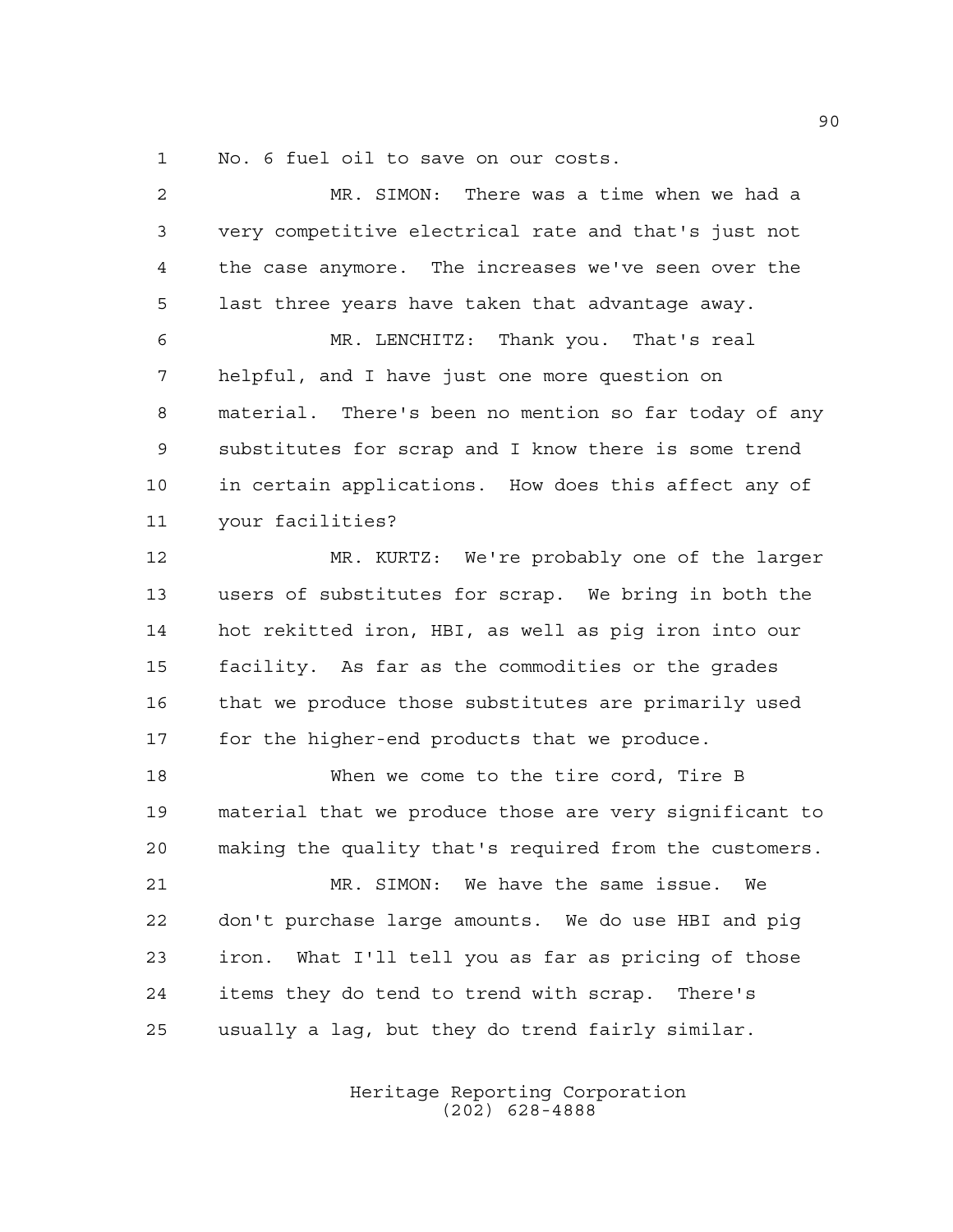MR. CHEEK: At Keystone we use a very small amount of HBI. We use some pig iron in our melts. MR. MARTIN: Much the same. We're scrap driven. We use some pig iron to dilute the scrap to reduce the residuals in the steel, but it's all relative to the cost of making the steel. 7 MR. LENCHITZ: Thank you. MR. CARPENTER: Next we turn to Jonathan Engler from the Office of General Counsel. MR. ENGLER: I'd like to turn for a moment, please, if we could to something we touched on earlier which is domestic consumption. I wondered if you could talk a bit more about changes in domestic consumption patterns in 2005 compared to prior years and if in particular there's any change as to the nature of consumption, the particular part of products for which there's been significant change? MR. MARTIN: Can you clarify the question? Are you referring to what our wire rod customers use and ship out as wire or what they buy? MR. ENGLER: The demand for your product from your customers. Just the nature of the changes in that demand. MR. MARTIN: Demand was down. At least our

> Heritage Reporting Corporation (202) 628-4888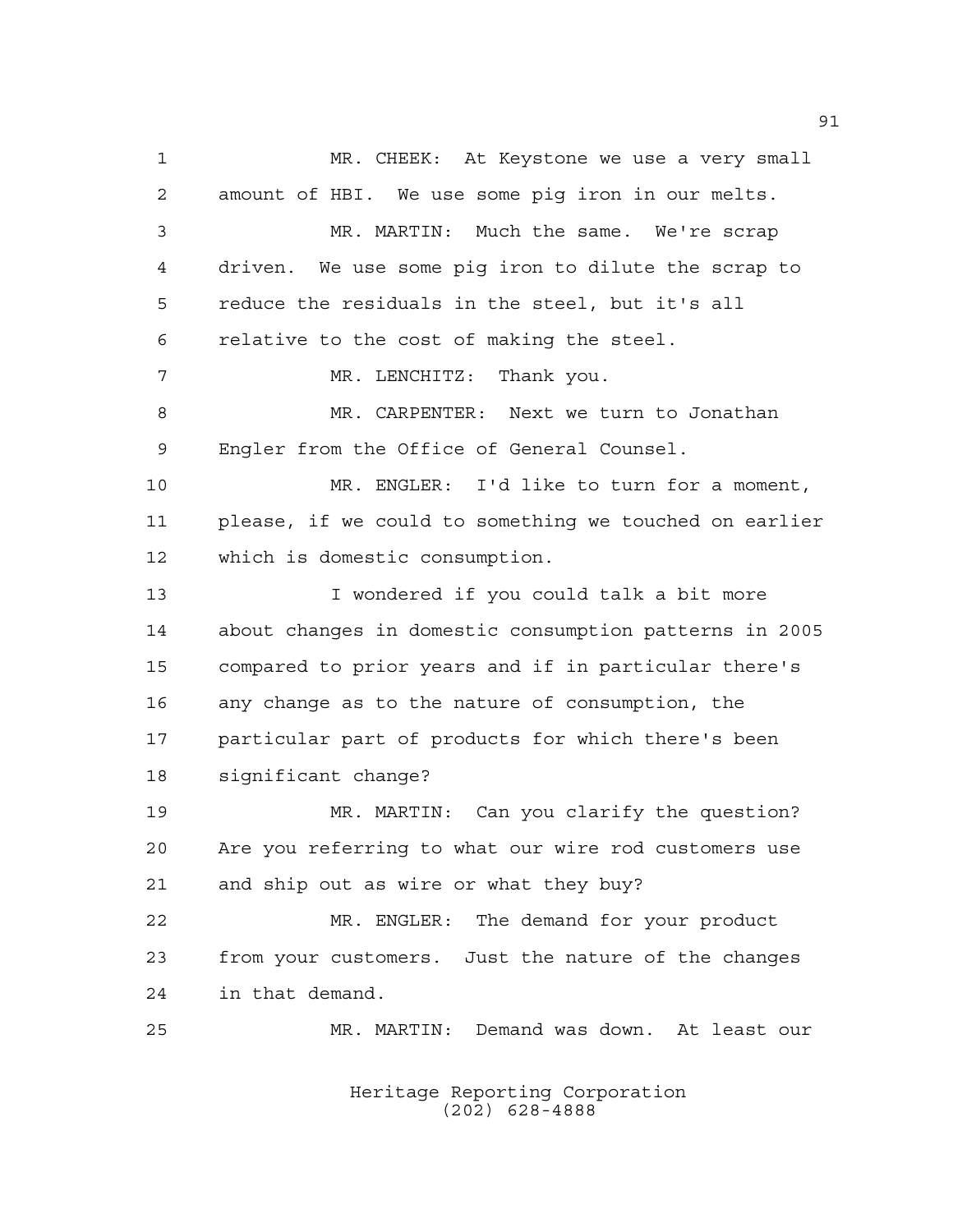business was down as a result of fewer people buying wire rod.

 MR. ENGLER: Understood, but what is driving that from your customer's side?

 MR. MARTIN: High inventories and increased low-priced imports.

 MR. ENGLER: Last question. Is there any change in the product mix? In other words is demand down across the board in particular products?

 MR. SIMON: I would say that it's not because it's largely driven by the build-up in inventories that we saw in 2004 and imports and that's really kind of across the board as we've discussed today, so that the lower demand has been fairly consistent across the board. At least that's how we see it at Rocky Mountain.

 MR. KURTZ: At Georgetown it's been across the board, but probably more had we weighed it toward the low carbon side of things. We just have not seen the demand that we saw when we started up in 2004.

 MR. CHEEK: Ours has been across the board, across the mix.

 MR. G. PORTER: We concur with that as well. MR. CARPENTER: Douglas Corkran. MR. CORKRAN: Thank you.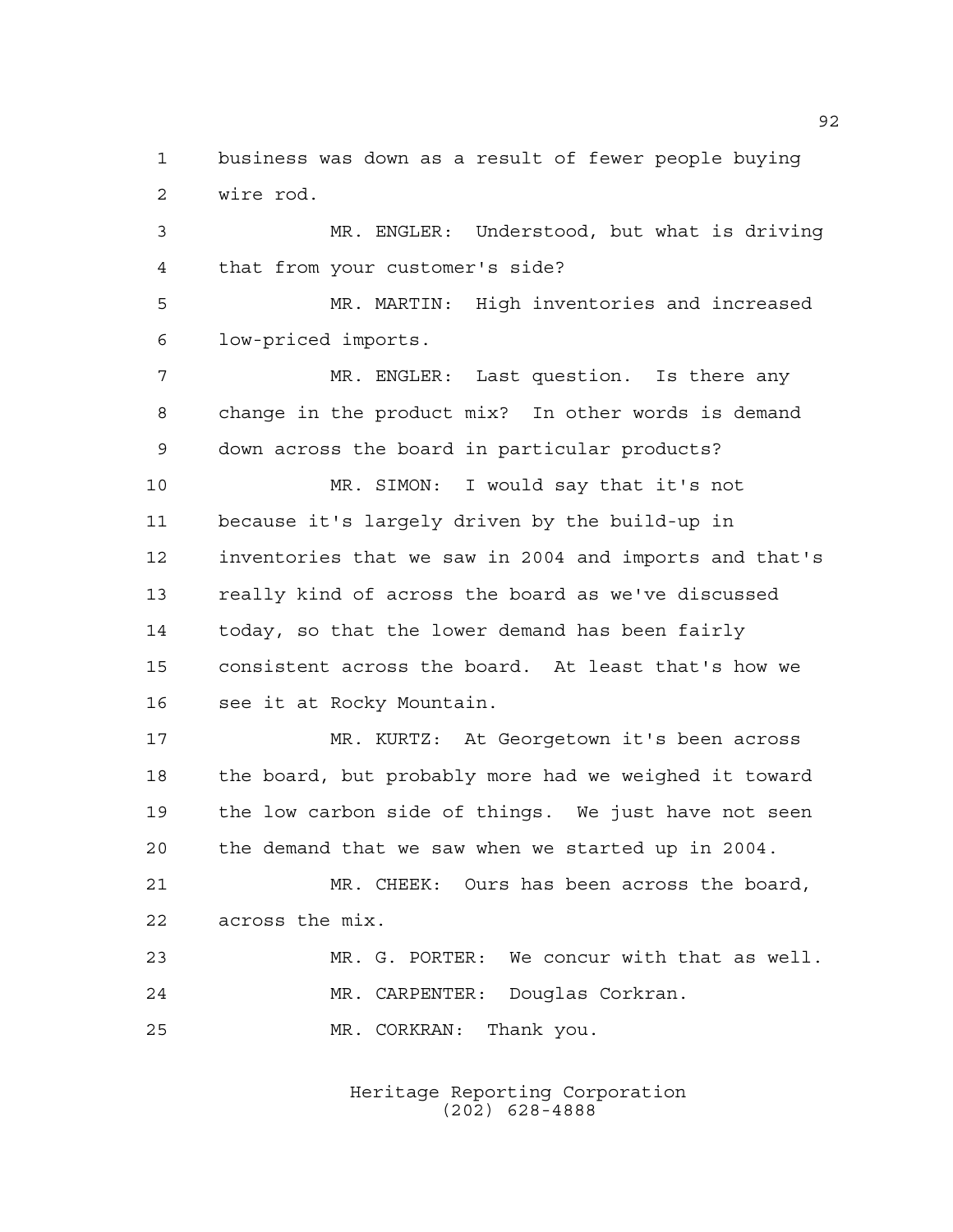My thanks to all of you today for coming and presenting testimony. This testimony has been very helpful. I may jump around just a little bit so there may not be much rhyme or reason to some of these questions.

 The first question I had is I wondered, Mr. Cheek, if you would respond to Ms. Preece's question about customers on controlled order entry. I think we heard from each of the other companies --

 MR. CHEEK: We didn't have allocation or controlled order entry.

 MR. CORKRAN: You do not have any. Okay. The reason I ask is because in the opening statement for the Respondents the characterization was made that producers sold every available ton in portions of 2004 and with the exception of Keystone and the Georgetown facility it did sound like you were saying that you had mechanisms in place to deal with availability of product.

 Can you give me a sense for when that situation began to change and was it essentially tied with Georgetown's return to the marketplace?

 MR. CHEEK: The situation from Keystone's perspective began to change in the probably early to mid-third quarter of 2004. Georgetown did come back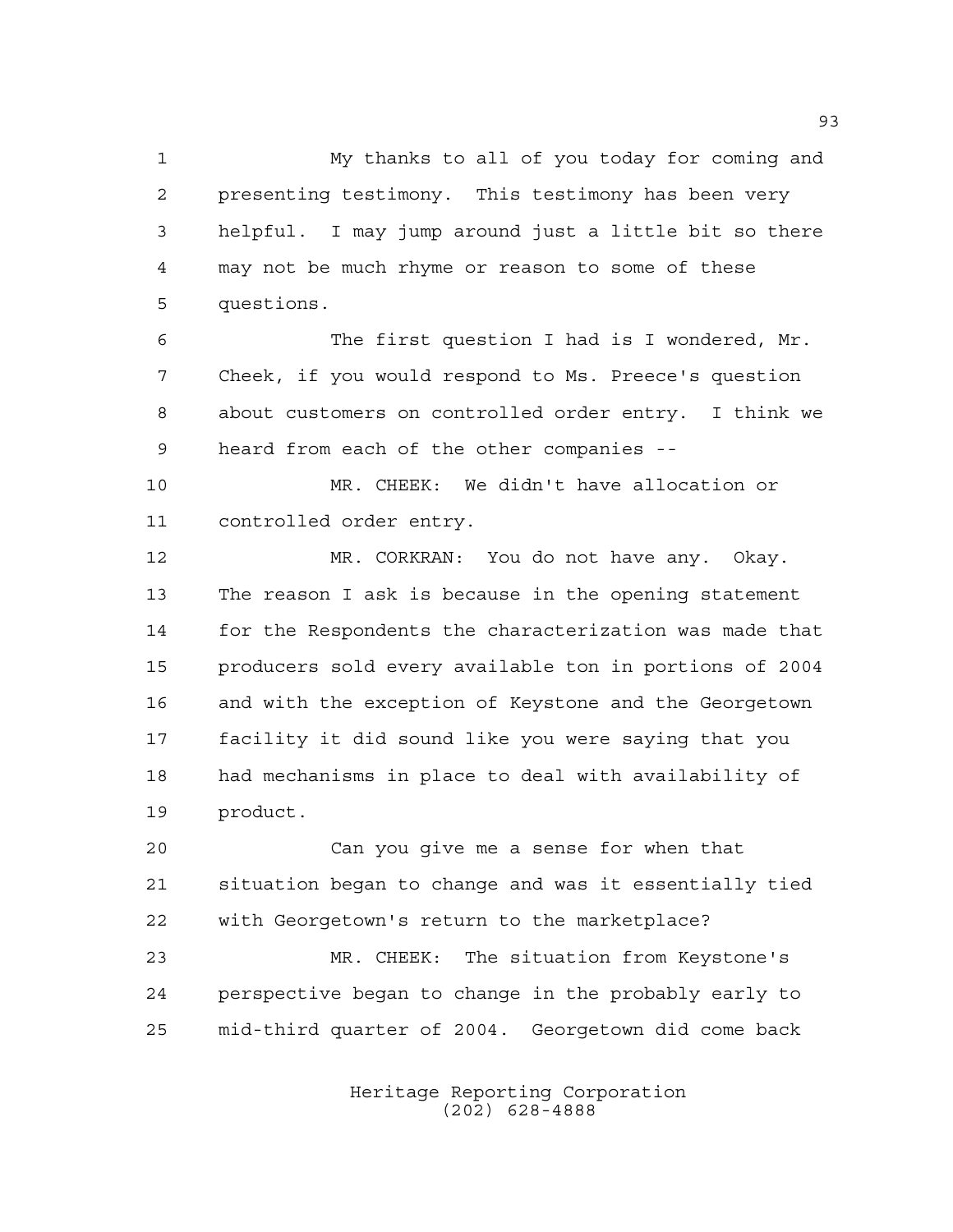up, but as has been alluded to earlier they had a ramp up in production over several months' time and during the same period the imports in the subject countries were just dwarfed.

 The volume dwarfed anything that Georgetown was bringing into the market at that particular point in time. That's a point in time we began to see volumes drop and prices be suppressed.

 MR. G. PORTER: I think we'd probably make it a little bit later, probably early fourth quarter.

 MR. SIMON: For us it was definitely third quarter and fourth quarter. The other thing to note, though, because there's been a lot of discussion on Georgetown when they exited the market, when they came back up it's important to know that when exited the market there were other players that entered the market and took over some of that tonnage as far as the market is concerned.

MR. MAGRATH: U.S. players, U.S.

corporations.

 MR. KURTZ: We were at less than 50 percent capacity during the fourth quarter of 2004.

 MR. MARTIN: It's probably a good time to comment. Right about fourth quarter is when we actually added additional capacity and manpower to run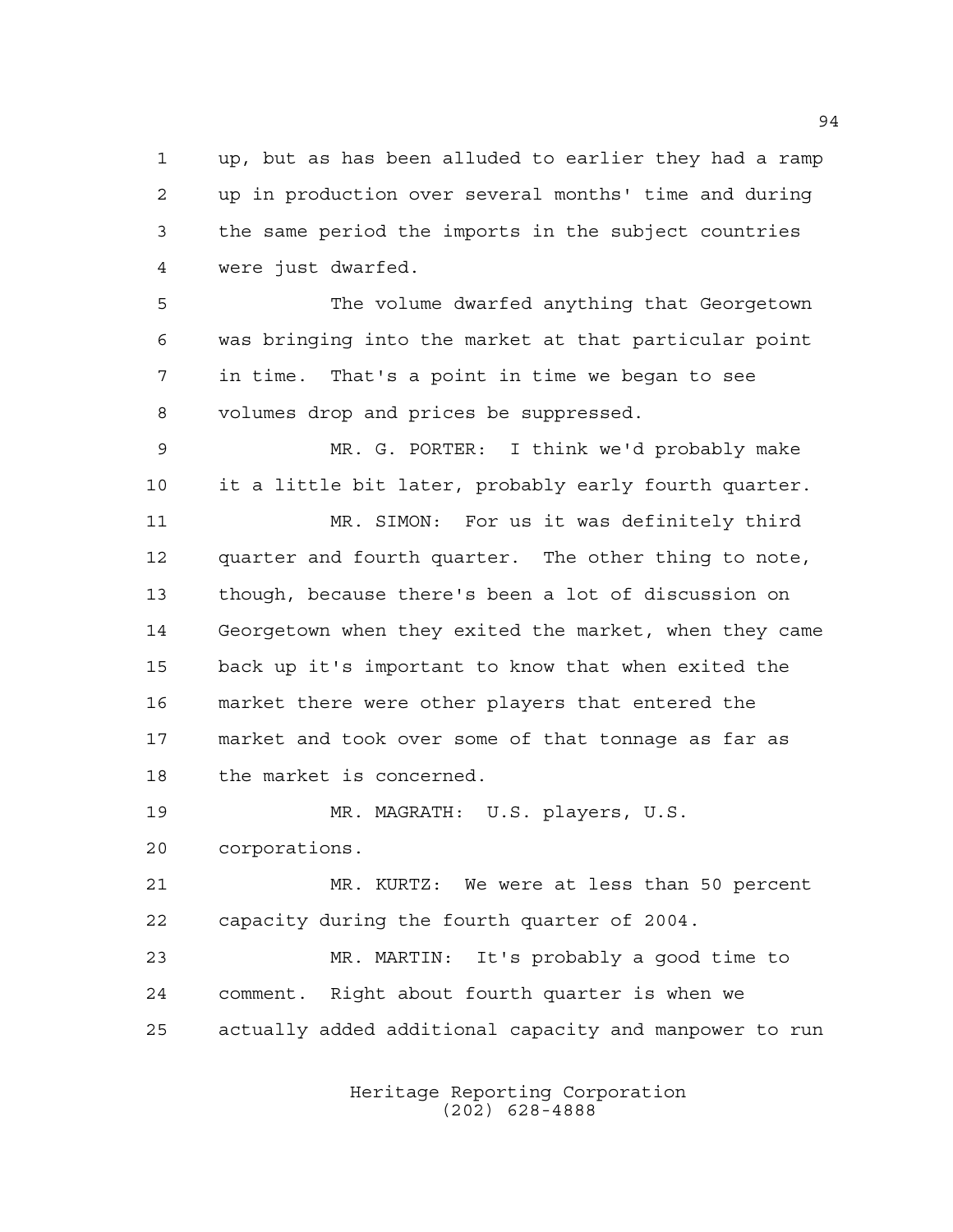a full four crews in New Jersey and by January we laid off 51 people because we didn't have enough demand.

 MS. BECK: Also, Mr. Corkran, I think you can see from the capacity and production figures for not only full year 2004, but also January through September 2004 it was a temporary phenomenon to see much excess capacity during those periods when looked at as a whole as opposed to just a month or two.

 MR. CORKRAN: Thank you. I very much appreciate those responses. Dr. Magrath very helpfully went down a number of the conditions of competition that the Commission identified in its most recent import injury case on wire rods.

 One of the other conditions that I'd like to hear a little bit more about is the safeguard measures that were in effect in all of 2002 and through the first quarter of 2003. We did hear some testimony this morning, but I'd just like to hear a little bit more about how and to what extent those U.S. safeguard measures had an impact on your own operations.

 MR. ROSENTHAL: Let me try to answer first and I'll ask the companies to say what they will on that, but the reason why we brought the cases in 2001 was that the safeguard measures were not effective and that essentially was the testimony that the witnesses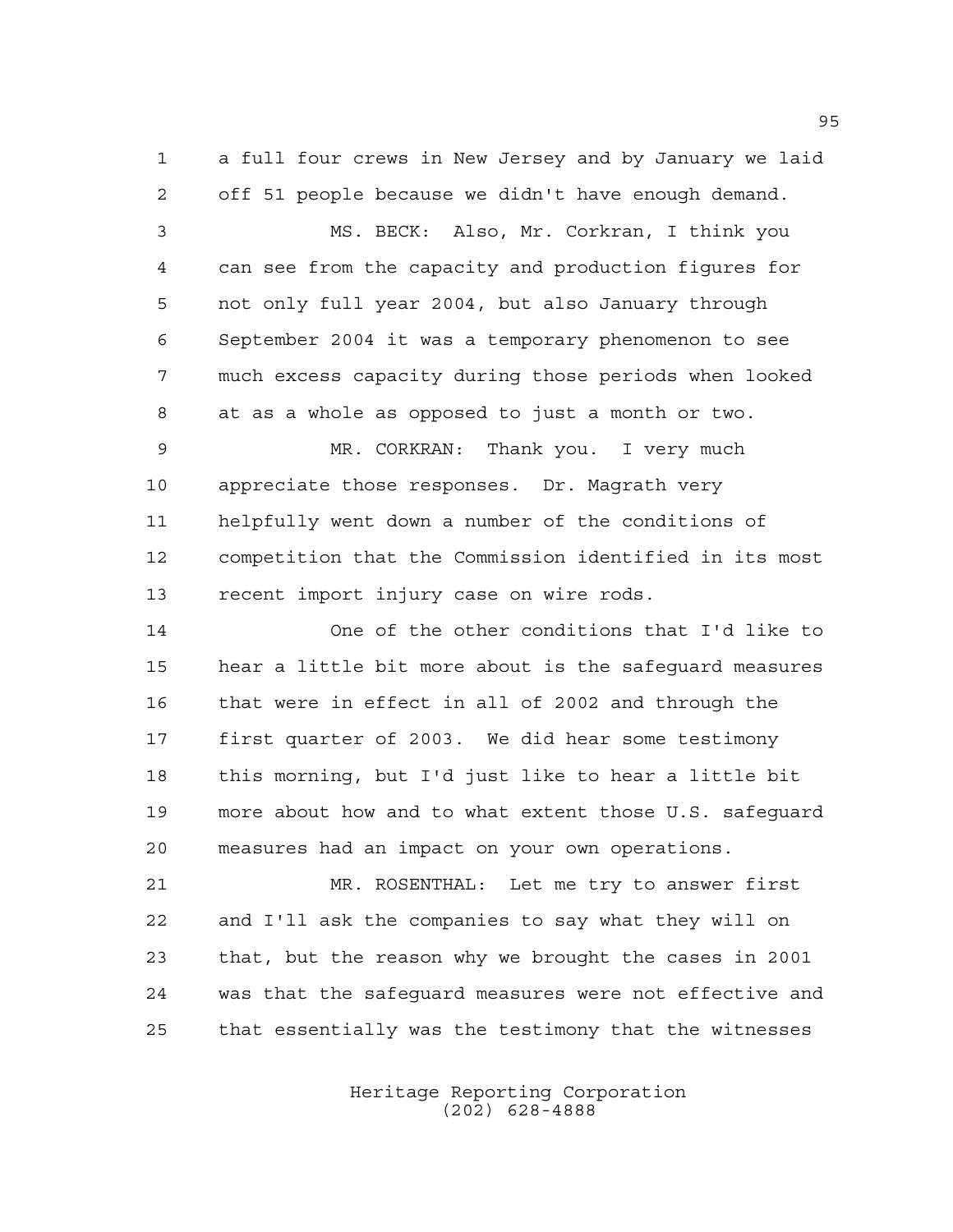from the industry presented to the Commission not only during the course of the Title 7 cases filed in 2001, but also as far as the mid-term review I believe also in 2001.

 So in essence the filing of those cases in 2001 was a statement that the safeguard measures weren't doing much to help the industry and I don't think there is much of a beneficial affect that you'll find. Mr. Porter had some particularly strong views on that as I recall.

 MR. G. PORTER: Yeah. I wasn't familiar with the term safeguard measure. You're referring to the 2001. Yes. That from our standpoint I think was a disaster. The headlines were great, the fine print was what's the deal?

 MR. CORKRAN: Was that still the case even after the safeguard measures were modified, that they were implemented in initial form and then in the last year were modified in terms of allocations by regions, and did that have any additional affect?

 MR. ROSENTHAL: It's hard to measure the short answer because I think people, even the importers recognized that by smoothing out how the quota system was working it was going to minimize some of the rush to the ports that was taking place prior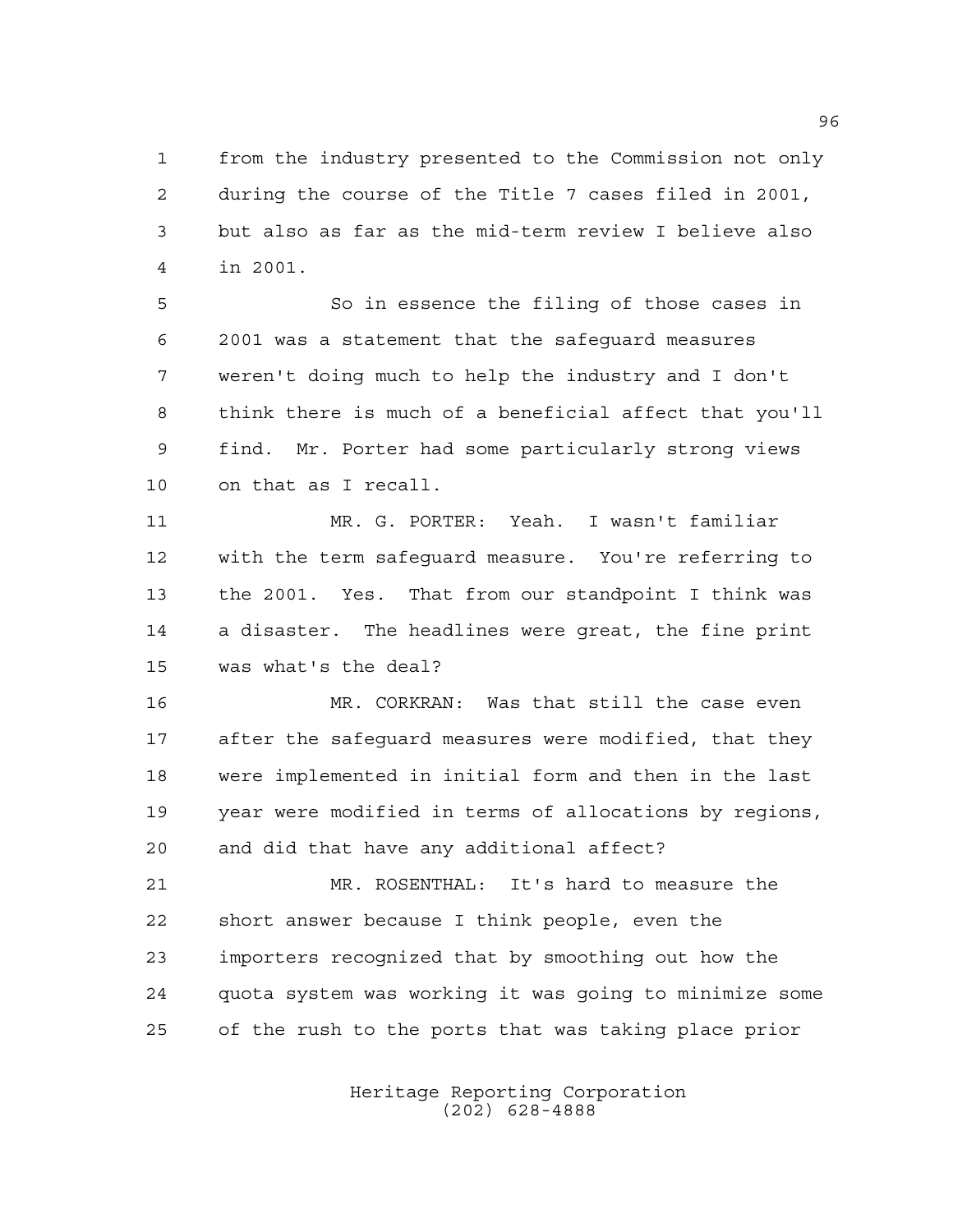to that modification, but by the time that had been in place we had also filed these cases.

 So it's hard to discern what positive impact was provided by that modification and what was provided by the filing of the cases during that year.

 MR. CORKRAN: This was alluded to earlier this morning, but I'd also like to hear more about the filing of or the affect of the anti-dumping and countervailing duty orders that were put into place subsequent to the U.S.A. measures, but more along the lines of did it have an impact on how your particular companies were doing business in the market particularly in terms of product mix.

 Certainly some of the countries or at least Canada had at one point been -- there had been particular products that were available from Canada that it was not always clear were available at quite the same levels from other sources. I just wonder if you could talk to me a little bit about your product mix following the anti-dumping duty and countervailing duty orders.

 MR. CHEEK: If you're asking specifically about any changes to our product mix I don't think there were any.

MR. MARTIN: We didn't see any significant

Heritage Reporting Corporation (202) 628-4888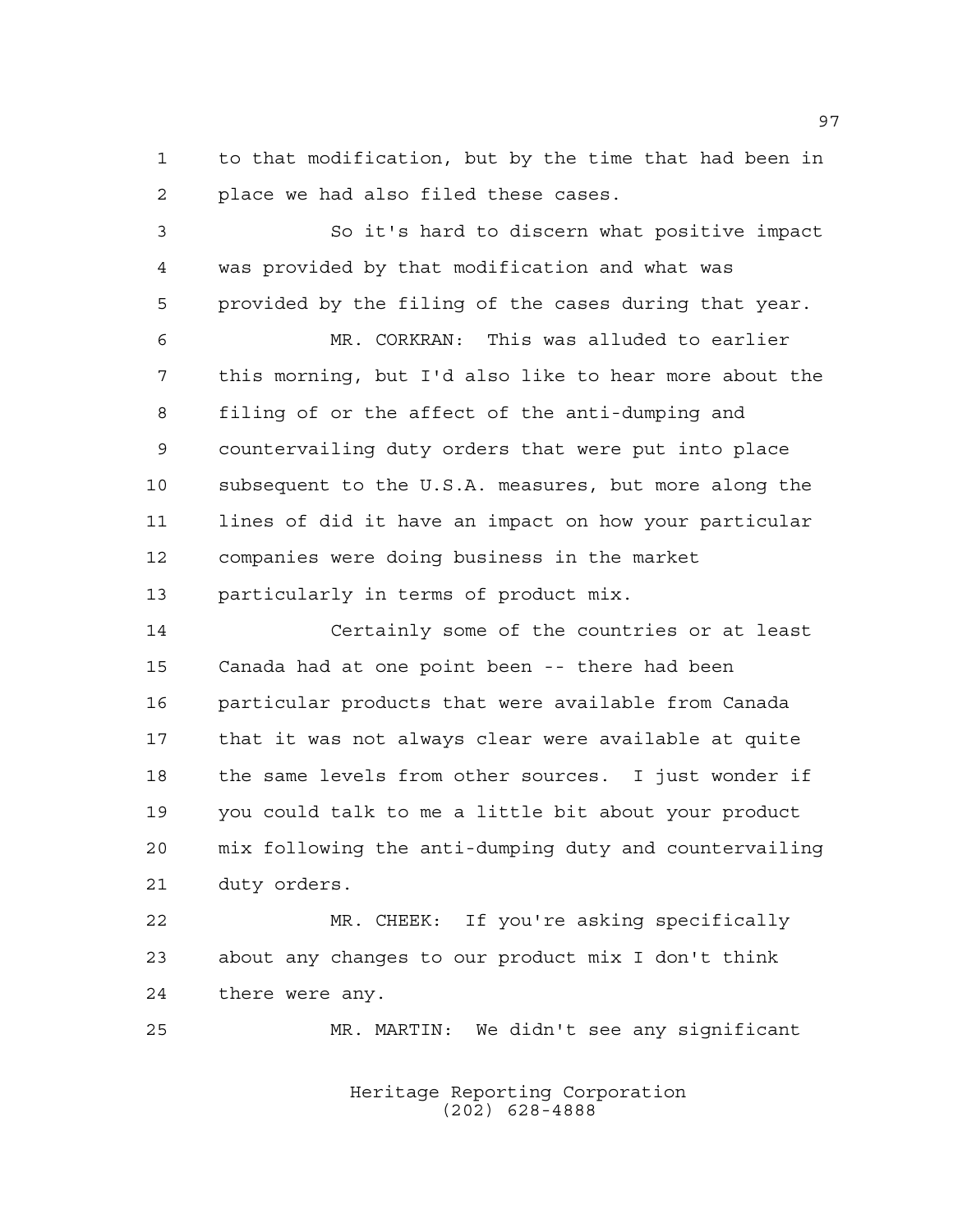changes to the product mix itself. 2003 same

 challenges were there, low-priced rod, that we were really battling, but relative to the mix I don't think there was any change.

 MR. SIMON: We had some product mix change, but I'll tell you that was part of a strategic plan for our plants and you'll see that consistently over the years of getting more into the high-end product. I'm not sure that it was related to the case.

 MR. CORKRAN: Actually, I believe there was a reference in the public staff report that that was already underway as you said.

MR. SIMON: Correct.

 MR. KURTZ: Our product mix remained pretty constant over that same time period.

 MR. CORKRAN: Mr. Martin, I wonder if you could comment. There was an article in today's *American Metal Market* that made reference to the situation at the Beaumont mill.

 In fact it cited an official as saying this is speculation on my part, but there was a downturn in the wire rod market during the summer and they, meaning Gerdau, didn't need the business at the time he said and the company needs the business now. Now, he noted that he was speculating when he made that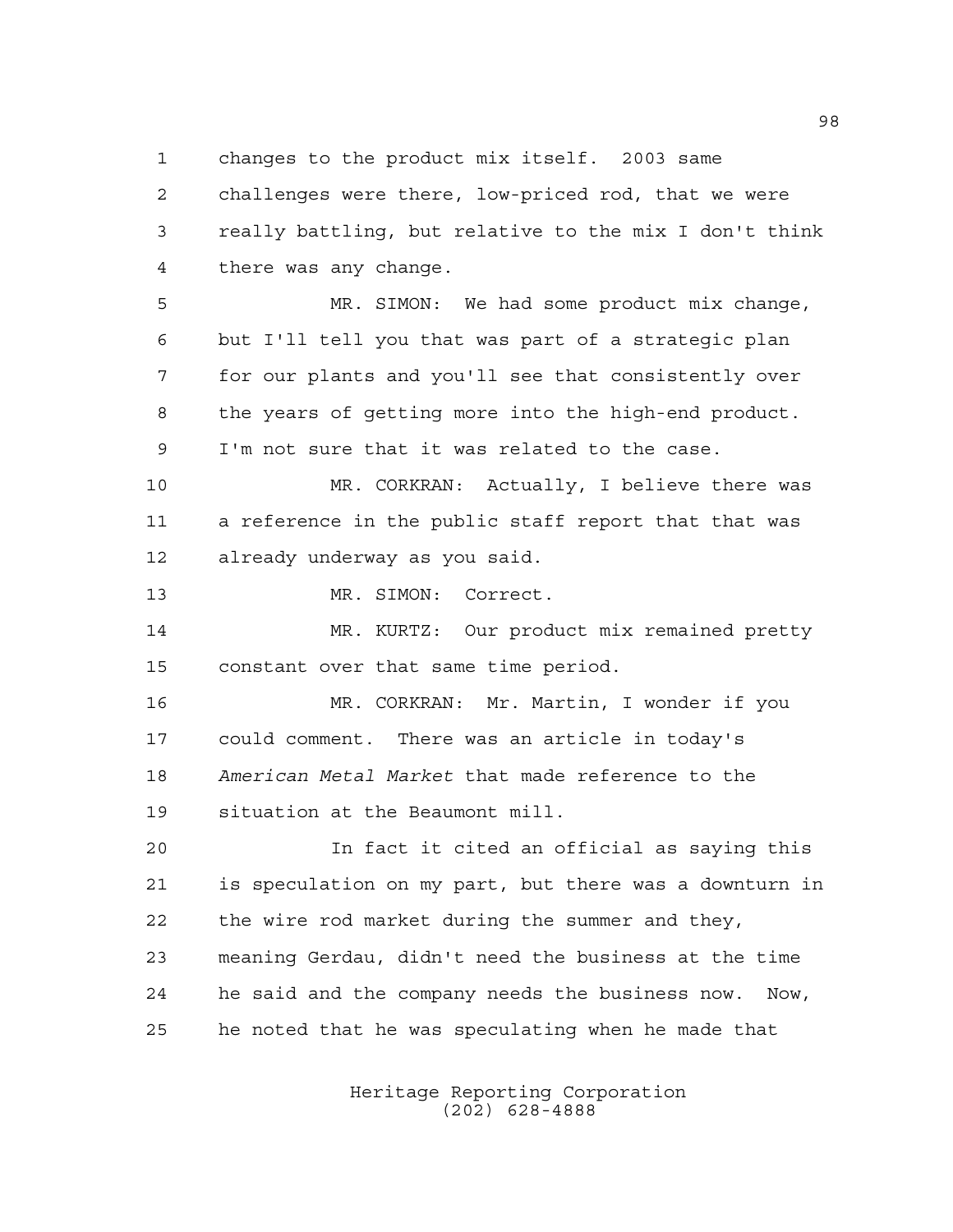statement, but I wonder if you could follow-up on that? MR. MARTIN: Who is *he*? MR. CORKRAN: I apologize. *He* is Patrick -- MR. MARTIN: He's a journalist? He's a writer. MR. CORKRAN: John Patrick. MR. MARTIN: A writer for the *American Metal Market*? MR. CORKRAN: A U.S.W. subdistrict director involved in the negotiations. MR. MARTIN: From the United Steel Workers. I haven't read his comments so I prefer not to address that. I can just throw out one comment to suggest that with Beaumont out as we've talked about during this whole session here the domestic industry was still struggling to keep a full order book, but yet we were competing against, you know, low-priced imports. MR. CORKRAN: Can you give a little more detail about what the approximate volume affected by the Beaumont situation was? MR. MARTIN: From May 26 through the present? MR. CORKRAN: Yes, or even monthly. MR. MARTIN: The plant, we were budgeted to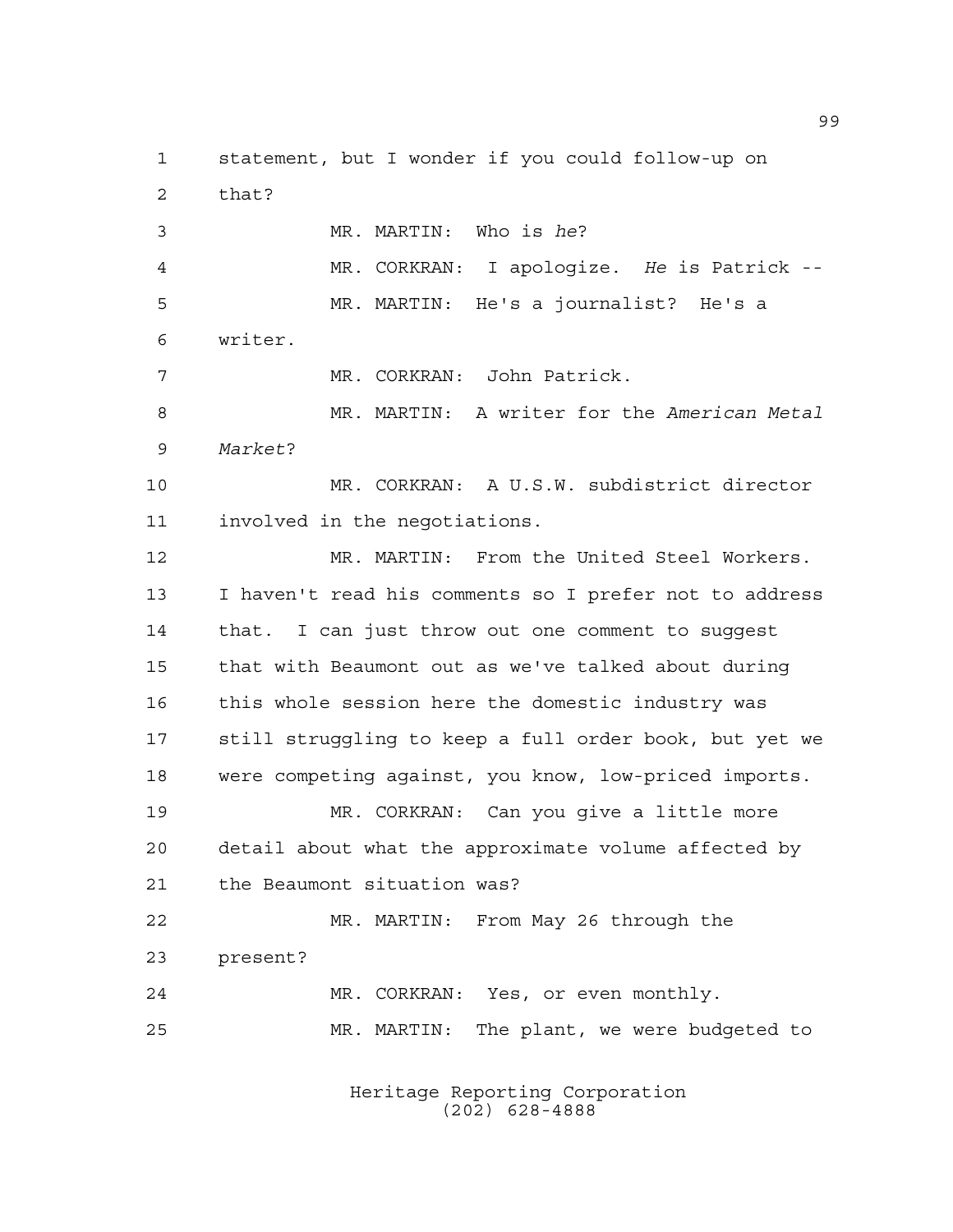ship 50,000 tons a month. We didn't achieve that budget even in the first quarter this year for the reasons that we're here, but that's what I'm evaluated upon.

 MR. CORKRAN: As I understand it production at Beaumont and shipments from Beaumont did not cease all together? There were some level of operations that were ongoing?

 MR. MARTIN: The contract expired actually at the end of March. We continued to do work through May 25.

 On the 26th we decided to no longer continue to try to run the plant without a contract to try to stimulate negotiations and then about six weeks ago I guess the decision was primarily to take care of some customer needs, to show some goodwill to customers we began to run on a limited basis with management supervisory people and that's the present situation until this announcement where we've invited the workforce to come back to work on the December 12. MR. CORKRAN: Very good. Thank you very much. I'd actually like to get some input from the company representatives here today about what is involved in shifting from low carbon wire rod for

example to high carbon or to some of the more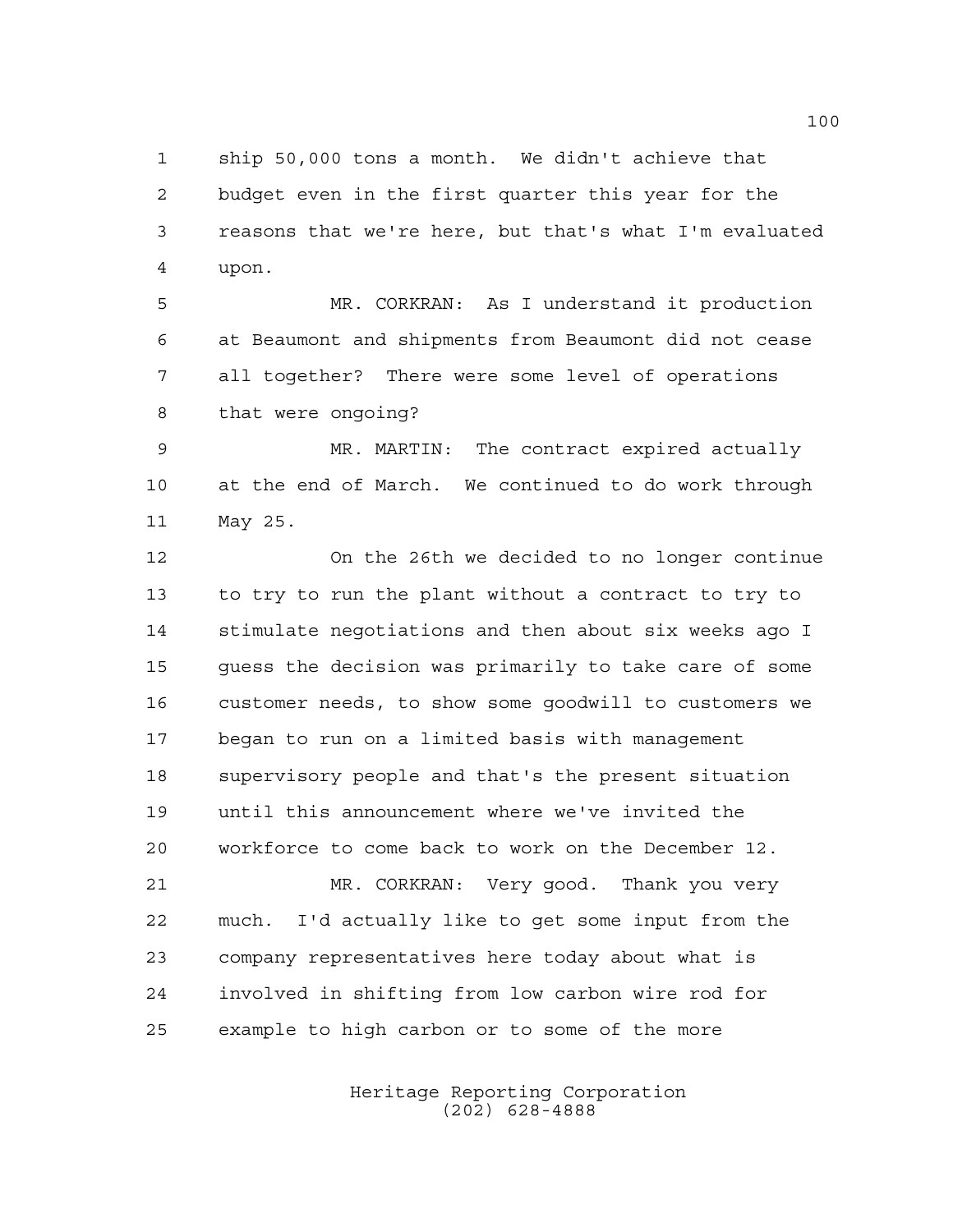specialized forms of wire rod.

| $\overline{2}$ | Now, several officials have already                    |
|----------------|--------------------------------------------------------|
| 3              | testified to the various different types of wire rod   |
| 4              | that's produced, but I wonder if you could give a      |
| 5              | sense of things like adjusting rolling schedules and   |
| 6              | the impact on capacity it might have to shift from one |
| 7              | general form of wire rod to another?                   |
| 8              | MR. SIMON: For us it has been a twofold                |
| 9              | process. Process control has been a big part of it,    |
| 10             | in other words take a look at your process to make     |
| 11             | that we're under control, but you cannot do that       |
| 12             | without the capital improvement piece of it.           |
| 13             | We made some substantial capital                       |
| 14             | improvements in 1993 when we made the acquisition and  |
| 15             | we have continued to make those. What you've seen      |
| 16             | happen in this last few years they still have subsided |
| 17             | because of the lack of returns.                        |
| 18             | We would like to make capital improvements             |
| 19             | to continue or climb up the ladder into the higher     |
| 20             | cords for instance, but it's become increasingly more  |
| 21             | difficult because of the lack of returns. I would say  |
| 22             | primarily you start out with a capital improvement and |
| 23             | then you follow that with the process.                 |
| 24             | MR. KURTZ: From our perspective we've been             |
| 25             | in the high carbon business for a long time. As far    |
|                |                                                        |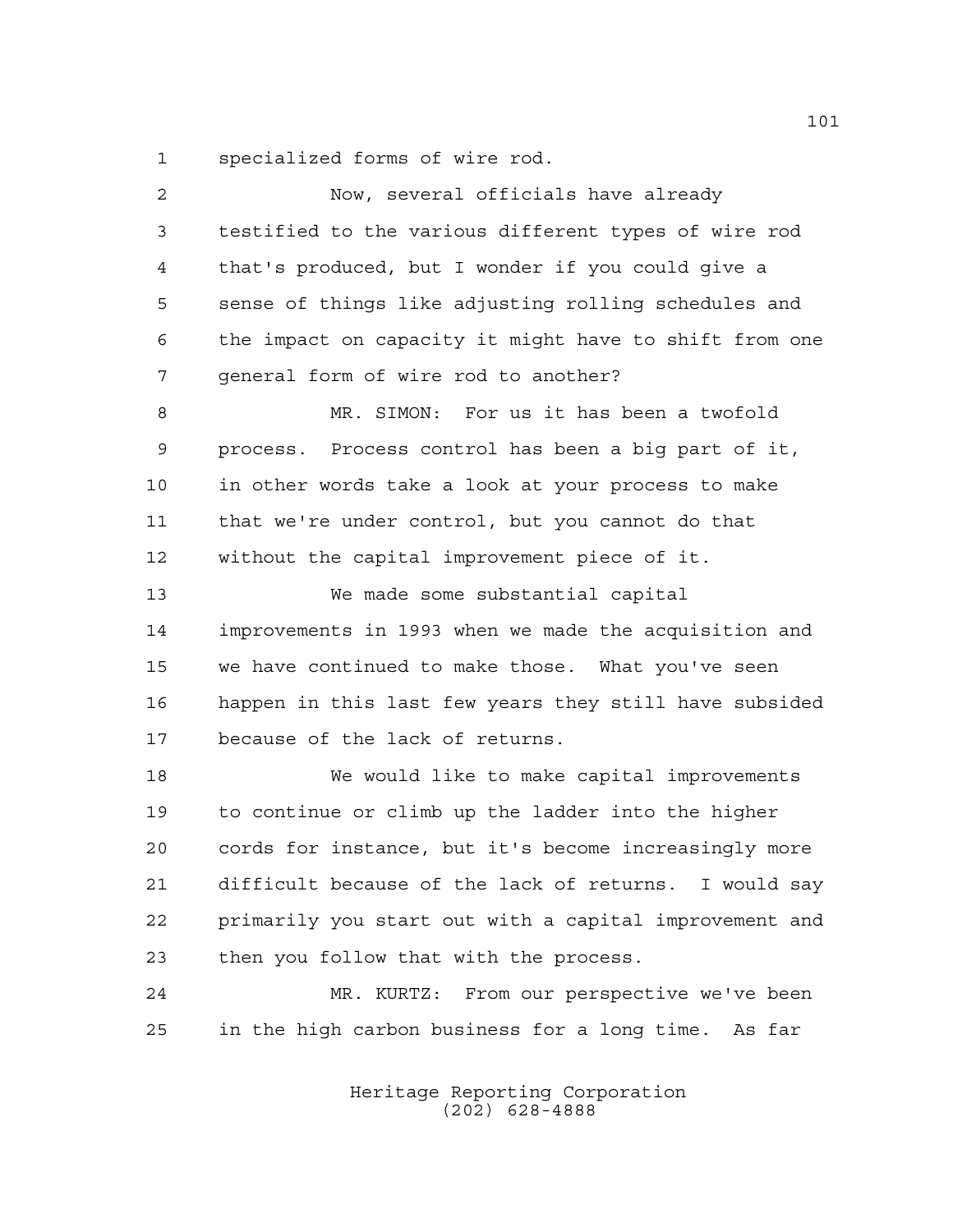as high carbon is concerned you have to watch several factors all the way from the melt shop through the rolling cycle. Basically the tempo and the pace of the shop has to be very controlled for the high-end market or products that we produce.

 In addition the tolerances at the castor have to be much tighter for our high carbon product. From our perspective we know how to do it, we're good at it and we continue to do well with it. In the rolling side of things for some of the really high-end product there is additional testing that needs to occur and we have to ensure that the tolerances remain very, very tight throughout the operation.

 MR. G. PORTER: Everything starts with the billets and so when we're buying billets we need to know the capabilities of our suppliers. We've never bought from anybody that we haven't visited the plant and that really starts with the fleet stock. If it's a scrap-based mill without particularly sophisticated melting capability then that restricts the abilities.

 If it's an iron ore-based mill whether it's based on DRI or whether it's based on blast furnace and all sorts of other things are capable.

 MR. ROSENTHAL: Really I'll just reiterate what has already been said, but from the steel making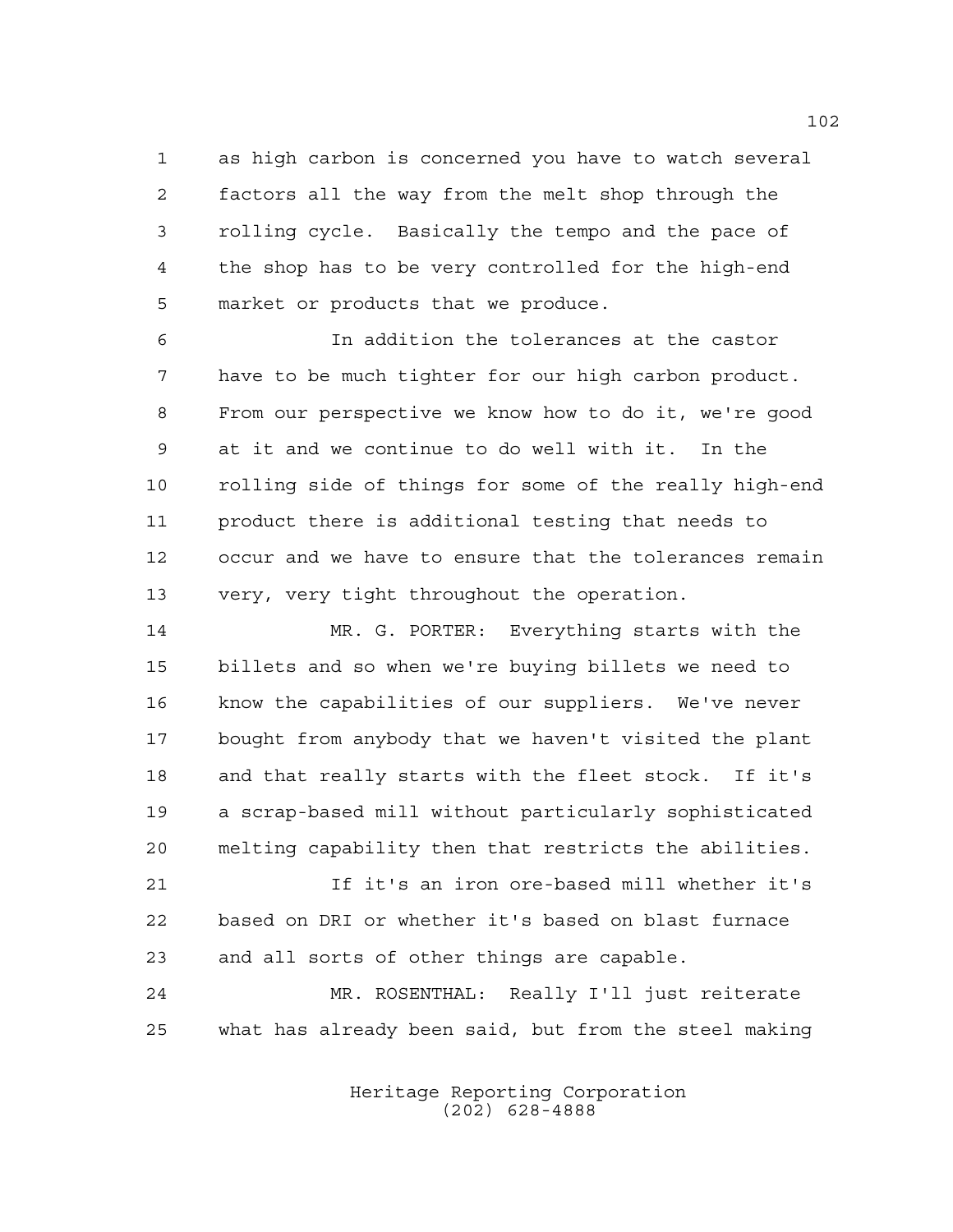billet casting rod rolling there's more process

 control, there's more inspection and testing, material handling and finished side. It just involves a little more integrity into the manufacturing of the product.

 MR. CHEEK: In our particular situation we weren't in the high carbon business until a few years ago. We spent a significant amount of money revamping a melting furnace, putting in a ladle net furnace in our melt shop, we put in a new billet castor. This equipment was commissioned in late 1998.

 We've since made further improvements to the water quench cooling capabilities in our wire rod mill and that gets us the capability, and we've been successful at making high carbons up to a Grade 1070.

 To move up the continuum we find ourselves in a similar situation as my colleague stated and that is we need to be able to justify doing the next capital projects to further enhance capabilities to go up above where we are today.

 MR. CORKRAN: One of the issues I'd like to follow-up on, though, is when you get an order that involves weld and quality wire rod, or CHQ, or tire quota, or tire feed do you need to bundle those orders to reach a critical mass to work them into your rolling schedules?

> Heritage Reporting Corporation (202) 628-4888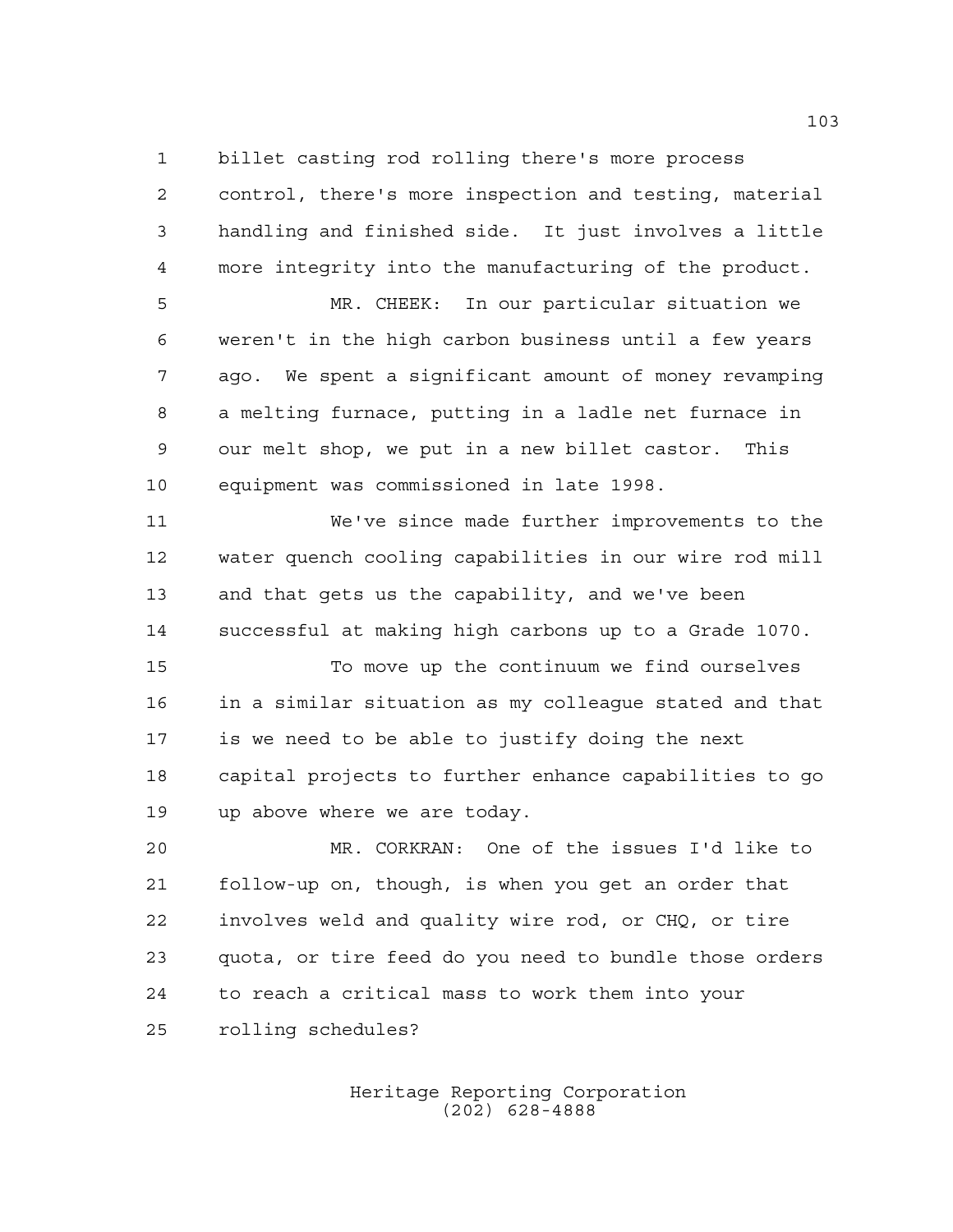1 Are you able to accept them as they come? Do you experience a great deal of changeover time as you try to accommodate different varieties of wire rod in your production schedules?

 MR. KURTZ: From our perspective to increase efficiencies throughout the operations it's always much better to do a sequence of heats which typically is between 20 and 22 heats a day or a sequence of 80 tons per heat. It's very good for us to have an entire sequence of high carbon because if you don't you'll have separation between those heats and you'll lose yield loss on the melting side of things.

 As far as the rolling side of things you can intermix high carbon and low carbon as you're rolling the billets through the wire rod mill. The problem you run into is if you have an interruption in your operation and you leave high carbon billets in the reheat furnace for too long of time the quality deteriorates rapidly on you.

 So whenever you have scheduled down time you always have to or you should always put the low carbon billets in your reheat furnace as you're sitting there waiting to start back up.

 MR. SIMON: See, now where pretty much active sequencing is important it's really important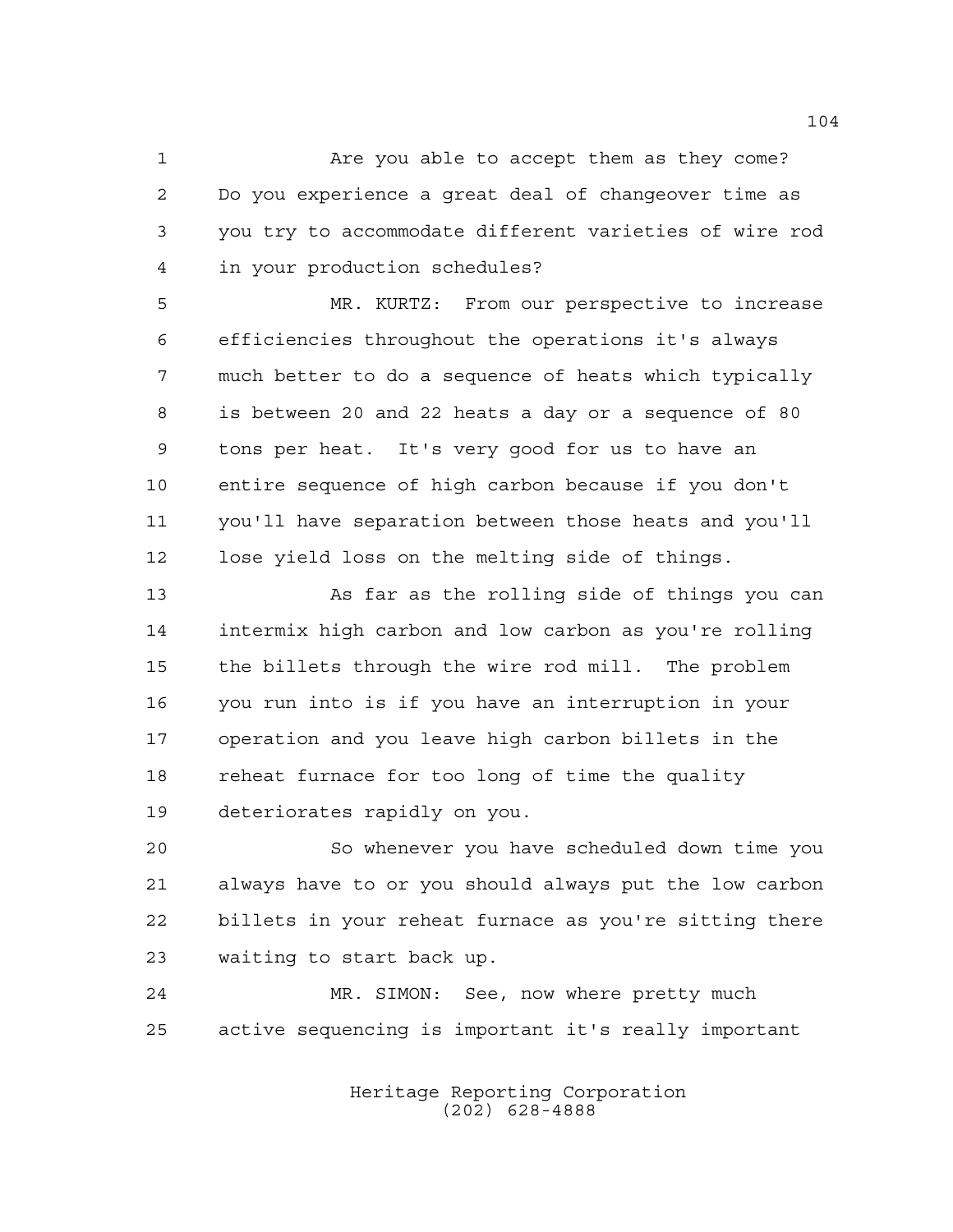for all product lines, so I'm not sure that we see a major difference in how we sequence the high carbon versus the low carbon. We would love to have one month of all low carbon, one month of all high carbon, but it just doesn't work out that way.

 MR. CORKRAN: My next question deals with demand. There was a reference today to the recent highway bill. We've and portions of the country have also experienced devastating weather patterns and Hurricanes Katrina and Rita. I wonder if you can comment on the affect of those items on your demand as you see it now and as you see demands going forward over the next year or so?

 MR. MARTIN: I'll comment first. It's a bit premature to determine how much consumption, how much wire rod usage is going to result from the rebuild in the Gulf from Hurricane Katrina. We would expect that there would be an increase, but not so significant relative to other construction-related steel products such as rebar and products such as those.

 As far as the highway bill goes, you know, until our customers come to us with an increased forecast for demand it's pure speculation to get too fired up about something like that, but certainly we with some optimism see some of these articles and hope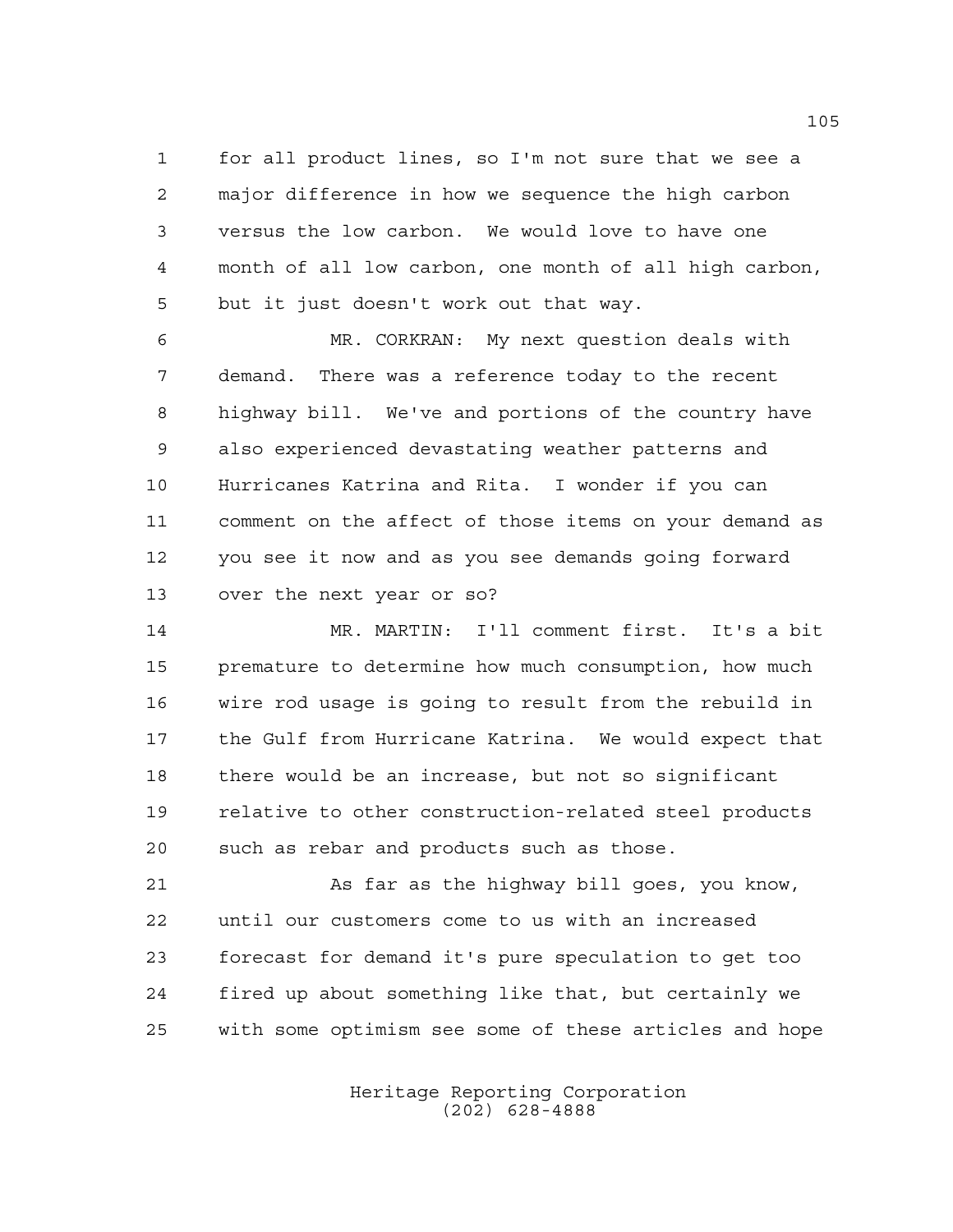to think that we're going to see an increase in demand as a result of that.

 MR. SIMON: I would echo that. We have not seen a big difference in our demand, nor do we really project a big difference. I will tell you that we tried from the third quarter to the fourth quarter of this year to move to a four crew operation. We're in essence operating at 75 percent capacity, and we failed miserably and we were not able to go to a fourth crew.

11 11 In our forecast for next year I'll call for a three crew operation.

 MR. KURTZ: From our perspective at Georgetown we have seen an increase from Hurricane Katrina in one particular grade or quality of wire rod and that's in the welding rod area. We have seen an increase from that, but other than that we have not seen anything significant coming through just yet.

 So I echo what everybody else is saying and that is that there will be a period of time before we actually would see anything there, but I think it's important to note that whenever we have seen large increases in demand within our industry we have also seen large increases in imports which in turn have suppressed any type of a price increase that we could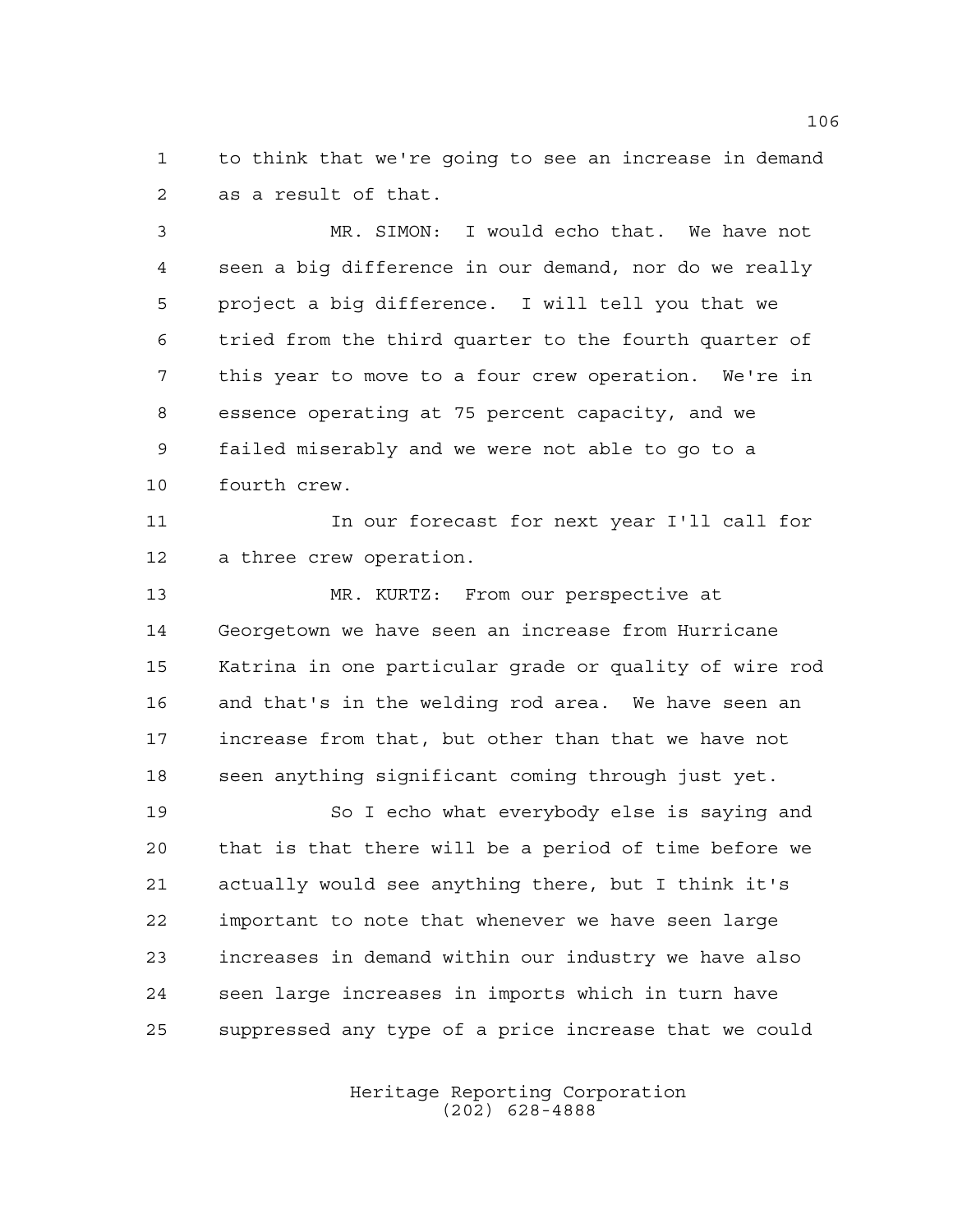see.

like.

| $\overline{a}$ | MR. ROSENTHAL: Mr. Corkran, I just want to             |
|----------------|--------------------------------------------------------|
| 3              | clarify one thing. I think everyone understood the     |
| 4              | question about demand. One of the discussions we've    |
| 5              | had within the industry is how do you measure demand?  |
| 6              | How do you know what demand is? When we describe to    |
| 7              | them how one analyzes apparent domestic consumption    |
| 8              | their response to me was well, that's not demand you   |
| $\mathsf 9$    | idiot, that's something else.                          |
| 10             | I said you're right. One of the things that            |
| 11             | you'll be grappling with I'm sure is trying to figure  |
| 12             | out what real demand is versus apparent consumption as |
| 13             | you look at the data particularly for 2004 and 2005.   |
| 14             | What the industry witnesses have told us is            |
| 15             | that over the last several years real demand has been  |
| 16             | declining from their customers, but that over the last |
| 17             | two years or so because of what you heard about the    |
| 18             | panic buying and the aberrational situation in the     |
| 19             | marketplace there was a lot of product that was        |
| 20             | bought, put in inventory and not really needed, not    |
| 21             | really demanded for the present, but was used over a   |
| 22             | longer period of time.                                 |
| 23             | So I think you have to long at a longer                |
| 24             | trend line to look at what true demand really looks    |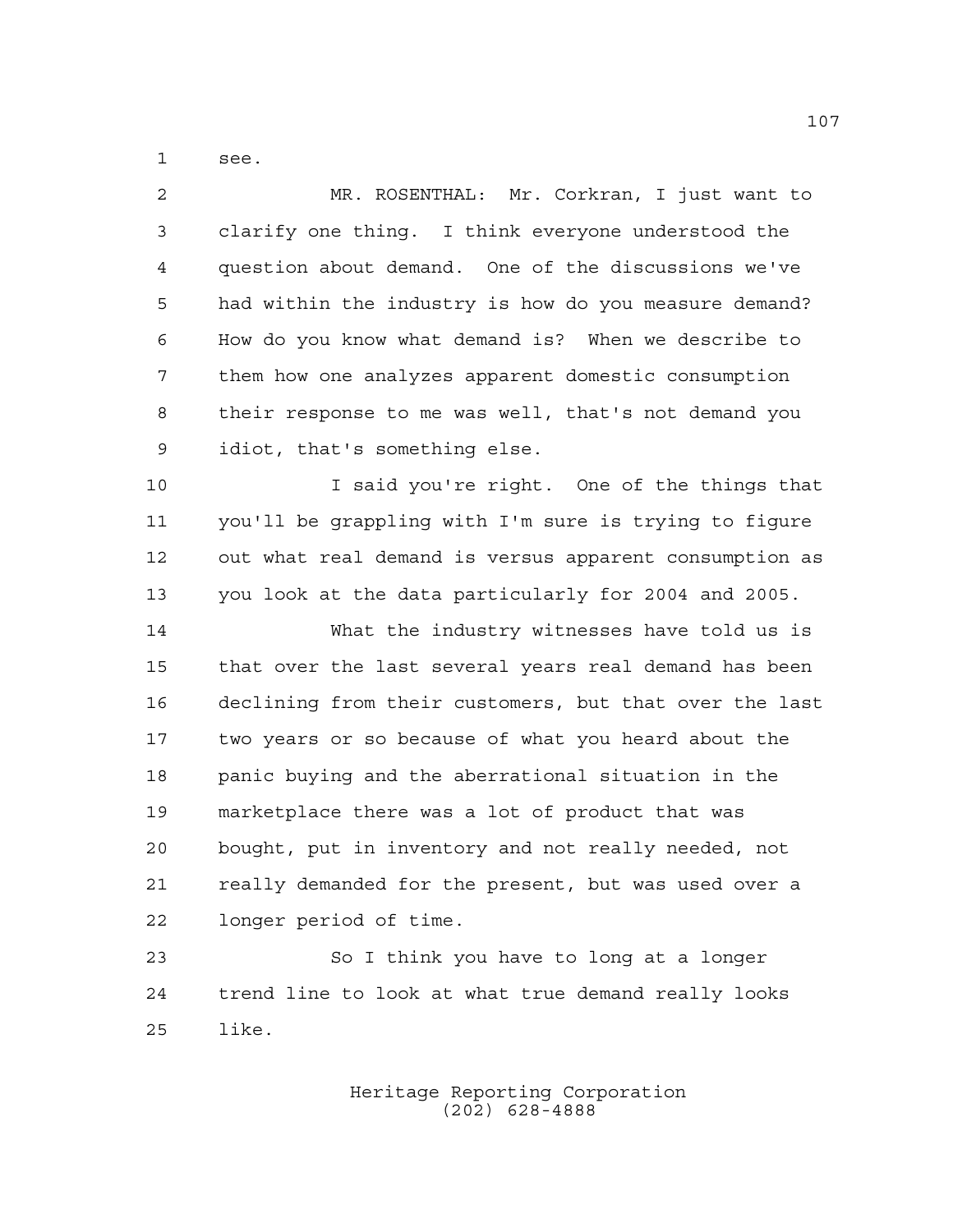MR. CORKRAN: That's a fair point. I'd also like to ask about with respect to the hurricanes what impact if any have they had on your own ability to source raw materials? Has that caused any disruption in your ability to get your raw materials? MR. KURTZ: It has not at Georgetown as far as raw materials. It did impact our natural gas supply. We were put on allocation for natural gas and only allowed to use our firm portion of our natural gas during a six to seven week period of time. MR. CHEEK: We've been able to source our raw materials at Keystone. MR. SIMON: No impact on raw materials. MR. CORKRAN: There are a number of published estimates of production consumption of wire rod in the United States and in other markets. Some of them are published and widely available, others are published but are by subscription only or otherwise deal with copyrighted material. I wonder if you could comment on a description of the market that I'll just throw out very generally. One of the commonly referenced public sources there is a calculation that U.S. production of wire rod declined in 2004 whereas U.S. apparent consumption of wire rod increased substantially and

> Heritage Reporting Corporation (202) 628-4888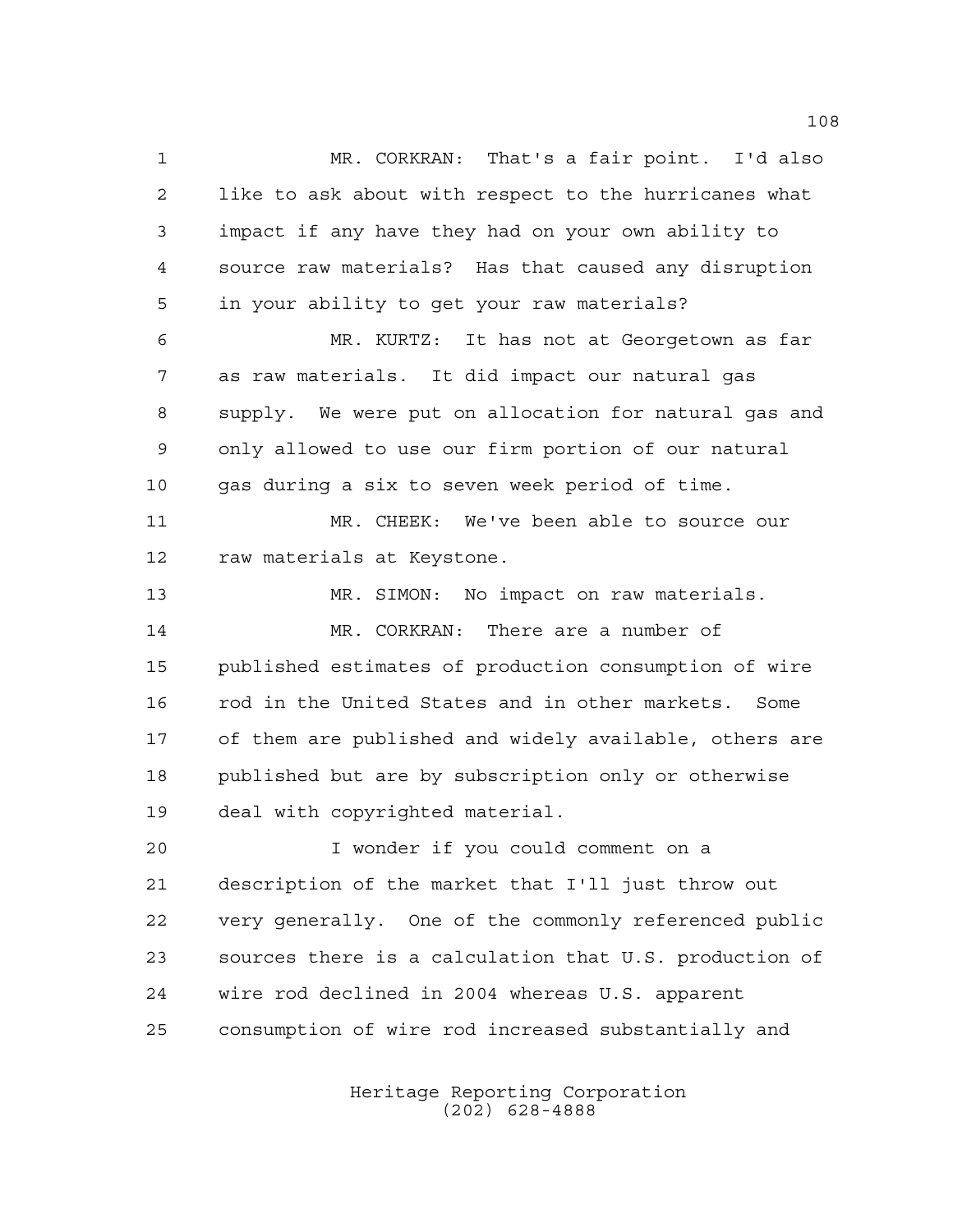far in excess of apparent U.S. consumption worldwide.

 I would just like your comments on just does that sound to you like an accurate description of the U.S. marketplace in 2004?

 MR. CHEEK: I'm sorry. I misunderstood part of what you said. Would you go back to the part about -- I'm sorry, I apologize -- U.S. production last year and consumption? The figures state what?

 MR. CORKRAN: These particular figures suggest a decline in U.S. production. I'm not sure that's actually something that our own data agree with, but I was primarily interested in the consumption figures which suggest a very large increase in apparent U.S. consumption in the year 2002 and foreign excess of consumption worldwide.

 The growth in the United States or growth in apparent consumption was far outstripping any such growth worldwide.

 MR. CHEEK: Well, I think it gets back to the point that Mr. Rosenthal made and that's the fact that when you look at specific inventory bills and the amount of wire rod that came in from the subject countries in particular and how they skyrocketed last year and inventory was put on the ground as a carryover into this year we're not sure all that rod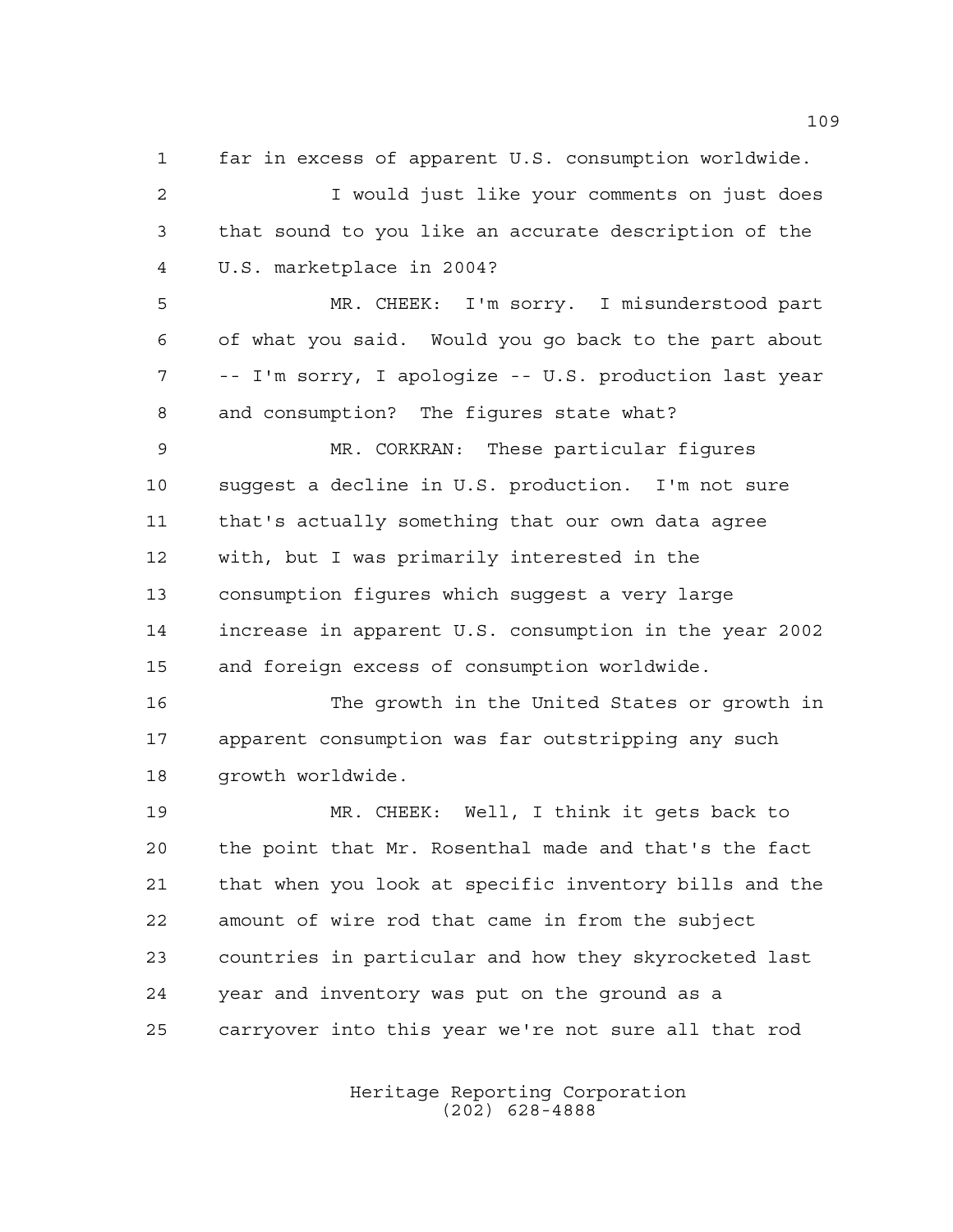was consumed.

 We believe it was sitting somewhere else and not being consumed.

 MR. MARTIN: I can attest that I shipped a whole lot of tons to certain customers who in 2004 were buying wire rod on a regular basis up until fourth quarter and if you look at year to year those numbers are significantly down. They're down tremendously this year year-to-date versus last year. So I guess the consumers have to answer that question. MR. ROSENTHAL: Mr. Corkran, domestic

 production may have been down. The figures we show show an increase of a million tons from the three subject countries coming into the market in 2004. So you can have consumption going up in U.S. production and U.S. shipments going down and I guess out of who's hide those million tons came.

18 Then we have the inventory phenomenon that the gentlemen have talked about. It goes back, I mean, I think to the U.S. as being looked upon by the entire world economy as the engine of growth of the economy and the United States very deep and getting worse trade balance in the big picture.

 MR. MARTIN: Mr. Corkran, I might comment. We have good friends, obviously colleagues in the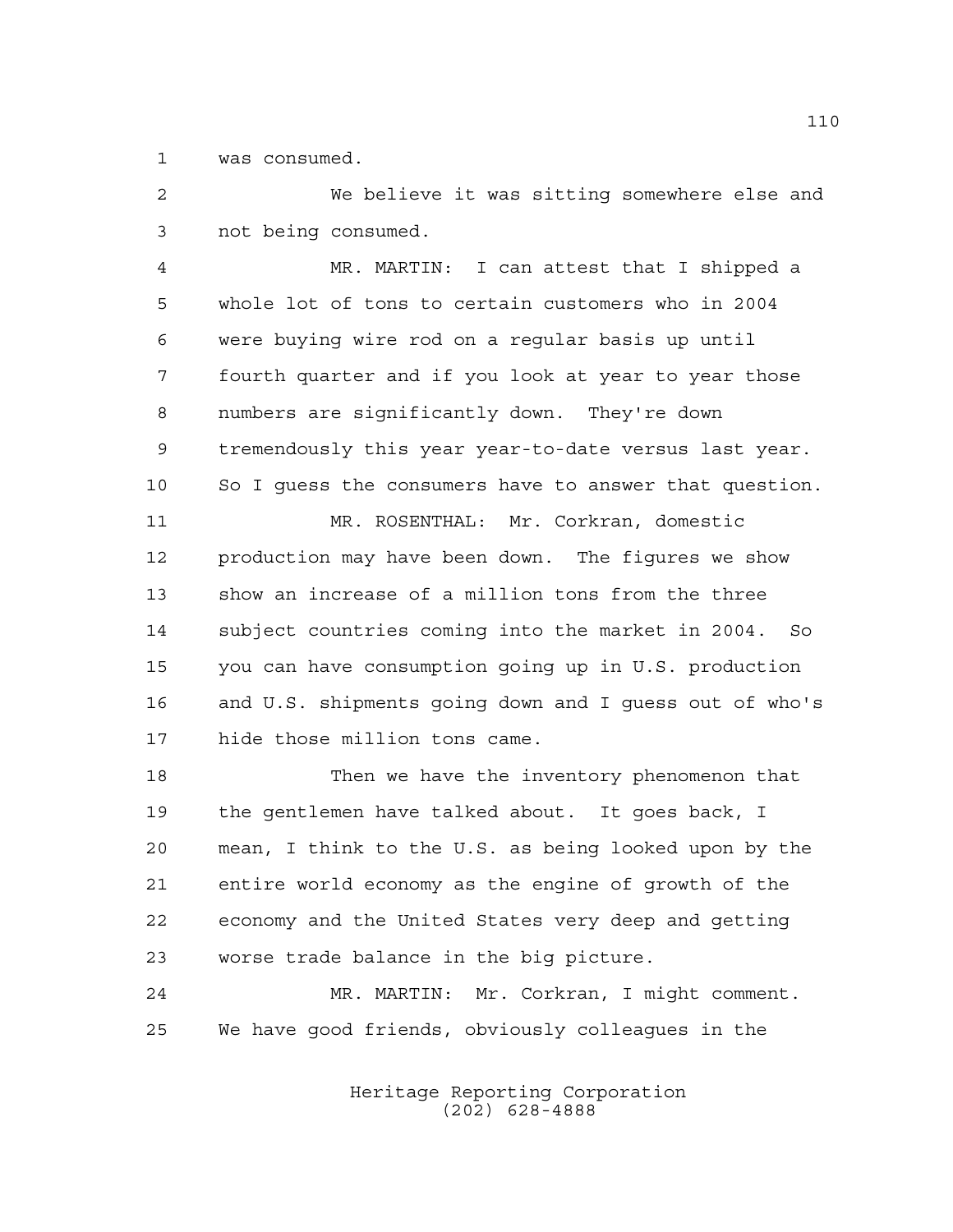industry from the American Wire Producers Association and at the February annual meeting it was the strangest experience that I had seen because there was very little business conducted. Nobody was buying anything.

 The comments from most of the rod consumers were in 60 to a couple of months we should iron out our inventory issues and be buying again. So April rolled around and in a couple of months we should be ironing out our inventory issues and buying again. So it really prolonged itself well beyond the first six months of this year. Why all that steel was purchased, again, I can't answer that question.

 MR. KURTZ: I think it goes back to I think there was panic buying going on and, you know, there were foreign producers who were pushing low cost rod into the U.S. market, and the panic buying took place and the inventory overhang was huge going into 2005.

 MR. CORKRAN: I just have a few additional questions. One deals with internal consumption of wire rod by individual companies. To the extent that your companies do consume some of your own production internally can you tell me whether those applications differ in any marked way from the applications for which you sell the wire rod on the open market?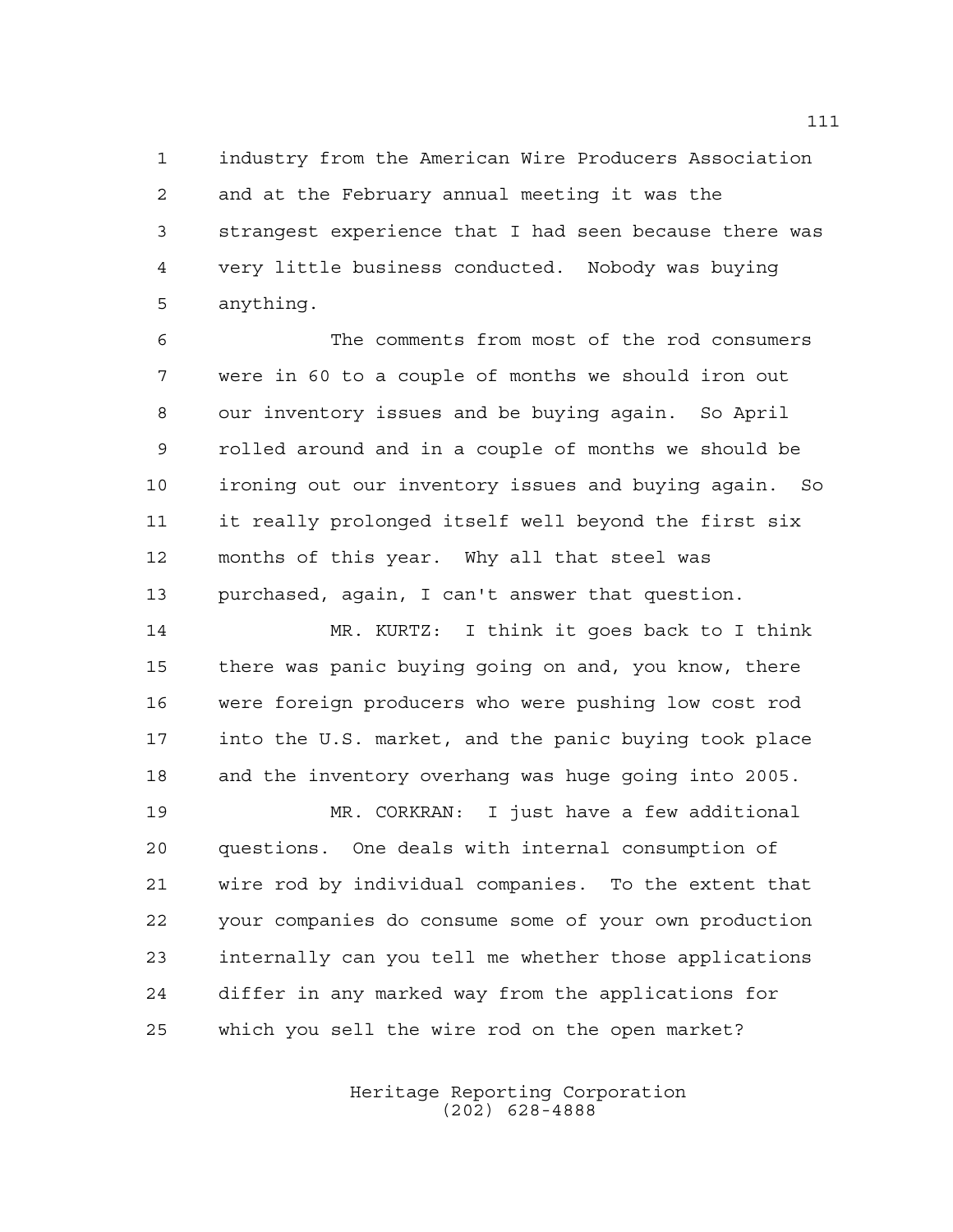MR. CHEEK: We use a lot of rod internally that we manufacture at Keystone for other products and it's essentially similar to the rod product we sell to our customers. MR. G. PORTER: Yeah. We consume 25 to 30 percent of the rod that we roll in making reinforcing products, but we also sell that same rod to the people with whom we compete in the reinforcement market. MR. KURTZ: Our is very negligible. A very small percentage. MR. SIMON: Yeah. We don't consume any of what we produce either. MR. CORKRAN: Well, I'd like to thank all of you very much for your testimony today and that concludes my questions. MR. CARPENTER: I just have a few questions and I'd like to start with a question about average unit values and maybe I'll start with you, Dr. Magrath, since you had some discussion of that in your testimony. Do you believe that a comparison of average unit values among different sources of supply is a useful tool for analysis in this particular case given the differences in product mix among suppliers? MR. MAGRATH: It is somewhat. First of all in preparing all this this is all we have with the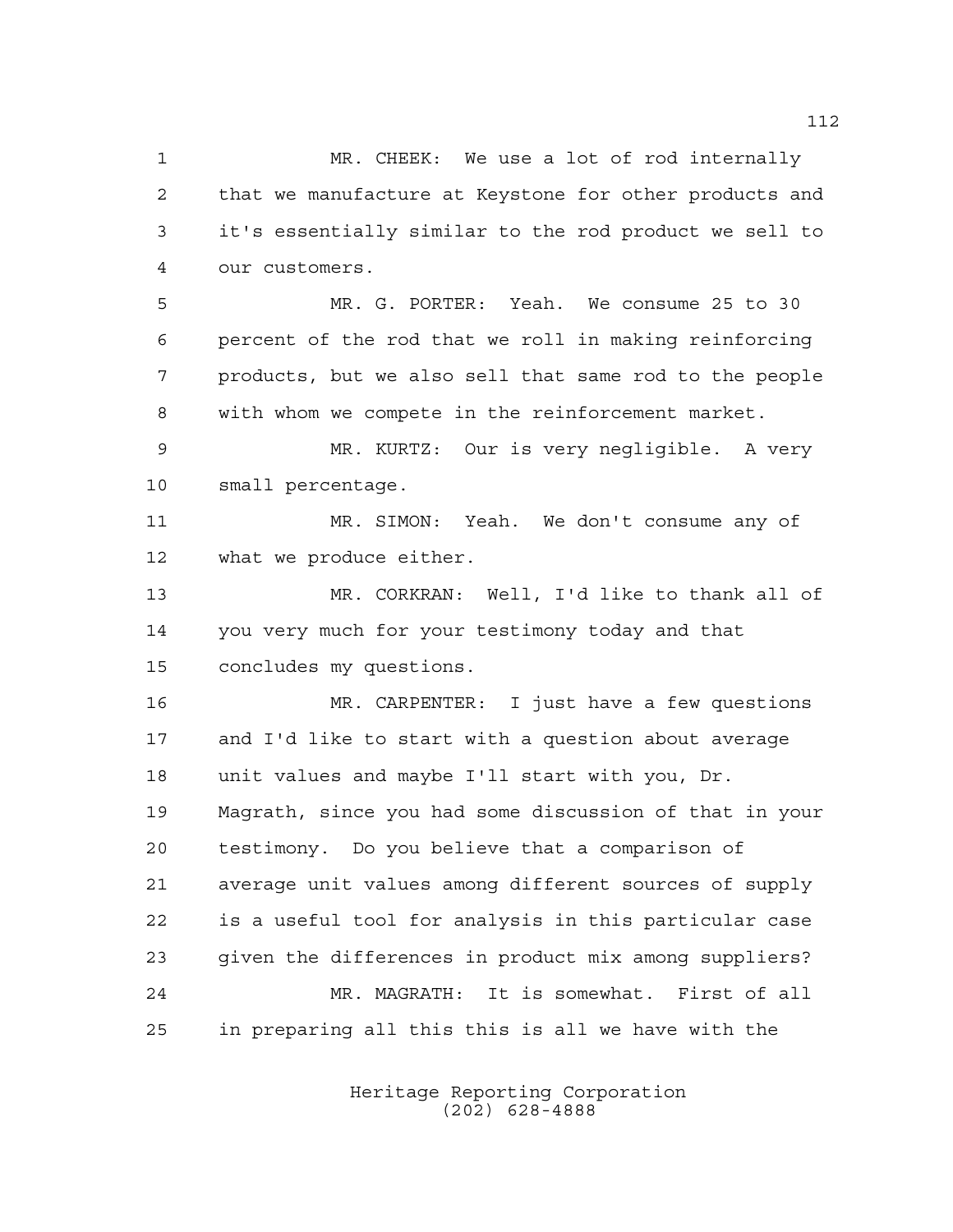lost sales. The category import categories are broken down to a number of subcategories. You can examine those. I'd say it is a tool, but a second best tool. The questionnaires are going to be the best source of that data.

 MR. CARPENTER: Let me follow-up on that with a little more detailed question. Looking at what's at least some preliminary unit value data that we have from the questionnaire data and it does show that there are differences in the average unit values among the three subject countries and then also in comparison to U.S. producers.

 Germany typically had higher average unit values for most of the period than the other two supplying countries, but that difference seemed to narrow a bit in the more recent period and maybe I could ask any of the industry witnesses, too, if they'd like to comment.

 Does anyone see a difference in the mix of products coming in from the subject countries during the period of investigation that we're looking at? MR. KURTZ: Mr. Carpenter, from my perspective what we're seeing with the reference to Germany is that there's more low carbon coming in from the Brandenberg mill in Germany. It's a larger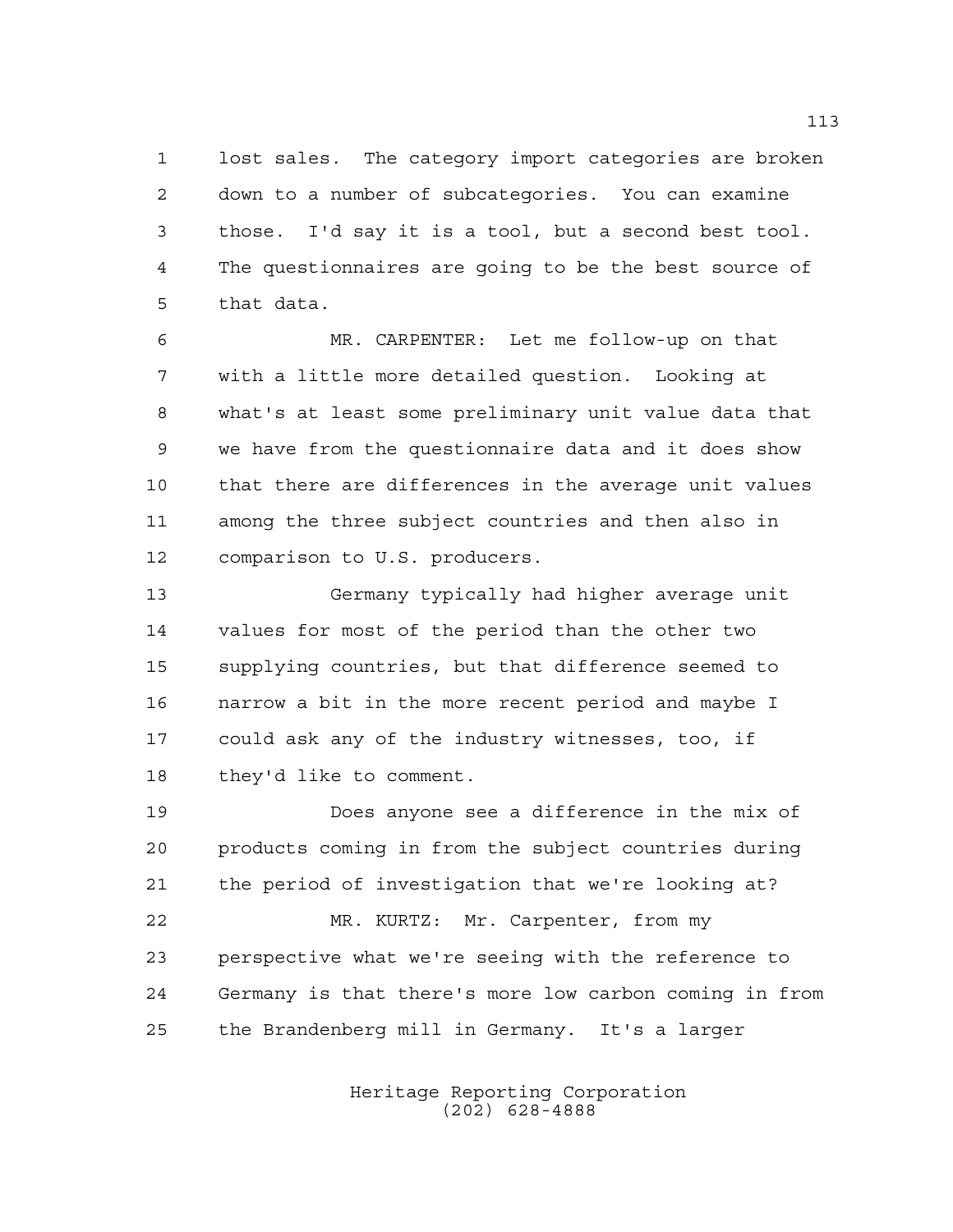percentage of the material coming in from Germany into the United States and it is primarily low carbon. MR. CARPENTER: Any other comments on that? (No response.) MR. CARPENTER: Another general question about the different types of wire rod. Compared to a few years ago is there any for lack of a better term type of grade creep in terms of the specifications in such a way that either U.S. producers or import suppliers are supplying a higher specification product for a use that was typically supplied by a lower specification product a few years ago? Have you seen any of that in the market? MR. KURTZ: If I understand your question correctly what we have seen is a shift towards more high-end 1080 and even into 1090 material within the

 some of the products that we produced below those numbers.

tire industry. We are seeing tighter restrictions on

 Whether or not that's being used for higher- end applications we don't have the data to support that or not support that, but even on some of our low carbon grades we are seeing very tight restrictions on segregation and inclusion which in turn, you know, requires us to put a lot more effort into the material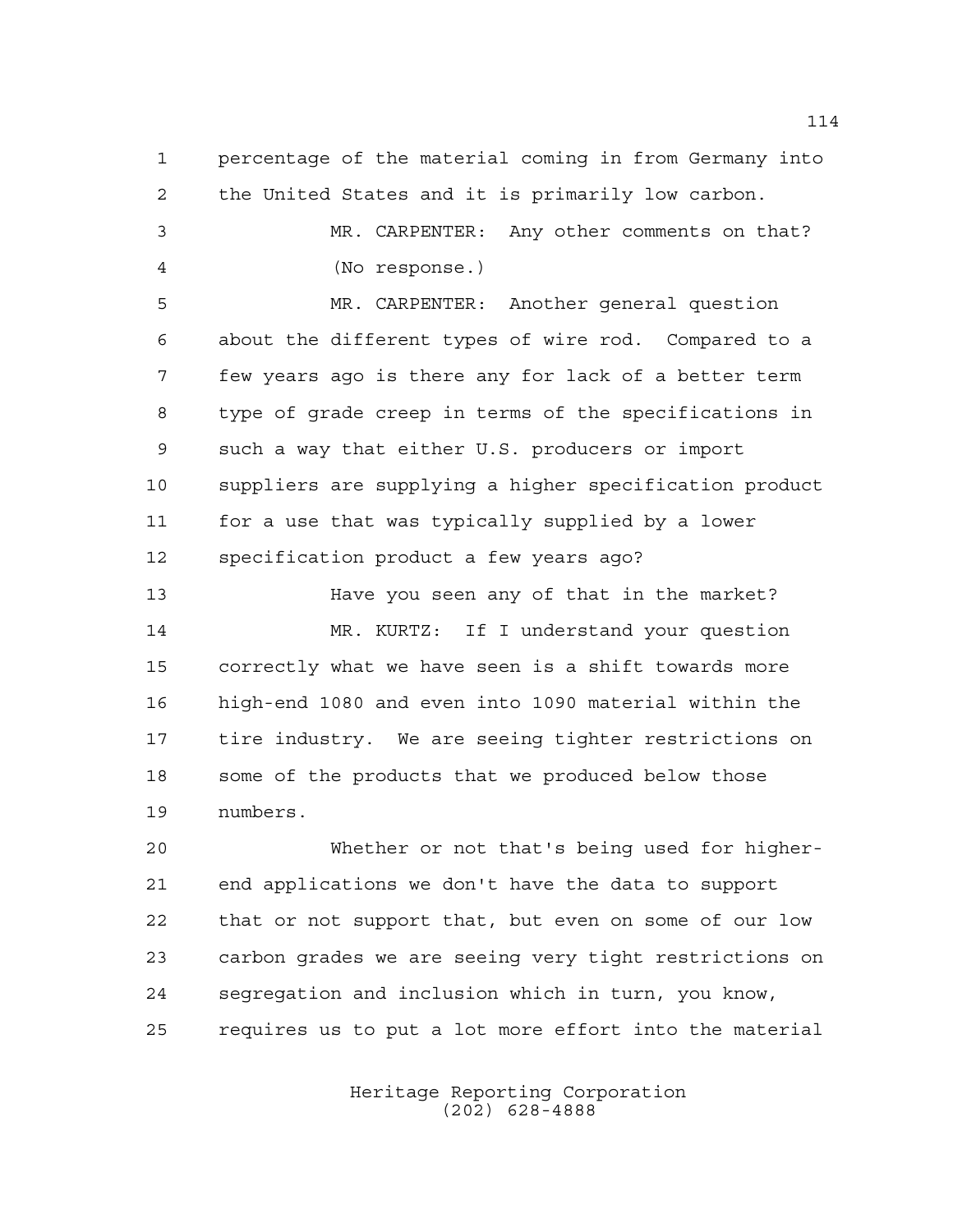that we're producing.

| $\overline{a}$ | So as a company we don't have the data to              |
|----------------|--------------------------------------------------------|
| 3              | support whether or not it's being used on the higher-  |
| $\overline{4}$ | end product, but they are tighter restrictions.        |
| 5              | MR. ROSENTHAL: Mr. Carpenter, the converse             |
| 6              | is also true. At least we have anecdotal evidence      |
| 7              | that some purchasers might require for example 1080    |
| 8              | tire bead, but they'll buy 1070 and use it for what    |
| 9              | supposedly is a 1080 application. At least that's      |
| 10             | what we've been told.                                  |
| 11             | MR. CARPENTER: Have you seen any situation             |
| 12             | sort of the converse of that where a higher            |
| 13             | specification product that's imported is being used    |
| 14             | for a use that might have typically been supplied by a |
| 15             | lower specification product but at a lower price, a    |
| 16             | price that would typically be charged for a lower      |
| 17             | specification product?                                 |
| 18             | MR. KURTZ: The one instance that I'm                   |
| 19             | familiar with is material at a much small diameter,    |
| 20             | below the 5.5 millimeter, coming out of Canada and     |
| 21             | being used for products that we produce at the 5.5     |
| 22             | millimeter level and above.                            |
| 23             | MR. CARPENTER: I gather from what you're               |
| 24             | saying that there hasn't been that much of a change in |
| 25             | the market in terms of what products are being         |
|                |                                                        |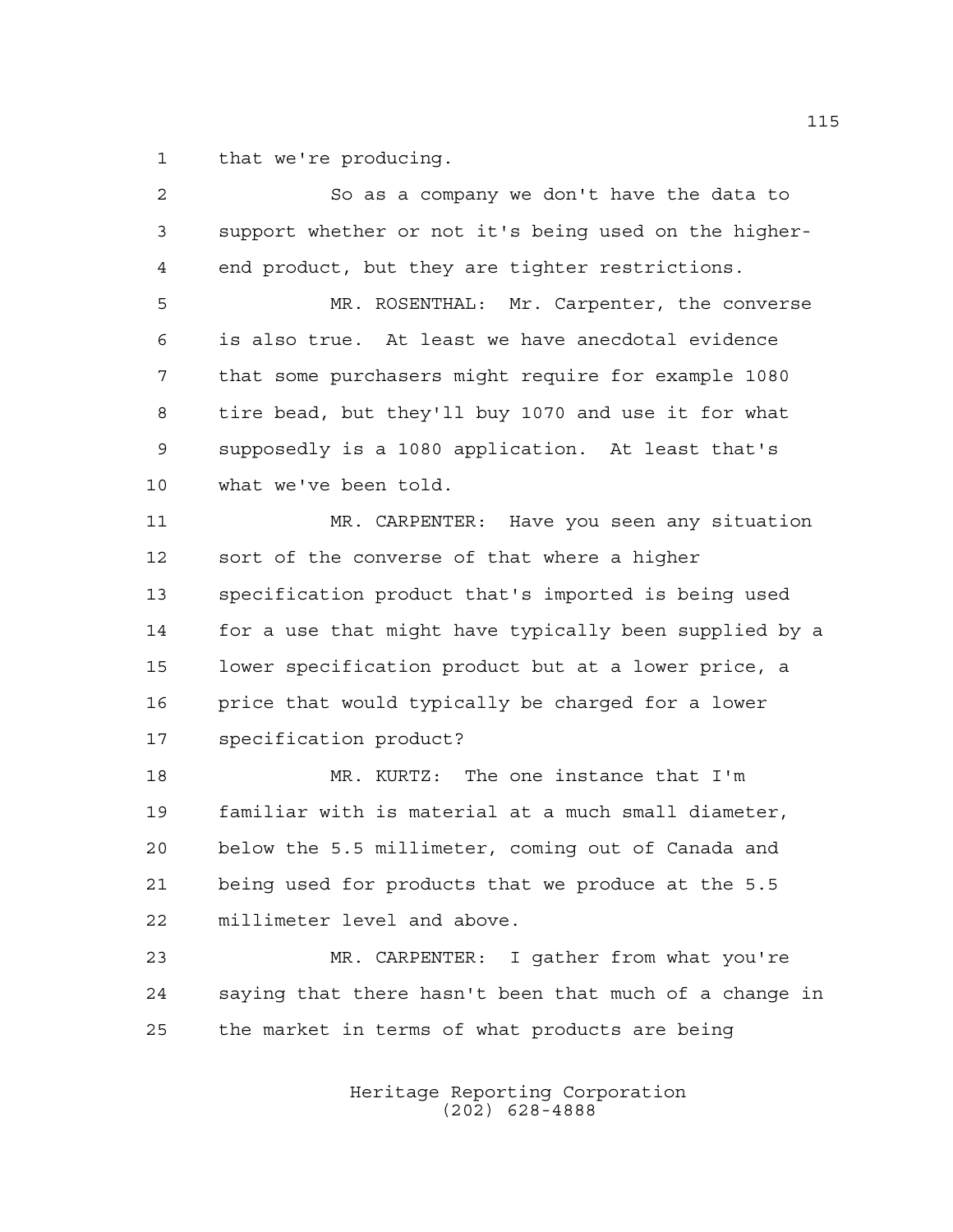supplied for what uses, but customers at least in some cases have been increasing the specifications that they're requiring?

 MR. KURTZ: That's correct. I mean, we don't have actual data on it, but we do believe that there is some tire bead material that we are supplying the industry that could in fact be used for tire cord specifications.

 MR. SIMON: The difficulty in answering the question is just what he mentioned. We also believe that, you know, we may be selling something at 1070 and it may be used for something different than that. It's very difficult for us to find that out. The same thing works in the opposite is if they're using a higher material for a lower end it's very difficult for us to know about the specifications.

 MR. CARPENTER: I understand that. More appropriate question for a customer. Since the Respondents in their opening statement refer to or their argument was that the increase in the imports in 2004 was being driven by the short supply of domestic product which brought the imported product into the market Mr. Corkran had some questions about that and there was some discussion about the timing of it particularly towards the end of the year I guess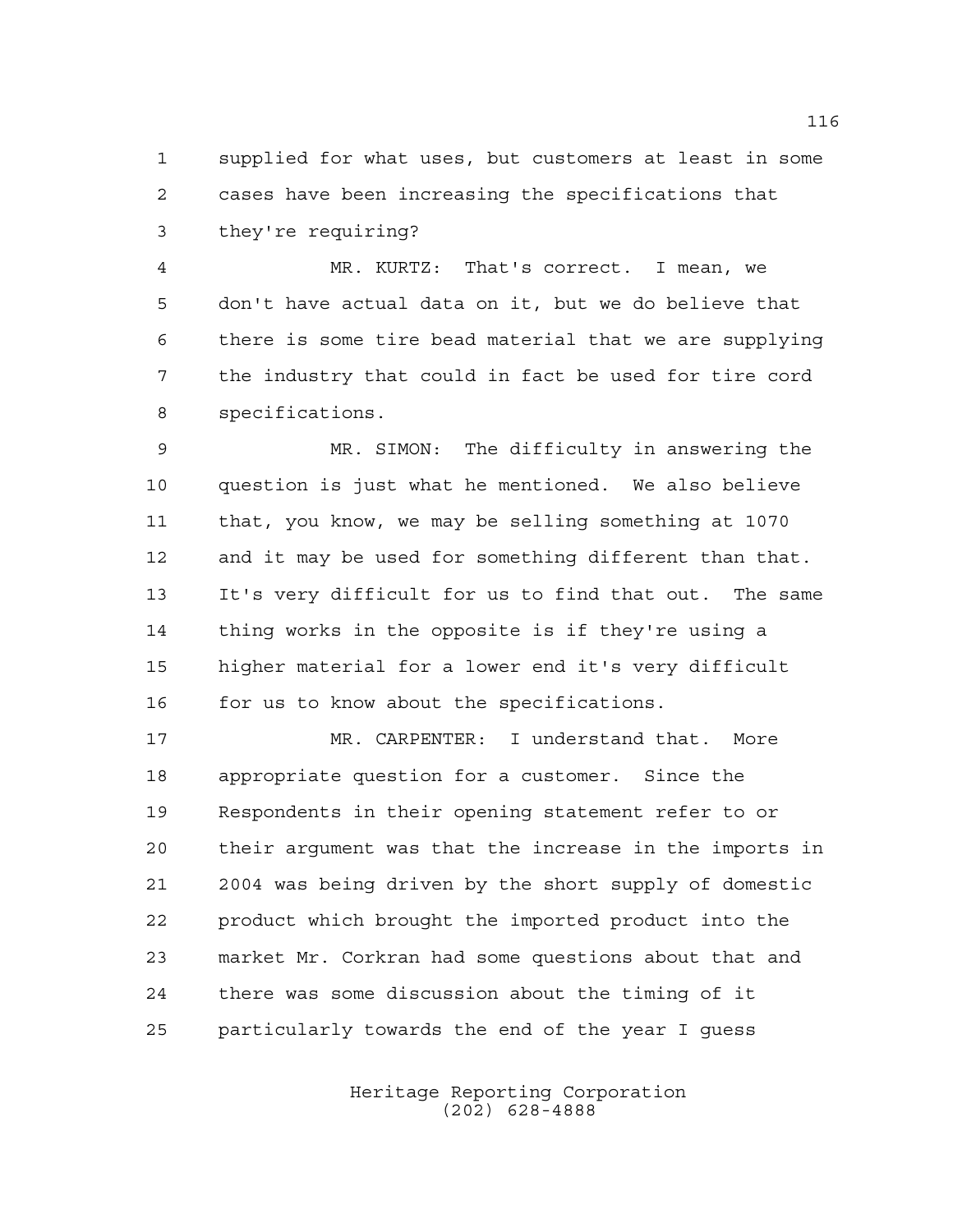capacity utilization was lower, but I was trying to reconcile that with the capacity utilization figures that, Dr. Magrath, you presented in your chart which looking at our preliminary questionnaire data it seems to be very consistent with our data.

 It shows that there was something like 70 percent capacity utilization by the domestic industry in 2004 and even if you look at the first three quarters of 2004 it was just a little bit higher than that and so I was trying to reconcile the fact with if you look at the reverse of that the unused capacity was close to 30 percent, but yet there appear to be instances of tight supply and I'm wondering whether again that might be maybe just limited to certain types of wire rod as opposed to across the board or alternatively maybe is it possible that the reported capacity might be higher than what was actually available during the time?

 For example there was new capacity that was brought onstream and maybe it wasn't available during the entire time period.

 MR. MAGRATH: What strikes me in the explanation for that question is the ephemeral nature of the so-called tight market. These gentlemen testified that it was for brief periods, the second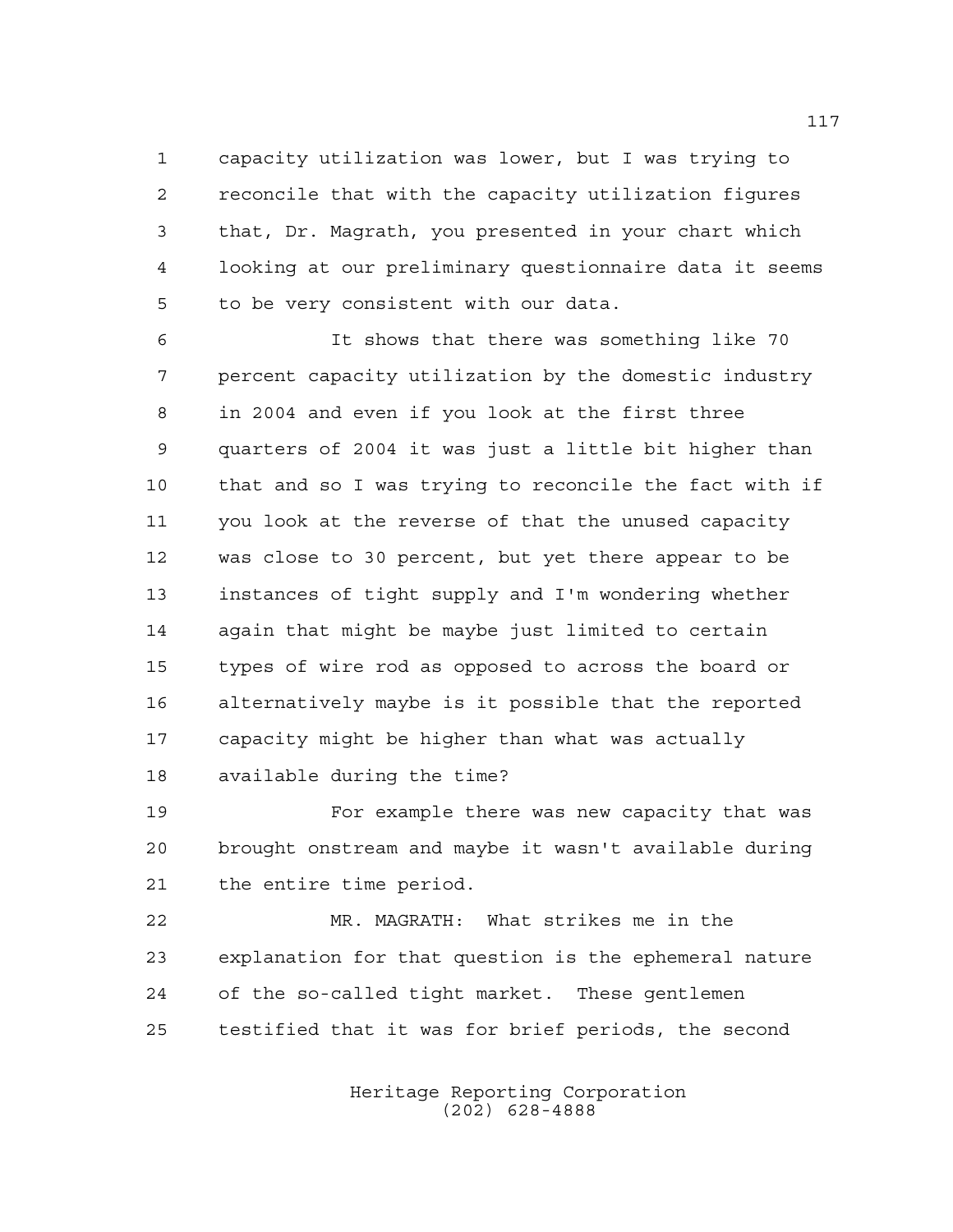and third quarter 2004, and by the end of the year which is the capacity data that we use for the charts the Commission looks at that those problems had been unrattled, so it was never that big a deal.

 MR. CARPENTER: Yes. I mean, it sounds like from your testimony that the short supply problems were resolved by the end of the year. In looking at the capacity utilization there seems an amount of excess capacity throughout the year.

 MR. MAGRATH: Your suggestion that perhaps the tight supply situation was just for certain products, production capacity numbers are on the capability to make the entire gamut of wire rods.

 So perhaps there were spot type situations on specific products, but you have heard these gentlemen by and large say that there was no tightness of supply or that they supplied their customers with the normal amount that they would get in normal times and that it was short-lived in any case.

 MR. ROSENTHAL: Mr. Carpenter, I think one of the things that is interesting to look at is when you compare the Respondents' statements about tight supply and to the extent that they believe it was caused by Georgetown going out of the market for the first part of 2004 with the amount of tonnage that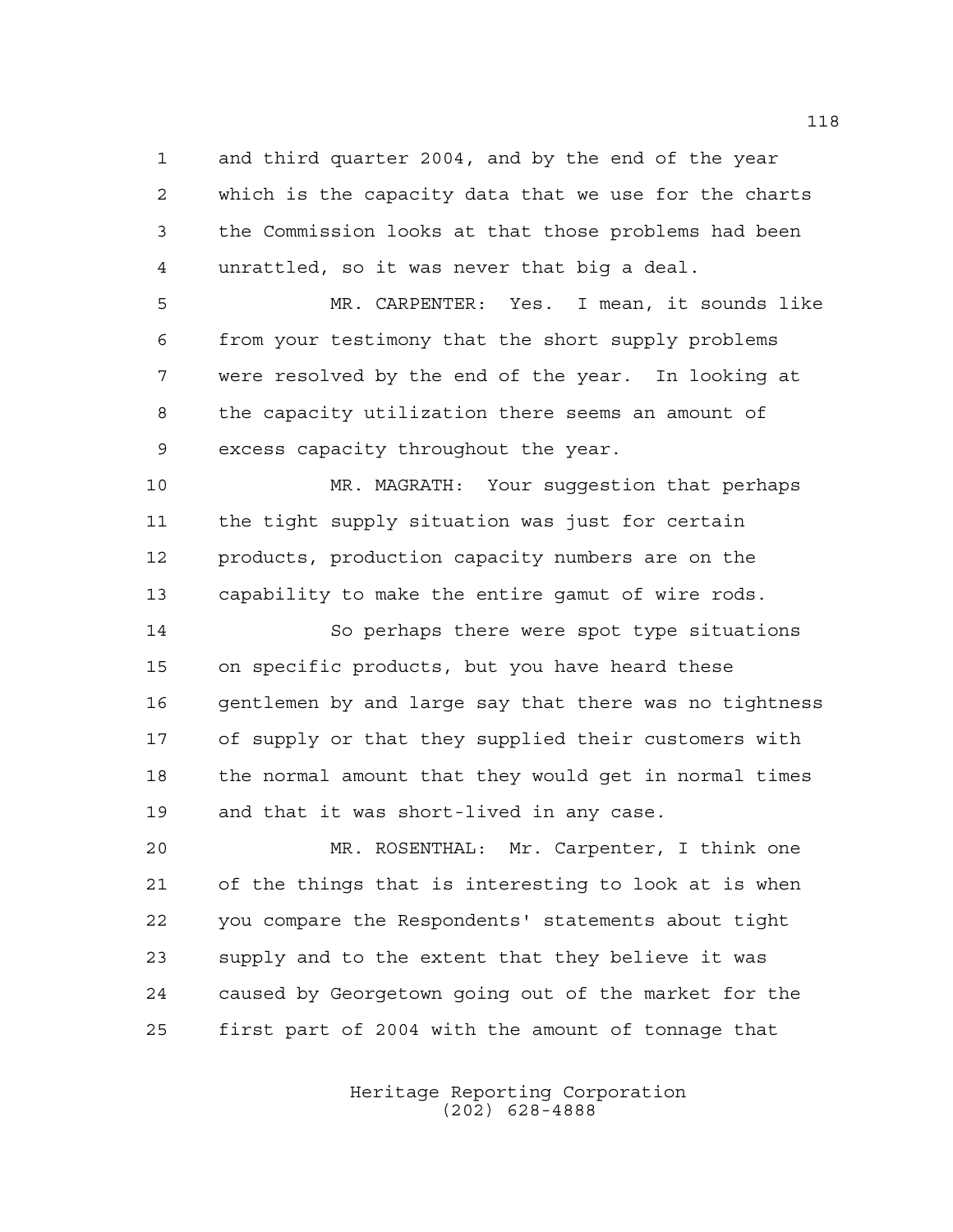came in from the subject countries as is indicated in some earlier testimony the amount that Georgetown accounted for in the marketplace was dwarfed by the level of imports from the subject countries.

 That's number one. Number two, there was additional domestic supply that came onstream at that time. I'm not sure if it equalled the Georgetown supply that went offline, but it was a pretty significant amount as well.

 MR. LUBERDA: Mr. Carpenter, I denote also that the customers were aware of what was happening to raw material costs during 2004, too. They see one producer down, they see raw material costs going up and they also see lots of offers for low-priced imports at the same time.

 So the decision to build inventory last year wasn't done in a vacuum. They saw the same factors that our producers did. They build and have access to huge amounts and very low cost wire rods, so they make the decision to build inventory both of their rod stocks and their finished products with this lower price.

 So it has much more to do with knowing what market conditions look like. At least they're projecting out, seeing raw material cost increases and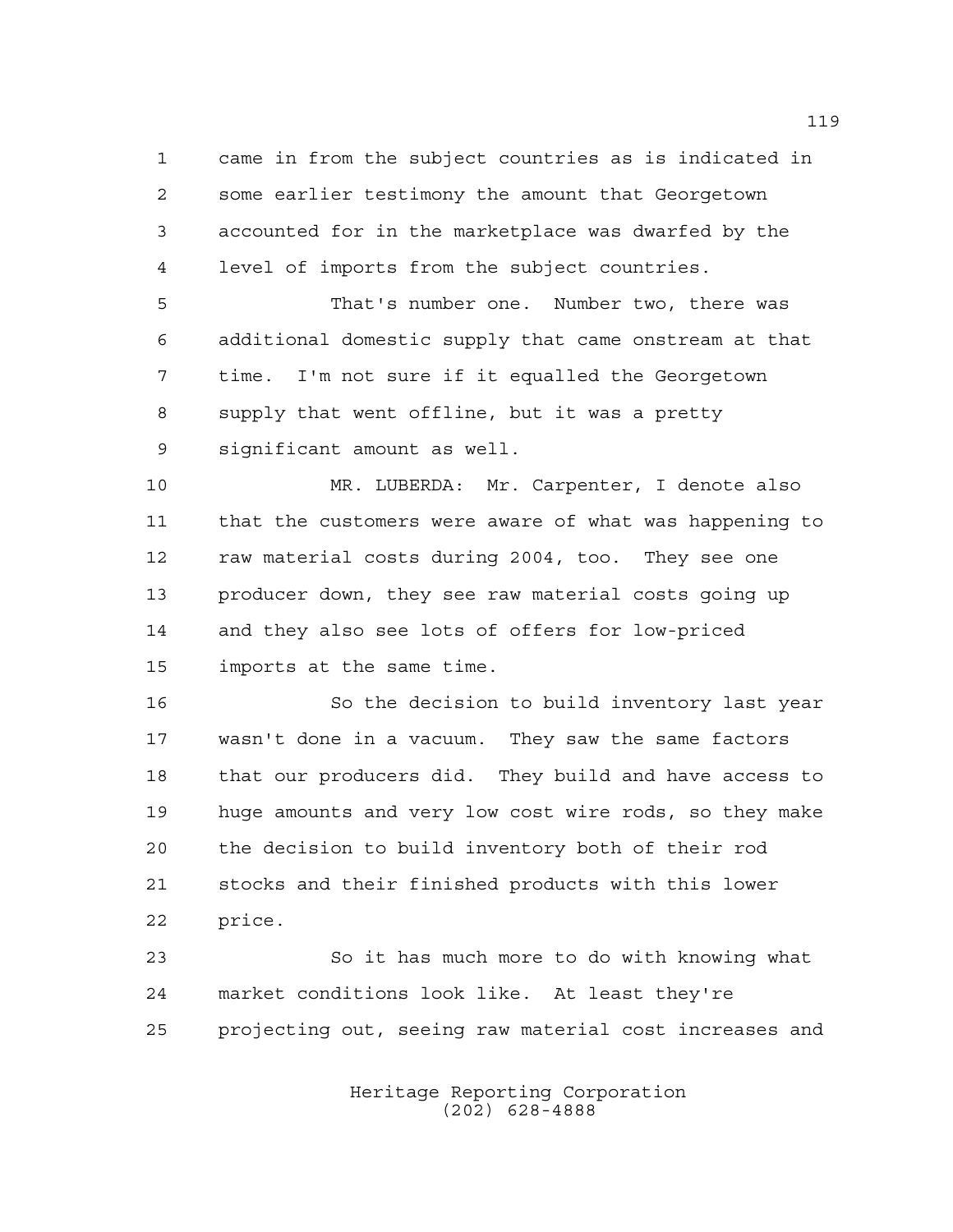the availability of very low cost product, so that starts driving the engine of pushing more rod in the door for them.

 MR. CARPENTER: Finally, I know that we've asked for a good bit of data in the questionnaires both from U.S. producers and from importers about their shipments of various grades of wire rod and I haven't seen a compilation of all that data, but I was just wondering whether some of the higher specification product like say the coal heading quality is increasing in terms of U.S. consumption, not just U.S. production, but consumption?

 Is that becoming an increasingly popular product by customers? Is demand for that product increasing over the period or any of the other higher specification --

 MR. MARTIN: Relative to the coal heading market, no, I haven't seen a significant increase. The fastener industry is, you know, subject to a lot of the same conditions that the rest of the steel consuming industry is.

 Automotive build up and down, a demand for construction, but relative to our coal heading supply to our customer base we saw that in a decline this year versus last year for the same reasons that we're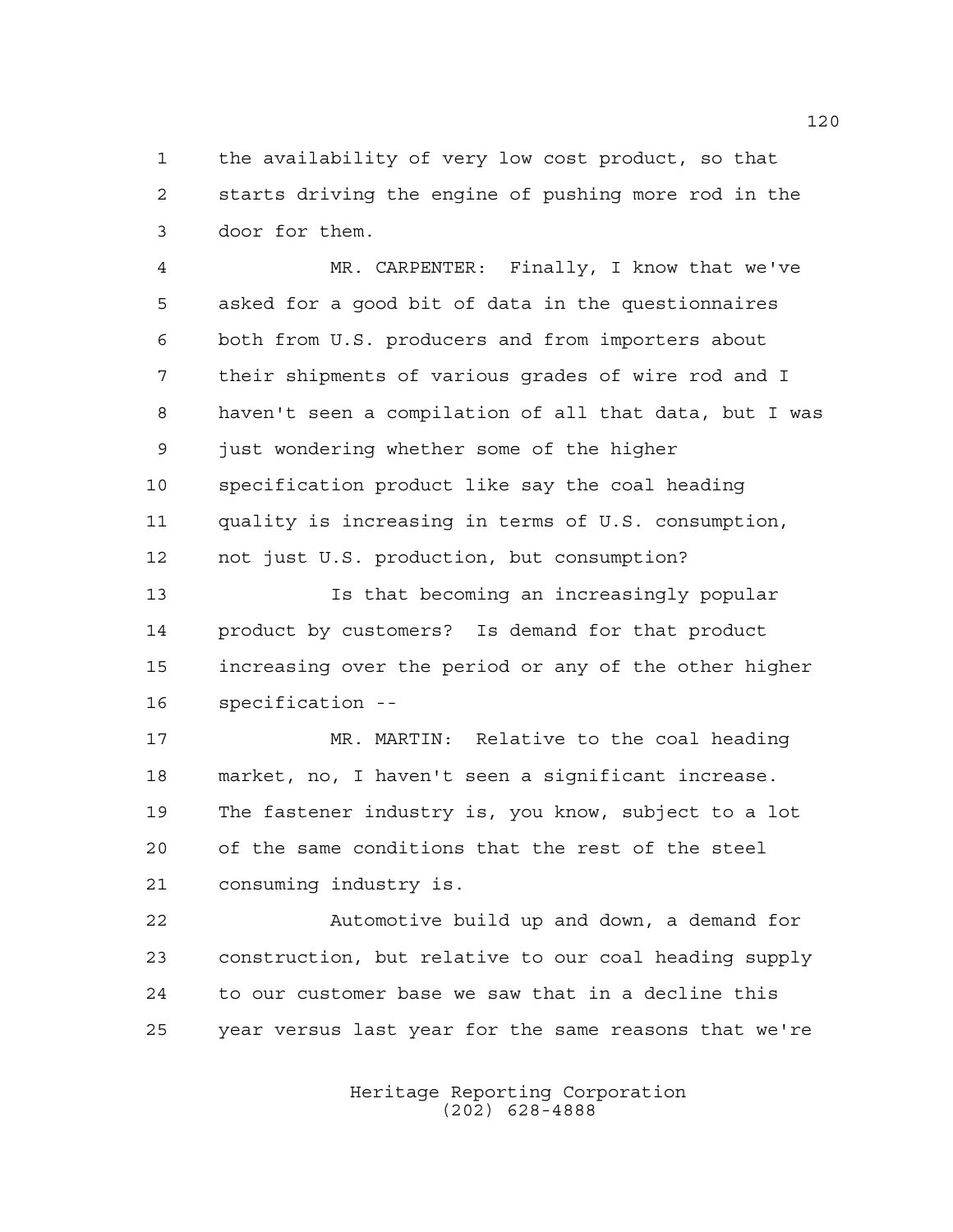here today talking about imports from various countries.

 MR. CARPENTER: Right. Okay. Thank you very much for those responses to our questions. Let me just check with my colleagues to see if they have any further questions.

Mr. Corkran?

 MR. CORKRAN: Thank you. Just a very quick question and it's only just for a clarification of one of the live presentations.

 Dr. Magrath, the U.S. producers unused capacity excluding plant closures. In general what were the adjustments that were made from that compared to the previous slide, U.S. producers unused capacity? Was that Georgetown and Beaumont?

MR. MAGRATH: Yes.

 MR. CORKRAN: Thank you. No further questions.

 MR. CARPENTER: Again, I want to thank this panel very much for your presentations here, your patient response to our questions. We're already close to noon and I think we have quite a way to go this afternoon, so I'm going to suggest that we take a lunch break until 1:00 p.m. if there are no objections to that.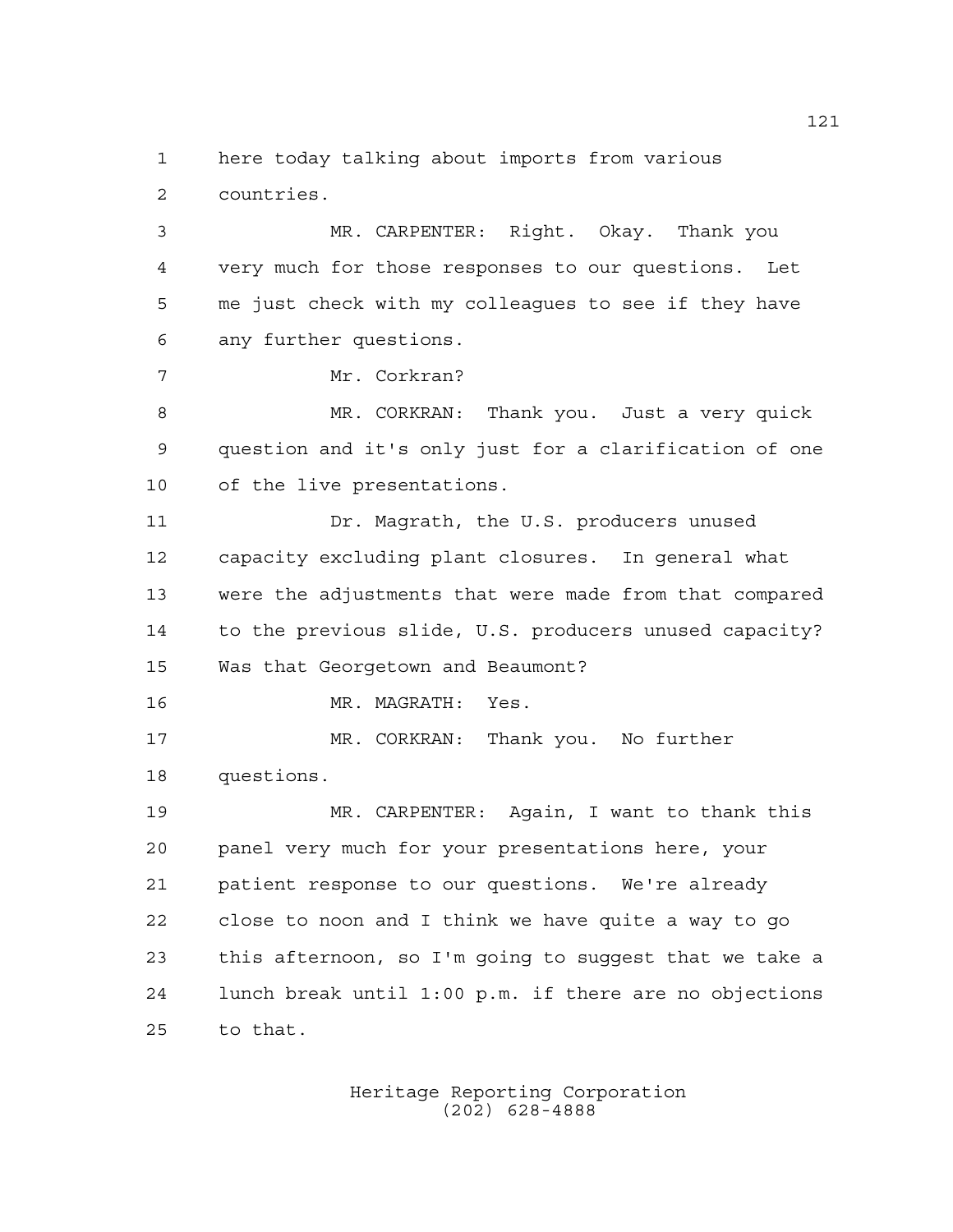(No response.)

 MR. CARPENTER: We don't normally do that, but I think the conference is going to run for a while, so hearing no objections we will resume the conference at 1:00 p.m. Are there any other witnesses that have to leave early? (No audible response.) MR. CARPENTER: Maybe what we could do is have him testify first and then we could have a separate round of questions just for him so he could leave. All right. We'll make it 1:00 p.m. then. Thank you. (Whereupon, at 11:55 a.m., the hearing in the above-entitled matter was recessed, to reconvene at 1:00 p.m. this same day, Thursday, December 1, 2005.) //  $20 /$  $21 /$  $22 / /$  //  $24 /$ //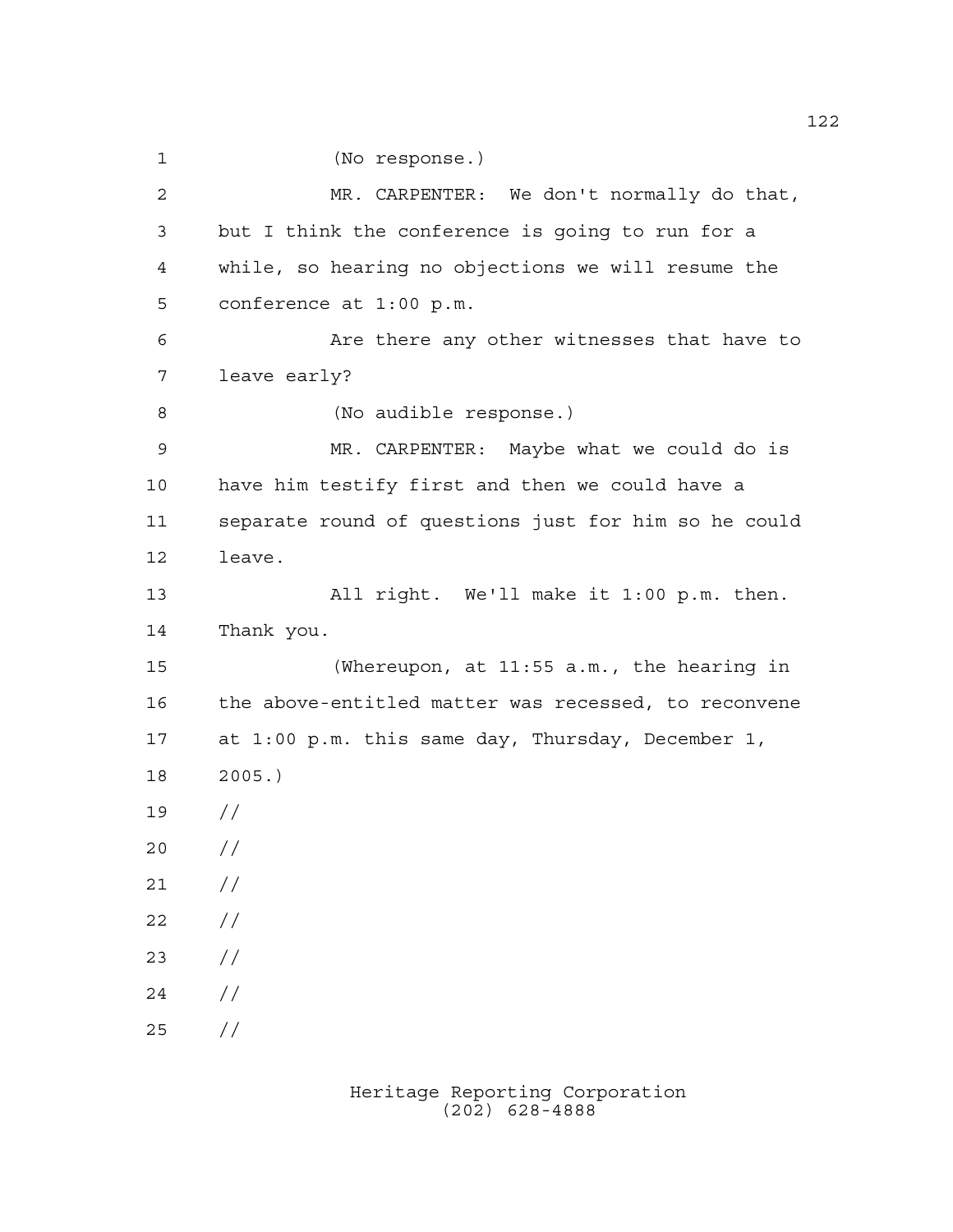A F T E R N O O N S E S S I O N (1:00 p.m.) MR. CARPENTER: Welcome back, everyone -- Ms. Korbel, I understand you're going to start us off. Please proceed. MS. KORBEL: I guess it's good afternoon. Everybody remember that when you do your testimony. (Laughter.) MS. KORBEL: My name is Kimberly Korbel, and I'm the Executive Director of the American Wire Producers Association, or the AWPA. Access to a global supply of wire rod is the primary objective of the Association. The members of the AWPA purchase between 85 and 90 percent of the six to seven million tons of wire rods sold in the U.S. market each year. They supply wire and wire products to virtually every sector of the American economy. 18 The only use for wire rod is to make it into the wire. So the ability of our members and their downstream customers to remain competitive is essential for the long-term health and prosperity of the U.S. rod industry. Over the past 15 years, we have returned repeatedly to the Commission to explain the conditions of competition in the rod market. Consistently, we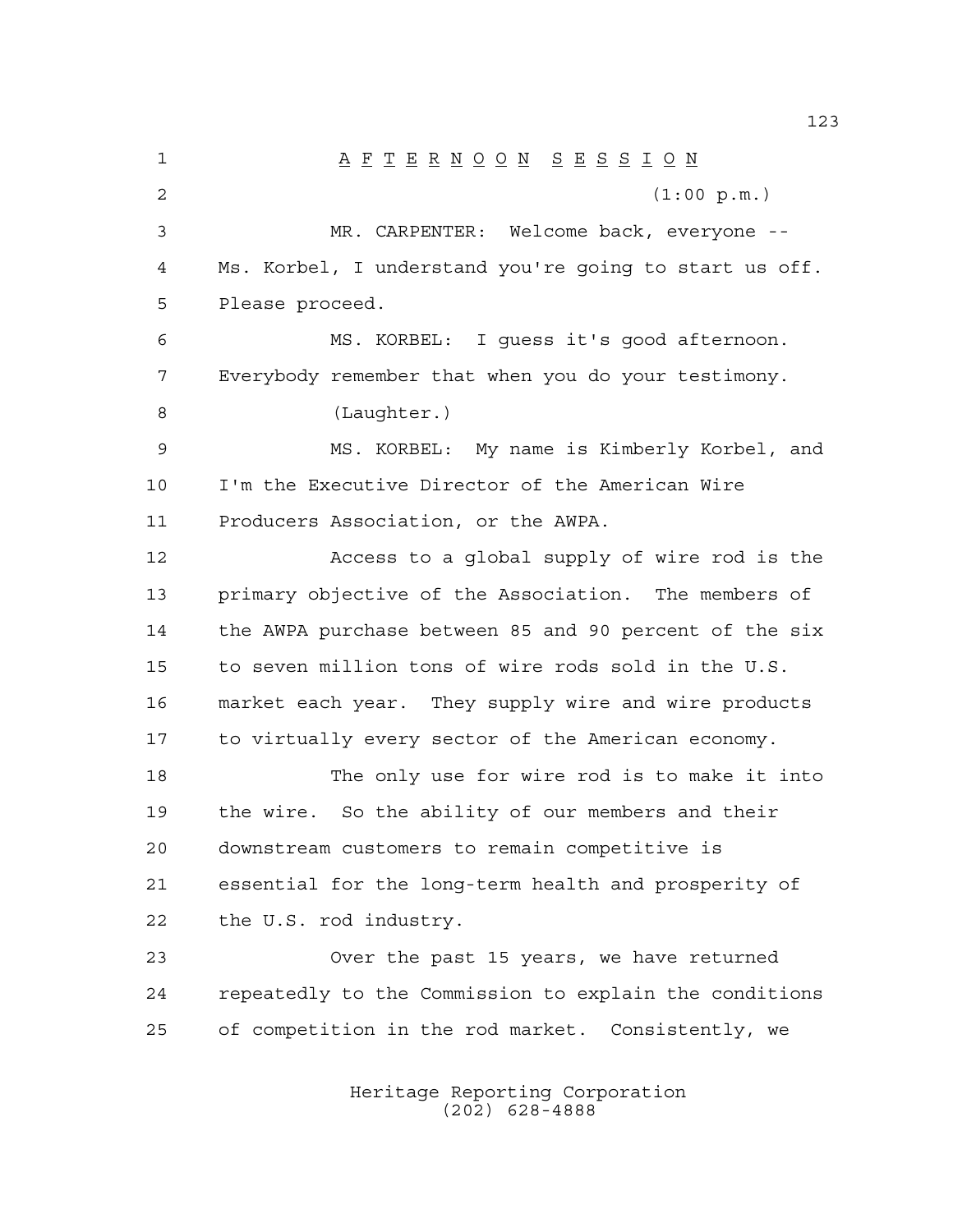have identified the inability of the domestic industry to meet demand for wire rod.

 This afternoon, you will hear about the unusual circumstances that affected the U.S. rod market in 2004 and 2005. After a record steel market in 2004, this year began with unusually high rod inventories at U.S. mills and wire inventories at the factories of our customers. As these inventories declined, demand has returned to normal levels, and U.S. rod mills are again raising prices.

 Today, you will hear from four members of the AWPA, who together purchase nearly two million tons of wire rod annually. At the appropriate time, we'll be pleased to answer your questions. Our first witness is the Association president, Bob Moffitt.

 MR. MOFFITT: Good afternoon, my name is Bob Moffitt. I am appearing here today both in my capacity as President of the American Wire Producers Association, and as Vice President of Purchasing for Davis Wire, Davis Wire Pueblo, and National Standard; collectively, the Heico Wire Group.

 The Wire Group is the largest consumer of wire rod in Western North America and one of the largest in the U.S., operating five plants in California, Washington, Colorado, Oklahoma, and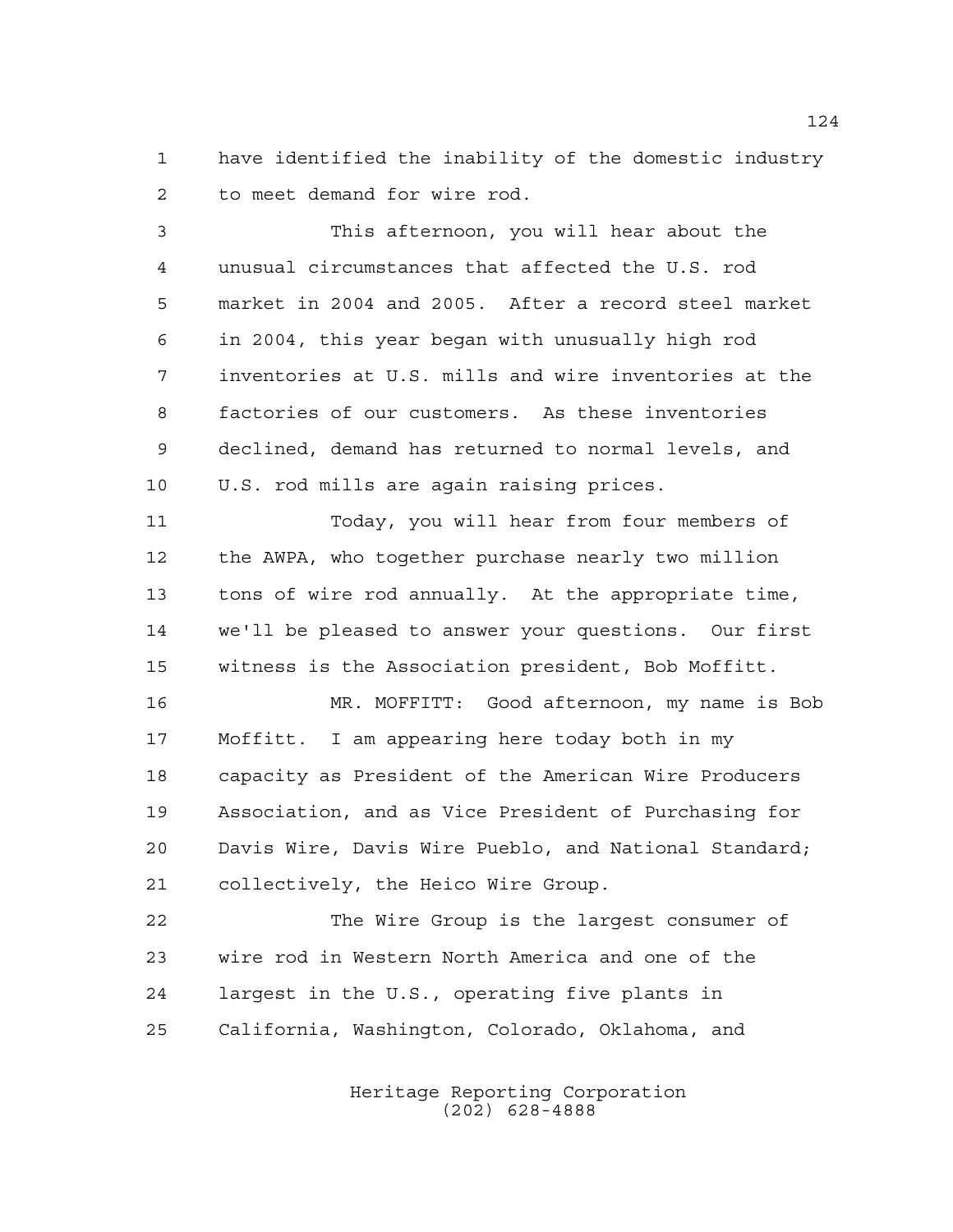Michigan. These plants convert nearly 500,000 tons of wire rod into wire and wire products annually.

 The Wire Group manufactures wire for agriculture and merchant products, industrial and specialty products, building and reinforcing products, and the automotive industry. We purchase low carbon, high carbon bead, and welded rod for these applications.

 The Wire Group is a strong supporter of the U.S. rod industry. Our Kent, Washington plant is approximately 200 miles from Cascade Rolling Mills in McMinnville, Oregon. We are their largest customer. Our Colorado plant is located on the grounds of the Rocky Mountain Steel Mills facility in Pueblo. We are their largest customer.

 We buy from Keystone Steel and Wire. We buy from Georgetown. We buy from Connecticut Steel. We were buying from Ameristeel's facility in Beaumont, Texas, up until their lock-out there. We would like to buy from the Perth and Amboy, New Jersey plants.

 Although we prefer to buy domestically, we have learned through experience that it is essential to maintain multiple sources of wire rod. Disruptions caused by mill closures, production outages, labor disputes and even trade cases can interrupt the supply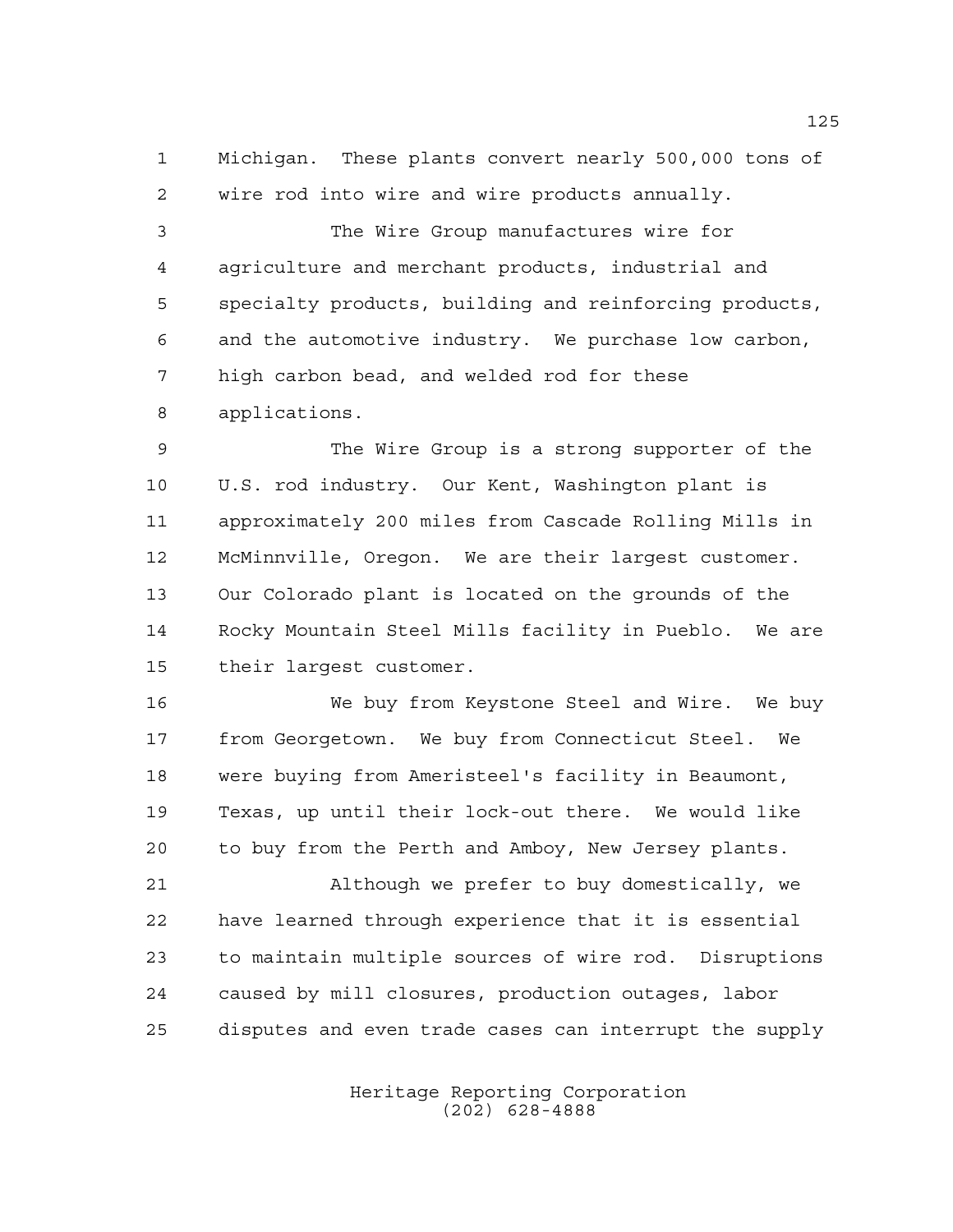of rod and threaten our business.

 As a result, we made a strategic business decision, several years ago, that Davis Wire would purchase between 25 and 30 percent of its requirements from off-shore producers, and the remaining 70 to 75 percent from domestic mills. Our strategy of multiple sourcing was adopted to guarantee access to sufficient quantities of wire rod in order to avoid disruptions in our supply and ensure wire and wire products for our customers. In 2004, our strategy was validated when a rod shortage hit the U.S. market. As the person responsible for all of the wire groups' rod purchases, I can tell you that during most of 2004, price was not an issue. It was all about availability. For example, by contrast, Rocky Mountain supplies all of the rod consumed by our wire plant consumer in Pueblo, Colorado. But during 2004, we were told by Rocky Mountain that they could not supply any additional to Pueblo, because the wire group was already receiving 40 percent of the mill's production. Rocky Mountain suggested that we buy imports to meet the shortfall. So in 2004, we bought imported rod for Pueblo, a plant which previously had used 100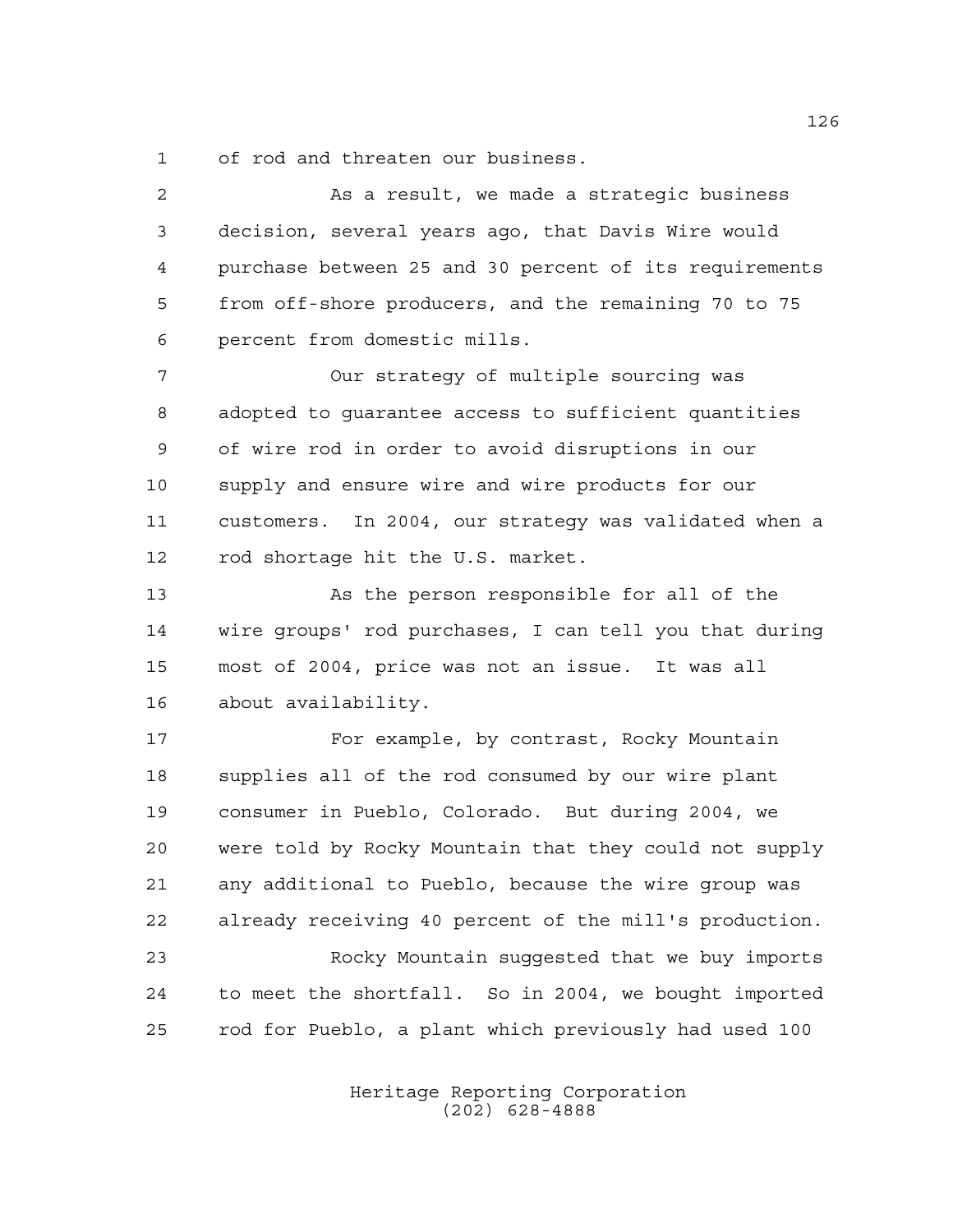percent domestic rod. During 2004, our companies

 developed new suppliers in Poland, Italy, Turkey, and Germany. These were mills that we had never purchased from before, but we needed the rod.

 At times, the import price we paid was higher than the domestic price for rod. It didn't matter. We had to have the rod to meet the demand for our products during 2004, and we had serious concerns about the domestic mills' ability to supply us.

 I know that we were not the only ones searching for available rod. We received calls from other independent U.S. wire companies who wanted to buy rod from our companies. It was a crazy time in the market.

 My colleagues, Joe Downes and John T. Johnson, will address the reasons for these unusual conditions and their consequences. For the Heico wire companies, it meant having to pass up business opportunities on our products because rod supply was unable to meet demand.

 Then, when the market cooled, we were sitting on three to four months of rod inventory, which has taken us nearly six months to work down to a manageable level.

As you might guess, rod availability has not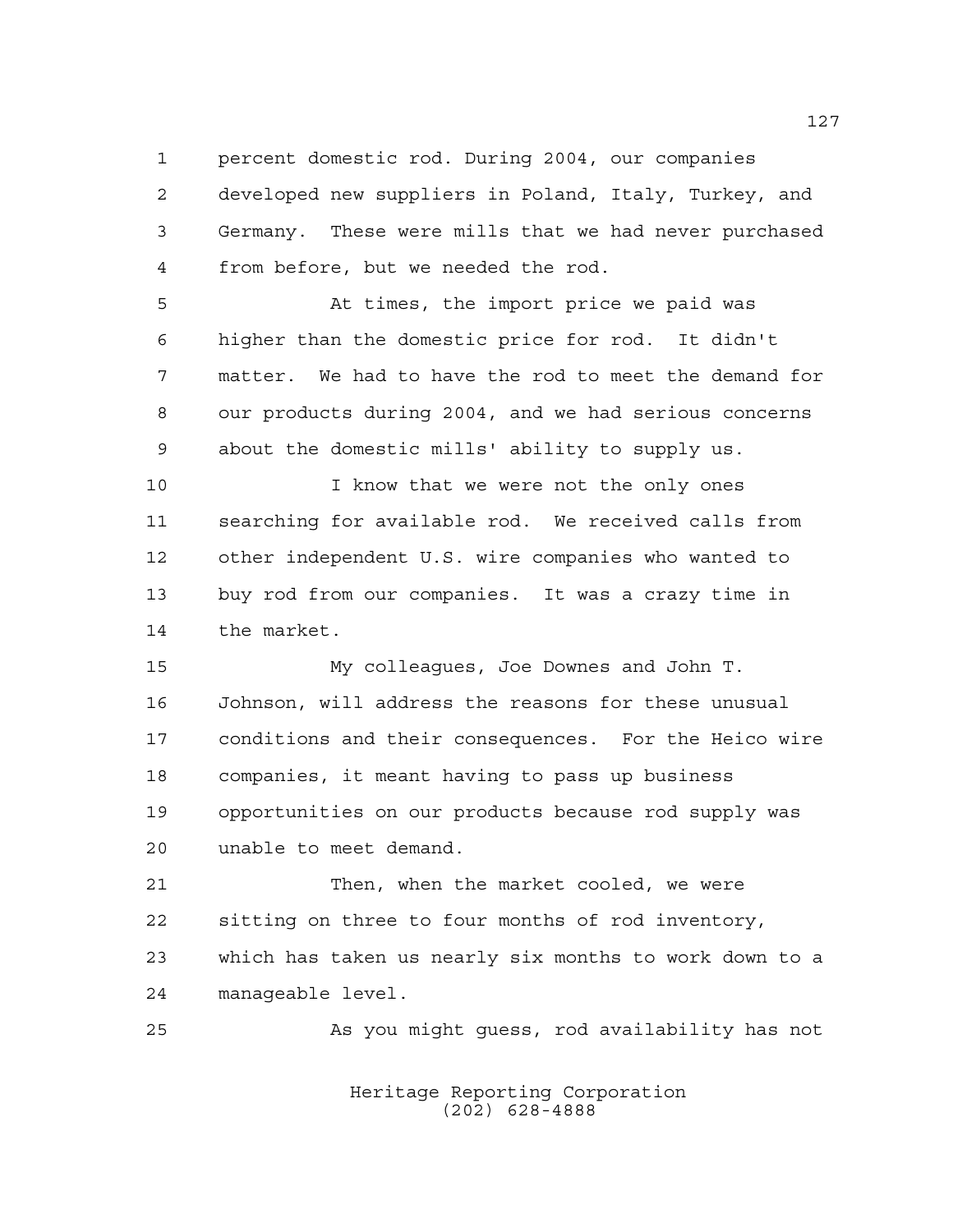been an issue this year; 2005 has been all about inventory adjustments. Now that inventories have been restored to more normal levels, we are projecting increased demand for wire rod in 2006 for our wire companies.

 We have already been advised by one of our domestic suppliers that it would be difficult for them to meet our first quarter requirements, and that we should expect delays. As I speak, I am still waiting for one of the Petitioners to ship rod promised for September, and we are now in December.

 The question is, will our U.S. suppliers be willing and able to supply our domestic rod requirements next year? Thank you.

 MR. JOHNSON: Good afternoon, my name is John T. Johnson, Jr. I'm the owner and President of Mid-South Wire Company. Mid-South Wire was founded in 1967, and its affiliated sister company, Nashville Wire Products, are both family-owned businesses that employ approximately 1,000 people in Nashville and throughout Middle Tennessee.

 Mid-South Wire produces more than 200,000 tons of wire annually for the automotive, appliance, closet shelving, material handling, lawn and garden, and other industries. We also produce galvanized wire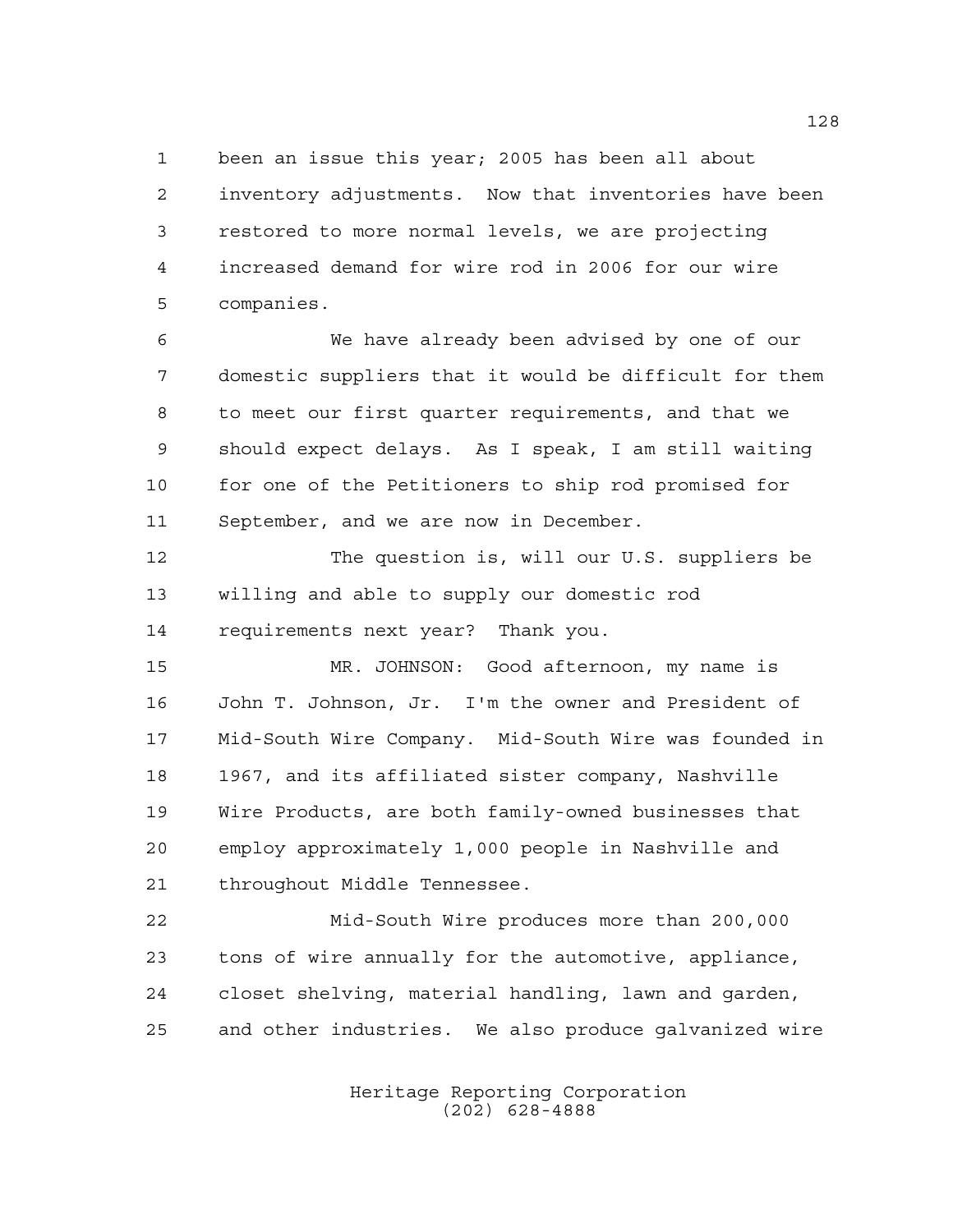for a variety of end uses, such as wire handles for paint cans.

 We operate our own trucking company, with a fleet of approximately 75 trucks, in order to provide reliable service for our customers.

 We, like other independent U.S. wire producers, are caught in a potentially catastrophic cost/price squeeze. We convert rod into drawn wire, which then becomes the raw material for our manufacturing customers. Therefore, our customers are caught in the same squeeze.

 Increased rod prices result in increased wire prices, and manufacturers simply cannot continue to pass increasing costs onto their customers. Our customers are continually faced with the import or build decision, which is whether to import finished wire products, or to continue to purchase wire from Mid-South and manufacture their finished products here in the U.S.

 Recently, one of our end customers, Charboil Barbecue Grills, announced that they will move the production of their entire product line out of the U.S. This will result in the loss of approximately 1,600 jobs in Columbus, Georgia.

Another large customer, Newell Rubbermaid,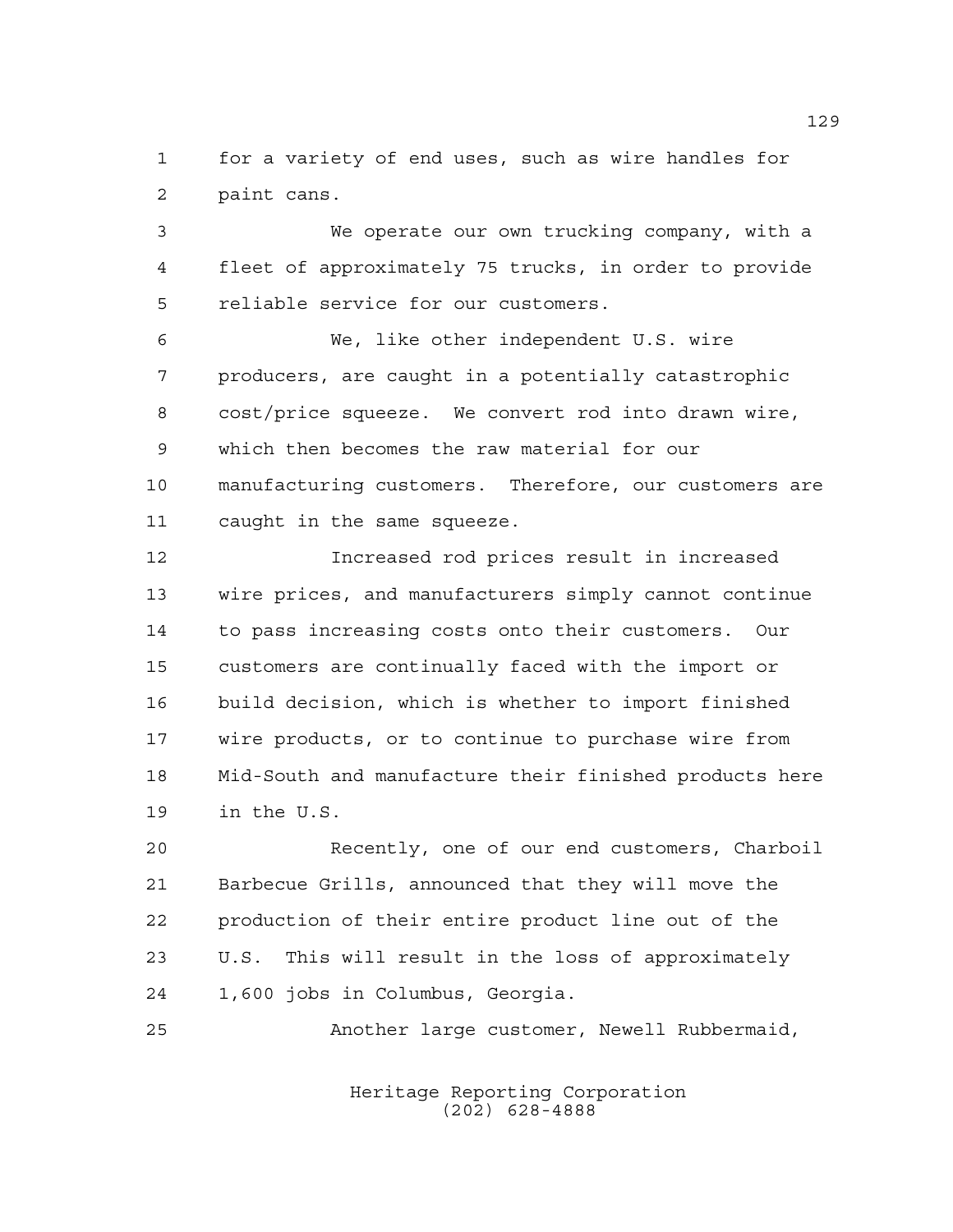who is a major producer of wire closet shelving, has downsized their Jackson, Missouri work force as a result of outsourcing from overseas. Yet, they are still trying to maintain some production lines in the U.S., if feasible.

 These are just two of many examples we have seen. Our customers continue to shut down manufacturing operations as products are forced offshore, largely due to rising rod and wire prices. Examples are fan guards produced in Illinois, construction nails in Tennessee, Arkansas, and Mississippi; as well as pet cages in Indiana, and swing set chain in Alabama. These are all products that are now made off-shore.

 Consumption of wire rod in the U.S. will no doubt decline, as more customers scale down and phase out production. Then domestic wire producers like Mid-South also will be forced to cut production, as well. Our customers demand that we be competitive, if they are to continue to buy from us and make their products in America.

 The year 2004 was an exceptional year. From late 2003 through August 2004, our domestic rod suppliers told us the number of tons that would be allocated to us. When Cargill owned the Beaumont,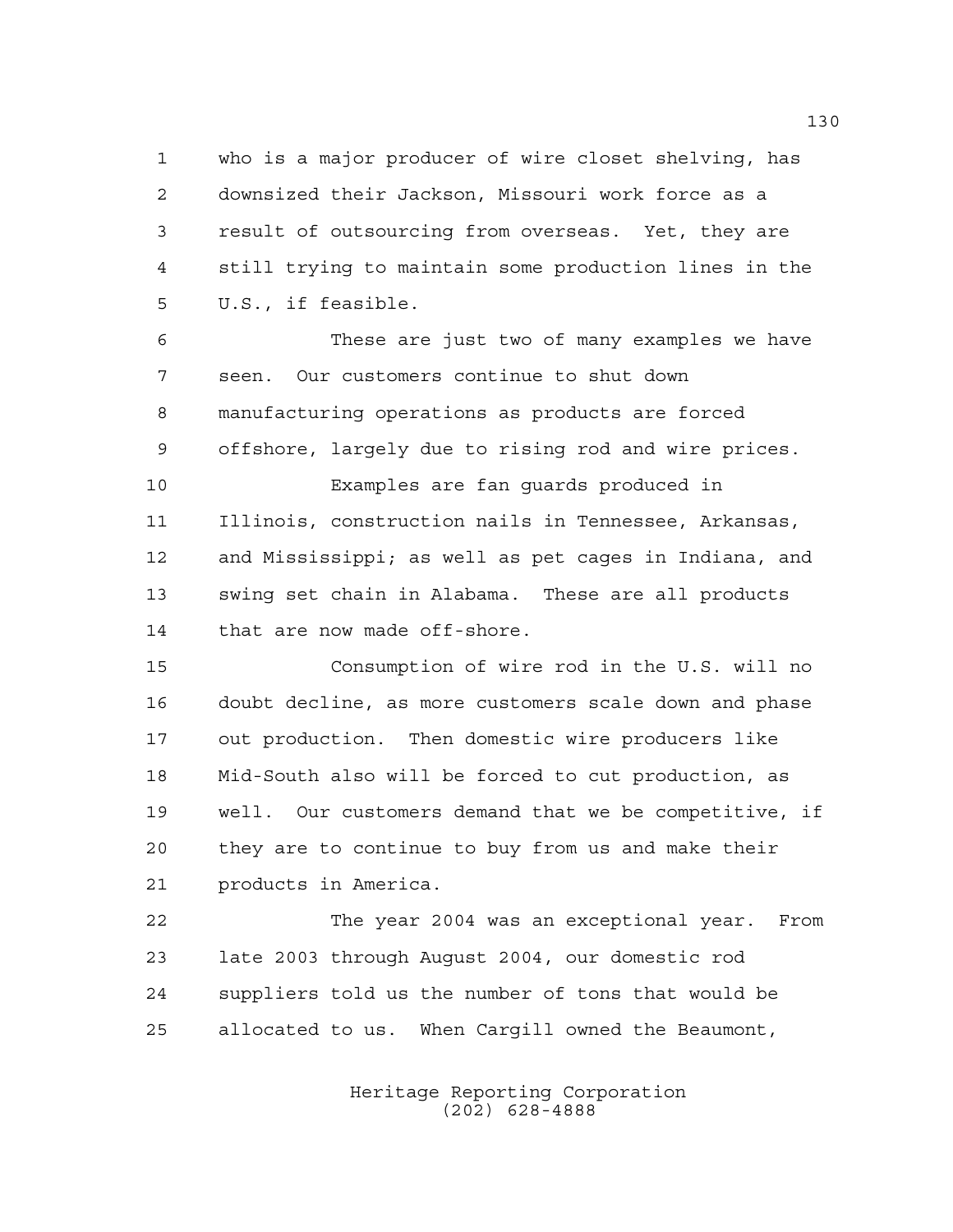Texas mill, we purchased wire rod in large quantities from them.

 With the new owners, they opted to keep our account with their sister mill in Perth Amboy, New Jersey. The New Jersey mill, however, was unable to meet all our needs during much of 2004. Therefore, we had no choice but to rely on foreign sources.

 There were times during 2004 when the prices we booked for imported wire rod were higher than prevailing domestic prices. Also during 2004, there were occasions when the prices of wire rod from domestic and foreign mills actually increased, after orders were placed and in transit. But given the circumstances, we had no other choice but to accept those increases.

16 As I stated earlier, the demand for wire was very strong last year. We received calls from companies looking for wire that we had never done business with before. Some of our customers were so desperate for product, that they asked us to ship any wire size close to what they needed.

 During 2004, as we struggled to obtain enough wire rod for our regular customers, we missed opportunities to grow our business. We had to turn down business from sizeable accounts that produced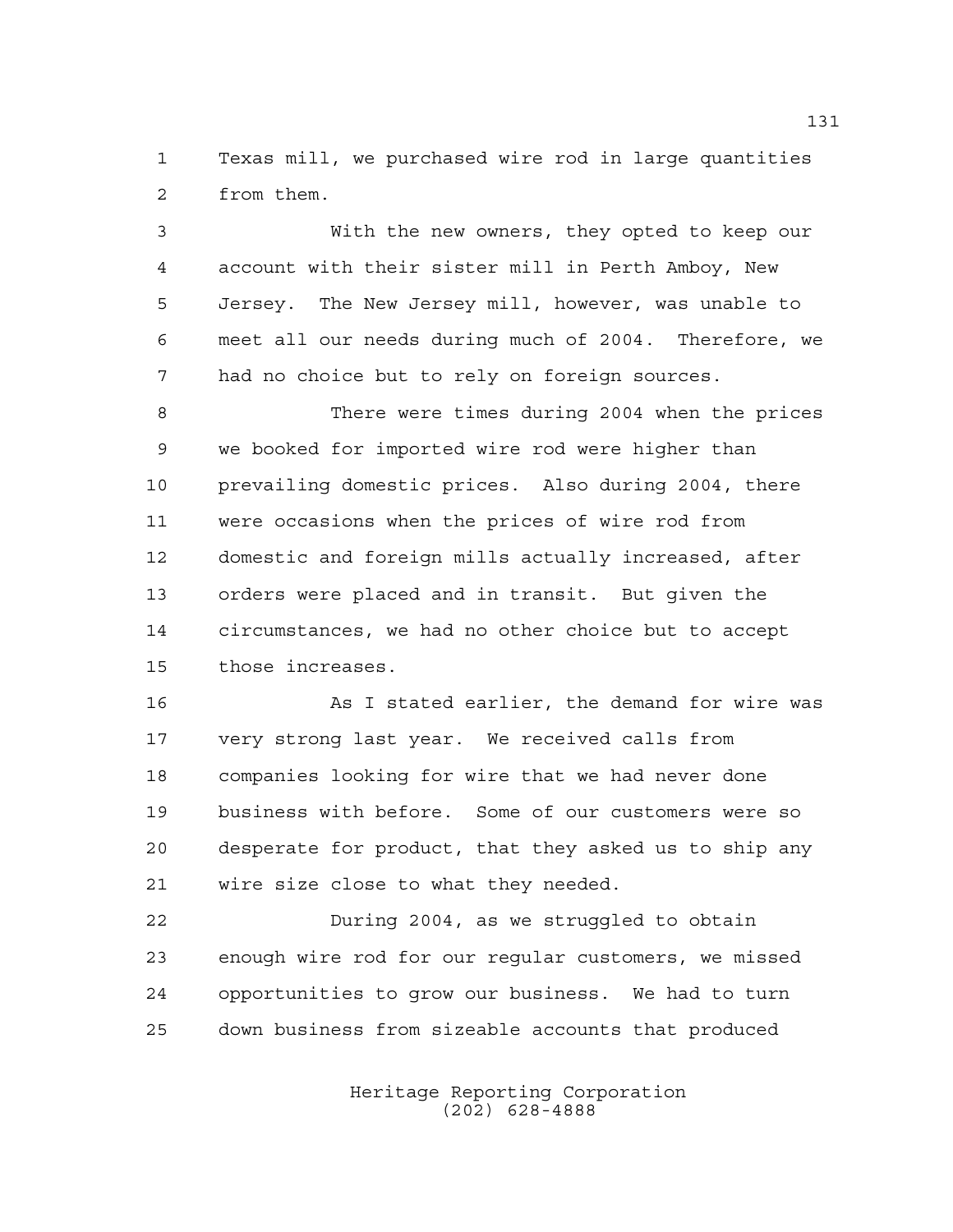products such as grocery carts, display fixtures,

poultry cages, and other products, due to the

tightness in the rod market that year.

 There was a tremendous build-up inventory in late 2004, and it affected demand in 2005. Due to the shortages that we experienced in 2004, we bought rod from all available sources, domestic and foreign. As a result, when those orders arrived, we went into the first quarter of 2005 with heavy rod inventories.

 Concerned about the availability of raw materials, rod for us and wire for our customers, the entire supply chain increased inventories during late 2004. It was not until May 2005 that our inventory levels started to return to normal. This was due to the draw-down of high inventories in 2005, coupled with a slow-down in our markets; and it resulted in an overall decline in wire sales.

 Purchases by some of our largest customers were down by as much as 20 percent in the early part of 2005. We saw significant reductions in the automotive, shelving, and lawn and garden sectors of our business due, in large part, to continued high inventory levels.

 Recently, we have experienced delays in deliveries from domestic rod mills, both Cargill,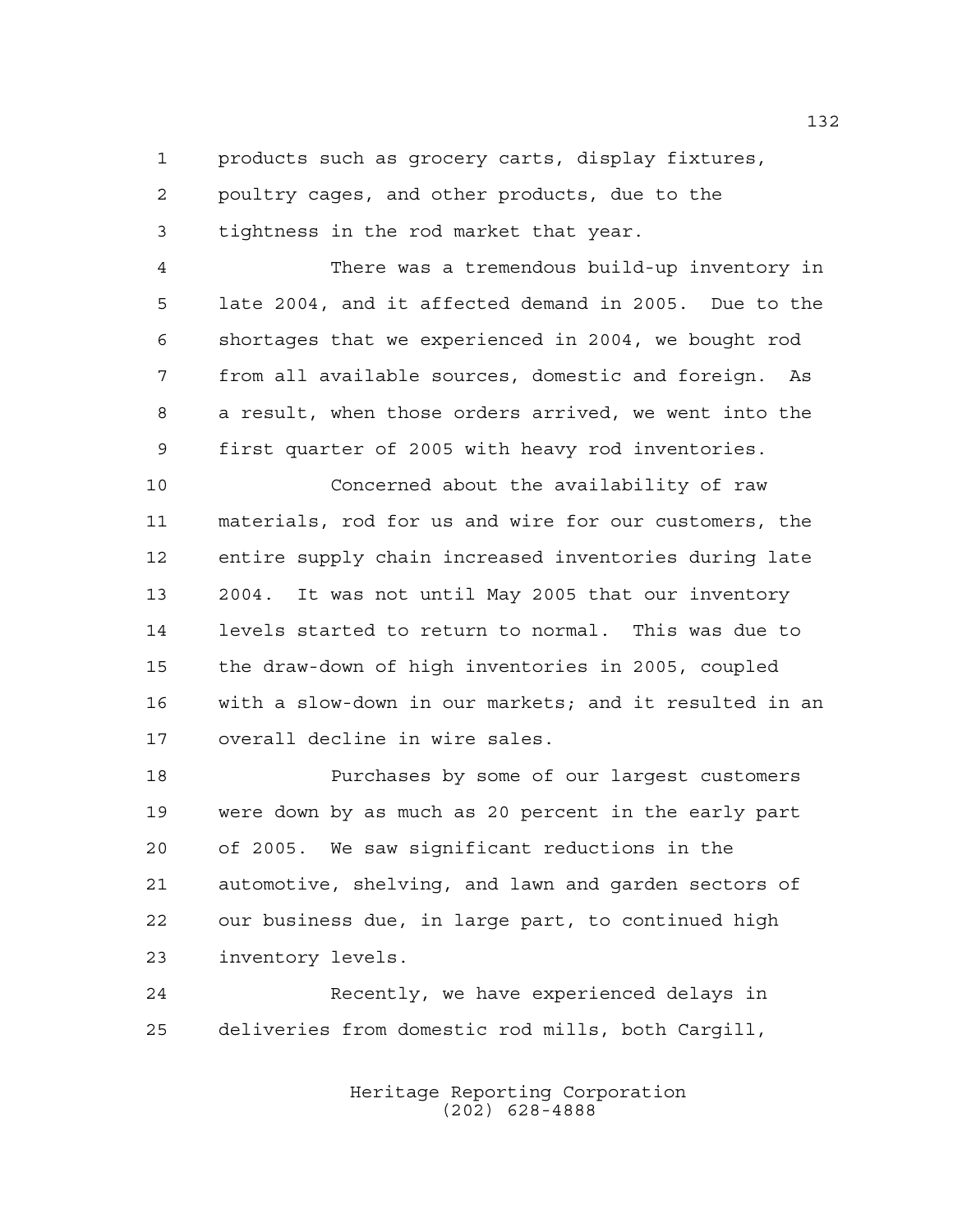Perth Amboy, and Mittal Georgetown have been several weeks late, even though our order volumes had been at or even less than normal levels.

 In the last three months, the U.S. mills have begun another round of price increases, from \$25 to \$40 per ton, and those increases have remained firm. When we have talked to Mittal Georgetown about low carbon tonnage, they have referred us to their Caribbean Ispat mill in Trinidad, citing that the Georgetown mill's cost structure was not set up for low carbon production.

 The consolidation that we have seen recently in the domestic rod industry has resulted in a more disciplined approach to both production levels and pricing levels, which keep the supply tight and prices high.

 The domestic rod industry's reliance upon trade cases to restrict our access to the global wire rod market makes us uncompetitive in the global market; thus, making it impossible for us to be a low cost producer, which forces our customers to move production and jobs overseas.

 I appreciate the opportunity of speaking to you today.

MR. DOWNES: Good afternoon, my name is Joe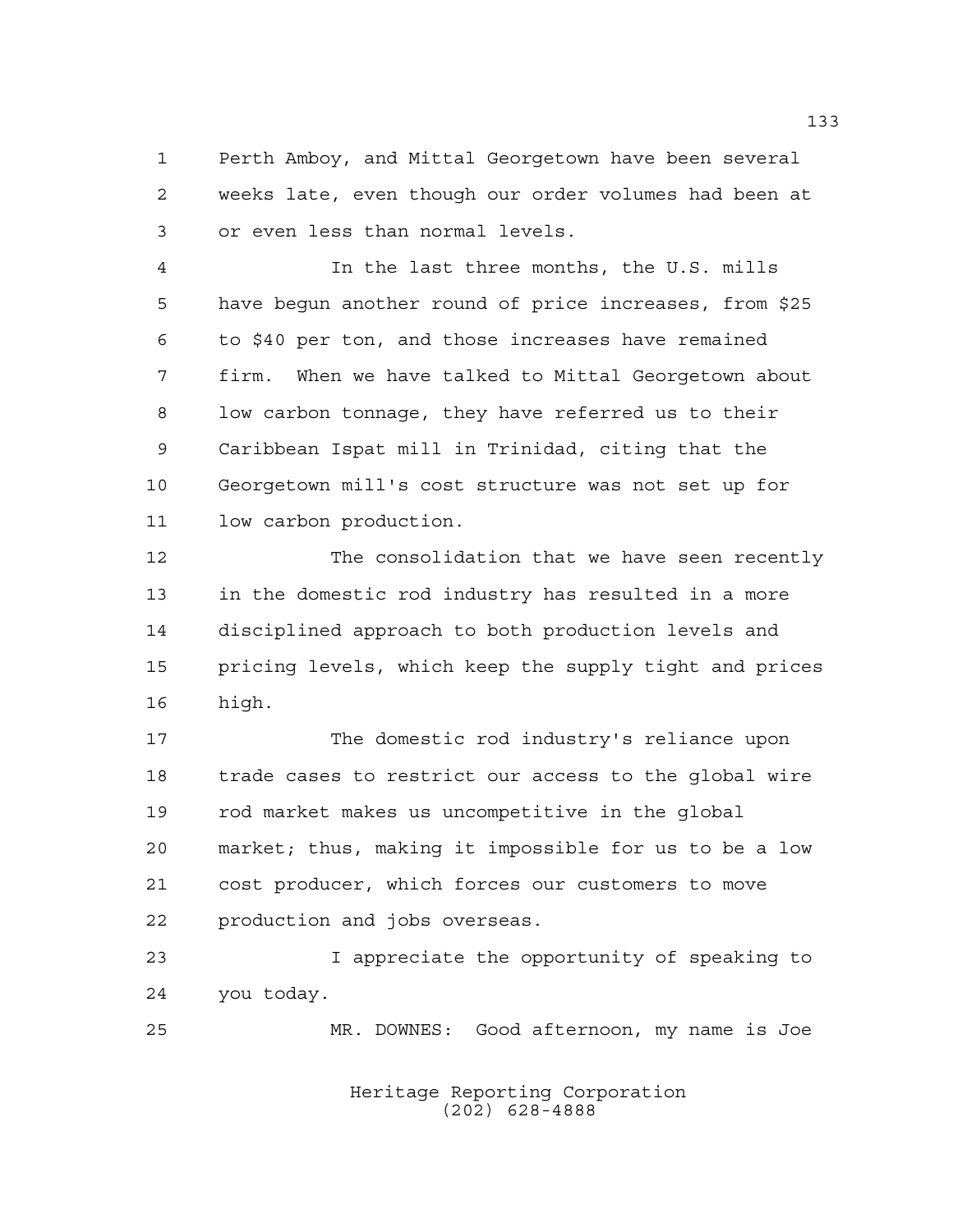Downes, and I am President of the Industrial Materials Segment of Leggett & Platt, Incorporated. A group of companies within our Industrials Segments produce welded tubing, round wire, and importantly, just like the Petitioners, we also produce wire rod. I'm also the Chairman of the Government Relations Committee of the American Wire Producers Association.

8 As Kimberly Korbel mentioned, the members of the AWPA purchase between 85 and 90 percent of the six to seven million tons of wire rod sold in the U.S. market each year. The Leggett & Platt Wire Group produces wire for downstream customers in the automotive, agricultural, and consumer products markets.

 Our plants also produce the wire used in our company's internal operations to make springs for bedding and furniture components, displays and shelving for commercial furnishings, and other similar products. We manufacture these wire products using wire that we have drawn from wire rod.

 We have seven wire mills in seven states, and we employ over 900 American workers. We are one of the largest wire producers in the United States. Annually, we consume in excess of 800,000 tons of carbon and alloy steel wire rod. A portion of this is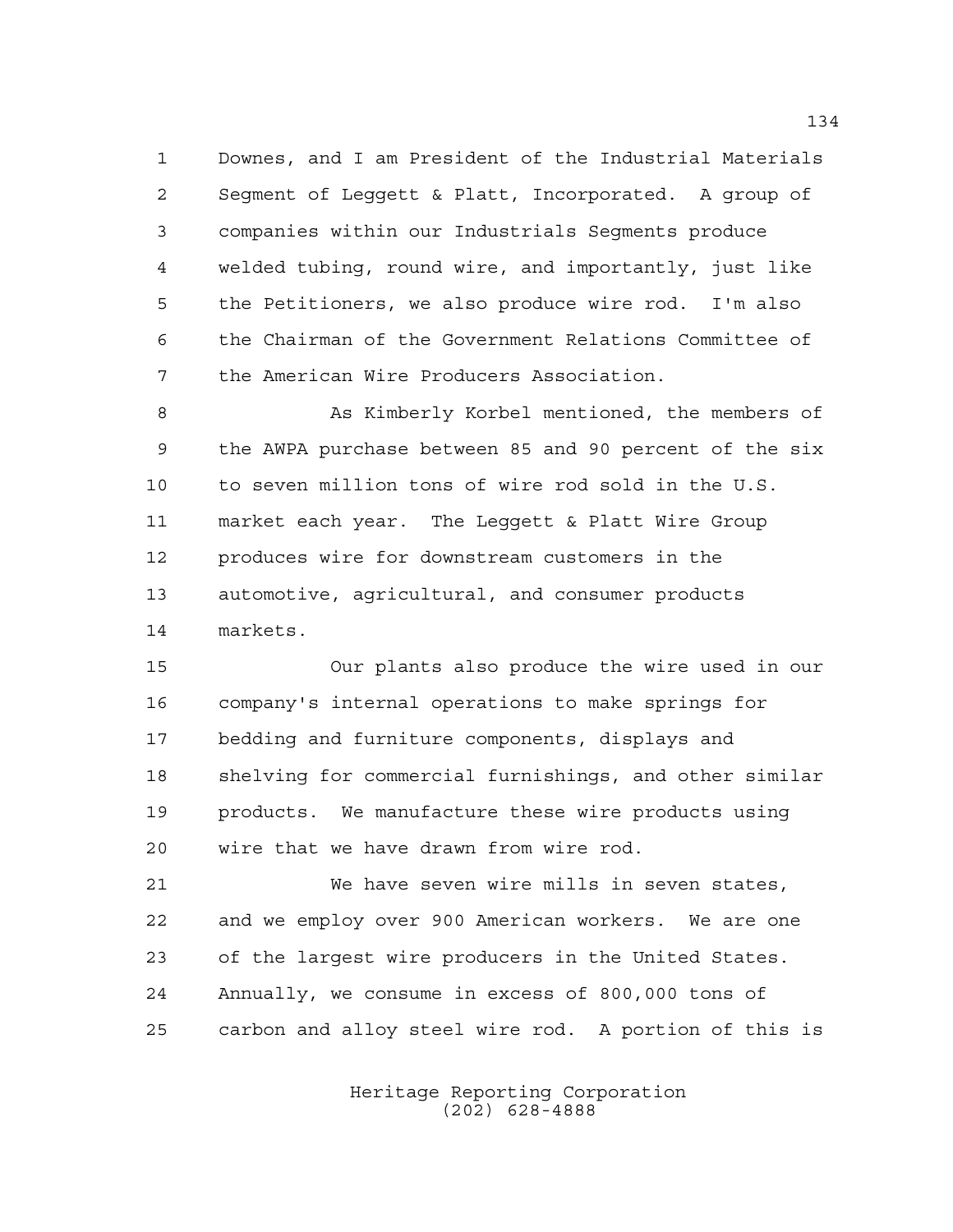supplied by our own rod mill, Sterling Steel.

 This mill, formerly Northwestern Steel and Wire, was purchased by Leggett & Platt in 2002, and I'll talk more about that a little later.

 I think that in order to evaluate today's market conditions, it is important to understand what has happened since the end of 2002. For the U.S. steel industry, the past three years have been unusual ones, and that goes for the U.S. rod and wire industries.

 First, 2003 was a difficult year for all of the U.S. steel industry, including the rod producers. In that year, apparent domestic consumption plummeted; and although domestically-produced rod gained a larger share of the U.S. market, there was a decline in domestic rod shipments.

 During most of 2004, multiple unique circumstances led to high demand, historically high prices, and strong profitability. Late that year and into 2005, a softening in demand for wire and wire products produced an unanticipated wire rod inventory glut. The high inventories led to reduced wire rod purchases in 2005.

 Now let's look at the details of the most recent two years. In October 2003, new developments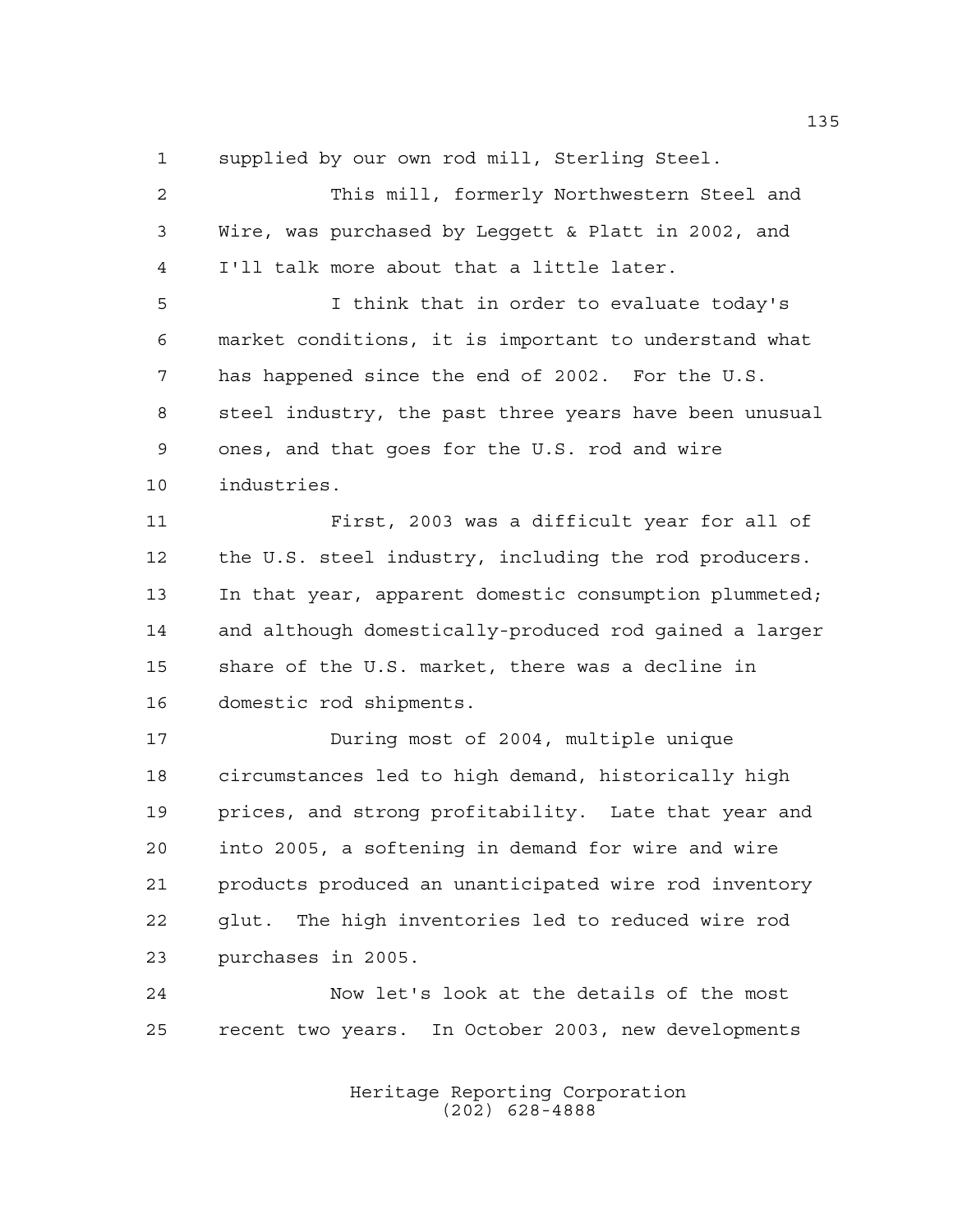further contributed to the changing U.S. rod supply and demand situation. The rod mill in Georgetown, South Carolina was shut down by its previous owners, and that decision removed several hundred thousand tons of wire rod from the market.

 It was also in October of 2003 that Keystone Steel and Wire began publicly reporting financial problems. Keystone subsequently sought bankruptcy protection in February of 2004; and although they continued production, it was on a limited basis.

11 As the Commission knows, 2004 was an extraordinary year for the steel industry, in general. In fact, Petitioners called 2004 a rising market, and you can see that their industry was profitable that year. The U.S. economy rebounded, while demand in other markets around the globe also increased.

 This was especially true in China, where internal demand for wire rod surged and the Chinese market began absorbing all available steel. This was the primary cause for a dramatic rise in world steel prices. For several months during the first half of 2004, there was essentially no Chinese material available in the U.S. market.

 As a result of these developments, import prices escalated to the point that, at times, imported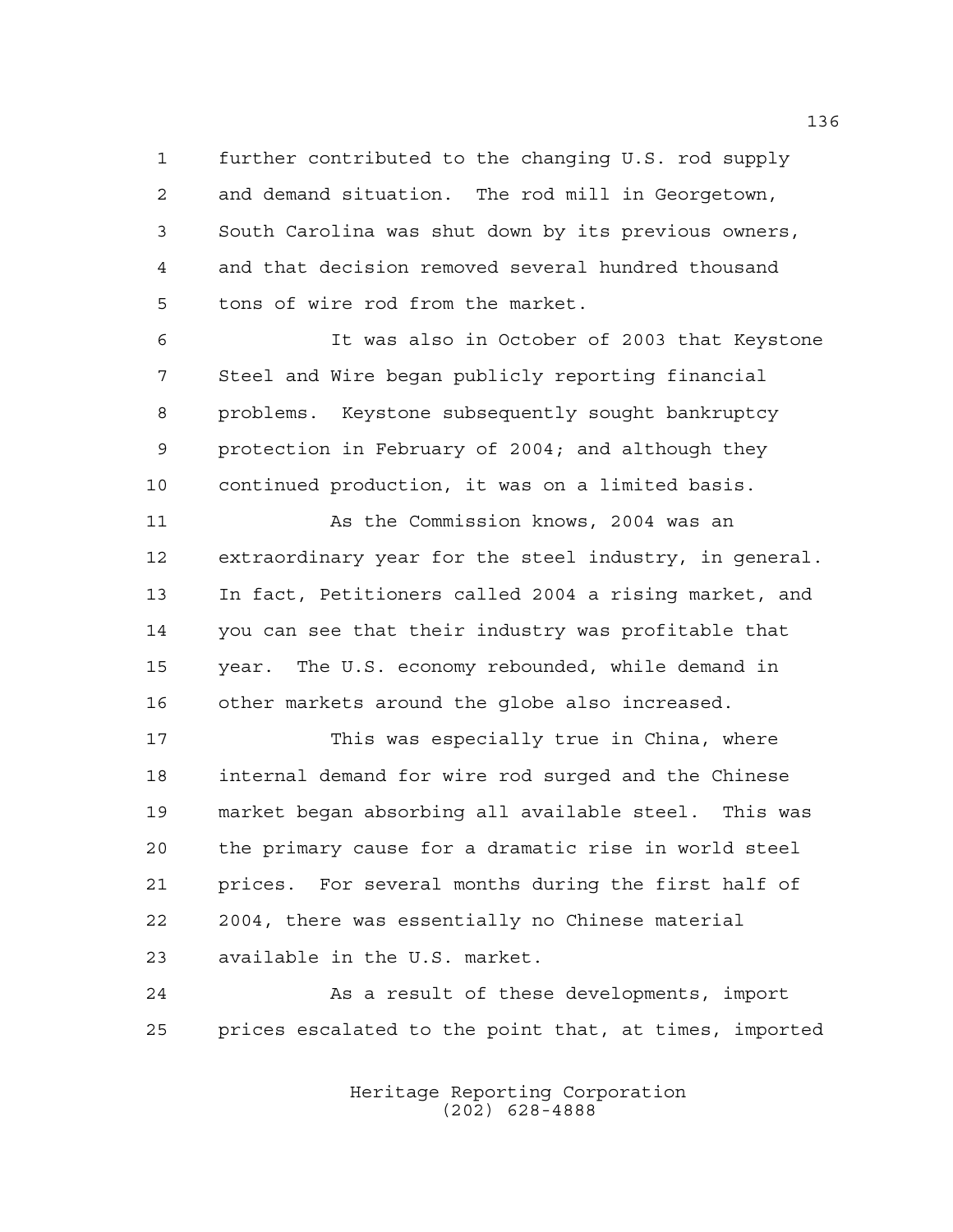rod was more expensive than domestic rod. There were periods during 2004 when we and other wire producers were being quoted prices of \$40, \$60, and even \$80 per ton higher than the prevailing domestic prices. Average rod prices from all sources, both domestic and imported, increased by more than 100 percent, from the first quarter of 2002 through the fourth quarter of 2004.

 As I noted earlier, Georgetown Steel was out of the market for a large part of 2004; and early in the year, Keystone was experiencing shutdowns and other disruptions, as the company entered bankruptcy.

 During the first eight months of 2004, we bought all the rod the domestic producers would supply to us. We were, in effect, on allocation from four of the Petitioners.

 I think it was interesting, in the testimony this morning, the question was asked about allocation. I think there was a reference used that said we had a controlled order entry process.

 If you'll forgive me a little levity here, I was always told that if it walks like a duck and looks like a duck, and quacks like a duck, it's probably a duck. Well, if it sounds like an allocation and looks like an allocation, then it's probably an allocation;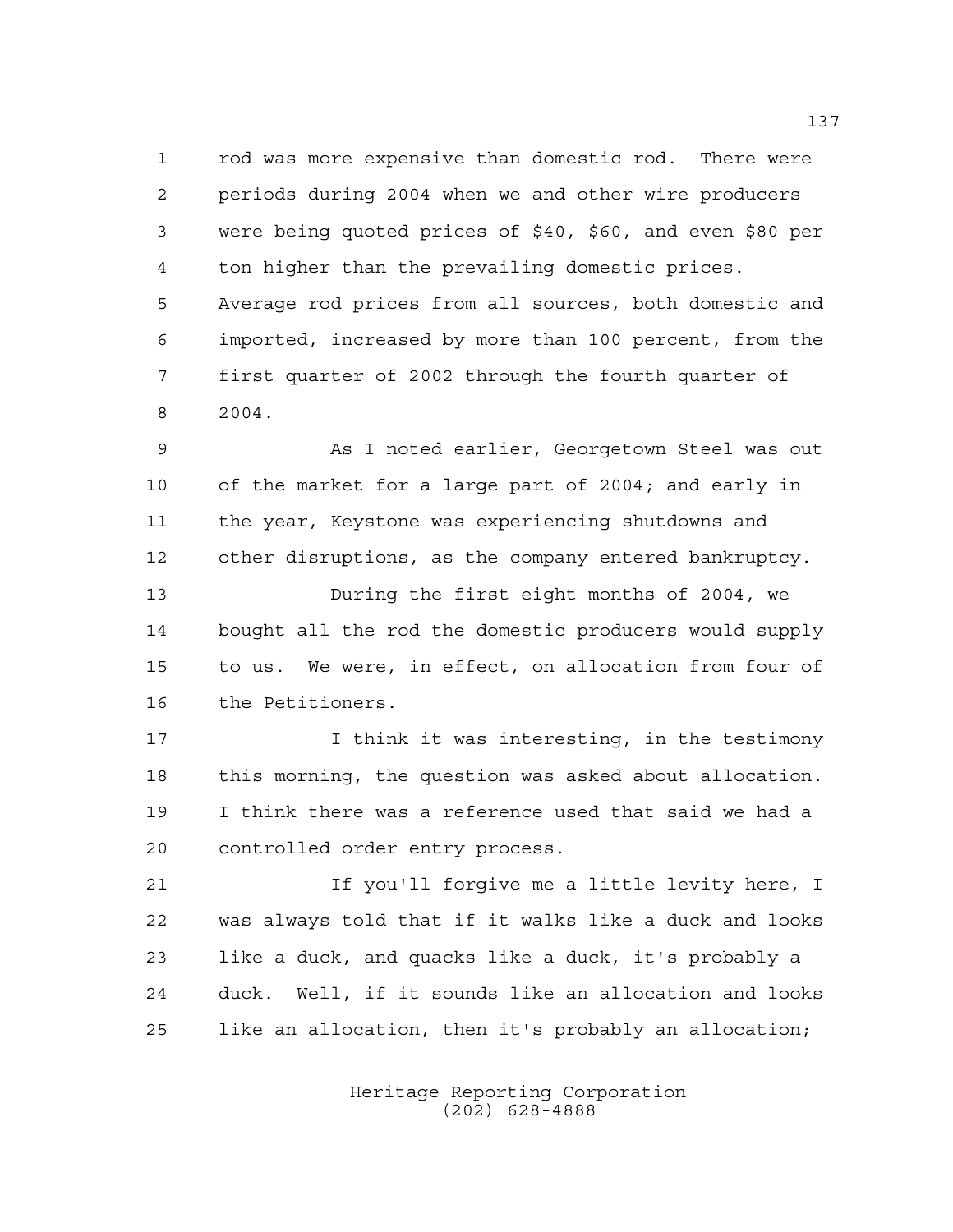and that's where we were at that point in time.

 As a result of the aforementioned unusual market conditions, when we had an opportunity in early summer 2004 to purchase rod from various import sources -- and I think that's important -- at prices close to domestic, we did so. This was not because of price, but because of availability. We believed this to be our only alternative.

 I thought it was interesting, when I looked at one of the charts this morning showing the U.S. producers' unused capacity, excluding plant closures, it would appear in 2004 that there was about one and-a-half million tons. That's this right here.

 I need for somebody to help me understand how, when we had a perfect storm of circumstances -- high prices, low availability -- if that excess capacity was there, then why were we not able to get the steel that we needed? Why were we forced to go off shore? I think we need to try to understand that.

 At that time though, we had placed orders and expected our inventory to return to more normal levels. There were times in the early part of 2004 where our inventory levels were under two weeks. When you try to run manufacturing facilities like we do, that's extremely low. We were incurring a lot of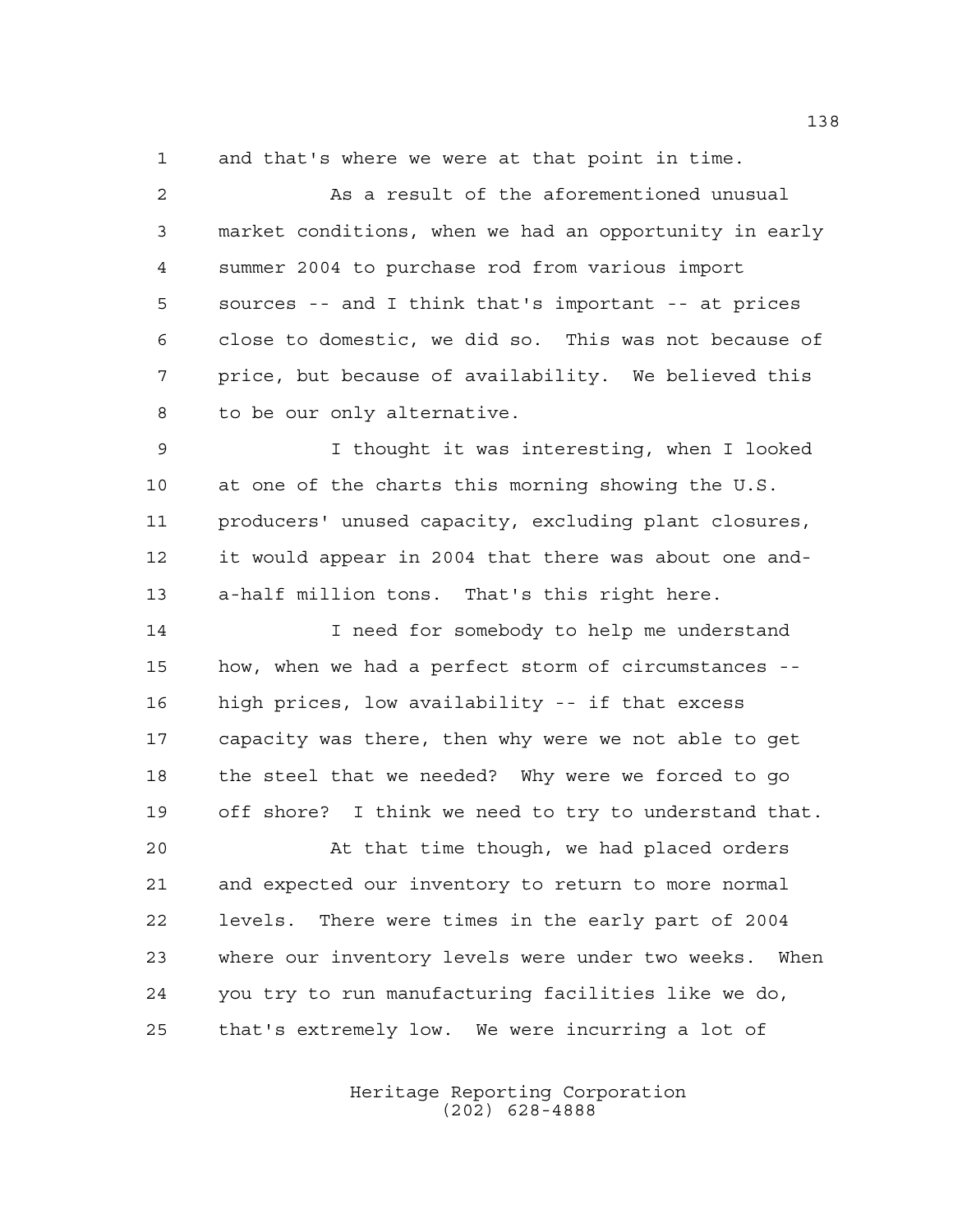costs, shifting material from one plant to another to take care of the outages.

 But you've got to keep in mind that there's a three to four month lag between an order placement and the receipt of the import material.

 So we continued, even during the third quarter, to buy all the rod the domestic mills would sell to us. I'm sorry, let me back up. You've got to fast forward a little bit here, because we've gone from the May/June timeframe of 2004 to now we're in the September/October timeframe.

 The import material has now started to arrive. The Georgetown mill has now started back up production. This happened at a time when our demand for wire was dropping. So now we've gone from a limited rod supply to growing inventories. I cannot over-emphasize to you that that was growing inventories from all sources. We were over- inventoried with domestic and were over-inventoried with the imports.

 By December of 2004, Leggett's wire plants were holding close to twice the normal level of rod inventory. We had to bring these inventories back in line, and as a result, there was a period of about four months this year where we didn't buy any outside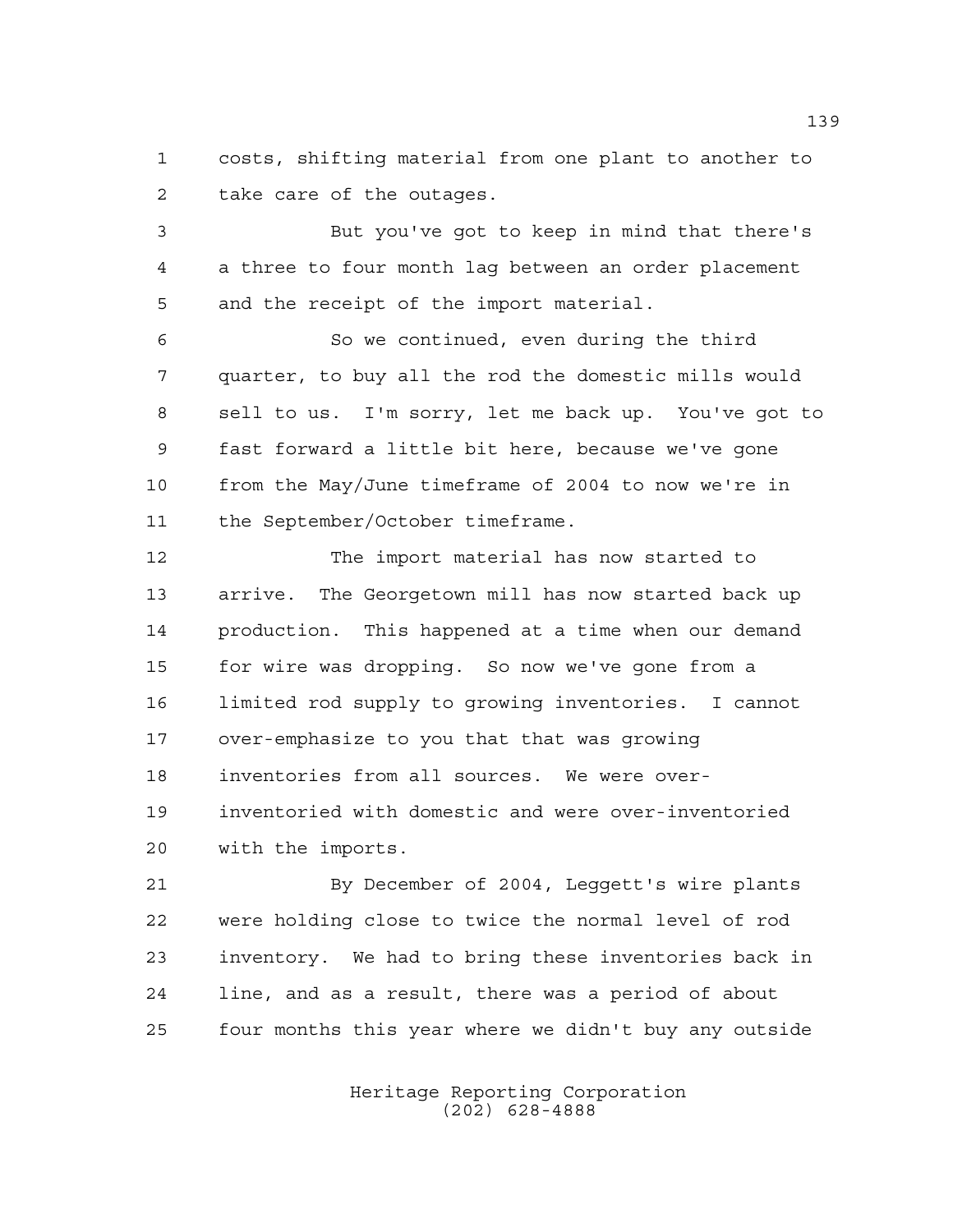rod, either domestic or import. I understand that many of the U.S. wire companies were in the same situation.

 Our customers also built up their inventories of wire and wire products during 2004 in order to ensure adequate supplies of raw material for their operations. During 2005, we and our customers worked off these inventories. This resulted in a drop in the apparent demand of wire rod during the first part of this year.

 However, by the fall of this year, demand had improved. The inventories had fallen, and the domestic rod mills had been able to impose price increases, in some cases, up to as much as \$65 a ton.

 As I mentioned earlier, Leggett made the unprecedented decision in 2002 to purchase a U.S. rod mill; and we acquired the assets of Northwestern Steel and Wire in Sterling, Illinois. Although Northwestern was in bankruptcy, we determined, during our due diligence, that the rod mill could be operated cost effectively.

 In fact, the former management had stated to us at the time of the bankruptcy that the rod mill was profitable. Renamed Sterling Steel, the rod mill now supplies a significant amount of Leggett's demand for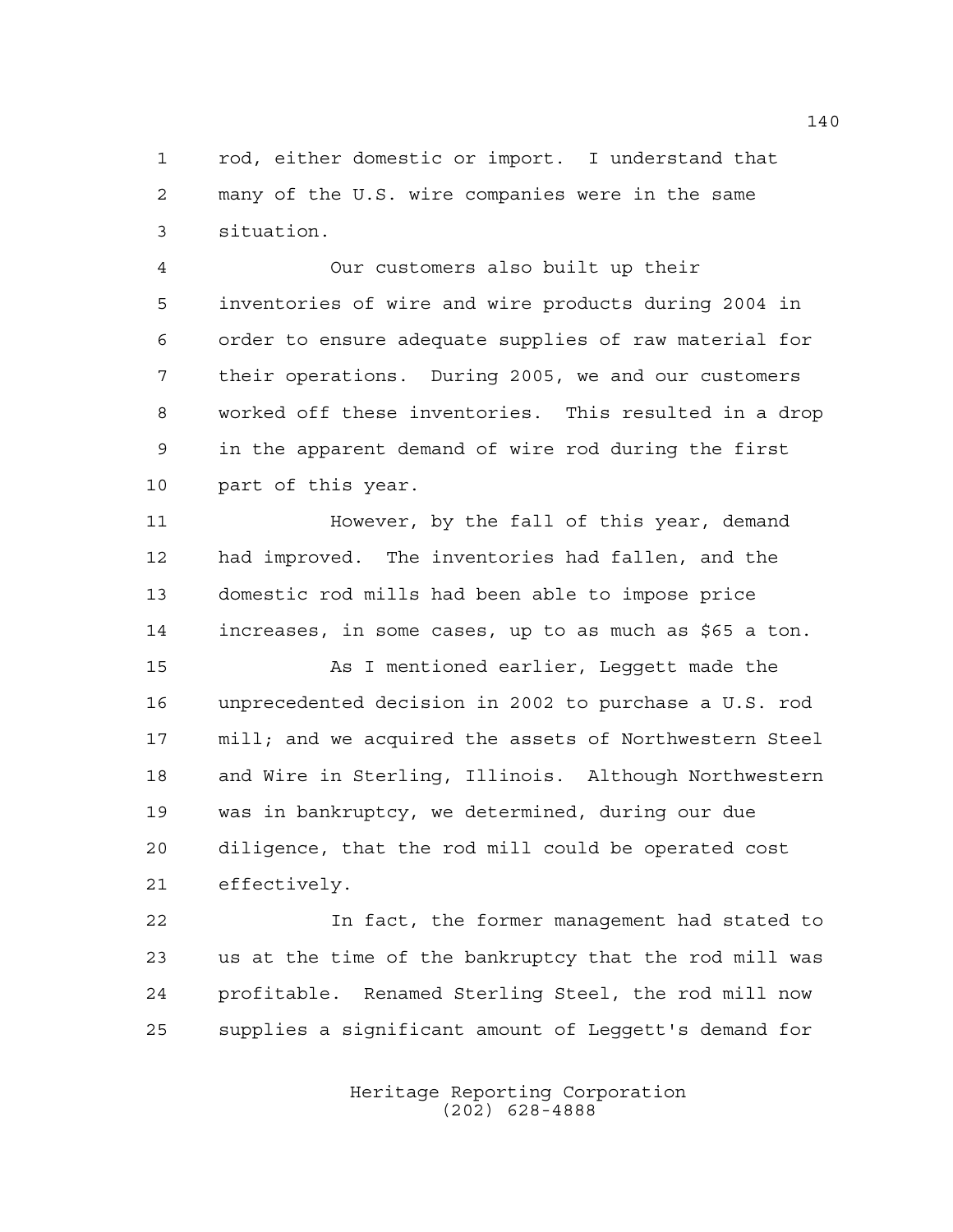wire rod.

| $\overline{2}$ | We have been pleased with the performance of           |
|----------------|--------------------------------------------------------|
| 3              | this facility, and are currently finishing a \$10      |
| 4              | million expansion that will increase production by 20  |
| 5              | percent. This is wire rod that I'm talking about now.  |
| 6              | However, even with that increased capacity,            |
| 7              | Sterling will only be able to satisfy a portion of our |
| 8              | overall rod requirements. So we will continue to       |
| $\mathsf 9$    | source rod from outside sources, domestic and          |
| 10             | imported.                                              |
| 11             | I really have mixed emotions about                     |
| 12             | testifying today. If successful, this case could       |
| 13             | provide a short-term benefit for U.S. rod producers,   |
| 14             | and that includes Sterling Steel, which is my rod      |
| 15             | $min11$ .                                              |
| 16             | But in the long term, without wire demand,             |
| 17             | we don't need a rod mill. Without access to globally   |
| 18             | priced raw material sources, our wire companies and    |
| 19             | our wire customers cannot compete with foreign         |
| 20             | manufacturers of wire and wire products. Eventually,   |
| 21             | our U.S. wire businesses and customers will suffer,    |
| 22             | and so will the domestic rod industry.                 |
| 23             | Thank you for the opportunity to appear here           |
| 24             | today.                                                 |
| 25             | MR. DESHANE: Good afternoon, I am Michael              |
|                |                                                        |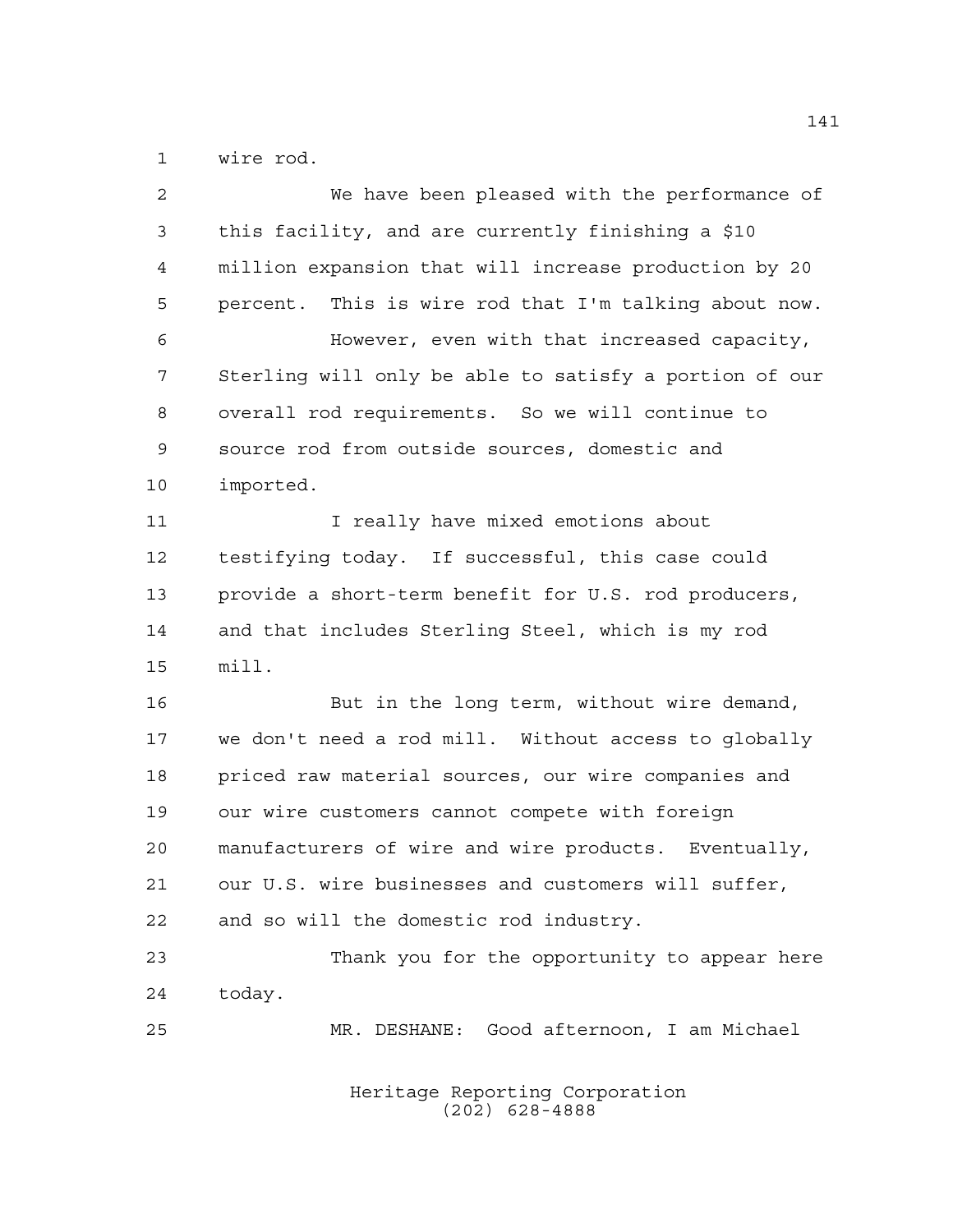DeShane, Sourcing Manager for Steel and Chemicals, at the Lincoln Electric Company. I've worked at Lincoln Electric for seven years. During 2005, I visited seven steel mills, with a focus on the wire rod market.

 Lincoln Electric is the world's largest designer and manufacturing of welding products. The company employs over 3,000 people in the United States.

 Lincoln Electric enjoys a worldwide reputation for producing high quality state-of-the-art welding equipment and consumable welding products, including welding electrodes and wire produced from wire rod. Our welding products are used in a wide variety of construction and industrial applications, including such critical welding applications as natural gas and oil pipelines, and off-shore drilling platforms and ships, including nuclear aircraft carriers and submarines.

 In virtually every case, our customers expect our welding products to meet tighter tolerances than the American Welding Society specifications. Wire rod is a critical component in the production of welding electrodes and wires.

To meet our customers' requirements, Lincoln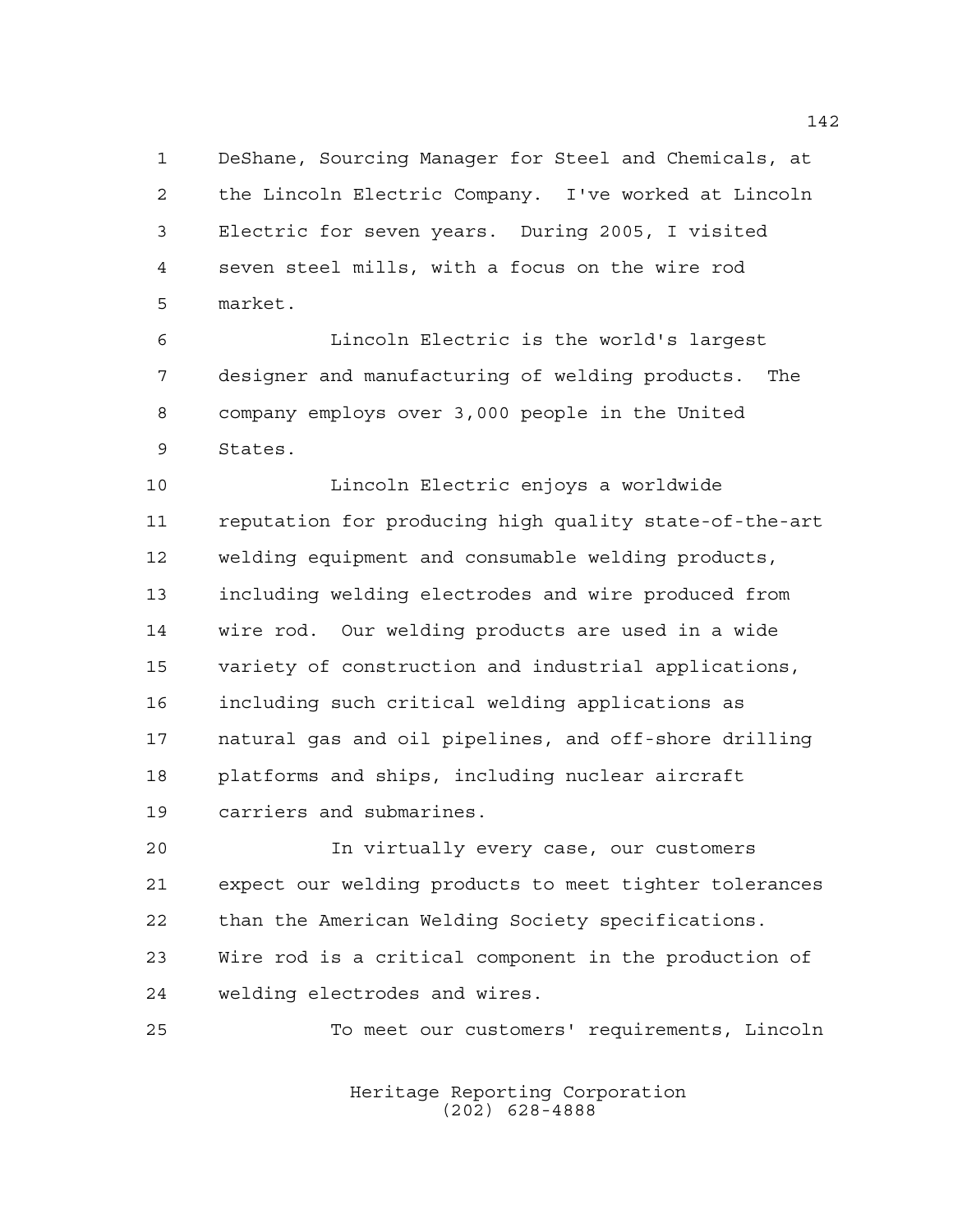Electric has developed proprietary specifications for welding quality wire rod. Whenever possible, Lincoln Electric seeks to work with domestic wire rod producers, so that they are qualified to supply our needs.

 Despite Lincoln's best efforts, the U.S. rod producers have determined that it's not in their interests to invest in the equipment necessary to produce a number of our special grades.

 For example, most of our wire rod grades have tight tolerances for residual levels of various chemical elements. These tolerances can be achieved by controlled raw materials, ladel refinement, and/or vacuum de-gassing. None of the U.S. wire rod producers have been successful in meeting all of Lincoln's specifications for these tolerances.

 We, therefore, had no choice but to purchase these grades from outside the United States. One such grade is used to produce welding wire for demanding military applications. Lincoln's only source of supply is Mittal Steel HOC build in Germany. Ironically, this facility is related to one of the Petitioners in this proceeding.

 As a second example, the specifications for several grades require that wire rod be produced using

> Heritage Reporting Corporation (202) 628-4888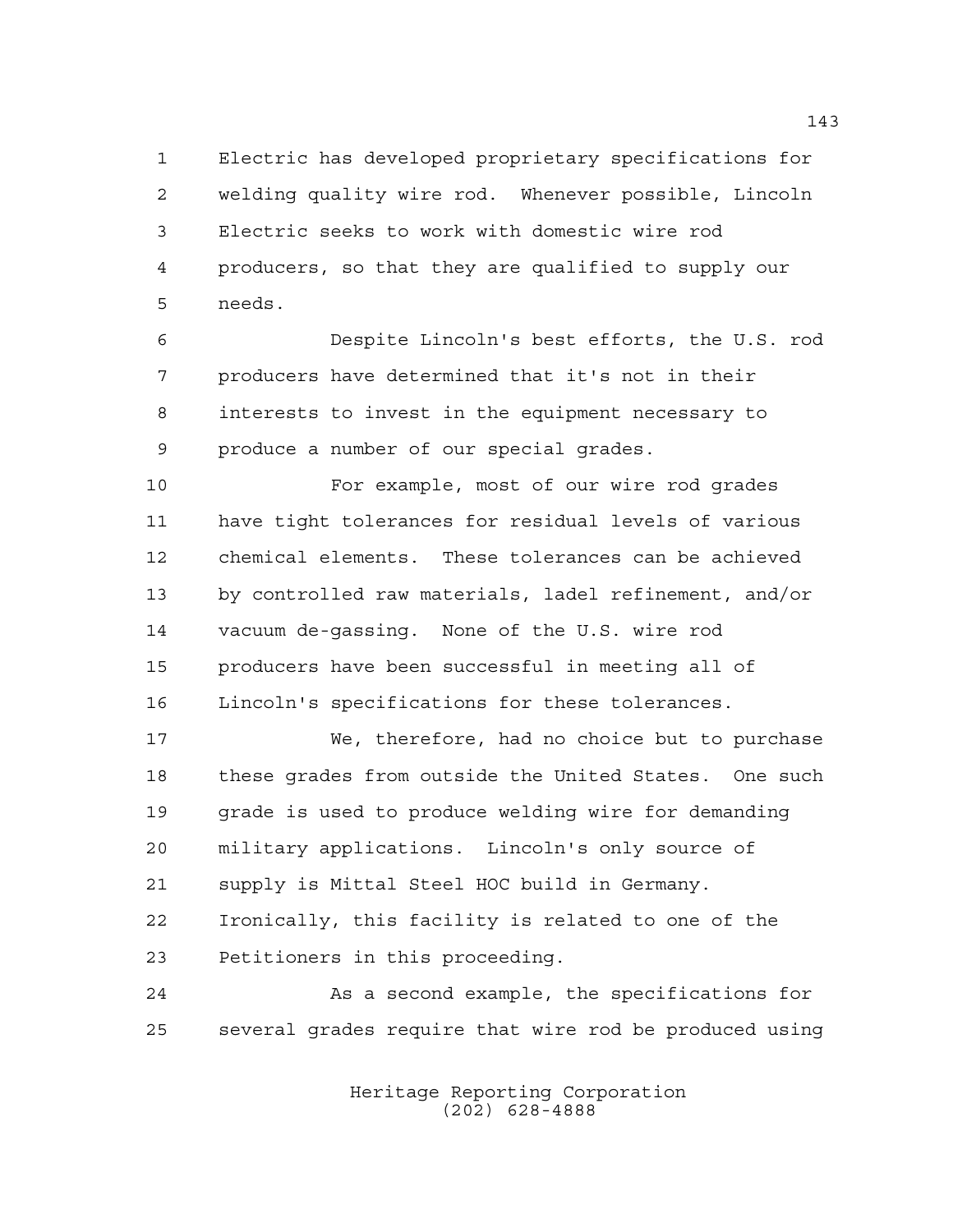titanium-keeled steel. This process uses titanium as a de-oxidizing agent, and enables Lincoln to produce running electrodes and wire with improved mechanical properties and reduced welding fumes.

 Unfortunately, no U.S. producer is capable of producing titanium-keeled steel for welding quality wire rod. Lincoln, therefore, has no option but to look outside the United States to obtain this wire rod. Our only source of supply for several of these grades is Zarfstahl in Germany.

 Lincoln Electric has a strong commitment to the U.S. wire rod industry. We have devoted considerable resources over the past 15 years, working to get the Georgetown facility qualified to supply Lincoln EW 2512A grade of wire rod. We even committed to provide a base of business on other grades of wire rod, to assist in the re-opening of the Georgetown facility, following its closure in late 2003.

 Unfortunately, we understand that Georgetown will not be installing the wire rod cooling deck required to produce EW 2512A. Apparently, Mittal Steel would prefer that Lincoln continue to purchase this material from affiliated middle facilities in Canada and Trinidad.

While the pending anti-dumping investigation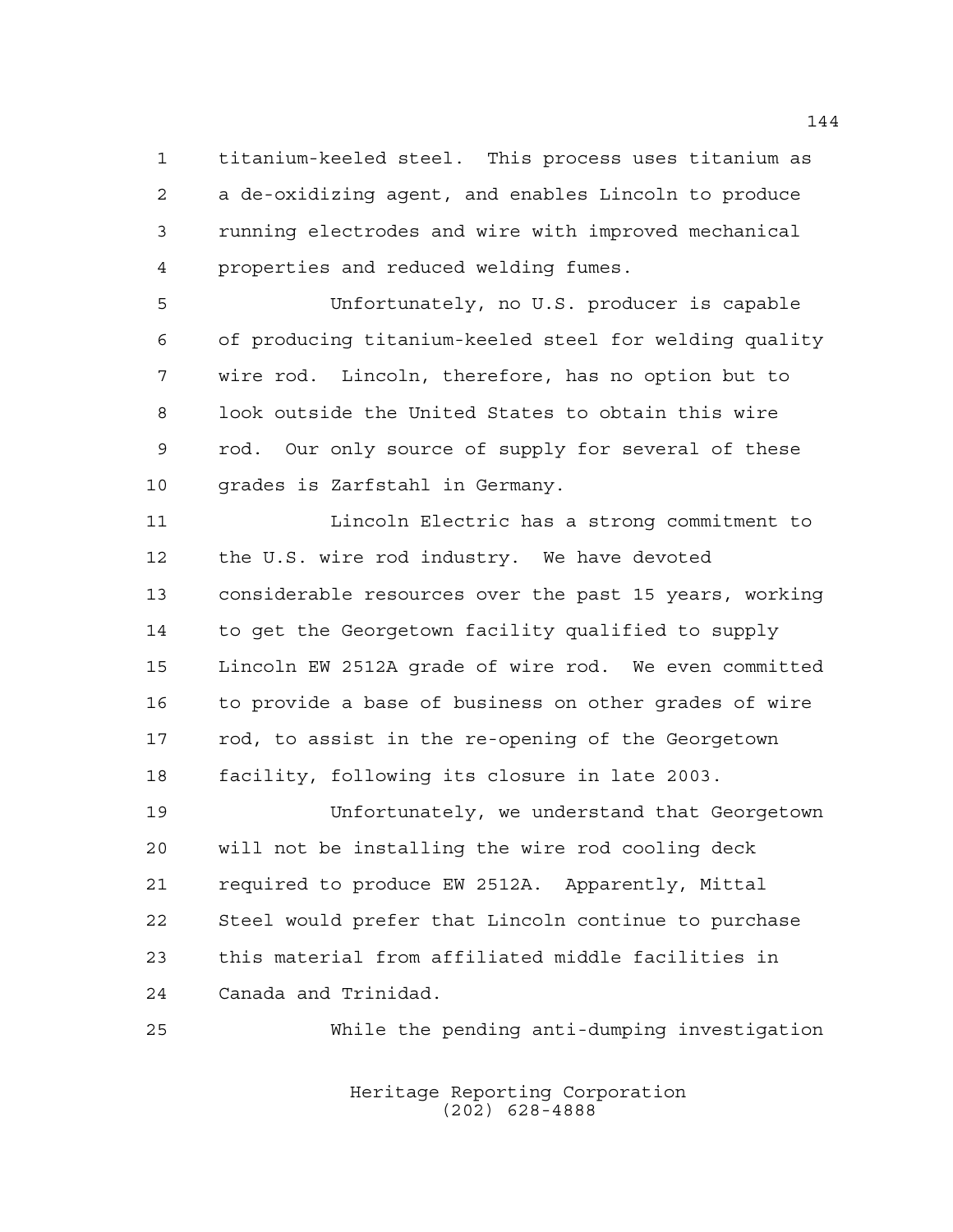may potentially affect our sourcing decisions for this rod, the only potential beneficiaries will be foreign rod producers, not members of the U.S. Industry.

 Where the U.S. wire industry is not capable of, or interested in, producing a particular grade of wire rod, there is simply no basis for finding the U.S. industry has been injured, because domestic purchasers, such as Lincoln Electric, have been forced to look overseas to meet customer needs.

 Price is not the issue. It is simply the fact that for the overwhelming majority of our grades, there is no U.S. production of welding quality wire rod that meets Lincoln's specifications.

 Earlier today, there were three Petitioners that stated they make welding quality wire rod. They did not say they can meet all of Lincoln's specifications.

18 Let me turn to wire rod grades produced in the United States. Like other wire rod purchasers, Lincoln Electric found that the market for welding quality wire rod tightened significantly in the later part of 2003 and through 2004. With the closure of the Georgetown facility, availability for a number of wire rod grades became problematic.

Efforts made to purchase wire rod from other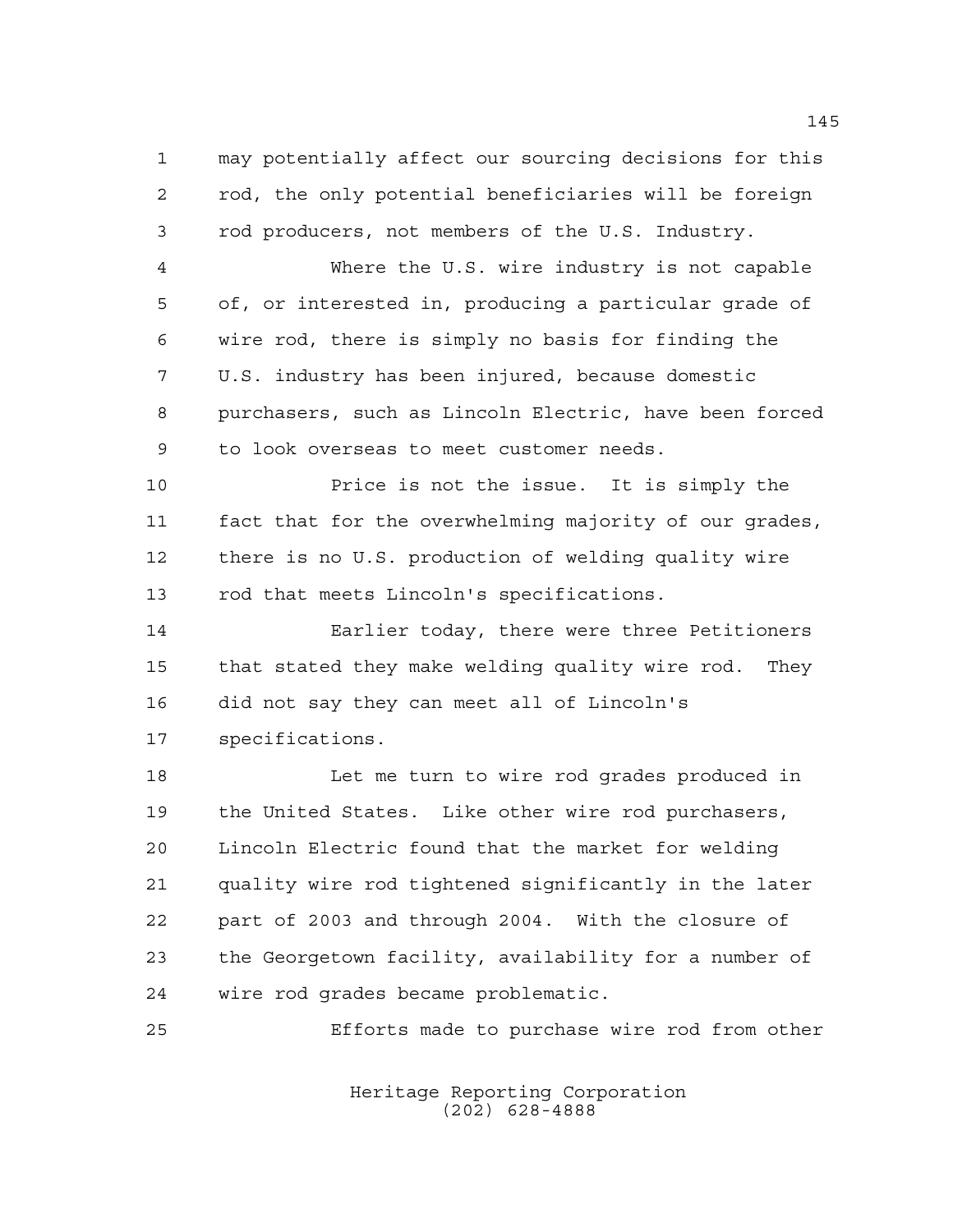producers in the U.S. failed to meet Lincoln

 Electric's specifications. At the same time, worldwide demand for welding electrodes and wire remained strong. Both Lincoln and our customers were concerned about supply disruptions, and the response was to build inventories.

 As supply improved in 2005 and customer orders slowed, we began to work down inventories. This effect dampened demand for welding quality wire rod during the first half of 2005. Inventory is now at normal levels. Demand is strong, and Georgetown is having difficulty delivering wire rod on time.

 Lincoln Electric anticipates continued growth and a worldwide demand for welding electrodes and wire. We look forward to this growth; and where feasible, Lincoln Electric will purchase wire rod from domestic producers. However, we ask the Commission to recognize that for a number of our welding rod grades, we have no choice but to source from outside the United States.

 These foreign purchases are critical to the continuation of our U.S. operations and over 3,000 U.S. jobs. Thank you very much.

 MR. HOEFERLIN: Good afternoon, I'm Jim Hoeferlin, Reinforcements Purchasing Manager for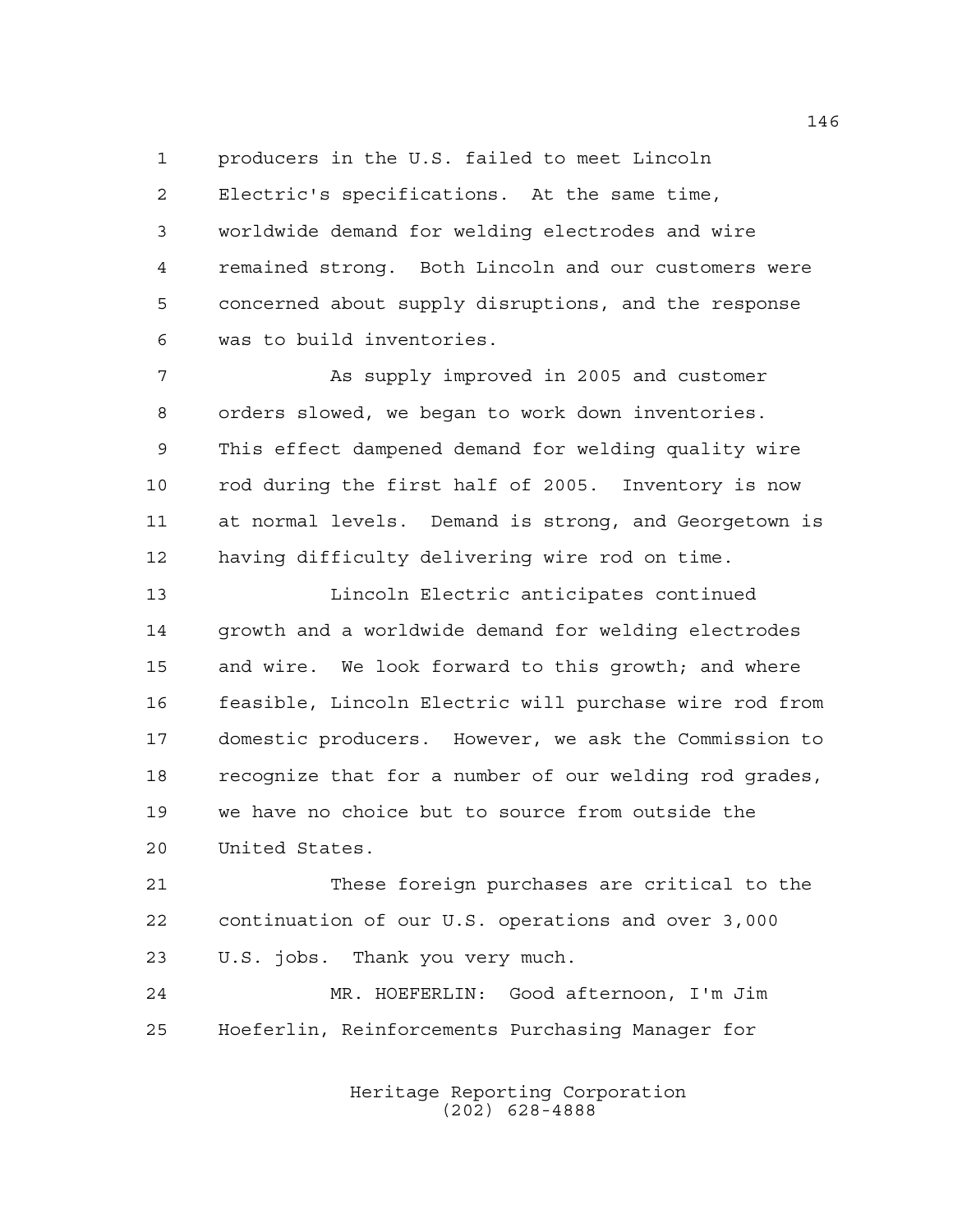Michelin North America. I'm responsible for steel product procurement for Michelin North America in Greenville, South Carolina. In my position, I am in charge of all steel purchasing decisions for the North American plants of Michelin and its affiliates.

 I'm here today to speak to you on behalf of the tire industry members of the Rubber Manufacturers Association, including Michelin, Goodyear Tire and Rubber, and Bridgestone-Firestone. I'm accompanied by representatives from Goodyear and the RMA today.

 The tire industry is appalled that the specialty wire rod products we require have been included in this case, given that in every previous case involving steel wire rod, at least a large portion of the materials we need have been excluded from coverage.

 Our procurement of tire cord quality rod and tire bead quality rod should raise no issues for the domestic producers of steel wire rod. Tire companies use highly specialized steel wire rod for making tire cord and tire bead. We make some of our own tire cord from rod, and also purchase cord and bead from wire producers.

 Tire cord reinforces the tread area of passenger car and truck tires. The wire rod is drawn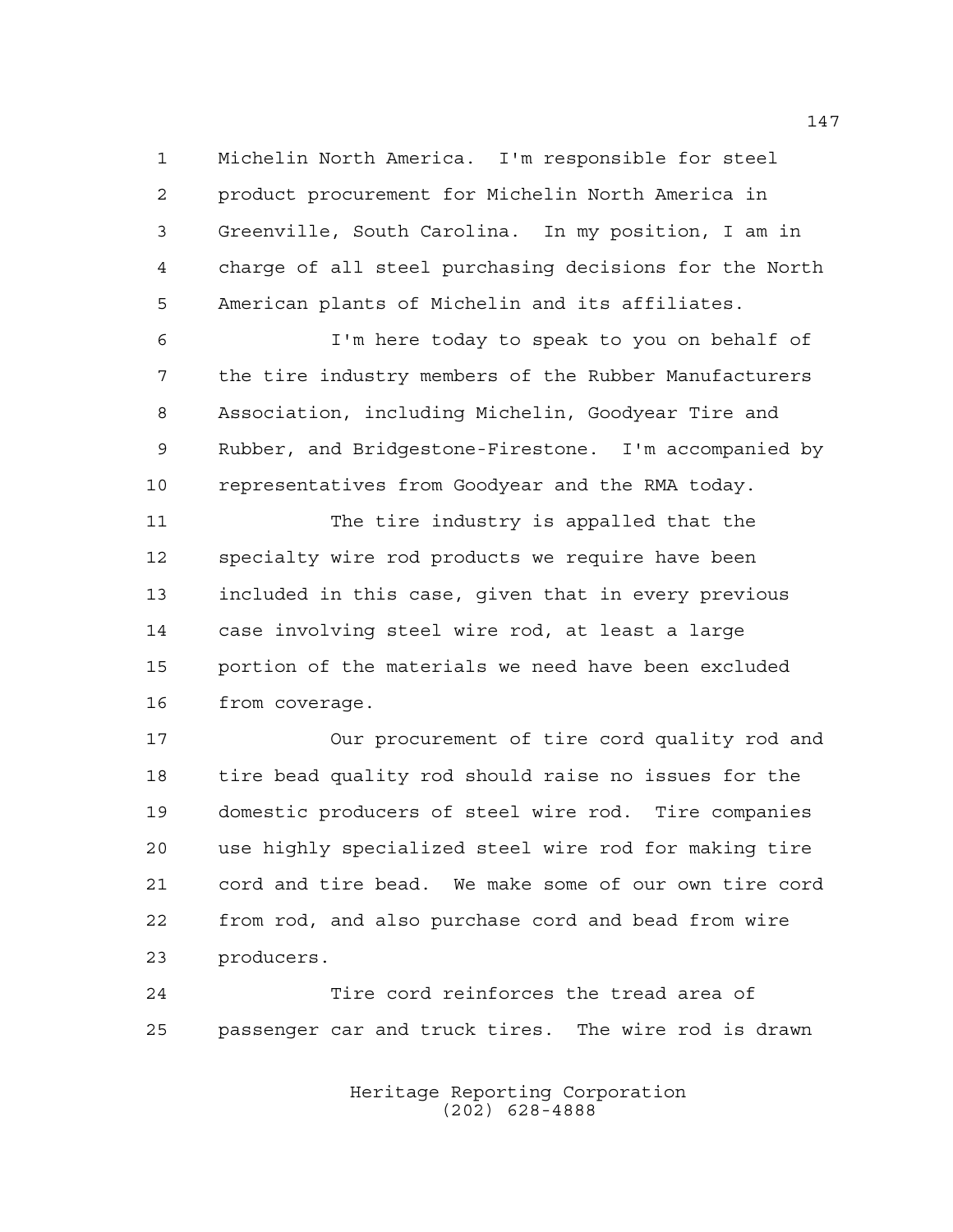into a fine wire, to dimensions requiring the most exacting quality specifications. The wire is then impregnated into a rubber compound and built into the tire.

 Tire bead is wire that is placed in the rim of the tire, to hold it to the wheel. The wire is drawn to larger diameters, not needed for tire cord. While wire rod for bead is available from domestic sources, tire producers have not been able to obtain tire cord quality rod domestically. It must be imported.

 The domestic industry cannot benefit from restrictions on imports of wire rod for tire cord. In fact, such restrictions can lead only to one result. If rod for tire cord cannot enter the country on competitive terms, then downstream products will come in, costing American jobs.

 Tire bead quality wire rod, by contrast, is purchased almost entirely from domestic sources. There was one exception. In 2003, as others have told you, a major producer, Georgetown, went out of business and did not reopen until the fall of 2004.

 As a result, during this period, there was a severe shortage of tire bead quality wire rod in the United States. In 2005, the situation has normalized.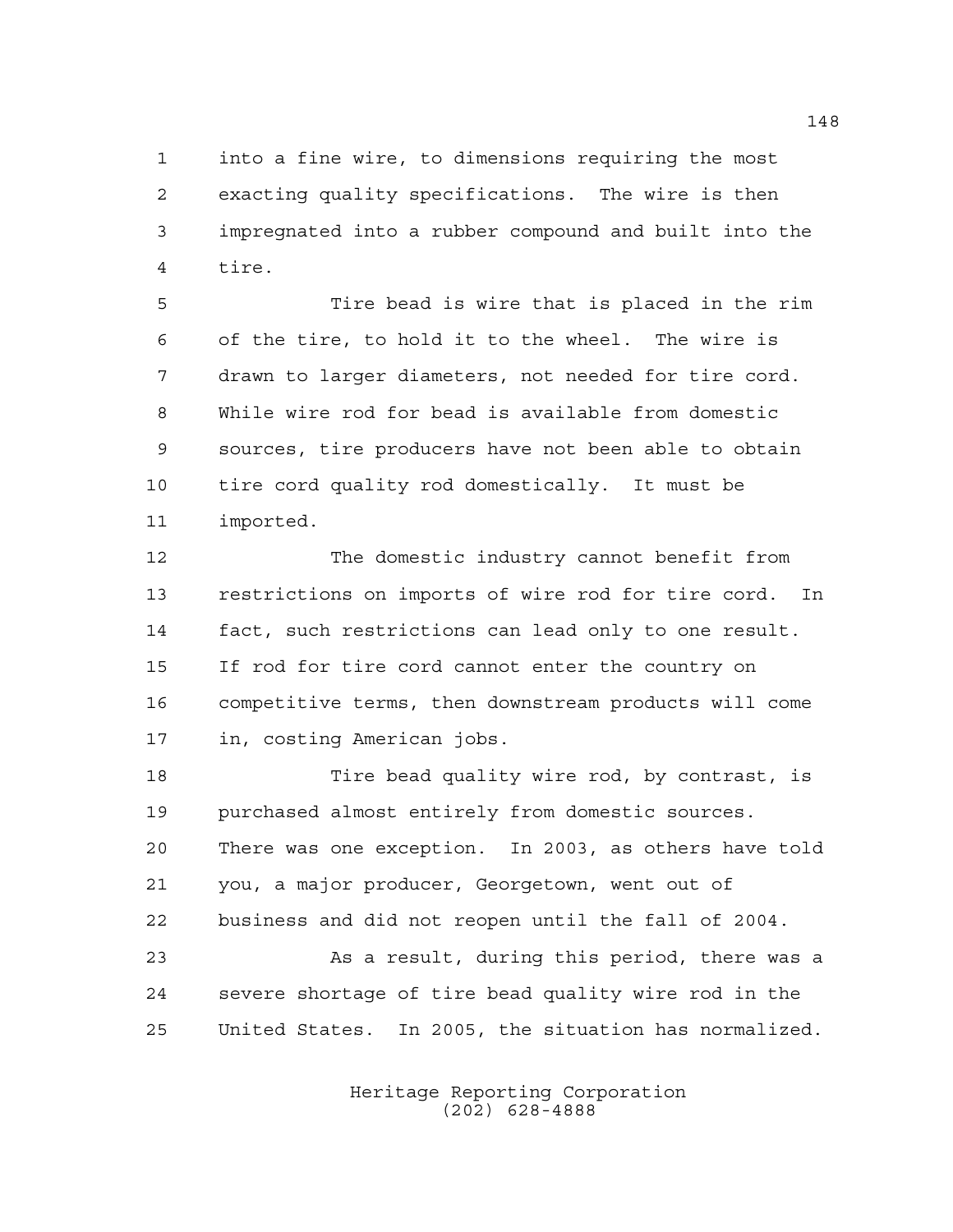Imports are simply not necessary for tire bead quality wire rod, and so they are minimal.

 Thus, the tire industry requires two products: one, rod for tire cord, which requires extraordinary quality, consistency and an absence of impurities that cannot be readily accomplished by U.S. mills, due to their production processes. The other product, rod for tire bead, is fully available from domestic mills. There are essentially no imports and, therefore, there is no need for trade protection.

 For years, the domestic wire rod producers have recognized that the tire industry has special needs for special products that domestic mills cannot supply. That is why they agreed to exclusions for steel rod for the tire industry on at least four previous occasions, going back to the earlier 1990s. There was then, and there is now, simply no reason to include these products in this case.

19 As a major purchaser and user of wire rod, I'm closely attuned to the state of the industry in the U.S. The current condition of that industry, in my judgment, is good. The domestic companies are doing well. Their order books are full, and pricing is extremely strong.

In fact, I'm aware of reports that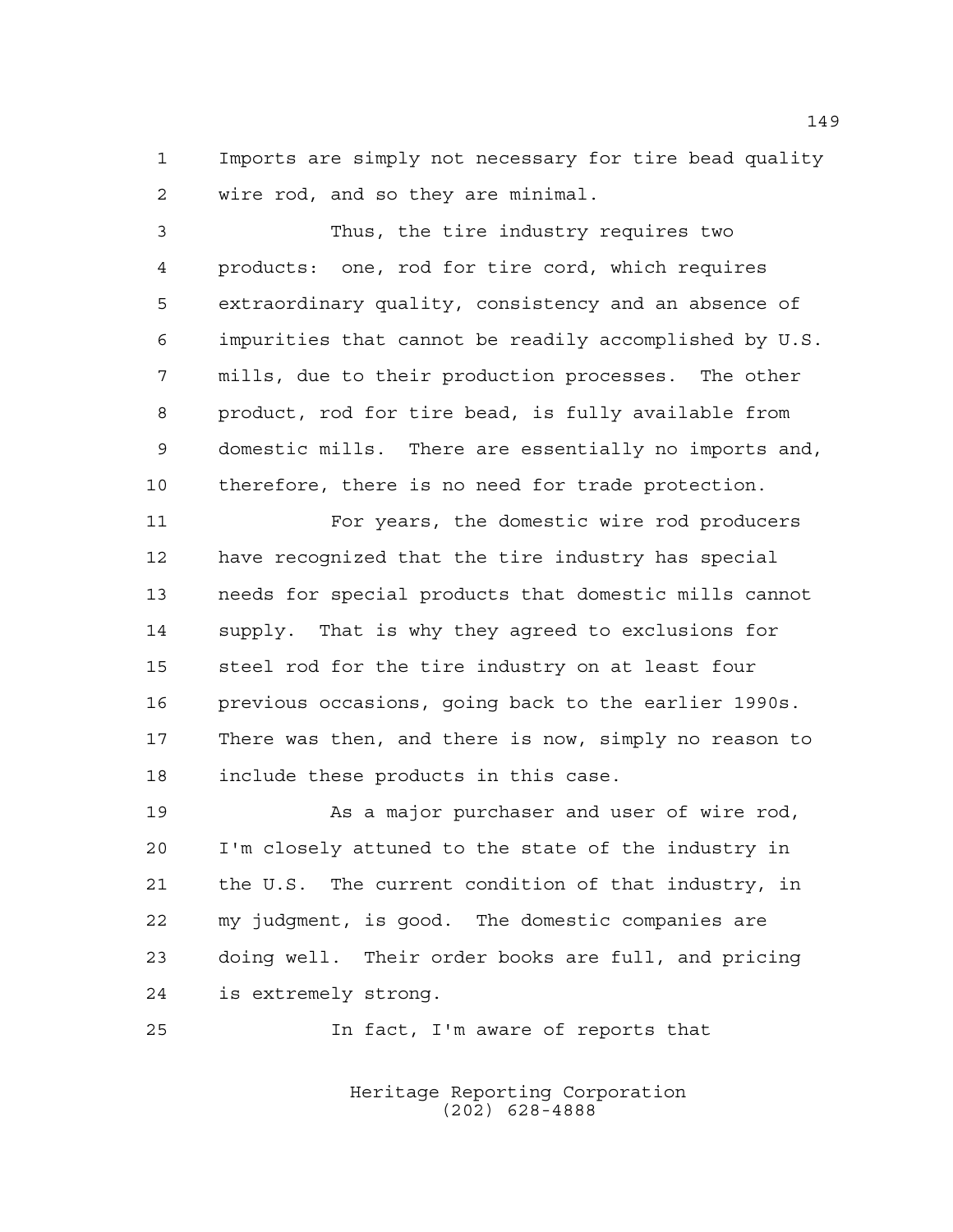Georgetown has turned down orders for bead quality wire rod. This does not surprise me, based on the current state of the industry.

 U.S. tire producers have tried and failed to qualify domestic rod mills for tire cord applications. This is unfortunate, because it means we must purchase imported tire cord quality rod.

 German sources of tire cord quality rod, China and Turkey, are really not factors in our industry, and are priced at levels far above ordinary grades, as indicated by the import statistics for this specialty product in 2004 and 2005.

 For the first nine months of 2005, for example, tire cord quality rod from Germany had an average unit value of imports of \$878 per short ton; more than double the average unit value for all subject imports in that period. Subject import unit values are higher in interim 2005 than at any time in the past three years. Tire cord quality rod is not imported because of price. It is imported because the material is not available domestically.

 In conclusion, the Rubber Manufacturers Association believes that tire cord and tire bead quality rod cannot have contributed to any injury the domestic wire rod industry may have experienced. The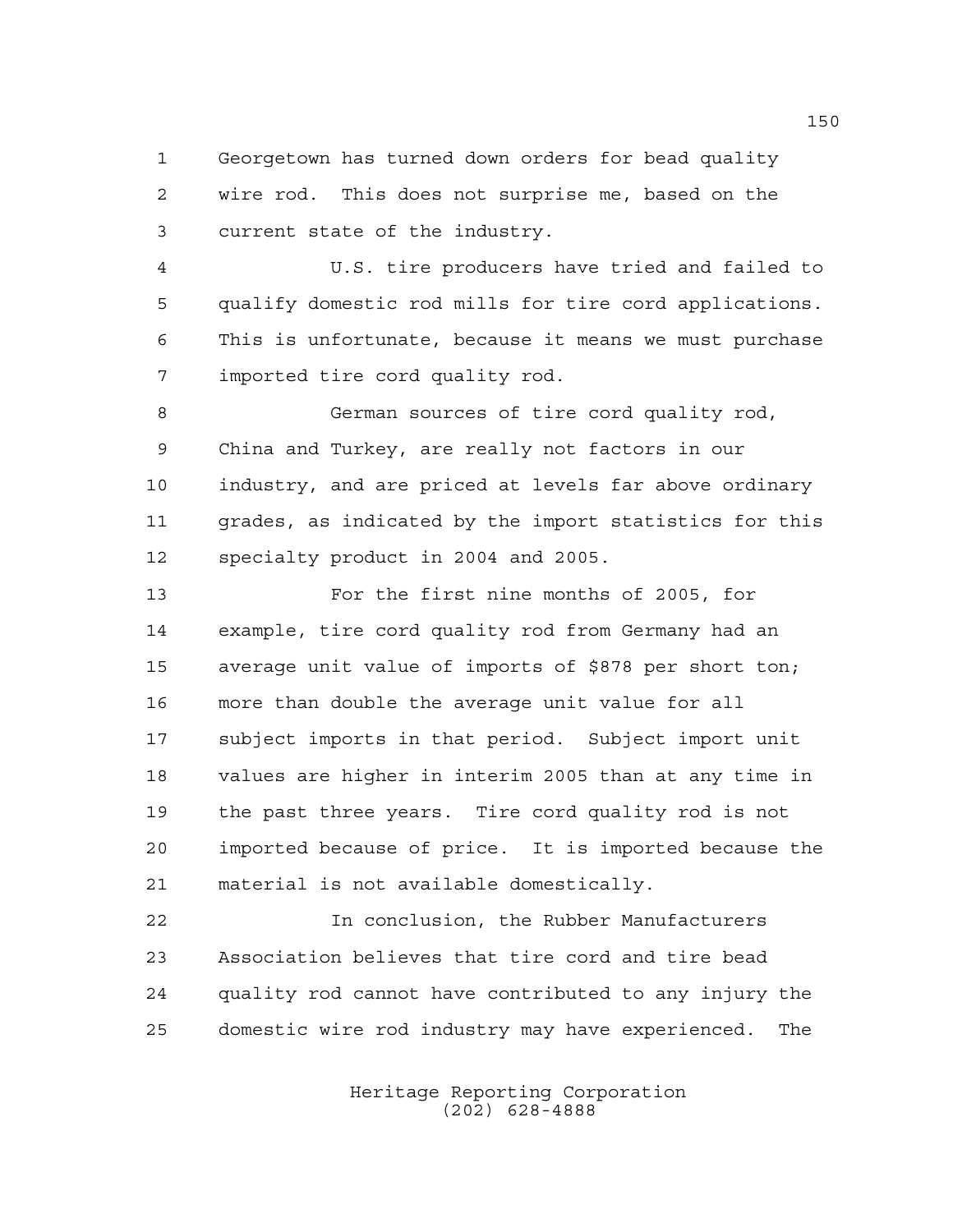tire cord quality rod is not available domestically, while tire bead quality rod is supplied entirely by domestic producers, and faces no significant import competition.

 Moreover, the domestic industry shows no sign of import injury. Imports have declined and unit values of imports are increasing in 2005 for all wire rod.

 Given what we know about the market, this case simply makes no sense. We urge the Commission to reject it. I would be pleased to respond to any questions; thank you.

 MR. SHOR: Good afternoon, my name is Michael Shor. I'm with the law firm of Arnold & Porter. I'm appearing here today on behalf of the Turkish producers.

**I** will be addressing causation and threat issues. Dan Porter will then address the condition of the domestic industry, and the absence of any injury in light of the conditions of competition in this industry.

 I want to start my remarks by quoting the great anti-dumping sage, Yogi Berra. "It is deja vue all over again." The facts of this case closely parallel not the 2002 case referenced by the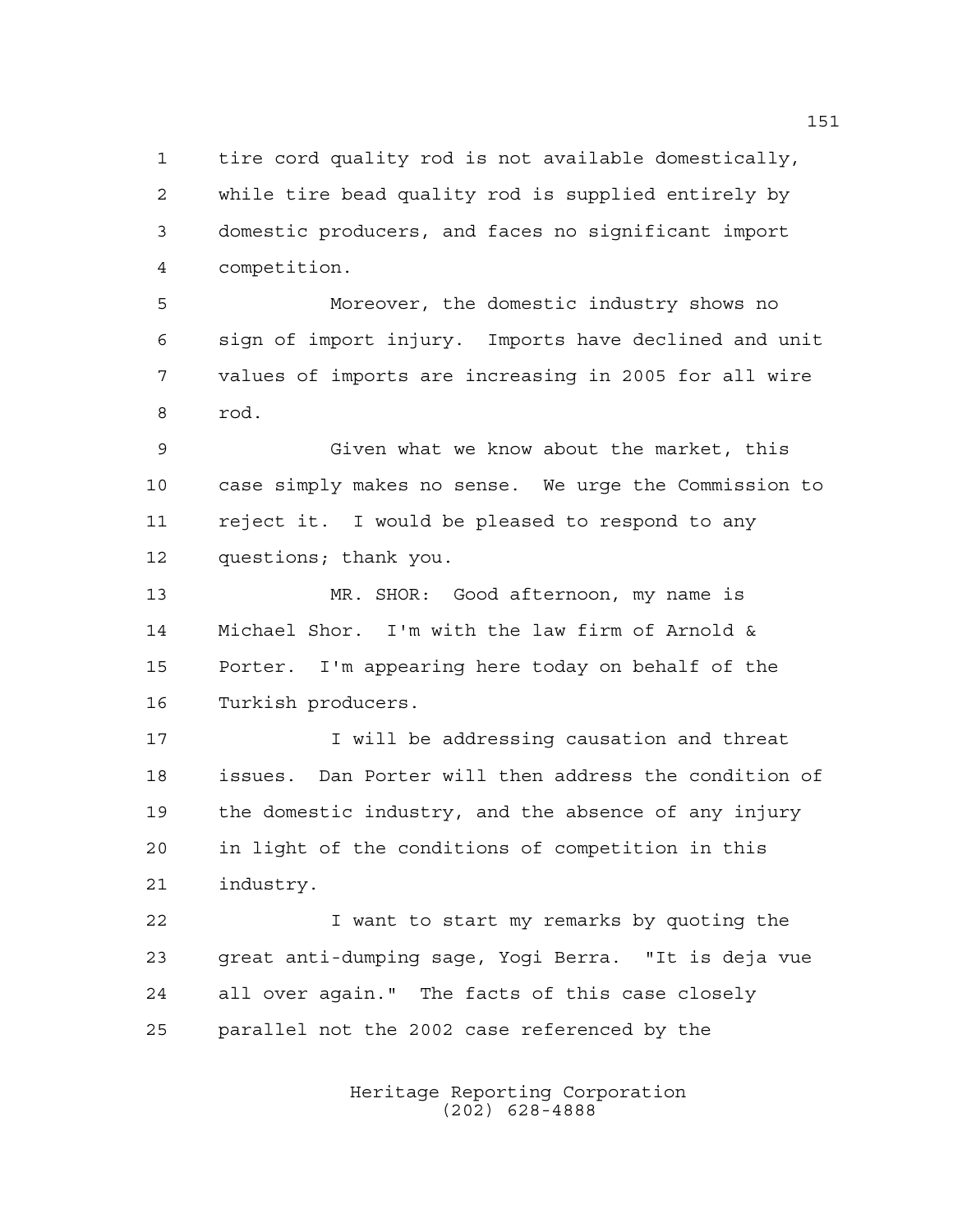Petitioners; but rather the 1997 case, in which the Commission reached a negative determination. Indeed, the domestic industry's case is only weaker now.

 Then, as now, the U.S. industry was unable to meet domestic demand, so imports were necessary. You've heard from the customers how necessary. Then, as now, production outages curtailed domestic production. We'll come back to this later.

 Then, as now, subject imports increased as prices rose, and fell as prices fell. The key dispositive issue, both then and now, is the complete absence of any positive correlation between subject imports and adverse trends in the domestic industry.

 Allow me to highlight several key facts. First, the only year in which subject imports increased was 2004. That is also the year in which the subject imports peaked. If imports were a cause of injury, that would be the year in which one would expect to see falling profitability and falling prices. What actually happened -- prices increased and domestic producers recorded record profits. There was no correlation between imports and any adverse trends.

 The increased profitability, moreover, resulted from price increases that far out-stripped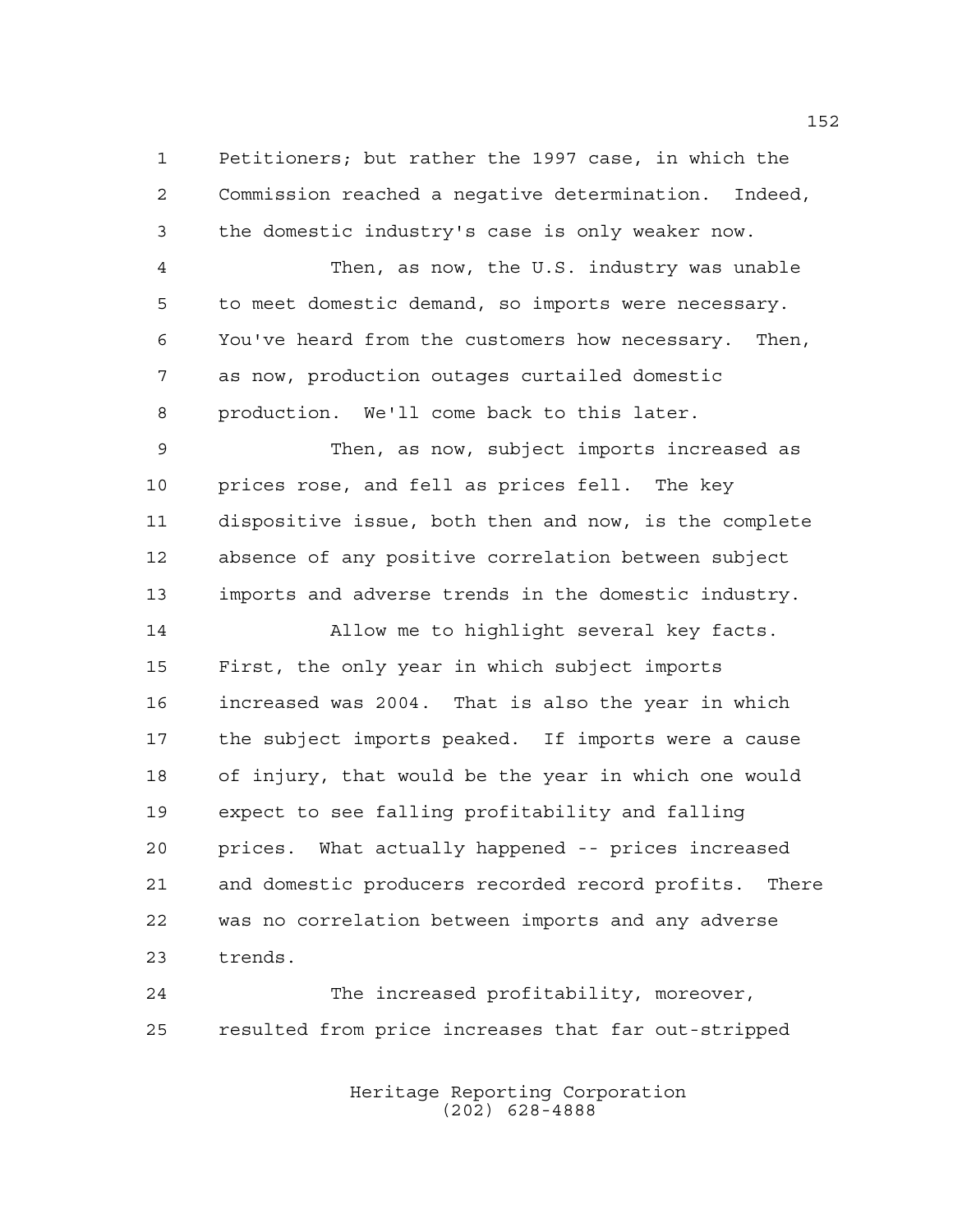increasing raw material costs. There was no cost price fees, which you heard this morning. There was price cost gouging.

 Mr. Kurtz would have you believe that the domestic industry is injured because they are not making 22 percent operating profits. It is an odd case indeed in which the domestic industry appears before you, and asks to explain away record profits, record double digit profit operation margins, by arguing that profits could have been higher still. Second, let's examine 2005. We read much in the petition about injury and imports in the first half of 2005, curiously ignoring the third quarter. Virtually all of what we heard this morning about Petitioner's injury was focused on 2005. Mr. Porter will place the domestic industry's most recent performance in historical context. But the over-arching point here, which the Petitioners fail to mention at all in their presentation, was that subject imports declined in the full nine month interim 2005 period, and they declined substantially by 21.5 percent. There is no correlation between the adverse trends of which they complained and import behavior.

Mr. McGrath had his usual nice colorful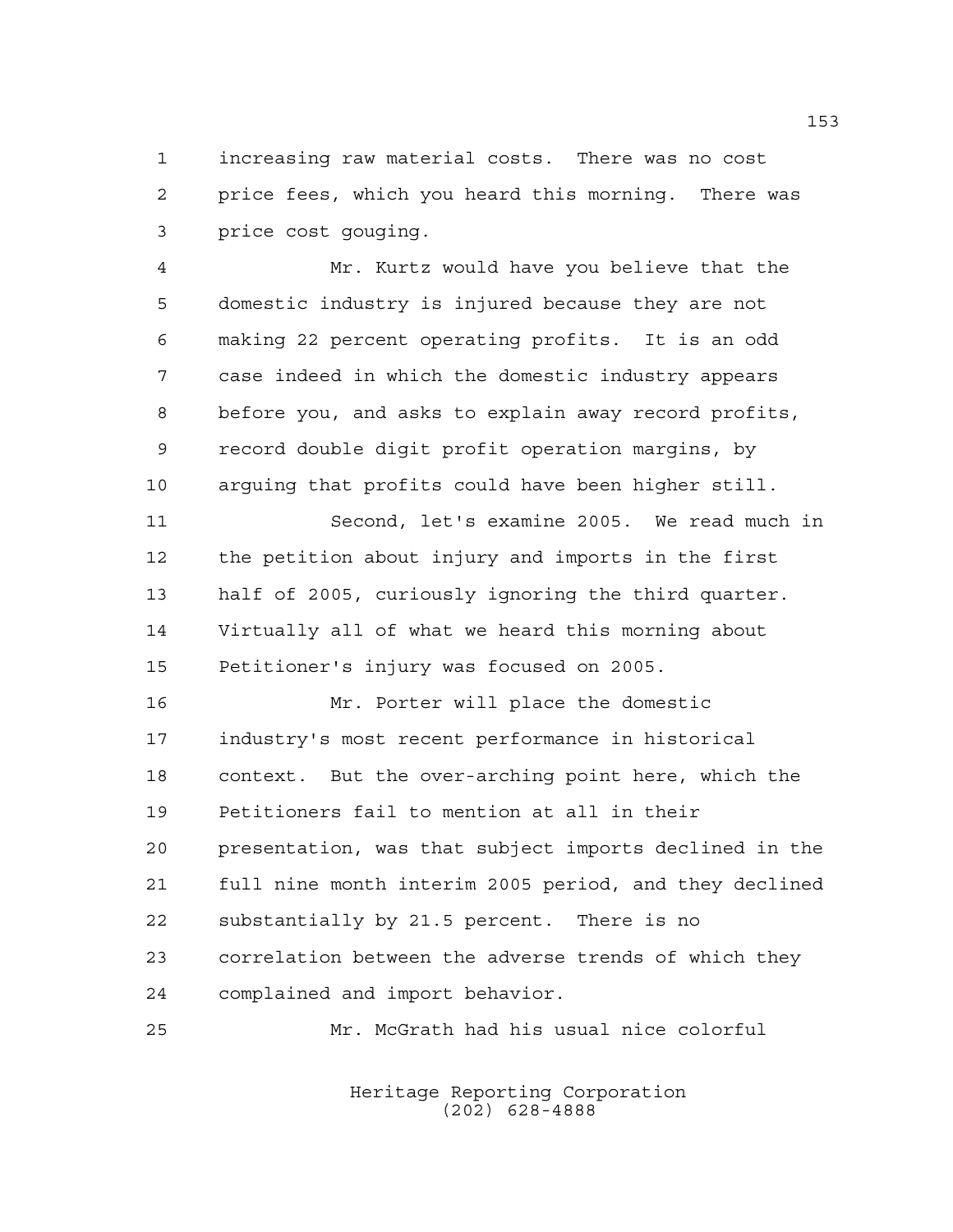charts to put before you. But where was the causation chart? You've all seen it before, and Mr. McGrath has produced it before. It's the one that shows import trends increasing and prices declining, profitability declining, everything going bad because imports were going up.

 He didn't have that chart today, because he can't. The lack of any causal relationship between import trends and domestic industry performance exists at both ends of the performance cycle. Subject imports were up, when prices were up, and the domestic industry was making record profits. They've receded as prices and performance declined. This is not the stuff of which injury cases are made.

 There is most certainly no indication of threat, much less a reasonable indication of threat. Most importantly, subject imports declined in the nine month interim 2005 period, from 1.4 million tons to 1.1 million tons. They did not increase, and without increasing imports, there is no indication of threat, period, end of threat story.

 I'm aware of no case in which the Commission reached an affirmative threat determination when imports actually declined during the interim period. My third and final point is to explain the

> Heritage Reporting Corporation (202) 628-4888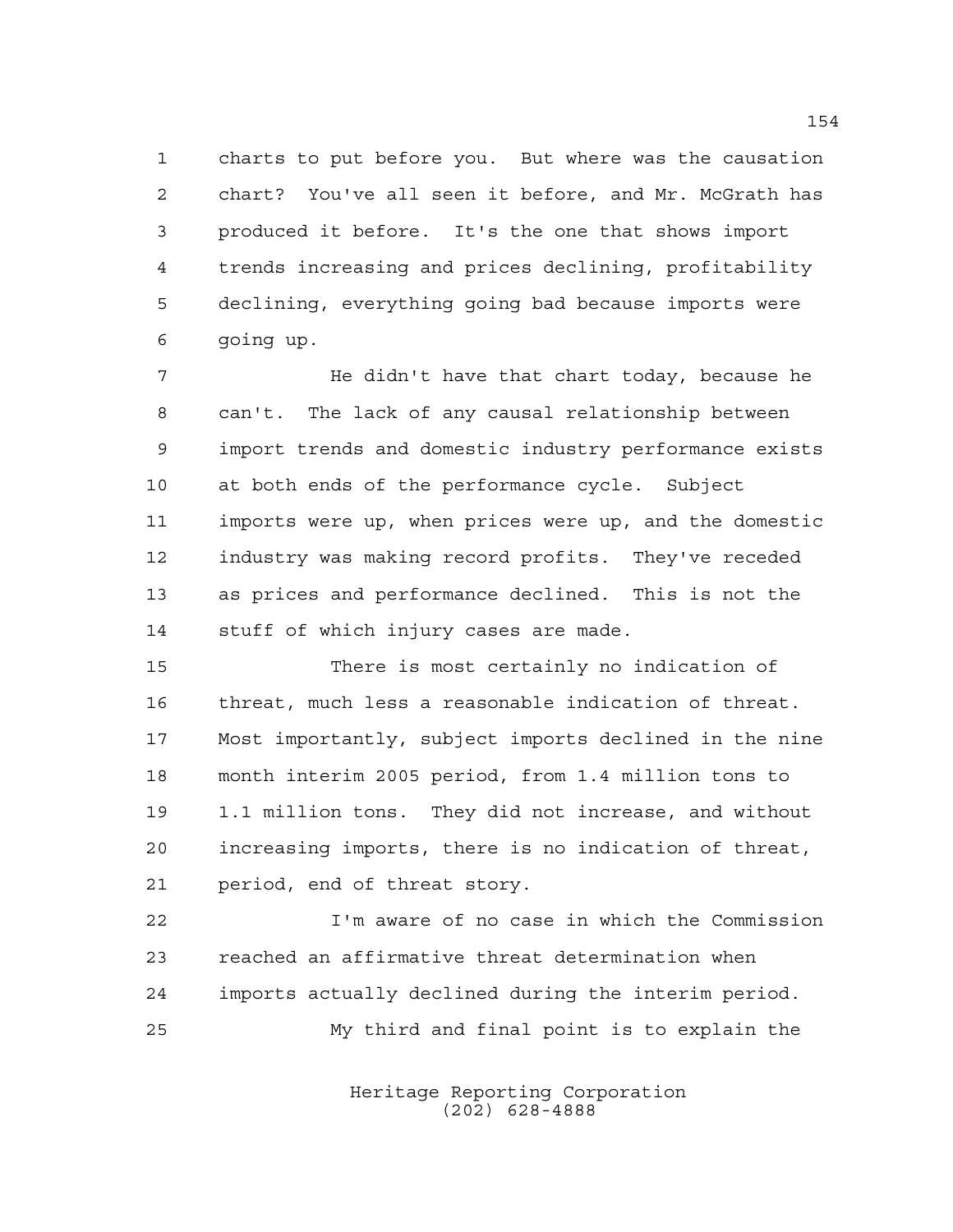trend in subject imports I've described; the one in which increasing imports are correlated with record domestic industry profits. There is a supply component and a demand component, both of which the Commission will need to consider as conditions of competition in this case.

 On the demand side, you heard from the purchasers how demand increased in 2004; not only because of increasing present consumption, but also because customers were increasing inventories in the face of one, increasing prices; and two, a contraction of domestic production capability.

 The domestic producers' explanation of that phenomenon was what they called panic buying. That was essentially the causation story I heard this morning, panic buying. But panic buying can't be caused by low price imports. They can only be caused by the unavailability of domestic supply.

 Here, it was caused by the uncertainty in domestic production, and the curtailments in domestic production at Georgetown and the problems at Keystone.

 Demand softened in the first half of 2005, as customers were able to work off their inventories. Those inventories, as you heard this morning, were not simply import inventories, but they were domestic

> Heritage Reporting Corporation (202) 628-4888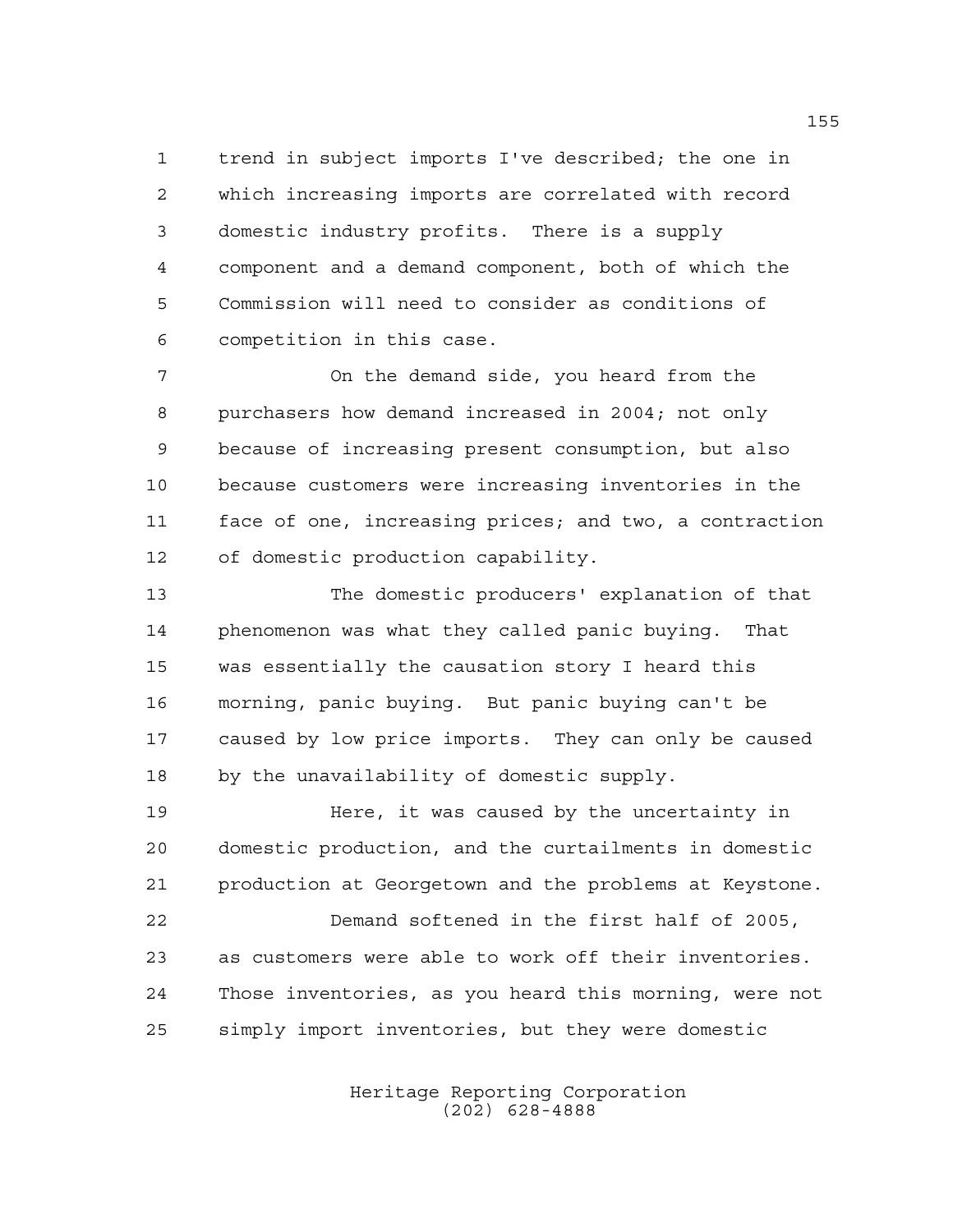producers' inventory, as well.

| $\overline{2}$ | Along with declining scrap steel prices,               |
|----------------|--------------------------------------------------------|
| 3              | this decline in demand caused prices to soften         |
| $\overline{4}$ | somewhat, although they still remain at a relatively   |
| 5              | high historical level. Again, the critical point is    |
| 6              | that declining imports did not push prices down.       |
| 7              | On the supply side, I'd like you to refer to           |
| 8              | the first page in the packet of charts I distributed.  |
| $\mathsf 9$    | We've plotted quarterly subject import levels, and the |
| 10             | average unit values of those imports, along with       |
| 11             | production curtailments experienced by U.S. domestic   |
| 12             | producers and other supply disruptions.                |
| 13             | What you see is striking. First, as noted,             |
| 14             | as volumes increased, prices increased; and as prices  |
| 15             | softened in 2005, volumes declined. Second, imports    |
| 16             | increased to cushion supply curtailments in the U.S.   |
| 17             | and decline afterwards. Imports increased in 2004      |
| 18             | after Georgetown shut down one of the largest mills in |
| 19             | the country.                                           |
| 20             | Subject imports declined over the year,                |
| 21             | prior to the shutdown, putting the light to the        |
| 22             | argument that you heard this morning, that subject     |
| 23             | imports somehow caused that mill to shut down.<br>Look |
| 24             | what happens after Georgetown re-opens in July 2004.   |
| 25             | Subject imports begin their decline.                   |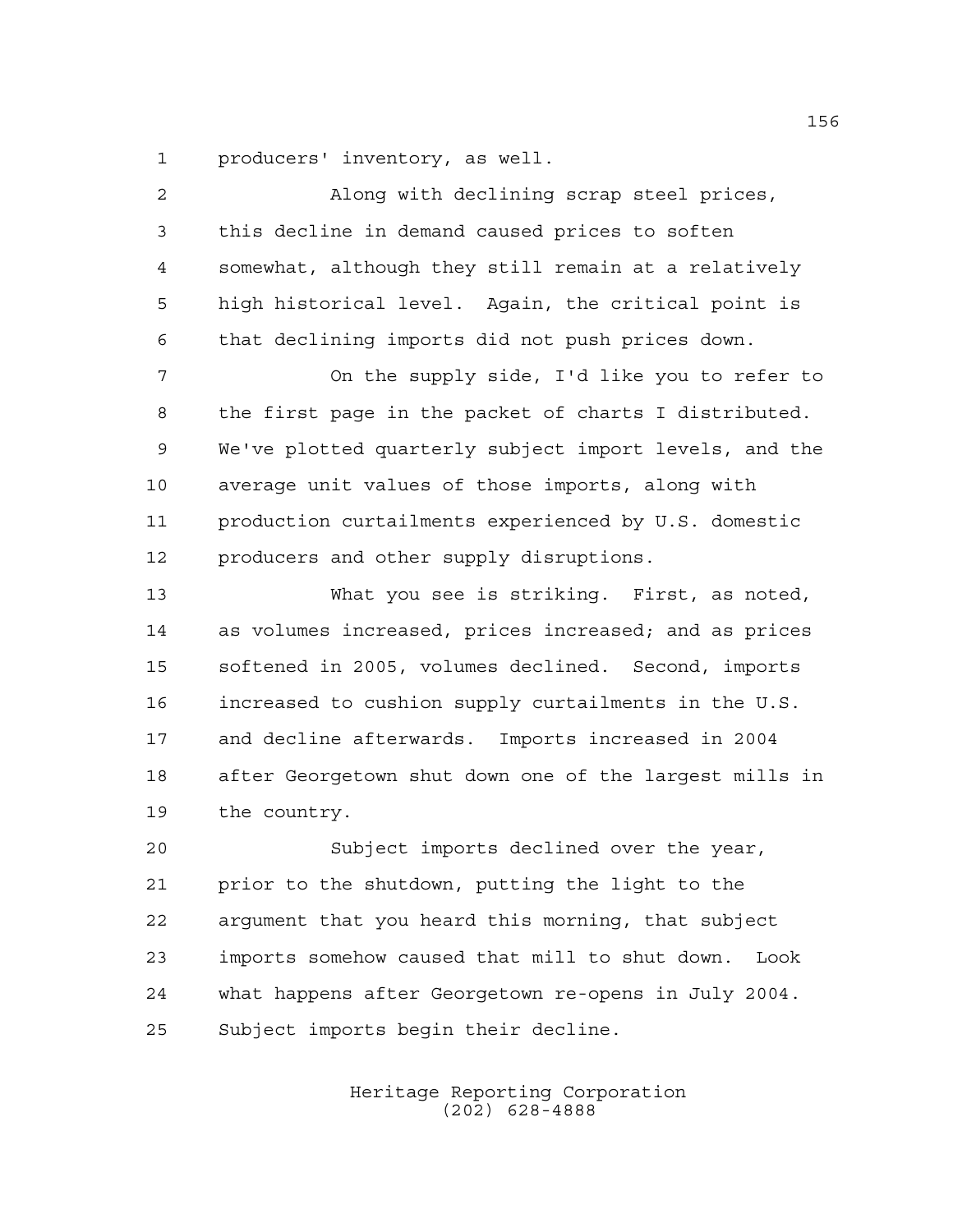Finally, we heard the domestic industry complaining this morning about how the import relief they obtained in 2002 was ineffective, because imports rushed in after the order. That is simply untrue. Imports declined in the quarters following the order, and only picked up in the fourth quarter and the first quarter of 2004.

 The second chart in your packet is similar to the first, but we lagged import volumes by 90 days. This period reflects the average time between order and delivery for imported product and, thus, more accurately depicts the response of subject foreign producers to curtailment events in North America. The link between imports and supply disruptions is even more pronounced.

 We will be addressing the Georgetown and other supply curtailments in detail in our post- hearing brief, with extensive evidence that all such curtailments resulted from labor disputes and other problems unrelated to subject imports.

 I listened in dis-belief this morning, as I heard those closures attributable to imports. So I attached, at the back of my presentation package this morning, three charts, just detailing some of the quotations that leaders of the companies made at the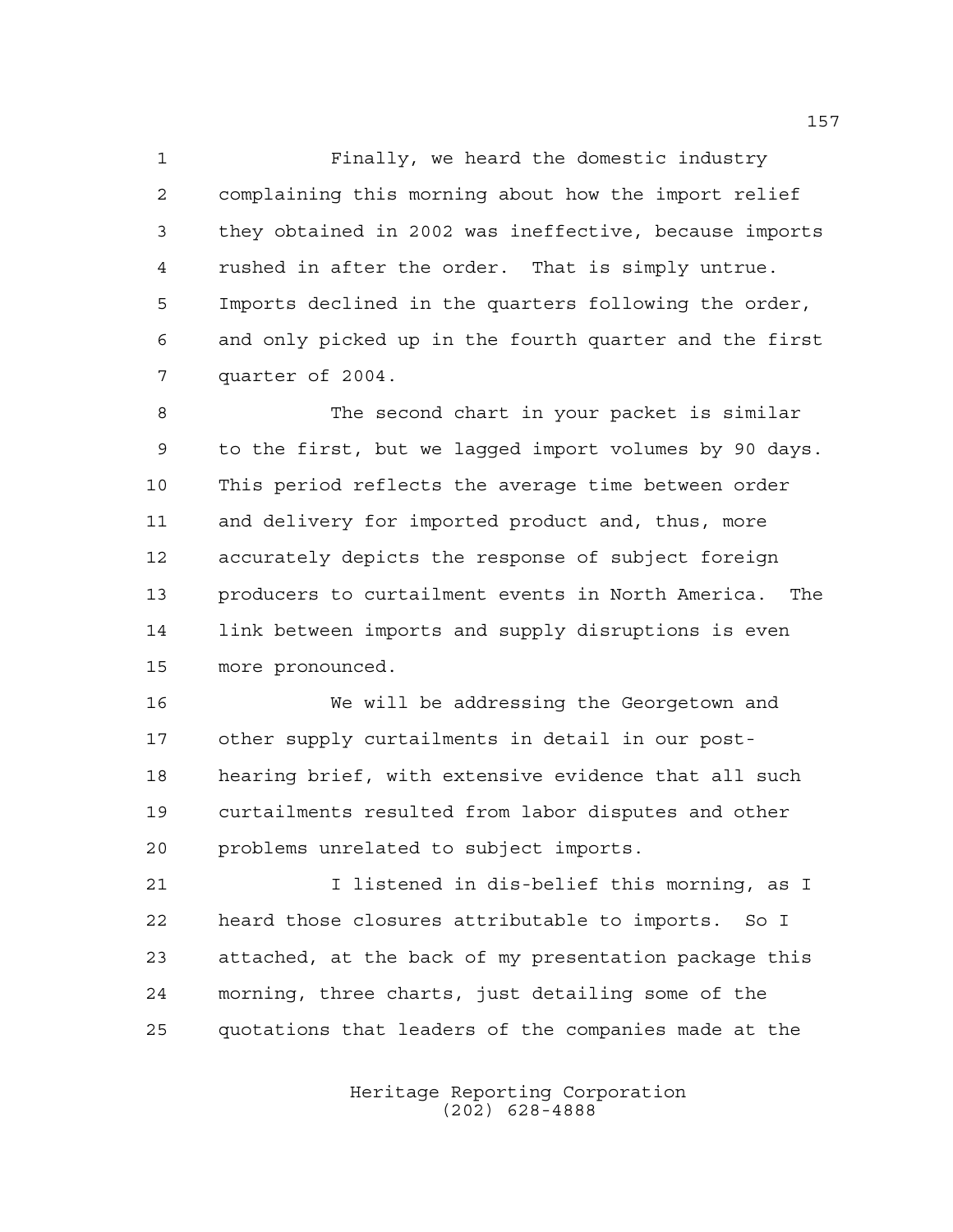time of the shut-downs, attributing the shut-downs to labor disputes, and certainly not subject to imports.

 But I can make the point even more quickly with reference to my third exhibit. This chart plots subject import volumes against non-subject import volumes. The trends are broadly the same. Both subject and non-subject imports increased in late 2003 and early 2004, in response to the closure of the Georgetown mill, and both decreased after the mill re-opened.

 There is nothing different about the trend for subject imports, and certainly nothing to tie the trend in subject imports to any adverse performance by the domestic industry; thank you.

 MR. D. PORTER: Good afternoon, Mr. Carpenter, for the record, my name is Daniel Porter of Willkie Far & Gallagher, appearing on behalf of Chinese Respondents. With me today are my colleagues, Bill Barringer and Matt McCullough.

 What I would like to do today is to focus on the central question facing the Commission. Does this industry really need relief? Are they really suffering material injury?

 At the outset, I want to reiterate something that was noted today, and is quite well known to you.

> Heritage Reporting Corporation (202) 628-4888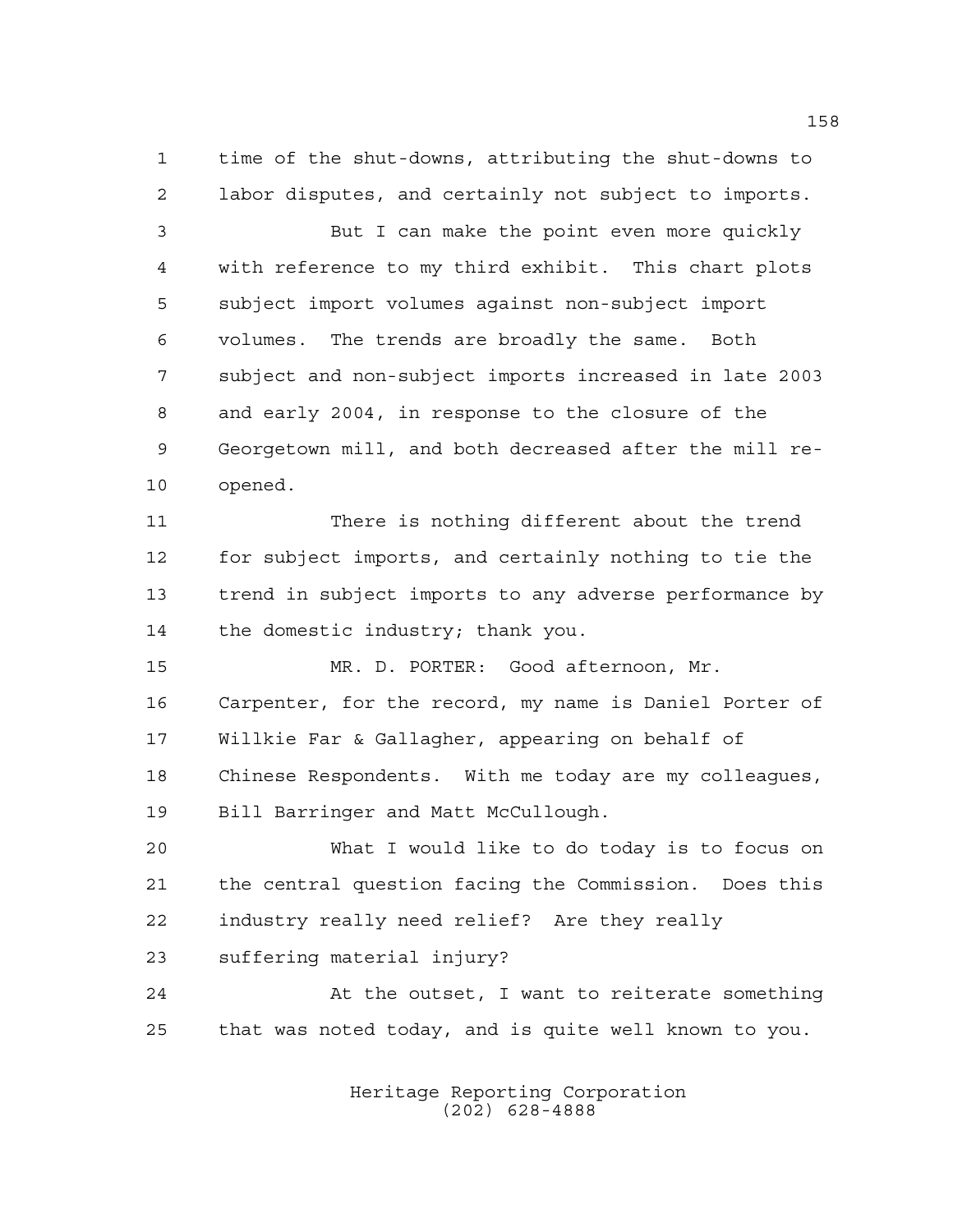The wire rod industry is no stranger to the

 Commission. As Kimberly Korbel lamented earlier, over the past decade, the domestic wire rod industry has repeatedly come before the Commission, seeking protection from imports. However, this fact is actually beneficial for the analysis required in this case.

 First, the Commission knows and understands wire rod very well. The Commission doesn't need a year-long investigation to figure out what's going on in the industry.

 Second, all of the past cases provide a very useful benchmark with which to compare the current health of the domestic wire rod producers. Now before I jump into reviewing the data, I want to take a minute to discuss which type of data is most appropriate to analyze the health of the industry.

18 As you know well, the statute suqqests several different methods for the Commission to analyze when examining the condition of the domestic industry. There are essentially three types of health indicators: volume indicators, such as production and sales quantities; price indicators, including the ability to raise prices; and profitability. We submit that the rather unique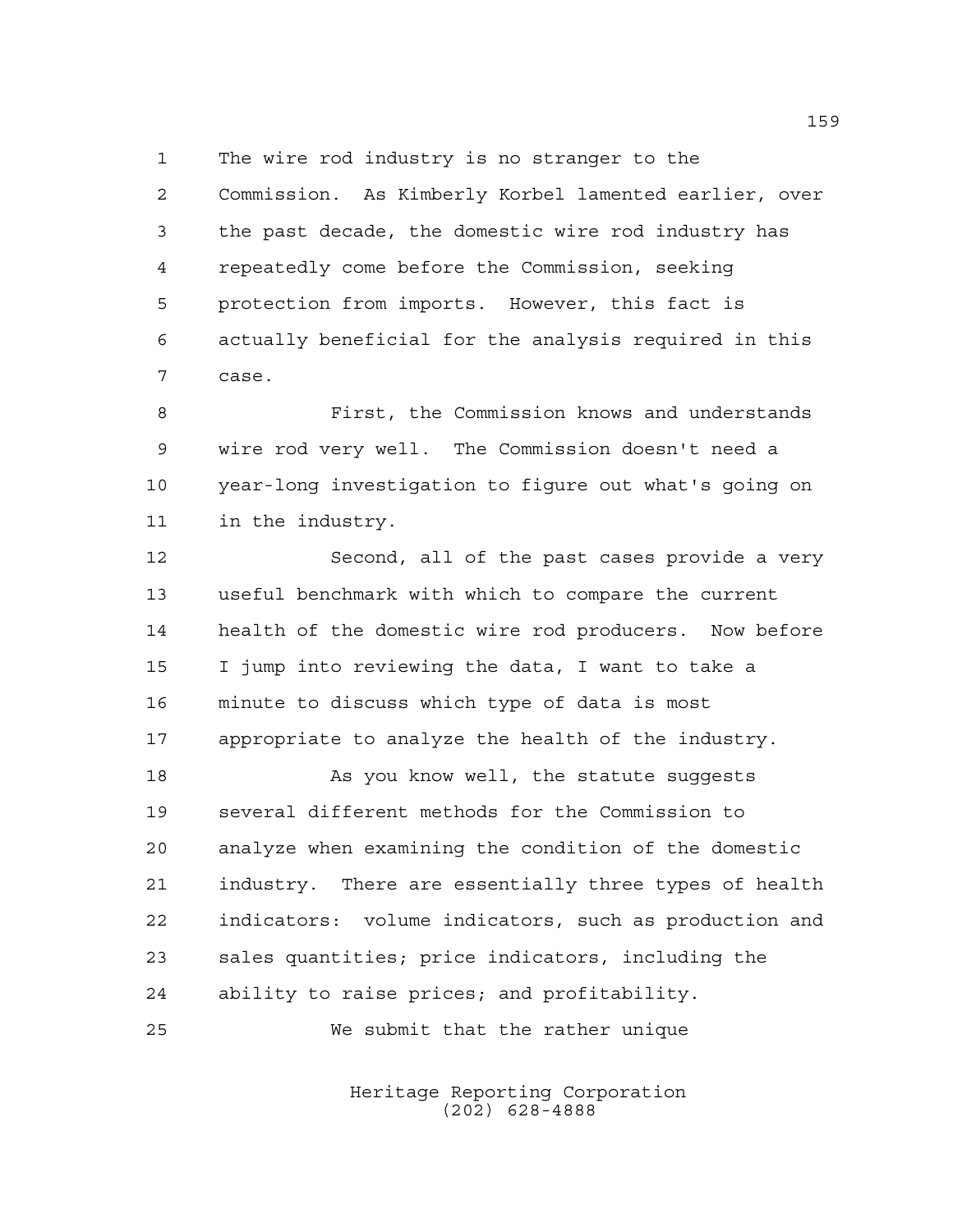circumstances that happened in this industry during the POI make the volume indicators less relevant for obtaining an accurate picture of whether the domestic industry is suffering material injury.

 Specifically, as we've heard from the industry experts at this table here, during the POI, significant U.S. producers either shut down production completely, or had their production curtailed for reasons that had nothing to do with imports.

 Indeed, these producers shut down or curtailed production during a period when prices were very strong. Accordingly, given that substantial production was taken out of the market for a significant time during the POI, aggregate year over year trends are simply less meaningful as accurate indication of health of the industry over the POI.

 Rather, what is more appropriate is to analyze the profitability of the production that did take place. That is what I suggest; that you focus on the profitability. You can undertake a trends analysis without worrying about the distortion caused by the curtailment of production of significant producers. You are examining the profitability of the entire industry of whatever production did take place. Now let's look at the domestic industry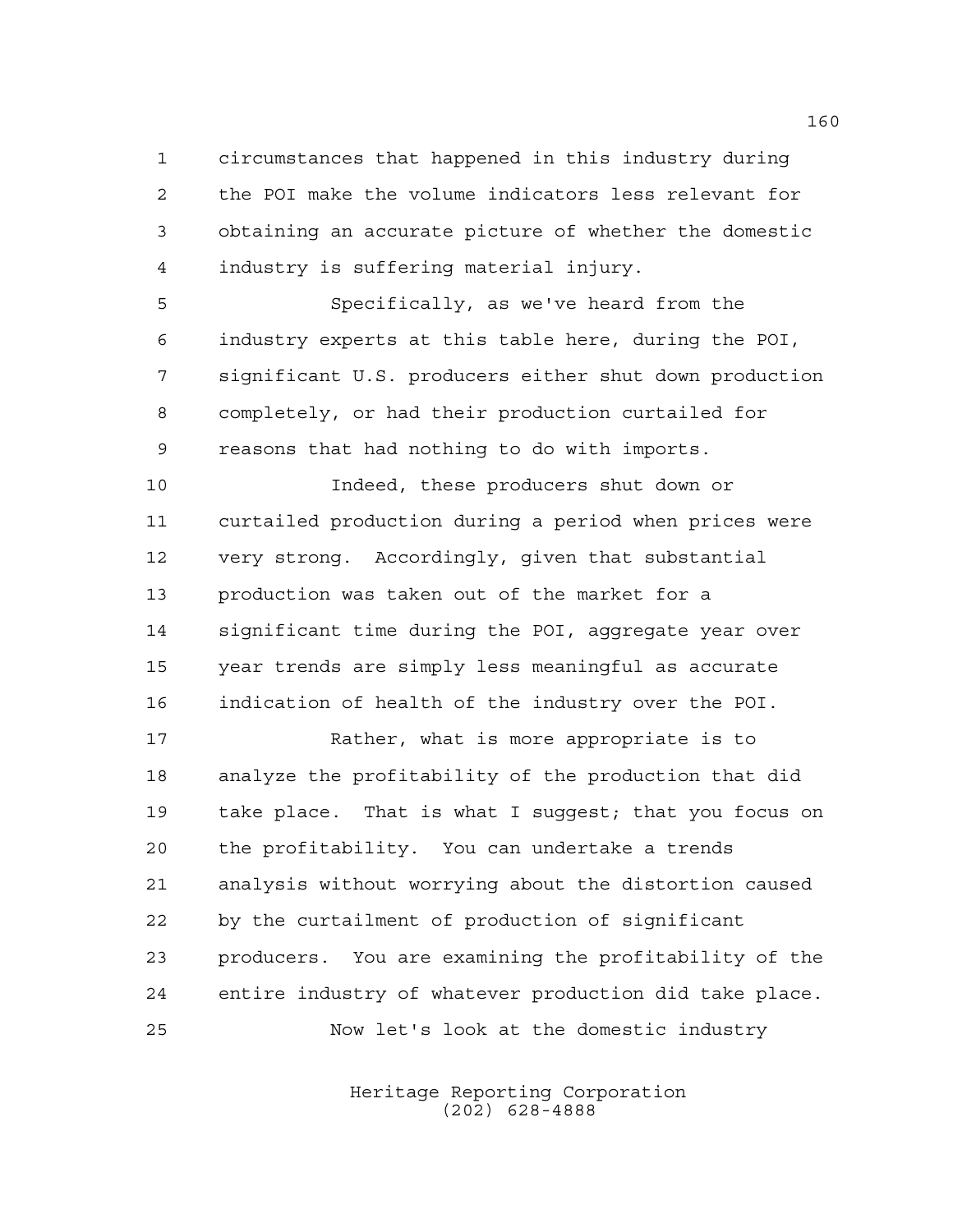profitability. I refer you to Chart 1. Chart 1

 presents the average profitability of each three year period examined by the Commission in the past subsidy and dumping cases, as well as the current three year period examined in this case.

 What do we see? We see that the domestic industry has done better or as well as any other three year period examined by the Commission, including the two cases in which the Commission found no injury from imports.

 Now let's look at Chart 2. Chart 2 presents the industry's profitability in the last full year of each of the three year periods examined by the Commission. This chart is particularly relevant, because in every case, the Commission must examine whether the domestic industry is suffering current material injury. Therefore, the last full year of the POI is particularly important.

 Again, what do we see? What we see is that the domestic industry's profitability in the most recent full year, in this case, is much higher than every other case, including the two cases in which the Commission found no injury from imports.

 Now let's look at another indication of the health of the domestic industry -- the ability of the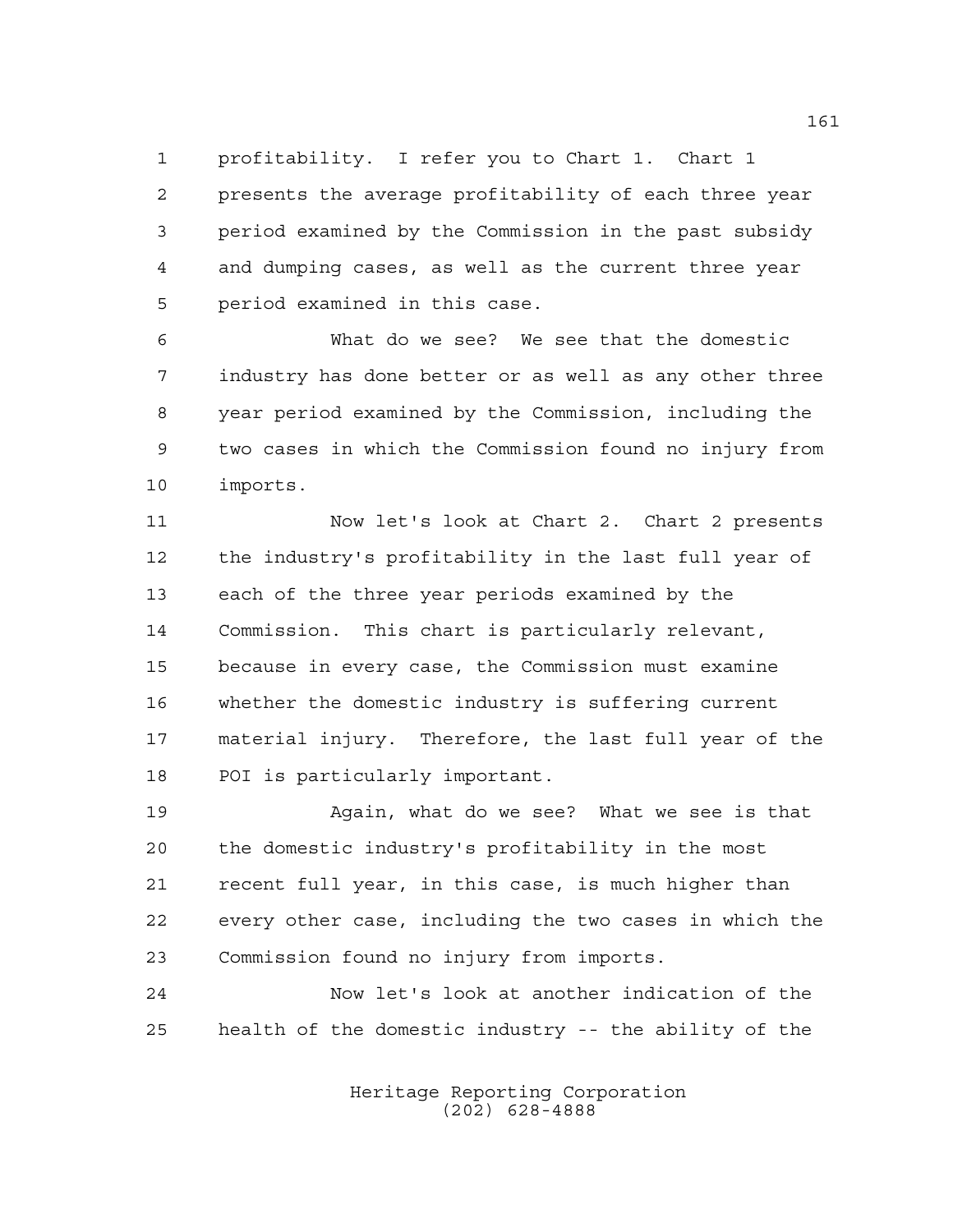industry to increase price. Again, what the data shows is rather remarkable.

 I refer you to chart 3. As can be seen in chart 3, during the POI, the domestic industry was able to raise its pricing significantly. Indeed, from the first quarter of 2002 to the first quarter of 2005, the domestic selling price increased by more than 96 percent. Even more noteworthy is the fact that these price increases occurred at a time when subject imports were increasing the most.

11 11 I refer you to chart 4. Just look at this picture. It is the complete opposite of what you would expect from a domestic industry crying about a surge in imports. Instead of the domestic selling price decreasing as more subject imports enter the country, the domestic selling price has increased significantly.

 Now it is true that the domestic selling price came down a bit during the first nine months of 2005. However, this decrease had nothing to do with subject imports, given that the volume of subject imports not only decreased during this period, but also subject imports lost market share in the U.S. market.

My last point concerns the comparison of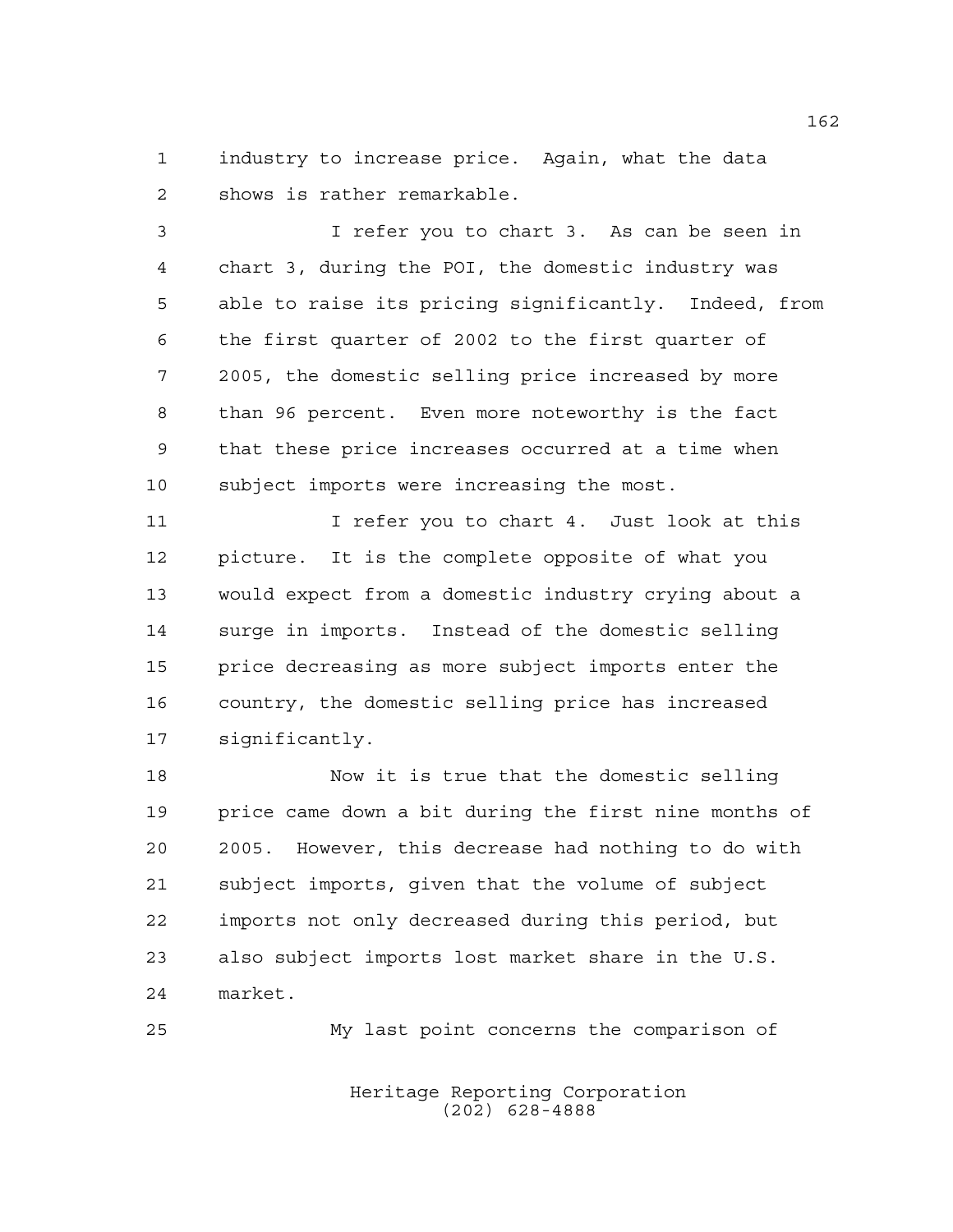2004 to 2005. We actually created this slide on the fly, in response to Mr. Boyland's question this morning. He asked Petitioners, you know, what about the industry profitability of 2004, specifically in relation to past years.

 Well, the interesting thing is, the Commission has, through its work on past cases, seen the profitability of the industry for every single year over the past decade. The figures are before you. What you see is that in 2004, it was a most aberrational year with respect to industry profitability. They have not earned profits like that, going back decades.

 Therefore, we submit that it is improper, as the Petitioners suggest, to compare 2004 as a normal benchmark to 2005. Rather, what we suggest is look at the profitability in 2005, and compare it to the historical average. I think you will see that it meets to exceeds the historical average and, therefore, the industry is doing just fine.

 Mr. Carpenter, these charts provide actual data of the health of the domestic industry. The wire rod industry that has come before you today has performed better over the past three years than in any recent three year period, going back nearly 15 years.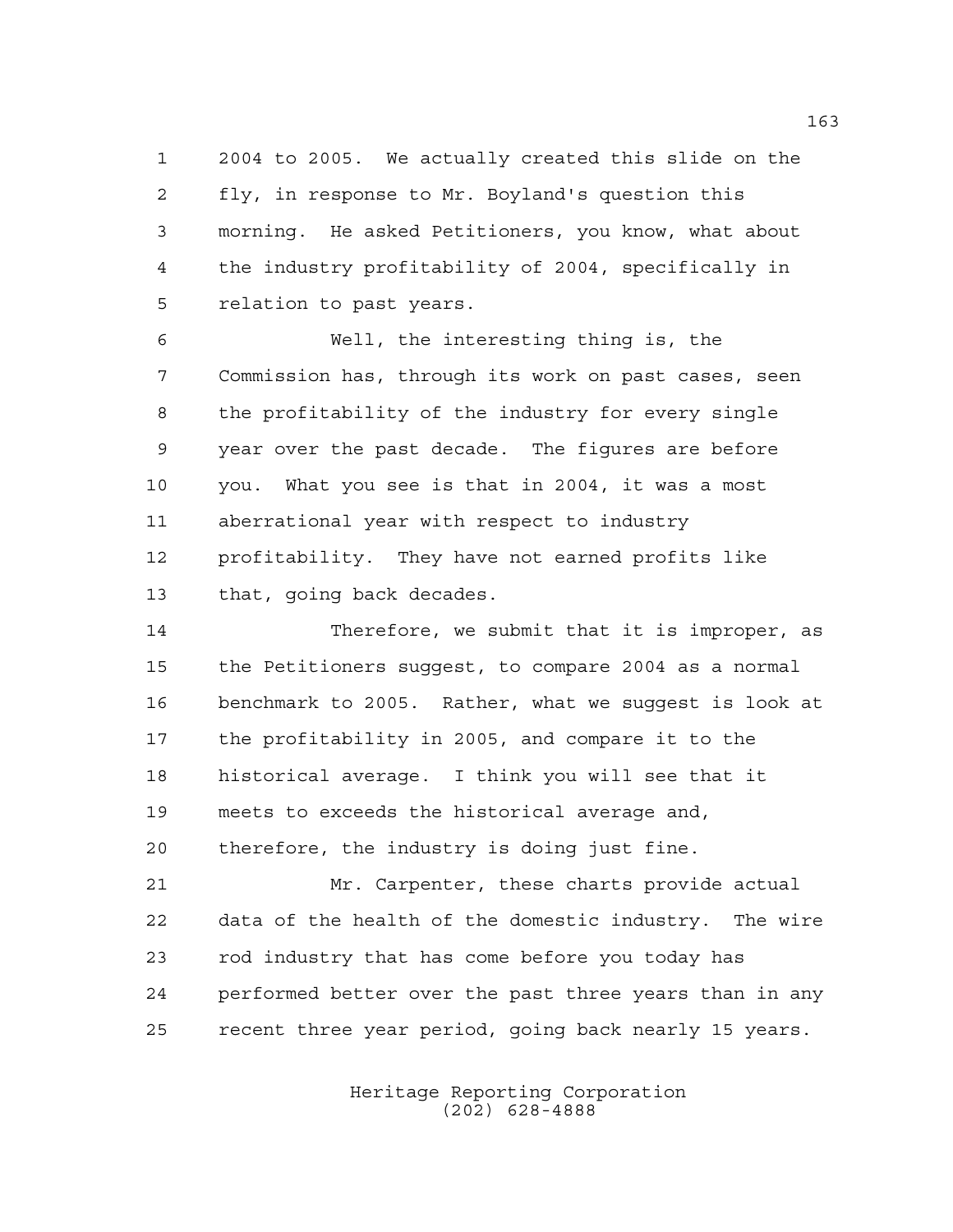Their ability to command significant price increases in the face of increasing subject imports demonstrates that the cry for more protection should not be heeded. This industry is not suffering material injury from subject imports; thank you.

 MR. BLAKESLEE: Good afternoon, my name is Merritt Blakeslee, DeKieffer & Horgan, and I'm here on behalf of Saarstahl AG, the general producer of steel wire rod and Saarstahl, Inc., which is the U.S. producer of Saarstahl's products. You've already heard the compelling reasons why the domestic industry has not been materially injured by subject imports. I'd like to point to one additional reason that relates specifically to subject imports from Germany.

 You have heard this morning and you'll hear this afternoon from the Respondents a great deal about what was called a tiny group of products. In fact, a very significant portion of German subject imports, 30 percent for the POI, is comprised of highly- specialized wire rod products that are not available from U.S. producers. Nearly all of these Germany subject imports are the specialty products manufactured by my client, Saarstahl. These are the products discussed by the industry witnesses, from Rubber Manufacturers Association and Lincoln Electric,

> Heritage Reporting Corporation (202) 628-4888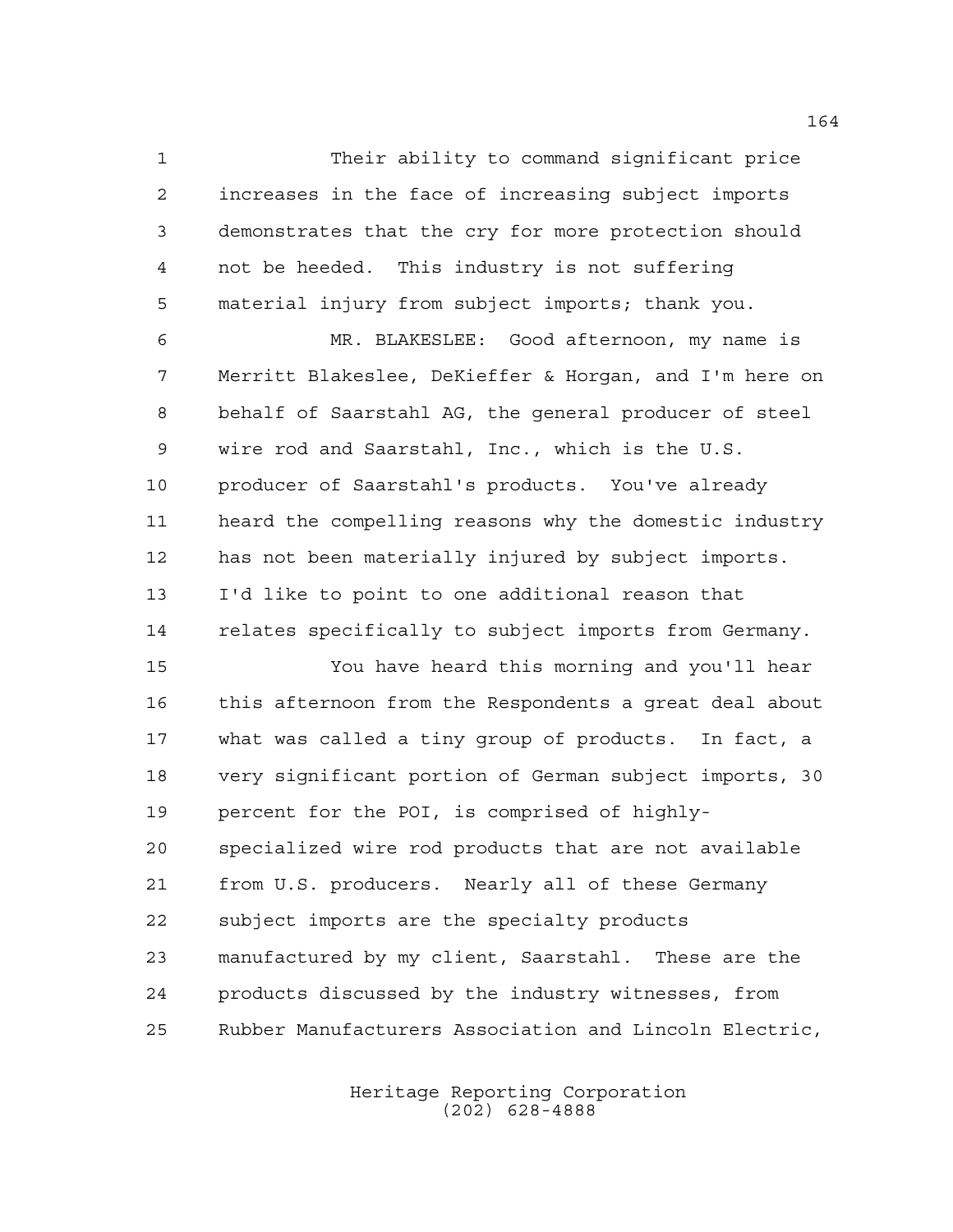Tire cord quality wire rod and certain proprietary grades of welding wire rod. And as you've heard from these witnesses, the U.S. mills have for decades been unwilling or unable to produce these products. Thus, as you consider the issues of material injury and threat with respect to Germany, I would ask you to keep in mind that some 30 percent of German subject imports do not compete with any products supplied by the domestic industry, thereby further attenuating any causal nexus that might exist, and I believe that none does exist, between German subject imports and any injury experienced by or threatened to the domestic industry. Thank you.

 MR. MCGRATH: Good afternoon. I guess we save the best for last. My name is Matt McGrath of Barnes Richardson & Colburn. I'm here representing Mittal Hochfeld and Mittal Hamburg, the company that appeared before you in previous investigations as ISPAD. Mittal, in Germany, is a producer of high- quality special application wire rod for U.S. and global markets and German imports, as you've just heard, have traditionally been a small part of the market, focused at high average unit value uses and special category and as you've also heard from purchasers here today.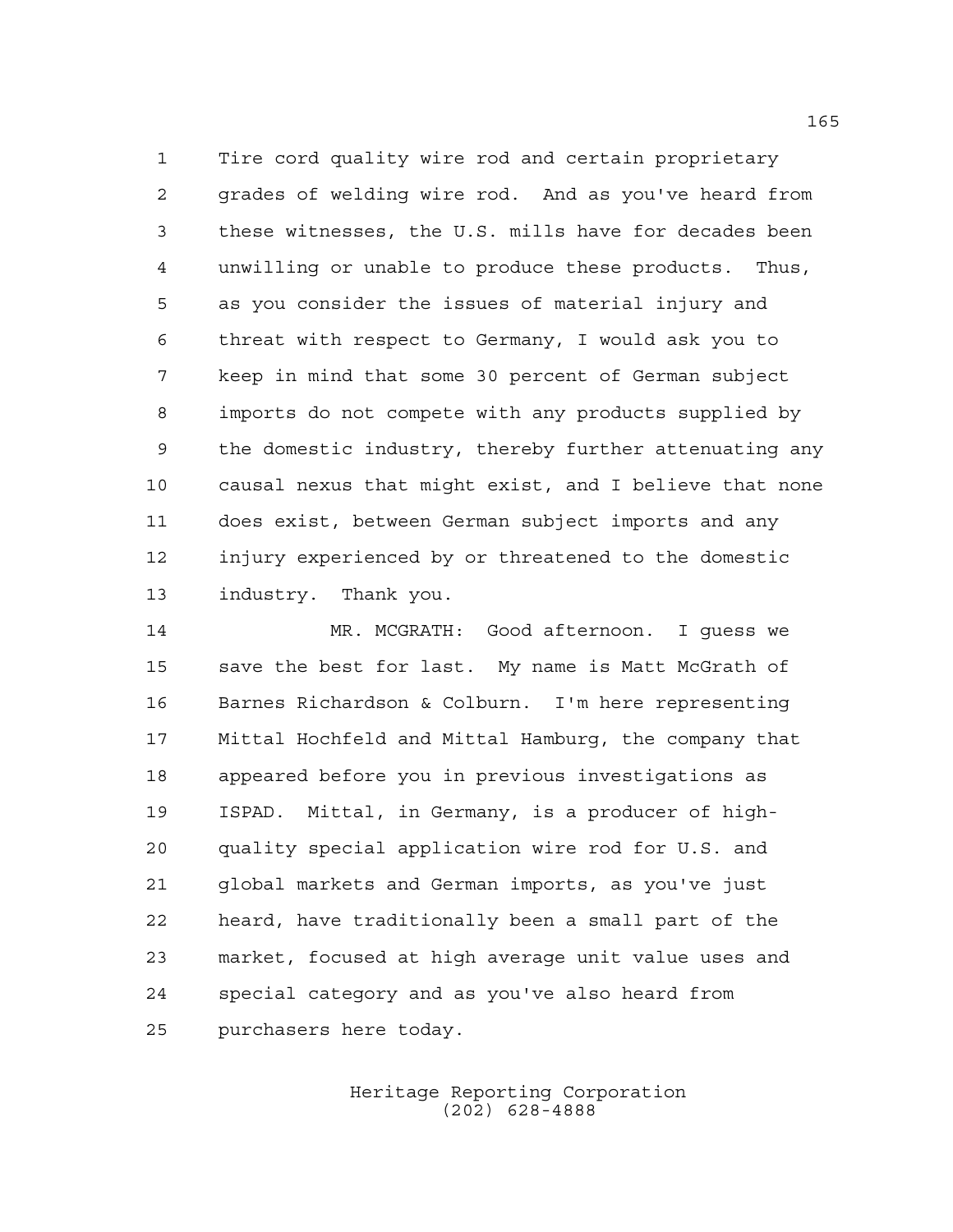Hochfeld sells two in particular that I did want to mention, that have been looked at in the past and should be looked at as being characteristic of what comes from Germany. One is customized alloy safety critical welding wire rod for special applications. You heard from Lincoln today that Hochfeld is the only producer in the world that can provide it. The other is super clean cold-headed valve spring wire rod that's used for automotive applications. Once again, very few companies in the world are qualified by the automotive manufacturers 12 and the engine manufacturers to supply it.

 These are examples of items that should not be covered by the investigation and are indicative of the nature of German production and participation in this market for the past several years. We think, if you take a close look, you'll find the data in the petition is thus unfortunately inflated somewhat by including these special products here, which simply aren't made and can't be made by domestic producers.

 And we finally wish to endorse the comments that have been offered here today and that you heard today from customers here and other Respondents. And I think since I'm the last to testify, we're all available now for your questions and invite them.

> Heritage Reporting Corporation (202) 628-4888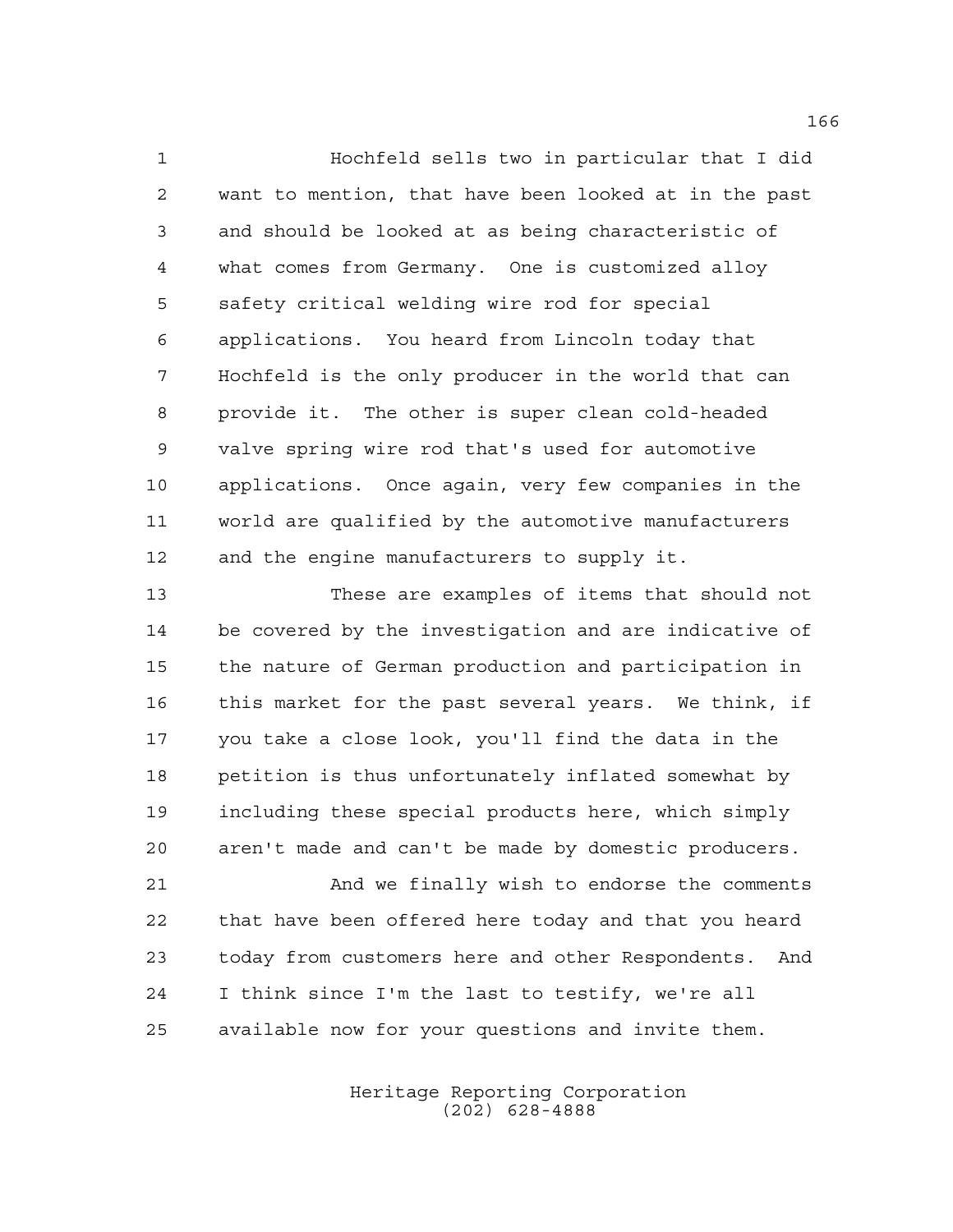MR. CARPENTER: Thank you, very much, panel for your presentation. As a housekeeping matter, we will accept the two sets of charts provided by the Respondents, as exhibits to the transcript. We'll begin the questions with Mr. Szustakowski.

 MR. SZUSTAKOWSKI: Hi. Thanks for being here. Let me just organize my thoughts for a second here. Mr. DeShane was saying earlier that inventories are now at normal levels. Is this generally the case now for these domestic consumers of the wire rod, that inventories -- that this buildup in inventory has abated and that inventory levels are absolutely normal now?

 MR. DOWNES: For our case, they will be by the end of December. We are still taking some working capital out of the business and will continue to do so until the end of the year and then we should be at the level that we would expect to maintain. So as we go forward, the wire we produce will require wire rod purchases.

 MR. JOHNSON: Our inventories are in good shape and have been for several months probably. MR. MOFFITT: And at the Davis and National Standard facilities, we have a couple of facilities that are actually a little bit low on inventory right

> Heritage Reporting Corporation (202) 628-4888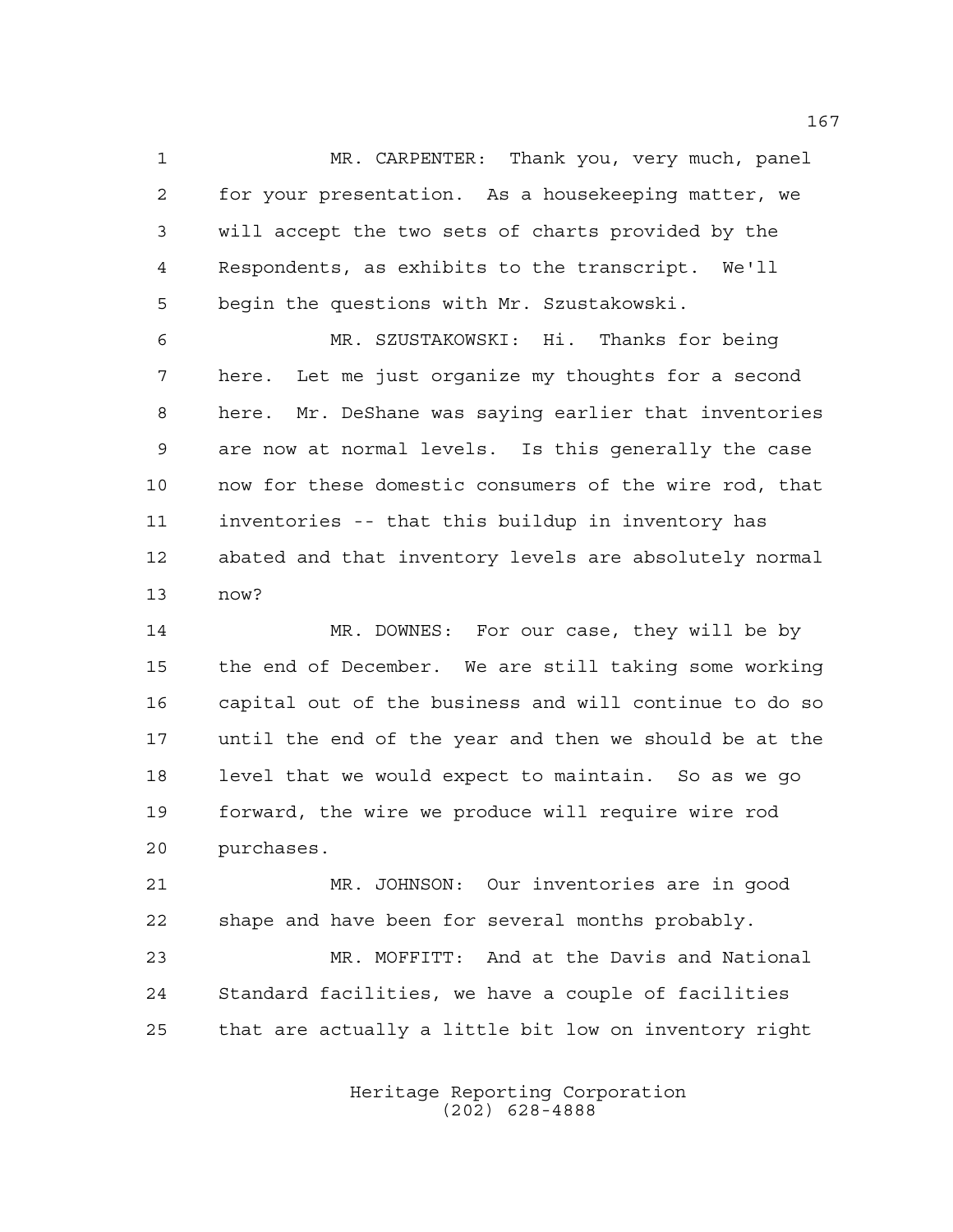now and we have other facilities that are -- what we would consider manageable levels. I'd also like to point out, too, is one of the things that Mr. Martin said earlier today was very true, that at a meeting this past February, we did think that we would have our inventories in line perhaps in March of April, but what we had not anticipated was our customers having inventory. So, unfortunately, we lost a little business. So, it took us a little bit longer to get it actually down.

 MR. HOEFERLIN: Michael, I can respond to it. From the perspective of Michelin, we're basically at normal levels now in the product that we buy that's related to this discussion.

 MR. SZUSTAKOWSKI: So, now that the Georgetown facility is up and running, what would initiate another round of panic buying? Is this something that is probable to happen again? Is panic buying an accurate way to describe what happened in 2004?

 MR. DOWNES: Michael, I don't think I would refer to it as panic buying. I know some of the others in this morning's testimony did that, but I don't think anyone here referred to it as panic buying. I think, as I tried to testify, our

> Heritage Reporting Corporation (202) 628-4888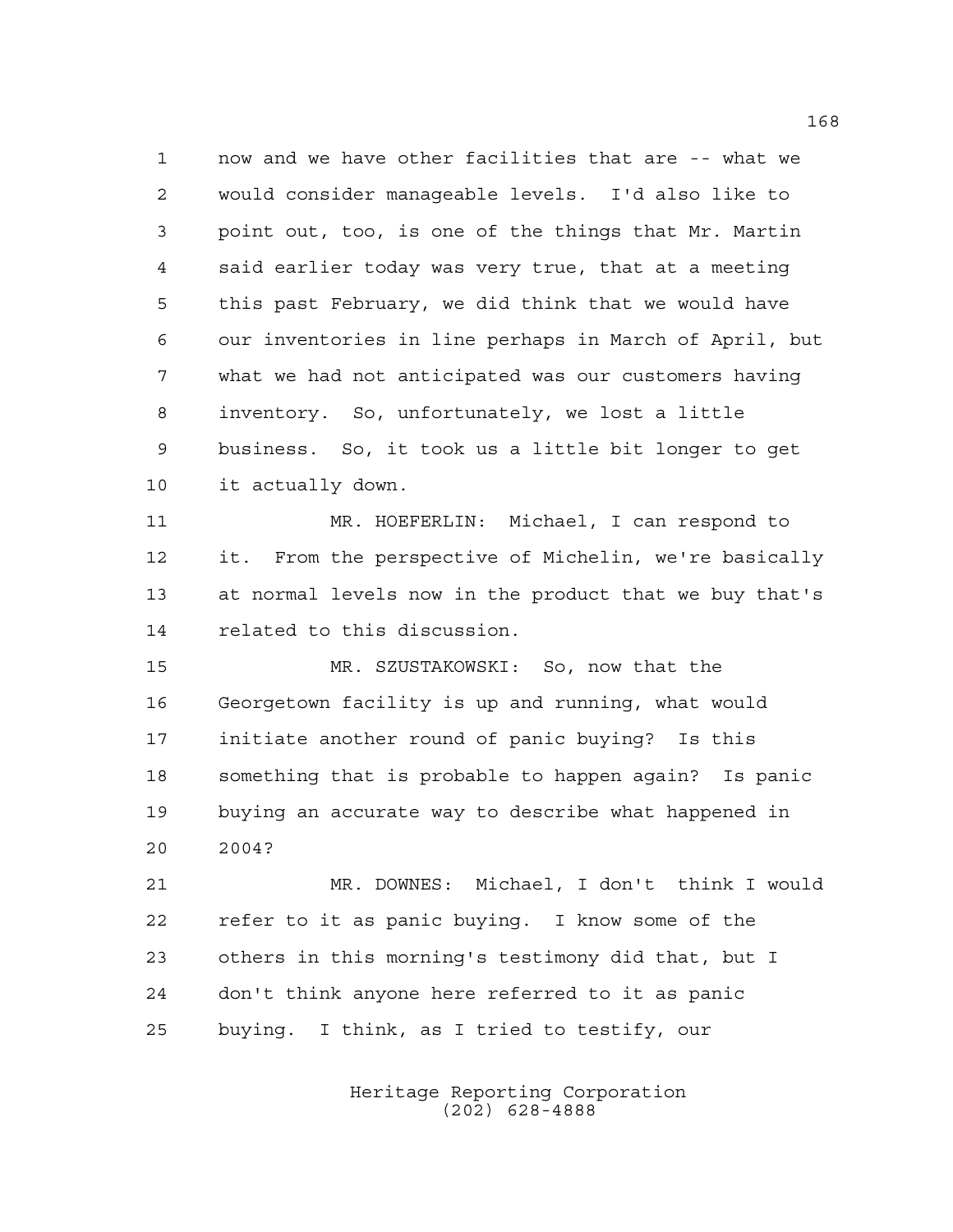inventories dropped to lower levels and we were not panic buying; we were just buying material just to get back to what we would have considered a normal inventory level. We were at a two-week inventory. Normally, we would consider a five-week inventory. And in our case, an extra three weeks of inventory is 45,000 to 50,000 tons.

 MR. SIMON: I'm Roland Simon, The Goodyear Tire and Rubber Company. I'm sorry, I don't have a name plate. But one thing I would suggest that a comment was also made earlier this morning was about some of the rod customers buying longer-term further forward. And one of the reasons that we do that is for purposes of stability. One of the things that we're all longing for, what you could hear from people, is stability in the supply. We want to know that it's there. We want to be sure that we're not going to run short.

 And to answer the question, what's the most likely scenario to cause some type of panic buying, even if it hasn't taken place yet, it's more than likely it would come from the rod manufacturers, themselves. Should they start to force non- competitive pricing once again, that forces buyers to start looking forward and buy forward and want to put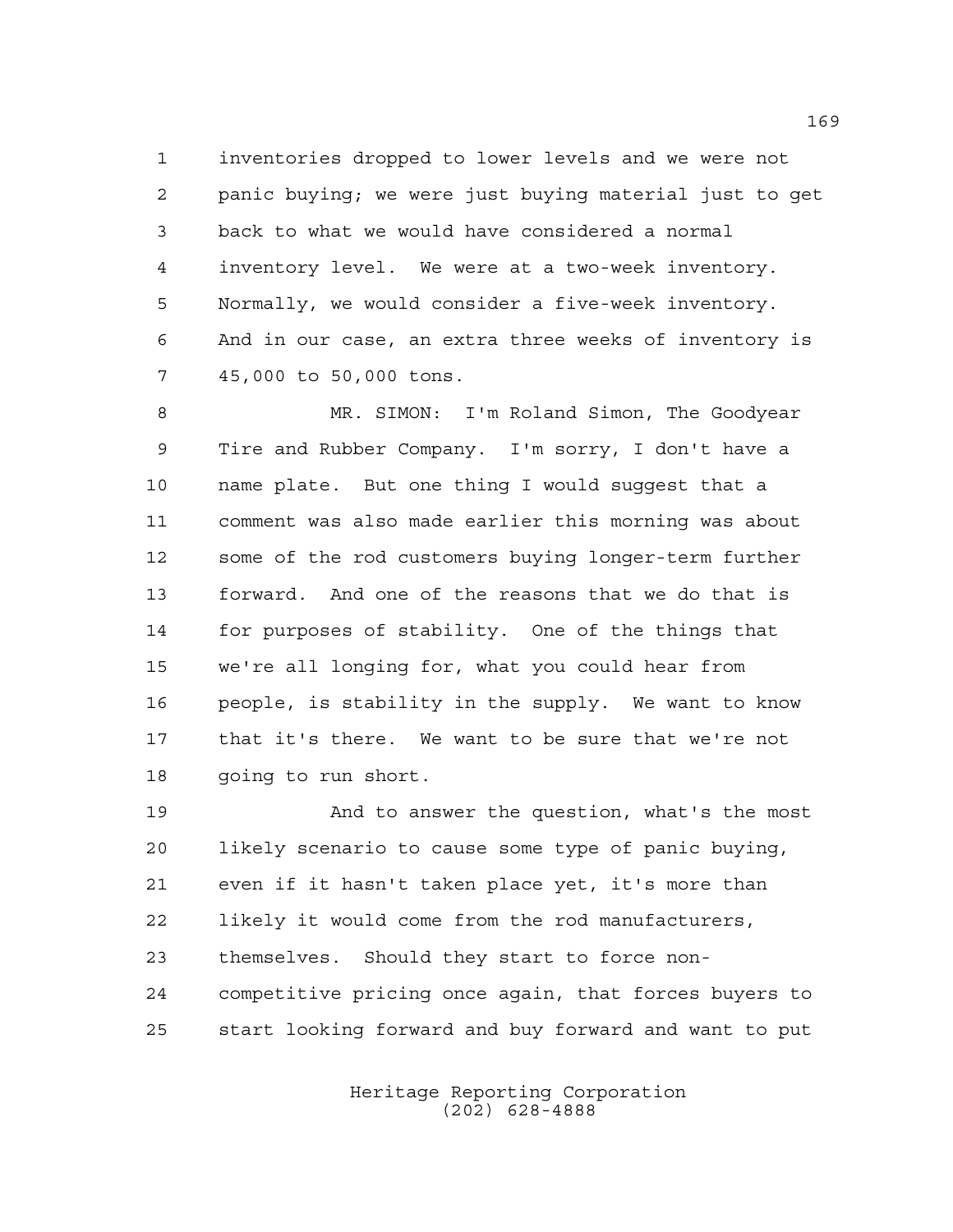stability in their forecast. That's one of the things that we get measured on.

 MR. SZUSTAKOWSKI: Is that why the subject countries' share of shipments now in 2004 -- it's about 22 percent -- is about double of what was in 2003, and those levels have been maintained throughout 2005, is pretty consistent? So, is this now going to be the current state where a tab of stable steady supply, everyone just now are going to source now more from these subject countries?

 MR. SIMON: I can speak on behalf of ourselves and I would echo with some of what the others said, is that we would search out to provide stability and we would balance our sources. It's a normal rational behavior to mitigate your risk by having a balance of sources from different places. And you can see that what we're importing is at a certain level and that's what we would try to maintain for the purposes of mitigating risk. Should another hurricane hit, should the Mississippi get clogged up and the rod doesn't come back up, you know, what do you do? It's part of normal behavior. So, we would be looking to balance our supply bases, normal rational procurement behavior.

MR. SHOR: I think one thing that's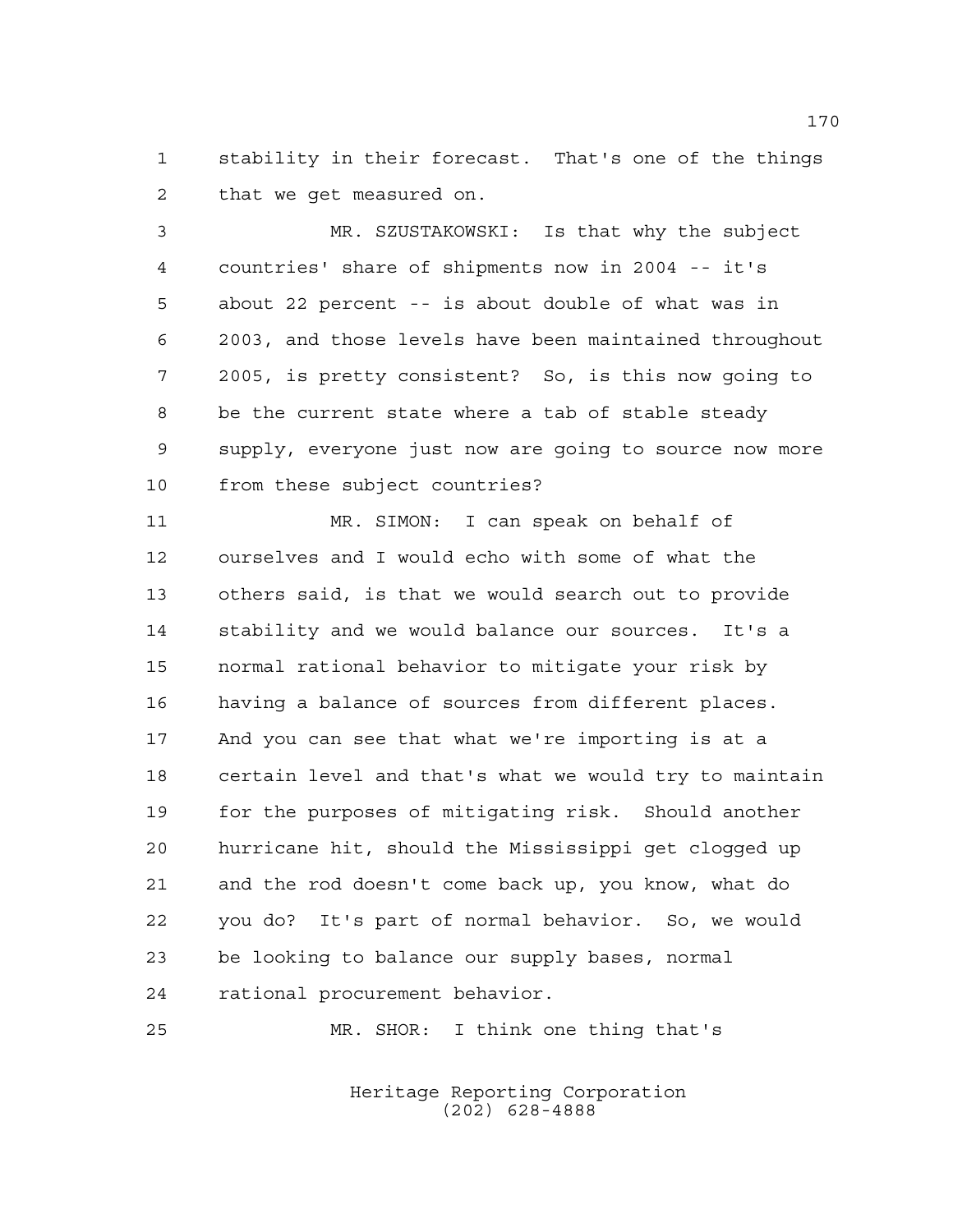important to keep in mind, and I haven't been involved in a lot of steel cases, but at the steel cases I have been involved in, there's always a seat at the table where there's a steel worker's union representative. It's always the same guy. He's here in Washington and he's very good, because he's here so often. But, he's not here today and he's not here today, because this part of the industry has the deepest seated, longest running disputes with their workers of any part of the steel union. And that's part of the problem. That was part of the problem in 1997, that's part of the problem now. It's not just that Georgetown was down on one day and up again in October. It's that you don't know when they're going to be down. They don't announce to their customers six months in advance that we're going to be shutting. I think when Georgetown shut down, they told their workers the day before the shutdown.

 It's the tremendous supply uncertainty in this industry and their inability to meet domestic demand. And I think their capacity numbers are suspect, because when you have customers on controlled order entry, the euphemism they like to use, you're using all of your practical capacity. So, they were at 100 percent, for all practical purposes, in 2004.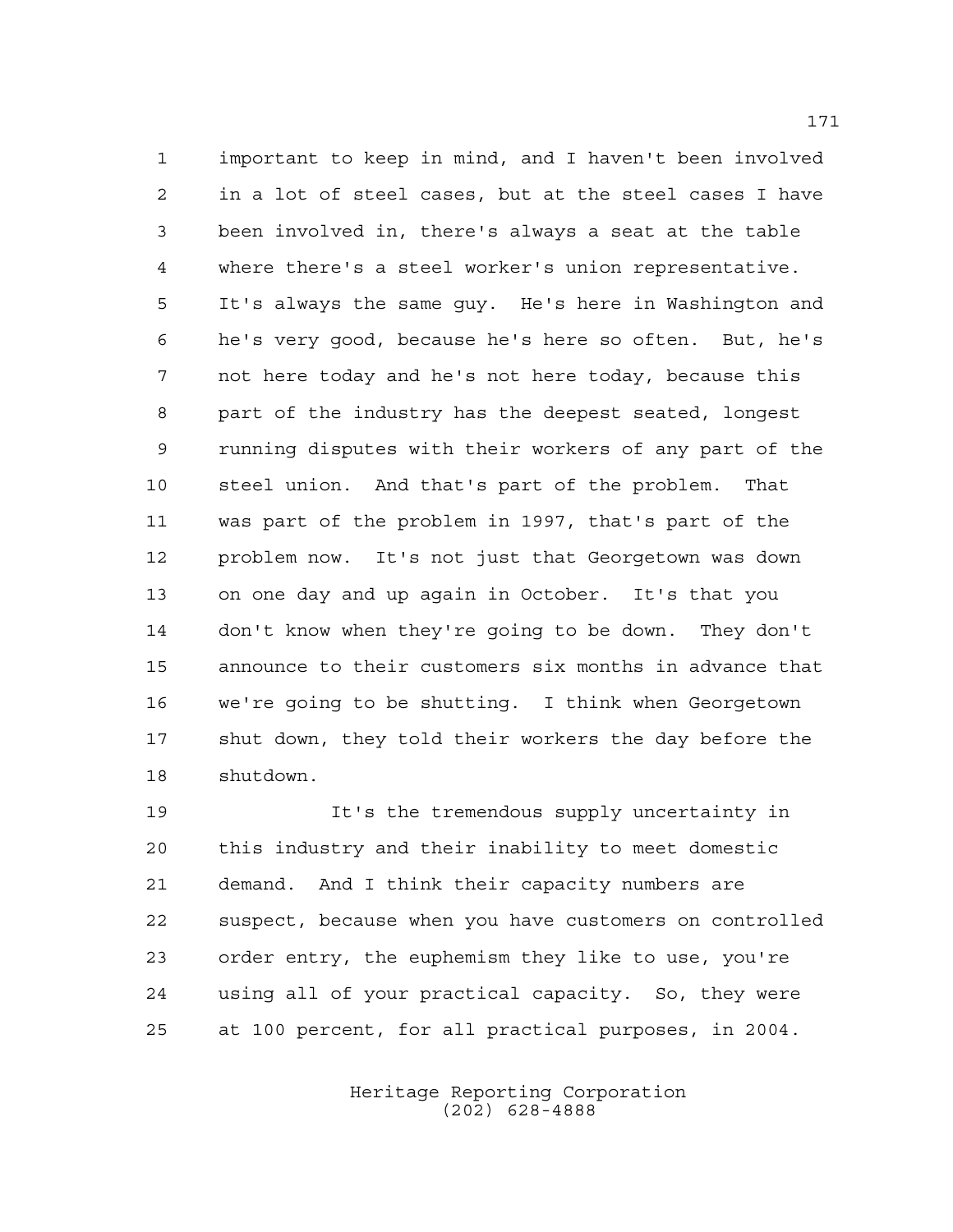And from the customer's perspective, if you're looking at a domestic industry that you don't really know from one day to the next which company is going to be producing or not producing because of labor disputes, then you have to have alternative sources of supply. And that's why imports, as they were in 1997, are necessary in this industry.

 MR. SZUSTAKOWSKI: I don't know if anybody has comments on that.

(No response.)

 MR. SZUSTAKOWSKI: Mr. DeShane was also talking about propriety specifications. What sort of certification process is there for producers? How long does it take this to happen? Are you more inclined to use domestic suppliers? Is it more difficult to have to look for oversea suppliers with these certifications?

18 MR. DESHANE: The approval process for a new source for a specific grade does take time. So, it can take six months to longer, to complete that process. The ability for someone to meet those requirements is based upon their complete offering of the process from steelmaking to rolling and wire rod. And what we find with our proprietary specifications is that the whole package needs to be there to be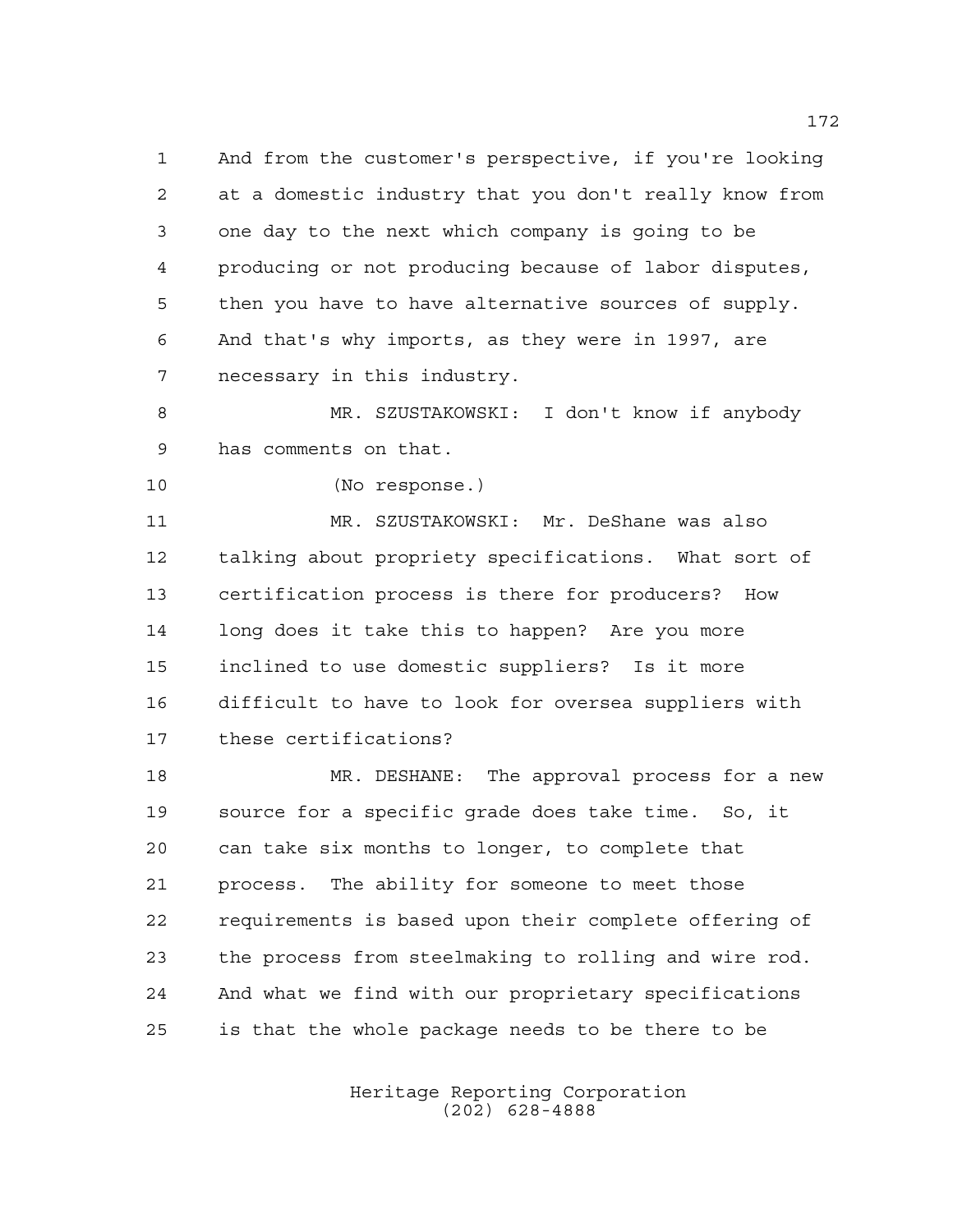successful on the most difficult specifications. If certain pieces are missing, which is common with all of the Petitioners, we don't achieve the quality that we're looking for.

 The other point I would make, too, regarding what we prefer or is it easier to qualify domestic sources, the simple answer is, yes, and we prefer that, because we have to send our people, our technical people into the mills to help them meet our specifications. And we would much rather do that here in the United States, than have them to travel overseas to do that.

 MR. SZUSTAKOWSKI: Have you had domestic suppliers that met these specifications, then fell out of favor or no longer met them or just opted out of producing these items?

 MR. DESHANE: We've had domestic producers fail to meet our specifications, yes. We've invested a great amount of time to try to get them to where they need to be and, in the end, it didn't meet our needs and meet our customer's needs.

 MR. SZUSTAKOWSKI: Anyone else? MR. HOEFERLIN: I can echo a similar situation for the tire industry and especially for Michelin. We have a similar process for approving new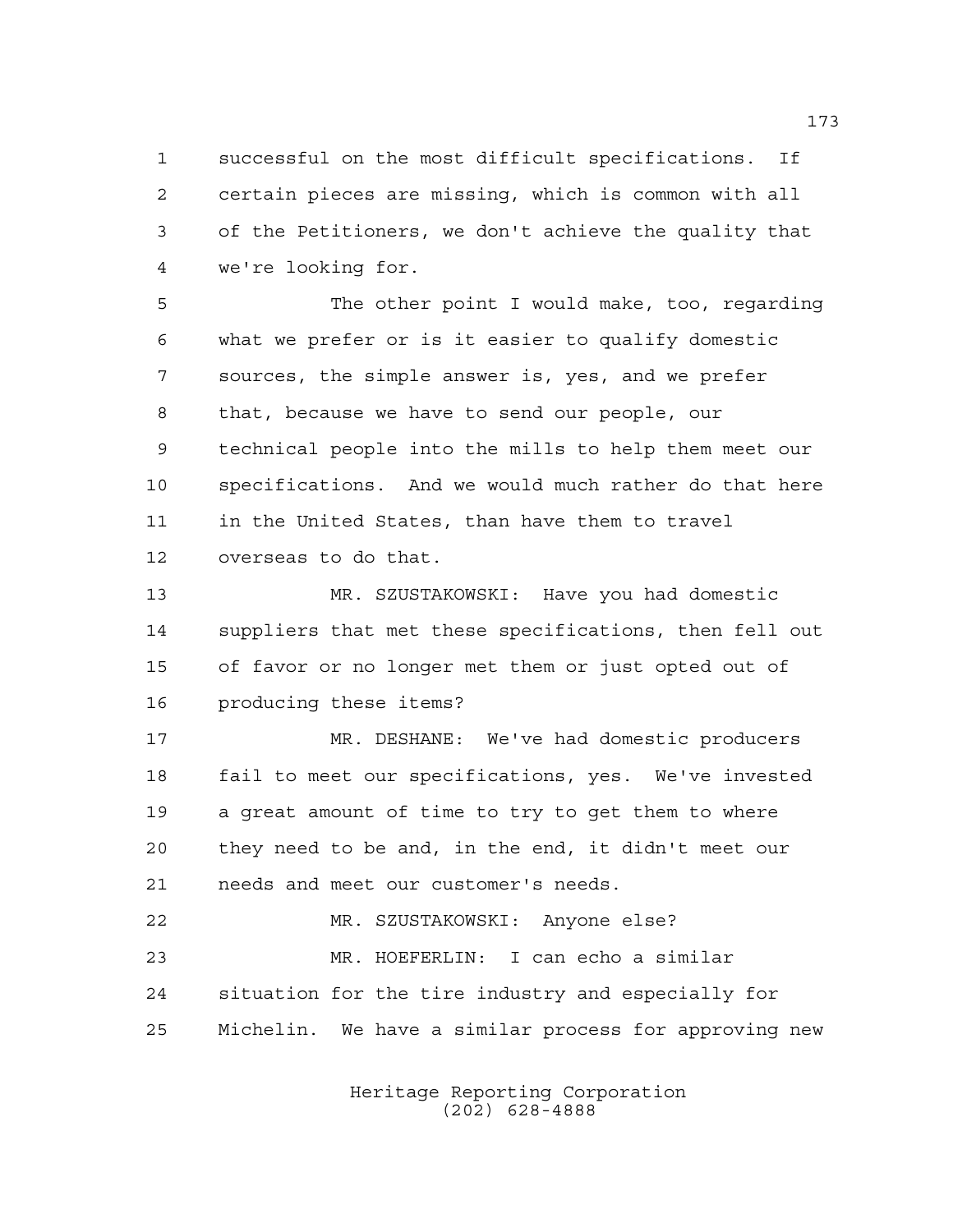products. It takes a while to do. And the specifications for our most stringent product, which is tire cord, does require that the steel companies be able to do a lot of things in their operation very, very good, and we could get into a lot of technical detail on that, to be able to meet that specification. And it's -- there are other industries that require this absolute top level of quality, based on fundamentally the end use of the product. So -- MR. SIMON: I can add something -- sorry, Jim. MR. HOEFERLIN: Go ahead. MR. SIMON: I can add to that, as well. There are two different aspects of the approval process, which I think are important. There's a lab approval or a technical approval, as well as a processing approval. And I can use Georgetown as an example. When Mr. Kurtz says that he can produce tire cord grade rod, technically, that's a true statement; practically, it's not. Technically, he can produce a rod that's in a lab is a 1080 carbon rod, high carbon rod, that could be used to produce tire cord. I can tell you that at Goodyear, we have tried and failed, many, many times, to processes material through our plant, because it doesn't have the processability that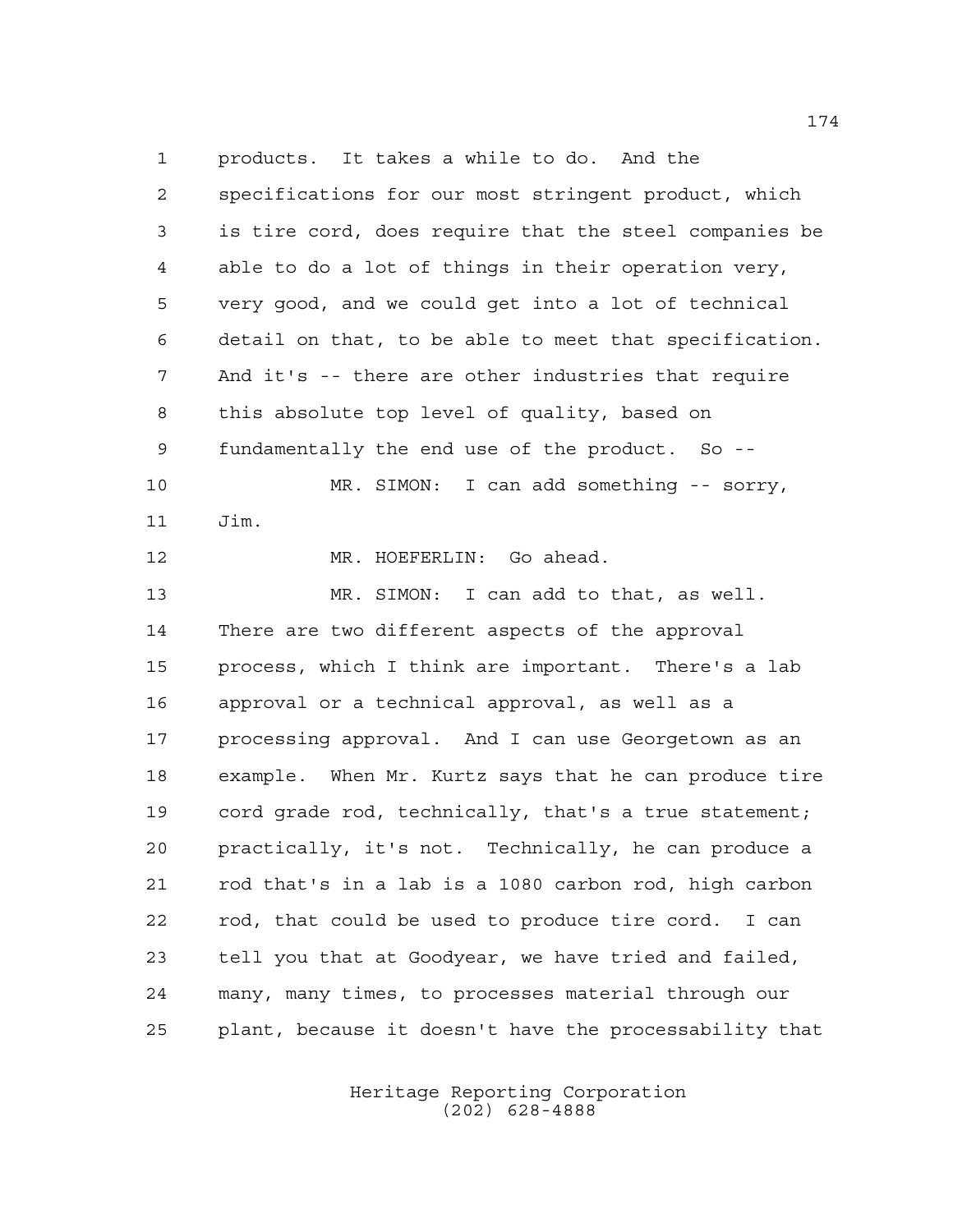we require to run our plant efficiency levels that we require to keep our cost based under control. Quite frankly, the best prices I have on the table today for tire cord rod were from Georgetown, but I can't use it. I have to import it.

 MS. KORBEL: I think you'll find, going back to the record in the early 1990s, that we've told this story over and over again, that there are segments of the market that have this qualification process and continual efforts by members of the U.S. wire industry to qualify domestic producers, because they would most assuredly prefer to have domestic producers, is not something that they even give up on. They keep working at it over and over again, to continue to work with domestic suppliers to be able to make these high-end products.

 MR. SZUSTAKOWSKI: Would any of the subject countries consider the U.S. a principal export market? It seems like, so far, according to questionnaire responses, that principal export markets are more regional. How does the U.S. fall into it, compared to the other export markets?

 MR. MOFFITT: Actually, I perhaps have some information that we would be able to provide you, that actually breaks down world steel rod consumption by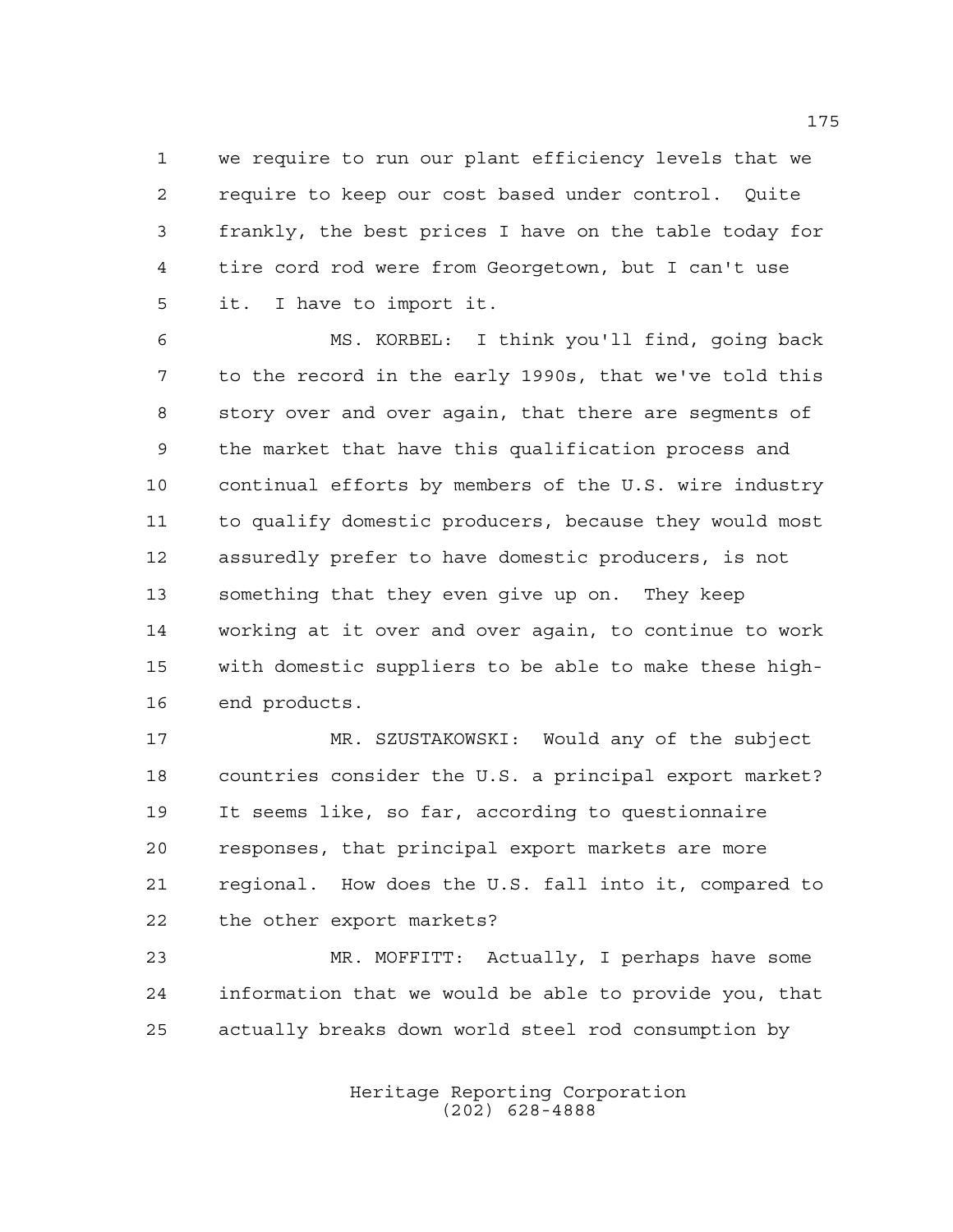region. And I think it's interesting to note that while China, perhaps, certainly produces a lot of wire rod, 40 some mills that they've found, in 2004, the 106 million tons of wire rod that were consumed in the world, 56.369 million tons were consumed in China, which represents 52 percent of the world market. And in the first three quarters of this year, 71 percent of the world market is consumed in China on wire rod.

 MR. SHOR: I think for Turkey, I was trying to add up the questionnaire numbers in my head, as I was thumbing through the pages. The U.S. is by far not the most significant market for Turkey. Turkey's home market is very important and growing for the producers there and the largest market by far would be the EU.

 MR. D. PORTER: With respect to China, again, I was trying to get the data. You have the data with respect to the exporters are from China and I just note that I believe you have close to 100 percent coverage of the Chinese exporters. So, you have sort of a complete universe of the Chinese exporters -- sorry, the print is too small and I'm not quick enough to do the math -- but, I do know that the domestic market is by far the much more important market in China. The domestic market in China over

> Heritage Reporting Corporation (202) 628-4888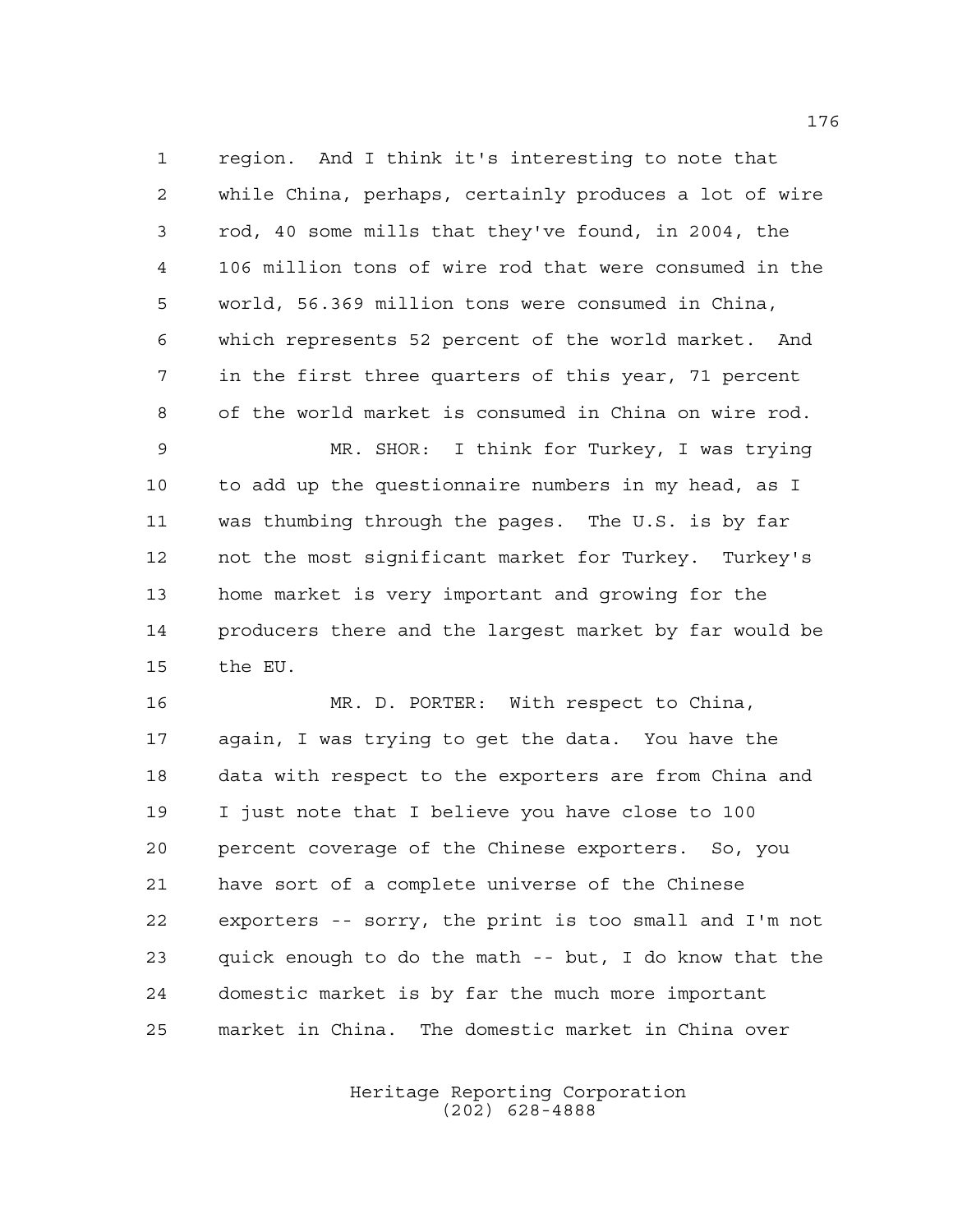the last few years has grown, I think, close to double digits in their consumption of wire rod. So, the domestic market is large and growing in China.

 MR. BARRINGER: Can I just make a comment, because the whole issue of China comes up every time China walks in this room? Apparently, it comes up every time China doesn't walk into this room and there's a steel case. To say that any segment of the Chinese steel industry is export oriented is a total absurdity. China, up until last year, was a net importer of steel and very substantial quantities. It has become a small net exporter of steel at the present time. But, you have to realize that steel consumption and steel production and steel capacity don't always move in exactly the same manner. You can go back to 2003, 2004, and the reason the prices ran up all over the world, including the United States, was because of consumption in China. They not only didn't have enough steel to meet their domestic market, they had to import huge quantities, which ran up the prices.

 So, you know, I think it's a mistake for you to look at a small snapshot of China and say, oh my God, they're going to flood the world market, because tomorrow, their economy can start growing at one

> Heritage Reporting Corporation (202) 628-4888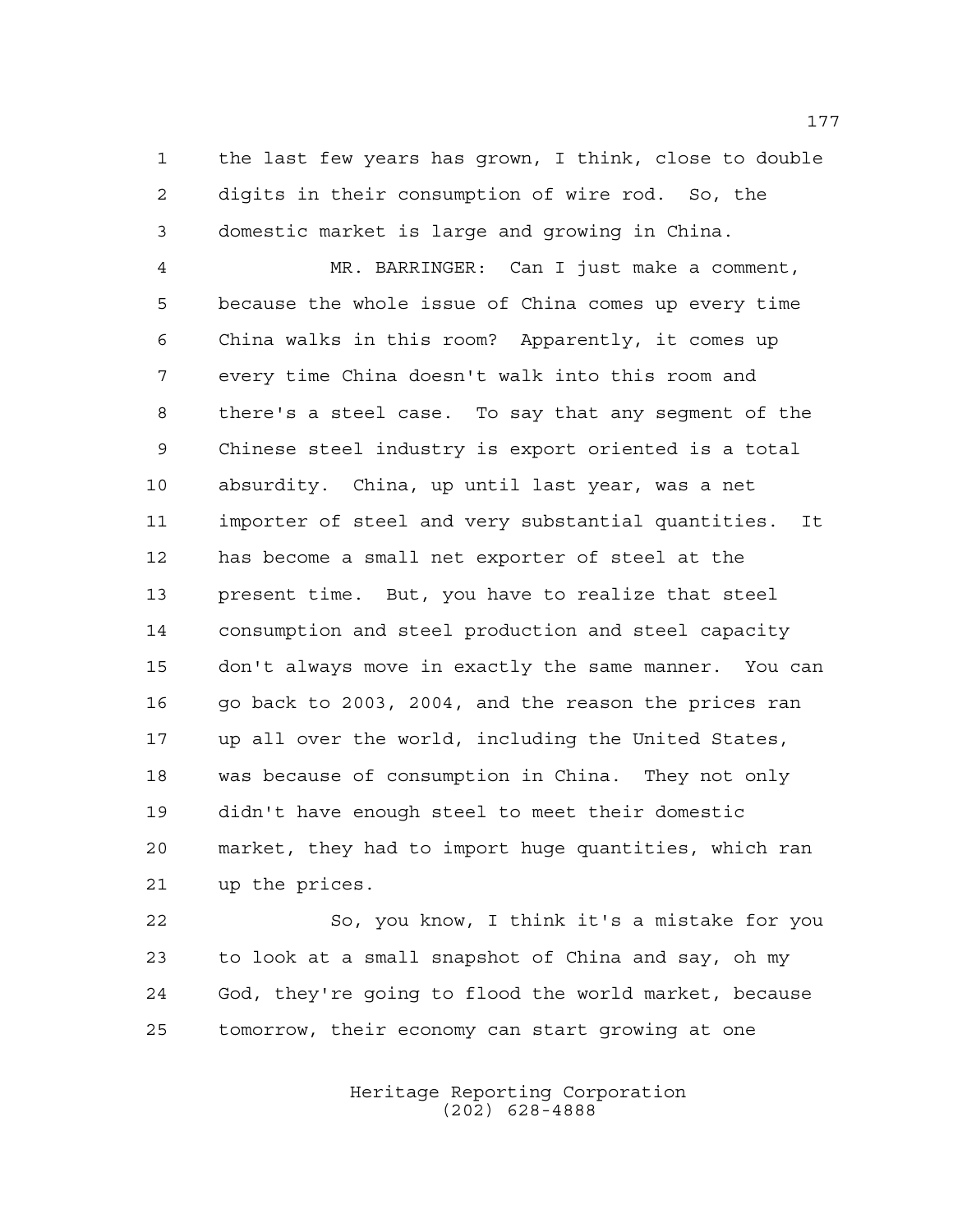percent faster and they may suck in all of that steel.

 So, China is not export oriented. Their steel industry certainly is not export oriented. But, they

will be in foreign markets from time to time.

 MR. CARPENTER: For those of you, who have been quoting various figures for consumption of wire rod in different world markets, if you could provide that information in your post-conference brief, I would appreciate it.

 MR. SZUSTAKOWSKI: I was going to ask something similar to that. If you have any information about whether they are actually net importers or not of wire rod, that would -- if you have any material on that, that would be helpful.

 Mr. Downes, if you could provide us with some material on what Leggett & Platt's decision was to purchase the Sterling facility when it did, not necessarily right now, but I'm just interested in contrasting that with -- or comparing that with Mittal's decision with the Georgetown facility. It seems like we have these two purchases recently and it would be helpful, if you could show us any sort of presentations or internal documents about what that decision-making process was like.

That pretty much wraps up by questions.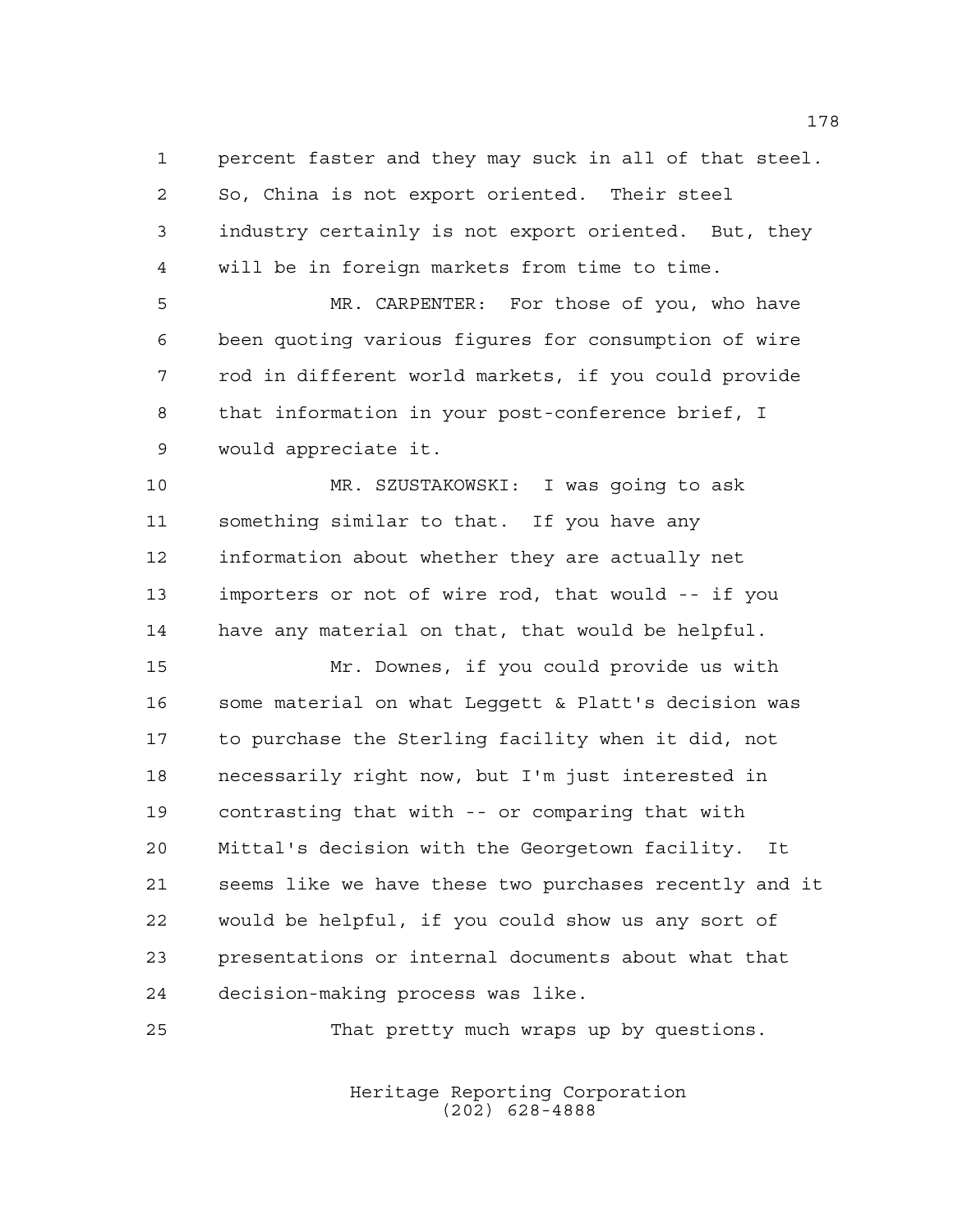Thank you.

| 2              | MR. CARPENTER: Ms. Brown?                              |
|----------------|--------------------------------------------------------|
| $\mathfrak{Z}$ | MS. BROWN: Mr. Hoeferlin, you commented                |
| $\overline{4}$ | that we should exclude tire cord and tire bead from    |
| 5              | the case. I'm just not clear what you're asking the    |
| 6              | Commission to do, in that regard, or is it Commerce,   |
| 7              | you're asking for that?                                |
| 8              | MR. HOEFERLIN: Yes, thank you. I can                   |
| 9              | explain that. The way we view the two products is      |
| 10             | one, which is not made in the United States and can't  |
| 11             | be made readily in the United States, so should be     |
| 12             | excluded on those grounds. It has to be imported.      |
| 13             | That's the rod for tire cord, the more stringent       |
| 14             | specification.                                         |
| 15             | The rod for tire bead is, for the most part,           |
| 16             | all produced in the United States and purchased by the |
| 17             | companies at this table domestically. There really is  |
| 18             | no incentive to import that product. There is no need  |
| 19             | to import that product. The product can be made by a   |
| 20             | number of the Petitioners in this room with the        |
| 21             | quality we need. So, that product really doesn't fit   |
| 22             | any kind of an argument that says that we need some    |
| 23             | sort of protection, because we're buying it            |
| 24             | domestically already and there's no injury. So,        |
| 25             | that's our point on the two products.                  |

Heritage Reporting Corporation (202) 628-4888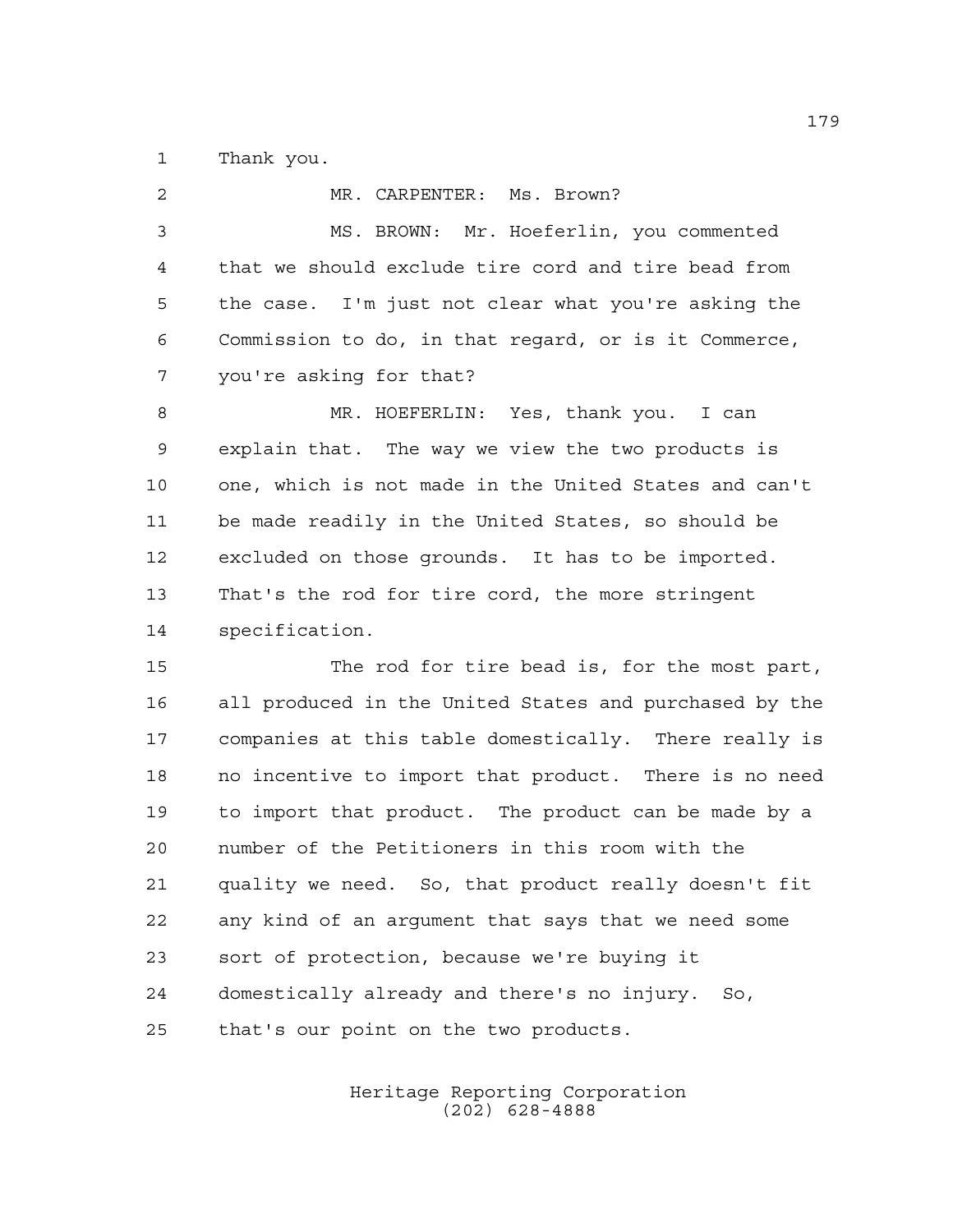1 MS. BROWN: Okay.

 MR. LEIBOWITZ: If I may add just briefly. I think with respect to tire cord, the product that does have to be imported entirely, there is certainly an attenuated relationship between imports of that product and imports of other wire rod that's subject to this investigation, very attenuated, and I think the Commission should definitely take that issue into account.

 Secondly, I think this and some of the other products you've heard about, especially from Lincoln Electric, raise that issue to new levels, maybe almost unprecedented levels. And the entire structure and fabric of the Petitioners' case is rendered, in my mind, very dubious, because the market, first of all, is segmented into very, very highly specified products that they don't make, but claim they can. What else about their case, you know, cries out for some hard analysis? I think that's the other point. So, it's attenuated competition and really a failure of the Petitioners to really make a coherent case.

 MS. BROWN: I guess what I'm asking is how do we exclude them? On a like product basis? I'm not sure what you're --

MR. LEIBOWITZ: Well, at this point, while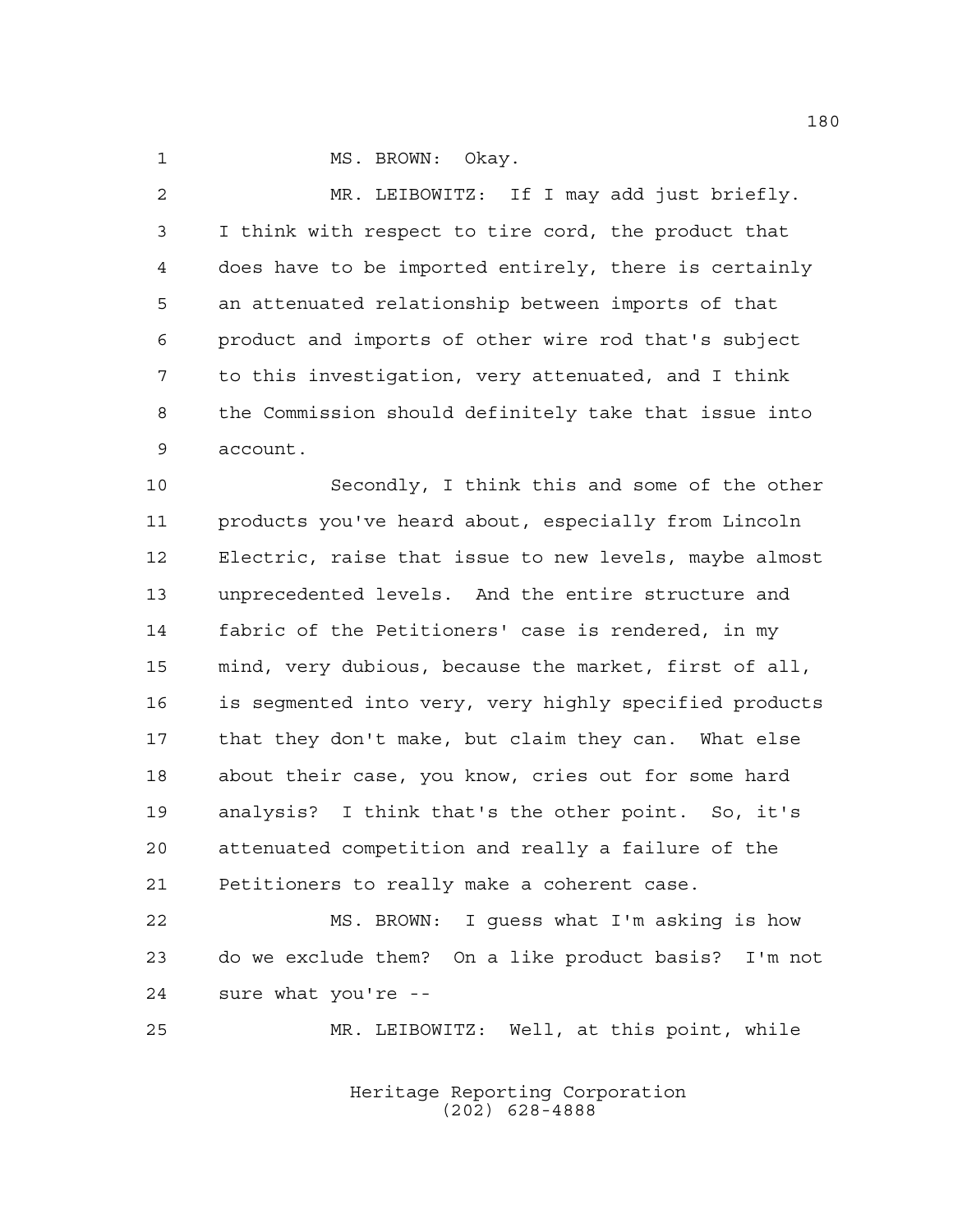certainly Michelin and anybody else, I suppose, can reserve the right to make a like product argument, we're not making one here, at this hearing. MS. BROWN: Okay, thank you. MR. LEIBOWITZ: I think that the point is, when you look at all the facts, in our judgment, the best way to deal with this case is to make a negative determination in the preliminary injury phase. MR. MCGRATH: Could I just add one point to that. In addition to what Mr. Leibowitz was saying, the reason why I think, at least those of us representing products from Germany think that this is important is that, as you recall, the last case you looked at, the German product -- the numbers were close enough to the line that Germany was dropped out on negligibility. When you start looking at the mix of what's in this product and what the volumes are, I think, as Mr. Leibowitz said, this poses some fundamental questions about the case and what's included in those figures. I think probably the best you can do, at this stage, is to take a close look at attenuated competition. I don't think we're prepared or able to present you with a full blown case to argue like products. I think we may want to do that later on. But, this is the unique situation where I think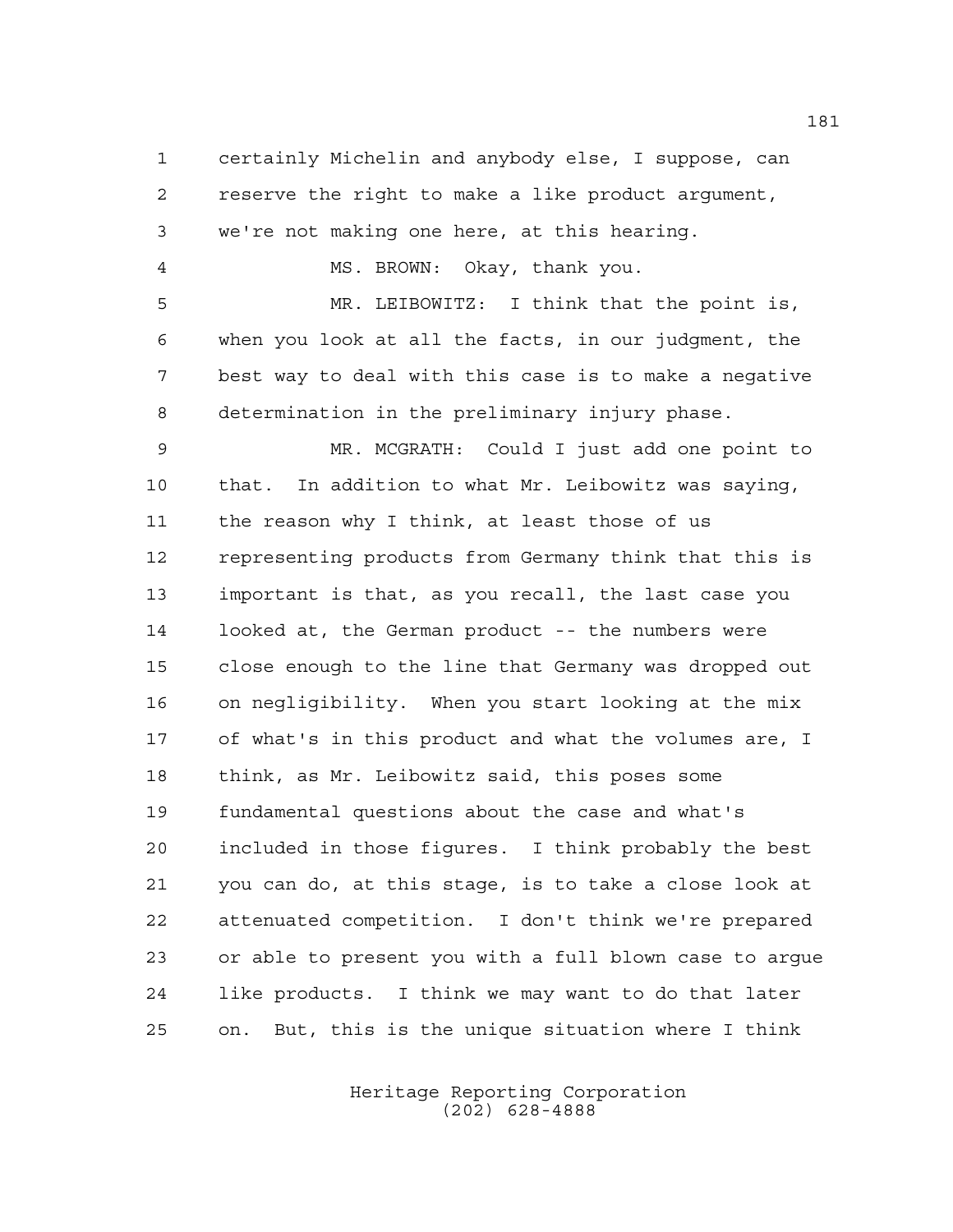you probably have to take a closer look at that,

 because the numbers have a history of being very close to that line.

 MR. GRACE: If I may just add, David Grace from Covington & Burling. Lincoln Electric plans to supply data in the post-conference brief for their purchases of German product that will supply total quantities purchased from Germany and then the subset, that is purchases of product that are propriety grades today can only obtain in Germany, that they can not obtain in the United States. We, like others, are reserving like product argument. But, we think a case has been made and there's a very strong case for taking into account that that volume of proprietary grades that can only be obtained from Germany cannot possibly be a source of injury to the domestic producers.

 MS. BROWN: Mr. Blakeslee, I believe you said that 30 percent of German product is highly specialized. Is that your -- is that the company you represent or are you talking about all --

 MR. BLAKESLEE: That's the company I represent and it's my understanding that that is not all -- virtually all of German specialized product that we're talking about. Mr. McGrath's clients bring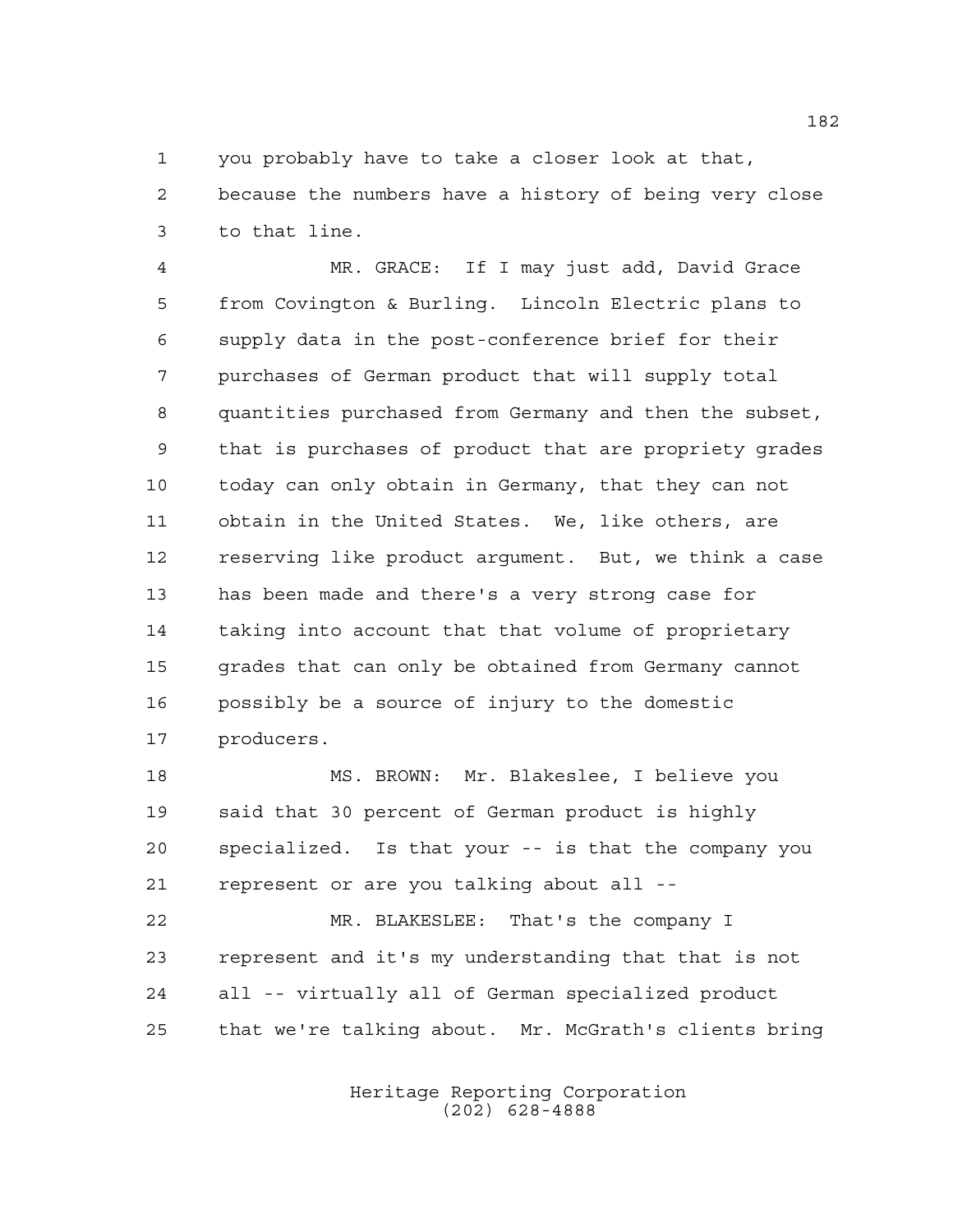in small quantities of these specialized products, as well, as you've heard. But my understanding is that relevant to what Saarstahl brings in, they're quite small.

 MS. BROWN: Thank you. We received data from the foreign producers on the different types of products that they produce. So, we can see the proportions. But, that's not what they -- as I understand, that's not what's coming into the United States. Do those proportions generally correspond to what the imports are?

 MR. D. PORTER: If I may, Ms. Brown. You can get a glimpse of the 30 percent number from the HTS, itself. If you take the nine HTS, as I've done here, and then just have the import statistics, you'll see that 70 percent from Germany is in this sort of common HTS, where sort of everyone else is. But, then 30 percent are other specialty products, which are very, very tiny quantities, compared to the total wire rod coming in. So, in a way, the HTS supports the 30 percent number that Mr. Blakeslee was talking about. MS. BROWN: But, I'm talking about the numbers we got from the foreign producers. Are you

familiar with those numbers?

MR. D. PORTER: I'm not familiar with the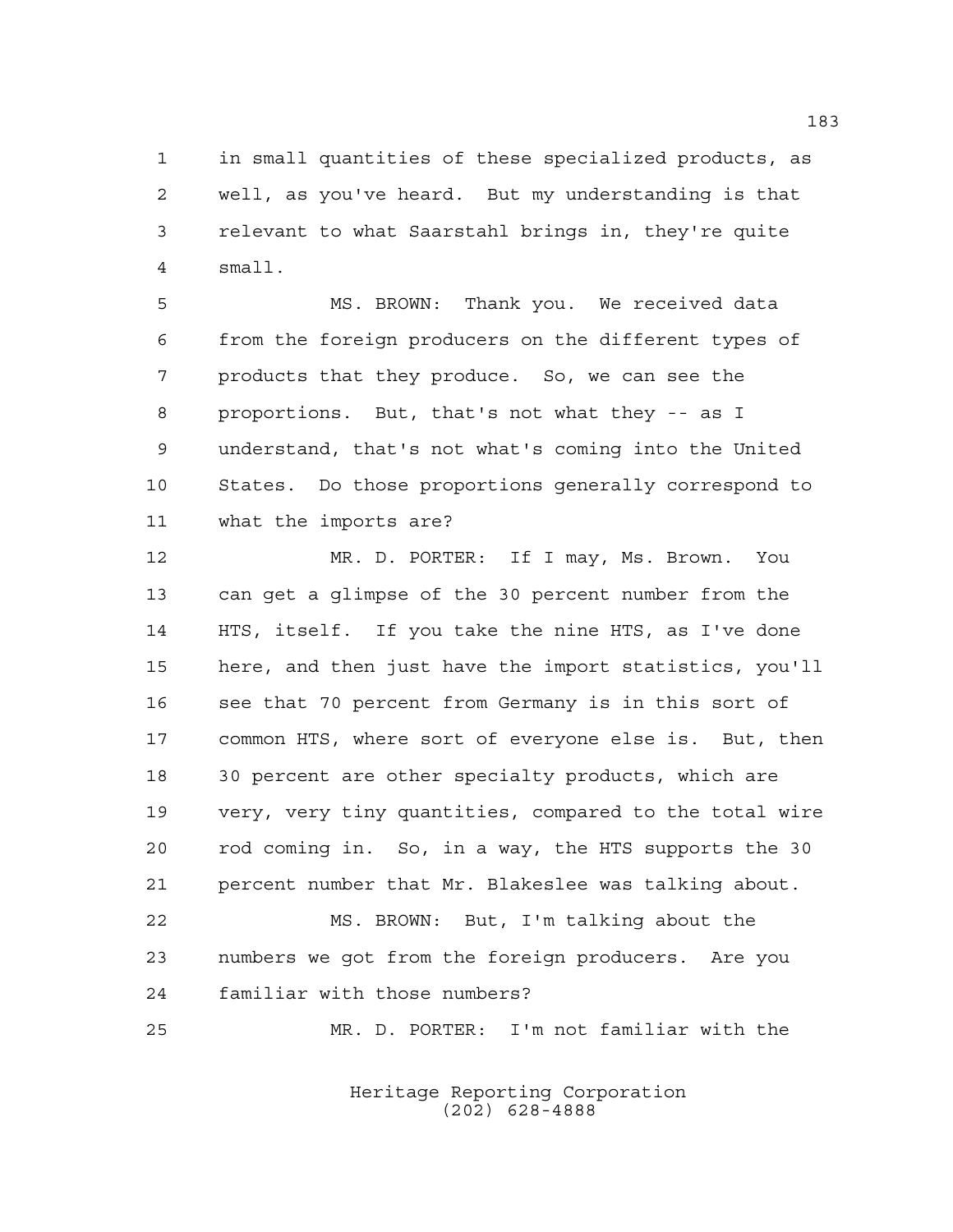foreign producers from Germany and Turkey. And I'm not -- were they broken out by U.S. exports or production?

 MS. BROWN: They're broken out by the foreign producers' production and it shows the proportions of what they're making. I guess my question is, is that also -- are the proportions of what's coming into the United States roughly the same? MR. BLAKESLEE: Perhaps, I can clarify. We're in a unique position, because we have a dedicated importer, Saarsteel. And so, rather than focus on Saarstahl's production figures, if you look at Saarsteel's import figures, you'll see the percentages that I'm talking about are reflected there and they're reflected very accurately, because Saarsteel is the only importer of record for Saarstahl's products. MS. BROWN: Okay, thank you. MR. MCGRATH: And if you look at the figures that we've submitted for the two German facilities, the imports in the United States are not reflected in a relative fashion vis-a-vis what the different products were that were made by those facilities. The main markets for most of the wire rod that's produced

by Mittal in Germany is throughout Europe and Asia,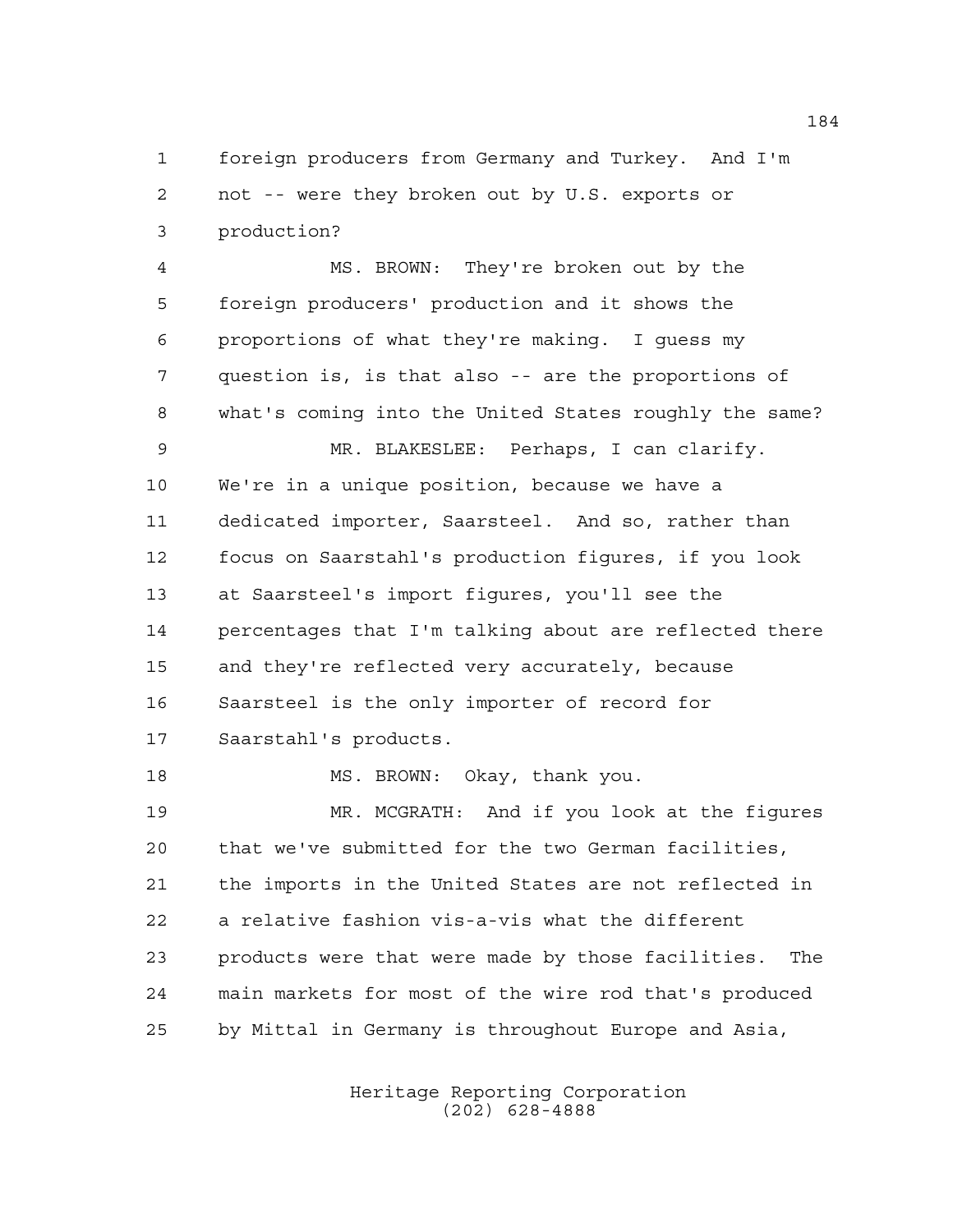and the U.S. market represents a very small portion. It's primarily those specialized products that I mentioned. But, it's a very small part of their overall production.

MS. BROWN: Thank you.

 MR. SHOR: If I can answer or try to answer the question for Turkey. I think the one producer in Turkey that has a significant mix provided a breakdown separately by home market, U.S., and other third

 MS. BROWN: Thank you. If the Commission were considering threat of injury, could you please address cumulation for threat purposes?

countries. So, you should have that data.

 MR. SHOR: As your question anticipates for threat purposes, cumulation is not mandatory. So, it's a different issue. Quite honestly, we explored for Turkey the issue of whether we have a reasonable decumulation argument and I think we've concluded that since we're primarily in the low end of the market, the low carbon steel, it comes in at all ports, so we don't have a good argument. But, we don't even need to get to that issue for threat, because with declining imports, there's no threat.

 MS. BROWN: Anybody else want to comment on that? China? Germany?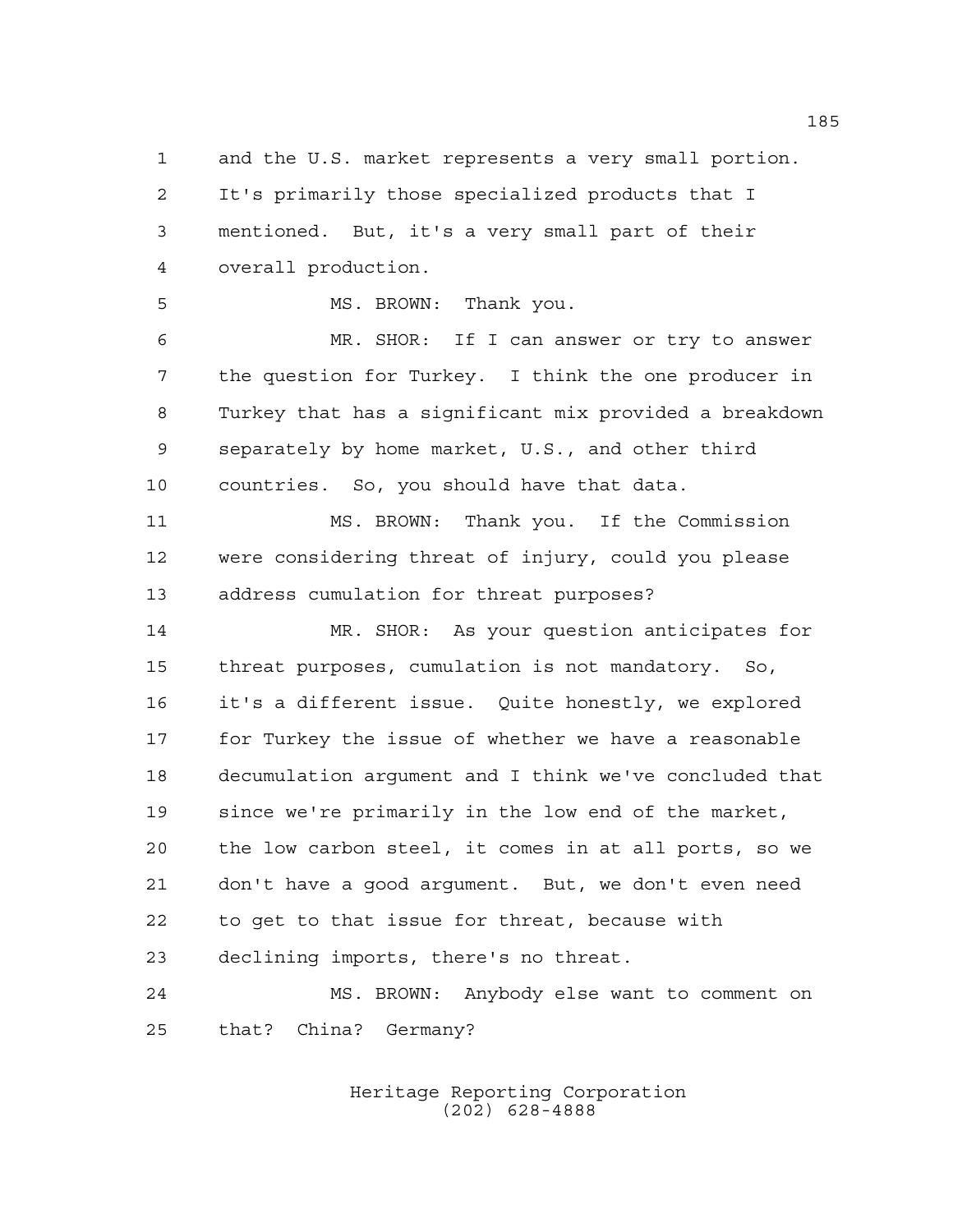MR. BARRINGER: We'll be happy to comment in the brief, if you don't mind. It's a rather complicated statistical question, I think, rather than one that can be answered real simply. MR. MCGRATH: And I think from our standpoint, Germany, as we've said, we have a

 different kind of a product mix. But I like the answer Mr. Shor gave, there's really no need to get to threat.

 MS. BROWN: I think I have one more question. Mr. Porter, you commented that the volume data was less significant in this case. What about the fact that there was -- I think as we explored this morning, there was some available capacity for the U.S. producers in 2004 and there was a loss of market share in 2004.

 MR. D. PORTER: Yes. I think Mr. Shor just sort of muttered under his breath the answer and that is, I believe at Mr. Carpenter very diplomatically, though, questioned the capacity figures this morning and I believe today, you heard -- actually, this afternoon, you heard testimony that also questioned how there could be a million-and-a-half tons of extra capacity, yet these very same producers, who supposedly have this excess capacity, are telling the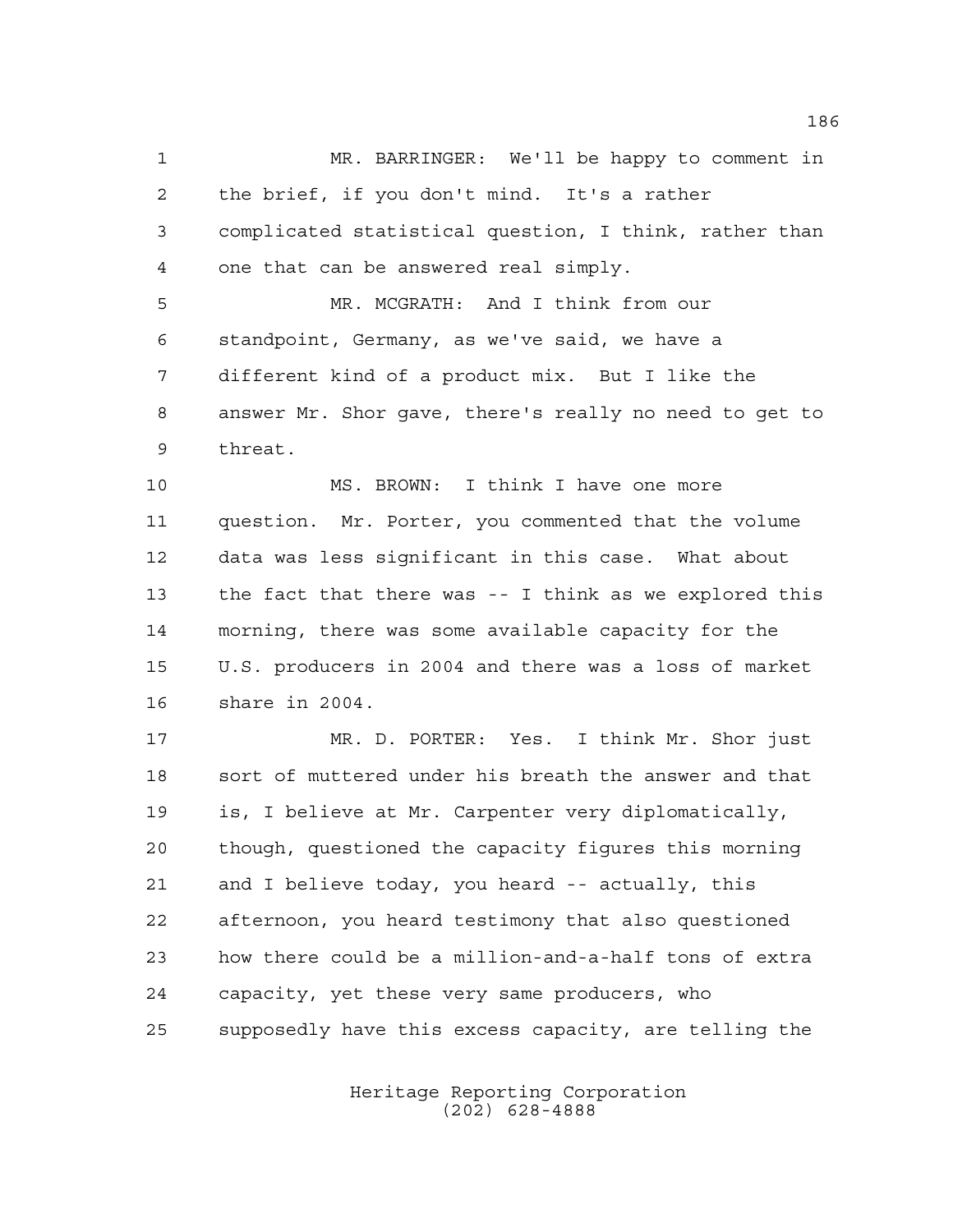customers to buy imports. Something is not right with that picture. And I would submit that what you heard today was actually going on in the market. So what that means is that there is something a little bit amiss with the data that you're looking at and it could be that the data is done on a weighted capacity, not a practical capacity. I mean, there are a variety of issues. But, I think the idea of so much excess capacity when the very same producers are telling their customers they're on allocation and to go buy imports, I think that's a more compelling story.

 MR. SHOR: If I could just follow up on that. I think when the question was asked this morning, every single domestic producer said that during some part of 2004, they had their customers on controlled order entry, allocation, my favorite line was, we told our customers that they could have their normal supply. That's not what they ordered. That's not what they wanted. But, it's the producer telling their customers what they could have. That tells you that they are producing at capacity, right. They can't give their customers -- prices are rising, they're making profits, and they're not meeting their orders. If that's not 100 percent capacity utilization, I don't know what is.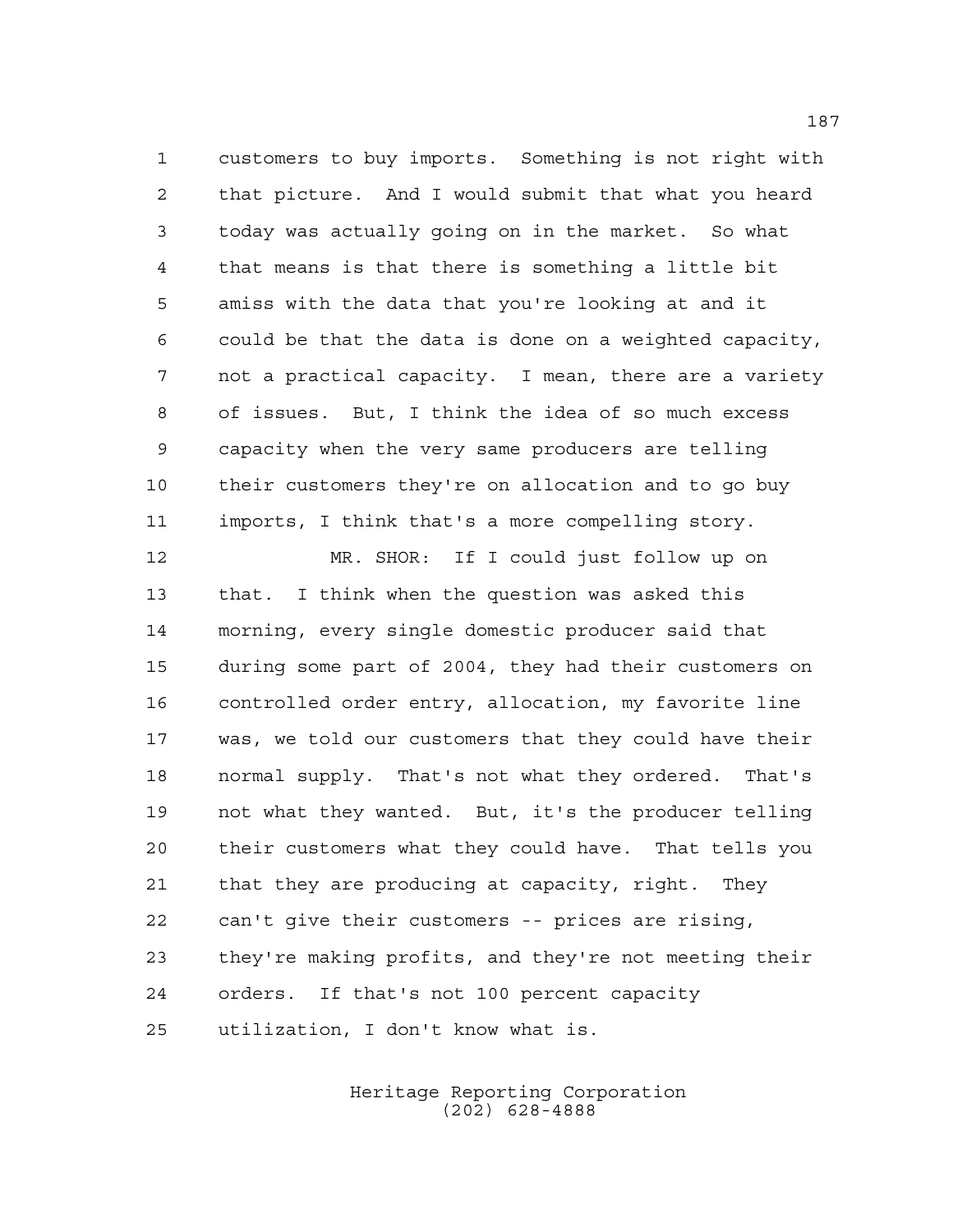1 MS. BROWN: Thank you.

 MR. DOWNES: During one of the earlier -- I'm sorry, I was just going to say, during one of the earlier hearings, one of the previous cases, there was some discussion about capacities and I remember the answer to one of the questions was, that's a theoretical capacity. And once again, I'm not trying to be humorous here, but the facts are we cannot produce wire from theoretical rod. We've got to have rod. And if that capacity was there, we would have received rod. And I think as I, also, testified, we bought the initial import material in late spring or very early summer of 2004. The import material we bought was at the domestic price. It wasn't a price decision. It was an availability decision. 16 MS. BROWN: Thank you. MR. CARPENTER: Ms. Preece? MS. PREECE: Let me first go to Ms. Korbel. The U.S. producers said that they thought the consumption of somewhat the specialty products was about 10 percent. Would you agree with that number? MS. KORBEL: We would have to reserve that answer for the post-hearing brief to do some calculations. But, I would rely on the industry producers to provide that information.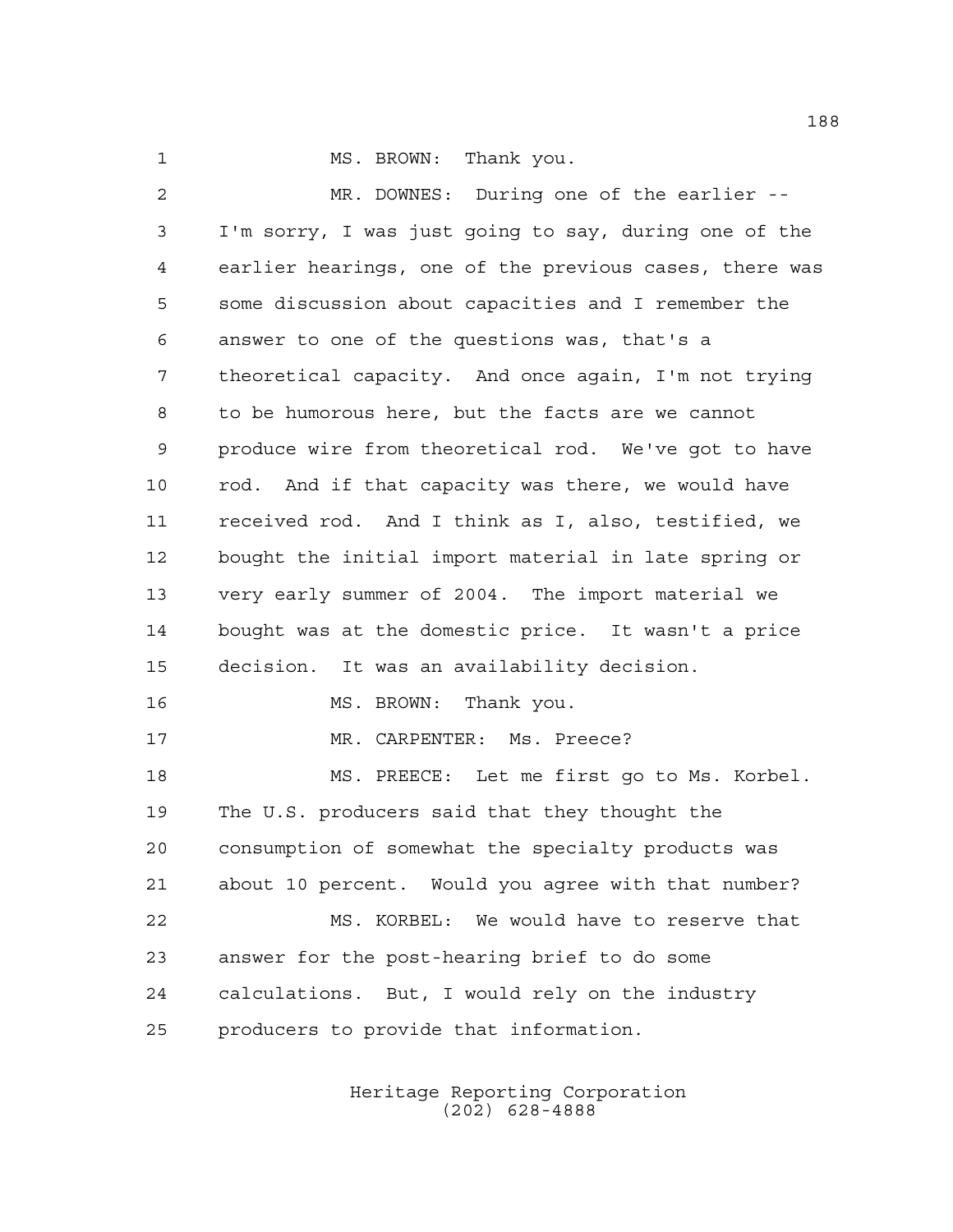MR. BARRINGER: Excuse me. I thought that was Buy American, they said it was 10 percent and not specialty products, at least that's how I -- MS. PREECE: You're right. I'm sorry. There was a Buy American that was 10 percent, but I, also, thought there was a specialty product that was around 10 percent. But, maybe I'm mistaken. I do remember the Buy American, as well, and you may be the one, who is right. MR. HOEFERLIN: Ms. Preece, I can say one quick item on that concerning the tire industry. We feel that the products that go into our product, which is considered specialty, are about seven percent. So  $14 - -$  MS. PREECE: Seven percent of U.S. consumption of -- MR. HOEFERLIN: Of U.S. consumption of rod. MS. PREECE: -- rod would be in tire -- MR. HOEFERLIN: Would be -- 20 MS. PREECE: -- bead and cord? MR. HOEFERLIN: -- bead and cord. Now, the other specialty things that around the table here would be on top of that and I don't know what they would be. So, I'm only speaking for the product that goes into tires.

> Heritage Reporting Corporation (202) 628-4888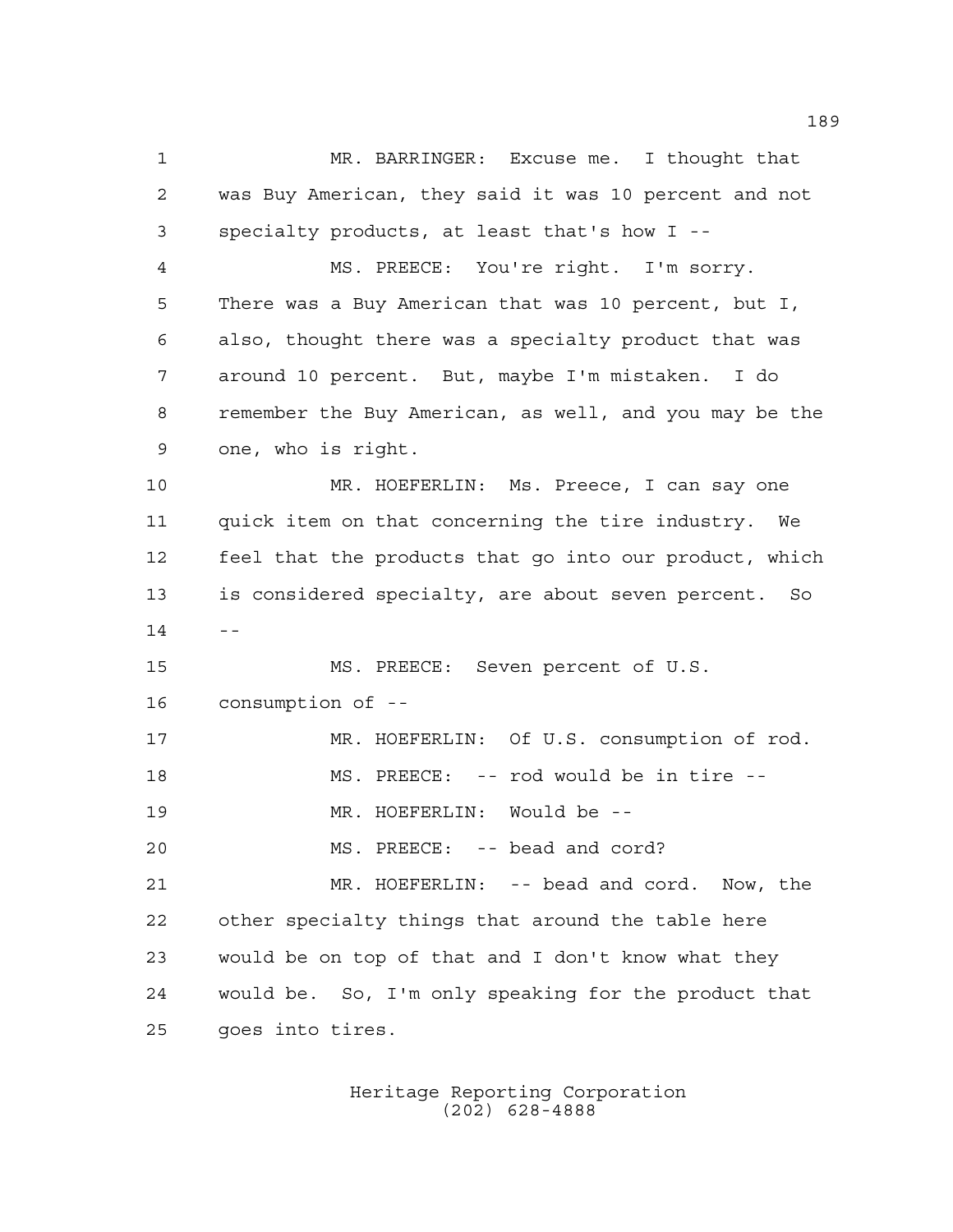MS. PREECE: That's very helpful. Thank you.

 What about the foreign producers? Now, we've had some discussion about Germany, that 30 percent of Saarstahl was specialty product. And then, Mr. McGrath was -- and I wasn't clear, would that be representative of Germany overall or would it be some other number?

 MR. BLAKESLEE: Ninety-five percent of Saarstahl's products in interim 2005 and about 85 percent over the POI were the specialty products. It's 30 percent of total German production over the POI, which is not just specialty products, but specialty products that are not produced in the United States. And there is a difference.

 MS. PREECE: Thank you. That was very helpful. And --

 MR. MCGRATH: And that's basically -- that covers our answer, as well. Our product mix is a little different, but it's about the 70-30, I think, from recent numbers that we have.

 MS. PREECE: So, 30 percent would be sort of the run of the mill wire rod product and 70 percent, whatever -- the other way.

MR. MCGRATH: Yes, I think the other way.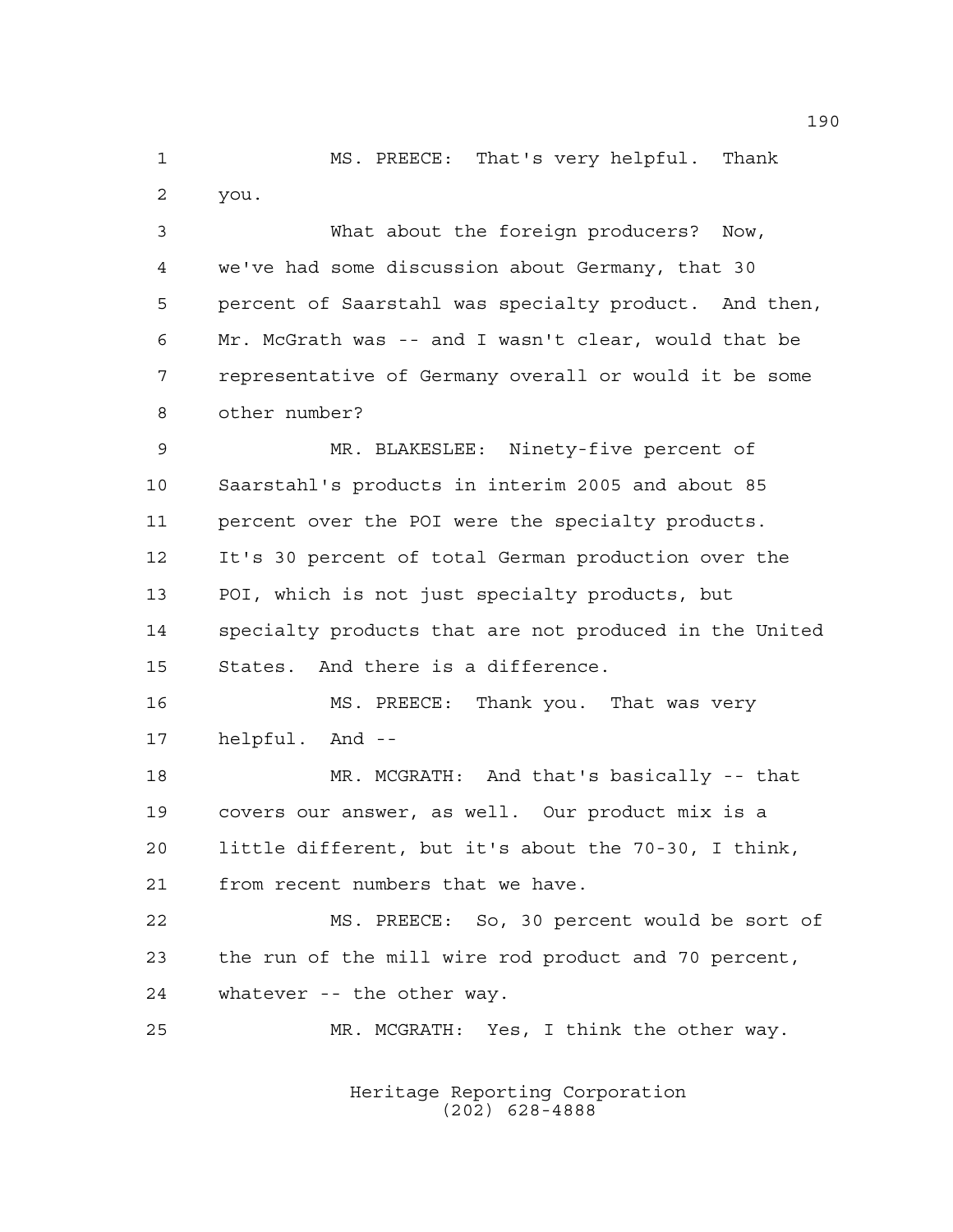1 MS. PREECE: Well, but --

 MR. MCGRATH: That's during the recent period of time. I mean, there are changes in product mix, depending on what the companies in Germany are supplying. I think they all have the capability of producing more standard commodity grades. It depends on whether they are selling to the U.S. or not and whether they're focusing more on specialty grades. But from the numbers that we've seen, I think that was the -- for the most recent period, that was the right ratio. MS. PREECE: And Turkey and China? MR. SHOR: I think if you asked a producer which of their products were special, they're tell you, they're all special. But, from the discussion today, if we define special as the tire cord, the tire bead, the welding quality, and the CHQ, I think for Turkey, it's zero. We don't produce that. MR. D. PORTER: Again, right now, I'm just looking at sort of the import statistics, because those so-called specialty products do come under a different HTS number. So, if you're sort of looking at that, China is somewhere around the three-four percent range. MS. PREECE: Three or four percent range?

> Heritage Reporting Corporation (202) 628-4888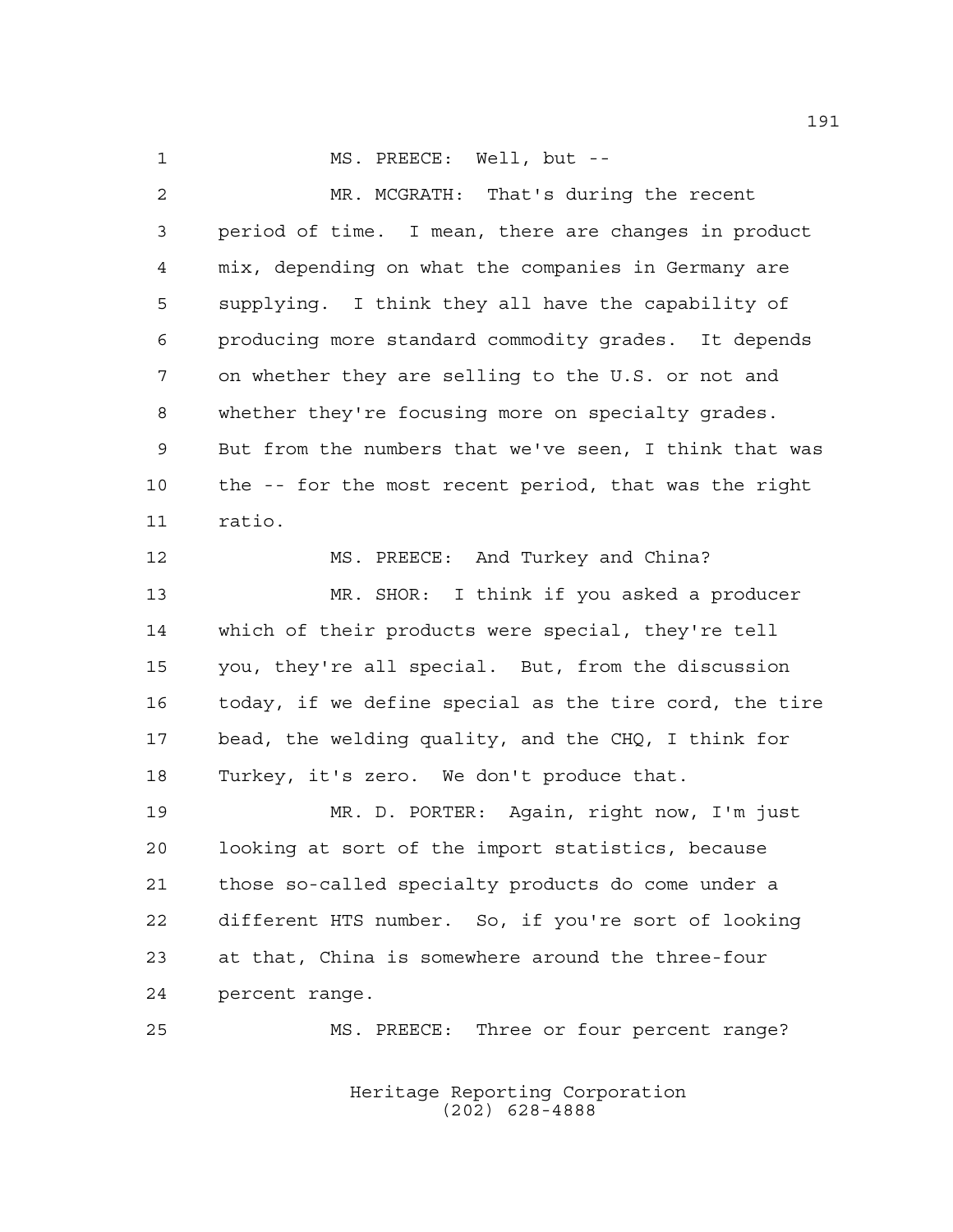MR. D. PORTER: Three to four percent of their exports to the United States would fall into what you've defined as specialty products. MS. PREECE: Thank you. I don't think I've

 clearly defined specialty products, but it's been bandied about. Thank you.

 What is the -- how or where are your firms of the fluctuations in this price of scrap and the other raw materials and how have they played out in your prices that you're facing or, in the case of the importers, the prices that you are providing?

 MR. DESHANE: I'll go ahead and answer that first. One of the unique natures of the welding quality wire rods is that scrap-based steel-making just doesn't work. And so, scrap, as an actual raw material that goes into the rod that Lincoln Electric purchases, is really not a factor. Direct-reduced iron is a iron-ore technology that works well and, also, BOS steel basic oxygen furnace steel-making works very well for wire rod. And the electric arc furn is scrap-based steel that the Petitioners utilize doesn't work very well for us.

 MR. SIMON: I'd like to add a comment to that, is that the U.S. steel industry, including these guys here today as Petitioners, made strategic

> Heritage Reporting Corporation (202) 628-4888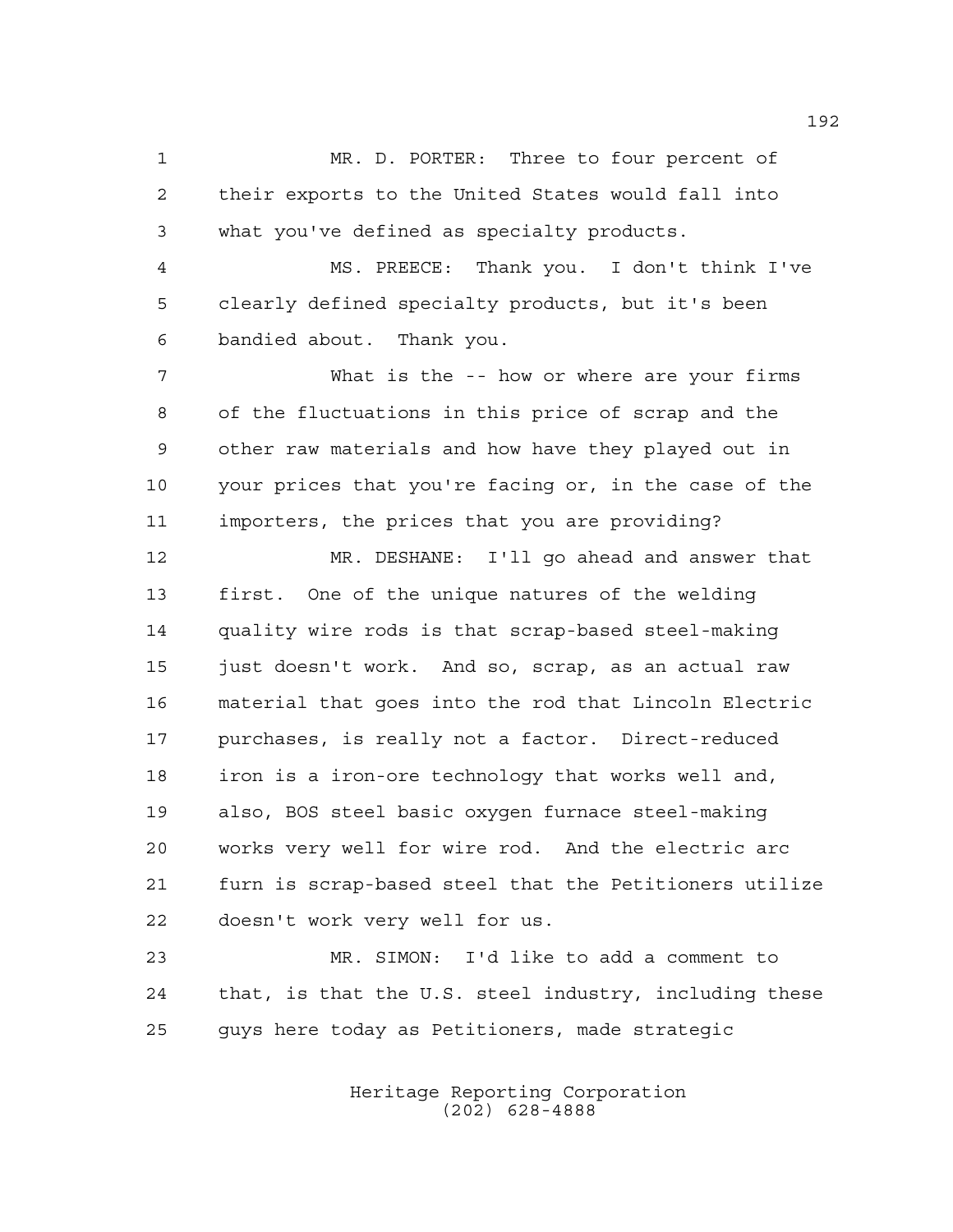decisions not too long ago to embark in a process, which is very scrap dependent, in comparison to foreign manufacturers. It was their decision to do so. Now, there are very subject volatility in the scrap market. The Chinese and I believe also the Turkish industry are producing with blast furnace. If they want, they can run zero scrap. These guys have to run with scrap. And that was a strategic decision that they made.

 MR. BARRINGER: I'm not exactly sure where the question goes, but if you look at the price of wire rod and the price of scrap, which is -- the green is the price of wire rod, the second line down is the price of scrap and you can see that wire rod prices track scrap very, very closely and have throughout the period of investigation.

17 As to the Chinese, we have to look at what the breakdown is between scrap-based and pig iron BOF- based production. But, I think it's primarily BOF-and iron-ore-based, not scrap-based.

 MR. CARPENTER: Excuse me, Mr. Barringer, could you provide a copy of that chart in your brief, please?

 MR. BARRINGER: Certainly. MS. PREECE: Any other purchasers want to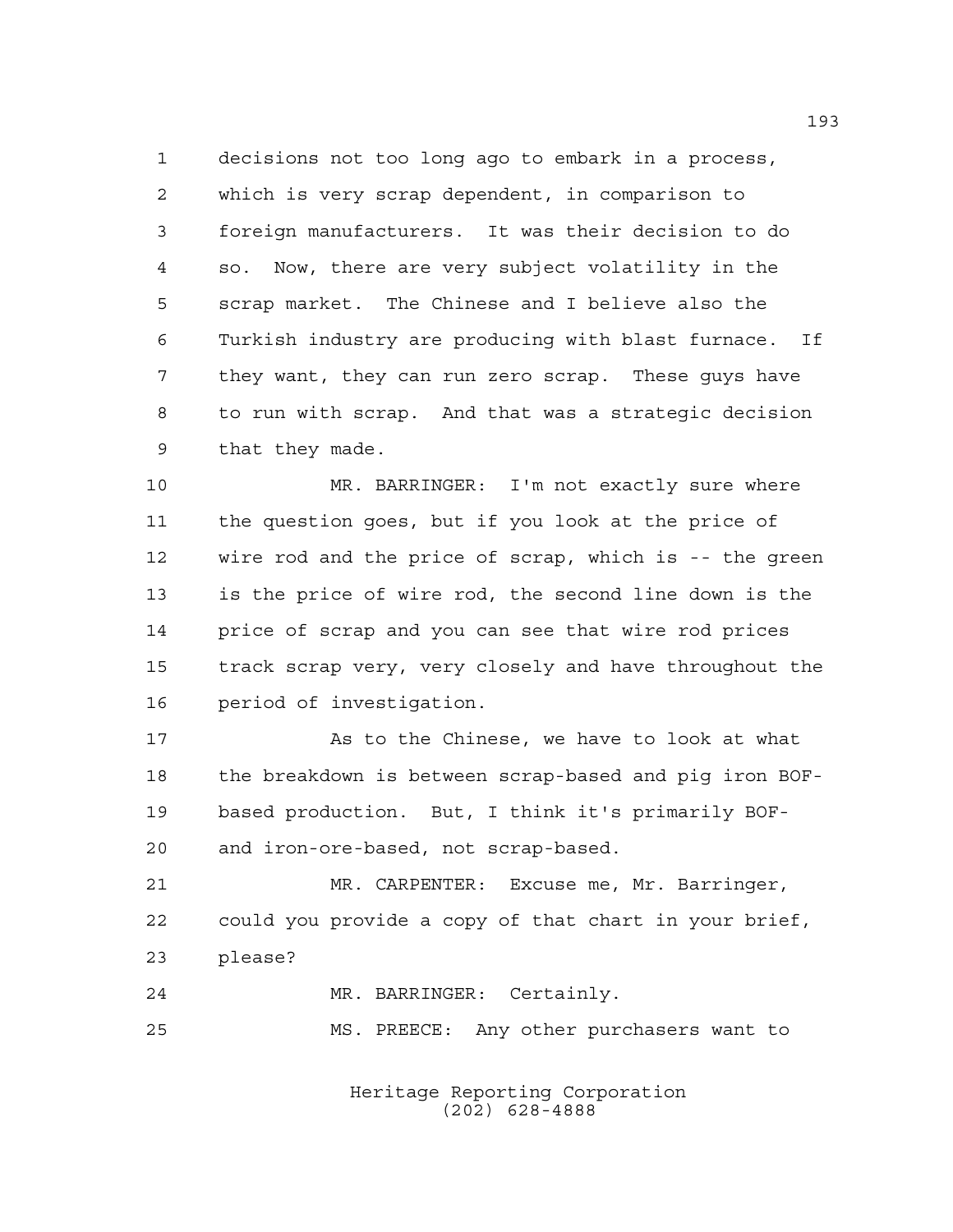put in their two-cents worth about how much they're aware of the price of scrap?

 MR. MOFFITT: Well, obviously, it generally does track rod prices and so we do follow it very, very closely. I have data going back to 1981 from American Metal Market for both shredded and number one heavy metal, which are the scrap that we understand to impact our pricing. One thing that I would like to point out, as you heard this morning, not all of the Petitioners are charging surcharges. This was also true last year, 2004. And one of the difficulties that we have at our wire mill in Pueblo, Colorado, is we're getting 100 percent of our product from a mill that chose to take the low road, I think, or they might think the high road, I don't know. But last year in August, when they took a surcharge to \$125 per ton, and that meant we had to pay \$125 a ton beyond an agreed-upon price. And none of our competition, domestic wire mills, was having to pay 100 percent of \$125 on their material. And so that put us in a very, very negative position. And what I found of interest was when I queried them on where the \$125 came from, because I couldn't really identify it in any of the American Metal Market scrap charts, and I was told that it was not just scrap, but it was also alloys, it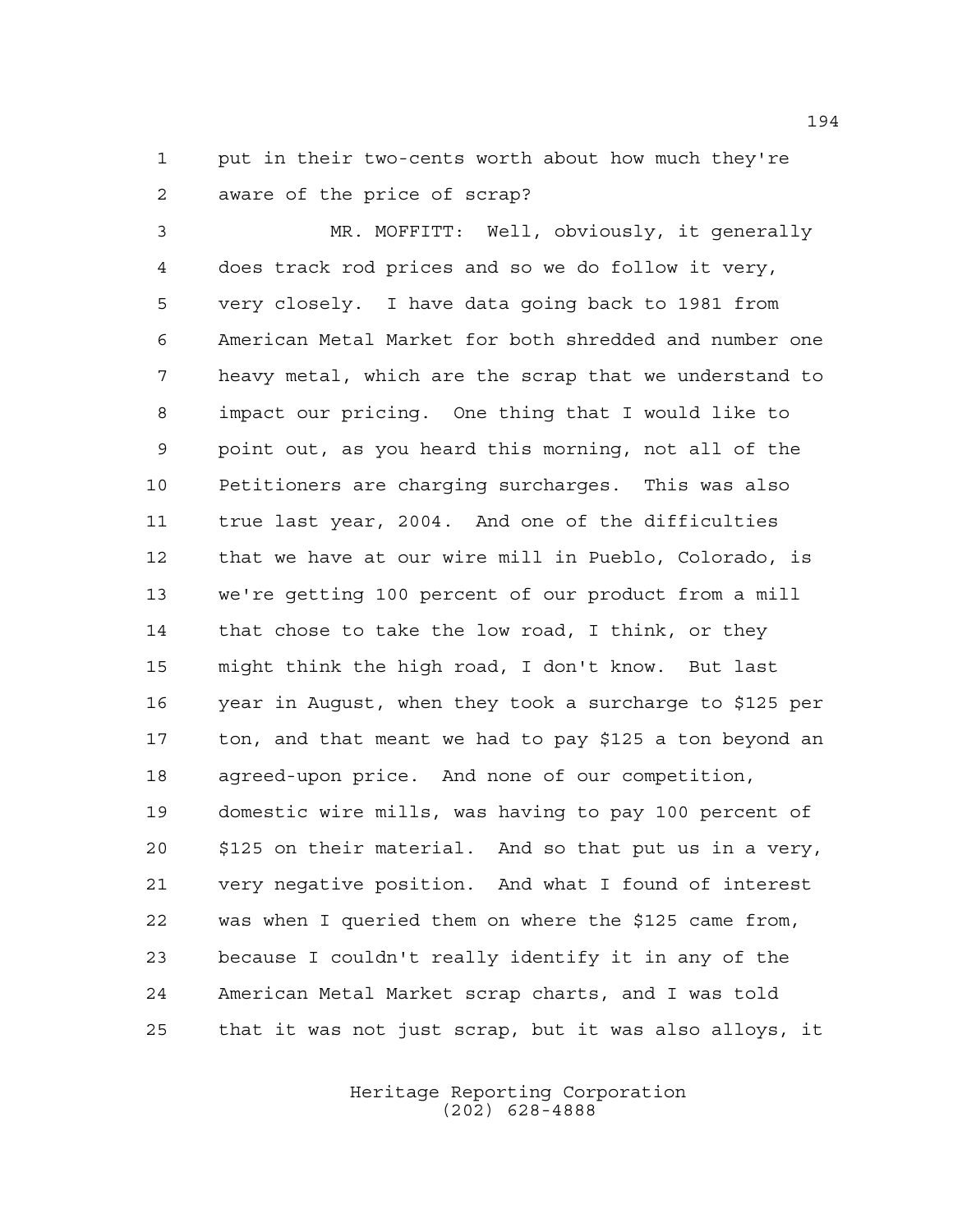was labor, it was energy, and it was demand, actually. So, not only were we paying a scrap surcharge and an alloy surcharge and a labor surcharge and an energy surcharge, we were also paying a demand surcharge.

 MR. DOWNES: Well, having a steel mill, we track the market pretty closely, because we have to buy scrap every month. But, historically, before we made a decision to invest in the steel mill, we tracked the metal spread, if you will, which is the difference between scrap price and the sales price of the finished product, for about 25 years, and we did find that historically, over that period of time, that that margin stayed fairly constant. It doesn't mean 14 that there were not peaks and valleys in it. But, if you look to the trend line over a long period of time, it was a fairly constant trend line.

 MR. JOHNSON: True, scrap has always been a 18 good indices to follow historically and we have conditioned our customers the same way; that as scrap goes, as your profit usually go. But, as Bob alluded to, there were times in 2004 where even if scrap came down to a certain extent, the domestic price didn't necessarily follow it. It was more demand driven. MR. DOWNES: One more thing I'd like to add here, too, and that is -- and I really haven't heard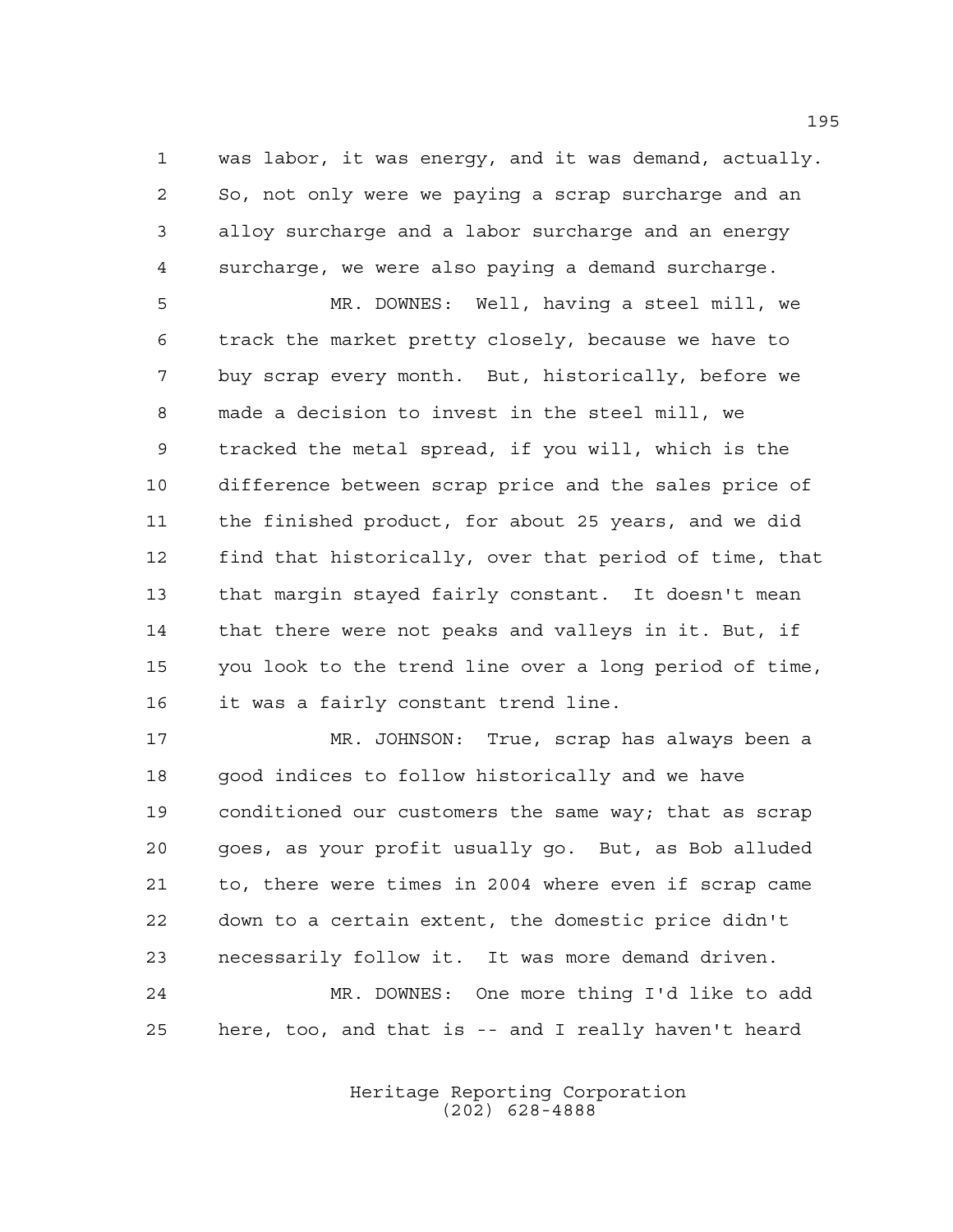it mentioned, and that is during 2004, as the price of scrap was going up, demand for steel, let's say steel, we're talking wire rod particularly here, there were - - and I think the public companies, if you look at their reportings, you'll see it -- there was significant LIFO income in 2004, because whereas maybe in a more competitive historical trend market, your forward prices may be based on your current inventory, it was more of what the technical business school would tell you is that you have to price your product based on the replacement value of your raw material. And in 2004, there was a significant amount of LIFO income.

 Now, our company does not separate it by segment, so I won't do that here. But, I can tell you 16 just in our corporation, we had a \$75 million LIFO reserve to income in 2004. And I mentioned the companies that are involved in the segment that I oversee and that consumes somewhere in the neighborhood of a million-and-a-half tons. That's hot-rolled rod, flat-rolled cold, all of these types of steel products. And everybody in the steel industry experienced quite a bit of LIFO income. And I don't know, I won't try to go into those details, but that could also be something that's reflecting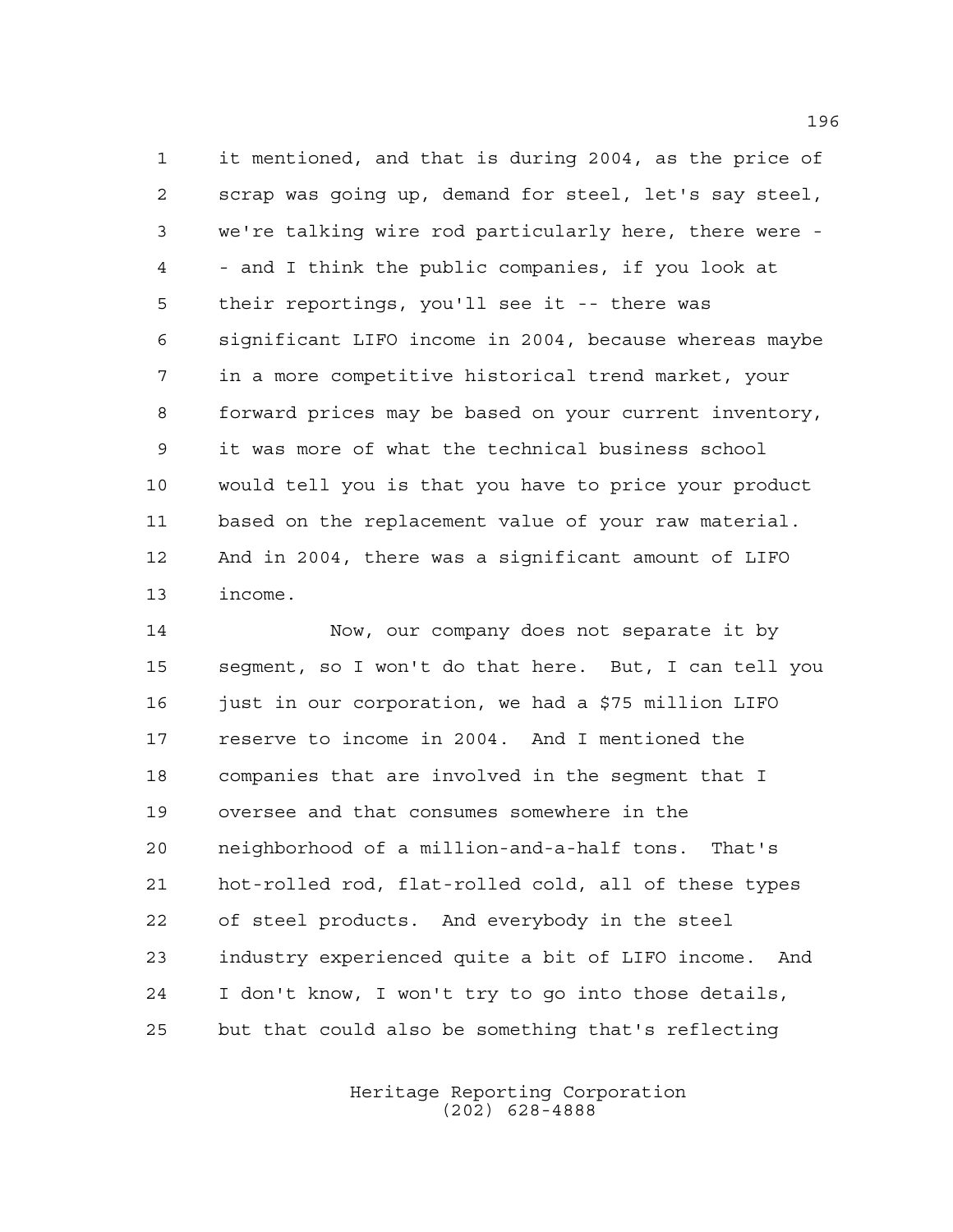some of the fall in income in 2005.

 MS. PREECE: In consumption, how much do grades overlap. How much of the time can you use one grade and also another grade in consumption? I know that perhaps down at that end, they can't, but for the rest of you?

 MS. KORBEL: We heard a lot this morning about wire rod being, and having lots of cases -- the guys always laugh about fungible rod -- but, you buy a rod to make garment hangars. You buy a different kind of rod to make fasteners. You buy a different kind of rod to do wire rope and a different kind of rod to do bed spring. And it's not that they can't be made -- the commercial grades can't be made by the domestic rod producers. It's that there are no distribution centers for wire rod, because they make wire rod to specification for the customer, depending on the end product use. So, yes, they can all make a good portion of the rod products that we need, but you can't sell a garment hangar wire rod to a guy that's making wire rope.

 MS. PREECE: I think we talked about qualification for tires and the welding rod. Other uses, would somebody tell about qualifications for those uses?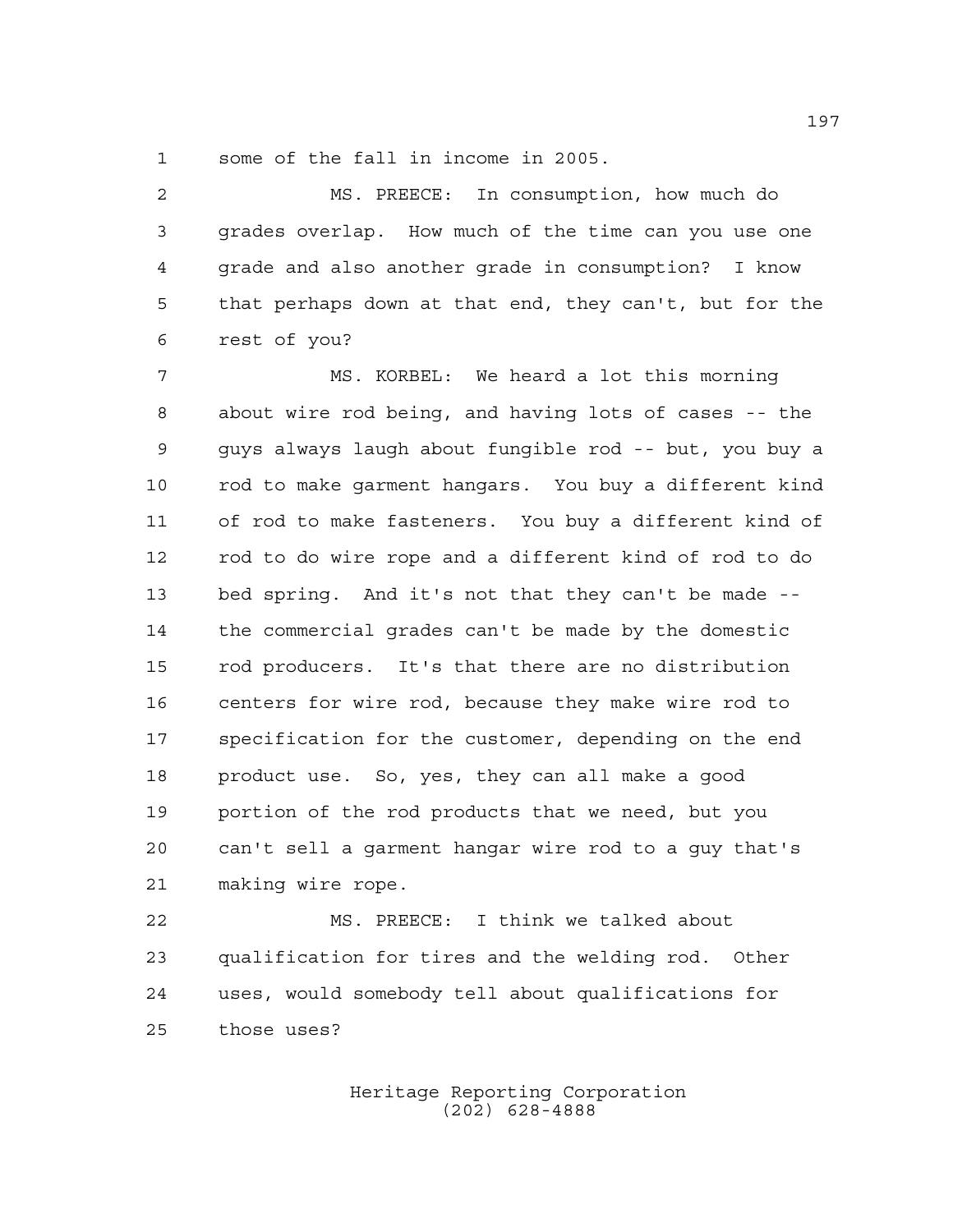MR. MOFFITT: Well, we're sort of on the low end of the food chain here at Davis. I mean, we do do some bead rod, but no cord or anything like that. And I think you'll find that the substitutability broadens as the application becomes less critical. What I mean by that is that we might buy, for example, a particular grade of steel, and we actually buy by tensile; we don't buy by chemistry, because we find that one mill's 1018 is maybe like somebody else's 1015. It has a lot to do with the scrap and the ore base that's used to make the steel. But, we find that, for example, if we're buying something for -- not nails that you bang in with a hammer, but collated nail type nail wire, that we look for a specific grade of steel that we have to use to meet certain tensile requirements. Well, if it doesn't really work, then we have the opportunity to throw it off in the mesh, obviously something that sells at a retail at a much lower number. But, there is a broader range of rod that can be used for something like that.

 On the high carbon side, we have specific tensile requirements, for example, that we require to make the bed spring wire, something like that. Every customer wants something a little bit different. And if it doesn't work, then we have the opportunity maybe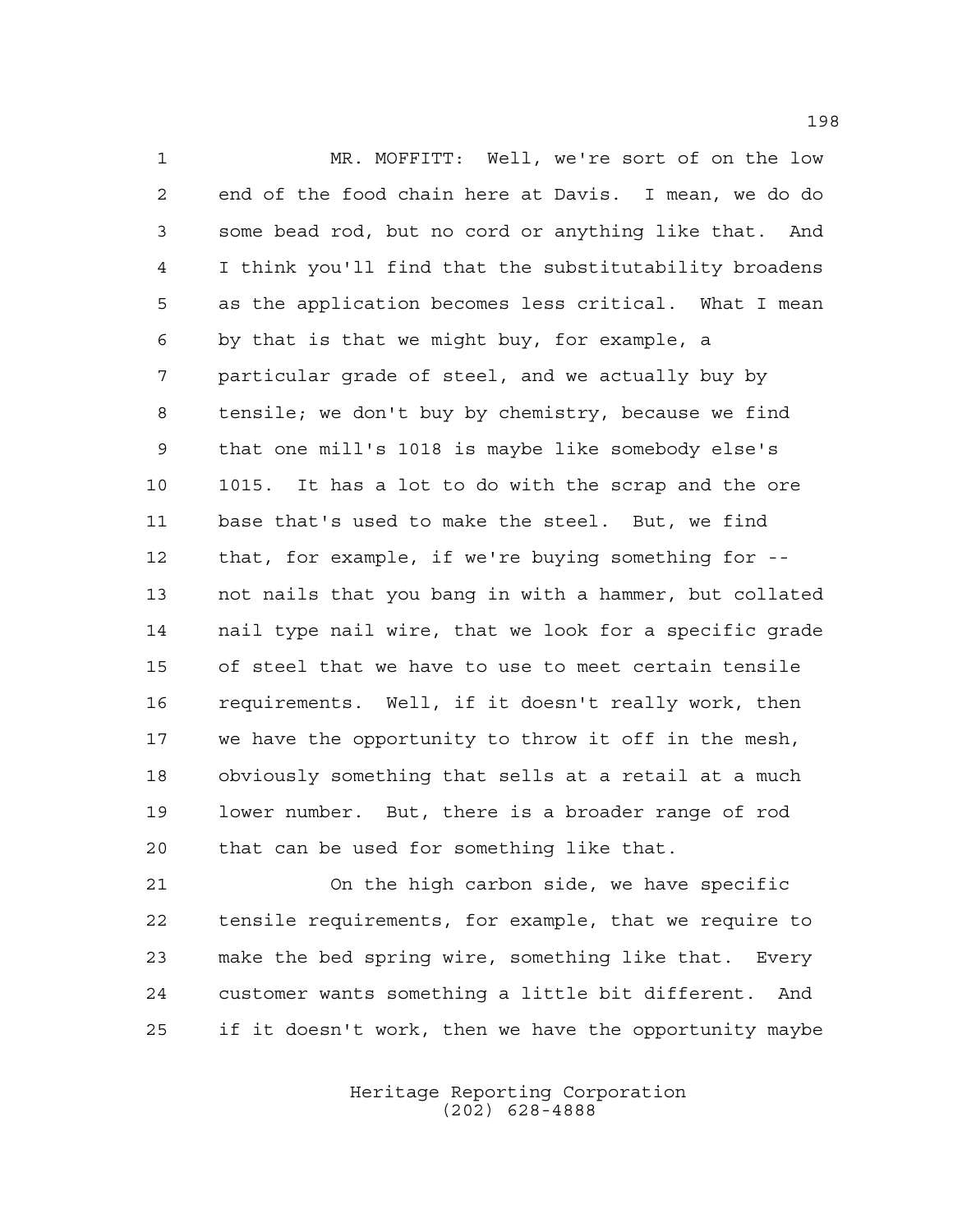to use it in something like vineyard wire, where it's not critical. And so, we can use a broader range of grades of steel. When I say "grades," I'm not talking about the way you folks have necessarily categorized it into this low, medium, high weld and specialty. We buy 55,000 PSI rod or 60 or 70, 75, 80, and each one of them has a different end use. And there are opportunities where we can use a broader range of grade. But, generally, it's very specific to the end use that we have intended it for.

 MR. JOHNSON: We would -- we buy certain grades for some applications. In our galvanizing operation, we have a max of a chemistry in our silicon and in our lower grade -- our drawing grades, copper is a big element. So, the chemistry elements determine what grade we're able to use for what application.

 MR. MCGRATH: If I could just add to that, as well. I'm certainly not an authority on qualification for automotive applications. I'll provide that in our post-hearing brief. But in addition to the ones you mentioned, I think a lot of the qualification process was described by Mr. DeShane. Also, for the one product that we think is highly specialized that Mittal Germany is supplying,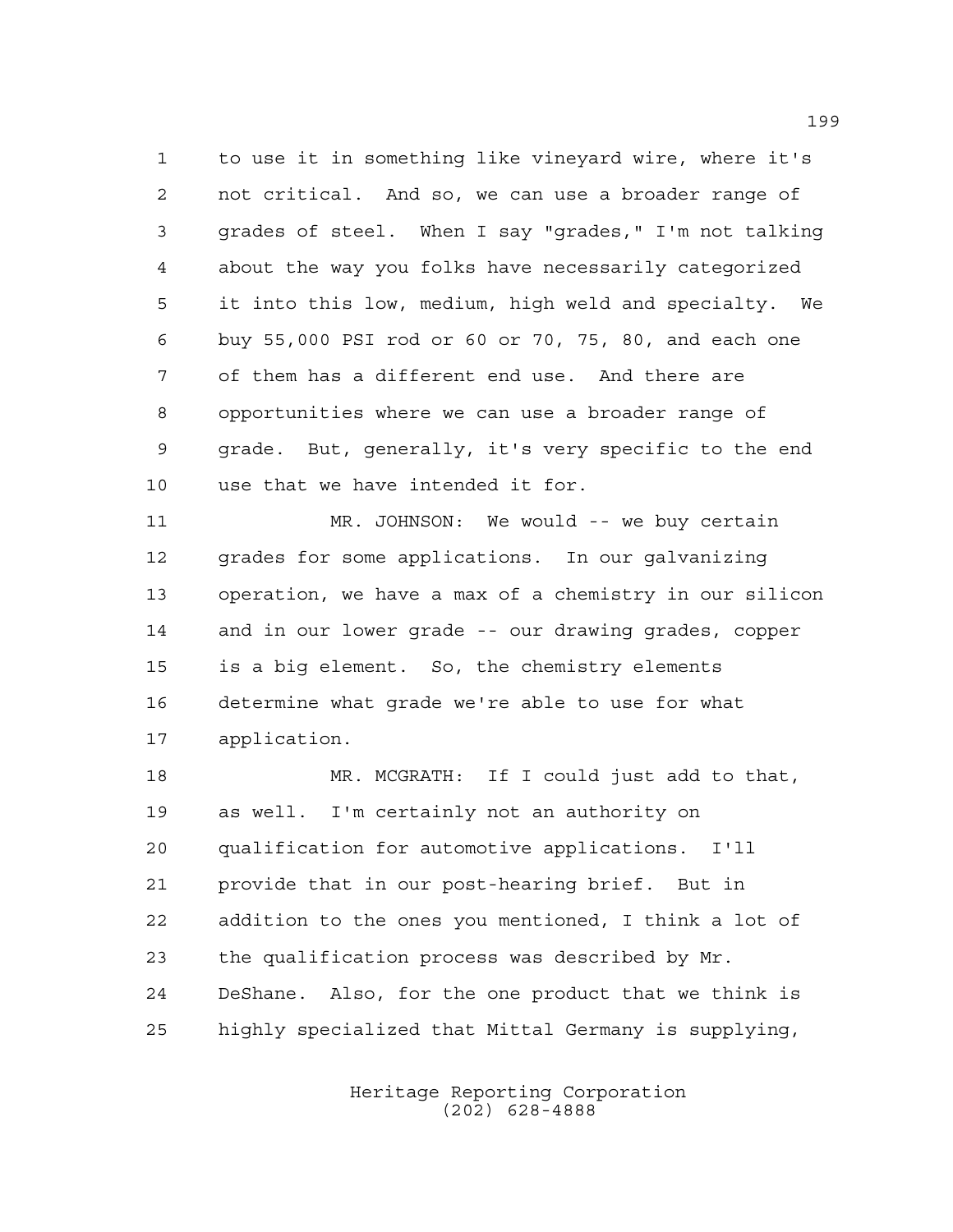it goes through the process of qualification to the automotive manufacturer working with each level, the assembler, the engine manufacturer, the valve manufacturer, the valve wire spring manufacturer, onto the wire rod producer, and each of those levels have to be qualified. So, I'll provide more detail in our post-hearing. MR. BLAKESLEE: One major specialty product for which there is no industry witness here today is cold-heading quality. So, I will address your question on qualifications with respect to cold-heading quality in my brief.

 MS. PREECE: I have no further questions. 14 MR. CARPENTER: Mr. Boyland?

 MR. BOYLAND: Good afternoon. Thank you for your testimony. Mr. Downes, with respect to the purchase of Northwestern Steel, that took place in 2002?

 MR. DOWNES: We signed the papers and bought the assets in May -- I think it was May 20, 2002. But, then, we went for about seven months cleaning up and getting the operation ready to go, some major capital expenditures. And we had our first melt in January, 2003. We had about a six-month ramp-up. So, we hit full production somewhere late second quarter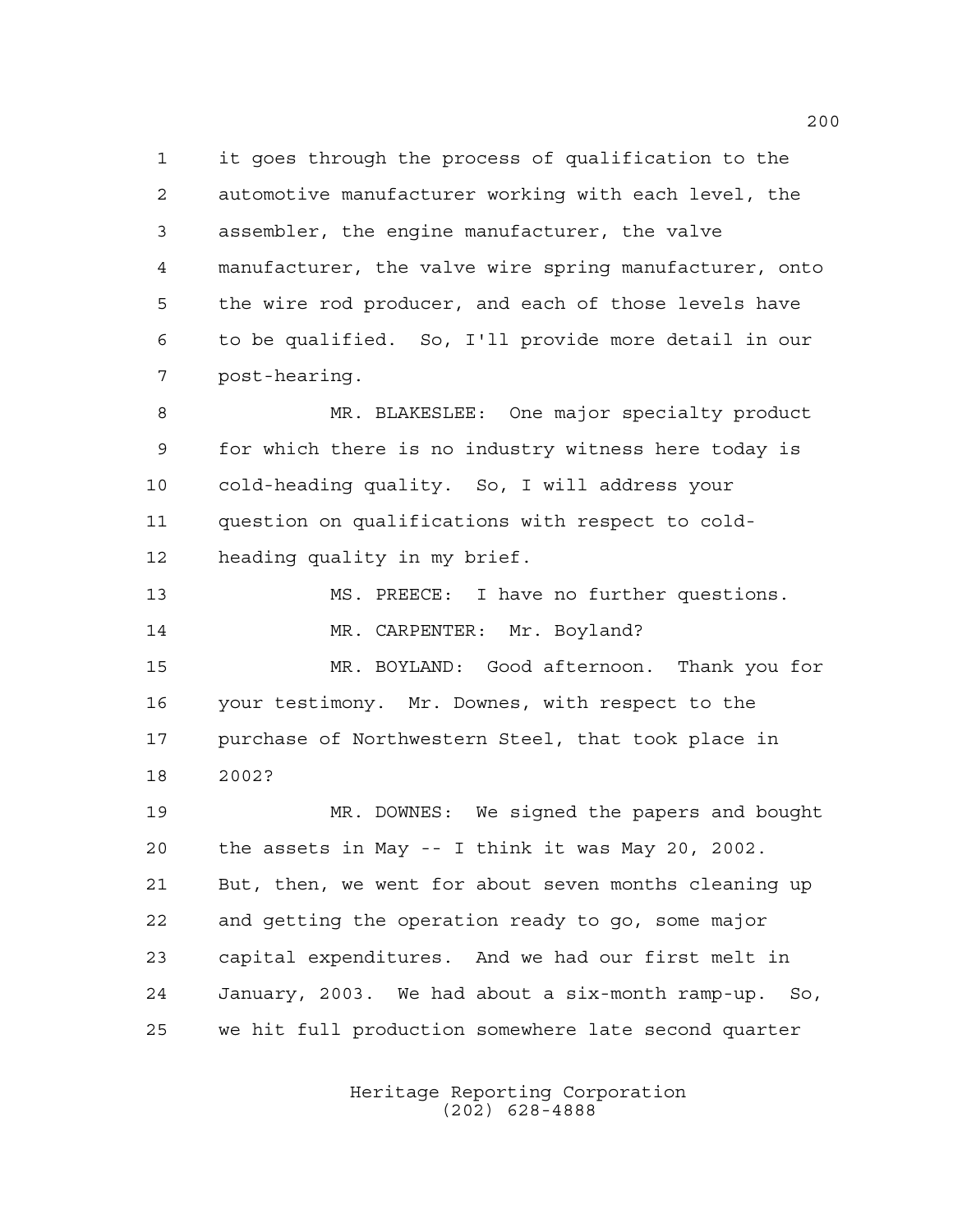of 2003.

| $\overline{2}$ | MR. BOYLAND: You anticipated my next                   |
|----------------|--------------------------------------------------------|
| 3              | question. Prior to the signing, was the facility       |
| 4              | Had it been moth balled?<br>idle?                      |
| 5              | MR. DOWNES: Yes. Once again, I can talk                |
| 6              | about some things that were part of our -- we are a    |
| 7              | public company, so we had some public releases about   |
| 8              | this. We had previously been the major buyer of wire   |
| $\mathsf 9$    | rod from the former GSI plant in Kansas City and from  |
| 10             | Northwestern Steel and Wire. And our purchases, the    |
| 11             | last year that those two operations were in business,  |
| 12             | which would have been 2001, I believe, from those two  |
| 13             | companies totaled about 400,000 tons. So, when we      |
| 14             | restarted this mill, they started back at about a      |
| 15             | 450,000 ton capacity. So, in effect, what we did was   |
| 16             | we were replacing the material that we had bought from |
| 17             | the now shuttered mills prior to that time.            |
| 18             | MR. BOYLAND: Okay. We seem to be coming                |
| 19             | across LIFO quite a bit lately and just so we're       |
| 20             | clear, you refer to LIFO income. And I would           |
| 21             | interpret that to mean the difference or the change in |
| 22             | your LIFO reserve.                                     |

MR. DOWNES: Well --

 MR. BOYLAND: How do you define that? MR. DOWNES: I'm a peddler or a salesman,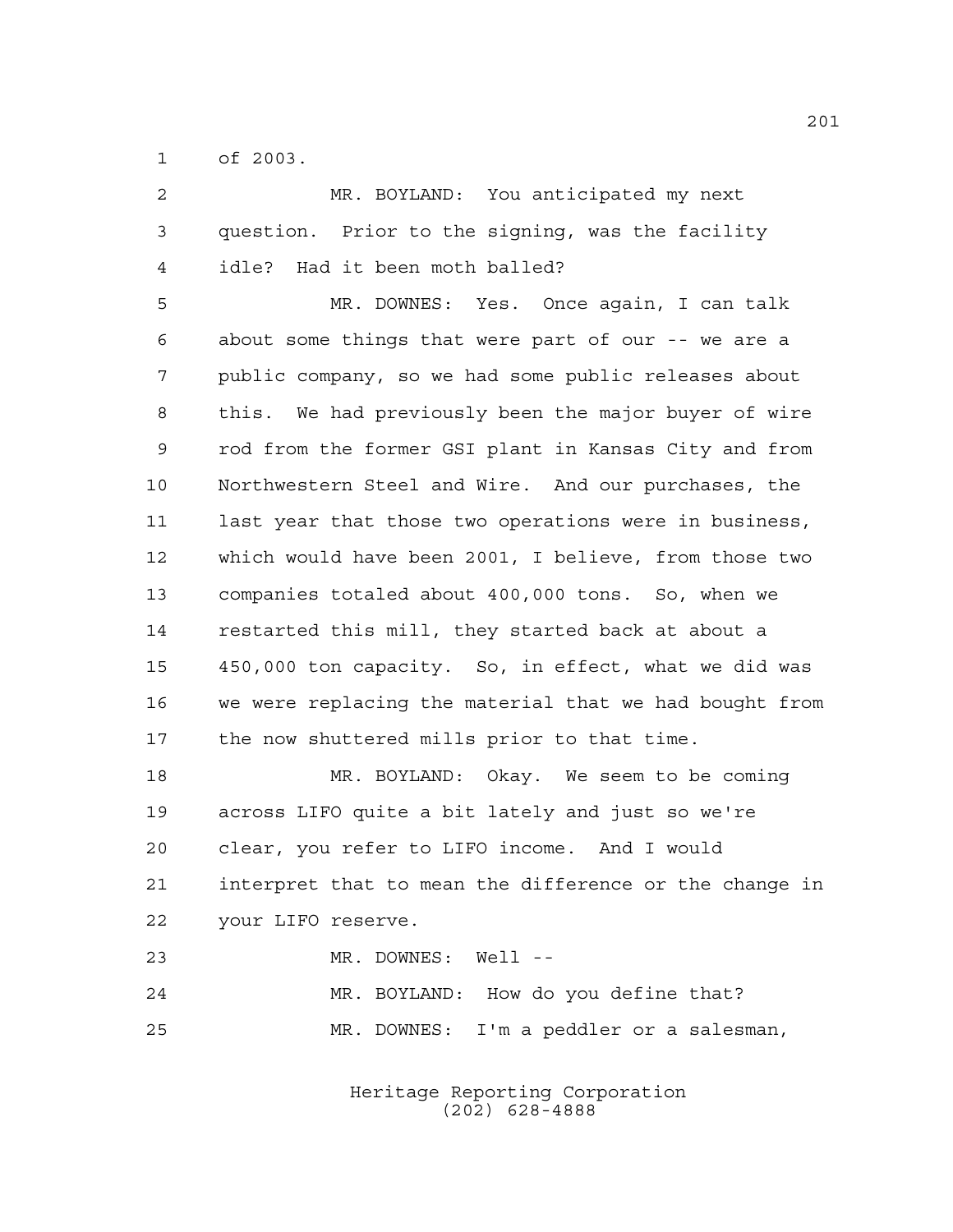not an accountant. So, I'll have to try to talk about this. It's gotten where in our corporate meeting, we have significant variance. We used to blame it on product mix, but now we blame it on LIFO, because nobody knows what that means.

## (Laughter.)

 MR. DOWNES: I believe some of the numbers today, and I guess people at the table will correct me if I'm wrong here, but I think we have been talking about some operating profits, not necessarily net profits or not necessarily EBIT. In our particular case, we have our operating income and we do not take our LIFO reserve or LIFO income until we get below the operating profit line. And once again, this is reported in our public documents. So, in 2004, we had LIFO income at the operating income level, because, in effect, we were pricing that product based on replacement value and we were using this lower-priced inventory to make it.

 Now, we took the LIFO -- we had LIFO income at the operating income level. We took the charge above net income. And so, in that year, we had income, although we had an offsetting LIFO charge below the line. This year, in fact, we've been picking up some LIFO income below the line, because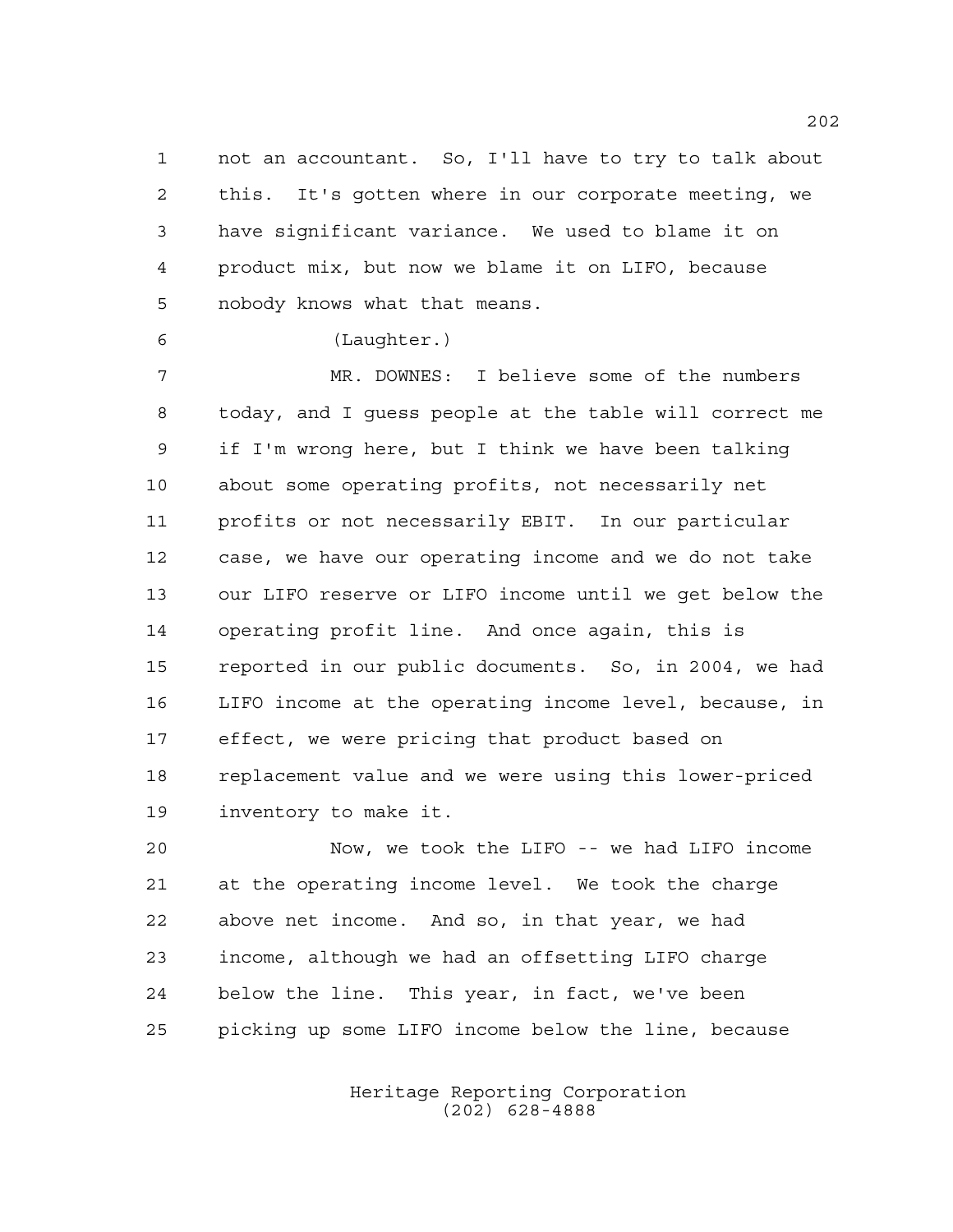our cost basis for the LIFO inventory has been changing this year. MR. BOYLAND: Now, with respect to LIFO, you haven't gone into like your LIFO layers and -- MR. DOWNES: Mr. Boyland, I better not try to answer that question. MR. BOYLAND: Okay. MR. DOWNES: I would be more than happy to at least try to give you the answer to that. But, that's product mix. (Laughter.) MR. BOYLAND: And I think you sort of already answered this question, as well. You buy scrap, which means, you're an integrated producer. Okay. I think that was it. Thank you for your responses. 18 MR. CARPENTER: Mr. Lenchitz? MR. LENCHITZ: My first question concerns channels of distribution. I believe someone characterized earlier the time lag between order and delivery for imports, implying that this was something -- was somewhat long. I'd like to know how it compares similarly for domestic sources. MR. DOWNES: I think I referenced the three-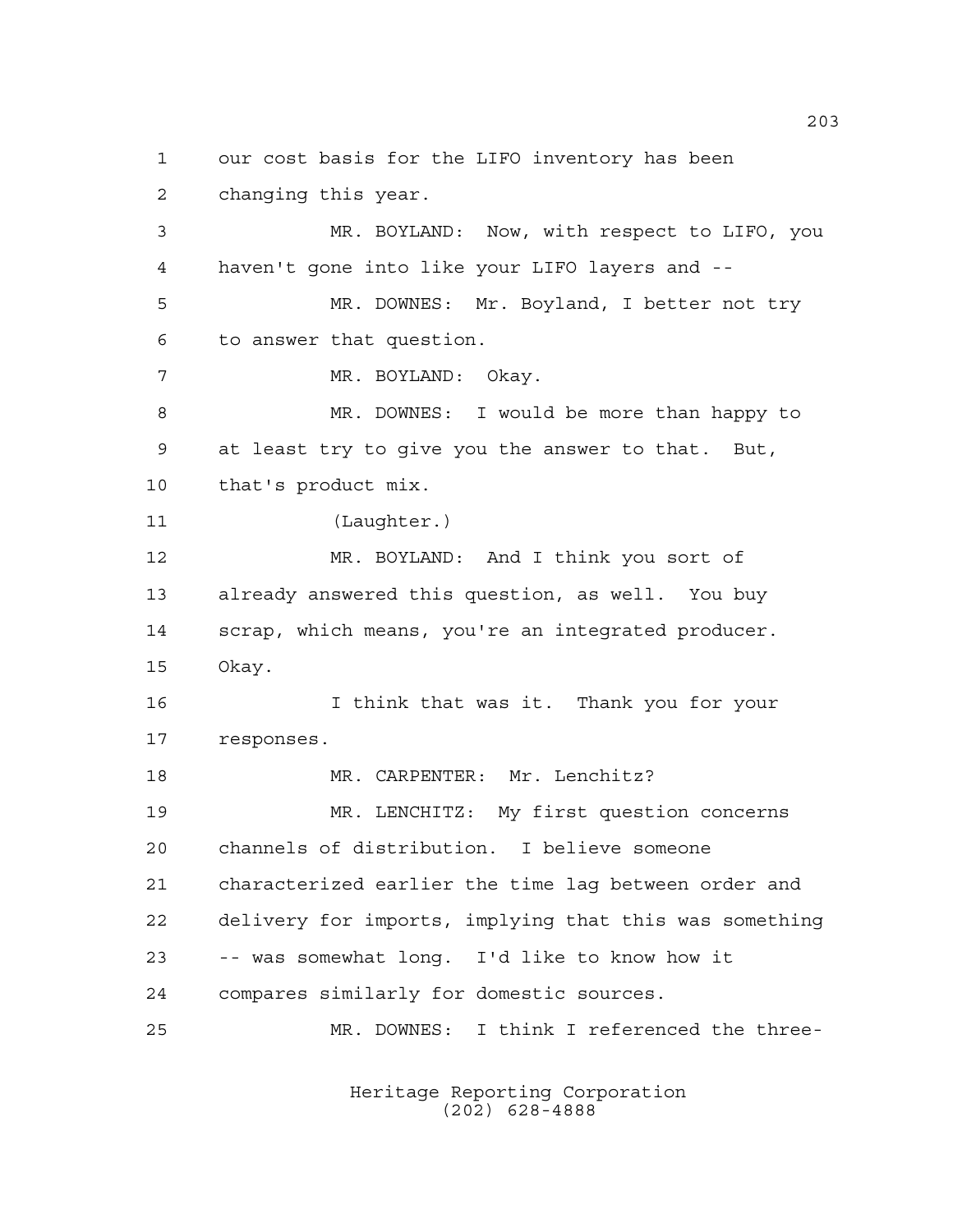month lag time, myself. I think we have to look at what period of time we're talking about here. At the period of time in early 2004, you know, we were having January domestic orders that were being delivered in late February and March. So, you can look at that and say, well, it may have been a eight- or ten-week lead time. But, in normal times, you're looking at maybe a two- to six-week lead time for domestic steel and three- to four-month lead time when you buy the import material.

 MR. LENCHITZ: Is that industry-wide? MR. MOFFITT: In our case, I think because we do buy heavily from two particular domestic mills, they know about as much as I know about what we're going to require, I think. And so, they have a pretty good idea -- they know they're going to get tons from us. And I will admit, that we are a little slow sometimes in actually getting the final breakdown, because it's -- I mean, our December we were changing yesterday. But, they have an understanding that we buy quarterly and we generally try to give them the requirements perhaps six weeks ahead of time. We're a little bit slow, unfortunately, with Rocky Mountain right now. But, they will get them. But, I would say that a six-week lead time is sort of a general rule.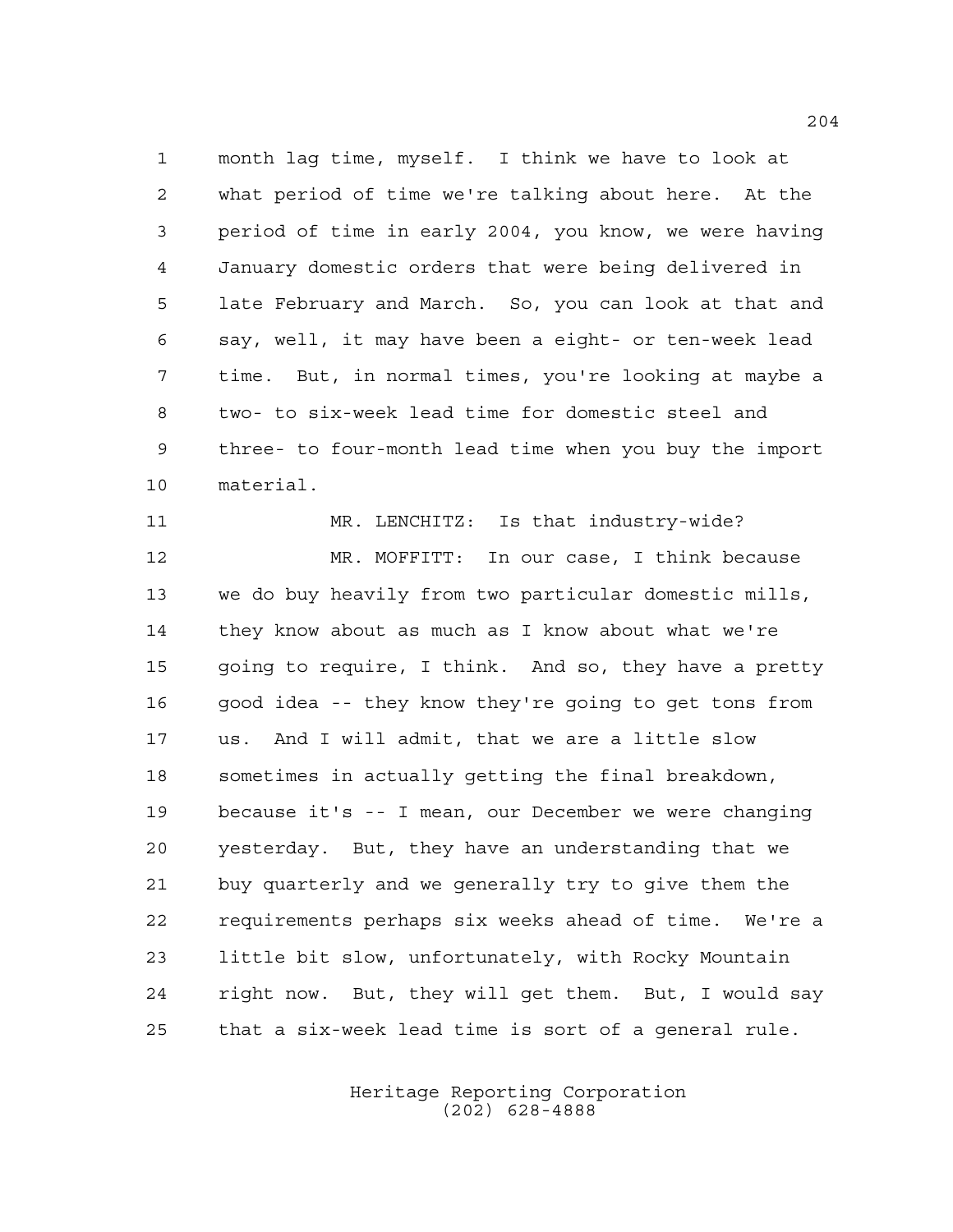MR. LENCHITZ: Okay. And similarly, with your channels of distribution, this morning, we heard about the concept of wire rod on consignment and you pay when you use it. Is this common and if so, what's the status?

 MR. DOWNES: I'm going to investigate that with our suppliers after this session, because we don't do that. We don't have it offered to us.

 MR. MOFFITT: We actually do with one supplier at two of our facilities.

 MR. LENCHITZ: I just have one more question concerning the -- well, it actually involves cost structure, to begin with, in that we heard during the opening remarks, that, in some cases, a firm's viability was dependent on access to wire rod, certainly understood. But, we've also heard about some -- at least some firms here that are, in some cases, producing maintenance and even OEM materials for military procurement. And I want to know, first off, does Buy American figure at all into your product mix and, if so, does the cost of the materials influence that? Or are we talking about your costs being other than materials and how does that factor in?

Heritage Reporting Corporation (202) 628-4888

MR. DESHANE: Well, certainly, Lincoln's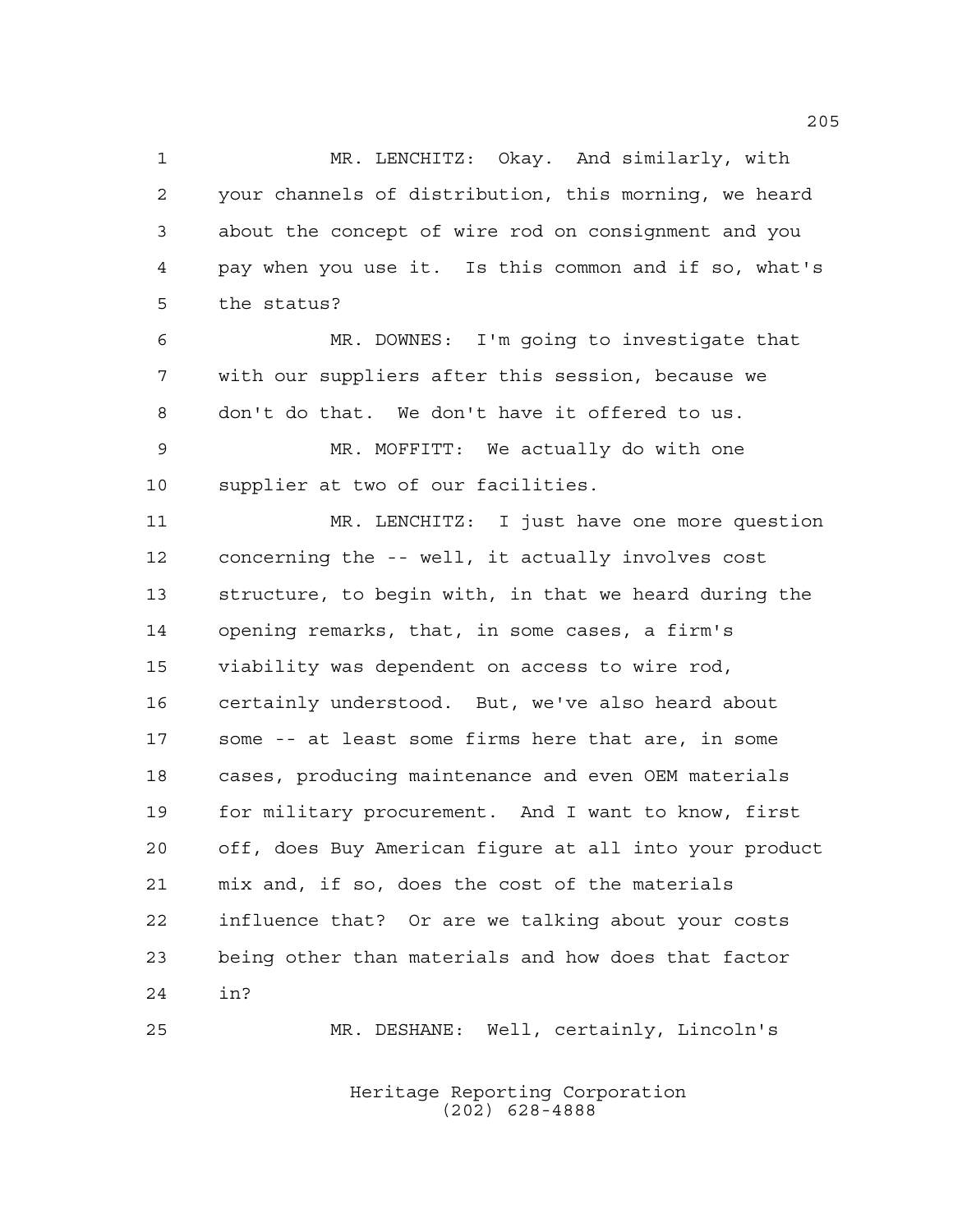position is that we want to buy American as much as possible. And I believe when we're working with our customers, we help them specify what they need in a welding application. And so at that point in time, we have the opportunity, based upon our experience with the different steel producers, to let them know if the material is available in the United States or not. MR. MOFFITT: I believe you're asking about some of the requirements that our customers place upon us. Yes, particularly -- MR. LENCHITZ: Federal government requirements. MR. MOFFITT: -- we buy sufficient quantities of domestic rod, that we don't have to worry about it. I mean, we always have material in our inventory that will meet those requirements. MR. JOHNSON: We're the same. Some of our road contract customers, we have to certify that it's a U.S.-made product. MR. LENCHITZ: And does that extend to some of the specialty items that are in the room? MR. HOEFERLIN: What I can add to that, in Michelin's case and the other tire companies are similar, but not exactly the same. A lot of what we buy is a downstream product, which is the wire -- the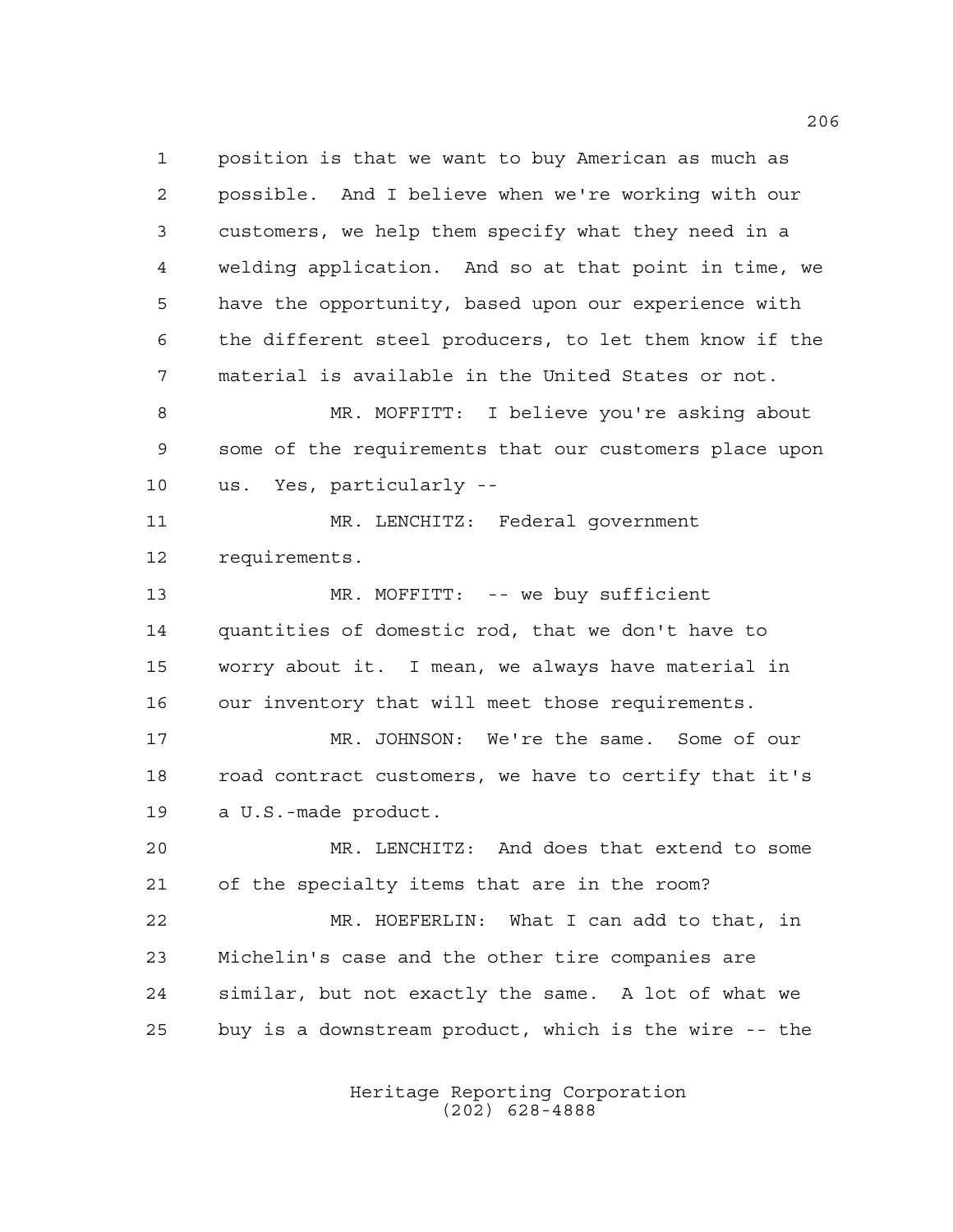actual steel wire that goes into tires, the tire cord, which some of the people supply here. And I can tell you that a vast majority of the wire that we buy, the tire cord we buy, the downstream product here comes from U.S. suppliers. The rod may come from overseas; but, virtually, all of the downstream high valued- added product comes from U.S. suppliers. It's not necessarily a Buy American rule we have; it's the way it works, because of the nature of the business. MR. LENCHITZ: Okay, thank you. MR. DESHANE: I just wanted to clarify that our customers are not putting Buy American restrictions on our manufacturing process or our materials. MR. LENCHITZ: And would that apply -- since you mentioned it, would that apply to some of the rods that you make specifically for defense use? MR. DESHANE: I'm sorry, for what use? MR. LENCHITZ: I know there are some grades that you make that are used for aerospace and defense. Are there no Buy American requirements there? MR. DESHANE: No. MR. LEIBOWITZ: With respect to tires, some tires are supplied to the military, as well. The Buy American requirements are extremely complex. I think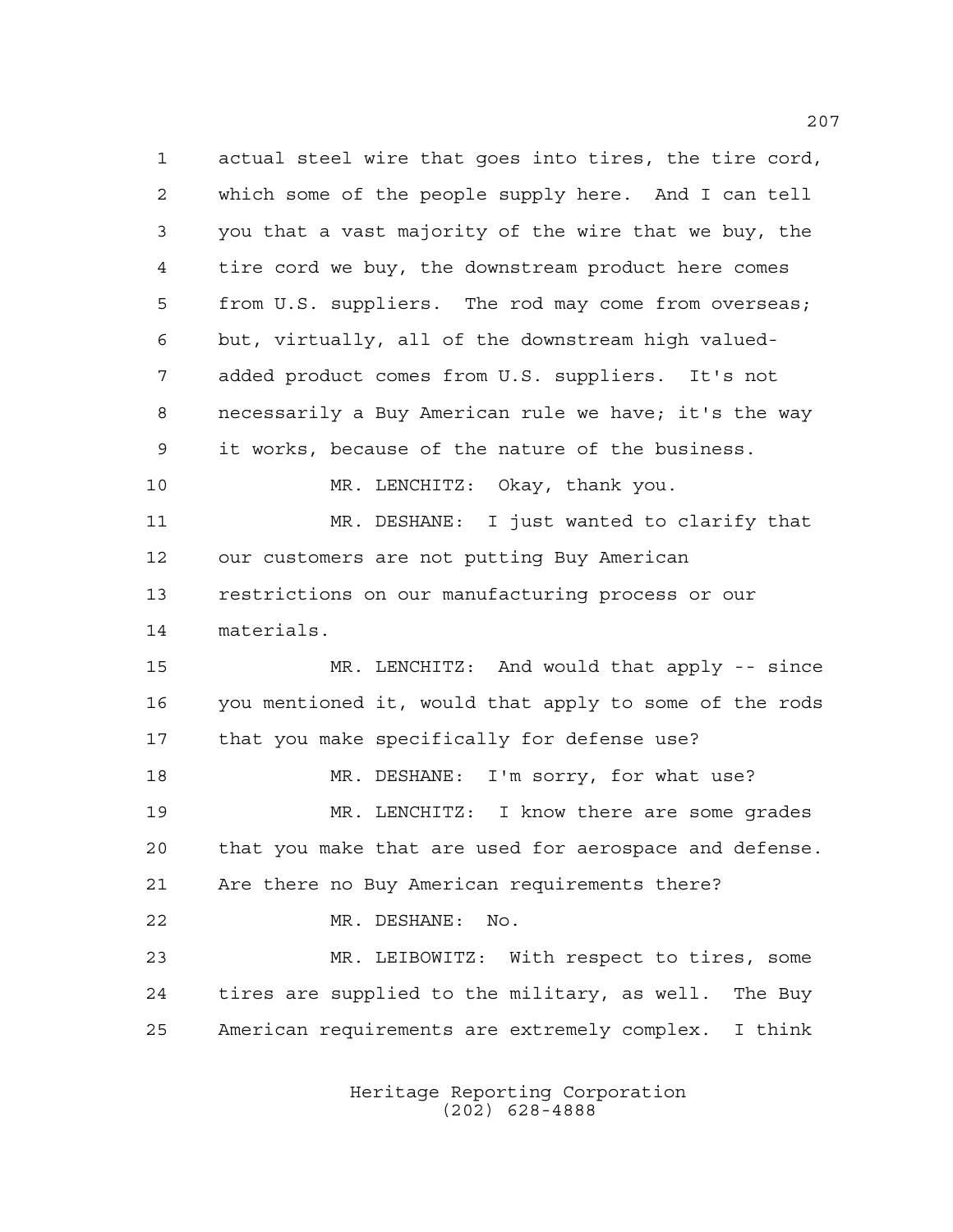it would be best to leave those for the post-

 conference, to see if there's any requirements with respect to wire rod that becomes tire cord, that becomes part of the tire, that goes on a jet airplane that's sold to the government.

 MR. LENCHITZ: That's a very twisting road. MR. LEIBOWITZ: Yes, it is. MR. LENCHITZ: I have no further questions. MR. CARPENTER: Mr. Engler, did you have any questions?

 MR. ENGLER: I had two questions, both of which went to Chinese production, for the most part. The first goes more to the domestic industry, which is if you would comment, please, on the interchangeability of the Chinese product with other imports and the domestic product, and the significance that you -- the presence of the Chinese of merchandise in the U.S. market, particularly in 2005, in terms of availability and quality, those general types of questions.

 MR. DESHANE: I'll answer first. Lincoln Electric has some experience in buying materials for welding quality wire rod in China and our process there has been specifically geared towards the grades that cannot be produced in the U.S. And so, our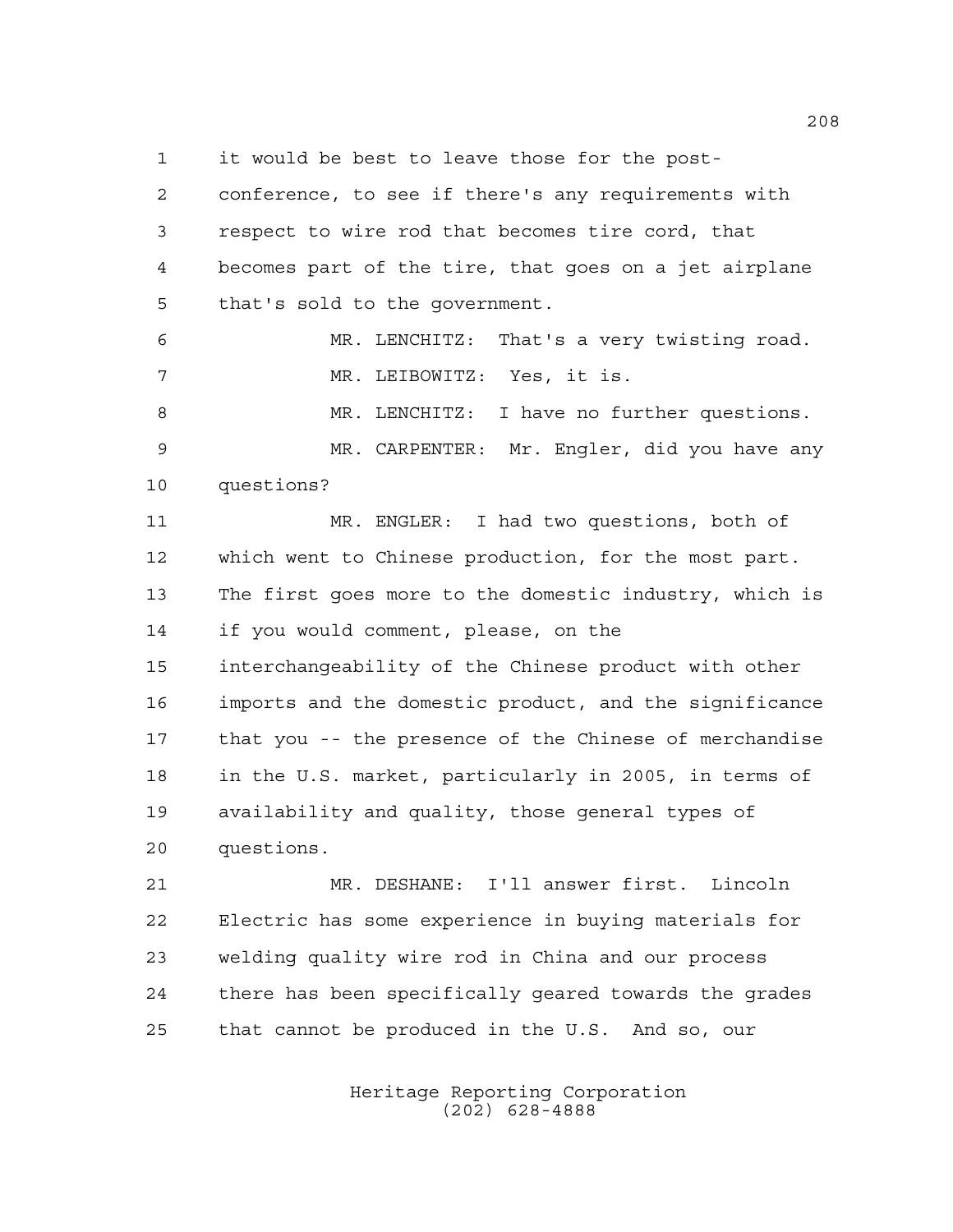choice has been to work with suppliers in China that do have the equipment necessary to meet those specifications. And only in those areas have we worked with China.

 MR. ENGLER: That's interesting. I understand you to say that there are Chinese suppliers, who have been able to meet your certification requirements?

 MR. DESHANE: That is correct. You know, part of my experience in China is that because much of the manufacturing there is new, they are utilizing the latest technologies and the news equipment and, therefore, that does give them the ability to produce products that can't be produced in the U.S.

15 MR. ENGLER: Thank you.

 MR. MOFFITT: We are also a large buyer of rods from China and we found that -- we recognize that there are certain areas where the product works very, very well and others, perhaps not. And we've had a great deal of luck with their low carbon rod; the high carbon rod, not quite so much. And that's not so much they're able to produce the material; it's just that our requirements -- we have very tight tensile requirements and we ask for what we call a plus or minus 3,000 pound per square inch range on the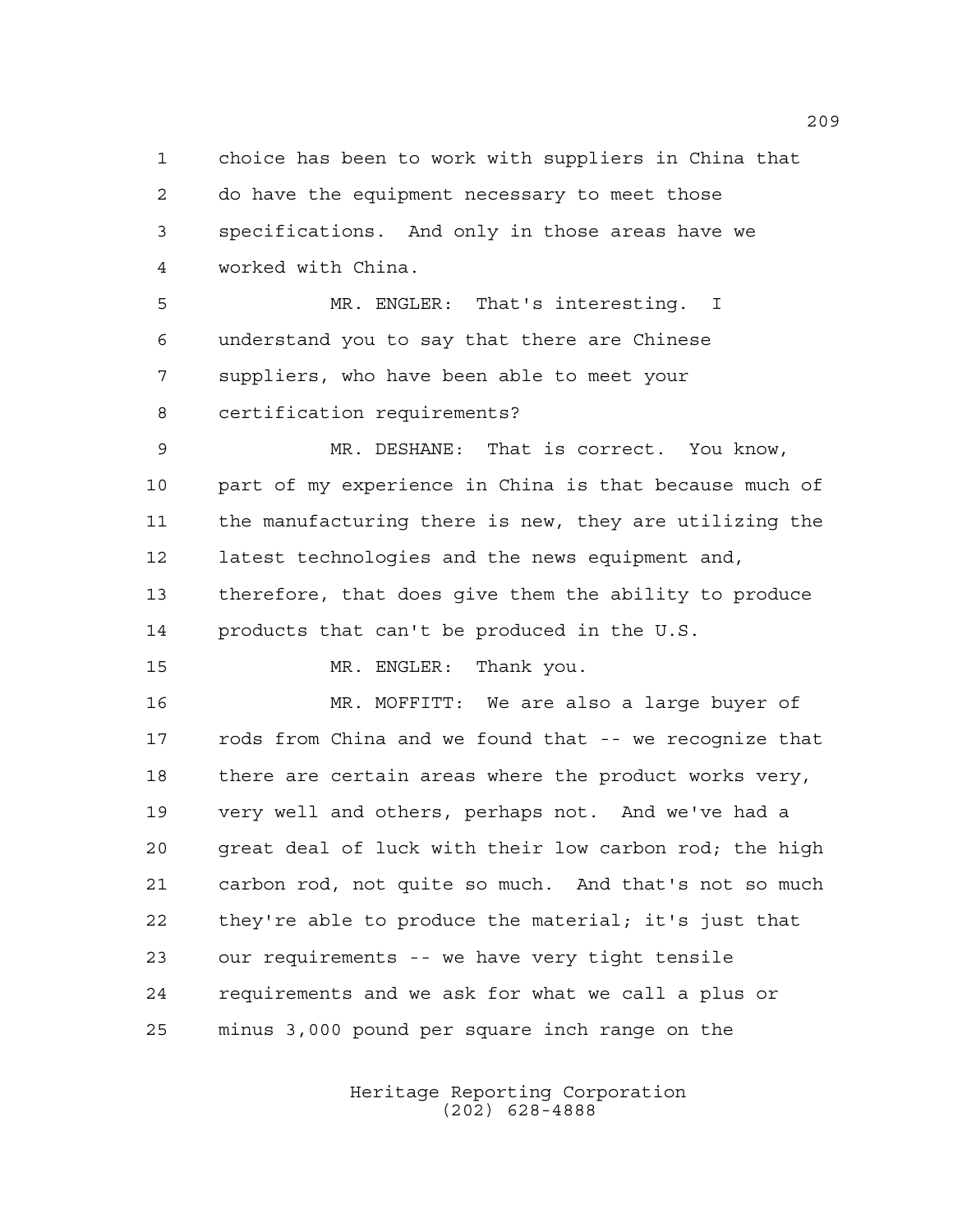tensiles. And that's not something that they can meet. They're more likely to sell their grades. And so what we do is we look at their grades, we look at the meg capacity also they're able to meet and then we try to fit it in with ours. It's a lot like moving blocks around.

 But one of the things that we do like to do and we keep talking about the commodity the rod seems to be, and I accept that rods that we do buy perhaps are commodity type rod products. However, every mill steel is a little bit different. And I'm not talking about that from a quality perspective, but merely one that -- you know, our union workers are incentified and we find that if you take one particular mill's product and you put it on a drawing frame, you have die practices and things to set up, because you have finished tensile that you have to hit. And we learned what that particular mill's rod will do and we can turn the machine on and run it forever. And so when we buy domestically, offshore, wherever, we try to stay with the same mills as much as we can, so we can get that consistency. And if we are required to move from one source to another, then we go through a learning process until we get that down. But, we actually find the material from Shogun Steel in China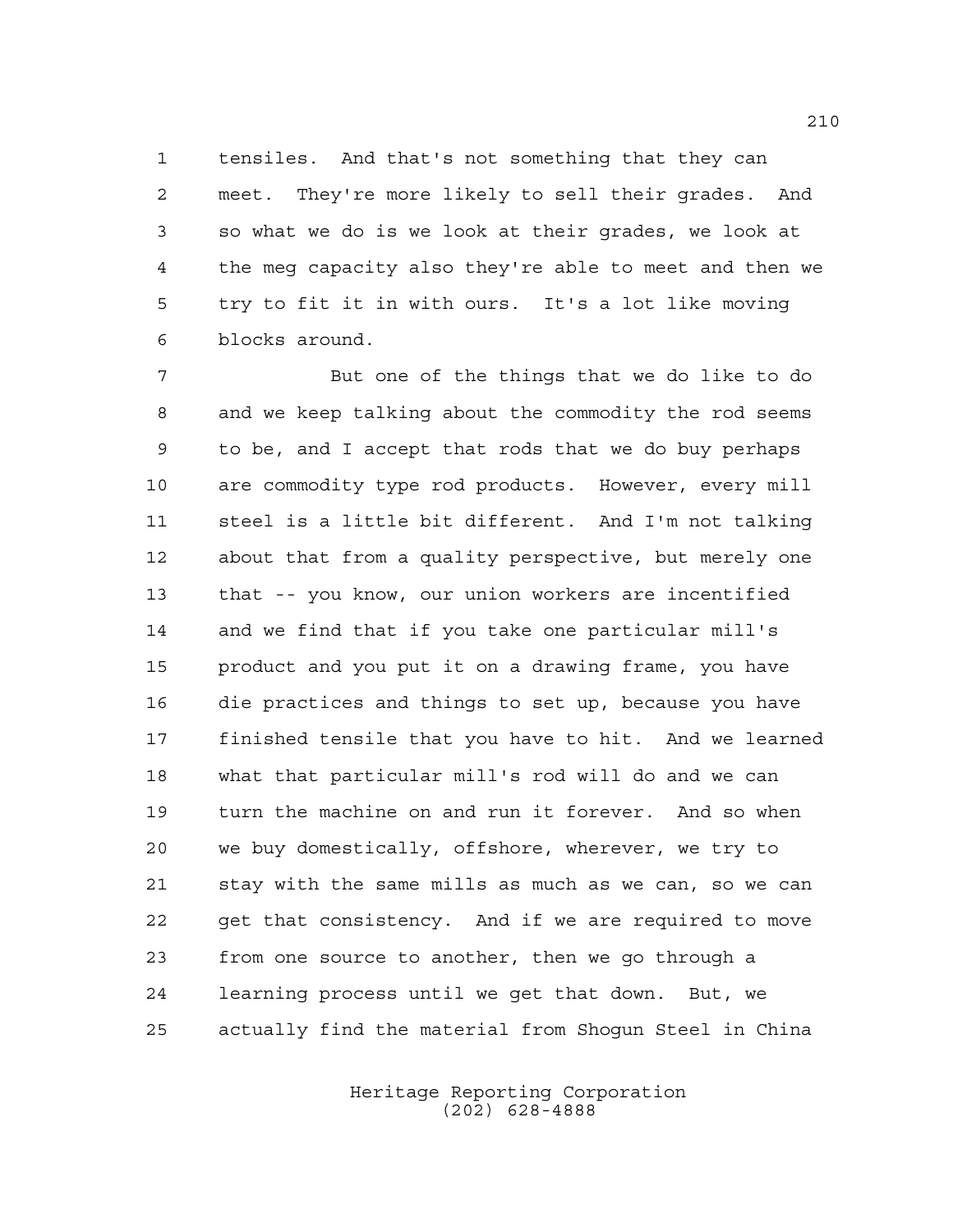to work adequately for our products.

| $\overline{2}$ | MR. JOHNSON: In our Chinese experiences, we            |
|----------------|--------------------------------------------------------|
| 3              | have gone through that trial and error, as well, the   |
| 4              | mills that work well and the mills that don't and      |
| 5              | there are several factors that play into that. It can  |
| 6              | be tensile. It can be scale. It can be the             |
| 7              | drawability and the chemistries that I mentioned       |
| 8              | earlier, when we go into our galvanizing project.      |
| 9              | But, in most cases, if we know where we're going to    |
| 10             | put it, it is usable.                                  |
| 11             | MR. ENGLER: Anyone on the tire side?                   |
| 12             | MR. HOEFERLIN: From a China perspective,               |
| 13             | there's no product that I know of right now that works |
| 14             | in tire cord in the United States.                     |
| 15             | MR. SIMON: I would corroborate what he just            |
| 16             | said.                                                  |
| 17             | MR. ENGLER: Thank you. And my second                   |
| 18             | question has more to do with just quantity presence in |
| 19             | the market, again, focus particularly on 2005.         |
| 20             | Perhaps, that's a question for Mr. Porter or Mr. Shor. |
| 21             | Chinese and Turkish shipments in the U.S. appear to be |
| 22             | heading in opposite directions in 2005, in terms of    |
| 23             | volume trends and absolute volumes. I wondered if you  |
| 24             | could comment on why, with respect to those countries, |
| 25             | the trends appear to be going the way that they do and |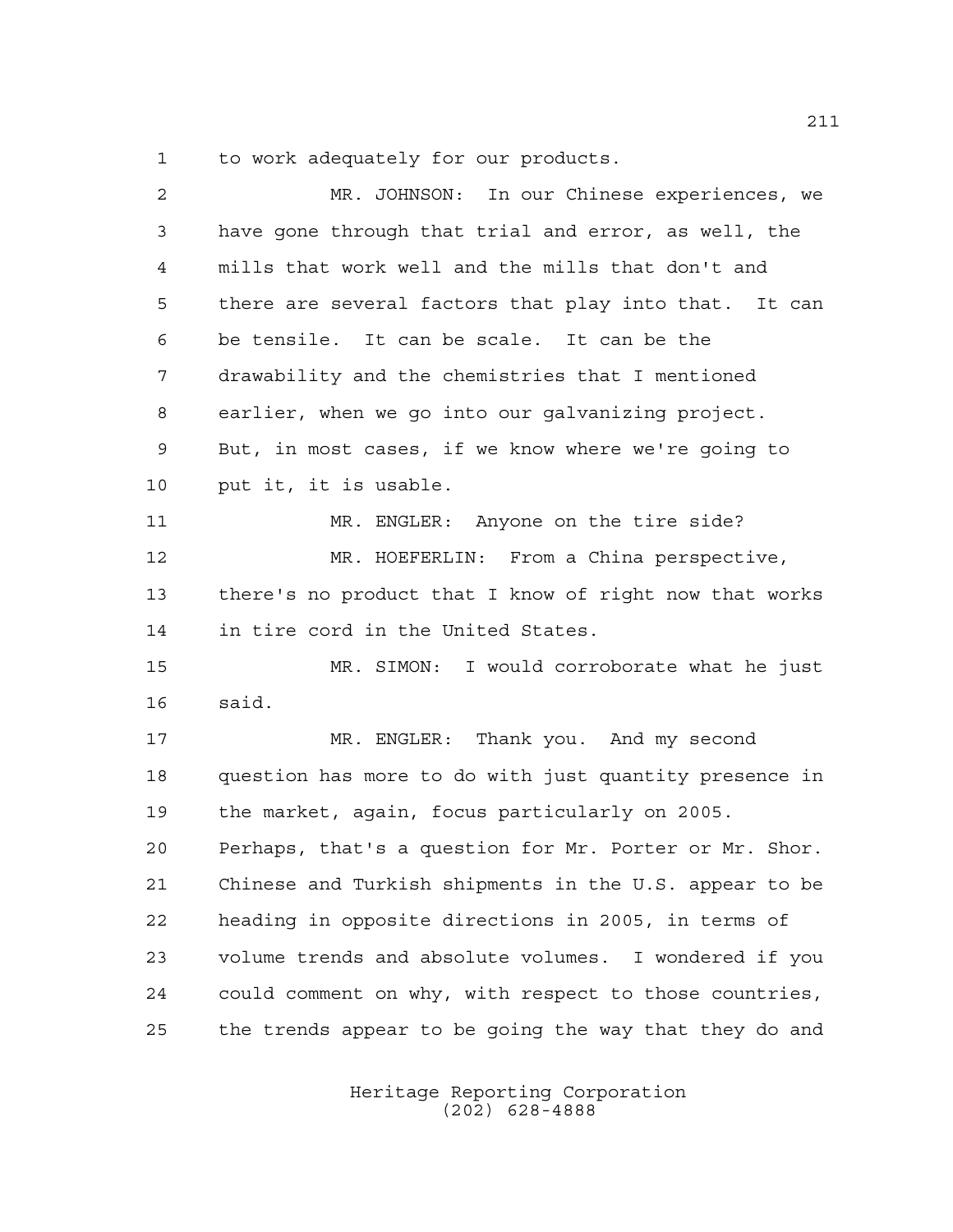why, if you can comment, they diverge? And, perhaps - - I don't know, perhaps the consumers have some comment on that.

 MR. SHOR: Well, I know for Turkey, one of the issues mentioned in I think our questionnaire response is a growing domestic market and also growing markets in Asia, which are best served from Turkey. So, there may be some differences in alternative markets between the two countries.

 MR. D. PORTER: Why questions are very hard. We will investigate that, but I think if you look, sort of by definition, if you have sort of Chinese increasing and non-subject decreasing, you have import substitution and so you really don't have much harm to the domestic industry. So, I think that's what the data suggests.

 MR. SIMON: For tire grade rod in China, the pricing of those are actually higher than in western Europe and North America. They fetch a premium in China. Most -- China is importing a large quantity of their tire quality rod, themselves, because they can't produce it domestically. Now, that's changing. Their local supply is developing that capability and maybe that's having some influence on that; I'm not sure. But, they fetch a premium in China. Why would they --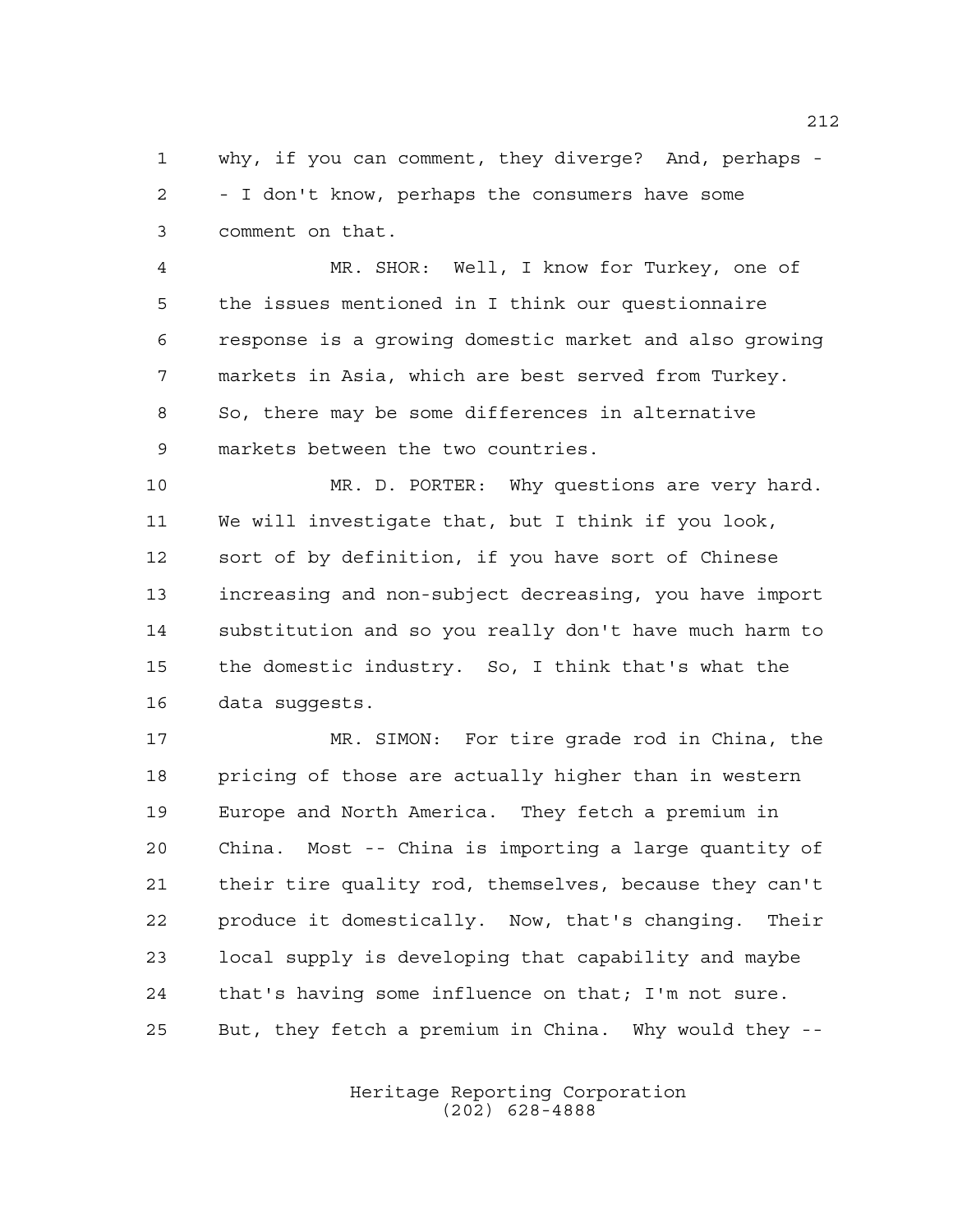they've got no incentive to send it out.

| 2              | MR. ENGLER: Thank you, very much.                     |
|----------------|-------------------------------------------------------|
| $\mathfrak{Z}$ | MR. CARPENTER: Mr. Corkran?                           |
| 4              | MR. CORKRAN: Thank you all, very much, for            |
| 5              | coming here. This has been very helpful testimony.    |
| 6              | As with this morning's panel, and I'll apologize in   |
| 7              | advance, because my questions were probably bounced   |
| 8              | around a little bit, but let me start with demand and |
| $\mathsf 9$    | recent events in demand in the year 2005: very severe |
| 10             | weather patterns, the hurricanes that struck, Katrina |
| 11             | and Rita, and unrelated to weather, but they are most |
| 12             | -- mostly unrelated to weather, but the highway       |
| 13             | spending bill, as well. I asked this morning if       |
| 14             | domestic producers were in a position to determine    |
| 15             | what those events impact might be on demand. I'd like |
| 16             | to put the same question to the panel today, this     |
| 17             | afternoon, here, what impact do you see those events  |
| 18             | having on demand and is it a long- or a short-term    |
| 19             | event?                                                |

 MR. SIMON: I can answer that one real quick. At Goodyear, we had some significant impact. We have a lot going on in the Gulf. And we had reduced production outputs for a period of probably four to six weeks. It was in the press. We announced that publicly. We will, by the end of December, have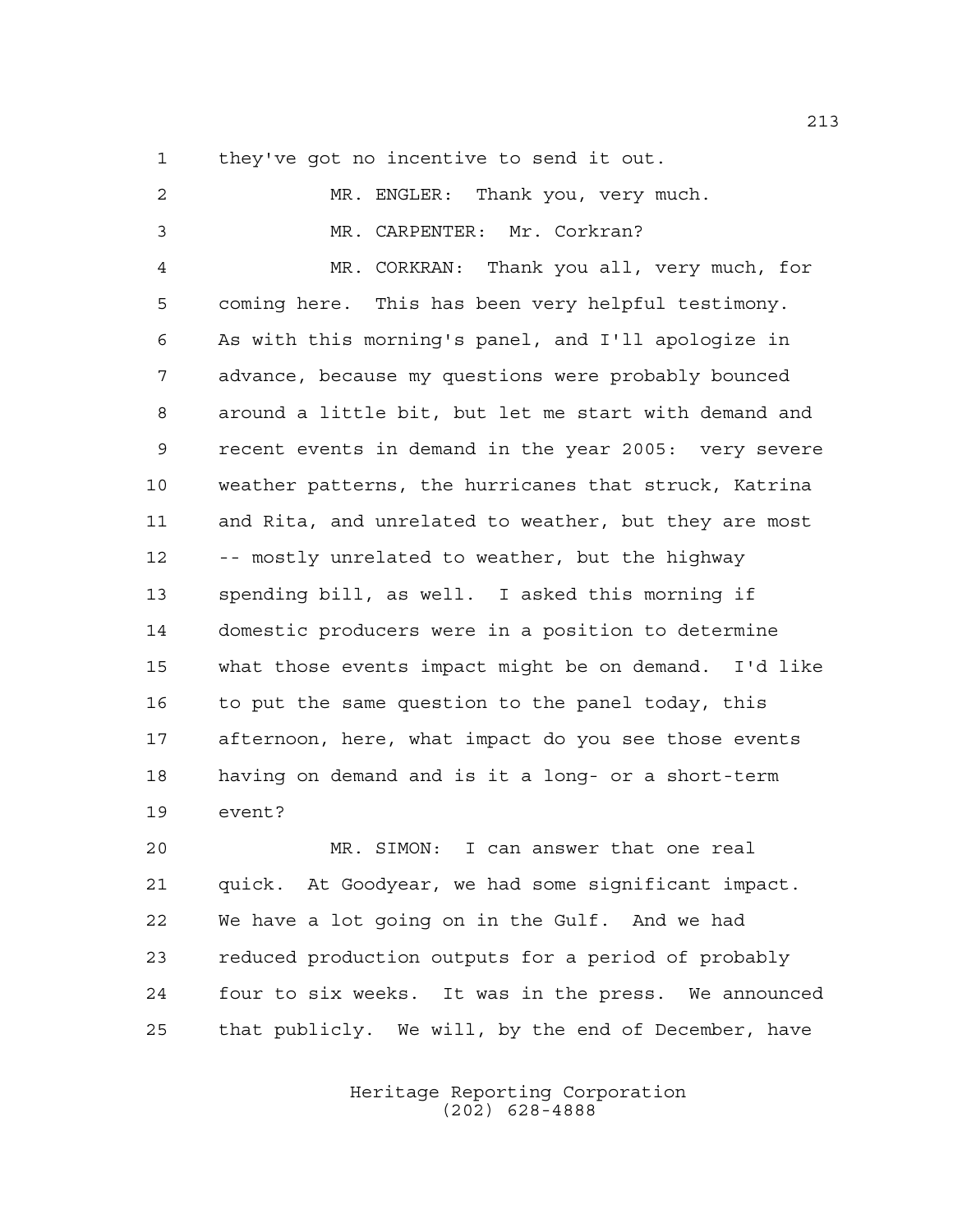made up all of that gap. So, by the end of the year, we would have mitigated any impact on demand. I don't know if that's the same for everybody else.

 MR. DESHANE: Many of our customers are on the Gulf Coast and our company saw an immediate need to support customers with new welding equipment after the hurricanes. And that has caused additional business, specifically on the equipment side. The increase in business on electrodes and welding wire has followed that and has been a factor here in the fourth quarter; probably not as dramatic as we saw in the equipment side, but will continue as rebuilding efforts continue.

 MS. KORBEL: I had a brief conversation with one of the members prior to the conference, who indicated that because of their geographic location in the southeast, that they saw some opportunity in some of their markets in construction and agriculture, et cetera, as a result of the hurricanes, but that it was difficult, at this point, to quantify and time those particular demand requirements, but they were looking at that as additional demand opportunities that they expect to come forward.

 MR. DOWNES: We don't produce any -- or very many products that's used heavily in construction. We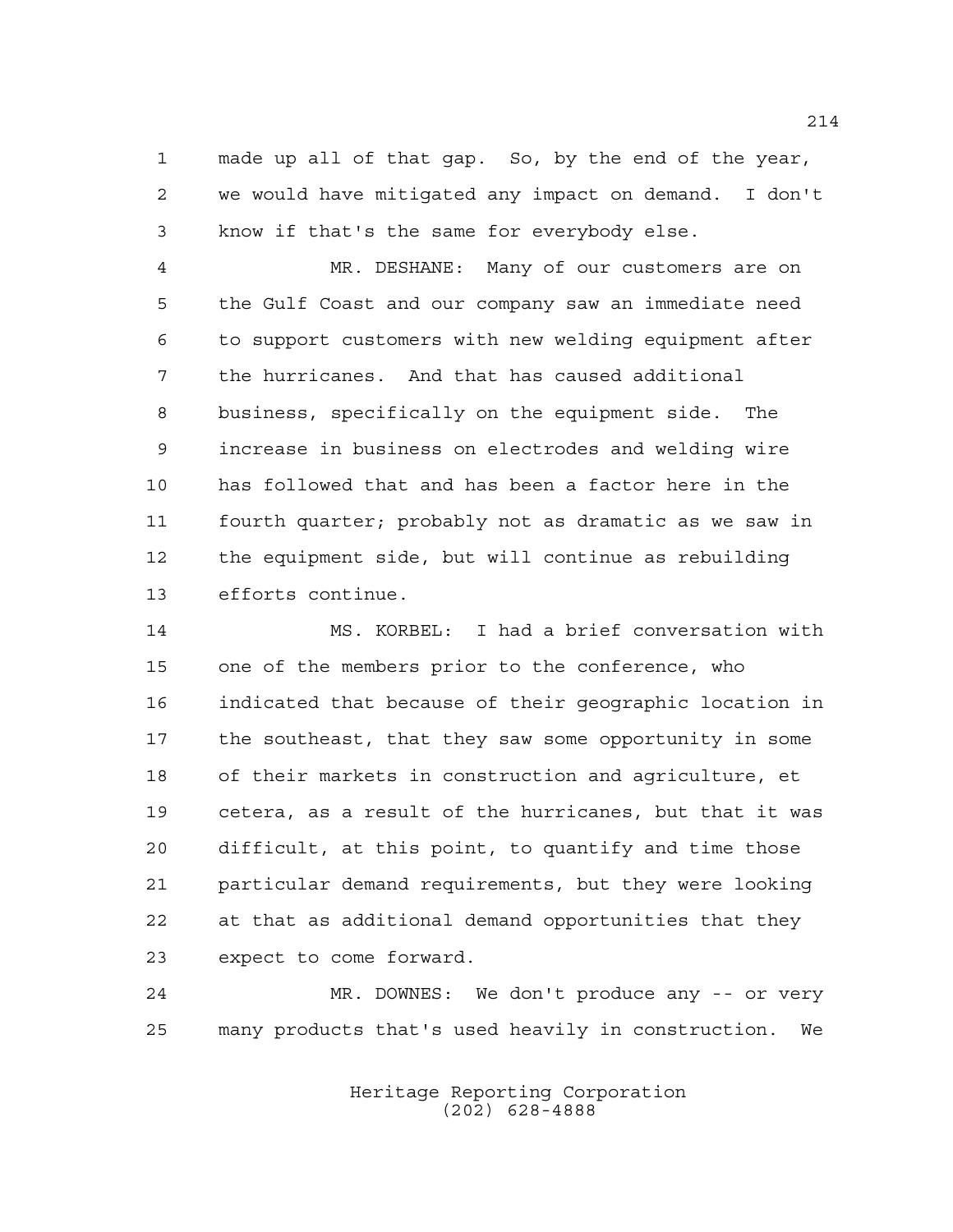are heavily in the products for home furnishings. And at this point in time, we see the news reports, there hasn't been a lot of rebuilding and people moving back in. So, we don't know what the full effect will be. We do think there will be some positive effect, but it will probably be short term. If you look at the U.S. market for mattresses, it's about a 20 or 22 million piece a year market. So, if there's a half a million more of them in there, yes, there could be, at some period of time, maybe a two percent growth for a spurt, but that would be about it.

 MR. MOFFITT: I would agree with Joe. We do a lot of automotive parts and OEM parts for dishwashers and ovens and we're certainly hoping or anticipating some uptick in demand due to the rebuild of those type products. It depends on how many cars get scrapped and we have to replace household-wise. So, we're hoping for some uptick from it for sure. And we've actually already started seeing some business -- we have a wholly-owned company called National Strand. They make stranded products. And we've noticed a huge uptick there in our stranded products and ACS wire. And, in fact, we're waiting for Georgetown. We're running about two weeks late right now and Rocky Mountain is supplying that product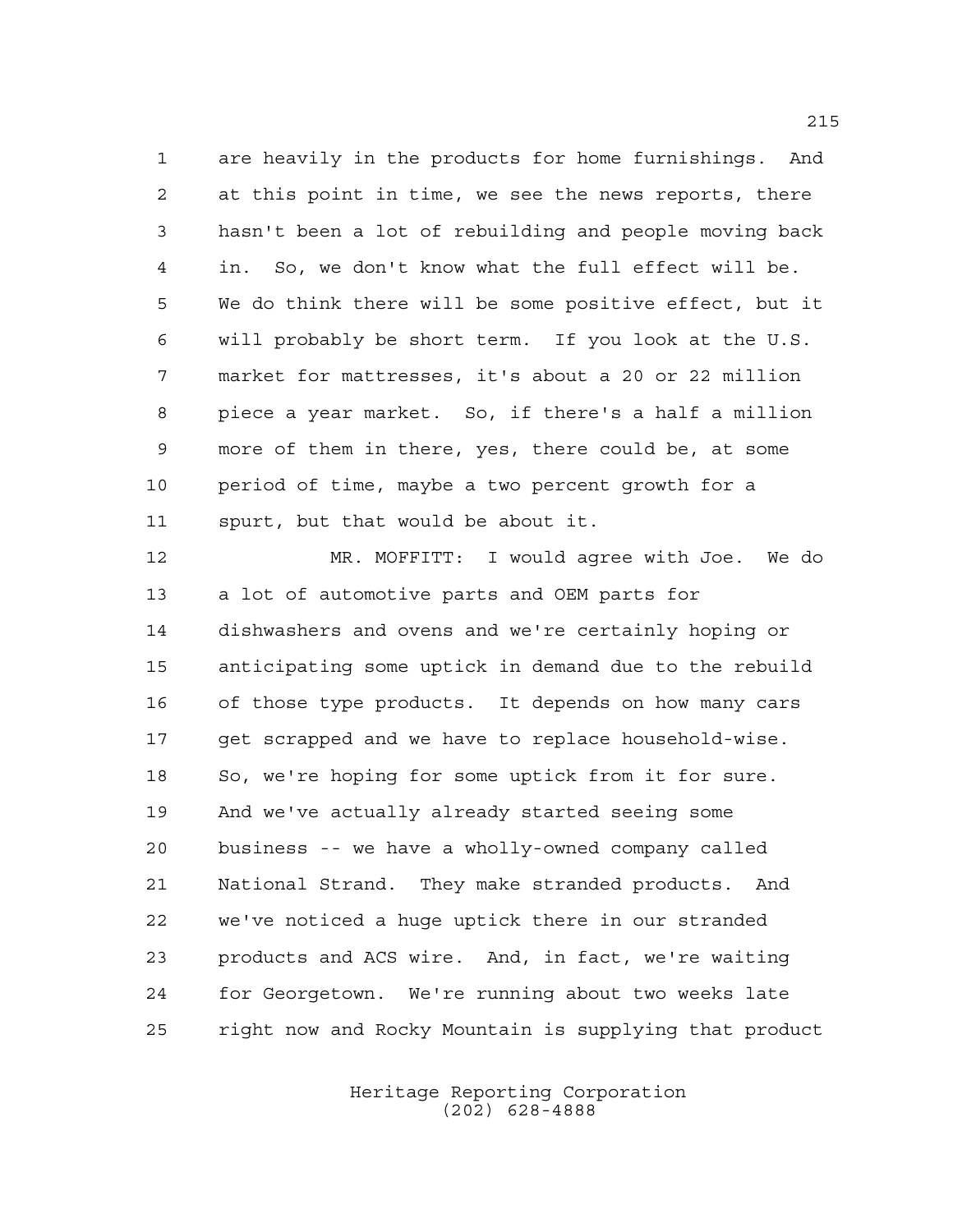for us right now.

| $\overline{2}$ | MR. CORKRAN: Moving from the demand issues             |
|----------------|--------------------------------------------------------|
| $\mathfrak{Z}$ | to supply issues, a question I put to the panel this   |
| 4              | morning, what was the impact of the U.S. safequard     |
| 5              | measure on steel wire rod and the subsequent           |
| 6              | antidumping and countervailing duty orders that were   |
| 7              | entered on steel wire rod from certain countries? In   |
| 8              | particular, in discussing the safeguard measure, I     |
| 9              | would prefer if you would focus on events as they were |
| 10             | in 2002 and then when the safequard measure was lifted |
| 11             | after the first quarter of 2003, how did that change   |
| 12             | your sourcing decisions? Similarly, the same sort of   |
| 13             | issue would be antidumping and countervailing duty     |
| 14             | orders, what impact, if any, did that have on your     |
| 15             | sourcing decisions?                                    |

 MS. KORBEL: Before the industry witnesses talk about their specific issues, the Section 201 remedy, because of its artificial nature and particularly because of the quarterly quota requirements, we tracked a lot of that information on behalf of the industry. And as you might imagine, all of the imports that were available came in, in the first month, whether they needed them in the first month of that particular quarter or not, for risk sake. If you might need that material by the end of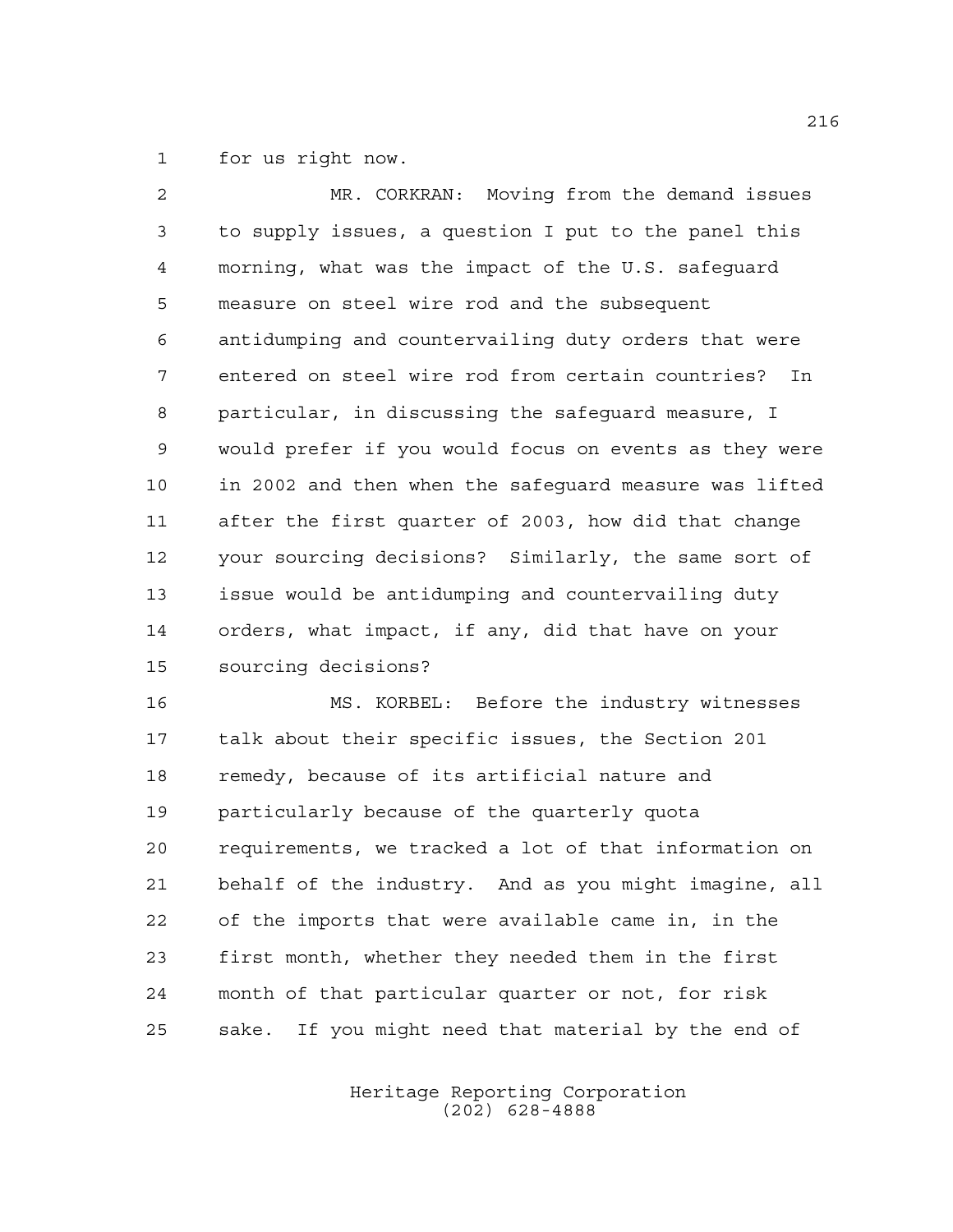the quarter, you had to have it at the beginning of the quarter or you wouldn't get it. And so, you will see in the import statistics artificial peaks and valleys based on the remedy that was assigned in the 201 case.

 MR. APPLEBAUM: For the tire industry, the 201 proceeding and the current antidumping, countervailing duty orders have had no effect, because the 201 had total exclusions for all tire cord quality, wire rod, and bead rod. And while it's not total in the current antidumping and countervailing orders as an exclusion for 1080, again, tire cord quality, wire rod, and bead road, as Mr. Hoeferlin testified, we don't understand why there aren't exclusions and we wouldn't have had to come here for this proceeding.

 MR. DESHANE: I can just add that because our purchasing activity of rod is specification driven and capabilities of meeting the specifications, it hasn't had an impact on our decision process.

 MR. DOWNES: From our perspective, it really has not had an effect, because as those duties were kicking in, in 2003, as I said earlier, that's when we were bringing up the production of our own rod mill. So, our buying pattern, as far as where we went to,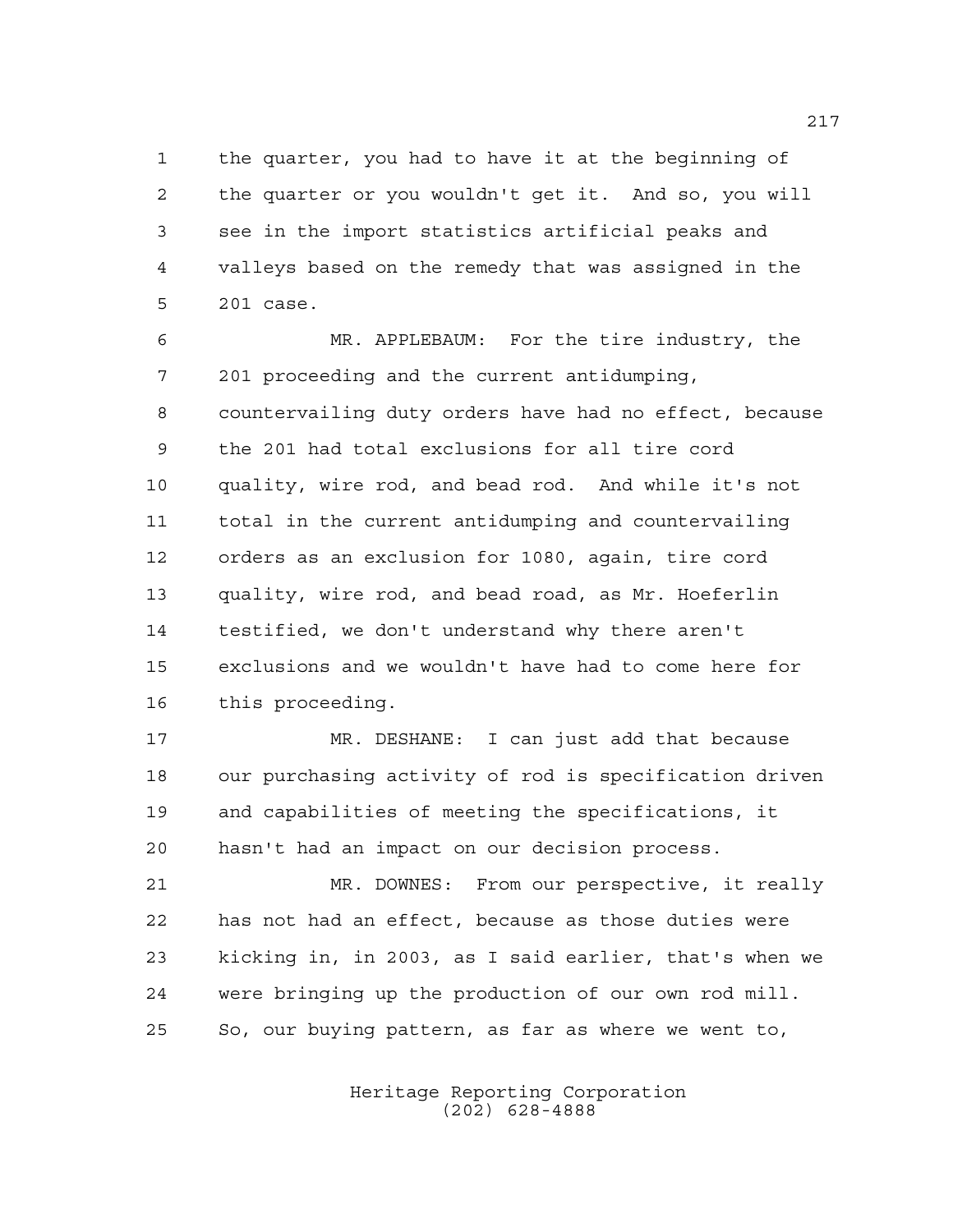really became more domestic, because it was our own rod mill then.

 MR. CORKRAN: I very much appreciate that, although I -- let me check some of the import data here. Okay. One of the other questions that I had was from hearing testimony this afternoon, it appears that a very similar phenomenon was happening to companies that were purchasing industrial quality wire rod, welding quality wire rod, to wire rod used in tire applications. The testimony seems to be fairly uniform in terms of shortage of supplies, followed by increased imports, and then a tipping point, and at some point in the third quarter, leading to an inventory overhang. It was characterized as panic buying this morning. And although that term is not favored here, it does sound at least like, I'm going to say, and I don't mean this in a pejorative since, but group think, herd mentality, everybody does seem to be doing the same thing at the same time. And I just wondered if I could get some comment on why that would be. In totally different applications, you're seeing the same phenomenon for supply.

 MR. JOHNSON: I can address that to a certain extent. From our standpoint, instead of using panic buying, I think we would more have said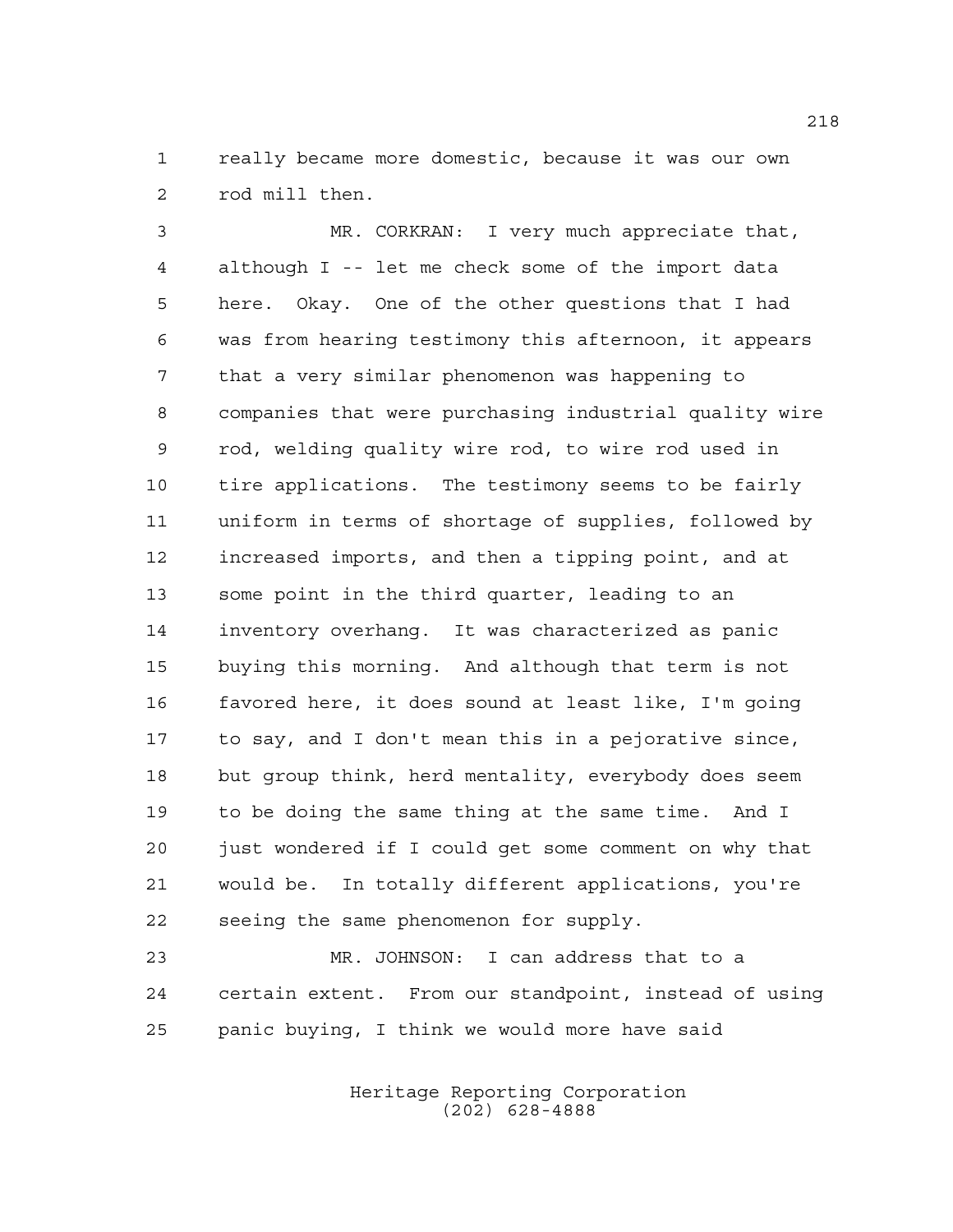anticipating or precautionary buying. As things did settle down in late 2004, there was still a lot of talk or hope that 2005 could be just as strong as 2004. And when you're turning customers away because you don't have product to be able to sell them, you've got to make hay when the sun shines. And if you don't have wire rod on hand, you can't do that. And so, we didn't want to get caught in a situation where we had to turn people away like we did in 2004. And so, you know, was it a mistake? Hell, yes, it was mistake. We should have been a little more disciplined maybe. But, we felt like if we didn't put that inventory on the ground, we were going to be the same position in 2005 that we were in 2004. Because to us, there was nothing that told us 2004 was going to be what it was. So, there was nothing to tell us in 2005 whether it was going to be just as good, if not better.

 MR. SIMON: To answer the question why it seems to impact the different types of rod in the same way, because in a lot of cases, the different grades of rod are being produced out of the same mills. It's simply a mix issue. It's not a huge -- not a massive job for the rod mill to go from a higher carbon to a lower carbon to a different like or alloy. It's a change, but it's not that difficult. They can mix it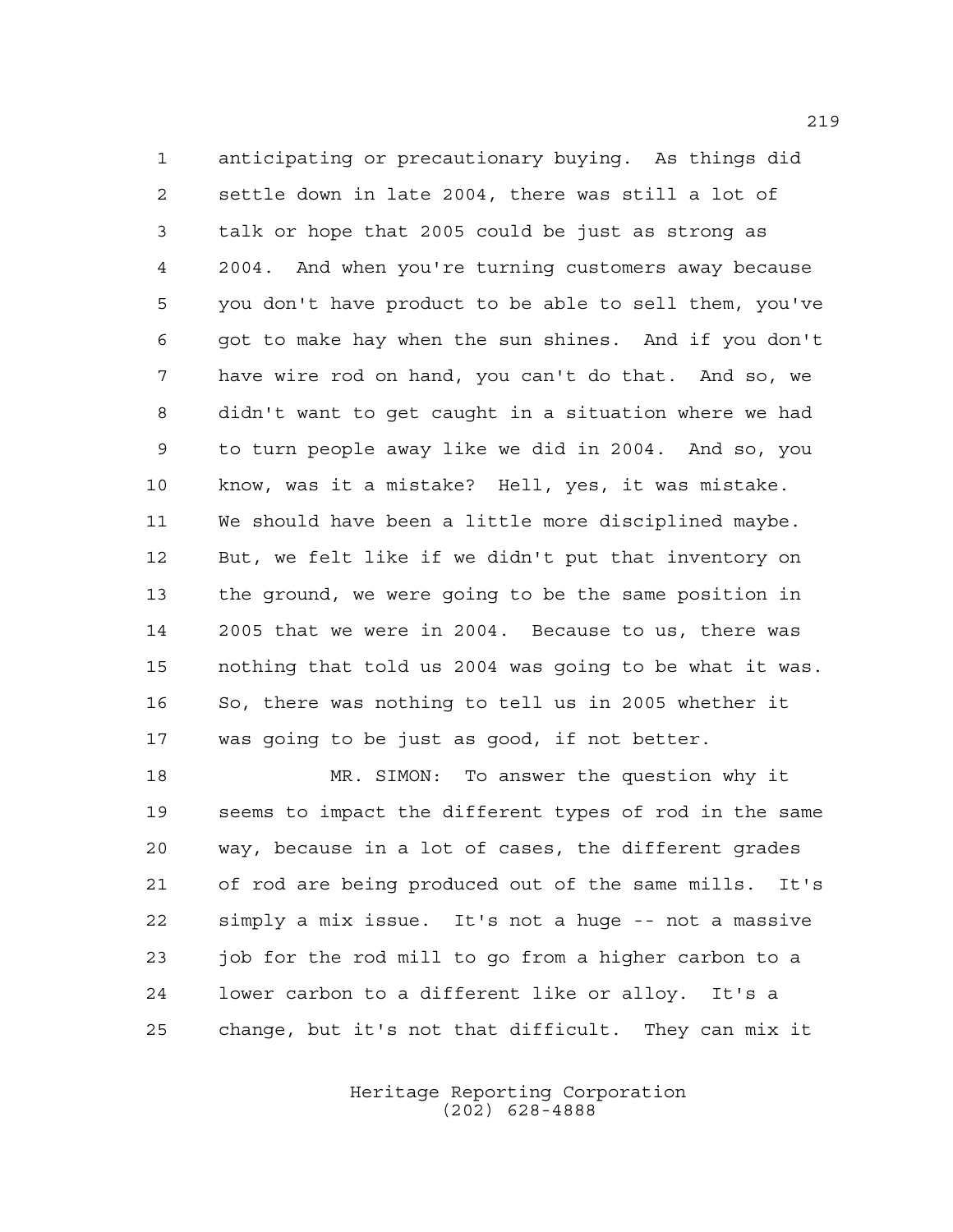up and mix it down relatively readily. So, that's why pretty much everybody was getting impacted, because they were trying to play the mix game, as well.

 MR. MOFFITT: We're on the -- most of our requirements are from the west coast, and so one might ask, well, Georgetown, how did that impact you, and they were shut down. Well, it's a trickle effect. We found that the mills -- and it was a high carbon problem, for the most part for us, in 2004. And so, there was generally import material available perhaps in the low carbon area, but we found that we were hurt badly in the high carbon. So, we were trying to secure that. And so what we did was we were buying our requirements. We weren't trying to build inventory or anything like that. But what happened was, we have to remember, 2004 was not a U.S. problem. It's a global problem.

 And so what happened was if there were late deliveries from domestic sources, there were also late deliveries from offshore sources. And what will happen, with offshore, you're not buying a railcar or a truckload. You're buying a boatload. And what we try to do when we do buy a shipment is we try to -- we don't suddenly cut off domestic mills, because we had 25,000 tons show up. The intention is that we would

> Heritage Reporting Corporation (202) 628-4888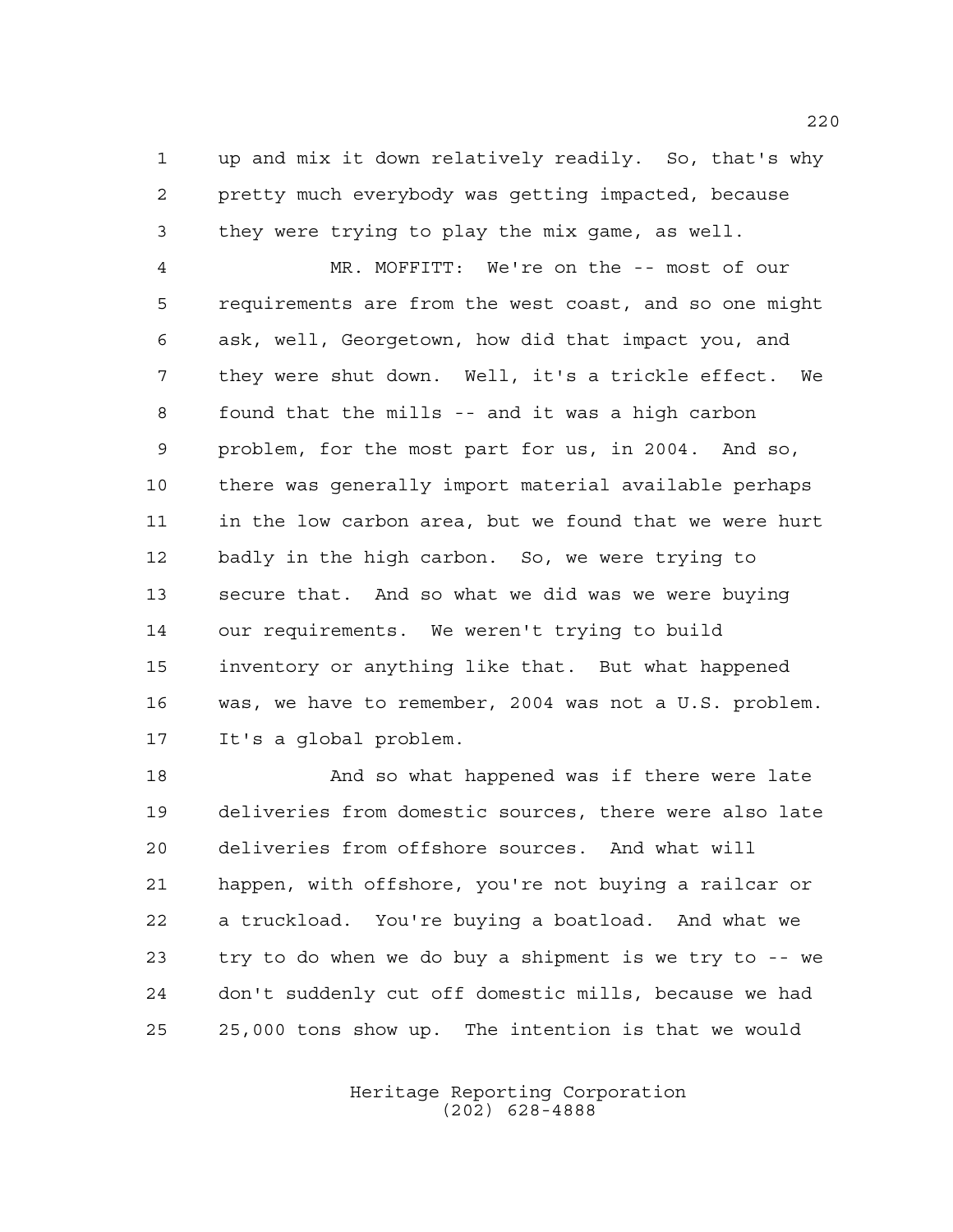use that material over a period of time, so we can continue to support the domestic industry. However, if you have a ship that you expect to come in, in June, as we did, and I might point out, from Indonesia, a company under a duty order, I mean, we had no option. We had to get the material from them and at a substantially higher price, I might add, also. And, unfortunately, that ship showed up on two ships two months late.

 Well, we had a two-month hole that we had to fill and we're out there borrowing from our plants, from moving material, from our Kent plant to Los Angeles and to all the different facilities and whatnot. And we weren't panic buying. We were buying what we required. But, if you get a -- 25,000 tons show up two months late, that is certainly going to impact where you are. And, unfortunately, it shows up when the material that you had quoted elsewhere showing up, as well. And that leads to a inventory build.

 MR. BARRINGER: Can I just make a comment? This was not a phenomenon, which is limited to the wire rod industry. I mean, if you flip through the last 12 months of American Metal Market, you'll see that this happened virtually across the entire range

> Heritage Reporting Corporation (202) 628-4888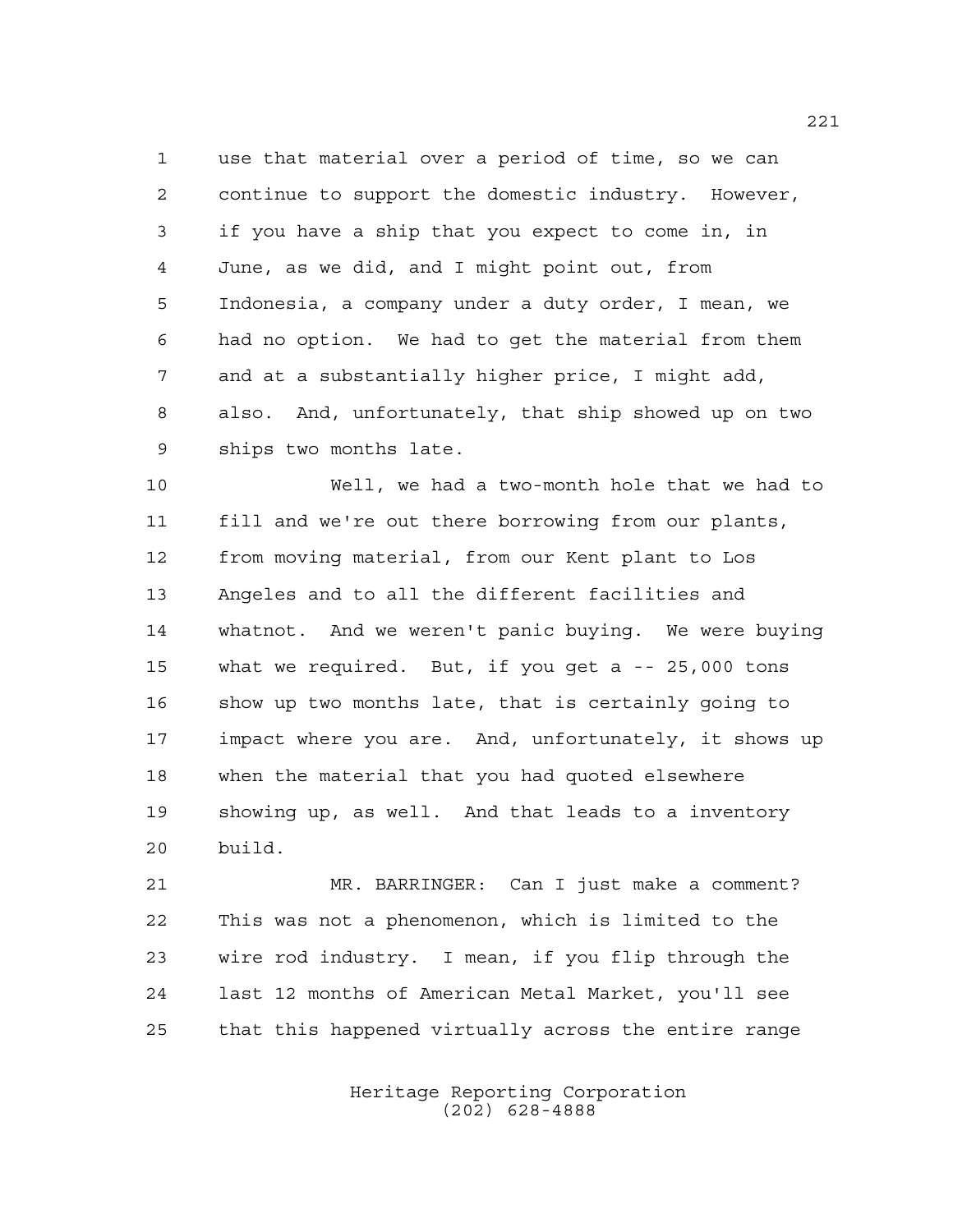of steel products. I think it's important to look at this in two senses. One is -- and particularly with respect to wire rod, you already have an availability problem, which you're nervous about. Are you going to continue to be able to get the wire rod?

 And then you have a phenomenon going on, which I don't think any of you gentlemen is older than I am, but maybe they are, but at least going back in my memory, and I've been working on steel for 30 years, I've never seen prices go up the way they've gone up over the last 18 months. So, you have people nervous about whether they can get product and they're also seeing prices just going through the roof. And I wouldn't necessarily call it panic, but people were scrambling to get feedstock, to continue in business, to continue their businesses. And that phenomenon was, I think, then exacerbated in this industry simply by shutdowns and other events, which makes supply even less certain than it was normally in this industry.

 MR. DOWNES: I'd like to think we have a little more discipline than a herd mentality, but I think that's -- I can't see where that's the appearance, but as I had testified earlier, our inventories were down to a two-week inventory. I wish I could tell you that we could operate our businesses

> Heritage Reporting Corporation (202) 628-4888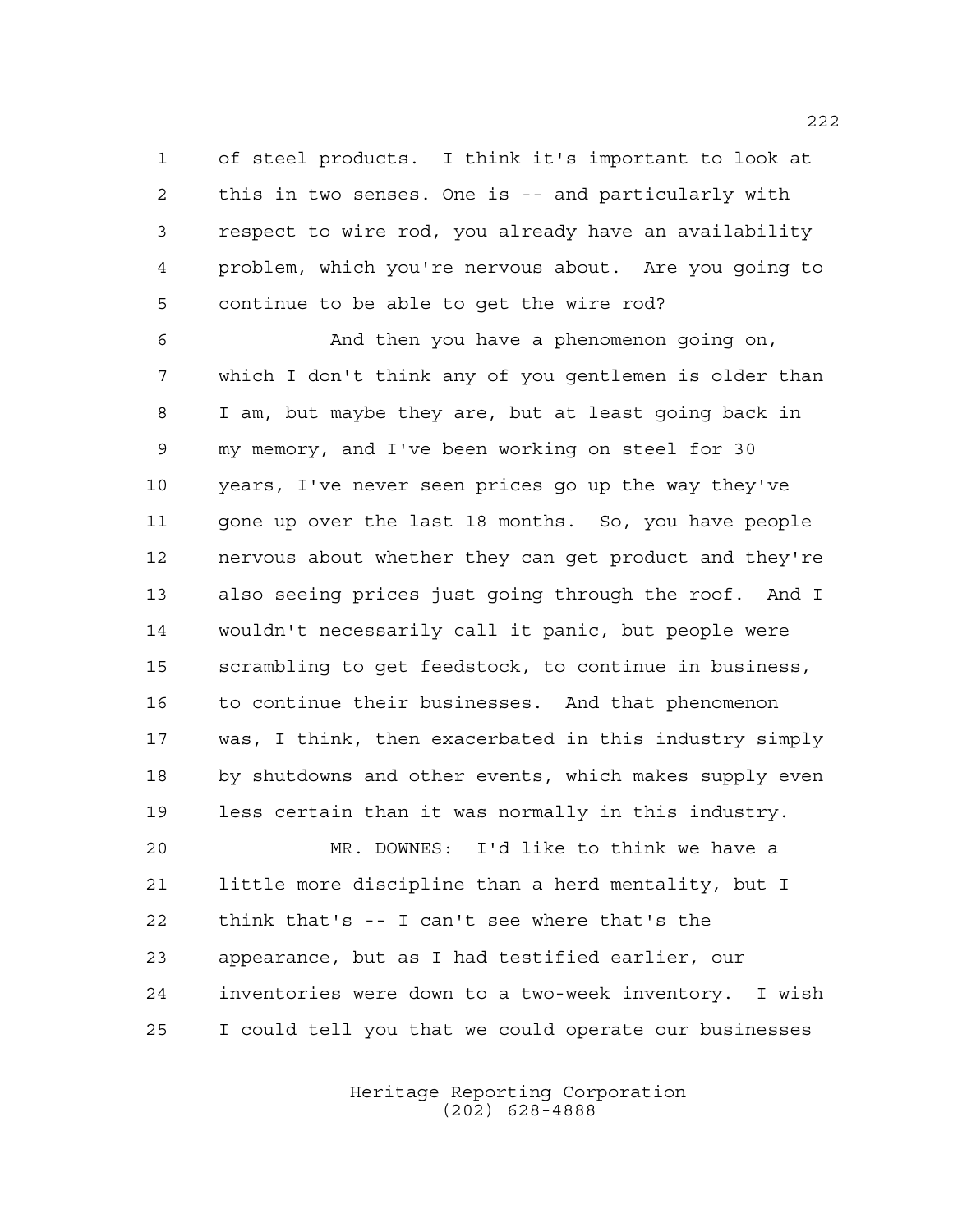efficiently and effectively with a two-week inventory. We could take a lot of work and capital out of the business. But we can't.

 And so when the opportunity -- and I suspect most of my counterparts around the table and within the industry were in the same situation, so when there was an opportunity to buy something that would help you get your inventories back to a more workable level, I wasn't buying betting on the come, I was buying just to try to get the business back to where we felt like it should be to efficiently and effectively run the business.

 So, when the opportunity presented itself to buy it and we didn't have the opportunity, we'd gone for four months trying to get the steel and we couldn't get it, that we made the decision to buy the 17 product, and once again, I keep repeating at very close to the domestic price, so it wasn't a price issue when we bought that product.

 Now it's unfortunate, but it is a fact of life that when you buy offshore material and it starts and that boat is on its way, the opportunity of getting the Coast Guard to intercept it if you don't need it is very remote.

I think it's -- also though I want to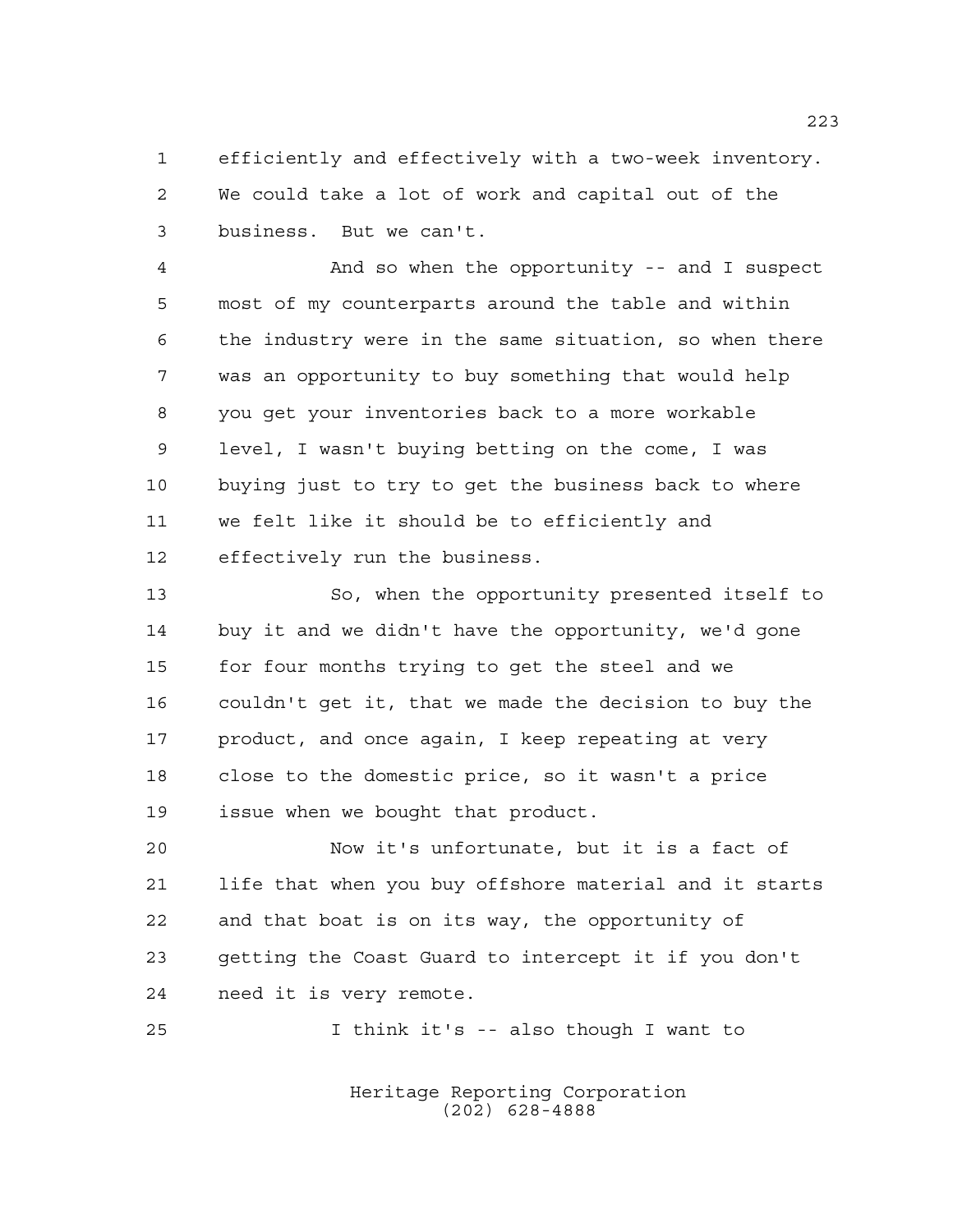emphasize that in our company's case, even when we knew those boats were coming, it would be very rare for me to find a circumstance where we cancel any of the domestic orders that we had.

 We left those orders on. We lived up to our commitments and brought the steel in that we had committed, whether it was import or domestic, and it put the inventories in a position that they were just far, far, far too high. We could have canceled domestic orders. We could have stopped it, but we didn't do it.

 MR. HOEFERLIN: And from the tire side, I think everybody acted the same way, because if there is a fear that there is going to be a shortage continuing for months and months and for years, you've 16 got to react in order to be able to secure supply. One little difference in the tire side is because all of the tire cord quality product is imported, we didn't see quite the issue on that side because those orders were booked well in advance and were not affected by some of the things that were happening domestically.

 On the bead side, we were in the same boat absolutely as everybody else. It was whether it was directly or indirectly. Mostly for us it's indirectly, but the folks here who supply bead wire to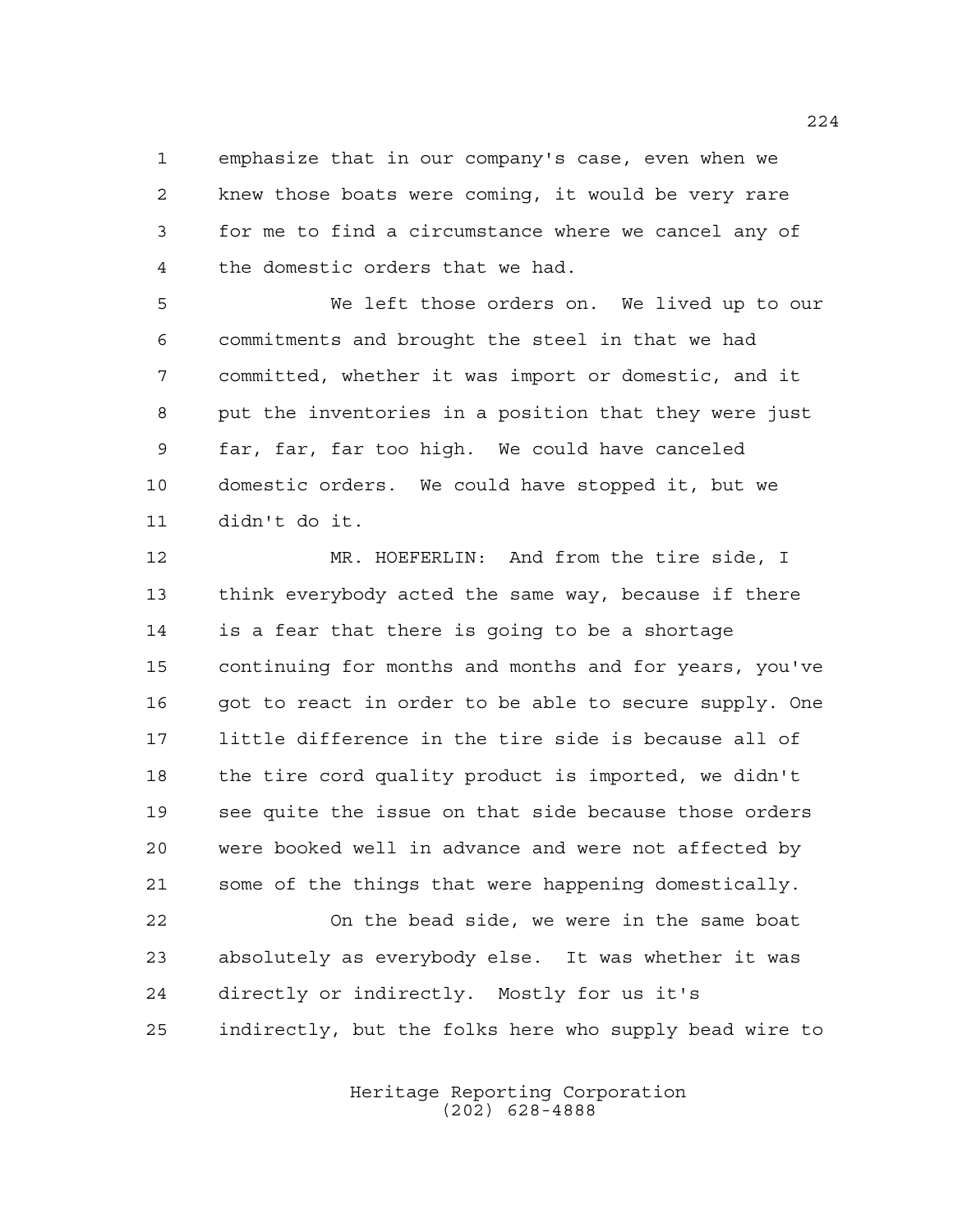us, trying to secure rod, we were very much affected by that.

 MR. DeSHANE: Two points I wanted to make to this issue, and one was, you know, Mr. Barringer had described the metal market or the steel market in general in 2004. Those are our customers.

 Our customers for welding wire and electrodes are putting metal together, so as the rest of the steel industry had increased demand, our situation was very much customer-driven. Our customers were buying. So on one side we've got the demand going up, and then we have late deliveries from the domestic steel producers.

 Our inventory position was most dramatic for the grades that we purchase in the United States. The specialty grades that we purchase outside of the United States were less of a part of our inventory position.

 MR. CORKRAN: Thank you. I'd also like to follow up on a question asked this morning regarding apparent consumption in the United States and in the world, because one of the discussions or one of the points that has been made is the large increase in imports into the United States in 2004.

At least one published source suggests that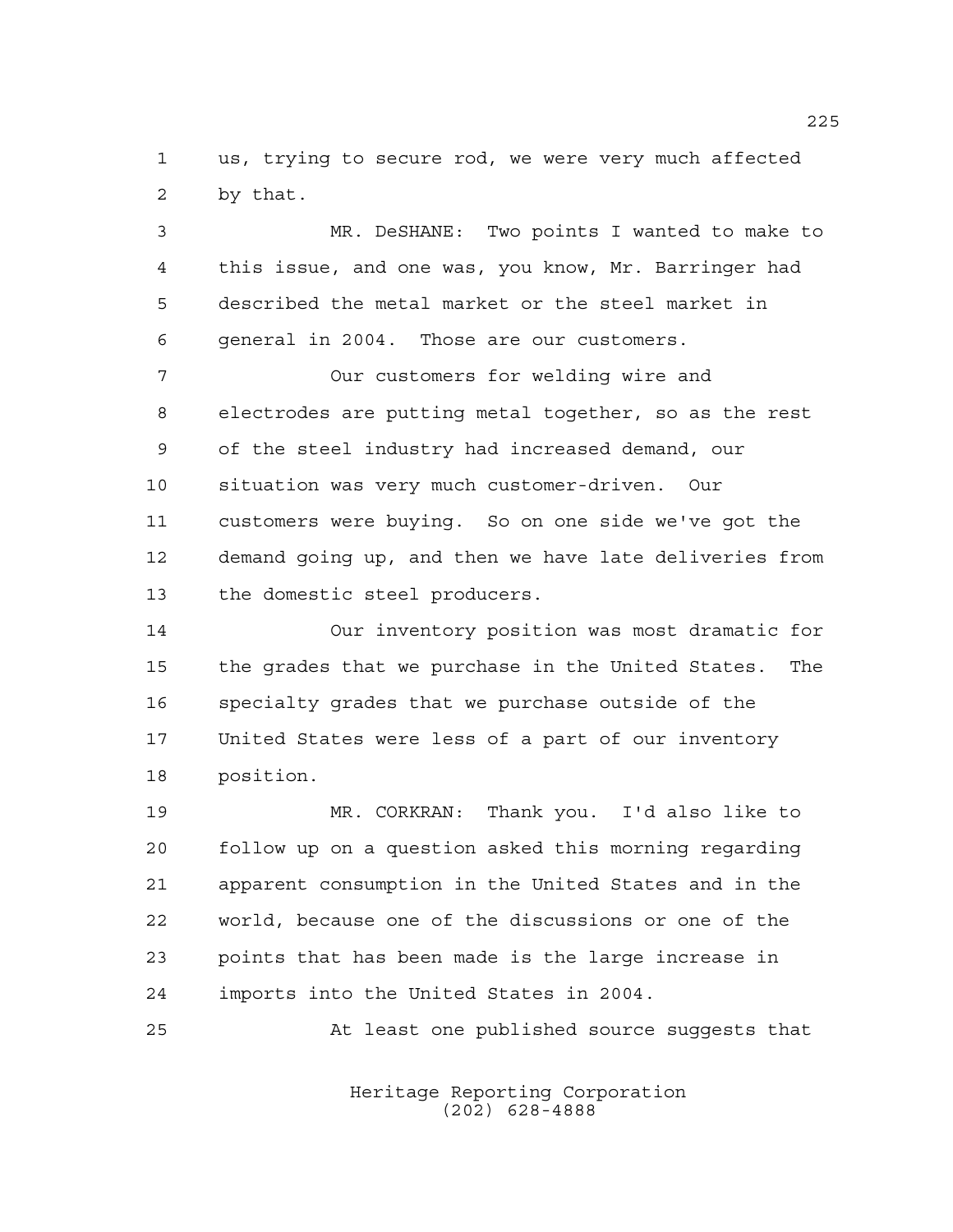apparent U.S. consumption in the United States

 increased quite dramatically in 2004 whereas globally it was a far more moderate figure or a positive increase but nowhere near the order of magnitude of growth in the United States.

 From your experience domestically and internationally if applicable, does that square with your own experience in the year 2004?

 MR. DOWNES: Something I think we have to consider is in order to think about 2004, we also have to take a look at 2003 and understand that we were coming to the end of the 201, and that shifted a lot of purchases into 2003, right, for the first quarter, so there was some inventory lag at the end of '03.

 It disappeared in the first quarter and then it built back through the cases we've been talking about today in '04. So there was some inventory lag that caused '03's consumption to be down some.

 MR. HOEFERLIN: Just a quick comment in response. I know in '04, the biggest focus in our business was the growth in China, 12 to 15 percent growth in a lot of their basic industries.

 So I don't know if you were splitting that out, but certainly that one region or that one country of the world was certainly growing at many times the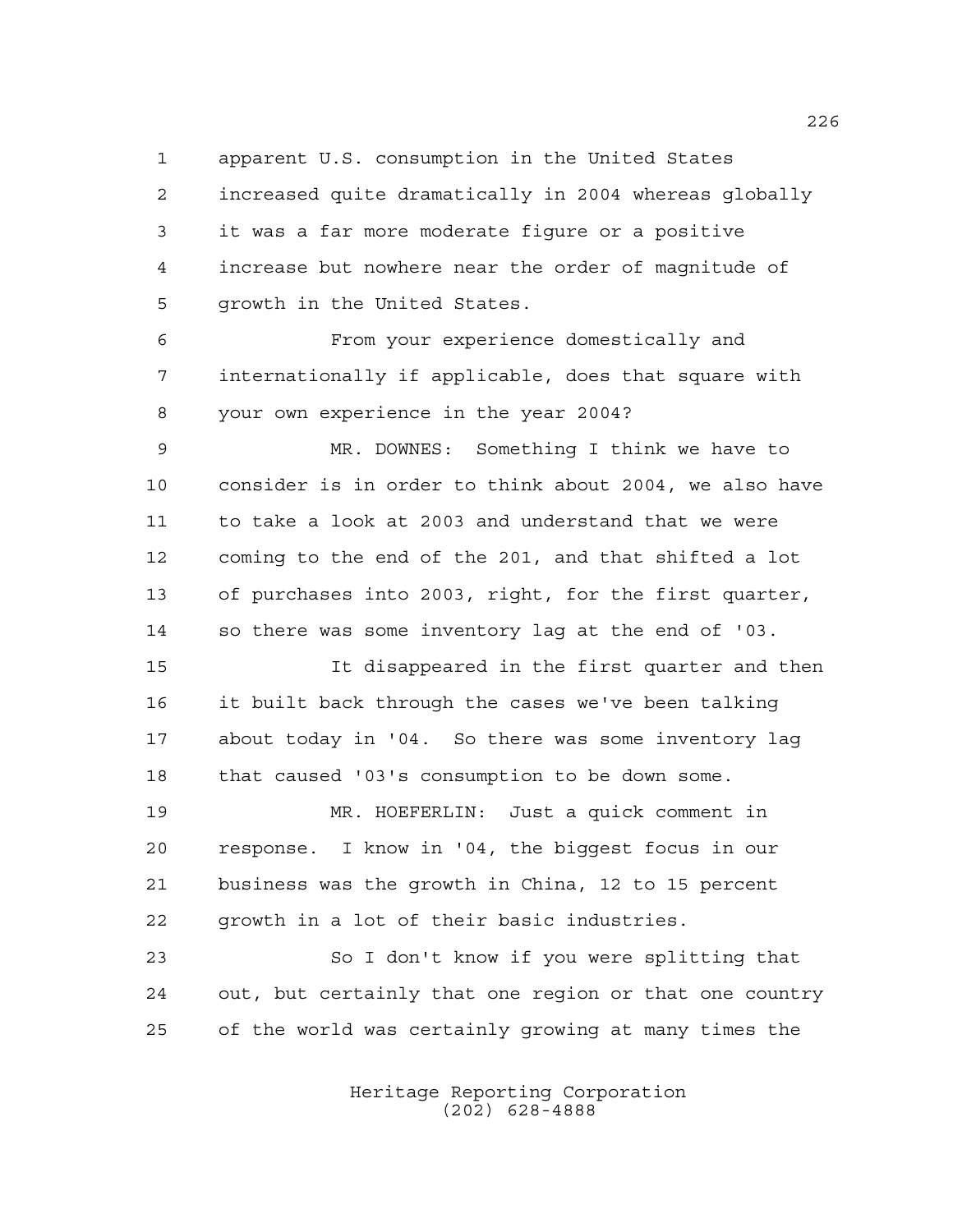rate of any other region that I'm aware of in 2004, including North America and Europe.

 MS. KORBEL: I don't know if I can compare global demand to what was happening in the United States, but, you know, to put a face on it after 9/11, the United States went into recession and basic industry had a tough time. By the end of 2003, we're looking at China, who's all of a sudden got an enormous need for steel, and they're taking steel from the global marketplace.

11 And all of a sudden, in that same timeframe, Georgetown Steel is gone. Keystone is in bankruptcy, and nobody knows for sure what is going to happen. There wasn't an apparent buyer for Georgetown for a long time in the early part of 2004, so there's a lack of supply not only globally but here in our own market that you can see next door. You don't know where the next ton of steel might come from. That isn't panic buying. You've got to buy steel for a mill that doesn't have any steel.

 We'll provide some information from one of the purchasers who isn't here today about actually having to close down their facility. A large customer of Georgetown had to close down their facilities because there was no rod available for them to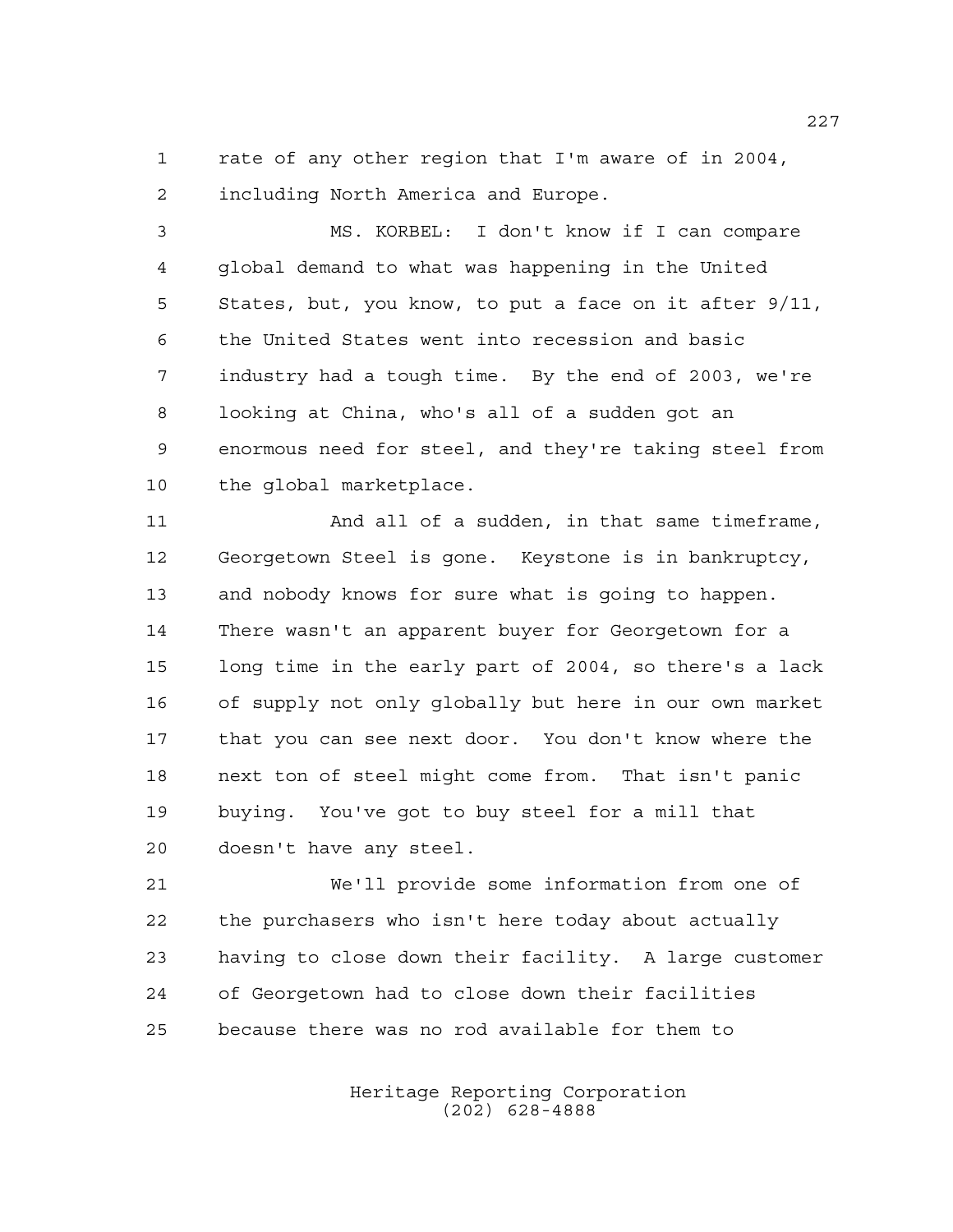continue operations. That's not panic, gentlemen. That's you've got to make product, you've got to have raw material to do that.

 MR. CORKRAN: Well, again, thank you all very much for your testimony. It's been very helpful, and I have no further questions.

 MR. CARPENTER: I have just a few followup questions. First of all, a question on cumulation for present injury purposes. Are any of the parties here arguing against cumulation for present injury, or is that something you'd like to save for your briefs? MR. LEIBOWITZ: I would like to save it for

the briefs.

 MR. CARPENTER: Okay. Fair enough. In doing so, could you address the factors that the Commission normally looks at in analyzing cumulation? 17 MR. LEIBOWITZ: Of course.

 MR. CARPENTER: Mr. Blakeslee and also Mr. McGrath, but first Mr. Blakeslee. When you were saying that 85 percent of Saarstahl's imports over the PLI were products not produced domestically, could you identify in general terms what some of those products are, not the exact specifications but just what general categories they might fall into.

MR. BLAKESLEE: Yes. Quite specifically,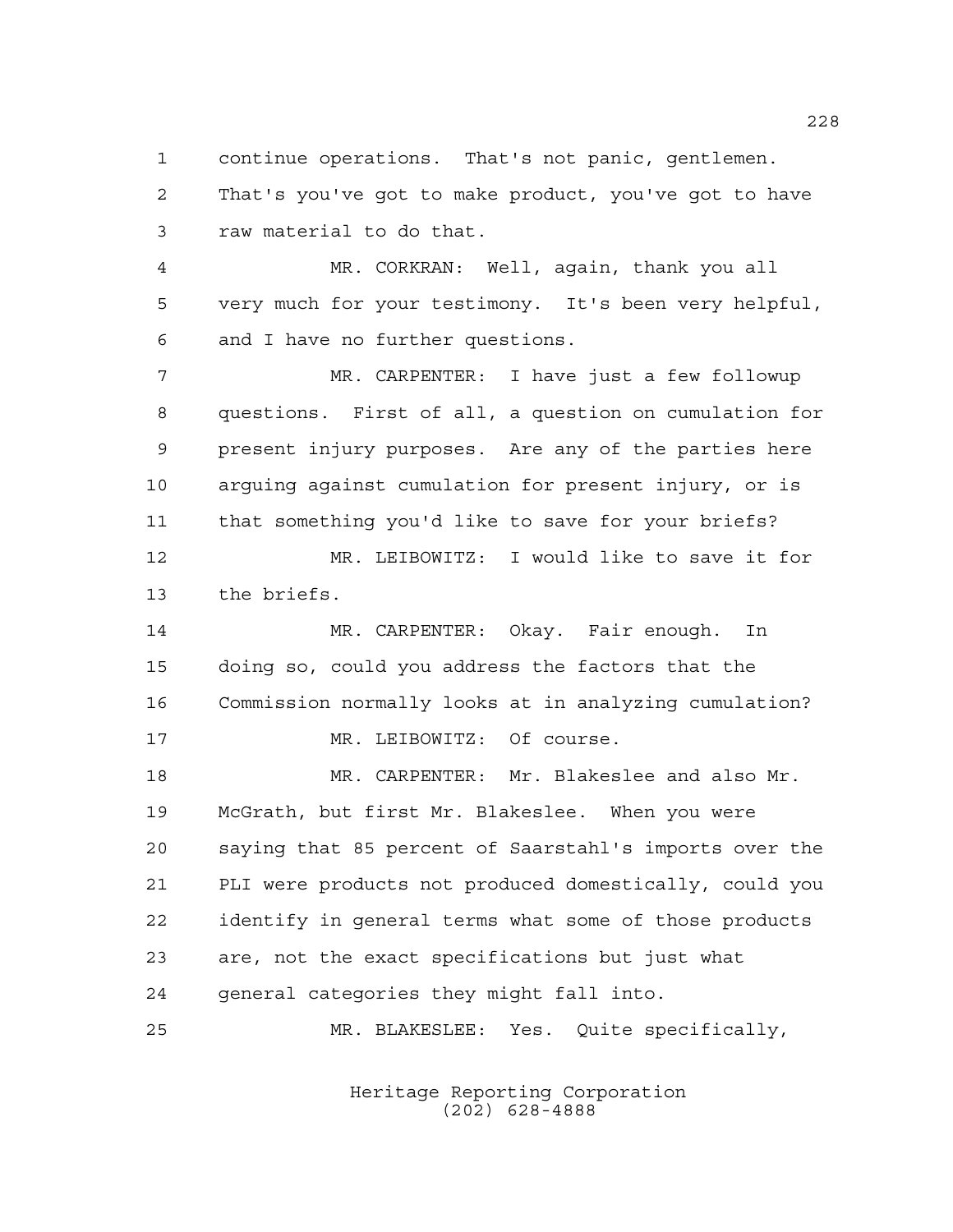they're tire cord quality wire rod and certain of the welding wire rod that we supply to Lincoln Electric. MR. CARPENTER: Okay. MR. BLAKESLEE: Okay. To a lesser extent, there is some cool head and quality wire rod in there as well, but I think the situation there is slightly different. Customers come to Saarstahl for grades of CHQ that are produced in the United States but not produced at the same quality level as they're produced by Saarstahl, so that's a somewhat different situation. MR. CARPENTER: Mm-hmm. Are you -- MR. BLAKESLEE: And I did not include CHQ in that 85 percent figure. MR. CARPENTER: Okay. Are you arguing that the domestic industry is not capable of producing those products or simply that they have not produced them in recent periods? MR. BLAKESLEE: Not just in recent periods. They haven't produced them, although their domestic customers have worked with them to try to get them to do that, and for whatever reason, they have been either unable or unwilling to do that. MR. CARPENTER: All right. So there have been attempts to qualify those producers to produce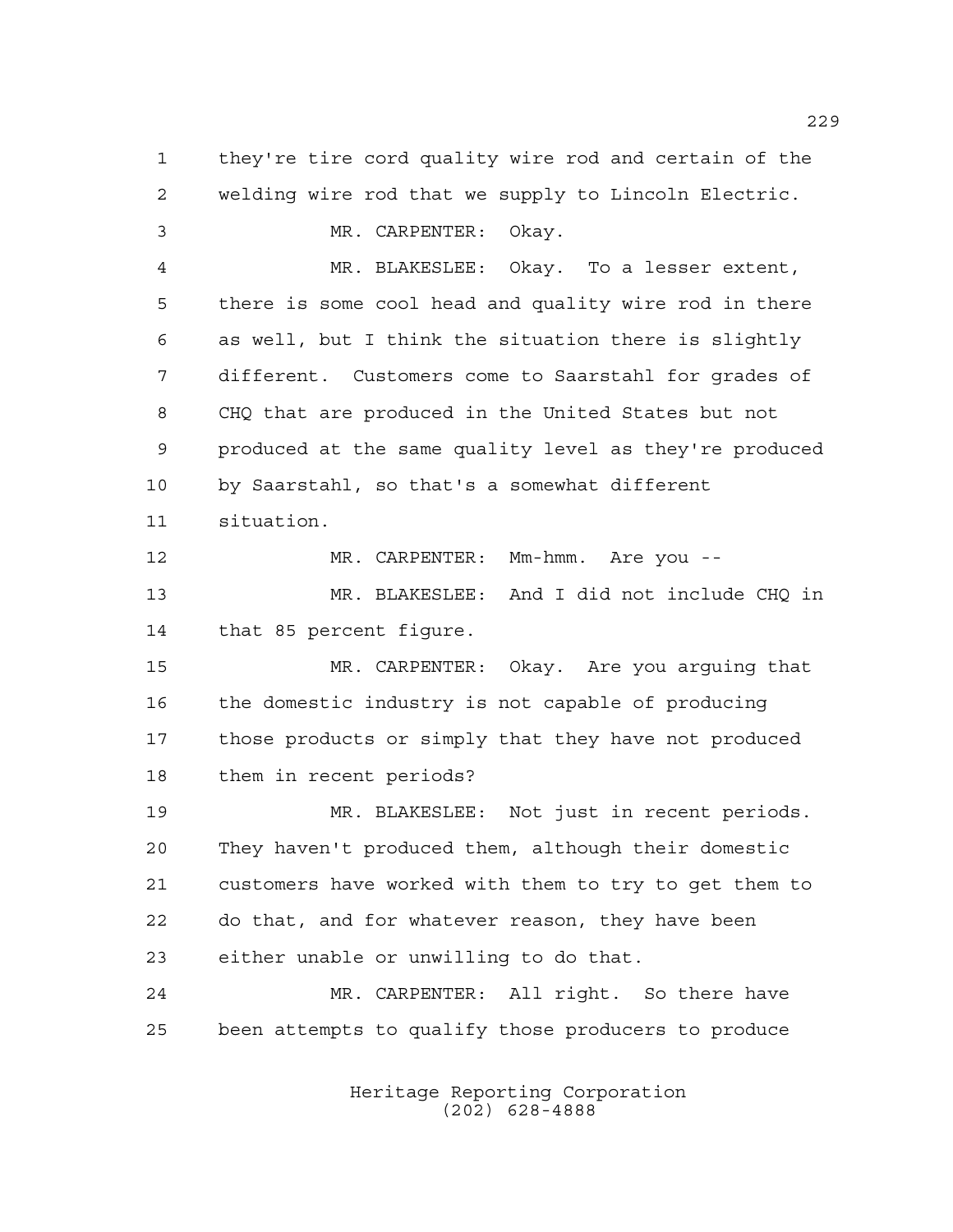the product, but they haven't met the qualification requirements.

 MR. BLAKESLEE: I think that's what both Mr. DeShane and Mr. Hoeferlin have testified to.

 MR. DeSHANE: Yes. I can certainly add that as we were supporting starting up of the Georgetown facility, there was a review of all of our specifications to determine what was possible and what was not, and there was a great amount of detailed effort that was put into that, and there was a very good list of specifications that were determined not possible to be made at the Georgetown, though.

 MR. CARPENTER: Mm-hmm. Okay. If you have any further documentation you'd like to provide in your brief as far as what efforts have been made to qualify the U.S. producers and indications that they have not been able to meet those requirements --

 MR. HOEFERLIN: We'll submit a copy and hand them out.

MR. CARPENTER: Okay. Thank you.

 Mr. Moffitt, just a followup question for you. In your testimony, you indicated that your Colorado plant had purchased 100 percent from Rocky Mountain and at one point, they were told -- or you were told by Rocky Mountain that you may want to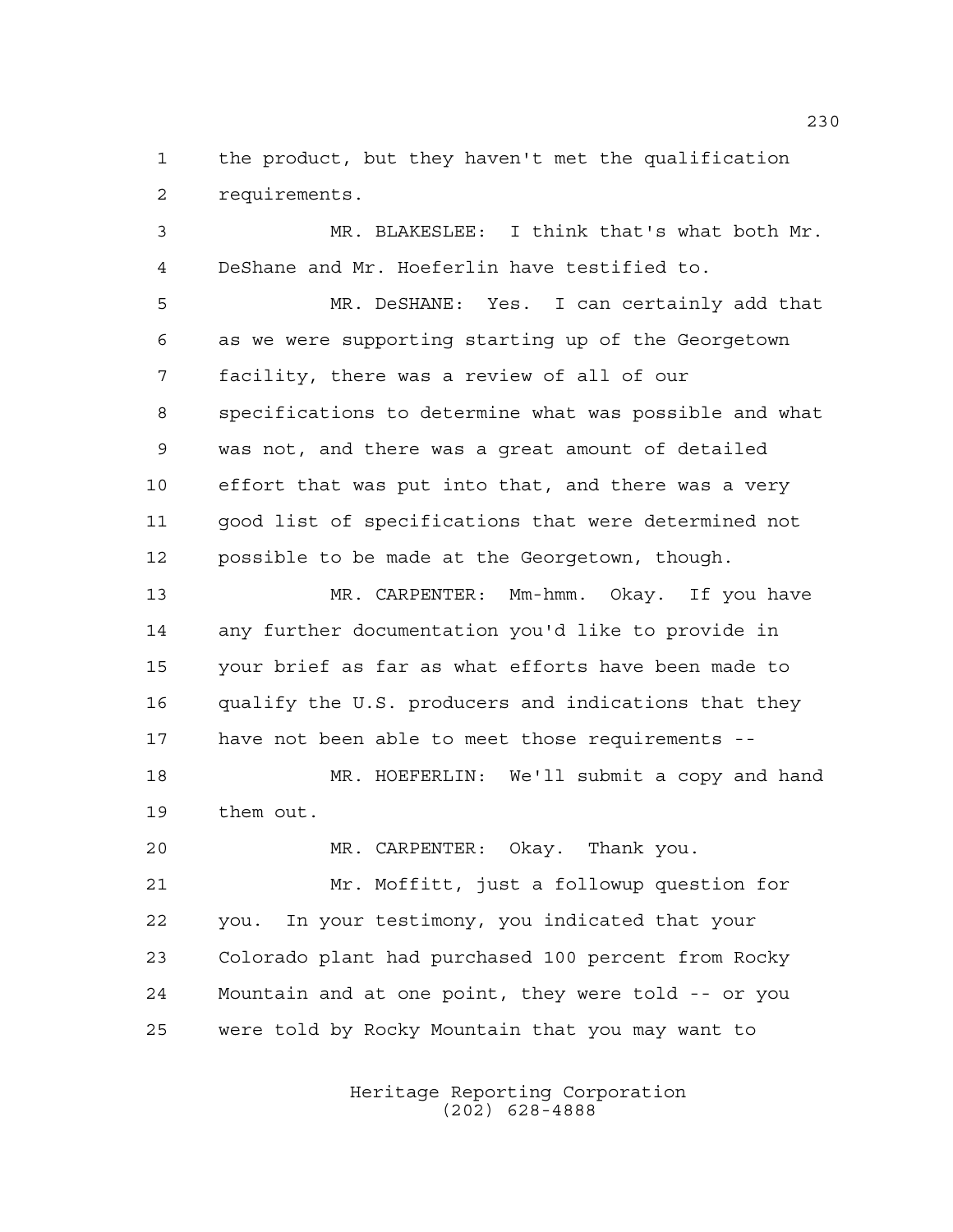pursue imports, buying imports.

 My question is, when you were purchasing from Rocky Mountain up to that point, did you have -- were you buying more or less a set quantity of product from them say on a monthly basis and you were asking for additional quantities above that figure, or were they unable to meet your normal purchasing requirements?

 MR. MOFFITT: Actually, I would say it's a combination of both. I mean, we had additional business that we were getting because of the shortage in wire rod, so we would like to have fulfilled some of that, but also, and I am sure that they would point this out, what they had given us was their total production by month, and then we were given 40 percent of that for three of our facilities -- two of our facilities primarily, and I don't recall what it is.

18 But they had I believe, and I'm sure that they would answer this in fact right now -- and I don't recall whether there was some kind of a mill problem that they addressed where their monthly production was -- now they have told us this in advance, so what we would do is we'd take 40 percent of this number and the next month this number, and then it was back to normal after perhaps two or three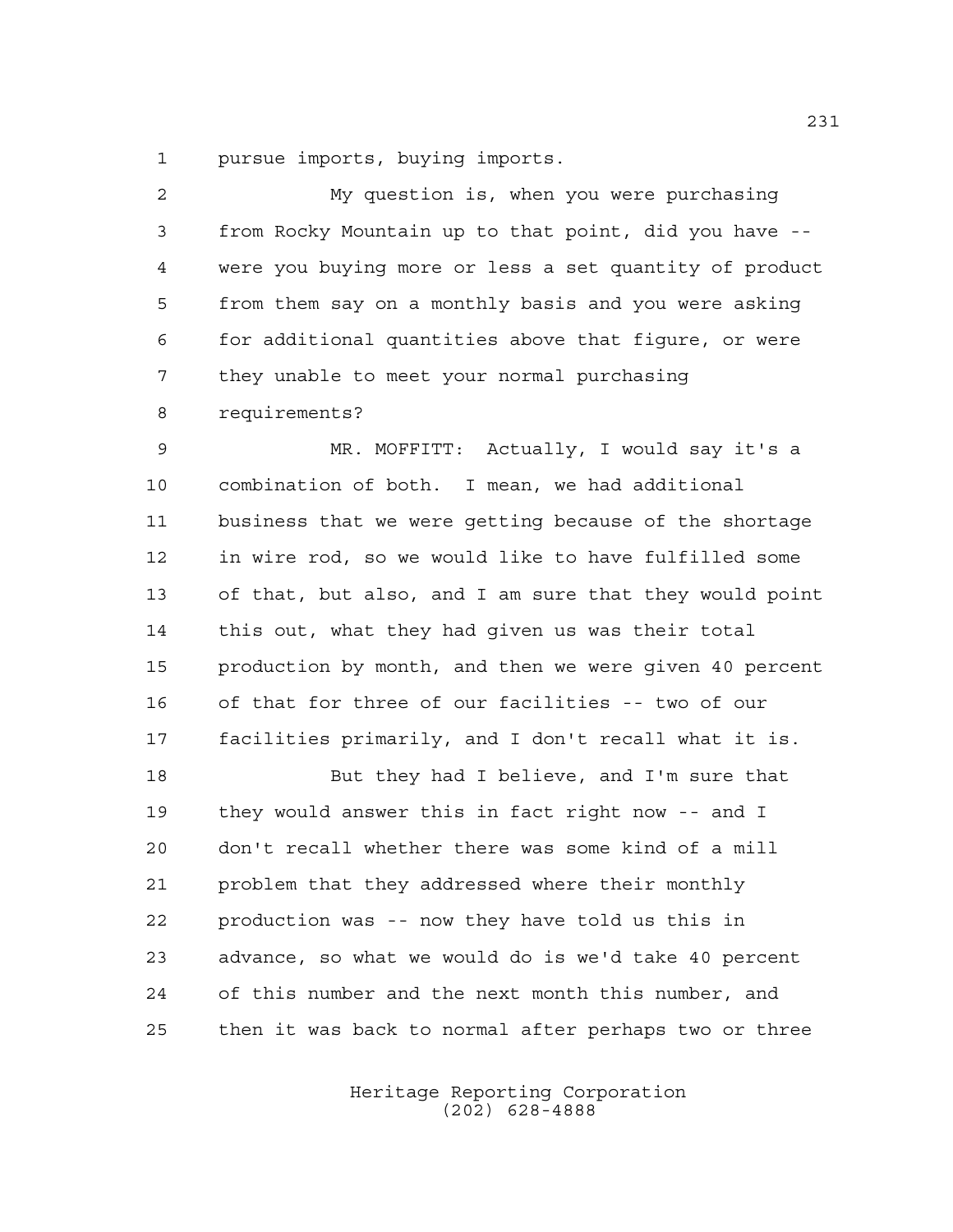months. I don't recall exactly how long this was. But we brought material in from Poland and from Italy into Pueblo, discovered unfortunately then that there were no rail cars to get it from Houston to Pueblo, which was another problem, but it was just that there was some timing in there and we did have some additional requirements that obviously fell off after that, but we've been buying fairly consistently at a certain number of tons per month, and we're working through those things right now. MR. CARPENTER: I see. That's very helpful. Thank you. Also, just as a general request, if any of the parties here would like to make like product arguments, if you could just go through the six traditional like product factors, I'd appreciate that. 17 Are there any other questions from staff? (No response.) MR. CARPENTER: Okay. Again, thank you very much for your testimony. We appreciate it. At this point, we will take about a 10- minute break to allow parties to prepare their closing and rebuttal, statements, and we'll begin with the Petitioners. (Whereupon, a brief recess was taken.)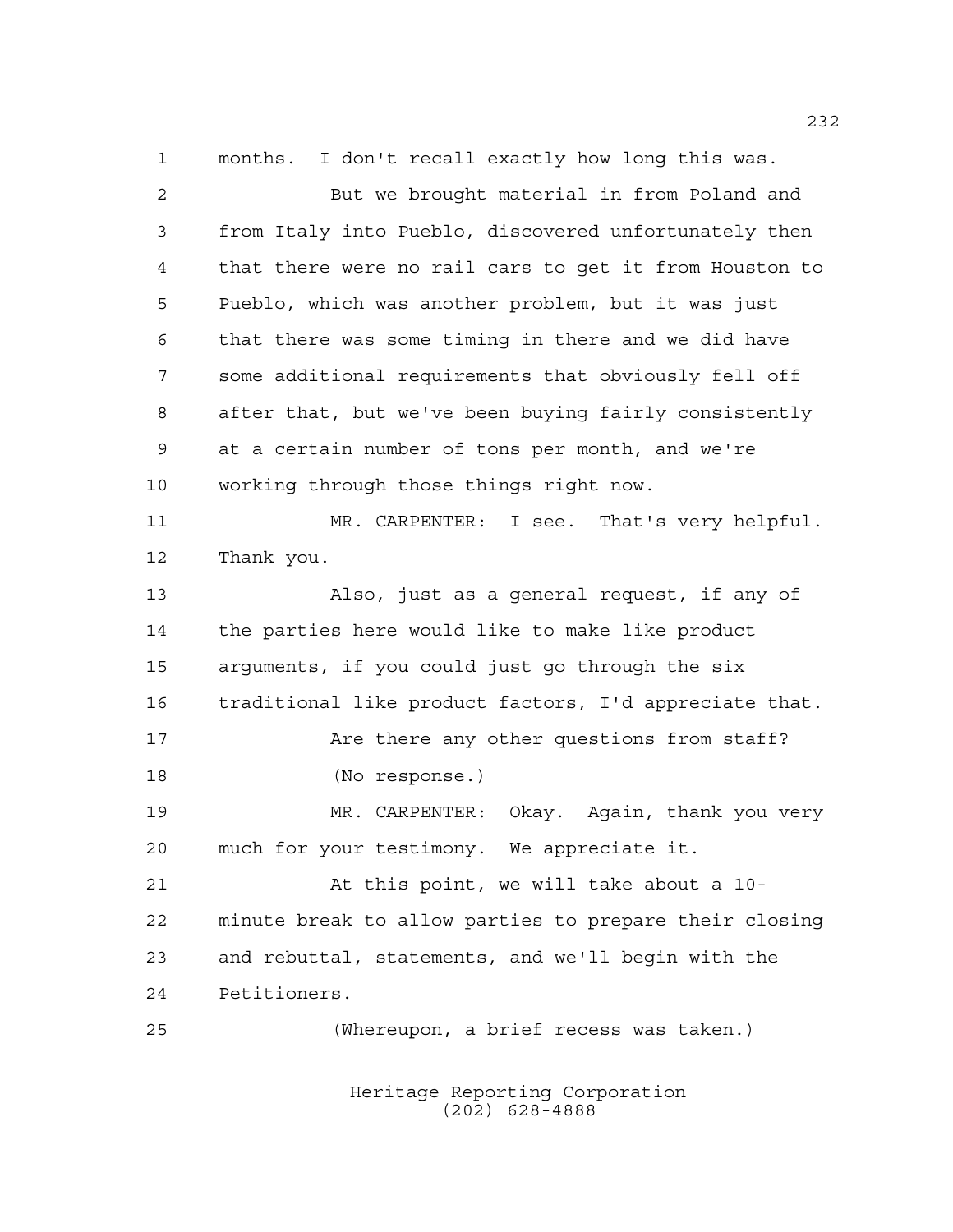MR. CARPENTER: Take a seat, please, and we'll continue.

 Whenever you're ready, Mr. Rosenthal. MR. ROSENTHAL: Thank you. In the 10 minutes I have to sum up I want to just clear away at the beginning a little of the distridous that was left by the Respondents and make a couple of points, but I'm not going to get into rebuttals of customers here. The last time I did that in 2001 and I called one of our customers a liar. For some reason it wasn't good for relations, so I'm not going to do that in this hearing. We will supply a great deal of information in our postconference brief which really rebuts a lot of the claims about what people were told, and when, and whether the companies we represent in the domestic wire rod industry can supply the product, what they can qualify, what they've tried to qualify. All the stuff you heard about today we will provide a great deal of information in our postconference brief. MR. CARPENTER: I would appreciate that. We were going to ask you to do that. MR. ROSENTHAL: Well, it's very difficult for members of the industry and myself to sit still and to hear some of the stuff which is in the nicest

> Heritage Reporting Corporation (202) 628-4888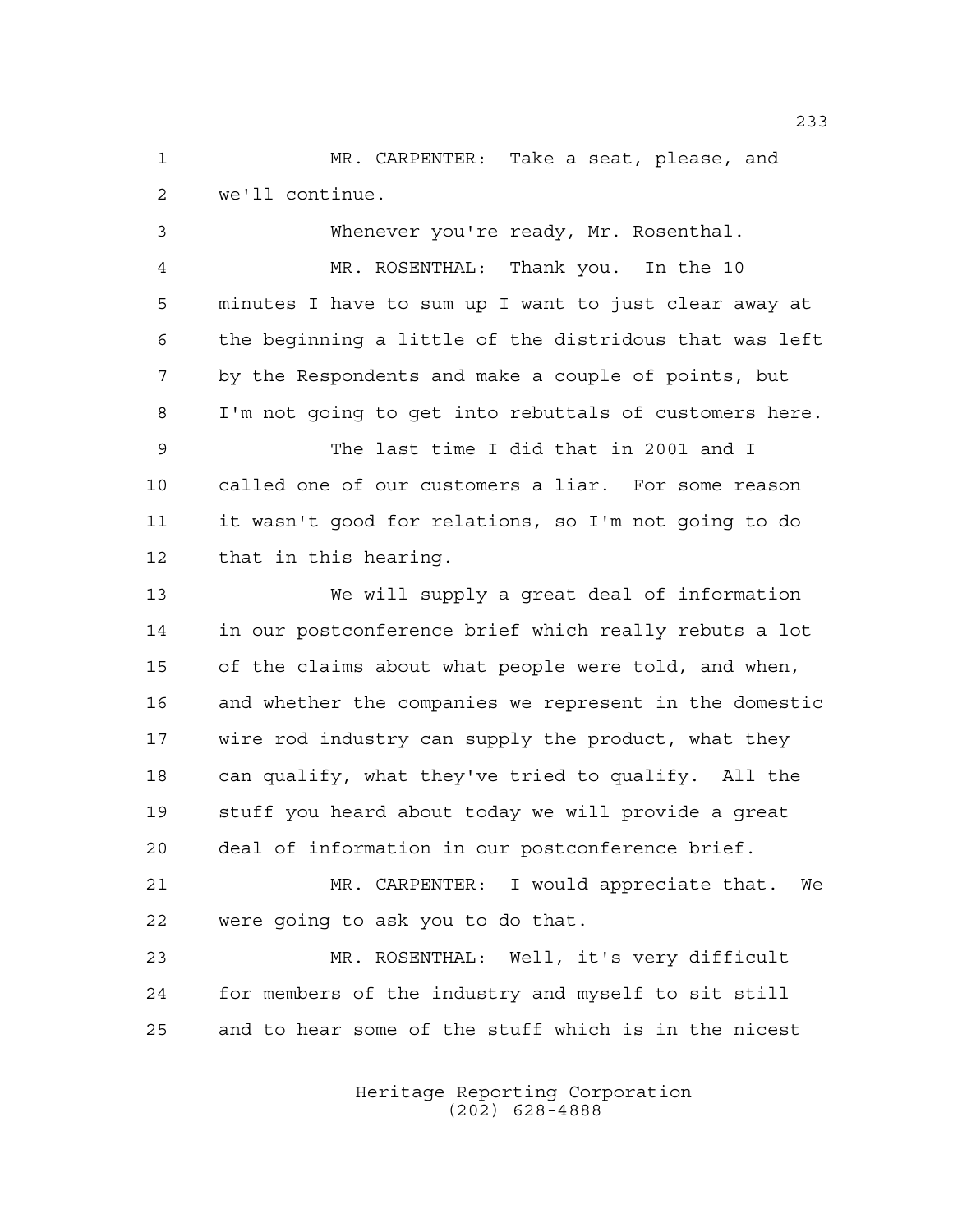way possible misrepresenting some of the facts that we know. I was glad to see the longer the hearing went on the closer to the truth a lot of the statements got, and so I was happy that we did have the lunch break and people had enough sustenance to continue.

 I also want to talk about this whole issue of the so-called specialty products. As I mentioned at the outset all those products you're talking about, the tire products, the coal heading quality, the welding rod, all that is a small fraction of the market.

12 12 I don't believe by the way it accounts for the numbers that the Respondents talked about, but even if it does the amount that is not supplied by the domestic industry, which the domestic industry is not capable of supplying, is even a smaller amount. We're talking about tiny amounts.

18 For better or worse, you know, we spent a fair amount of the hearing talking about that, but it was more like looking at the tire hole rather than the tire. With all due respect I understand why the Respondents want to talk about it, they care about it. That's really not the heart of this case.

 I don't think you will get any like product arguments on that and if you did I don't think the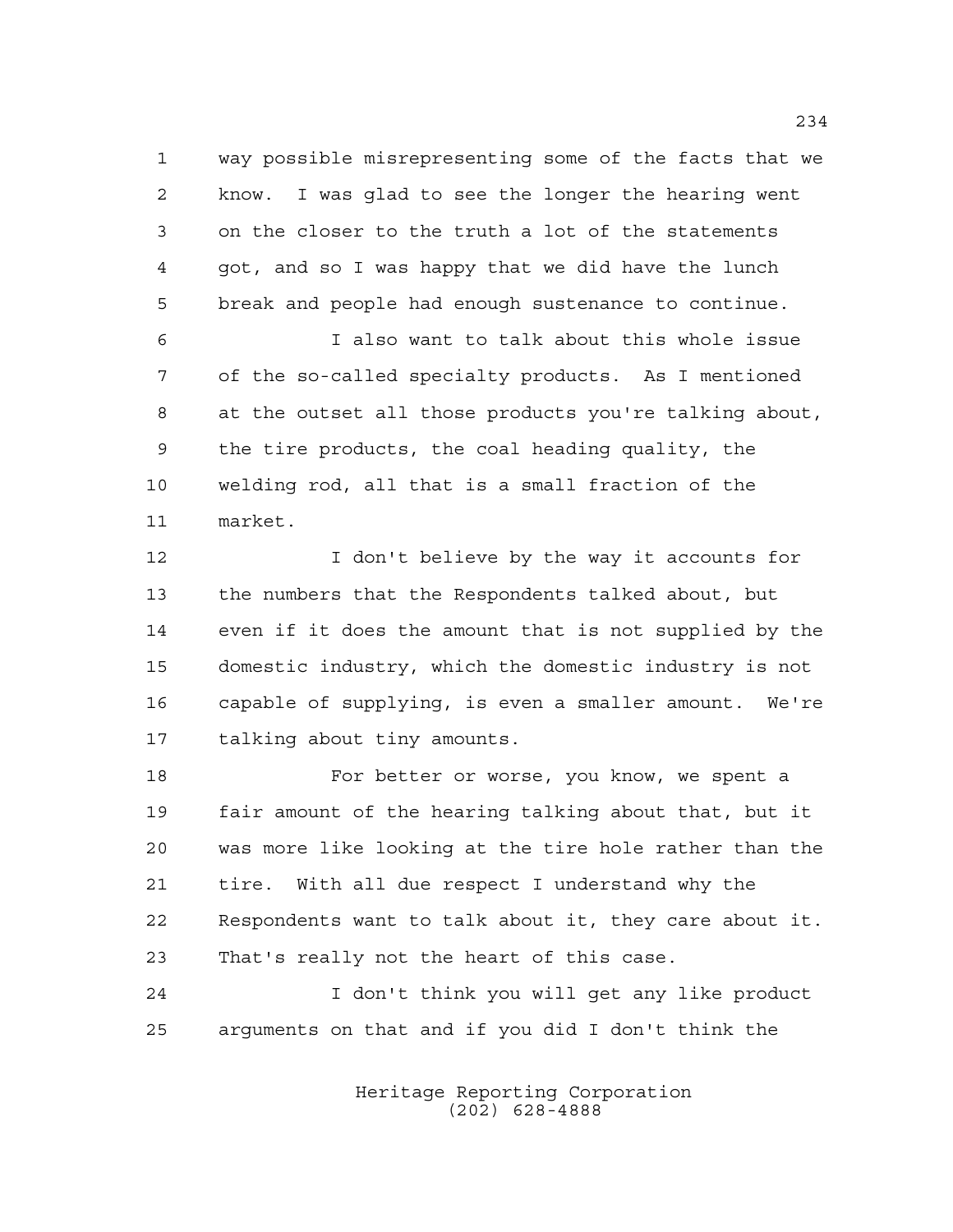Commission will want to make any different

determinations than they've made in the past.

 Quickly with respect to the German producers what you had here was representatives of two producers not Brandenburg and I don't believe you got a questionnaire response from Brandenburg because we haven't seen it yet. That is a major competitor in this market.

 Their product mix as we understand it is much different than what you've heard described here, so we urge you to make sure you get that information from Brandenburg before you reach any conclusions about the German supply.

 Also, with respect to the references, the quotes made by Mittal, and Keystone and Gerdau as to increased costs as a source of the problem that does not show that imports are not to blame for industry problems. If the U.S. producers could increase their prices sufficiently to cover their increased costs and then make a reasonable profit then the increased costs wouldn't matter.

 It's because the U.S. producers could not do that that we're here today. Now, I want to get really to the heart of the case which was -- and I was fascinated by the last 20 minutes or half hour of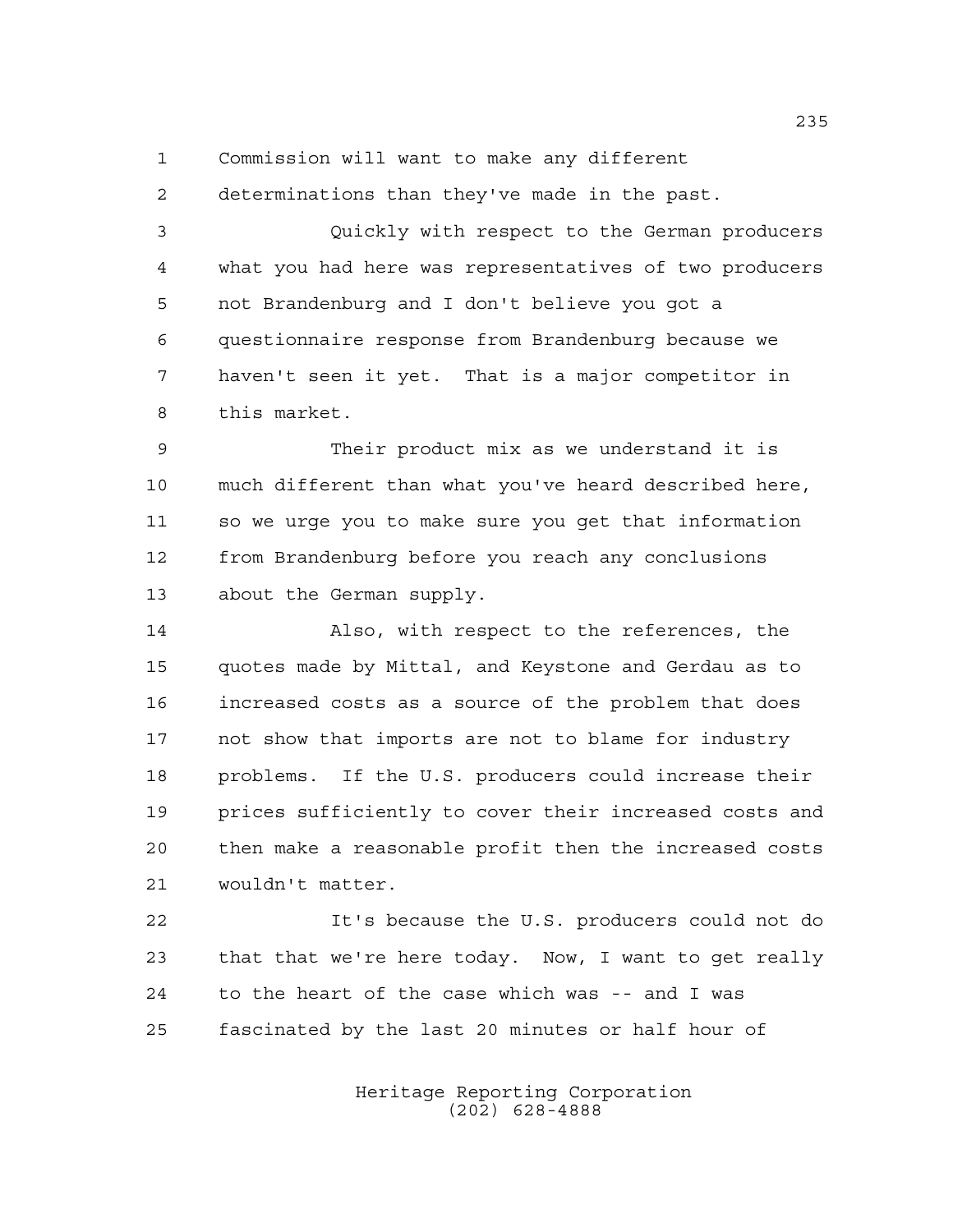discussion on this. Whether you call it panic buying or some other phrase really doesn't matter to us.

 What you heard here were a couple of contradictory statements, but ultimately the truth has come out. On one hand Mr. Downes said we were not panic buying we were buying for normal inventory levels and then later on he said well, it's going to take us a number of months to have our inventories worked in and in fact we underestimated.

 He didn't say that, that was another person who said that, but we made a mistake in how much we needed for our inventories and in fact they ended up buying much more than they ever needed. In fact you can't reconcile the statements that you've heard from Respondents today.

 While disclaiming panic buying and disclaiming buying more than they needed or disclaiming that they were using the imports in some manner to leverage the domestic industry's pricing in fact that's exactly what they were doing.

 The representative from Goodyear here said exactly that. He provided an explanation for what went on and he said essentially that as the raw material costs were going up and everyone said wire rod scrap cost, as raw material costs were going up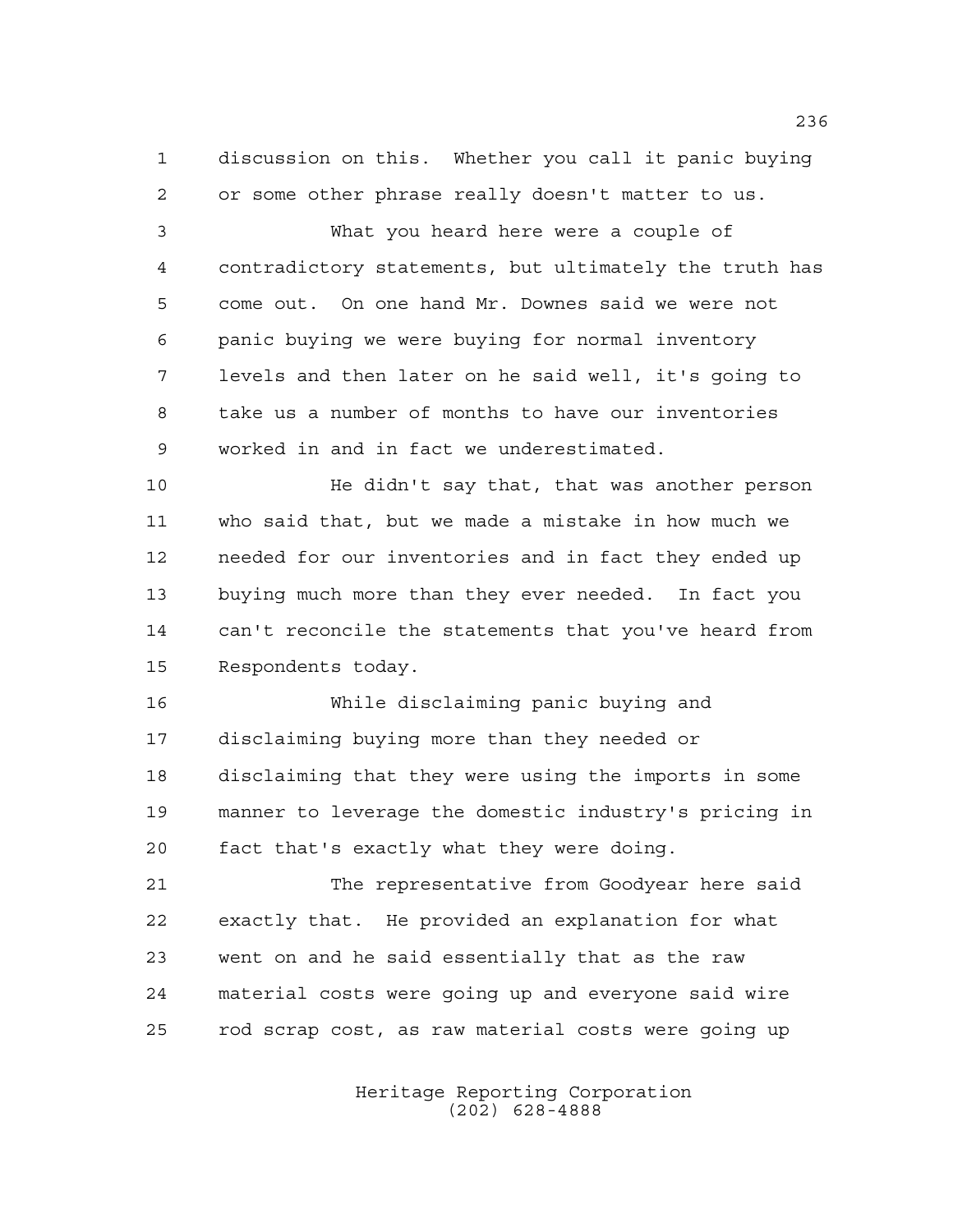and all the other costs are going up the customers were saying we don't want to take "noncompetitor pricing by domestic companies."

 Then he said that's what caused the panic buying. I hope the transcript will say exactly that. I thought I wrote it down verbatim. In other words when prices started to go up in the U.S. as a result of the higher costs the customers used imports in order to keep the prices under control.

 Take a look at the transcript. I'm pretty sure that's what the representative from Goodyear said. So if it wasn't panic buying, it was in his words, and ultimately admitted by the other witnesses here, too, that it was calculated purchases that they bought for "stability of supply".

 Later on Mr. Downes admitted making a mistake in the amount of inventory that they built. They saw prices going up, they saw some tightness and then they went out and they purchased a great deal of imports that they had to work down.

 Now, when costs and prices are doubling and the purchasers react by buying lower-priced imports to keep prices down that makes perfect sense. That's perfectly rational. We certainly understand that, but that doesn't mean it's not injurious to the domestic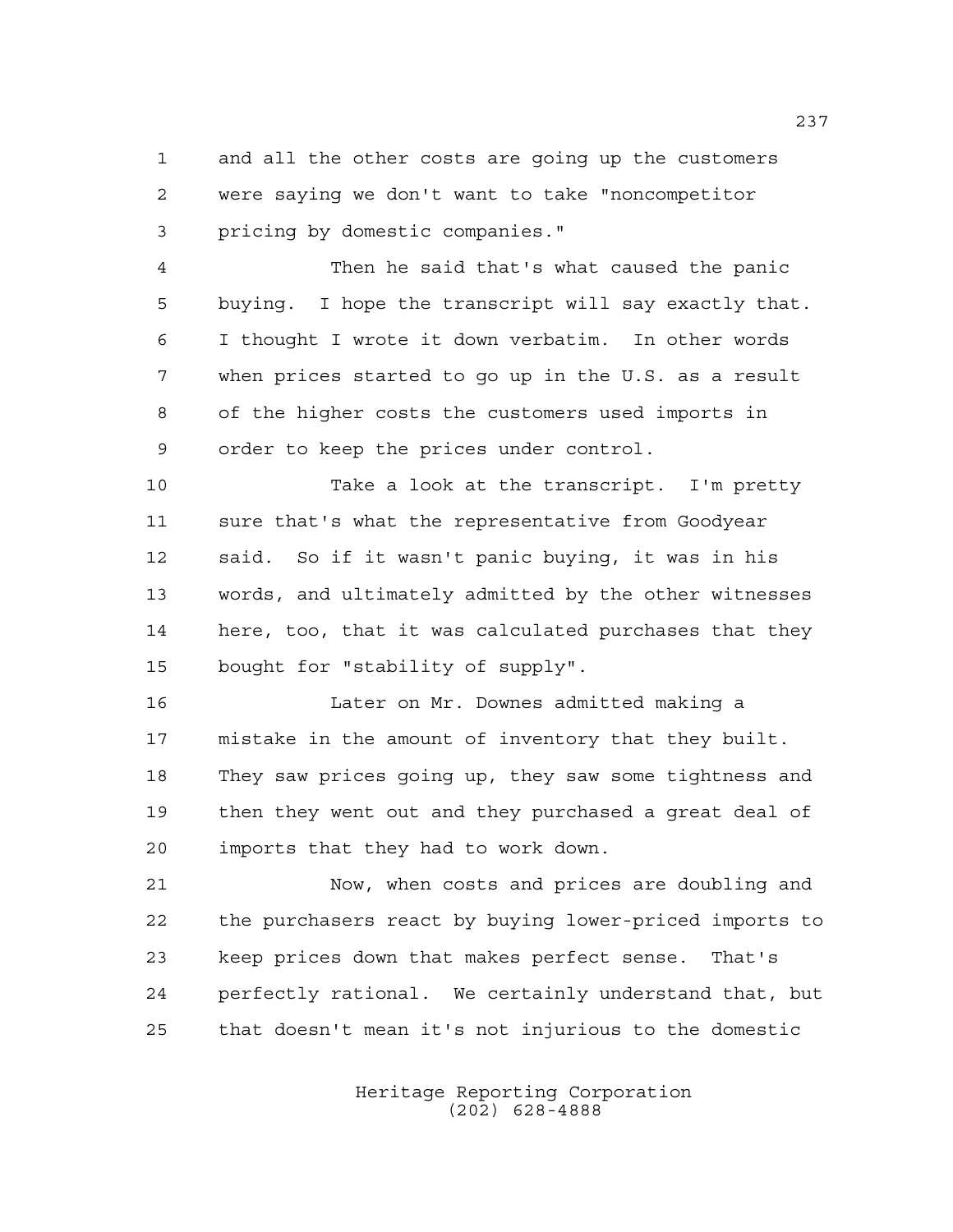industry. In fact everybody in the industry in 2004 knew the same thing.

 Everyone was facing unprecedented cost increases and those cost increases were going to be long-term. What they did was they took 1.8 million new subject imports at prices well below the domestic industry's. The prices vary, but invariably they were below the domestic industry's prices.

 What the importers told you, what the customers told you was that they crave stability and they need competitive prices so they bought as much rod as they could at the lowest prices they could and that injury by the way was manifested in 2004 and it is manifested in 2005.

 By the way regarding deliveries this notion that they couldn't get deliveries from the U.S. supplier, the U.S. wire rod producer they had to go to the imports, well, in many instances the converse was true. What would happen is that the customer would go to the imports and if there was a delay in shipments they would rush to the domestic mills and say can we have that product, we need it now.

 In many instances the domestic mills helped out the customer and said yeah, we'll do what we can to help you here, but in essence the domestic mills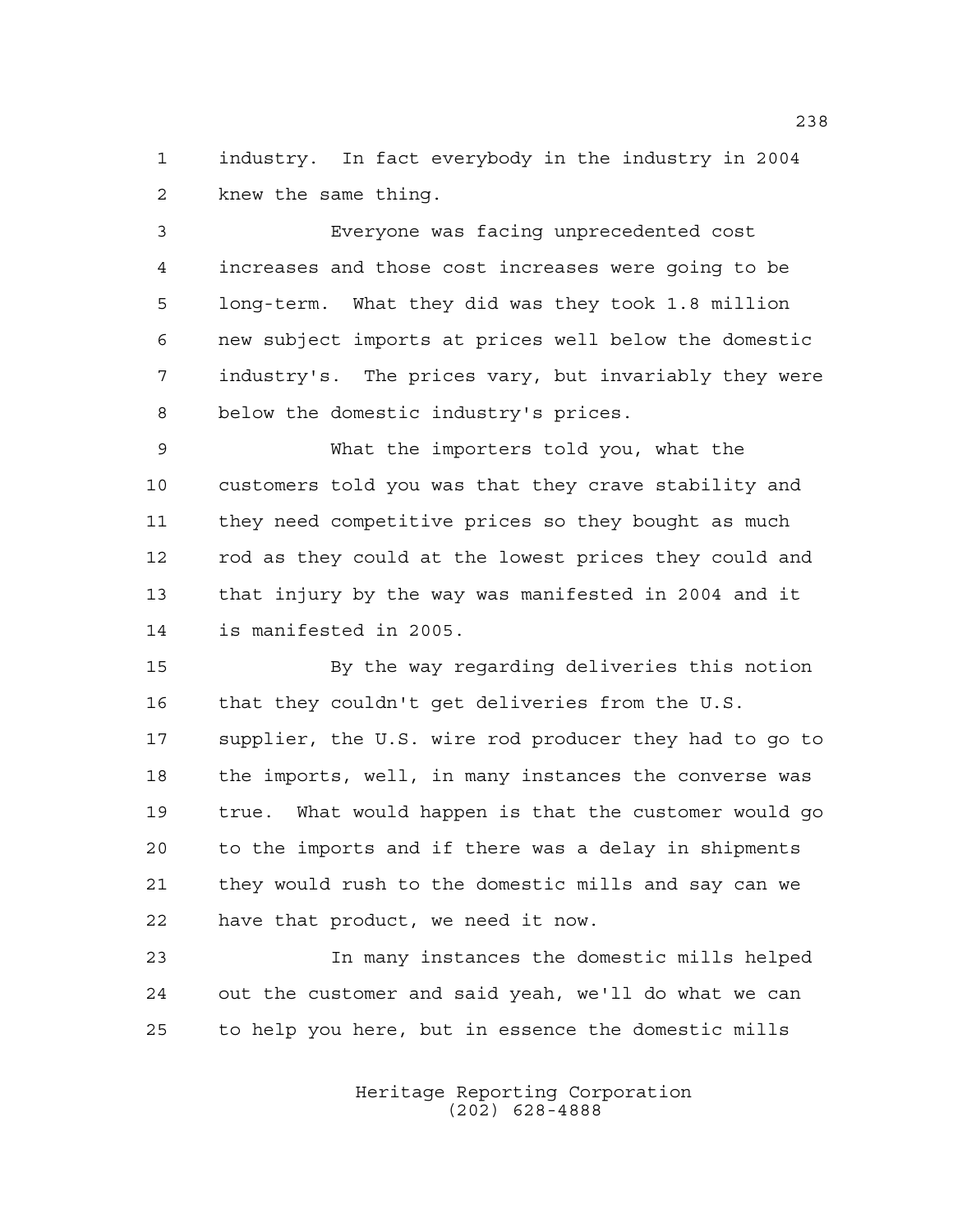were filling in the gaps that were created when the import supply, which is the first choice of a lot of these customers, were unable to come through on a timely basis.

 Now, you have to remember that the imports have both volume and price affects and the Respondents have essentially argued that when supplied are tight the increased import volumes don't hurt the domestic industry.

 Even if you assume that the domestic industry was operating at full capacity, which it wasn't, import pricing still suppressed the prices that the domestic industry was able to obtain for the tonnage that it was selling. The ability of customers that used imports to keep prices lower than they otherwise would be or should have been given the rising costs is an important part of this injury case.

**I** want to go back to the question that I responded to by Ms. Brown earlier. You can have injury with declining imports as long as the volumes are significant, as long as you have price underselling which you will have here and as long as you have significant market share which you have here. On the question of profitability Mr. Porter's chart was interesting to put it mildly.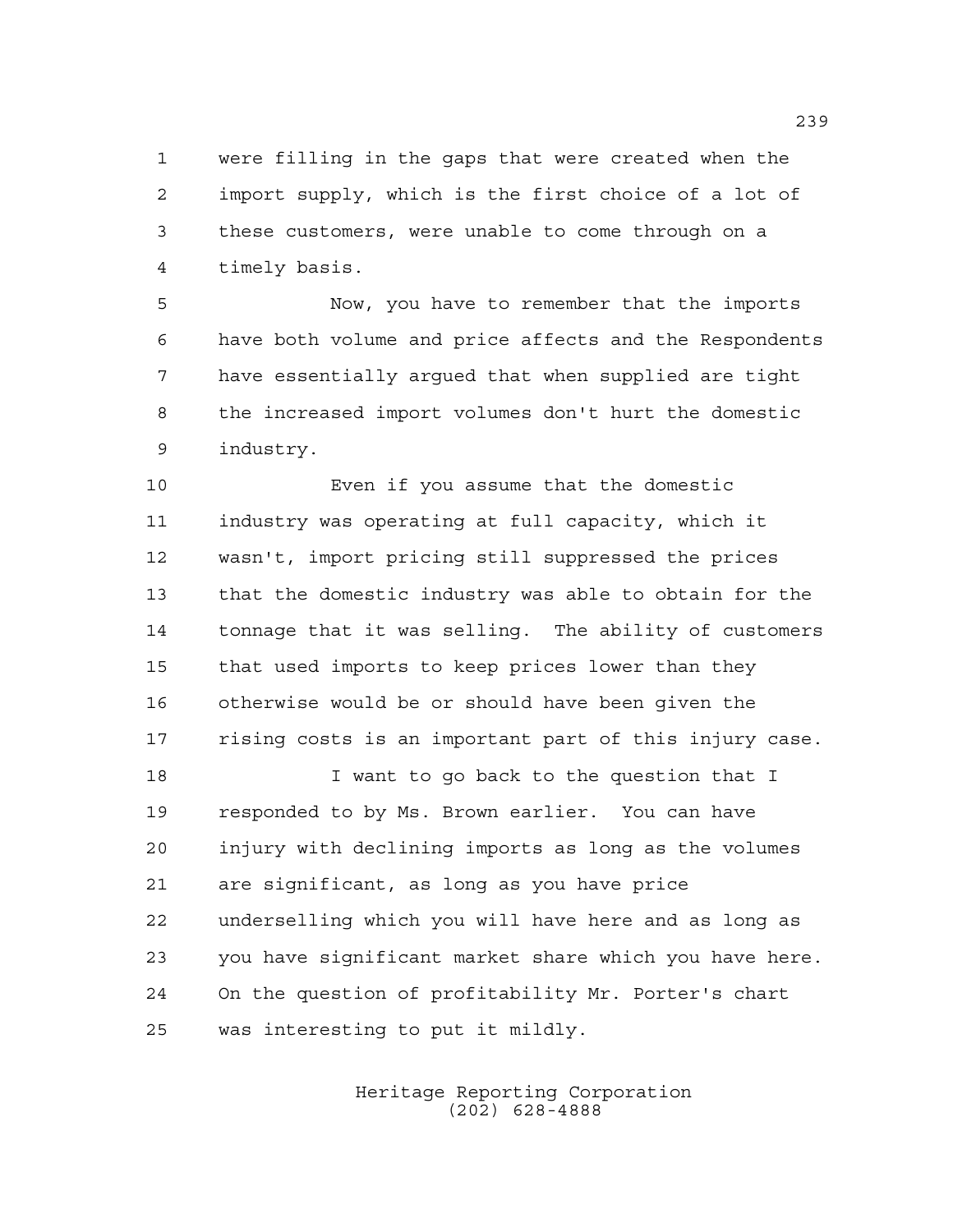He obviously conveniently forgot 2005 in terms of his chart on profitability and that obviously shows current injury, but he also showed in his chart going back 10 years from 1994 to 2004 what we've always said in this industry which is there's been a persistent pattern of import injury coming up from a variety of sources.

 This industry has not had the profits over a long period of time in order to be truly healthy and I would include 2004 in that statement. Let me add one other thing. Some of these niche products we've spent a lot of time talking about today the industry can make and they can make better and the industry would be even willing to invest some more to make some of 15 the very few things they can't make.

 They need to have sustained profits over a longer period of time to justify those investments. You can't get that (1) with the profits that the industry's had; (2) you can't get it if you continually exempt some of those products from the relief so that the customers have no incentive to buy those products or work with you going forward.

 Last on China, staff asked why China would keep building production of excess capacity and Mr. Barringer actually helped answer that question. He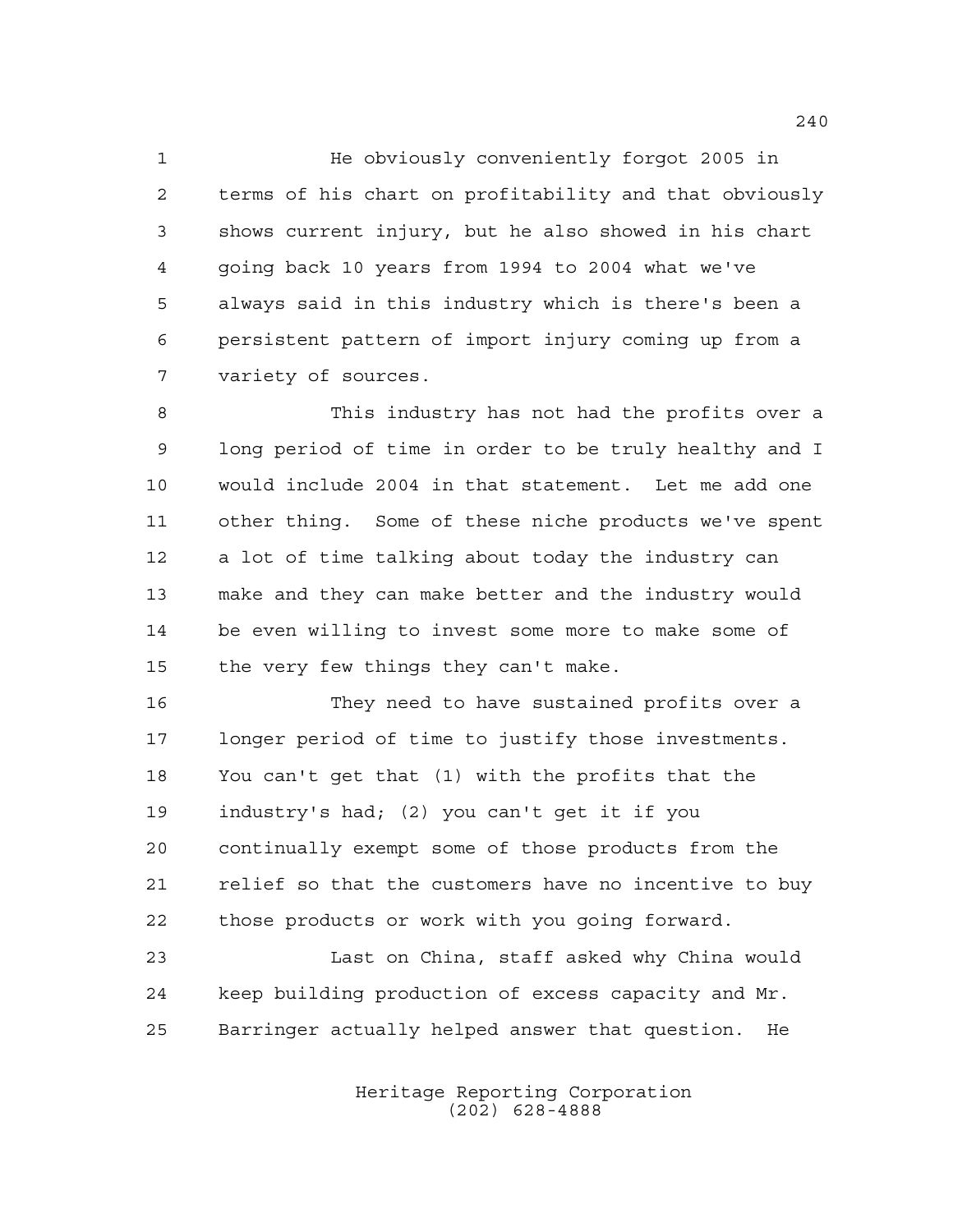said that the Chinese are building for years in the future and frankly they can't digest all their capacity now.

 What's happened instead is they built all this capacity and now they're injuring us while their demand can catch up to their supply. One last point.

 On the email that Mr. Simon just got *American Metal Market* I believe it's today came out with an article mentioning that -- there's a report that says that China will have 116.5 million metric tons of excess supply in 2006 which is more than a doubling of their excess supply in 2005.

 Now, I know that's more than just wire rod, but since Mr. Barringer was talking about the steel industry in general and there was a lot of conversation about the steel industry in general I urge you to take a look at that report. I see my time is expired, and I thank you for your attention.

 MR. CARPENTER: Thank you, Mr. Rosenthal. Mr. Porter or Mr. Shor?

 MR. D. PORTER: I'll be brief. What I want to address is the Chinese boogeyman argument that Petitioners put forward this morning and then Mr. Rosenthal did just now. It's very important for the Commission to separate out argument by implication and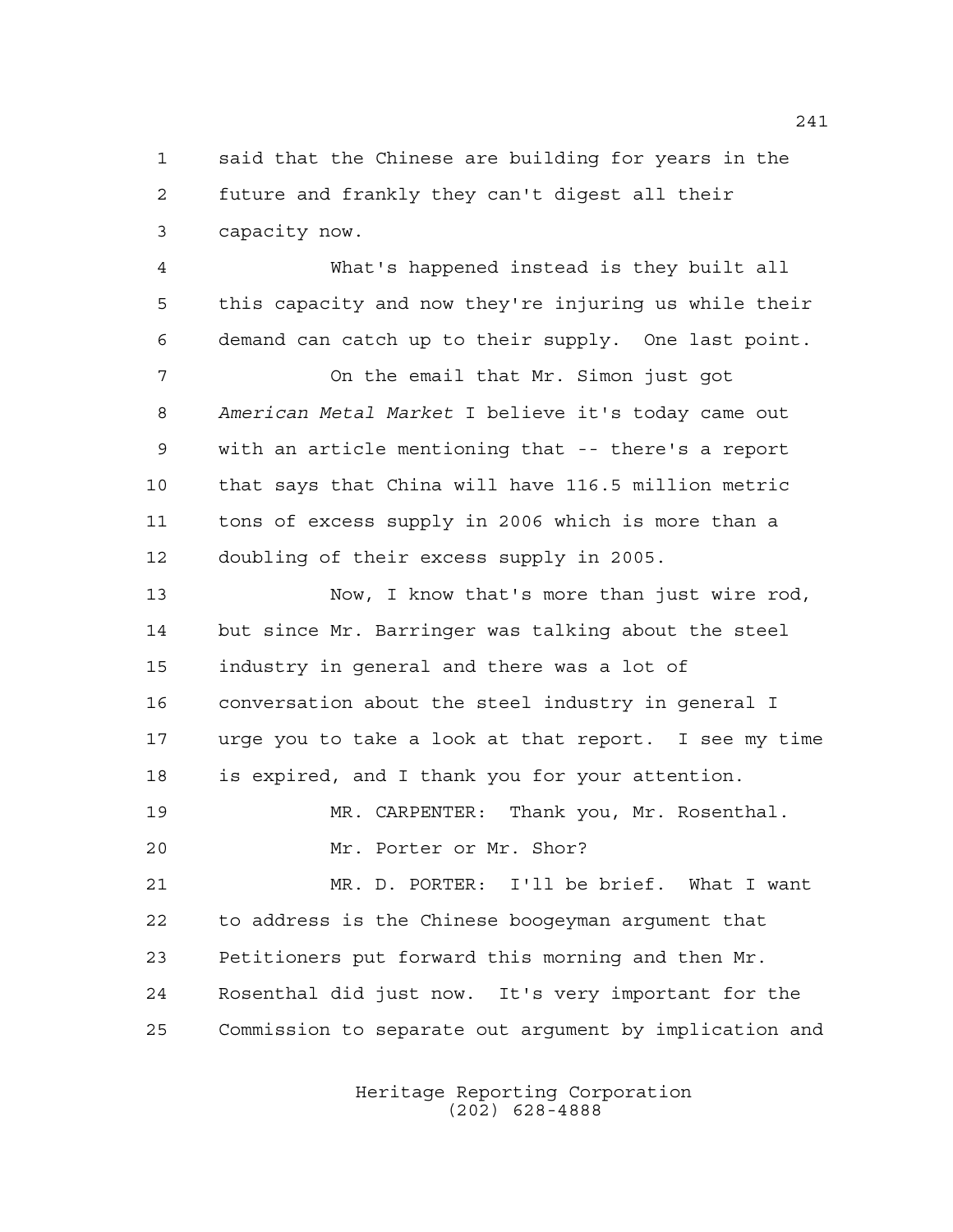hard fact.

| $\overline{2}$ | What Mr. Rosenthal would like you to believe           |  |
|----------------|--------------------------------------------------------|--|
| 3              | is there are all these wire rod mills in China just    |  |
| 4              | pointed toward the United States, but let's look at    |  |
| 5              | the facts. Yes, there is about 40 producers in China.  |  |
| 6              | However, the consumption in China is a magnitude of    |  |
| 7              | 20, 30 times what they export to the United States.    |  |
| 8              | Fact 1.                                                |  |
| 9              | Fact 2. Although there are 40 producers                |  |
| 10             | only five companies really export to the United        |  |
| 11             | States. That's borne out by your questionnaire         |  |
| 12             | responses which has about 100 percent coverage of the  |  |
| 13             | exports to the United States over the POI. If you      |  |
| 14             | look at that you'll see that five companies which      |  |
| 15             | account for about 85, 90 percent of those exports      |  |
| 16             | exported every single year during the POI.             |  |
| 17             | Now, what's interesting is Mr. Magrath, you            |  |
| 18             | know, again with this argument by implication and this |  |
| 19             | boogeyman argument said we searched long and hard and  |  |
| 20             | then we found another Chinese wire rod mill in the     |  |
| 21             | service list because we entered an appearance on       |  |
| 22             | behalf of all the exporters.                           |  |
| 23             | He said this Tangshan is another out there.            |  |

 Well, let's look at Tangshan. They exported 1,000 tons in 2004. Not a ton before, not a ton since.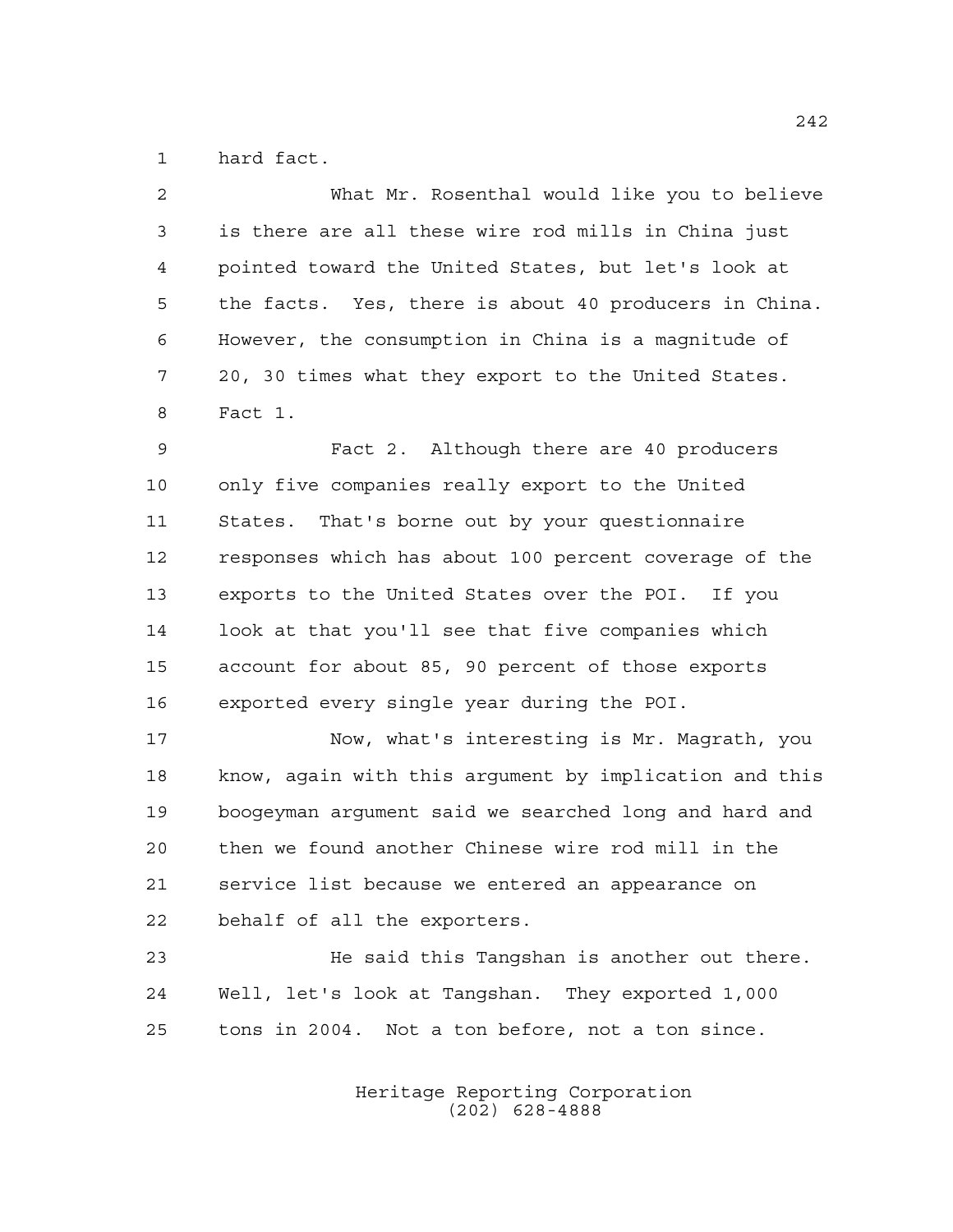Proves our point, okay? When 2004 there was shortage to the United States and the customers were scrambling to get supply a couple of other Chinese mills stepped in to help out.

 They then stopped when the shortage abated. So it's very important to separate argument by implication and hard fact. There is no Chinese boogeyman. The wire rod industry in China is very consumed with the demand in China. Thank you.

 MR. SHOR: Thank you, Mr. Carpenter. This is one of those rare cases that should be dismissed at the preliminary stage. The Commission knows the industry having visited it many times. The Commission has a complete record, full questionnaire responses from most parties in the case.

 There simply is no case here. This is an industry that experienced record profits in 2004 followed by declining imports in 2005. It's that simple. Let's start with the statutory standard. Statutory standard is whether there was a reasonable indication of material injury.

 I would submit that all the domestic industry has shown here is an unreasonable propensity to continually complain. Let's start with the conditions of competition. There was a lot of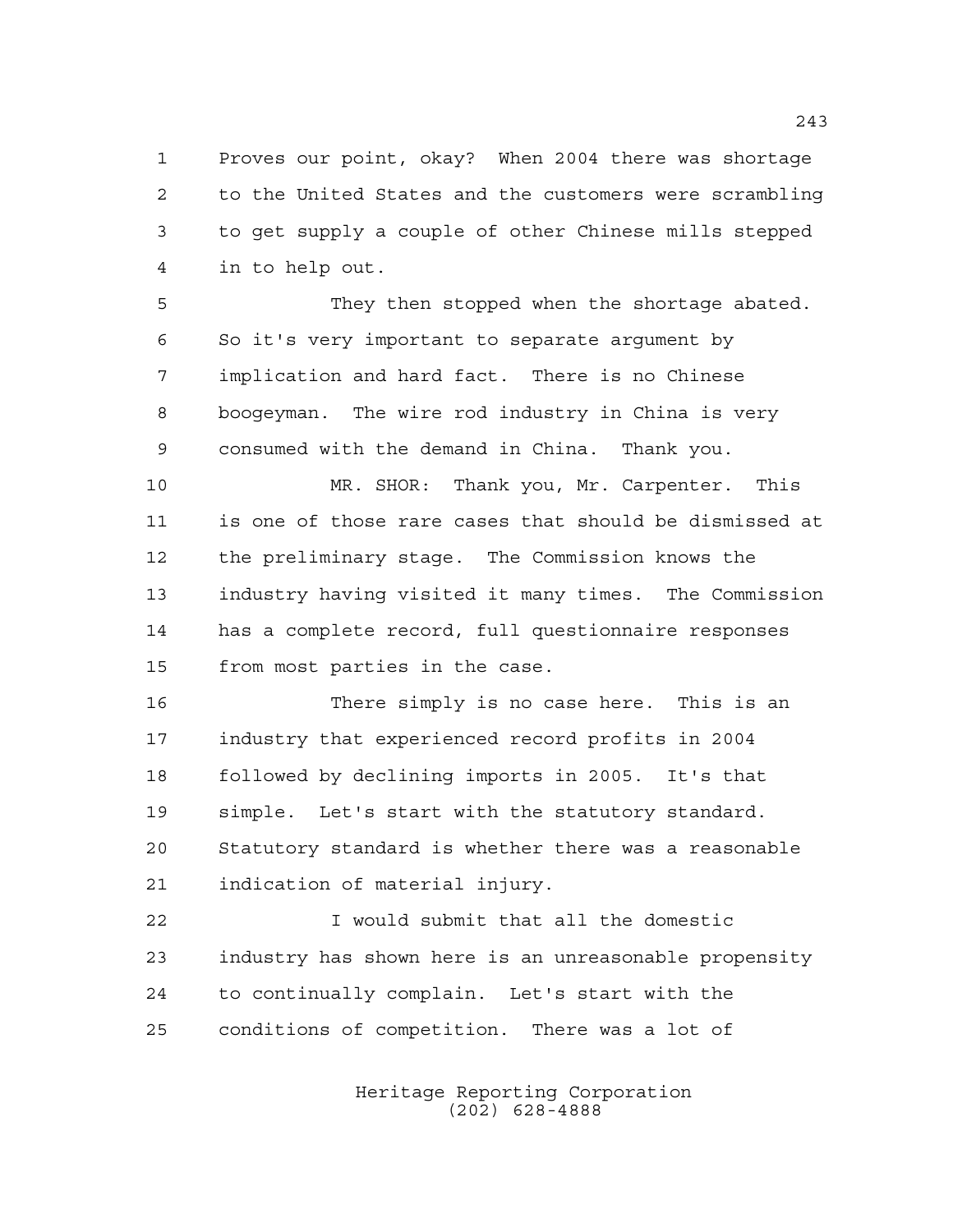confusion I think in the afternoon about why all the discussion of specialty products and how that fit in. Let me put it in context for you. It's one of the conditions of competition for this industry. There is a significant segment of the market in which imports and domestic products simply do not compete. Second important condition of competition in this industry is the unavailability of domestic supply. Every one of the domestic producers told you that at some point in 2004 they placed their customers on controlled order entry. They didn't have supply available. They were at 100 percent capacity no matter what their numbers show you. It's more important than that. It's just not the unavailability of supply, it's the instability of supply that's critical for their customers. It's not that Georgetown was shut down for this many months or that Keystone was in bankruptcy.

 The point is that when you're a customer and your major supplier enters in bankruptcy you don't know what that means for your supply. When Georgetown shut its doors you don't know when they're going to open again.

 It's not the case that when a mill comes back online their customers welcome them back with

> Heritage Reporting Corporation (202) 628-4888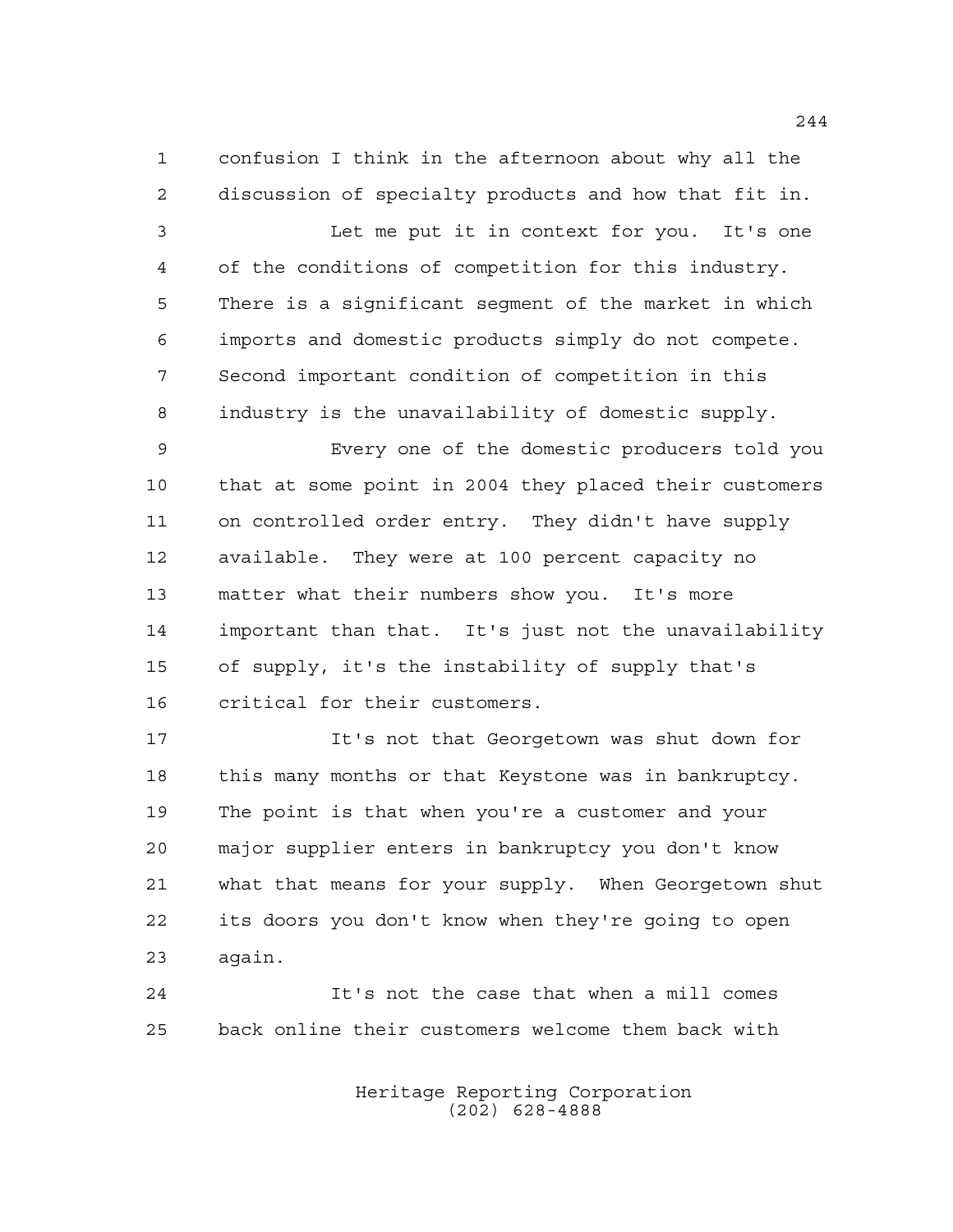open arms. They're hesitant because they've been burned before. So you have a domestic industry -- and this was the same in 1997. The Commission specifically pointed to this, that the production curtailments and the instability of supply was an important condition of competition for the industry.

 Let's next move to the condition of the domestic industry. No matter how much they tried to disguise the fact with charts about other industries and relative profits 2004 was a record year for this industry. Record profits that they hadn't experienced for 10 years.

 I think we had a meeting last night and there was a gentleman that used to work for the domestic industry and somebody asked when did the domestic industry last have profits of this level and somebody mentioned a number in the 1970s, but look at other indicators of the domestic industry.

 Look at investment and somebody ask this industry. First I don't think it was discussed today at all, but capital expenditures in the domestic industry increased over the period. You normally don't see that in an industry that's being materially injured. They're not reinvesting, they don't have confidence in their business prospects in the future,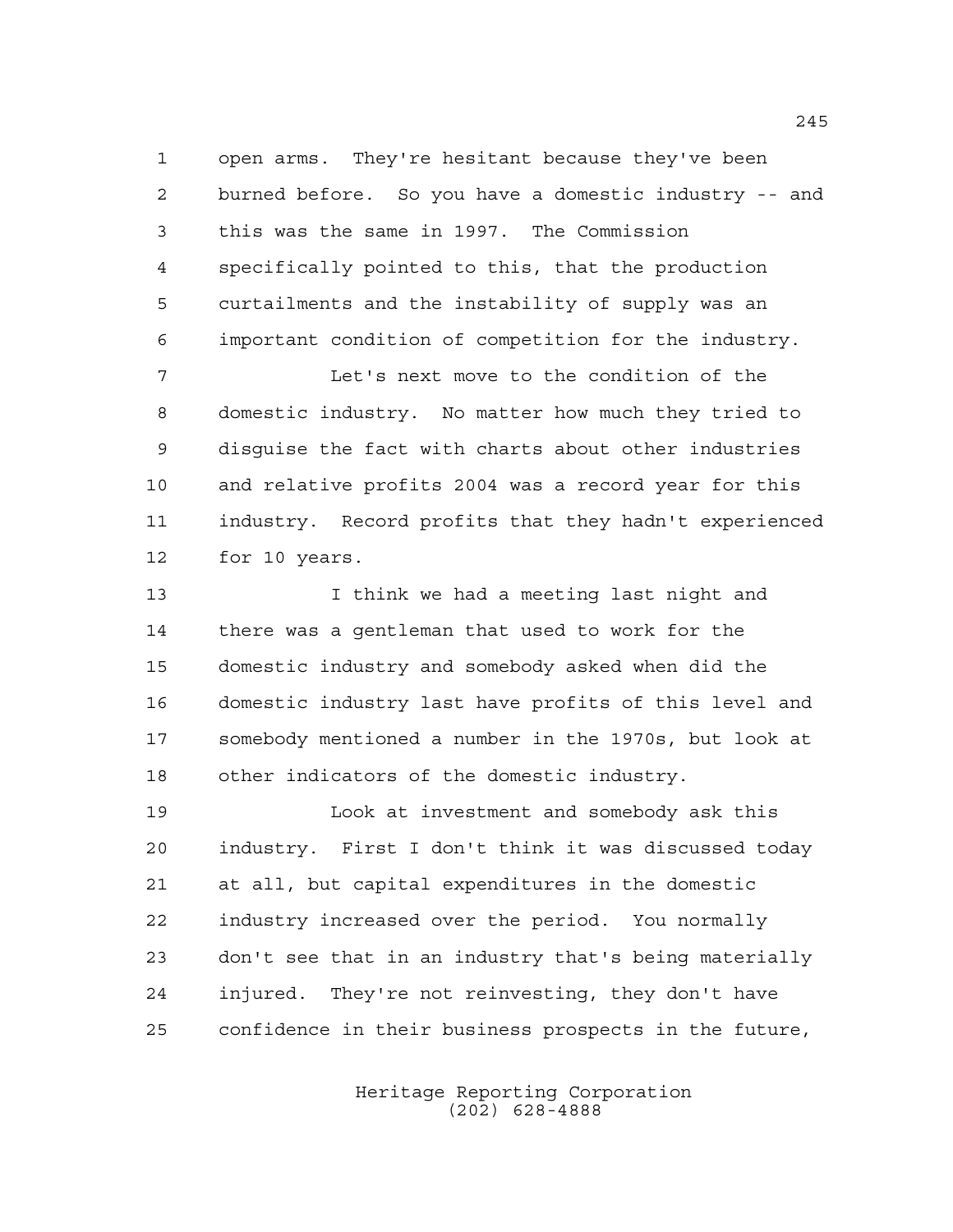but there are three other things to focus on.

 Two domestic mills were purchased during this period, the Mittal mill and the mill bought by Leggett & Platt. They talk about due diligence. Nobody buys a mill unless they think that they're going to make money from it in the reasonably foreseeable future.

 So there is investment, there's turnover of mills and Gerdau recently announced within the last few weeks that they were going to restart their mill shortly. Why is there a material injury? If they can't make money why are they opening that mill? They clearly think that there is a future for that mill in the short-term.

 Finally let's go to causation. I was a little hurt by Mr. Rosenthal's closing remarks. I had spent time and care in my presentation, I try and put in some jokes, I had charts, I focused on causation. He attacked everybody but me. I feel left out. I sit here now and I can't tell you what the domestic industry's theory of causation is.

 They have no coherent theory of causation because they can't deal with the obvious problem that if imports rose prices rose, as imports declined prices declined. Imports were highest when the

> Heritage Reporting Corporation (202) 628-4888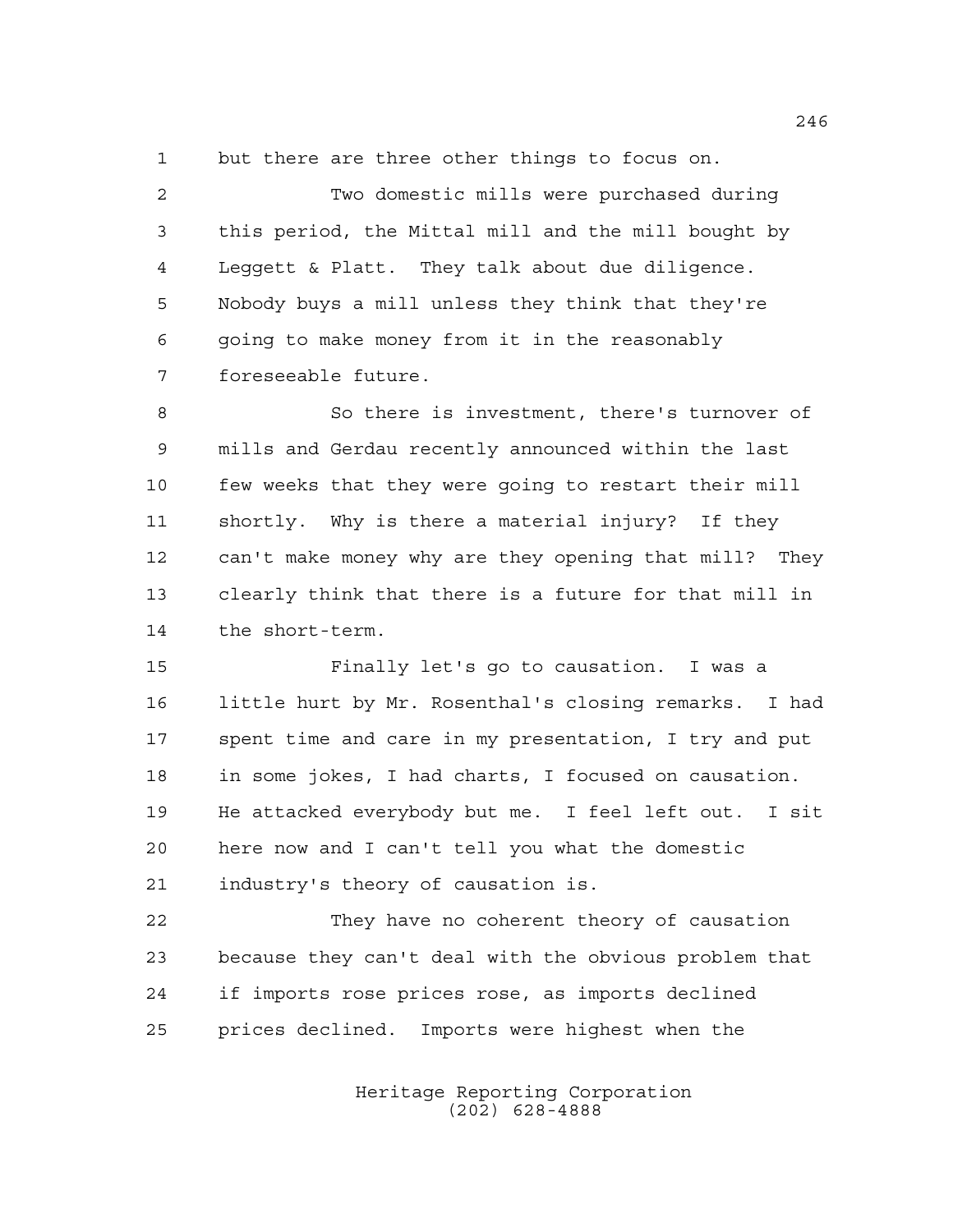domestic industry's profitability was highest and as soon as that Georgetown mill reopened imports declined.

 Now, there was a lot of discussion about panic buying and whether to call it panic buying or whether to call it something else, but that's a sideshow because whatever it is it's got nothing to do with imports. Imports did not cause panic buying, they didn't cause something like panic buying.

 That was caused by the domestic industry's inability to supply, and instability of supply and it can't be blamed on imports. If anything the declining prices in 2005 was blamed on what everybody here today told you, the drop in demand. So it shouldn't be surprising that as demand drops prices drops.

 Finally I'll turn to threat. It's the easiest part of this case. Subject imports declined by 21 and a half percent in interim 2005. There can't be any threat case. That concludes our presentation. The hour is late, so we do all adjourn.

 MR. CARPENTER: Thank you, Mr. Porter and Mr. Shor.

 Once again I want to particularly thank our witnesses for coming here today to help us develop the record in this investigation. We appreciate it. Let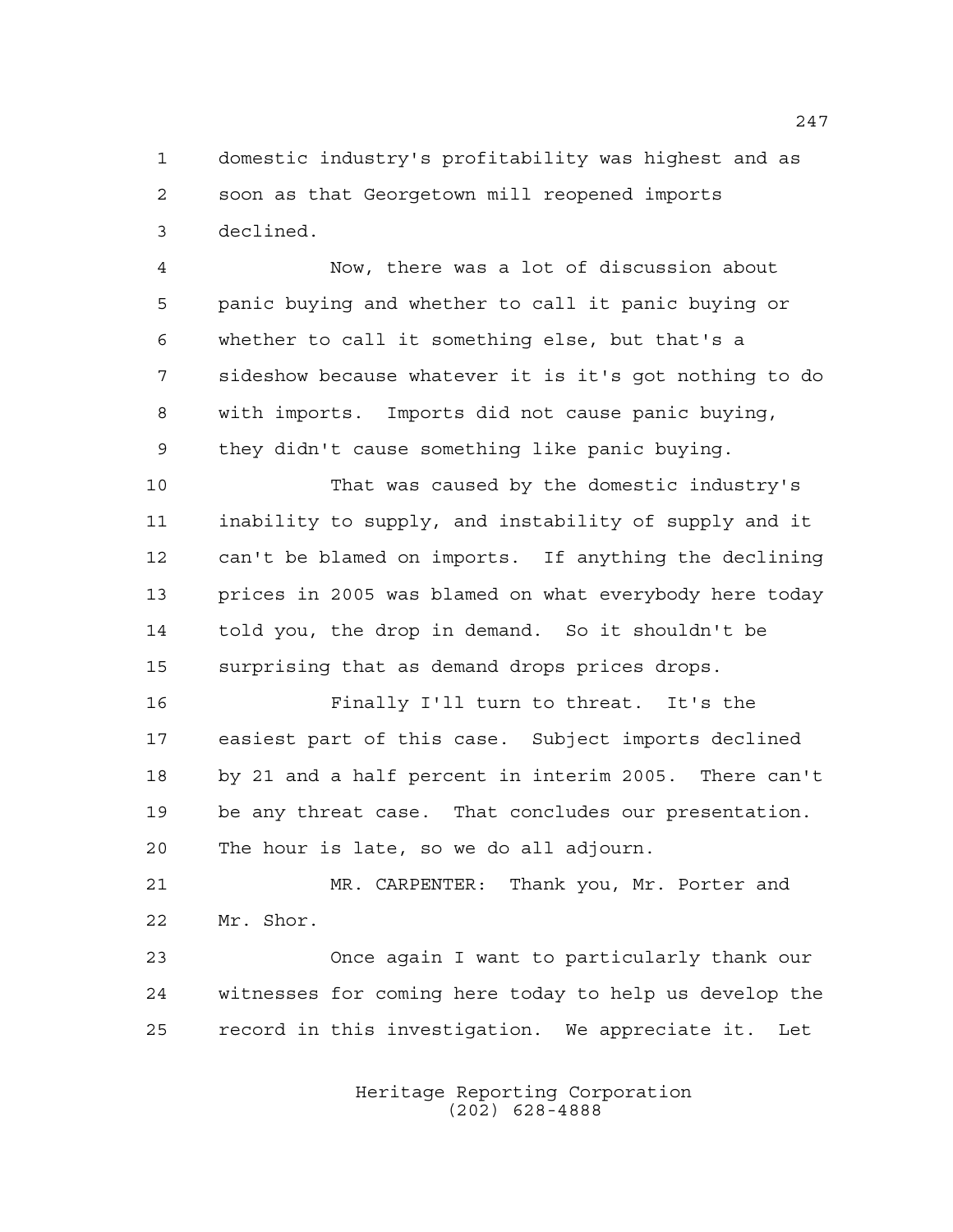me mention a few dates to keep in mind. The deadline for both the submission of corrections to the transcript and for briefing investigation is Tuesday, December 6. You're free to contain business proprietary information. The public version is due on December 7. The Commission has scheduled its vote on the investigation for December 23 at 11:00 a.m. and it will report its determinations to the Secretary of Commerce on December 27. The Commissioner's opinions will be transmitted to Commerce on January 4. Thank you for coming. This conference is adjourned. (Whereupon, at 3:57 p.m., the conference in the above-entitled matter was concluded.) // // // //  $20 /$  $21 /$  $22 / /$  // // //